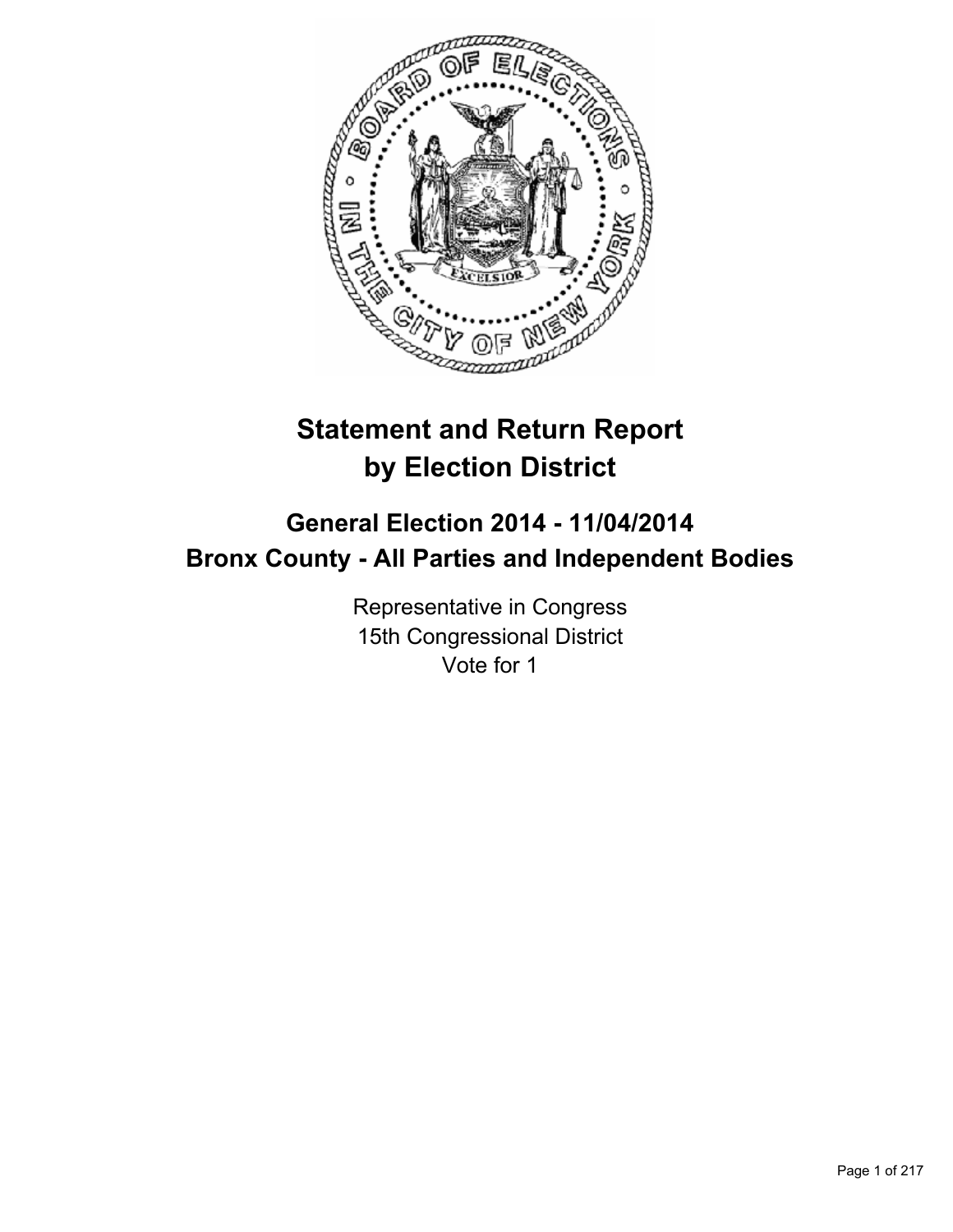

| PUBLIC COUNTER                                           | 36       |
|----------------------------------------------------------|----------|
| <b>EMERGENCY</b>                                         | 0        |
| ABSENTEE/MILITARY                                        | 1        |
| <b>FEDERAL</b>                                           | 1        |
| <b>SPECIAL PRESIDENTIAL</b>                              | 0        |
| AFFIDAVIT                                                | 4        |
| <b>Total Ballots</b>                                     | 42       |
| Less - Inapplicable Federal/Special Presidential Ballots | 0        |
| <b>Total Applicable Ballots</b>                          | 42       |
| JOSE E. SERRANO (DEMOCRATIC)                             | 33       |
| EDUARDO RAMIREZ (CONSERVATIVE)                           | 3        |
| JOSE E. SERRANO (WORKING FAMILIES)                       | 2        |
| <b>WILLIAM EDSTROM (GREEN)</b>                           | $\Omega$ |
| <b>Total Votes</b>                                       | 38       |
| Unrecorded                                               | 4        |

| <b>PUBLIC COUNTER</b>                                    | 66 |
|----------------------------------------------------------|----|
| <b>EMERGENCY</b>                                         | 0  |
| ABSENTEE/MILITARY                                        | 3  |
| <b>FEDERAL</b>                                           | 0  |
| <b>SPECIAL PRESIDENTIAL</b>                              | 0  |
| AFFIDAVIT                                                | 4  |
| <b>Total Ballots</b>                                     | 73 |
| Less - Inapplicable Federal/Special Presidential Ballots | 0  |
| <b>Total Applicable Ballots</b>                          | 73 |
| JOSE E. SERRANO (DEMOCRATIC)                             | 66 |
| EDUARDO RAMIREZ (CONSERVATIVE)                           | 0  |
| JOSE E. SERRANO (WORKING FAMILIES)                       | 2  |
| <b>WILLIAM EDSTROM (GREEN)</b>                           | 0  |
| <b>Total Votes</b>                                       | 68 |
| Unrecorded                                               | 5  |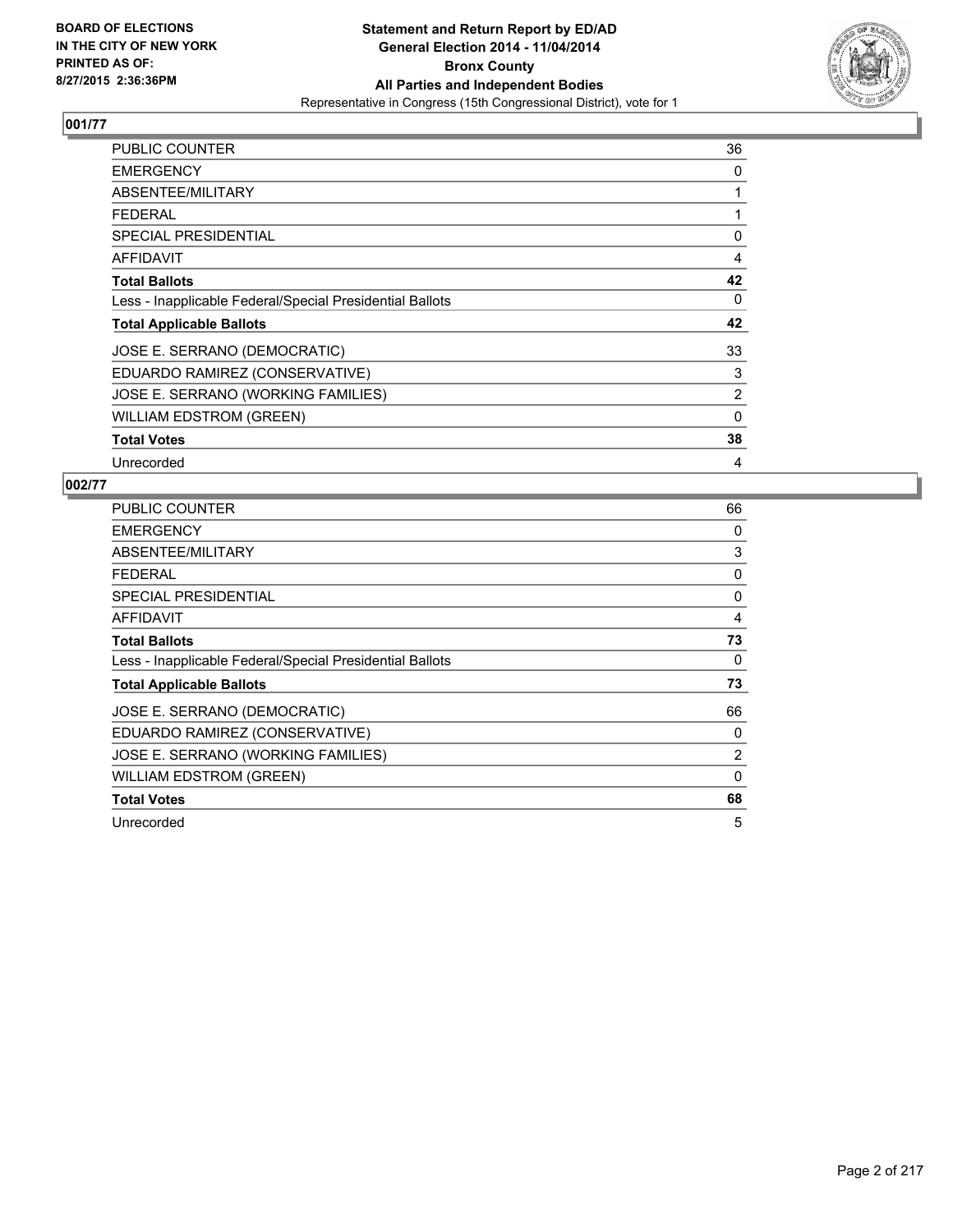

| <b>PUBLIC COUNTER</b>                                    | 253 |
|----------------------------------------------------------|-----|
| <b>EMERGENCY</b>                                         | 0   |
| ABSENTEE/MILITARY                                        | 5   |
| <b>FEDERAL</b>                                           | 1   |
| <b>SPECIAL PRESIDENTIAL</b>                              | 0   |
| AFFIDAVIT                                                | 4   |
| <b>Total Ballots</b>                                     | 263 |
| Less - Inapplicable Federal/Special Presidential Ballots | 0   |
| <b>Total Applicable Ballots</b>                          | 263 |
| JOSE E. SERRANO (DEMOCRATIC)                             | 235 |
| EDUARDO RAMIREZ (CONSERVATIVE)                           | 2   |
| JOSE E. SERRANO (WORKING FAMILIES)                       | 5   |
| WILLIAM EDSTROM (GREEN)                                  | 0   |
| <b>Total Votes</b>                                       | 242 |
| Unrecorded                                               | 21  |

| <b>PUBLIC COUNTER</b>                                    | 72 |
|----------------------------------------------------------|----|
| <b>EMERGENCY</b>                                         | 0  |
| ABSENTEE/MILITARY                                        | 1  |
| <b>FEDERAL</b>                                           | 0  |
| SPECIAL PRESIDENTIAL                                     | 0  |
| <b>AFFIDAVIT</b>                                         | 7  |
| <b>Total Ballots</b>                                     | 80 |
| Less - Inapplicable Federal/Special Presidential Ballots | 0  |
| <b>Total Applicable Ballots</b>                          | 80 |
| JOSE E. SERRANO (DEMOCRATIC)                             | 69 |
| EDUARDO RAMIREZ (CONSERVATIVE)                           | 1  |
| JOSE E. SERRANO (WORKING FAMILIES)                       | 2  |
| <b>WILLIAM EDSTROM (GREEN)</b>                           | 1  |
| <b>Total Votes</b>                                       | 73 |
| Unrecorded                                               | 7  |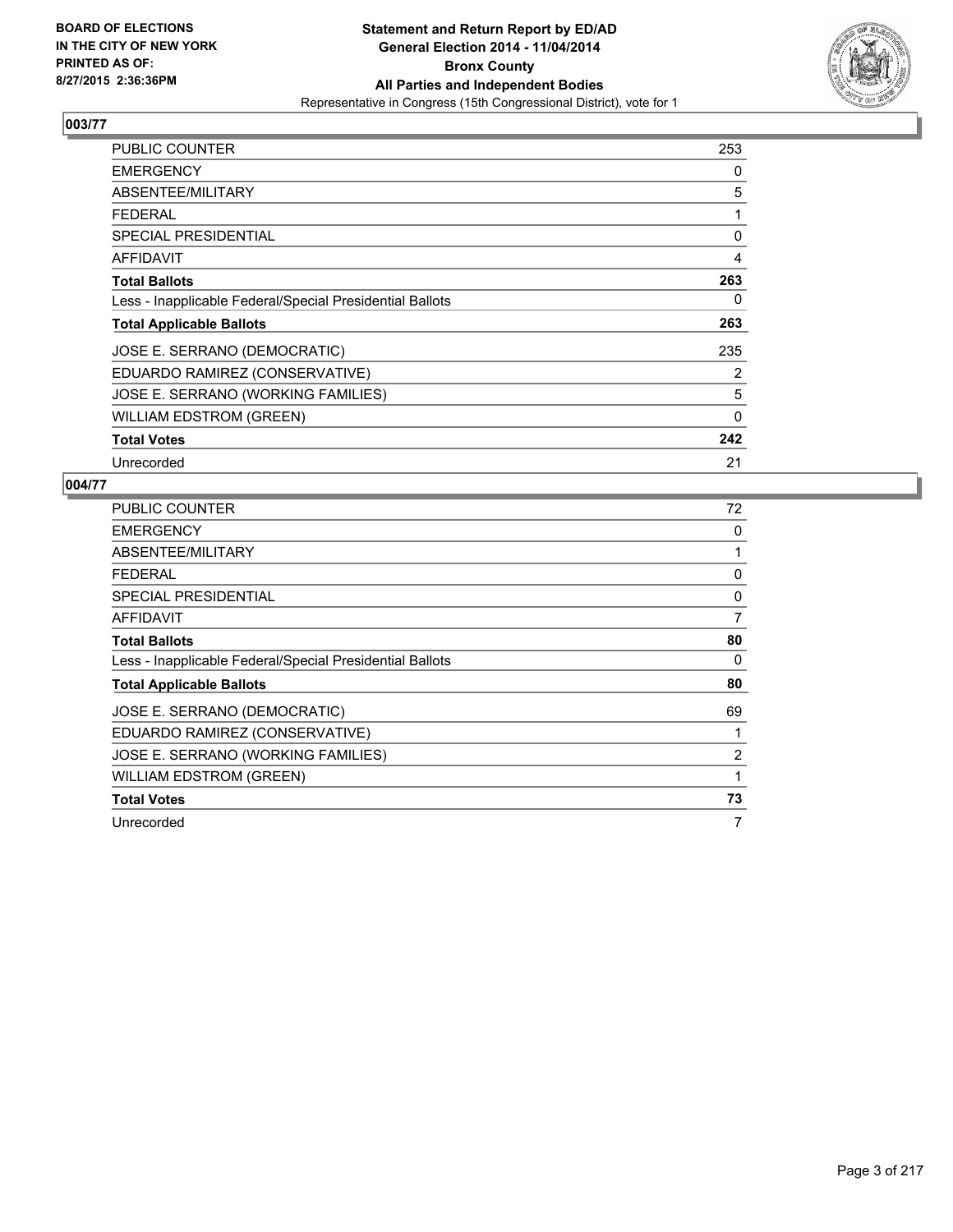

| PUBLIC COUNTER                                           | 235 |
|----------------------------------------------------------|-----|
| <b>EMERGENCY</b>                                         | 0   |
| ABSENTEE/MILITARY                                        | 4   |
| <b>FEDERAL</b>                                           | 0   |
| <b>SPECIAL PRESIDENTIAL</b>                              | 0   |
| AFFIDAVIT                                                | 2   |
| <b>Total Ballots</b>                                     | 241 |
| Less - Inapplicable Federal/Special Presidential Ballots | 0   |
| <b>Total Applicable Ballots</b>                          | 241 |
| JOSE E. SERRANO (DEMOCRATIC)                             | 214 |
| EDUARDO RAMIREZ (CONSERVATIVE)                           |     |
| JOSE E. SERRANO (WORKING FAMILIES)                       | 5   |
| WILLIAM EDSTROM (GREEN)                                  | 3   |
| <b>Total Votes</b>                                       | 223 |
| Unrecorded                                               | 18  |

| <b>PUBLIC COUNTER</b>                                    | 193         |
|----------------------------------------------------------|-------------|
| <b>EMERGENCY</b>                                         | 0           |
| ABSENTEE/MILITARY                                        | 2           |
| <b>FEDERAL</b>                                           | 1           |
| <b>SPECIAL PRESIDENTIAL</b>                              | 0           |
| AFFIDAVIT                                                | 3           |
| <b>Total Ballots</b>                                     | 199         |
| Less - Inapplicable Federal/Special Presidential Ballots | 0           |
| <b>Total Applicable Ballots</b>                          | 199         |
| JOSE E. SERRANO (DEMOCRATIC)                             | 179         |
| EDUARDO RAMIREZ (CONSERVATIVE)                           | 2           |
| JOSE E. SERRANO (WORKING FAMILIES)                       | 8           |
| WILLIAM EDSTROM (GREEN)                                  | $\mathbf 0$ |
| <b>Total Votes</b>                                       | 189         |
| Unrecorded                                               | 10          |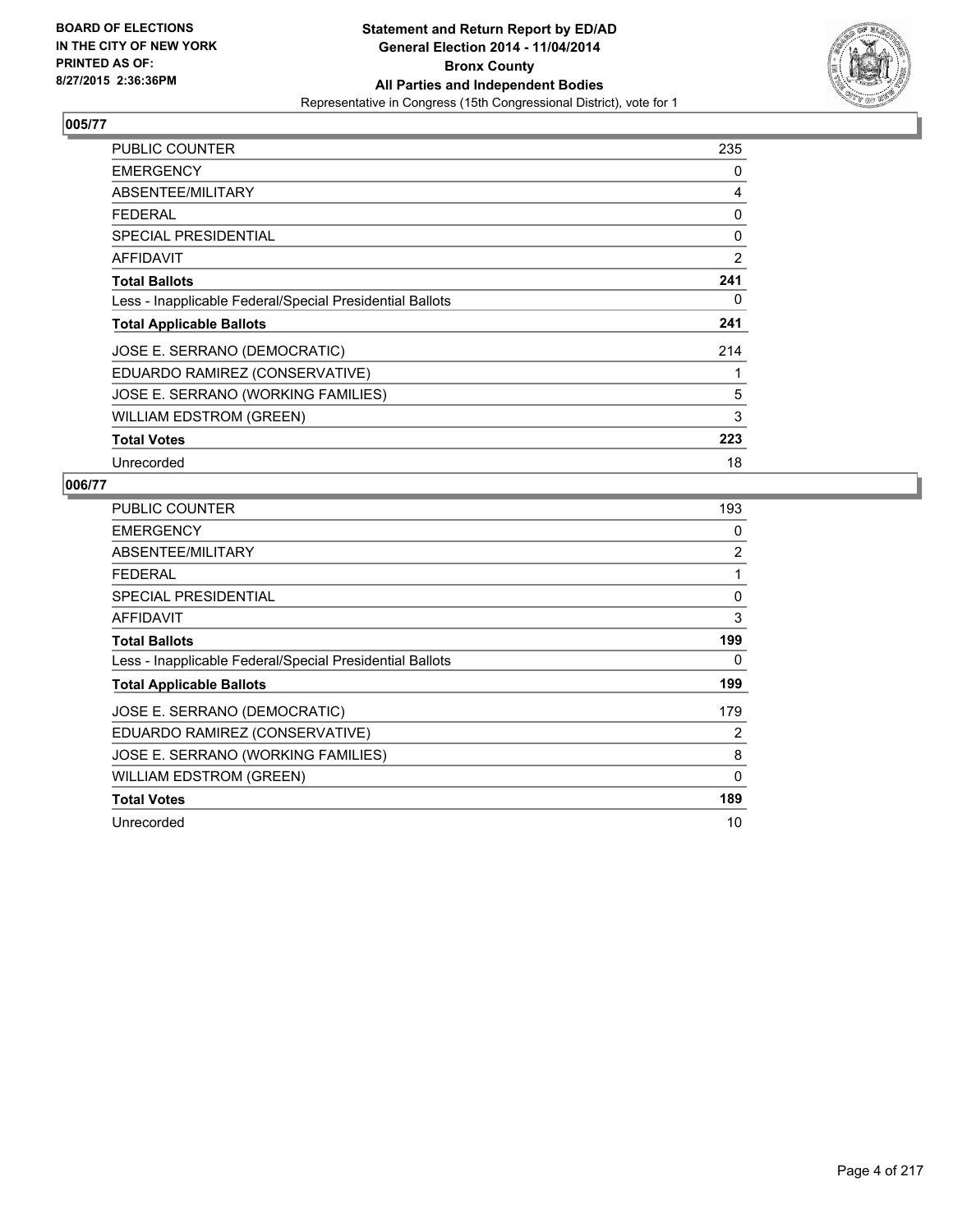

| <b>PUBLIC COUNTER</b>                                    | 282 |
|----------------------------------------------------------|-----|
| <b>EMERGENCY</b>                                         | 0   |
| ABSENTEE/MILITARY                                        | 4   |
| <b>FEDERAL</b>                                           | 1   |
| <b>SPECIAL PRESIDENTIAL</b>                              | 0   |
| AFFIDAVIT                                                | 14  |
| <b>Total Ballots</b>                                     | 301 |
| Less - Inapplicable Federal/Special Presidential Ballots | 0   |
| <b>Total Applicable Ballots</b>                          | 301 |
| JOSE E. SERRANO (DEMOCRATIC)                             | 260 |
| EDUARDO RAMIREZ (CONSERVATIVE)                           | 8   |
| JOSE E. SERRANO (WORKING FAMILIES)                       | 4   |
| WILLIAM EDSTROM (GREEN)                                  | 1   |
| <b>Total Votes</b>                                       | 273 |
| Unrecorded                                               | 28  |

| <b>PUBLIC COUNTER</b>                                    | 239 |
|----------------------------------------------------------|-----|
| <b>EMERGENCY</b>                                         | 0   |
| ABSENTEE/MILITARY                                        | 2   |
| <b>FEDERAL</b>                                           | 0   |
| <b>SPECIAL PRESIDENTIAL</b>                              | 0   |
| <b>AFFIDAVIT</b>                                         | 9   |
| <b>Total Ballots</b>                                     | 250 |
| Less - Inapplicable Federal/Special Presidential Ballots | 0   |
| <b>Total Applicable Ballots</b>                          | 250 |
| JOSE E. SERRANO (DEMOCRATIC)                             | 226 |
| EDUARDO RAMIREZ (CONSERVATIVE)                           | 4   |
| JOSE E. SERRANO (WORKING FAMILIES)                       | 6   |
| <b>WILLIAM EDSTROM (GREEN)</b>                           | 3   |
| <b>Total Votes</b>                                       | 239 |
| Unrecorded                                               | 11  |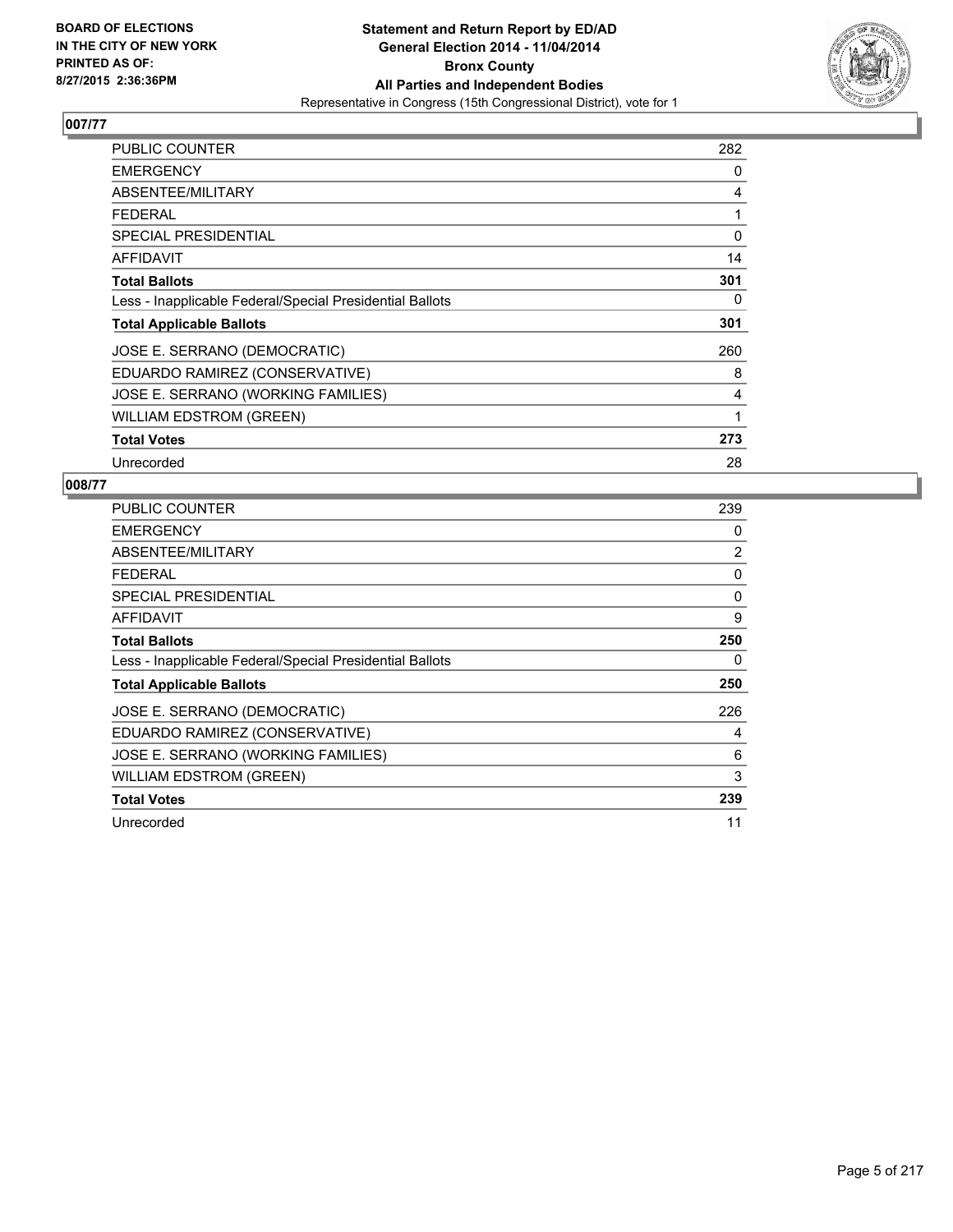

| PUBLIC COUNTER                                           | 242 |
|----------------------------------------------------------|-----|
| <b>EMERGENCY</b>                                         | 0   |
| ABSENTEE/MILITARY                                        | 0   |
| <b>FEDERAL</b>                                           | 2   |
| <b>SPECIAL PRESIDENTIAL</b>                              | 0   |
| AFFIDAVIT                                                | 11  |
| <b>Total Ballots</b>                                     | 255 |
| Less - Inapplicable Federal/Special Presidential Ballots | 0   |
| <b>Total Applicable Ballots</b>                          | 255 |
| JOSE E. SERRANO (DEMOCRATIC)                             | 232 |
| EDUARDO RAMIREZ (CONSERVATIVE)                           | 0   |
| JOSE E. SERRANO (WORKING FAMILIES)                       | 6   |
| <b>WILLIAM EDSTROM (GREEN)</b>                           | 1   |
| <b>Total Votes</b>                                       | 239 |
| Unrecorded                                               | 16  |

| <b>PUBLIC COUNTER</b>                                    | 345 |
|----------------------------------------------------------|-----|
| <b>EMERGENCY</b>                                         | 0   |
| ABSENTEE/MILITARY                                        | 6   |
| <b>FEDERAL</b>                                           | 0   |
| <b>SPECIAL PRESIDENTIAL</b>                              | 0   |
| <b>AFFIDAVIT</b>                                         | 7   |
| <b>Total Ballots</b>                                     | 358 |
| Less - Inapplicable Federal/Special Presidential Ballots | 0   |
| <b>Total Applicable Ballots</b>                          | 358 |
| JOSE E. SERRANO (DEMOCRATIC)                             | 322 |
| EDUARDO RAMIREZ (CONSERVATIVE)                           | 3   |
| JOSE E. SERRANO (WORKING FAMILIES)                       | 7   |
| <b>WILLIAM EDSTROM (GREEN)</b>                           | 1   |
| JUDY LETT (WRITE-IN)                                     | 1   |
| <b>Total Votes</b>                                       | 334 |
| Unrecorded                                               | 24  |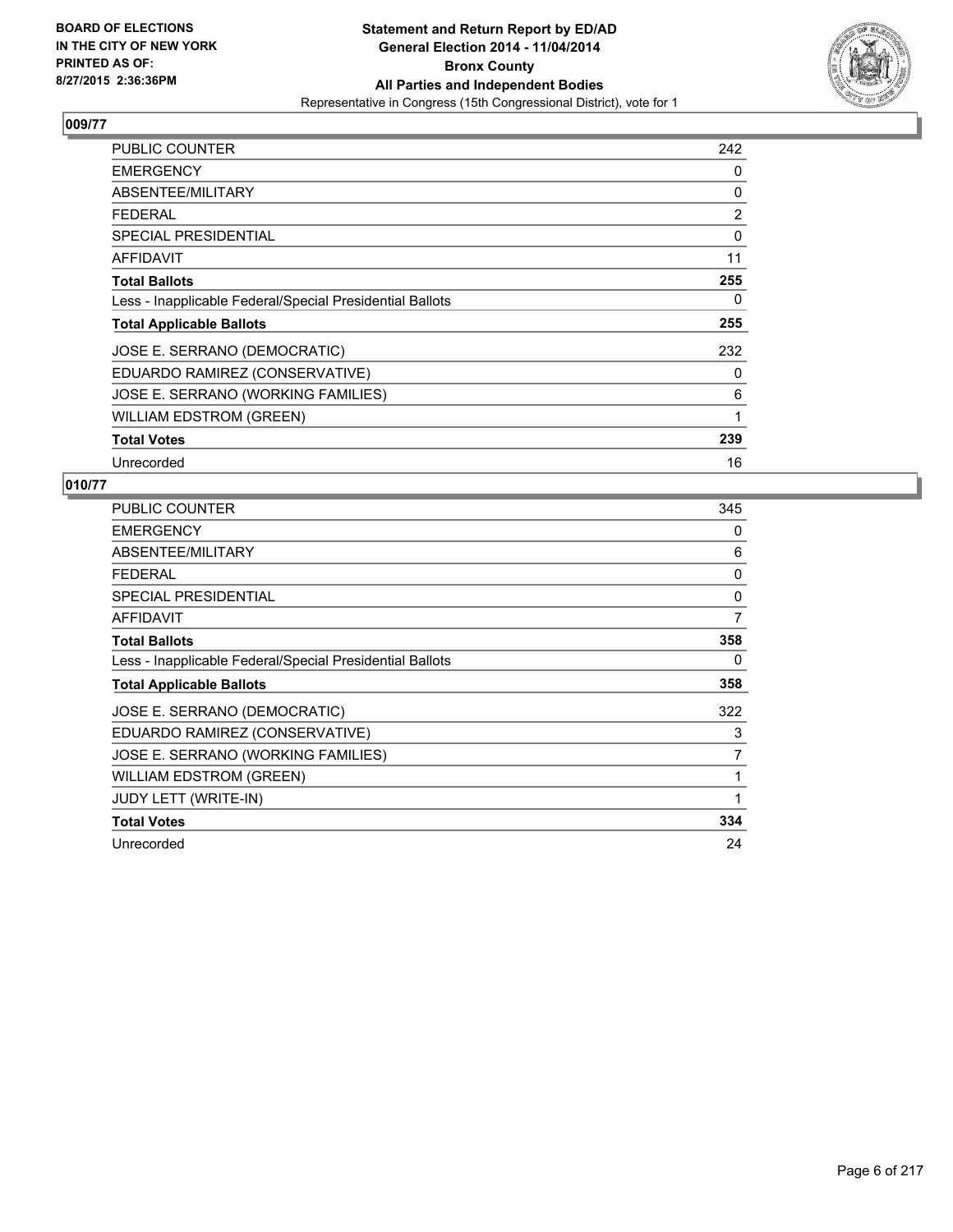

| PUBLIC COUNTER                                           | 236 |
|----------------------------------------------------------|-----|
| <b>EMERGENCY</b>                                         | 0   |
| ABSENTEE/MILITARY                                        | 2   |
| <b>FEDERAL</b>                                           | 0   |
| <b>SPECIAL PRESIDENTIAL</b>                              | 0   |
| AFFIDAVIT                                                | 3   |
| <b>Total Ballots</b>                                     | 241 |
| Less - Inapplicable Federal/Special Presidential Ballots | 0   |
| <b>Total Applicable Ballots</b>                          | 241 |
| JOSE E. SERRANO (DEMOCRATIC)                             | 220 |
| EDUARDO RAMIREZ (CONSERVATIVE)                           |     |
| JOSE E. SERRANO (WORKING FAMILIES)                       | 3   |
| WILLIAM EDSTROM (GREEN)                                  | 2   |
| <b>Total Votes</b>                                       | 226 |
| Unrecorded                                               | 15  |

| <b>PUBLIC COUNTER</b>                                    | 171            |
|----------------------------------------------------------|----------------|
| <b>EMERGENCY</b>                                         | 0              |
| ABSENTEE/MILITARY                                        | 9              |
| <b>FEDERAL</b>                                           | 1              |
| <b>SPECIAL PRESIDENTIAL</b>                              | 0              |
| <b>AFFIDAVIT</b>                                         | 1              |
| <b>Total Ballots</b>                                     | 182            |
| Less - Inapplicable Federal/Special Presidential Ballots | 0              |
| <b>Total Applicable Ballots</b>                          | 182            |
| JOSE E. SERRANO (DEMOCRATIC)                             | 167            |
| EDUARDO RAMIREZ (CONSERVATIVE)                           | $\overline{2}$ |
| JOSE E. SERRANO (WORKING FAMILIES)                       | 3              |
| <b>WILLIAM EDSTROM (GREEN)</b>                           | 0              |
| <b>Total Votes</b>                                       | 172            |
| Unrecorded                                               | 10             |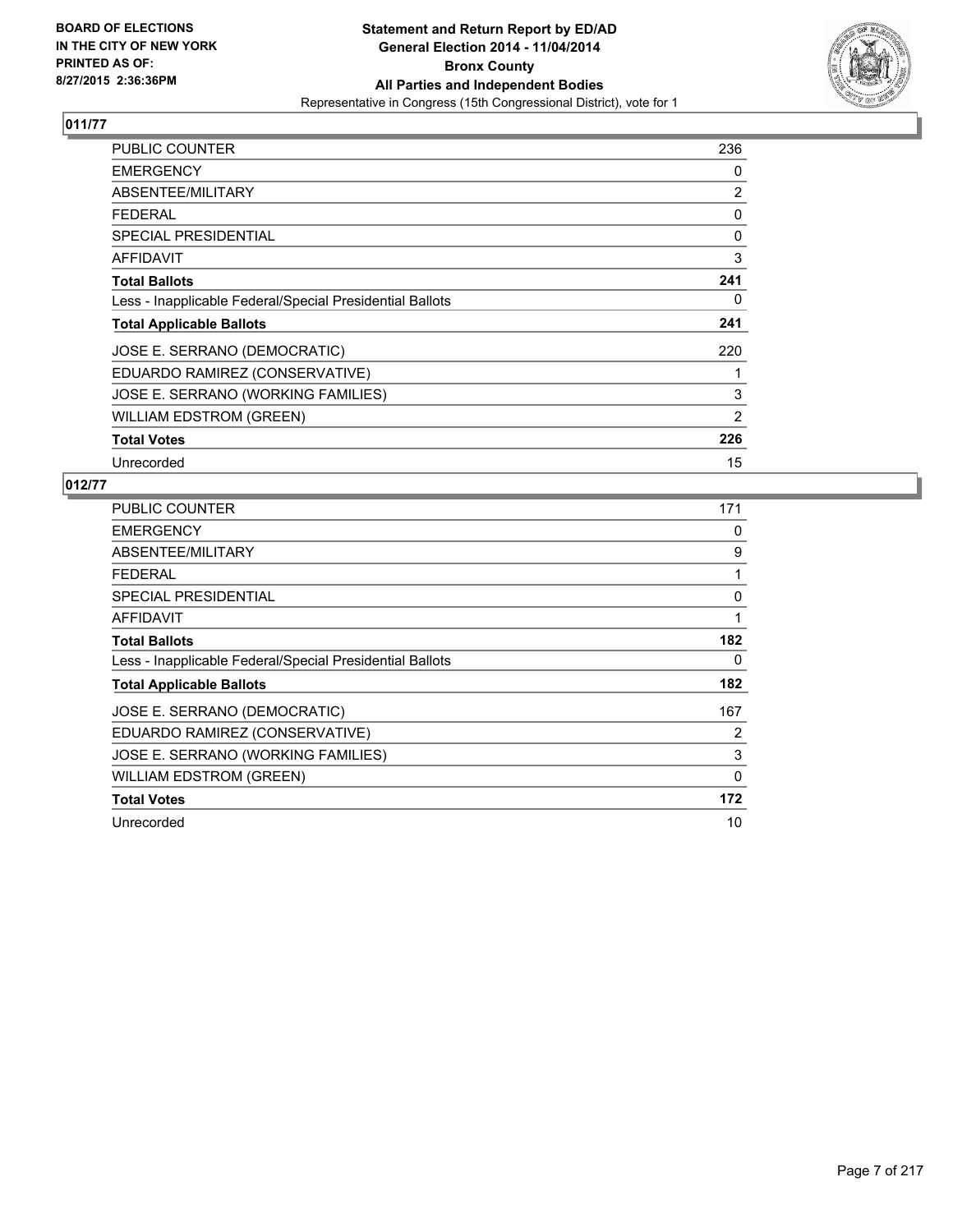

| PUBLIC COUNTER                                           | 131 |
|----------------------------------------------------------|-----|
| <b>EMERGENCY</b>                                         | 0   |
| ABSENTEE/MILITARY                                        | 2   |
| <b>FEDERAL</b>                                           | 0   |
| <b>SPECIAL PRESIDENTIAL</b>                              | 0   |
| AFFIDAVIT                                                | 6   |
| <b>Total Ballots</b>                                     | 139 |
| Less - Inapplicable Federal/Special Presidential Ballots | 0   |
| <b>Total Applicable Ballots</b>                          | 139 |
| JOSE E. SERRANO (DEMOCRATIC)                             | 130 |
| EDUARDO RAMIREZ (CONSERVATIVE)                           | 4   |
| JOSE E. SERRANO (WORKING FAMILIES)                       | 1   |
| WILLIAM EDSTROM (GREEN)                                  | 0   |
| <b>Total Votes</b>                                       | 135 |
| Unrecorded                                               | 4   |

| <b>PUBLIC COUNTER</b>                                    | 237 |
|----------------------------------------------------------|-----|
| <b>EMERGENCY</b>                                         | 0   |
| ABSENTEE/MILITARY                                        | 1   |
| <b>FEDERAL</b>                                           | 0   |
| <b>SPECIAL PRESIDENTIAL</b>                              | 0   |
| <b>AFFIDAVIT</b>                                         | 4   |
| <b>Total Ballots</b>                                     | 242 |
| Less - Inapplicable Federal/Special Presidential Ballots | 0   |
| <b>Total Applicable Ballots</b>                          | 242 |
| JOSE E. SERRANO (DEMOCRATIC)                             | 215 |
| EDUARDO RAMIREZ (CONSERVATIVE)                           | 3   |
| JOSE E. SERRANO (WORKING FAMILIES)                       | 5   |
| <b>WILLIAM EDSTROM (GREEN)</b>                           | 0   |
| UNATTRIBUTABLE WRITE-IN (WRITE-IN)                       | 1   |
| <b>Total Votes</b>                                       | 224 |
| Unrecorded                                               | 18  |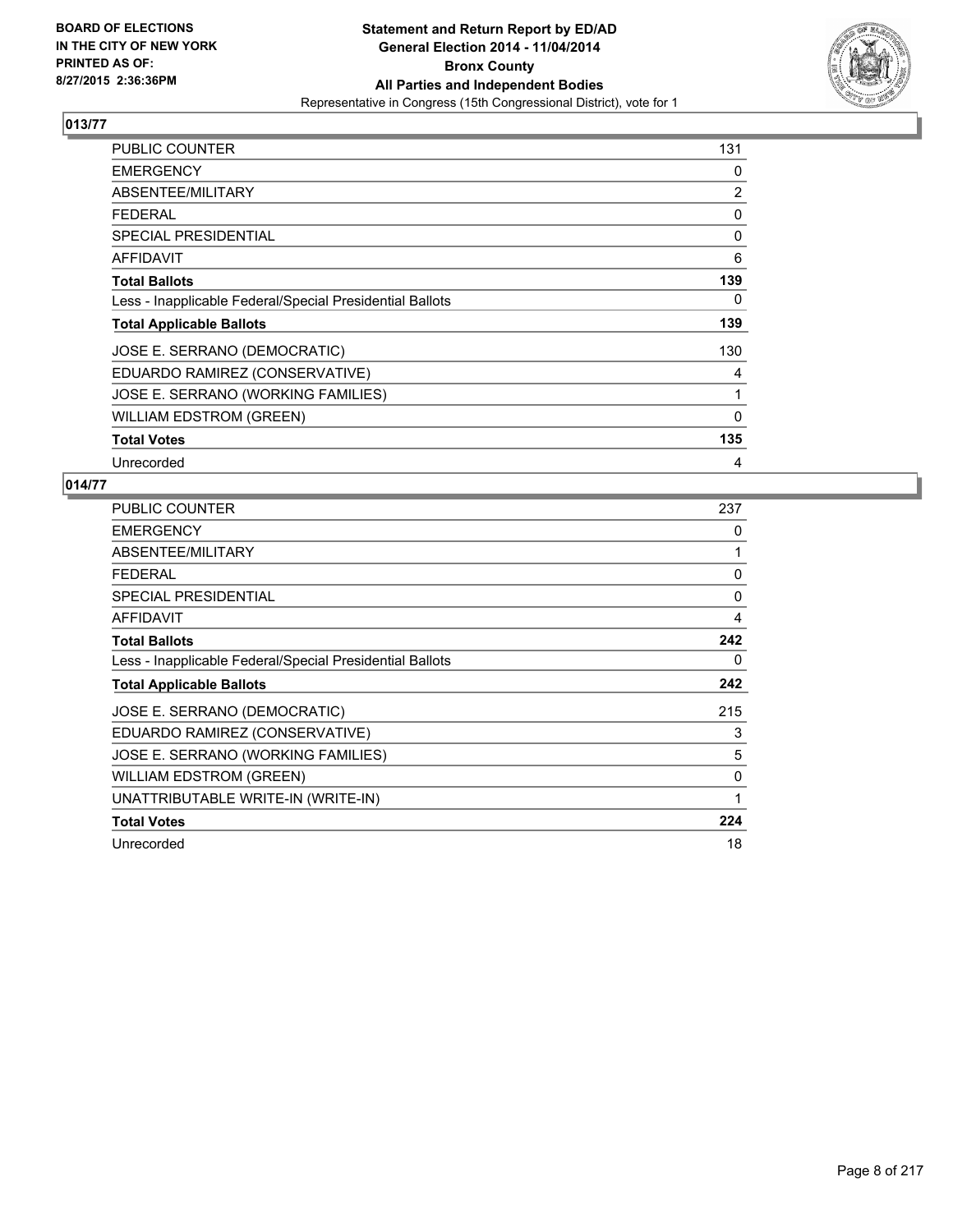

| PUBLIC COUNTER                                           | 182 |
|----------------------------------------------------------|-----|
| <b>EMERGENCY</b>                                         | 0   |
| ABSENTEE/MILITARY                                        | 1   |
| <b>FEDERAL</b>                                           | 2   |
| <b>SPECIAL PRESIDENTIAL</b>                              | 0   |
| AFFIDAVIT                                                | 5   |
| <b>Total Ballots</b>                                     | 190 |
| Less - Inapplicable Federal/Special Presidential Ballots | 0   |
| <b>Total Applicable Ballots</b>                          | 190 |
| JOSE E. SERRANO (DEMOCRATIC)                             | 170 |
| EDUARDO RAMIREZ (CONSERVATIVE)                           |     |
| JOSE E. SERRANO (WORKING FAMILIES)                       | 6   |
| <b>WILLIAM EDSTROM (GREEN)</b>                           | 1   |
| <b>Total Votes</b>                                       | 178 |
| Unrecorded                                               | 12  |

| <b>PUBLIC COUNTER</b>                                    | 247 |
|----------------------------------------------------------|-----|
| <b>EMERGENCY</b>                                         | 0   |
| ABSENTEE/MILITARY                                        | 5   |
| <b>FEDERAL</b>                                           | 0   |
| <b>SPECIAL PRESIDENTIAL</b>                              | 0   |
| <b>AFFIDAVIT</b>                                         | 6   |
| <b>Total Ballots</b>                                     | 258 |
| Less - Inapplicable Federal/Special Presidential Ballots | 0   |
| <b>Total Applicable Ballots</b>                          | 258 |
| JOSE E. SERRANO (DEMOCRATIC)                             | 236 |
| EDUARDO RAMIREZ (CONSERVATIVE)                           | 3   |
| JOSE E. SERRANO (WORKING FAMILIES)                       | 7   |
| <b>WILLIAM EDSTROM (GREEN)</b>                           | 2   |
| <b>Total Votes</b>                                       | 248 |
| Unrecorded                                               | 10  |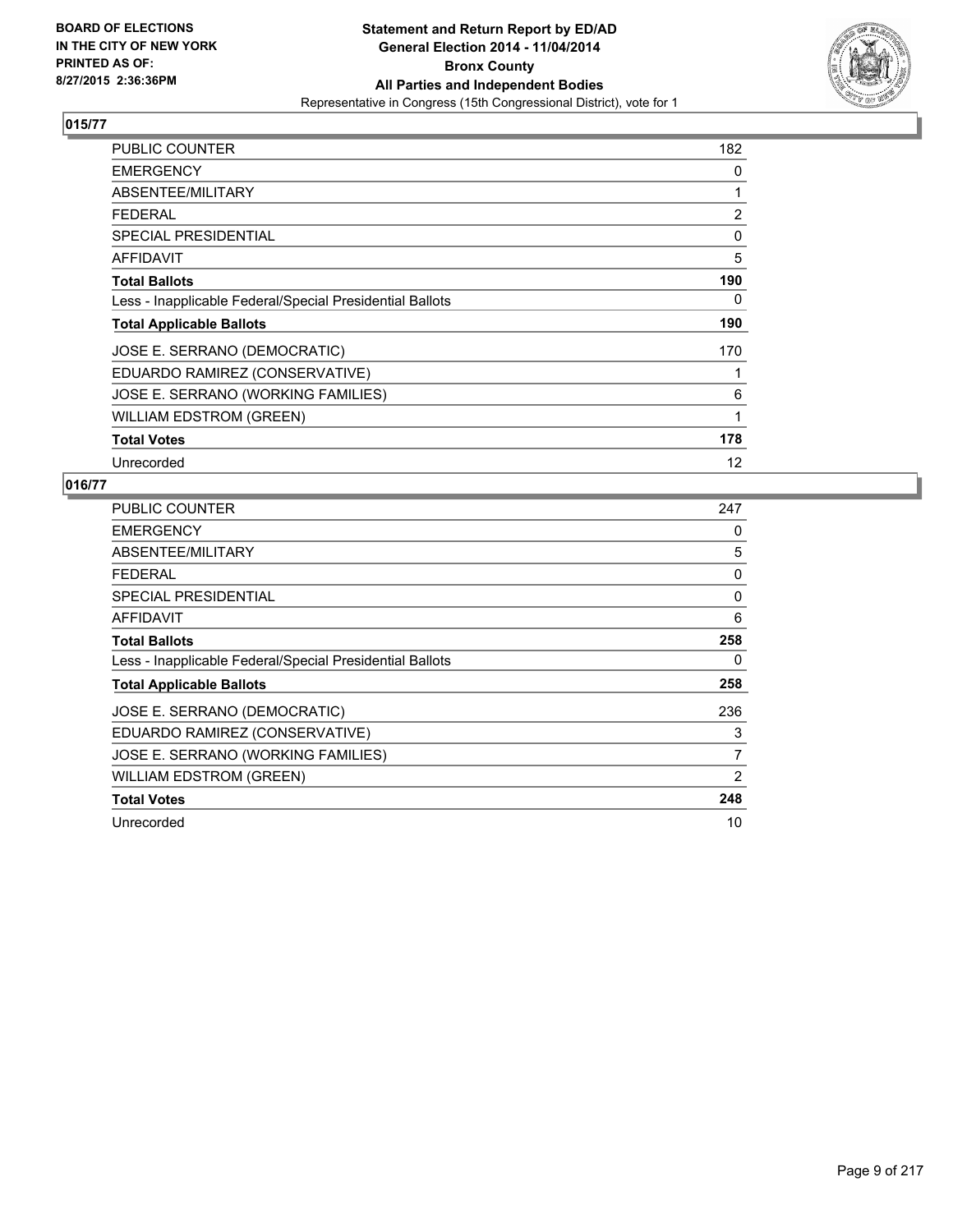

| PUBLIC COUNTER                                           | 57             |
|----------------------------------------------------------|----------------|
| <b>EMERGENCY</b>                                         | 0              |
| ABSENTEE/MILITARY                                        | 3              |
| <b>FEDERAL</b>                                           | 0              |
| <b>SPECIAL PRESIDENTIAL</b>                              | 0              |
| AFFIDAVIT                                                | 2              |
| <b>Total Ballots</b>                                     | 62             |
| Less - Inapplicable Federal/Special Presidential Ballots | 0              |
| <b>Total Applicable Ballots</b>                          | 62             |
| JOSE E. SERRANO (DEMOCRATIC)                             | 54             |
| EDUARDO RAMIREZ (CONSERVATIVE)                           | 1              |
| JOSE E. SERRANO (WORKING FAMILIES)                       | 5              |
| WILLIAM EDSTROM (GREEN)                                  | $\Omega$       |
| <b>Total Votes</b>                                       | 60             |
| Unrecorded                                               | $\overline{2}$ |

| <b>PUBLIC COUNTER</b>                                    | 141 |
|----------------------------------------------------------|-----|
| <b>EMERGENCY</b>                                         | 0   |
| ABSENTEE/MILITARY                                        | 3   |
| <b>FEDERAL</b>                                           | 1   |
| <b>SPECIAL PRESIDENTIAL</b>                              | 0   |
| AFFIDAVIT                                                | 7   |
| <b>Total Ballots</b>                                     | 152 |
| Less - Inapplicable Federal/Special Presidential Ballots | 0   |
| <b>Total Applicable Ballots</b>                          | 152 |
| JOSE E. SERRANO (DEMOCRATIC)                             | 134 |
| EDUARDO RAMIREZ (CONSERVATIVE)                           | 1   |
| JOSE E. SERRANO (WORKING FAMILIES)                       | 5   |
| WILLIAM EDSTROM (GREEN)                                  | 1   |
| <b>Total Votes</b>                                       | 141 |
| Unrecorded                                               | 11  |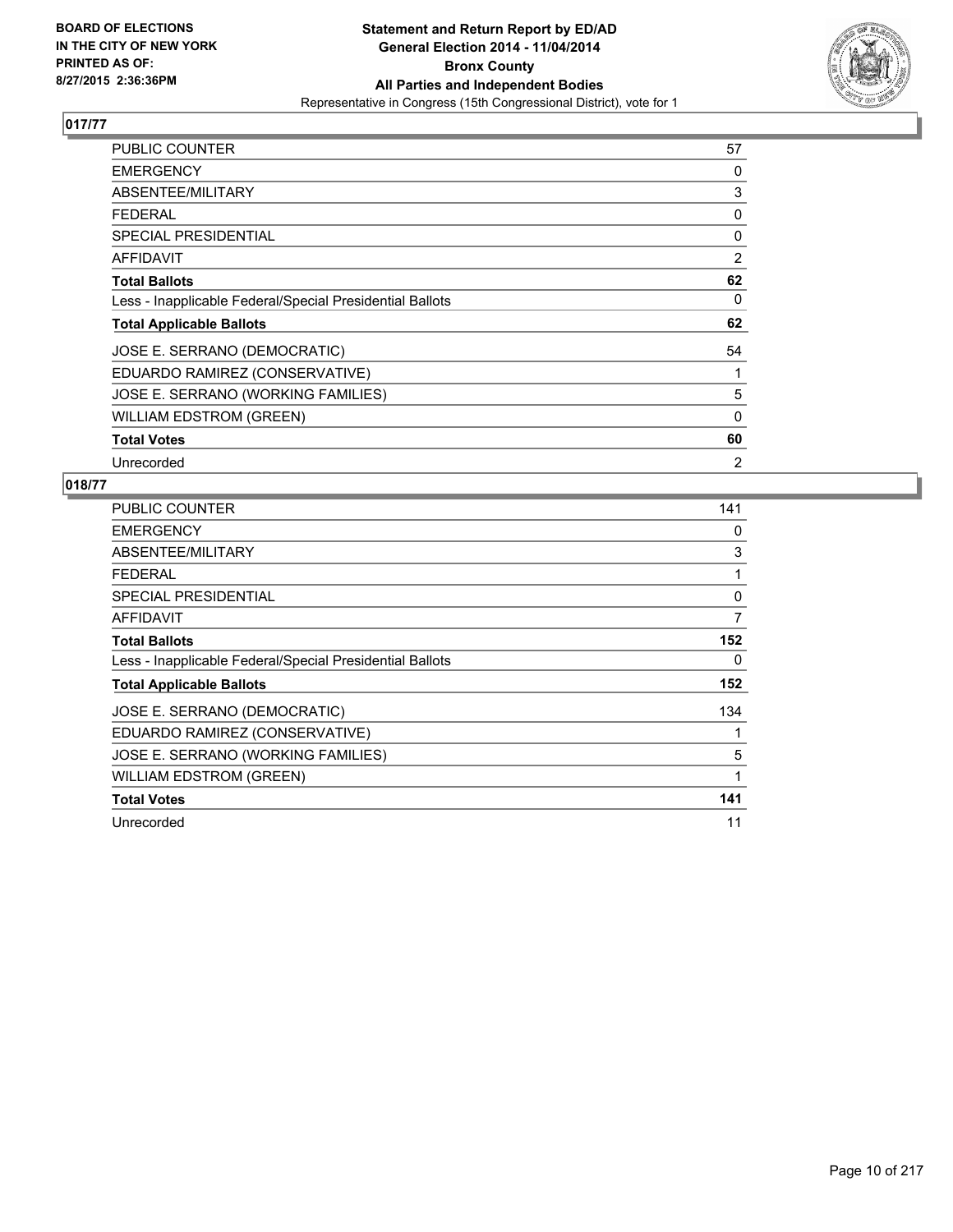

| PUBLIC COUNTER                                           | 151 |
|----------------------------------------------------------|-----|
| <b>EMERGENCY</b>                                         | 0   |
| ABSENTEE/MILITARY                                        | 1   |
| <b>FEDERAL</b>                                           | 0   |
| <b>SPECIAL PRESIDENTIAL</b>                              | 0   |
| <b>AFFIDAVIT</b>                                         | 3   |
| <b>Total Ballots</b>                                     | 155 |
| Less - Inapplicable Federal/Special Presidential Ballots | 0   |
| <b>Total Applicable Ballots</b>                          | 155 |
| JOSE E. SERRANO (DEMOCRATIC)                             | 138 |
| EDUARDO RAMIREZ (CONSERVATIVE)                           | 2   |
| JOSE E. SERRANO (WORKING FAMILIES)                       | 4   |
| <b>WILLIAM EDSTROM (GREEN)</b>                           | 4   |
| <b>Total Votes</b>                                       | 148 |
| Unrecorded                                               | 7   |

| PUBLIC COUNTER                                           | 173 |
|----------------------------------------------------------|-----|
| <b>EMERGENCY</b>                                         | 0   |
| ABSENTEE/MILITARY                                        | 0   |
| <b>FEDERAL</b>                                           | 0   |
| SPECIAL PRESIDENTIAL                                     | 0   |
| AFFIDAVIT                                                | 6   |
| <b>Total Ballots</b>                                     | 179 |
| Less - Inapplicable Federal/Special Presidential Ballots | 0   |
| <b>Total Applicable Ballots</b>                          | 179 |
| JOSE E. SERRANO (DEMOCRATIC)                             | 157 |
| EDUARDO RAMIREZ (CONSERVATIVE)                           | 4   |
| JOSE E. SERRANO (WORKING FAMILIES)                       | 0   |
| <b>WILLIAM EDSTROM (GREEN)</b>                           | 0   |
| <b>Total Votes</b>                                       | 161 |
| Unrecorded                                               | 18  |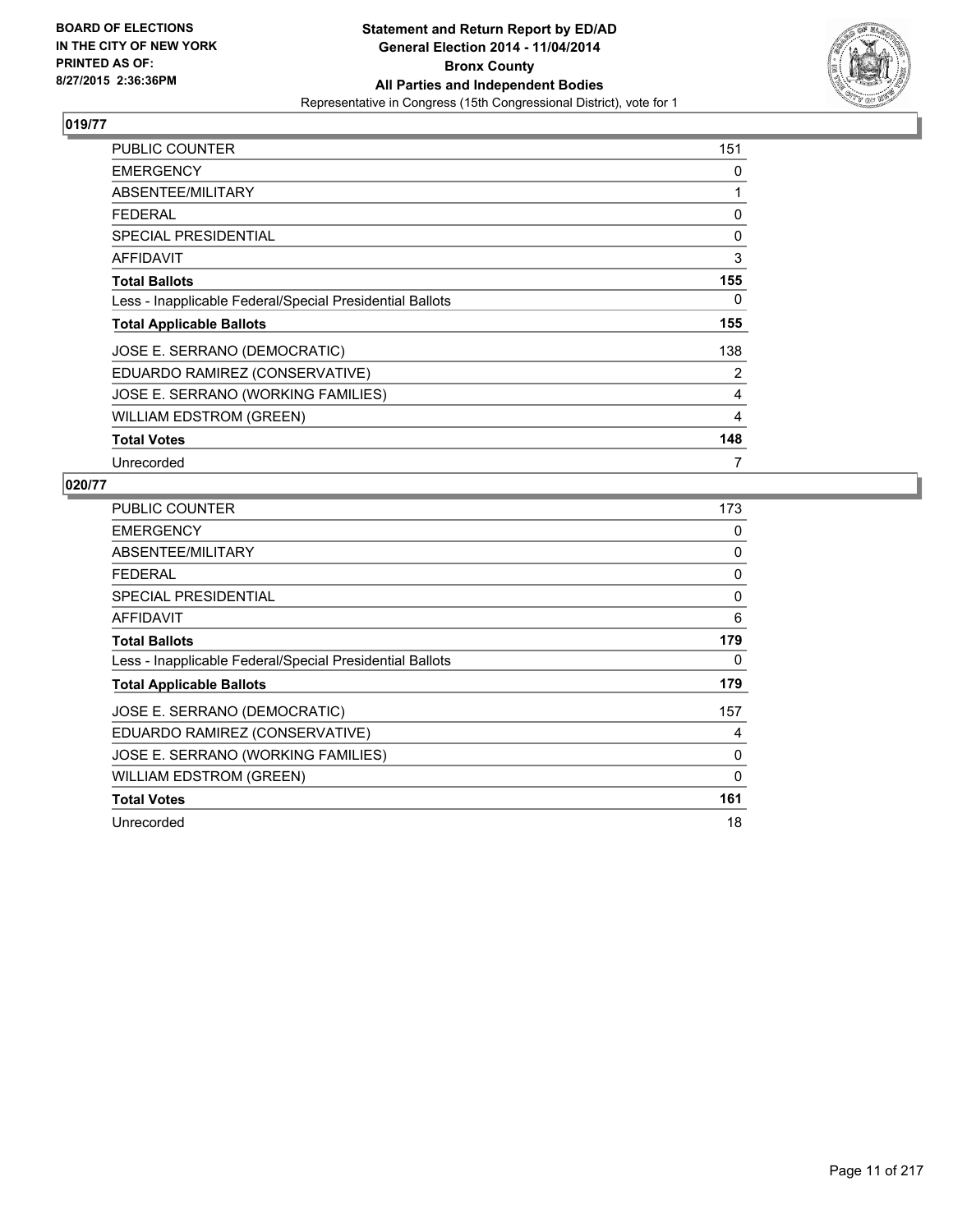

| PUBLIC COUNTER                                           | 215 |
|----------------------------------------------------------|-----|
| <b>EMERGENCY</b>                                         | 0   |
| ABSENTEE/MILITARY                                        | 2   |
| FEDERAL                                                  | 0   |
| <b>SPECIAL PRESIDENTIAL</b>                              | 0   |
| AFFIDAVIT                                                | 5   |
| <b>Total Ballots</b>                                     | 222 |
| Less - Inapplicable Federal/Special Presidential Ballots | 0   |
| <b>Total Applicable Ballots</b>                          | 222 |
| JOSE E. SERRANO (DEMOCRATIC)                             | 195 |
| EDUARDO RAMIREZ (CONSERVATIVE)                           | 3   |
| JOSE E. SERRANO (WORKING FAMILIES)                       | 5   |
| <b>WILLIAM EDSTROM (GREEN)</b>                           | 1   |
| <b>Total Votes</b>                                       | 204 |
| Unrecorded                                               | 18  |

| <b>PUBLIC COUNTER</b>                                    | 131         |
|----------------------------------------------------------|-------------|
| <b>EMERGENCY</b>                                         | 0           |
| ABSENTEE/MILITARY                                        | 2           |
| <b>FEDERAL</b>                                           | 0           |
| <b>SPECIAL PRESIDENTIAL</b>                              | 0           |
| AFFIDAVIT                                                | 6           |
| <b>Total Ballots</b>                                     | 139         |
| Less - Inapplicable Federal/Special Presidential Ballots | 0           |
| <b>Total Applicable Ballots</b>                          | 139         |
| JOSE E. SERRANO (DEMOCRATIC)                             | 120         |
| EDUARDO RAMIREZ (CONSERVATIVE)                           |             |
| JOSE E. SERRANO (WORKING FAMILIES)                       | 2           |
| <b>WILLIAM EDSTROM (GREEN)</b>                           | $\mathbf 0$ |
| <b>Total Votes</b>                                       | 123         |
| Unrecorded                                               | 16          |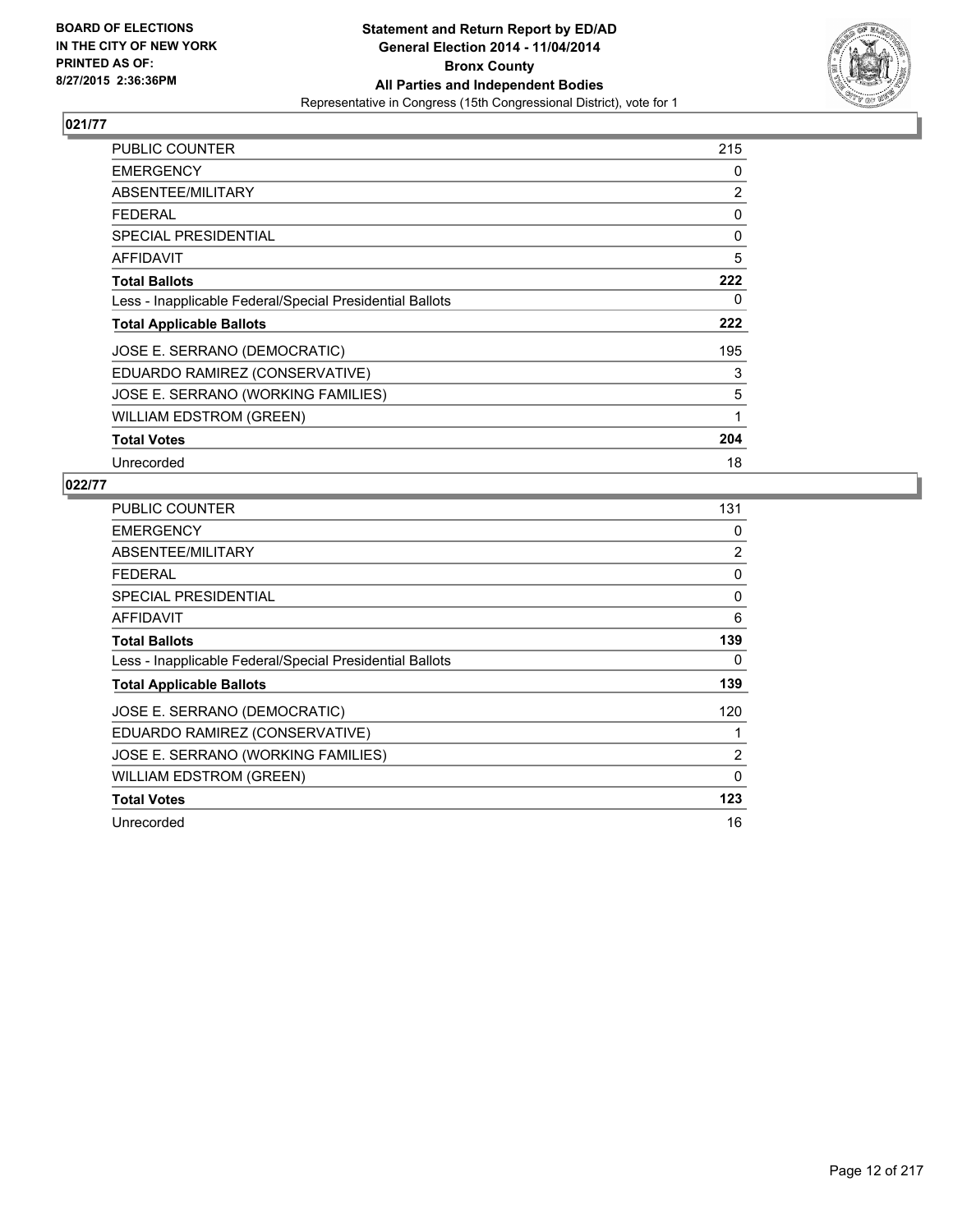

| PUBLIC COUNTER                                           | 24       |
|----------------------------------------------------------|----------|
| <b>EMERGENCY</b>                                         | 0        |
| ABSENTEE/MILITARY                                        | 1        |
| <b>FEDERAL</b>                                           | 0        |
| <b>SPECIAL PRESIDENTIAL</b>                              | 0        |
| <b>AFFIDAVIT</b>                                         | $\Omega$ |
| <b>Total Ballots</b>                                     | 25       |
| Less - Inapplicable Federal/Special Presidential Ballots | 0        |
| <b>Total Applicable Ballots</b>                          | 25       |
| JOSE E. SERRANO (DEMOCRATIC)                             | 23       |
| EDUARDO RAMIREZ (CONSERVATIVE)                           | 0        |
| JOSE E. SERRANO (WORKING FAMILIES)                       | 0        |
| WILLIAM EDSTROM (GREEN)                                  | 1        |
| <b>Total Votes</b>                                       | 24       |
| Unrecorded                                               | 1        |

| <b>PUBLIC COUNTER</b>                                    | 31 |
|----------------------------------------------------------|----|
| <b>EMERGENCY</b>                                         | 0  |
| ABSENTEE/MILITARY                                        | 0  |
| <b>FEDERAL</b>                                           | 0  |
| <b>SPECIAL PRESIDENTIAL</b>                              | 0  |
| AFFIDAVIT                                                | 1  |
| <b>Total Ballots</b>                                     | 32 |
| Less - Inapplicable Federal/Special Presidential Ballots | 0  |
| <b>Total Applicable Ballots</b>                          | 32 |
| JOSE E. SERRANO (DEMOCRATIC)                             | 29 |
| EDUARDO RAMIREZ (CONSERVATIVE)                           |    |
| JOSE E. SERRANO (WORKING FAMILIES)                       | 0  |
| <b>WILLIAM EDSTROM (GREEN)</b>                           | 0  |
| <b>Total Votes</b>                                       | 30 |
| Unrecorded                                               | 2  |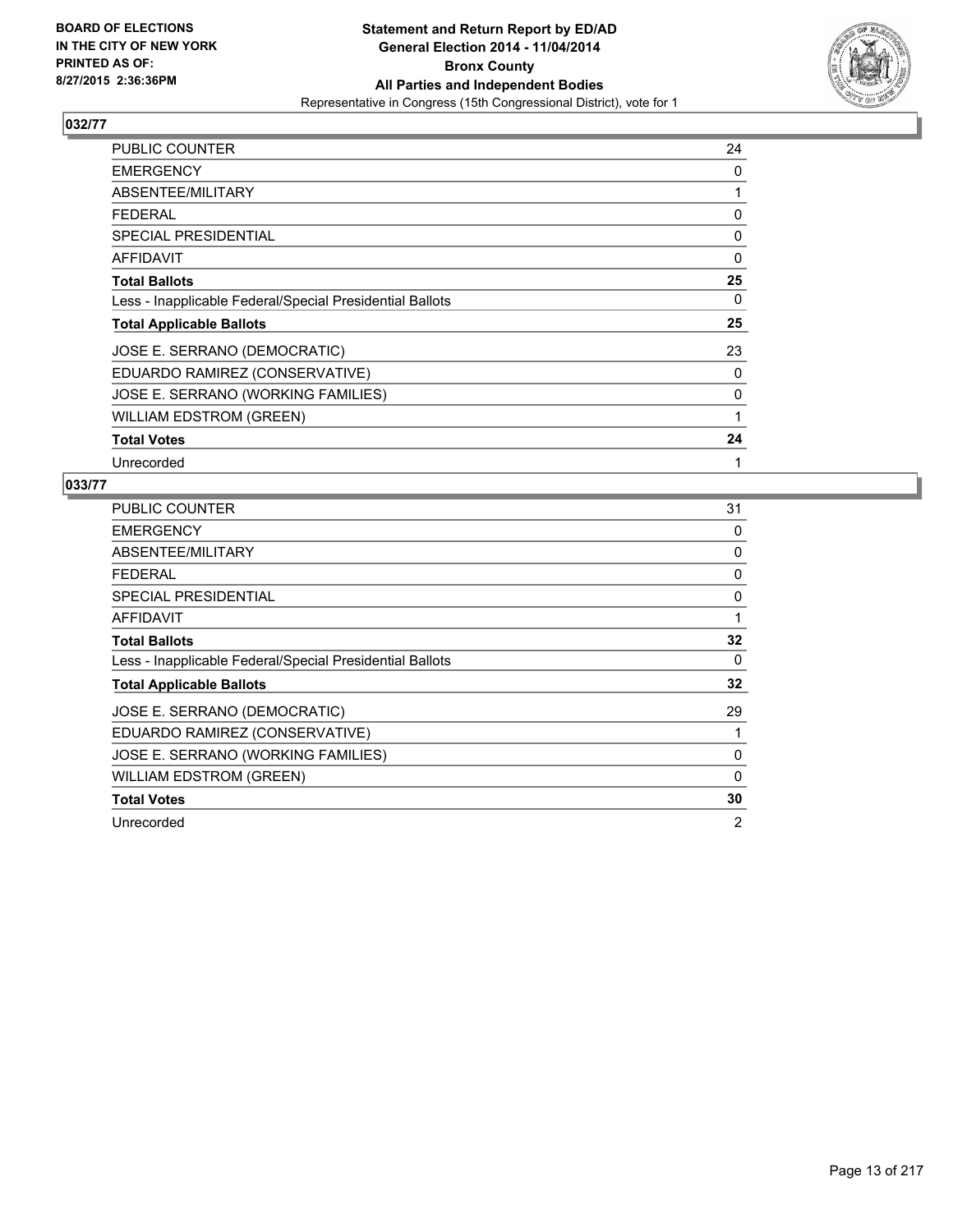

| <b>PUBLIC COUNTER</b>                                    | 189 |
|----------------------------------------------------------|-----|
| <b>EMERGENCY</b>                                         | 0   |
| ABSENTEE/MILITARY                                        | 1   |
| <b>FEDERAL</b>                                           | 0   |
| <b>SPECIAL PRESIDENTIAL</b>                              | 0   |
| AFFIDAVIT                                                | 2   |
| <b>Total Ballots</b>                                     | 192 |
| Less - Inapplicable Federal/Special Presidential Ballots | 0   |
| <b>Total Applicable Ballots</b>                          | 192 |
| JOSE E. SERRANO (DEMOCRATIC)                             | 163 |
| EDUARDO RAMIREZ (CONSERVATIVE)                           | 5   |
| JOSE E. SERRANO (WORKING FAMILIES)                       | 8   |
| WILLIAM EDSTROM (GREEN)                                  | 2   |
| <b>Total Votes</b>                                       | 178 |
| Unrecorded                                               | 14  |

| <b>PUBLIC COUNTER</b>                                    | 152 |
|----------------------------------------------------------|-----|
| <b>EMERGENCY</b>                                         | 0   |
| ABSENTEE/MILITARY                                        | 3   |
| <b>FEDERAL</b>                                           | 0   |
| SPECIAL PRESIDENTIAL                                     | 0   |
| AFFIDAVIT                                                | 3   |
| <b>Total Ballots</b>                                     | 158 |
| Less - Inapplicable Federal/Special Presidential Ballots | 0   |
| <b>Total Applicable Ballots</b>                          | 158 |
| JOSE E. SERRANO (DEMOCRATIC)                             | 145 |
| EDUARDO RAMIREZ (CONSERVATIVE)                           | 1   |
| JOSE E. SERRANO (WORKING FAMILIES)                       | 1   |
| <b>WILLIAM EDSTROM (GREEN)</b>                           | 0   |
| <b>Total Votes</b>                                       | 147 |
| Unrecorded                                               | 11  |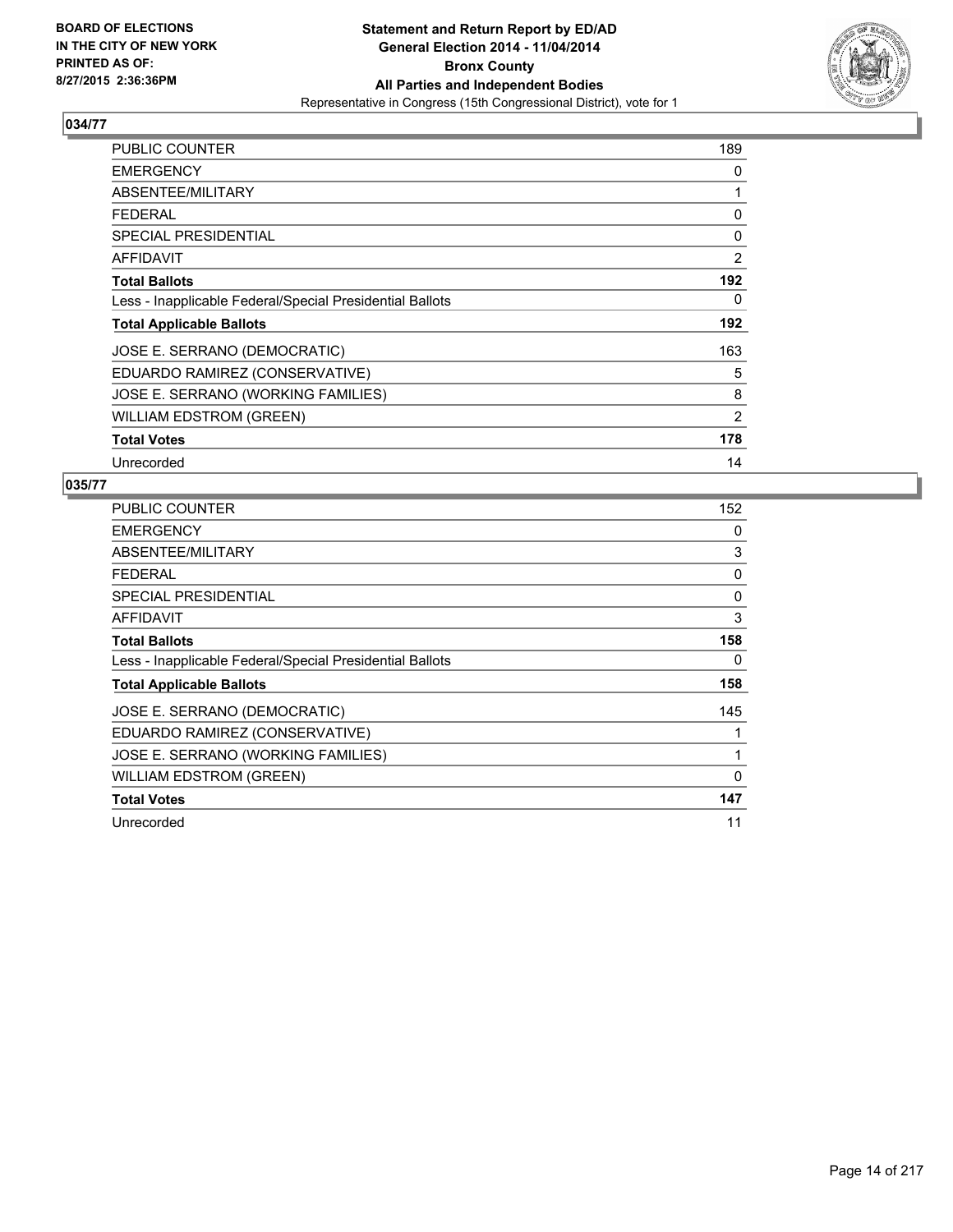

| PUBLIC COUNTER                                           | 102         |
|----------------------------------------------------------|-------------|
| <b>EMERGENCY</b>                                         | 0           |
| ABSENTEE/MILITARY                                        | 2           |
| <b>FEDERAL</b>                                           | 0           |
| <b>SPECIAL PRESIDENTIAL</b>                              | 0           |
| AFFIDAVIT                                                | 1           |
| <b>Total Ballots</b>                                     | 105         |
| Less - Inapplicable Federal/Special Presidential Ballots | 0           |
| <b>Total Applicable Ballots</b>                          | 105         |
| JOSE E. SERRANO (DEMOCRATIC)                             | 91          |
| EDUARDO RAMIREZ (CONSERVATIVE)                           | 5           |
| JOSE E. SERRANO (WORKING FAMILIES)                       | 3           |
| <b>WILLIAM EDSTROM (GREEN)</b>                           | $\mathbf 0$ |
| <b>Total Votes</b>                                       | 99          |
| Unrecorded                                               | 6           |

| <b>PUBLIC COUNTER</b>                                    | 202 |
|----------------------------------------------------------|-----|
| <b>EMERGENCY</b>                                         | 0   |
| ABSENTEE/MILITARY                                        | 6   |
| <b>FEDERAL</b>                                           | 1   |
| SPECIAL PRESIDENTIAL                                     | 0   |
| AFFIDAVIT                                                | 2   |
| <b>Total Ballots</b>                                     | 211 |
| Less - Inapplicable Federal/Special Presidential Ballots | 0   |
| <b>Total Applicable Ballots</b>                          | 211 |
| JOSE E. SERRANO (DEMOCRATIC)                             | 188 |
| EDUARDO RAMIREZ (CONSERVATIVE)                           | 6   |
| JOSE E. SERRANO (WORKING FAMILIES)                       | 6   |
| <b>WILLIAM EDSTROM (GREEN)</b>                           | 2   |
| <b>Total Votes</b>                                       | 202 |
| Unrecorded                                               | 9   |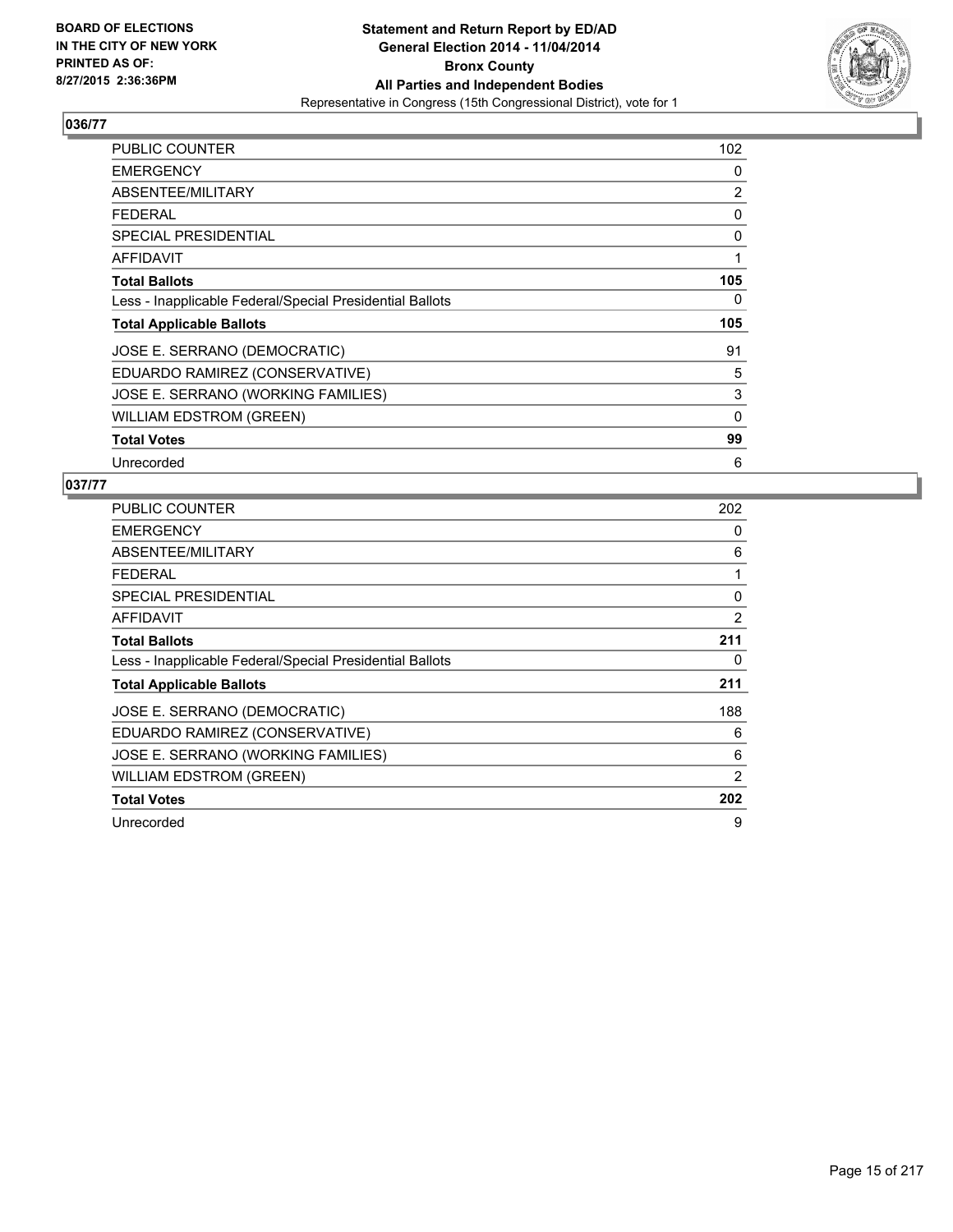

| PUBLIC COUNTER                                           | 90 |
|----------------------------------------------------------|----|
| <b>EMERGENCY</b>                                         | 0  |
| ABSENTEE/MILITARY                                        | 1  |
| <b>FEDERAL</b>                                           | 0  |
| <b>SPECIAL PRESIDENTIAL</b>                              | 0  |
| <b>AFFIDAVIT</b>                                         | 2  |
| <b>Total Ballots</b>                                     | 93 |
| Less - Inapplicable Federal/Special Presidential Ballots | 0  |
| <b>Total Applicable Ballots</b>                          | 93 |
| JOSE E. SERRANO (DEMOCRATIC)                             | 82 |
| EDUARDO RAMIREZ (CONSERVATIVE)                           | 3  |
| JOSE E. SERRANO (WORKING FAMILIES)                       | 2  |
| <b>WILLIAM EDSTROM (GREEN)</b>                           | 0  |
| <b>Total Votes</b>                                       | 87 |
| Unrecorded                                               | 6  |

| PUBLIC COUNTER                                           | 182 |
|----------------------------------------------------------|-----|
| <b>EMERGENCY</b>                                         | 0   |
| ABSENTEE/MILITARY                                        | 3   |
| <b>FEDERAL</b>                                           | 1   |
| <b>SPECIAL PRESIDENTIAL</b>                              | 0   |
| AFFIDAVIT                                                | 1   |
| <b>Total Ballots</b>                                     | 187 |
| Less - Inapplicable Federal/Special Presidential Ballots | 0   |
| <b>Total Applicable Ballots</b>                          | 187 |
| JOSE E. SERRANO (DEMOCRATIC)                             | 157 |
| EDUARDO RAMIREZ (CONSERVATIVE)                           | 2   |
| JOSE E. SERRANO (WORKING FAMILIES)                       | 3   |
| WILLIAM EDSTROM (GREEN)                                  | 6   |
| <b>Total Votes</b>                                       | 168 |
| Unrecorded                                               | 19  |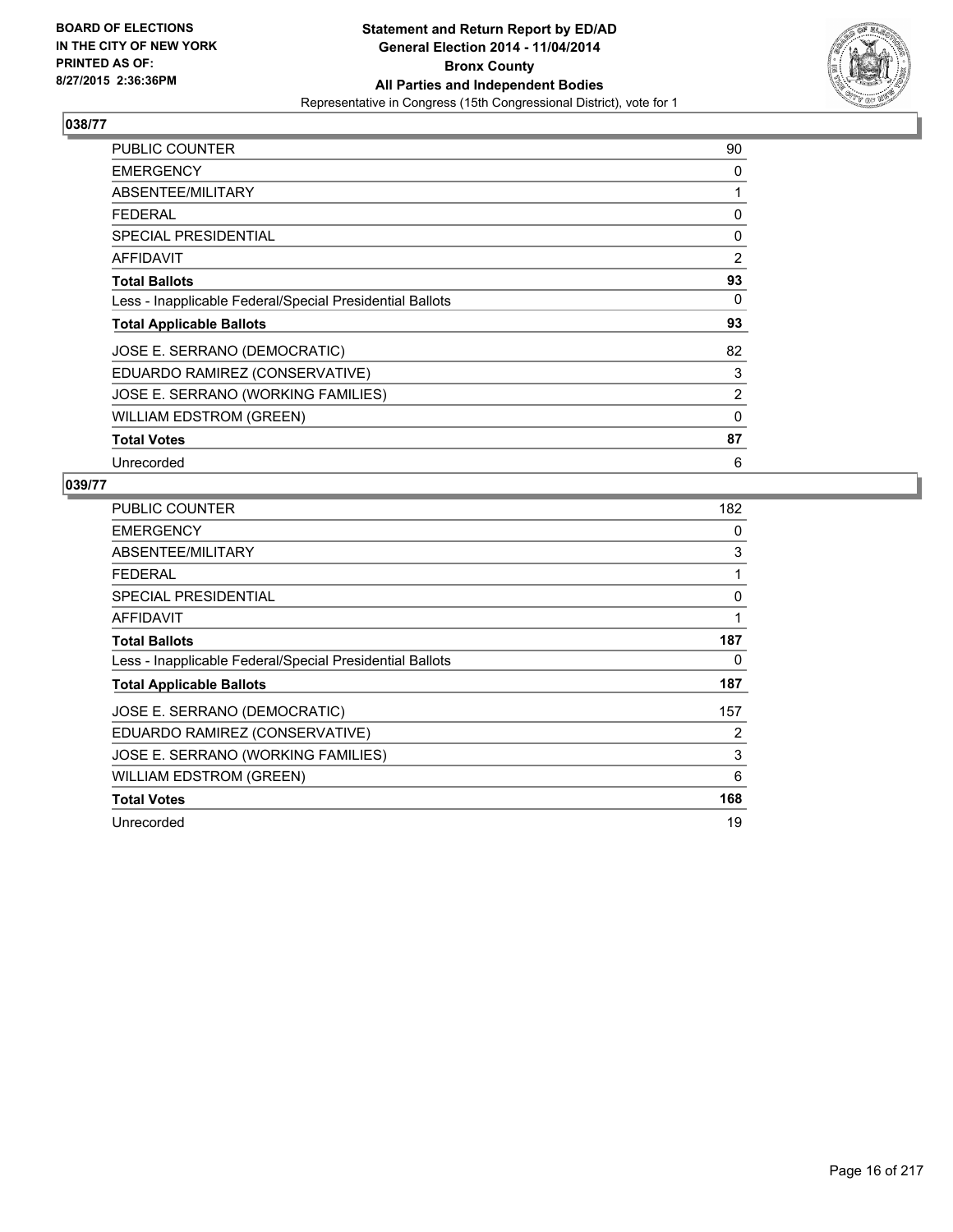

| PUBLIC COUNTER                                           | 121 |
|----------------------------------------------------------|-----|
| <b>EMERGENCY</b>                                         | 0   |
| ABSENTEE/MILITARY                                        | 0   |
| <b>FEDERAL</b>                                           | 0   |
| <b>SPECIAL PRESIDENTIAL</b>                              | 0   |
| AFFIDAVIT                                                | 2   |
| <b>Total Ballots</b>                                     | 123 |
| Less - Inapplicable Federal/Special Presidential Ballots | 0   |
| <b>Total Applicable Ballots</b>                          | 123 |
| JOSE E. SERRANO (DEMOCRATIC)                             | 108 |
| EDUARDO RAMIREZ (CONSERVATIVE)                           | 1   |
| JOSE E. SERRANO (WORKING FAMILIES)                       | 7   |
| <b>WILLIAM EDSTROM (GREEN)</b>                           | 2   |
| <b>Total Votes</b>                                       | 118 |
| Unrecorded                                               | 5   |

| <b>PUBLIC COUNTER</b>                                    | 123 |
|----------------------------------------------------------|-----|
| <b>EMERGENCY</b>                                         | 0   |
| ABSENTEE/MILITARY                                        | 2   |
| <b>FEDERAL</b>                                           | 0   |
| <b>SPECIAL PRESIDENTIAL</b>                              | 0   |
| <b>AFFIDAVIT</b>                                         | 3   |
| <b>Total Ballots</b>                                     | 128 |
| Less - Inapplicable Federal/Special Presidential Ballots | 0   |
| <b>Total Applicable Ballots</b>                          | 128 |
| JOSE E. SERRANO (DEMOCRATIC)                             | 118 |
| EDUARDO RAMIREZ (CONSERVATIVE)                           | 0   |
| JOSE E. SERRANO (WORKING FAMILIES)                       | 5   |
| <b>WILLIAM EDSTROM (GREEN)</b>                           | 0   |
| <b>Total Votes</b>                                       | 123 |
| Unrecorded                                               | 5   |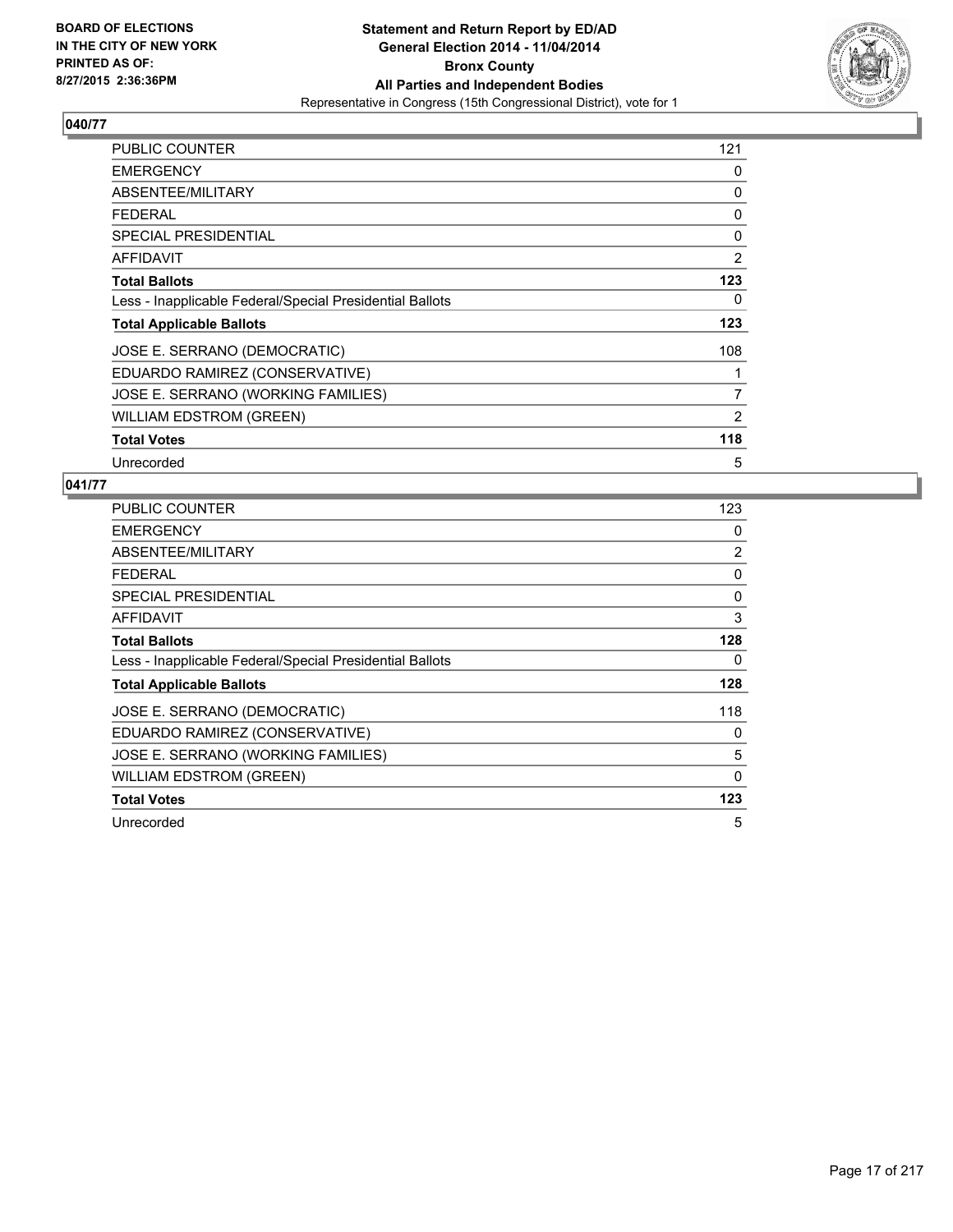

| PUBLIC COUNTER                                           | 122 |
|----------------------------------------------------------|-----|
| <b>EMERGENCY</b>                                         | 0   |
| ABSENTEE/MILITARY                                        | 0   |
| <b>FEDERAL</b>                                           | 0   |
| <b>SPECIAL PRESIDENTIAL</b>                              | 0   |
| AFFIDAVIT                                                | 1   |
| <b>Total Ballots</b>                                     | 123 |
| Less - Inapplicable Federal/Special Presidential Ballots | 0   |
| <b>Total Applicable Ballots</b>                          | 123 |
| JOSE E. SERRANO (DEMOCRATIC)                             | 110 |
| EDUARDO RAMIREZ (CONSERVATIVE)                           | 2   |
| JOSE E. SERRANO (WORKING FAMILIES)                       | 5   |
| WILLIAM EDSTROM (GREEN)                                  | 1   |
| <b>Total Votes</b>                                       | 118 |
| Unrecorded                                               | 5   |

| <b>PUBLIC COUNTER</b>                                    | 215 |
|----------------------------------------------------------|-----|
| <b>EMERGENCY</b>                                         | 0   |
| ABSENTEE/MILITARY                                        | 7   |
| <b>FEDERAL</b>                                           | 1   |
| <b>SPECIAL PRESIDENTIAL</b>                              | 0   |
| AFFIDAVIT                                                | 7   |
| <b>Total Ballots</b>                                     | 230 |
| Less - Inapplicable Federal/Special Presidential Ballots | 0   |
| <b>Total Applicable Ballots</b>                          | 230 |
| JOSE E. SERRANO (DEMOCRATIC)                             | 210 |
| EDUARDO RAMIREZ (CONSERVATIVE)                           | 0   |
| JOSE E. SERRANO (WORKING FAMILIES)                       | 7   |
| <b>WILLIAM EDSTROM (GREEN)</b>                           | 2   |
| UNATTRIBUTABLE WRITE-IN (WRITE-IN)                       | 1   |
| <b>Total Votes</b>                                       | 220 |
| Unrecorded                                               | 10  |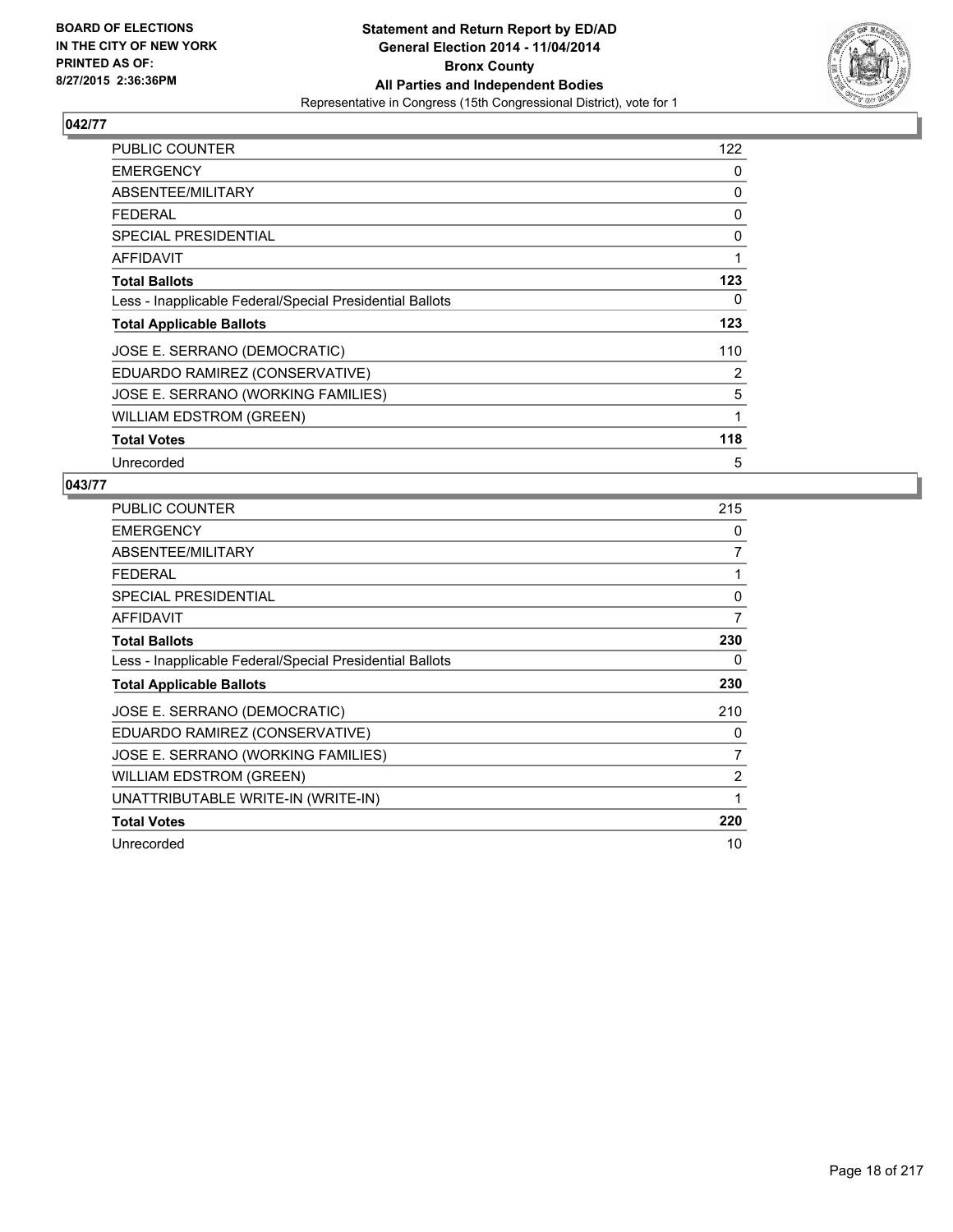

| PUBLIC COUNTER                                           | 146            |
|----------------------------------------------------------|----------------|
| <b>EMERGENCY</b>                                         | 0              |
| ABSENTEE/MILITARY                                        | 3              |
| FEDERAL                                                  | 0              |
| <b>SPECIAL PRESIDENTIAL</b>                              | 0              |
| <b>AFFIDAVIT</b>                                         | 5              |
| <b>Total Ballots</b>                                     | 154            |
| Less - Inapplicable Federal/Special Presidential Ballots | 0              |
| <b>Total Applicable Ballots</b>                          | 154            |
| JOSE E. SERRANO (DEMOCRATIC)                             | 136            |
| EDUARDO RAMIREZ (CONSERVATIVE)                           | 2              |
| JOSE E. SERRANO (WORKING FAMILIES)                       | 5              |
| <b>WILLIAM EDSTROM (GREEN)</b>                           | 3              |
| UNATTRIBUTABLE WRITE-IN (WRITE-IN)                       | $\overline{2}$ |
| <b>Total Votes</b>                                       | 148            |
| Unrecorded                                               | 6              |

| PUBLIC COUNTER                                           | 270 |
|----------------------------------------------------------|-----|
| <b>EMERGENCY</b>                                         | 0   |
| ABSENTEE/MILITARY                                        | 6   |
| <b>FEDERAL</b>                                           | 0   |
| <b>SPECIAL PRESIDENTIAL</b>                              | 0   |
| AFFIDAVIT                                                | 3   |
| <b>Total Ballots</b>                                     | 279 |
| Less - Inapplicable Federal/Special Presidential Ballots | 0   |
| <b>Total Applicable Ballots</b>                          | 279 |
| JOSE E. SERRANO (DEMOCRATIC)                             | 236 |
| EDUARDO RAMIREZ (CONSERVATIVE)                           | 4   |
| JOSE E. SERRANO (WORKING FAMILIES)                       | 9   |
| <b>WILLIAM EDSTROM (GREEN)</b>                           | 6   |
| <b>Total Votes</b>                                       | 255 |
| Unrecorded                                               | 24  |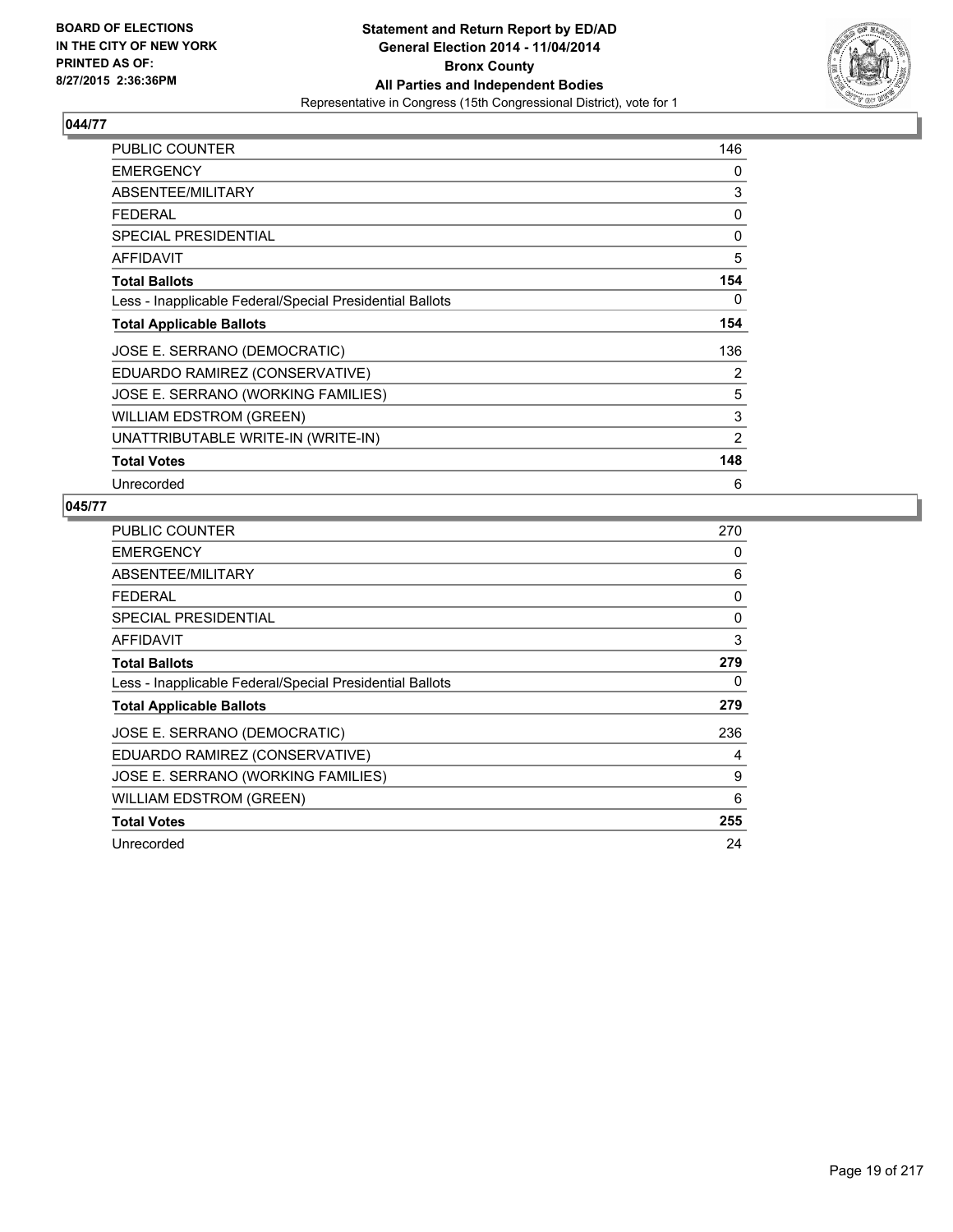

| PUBLIC COUNTER                                           | 173 |
|----------------------------------------------------------|-----|
| <b>EMERGENCY</b>                                         | 0   |
| ABSENTEE/MILITARY                                        | 2   |
| <b>FEDERAL</b>                                           | 0   |
| <b>SPECIAL PRESIDENTIAL</b>                              | 0   |
| AFFIDAVIT                                                | 4   |
| <b>Total Ballots</b>                                     | 179 |
| Less - Inapplicable Federal/Special Presidential Ballots | 0   |
| <b>Total Applicable Ballots</b>                          | 179 |
| JOSE E. SERRANO (DEMOCRATIC)                             | 159 |
| EDUARDO RAMIREZ (CONSERVATIVE)                           | 4   |
| JOSE E. SERRANO (WORKING FAMILIES)                       | 2   |
| WILLIAM EDSTROM (GREEN)                                  | 3   |
| <b>Total Votes</b>                                       | 168 |
| Unrecorded                                               | 11  |

| <b>PUBLIC COUNTER</b>                                    | 234 |
|----------------------------------------------------------|-----|
| <b>EMERGENCY</b>                                         | 0   |
| ABSENTEE/MILITARY                                        | 2   |
| <b>FEDERAL</b>                                           | 0   |
| SPECIAL PRESIDENTIAL                                     | 0   |
| AFFIDAVIT                                                | 5   |
| <b>Total Ballots</b>                                     | 241 |
| Less - Inapplicable Federal/Special Presidential Ballots | 0   |
| <b>Total Applicable Ballots</b>                          | 241 |
| JOSE E. SERRANO (DEMOCRATIC)                             | 215 |
| EDUARDO RAMIREZ (CONSERVATIVE)                           | 4   |
| JOSE E. SERRANO (WORKING FAMILIES)                       | 4   |
| <b>WILLIAM EDSTROM (GREEN)</b>                           | 1   |
| <b>Total Votes</b>                                       | 224 |
| Unrecorded                                               | 17  |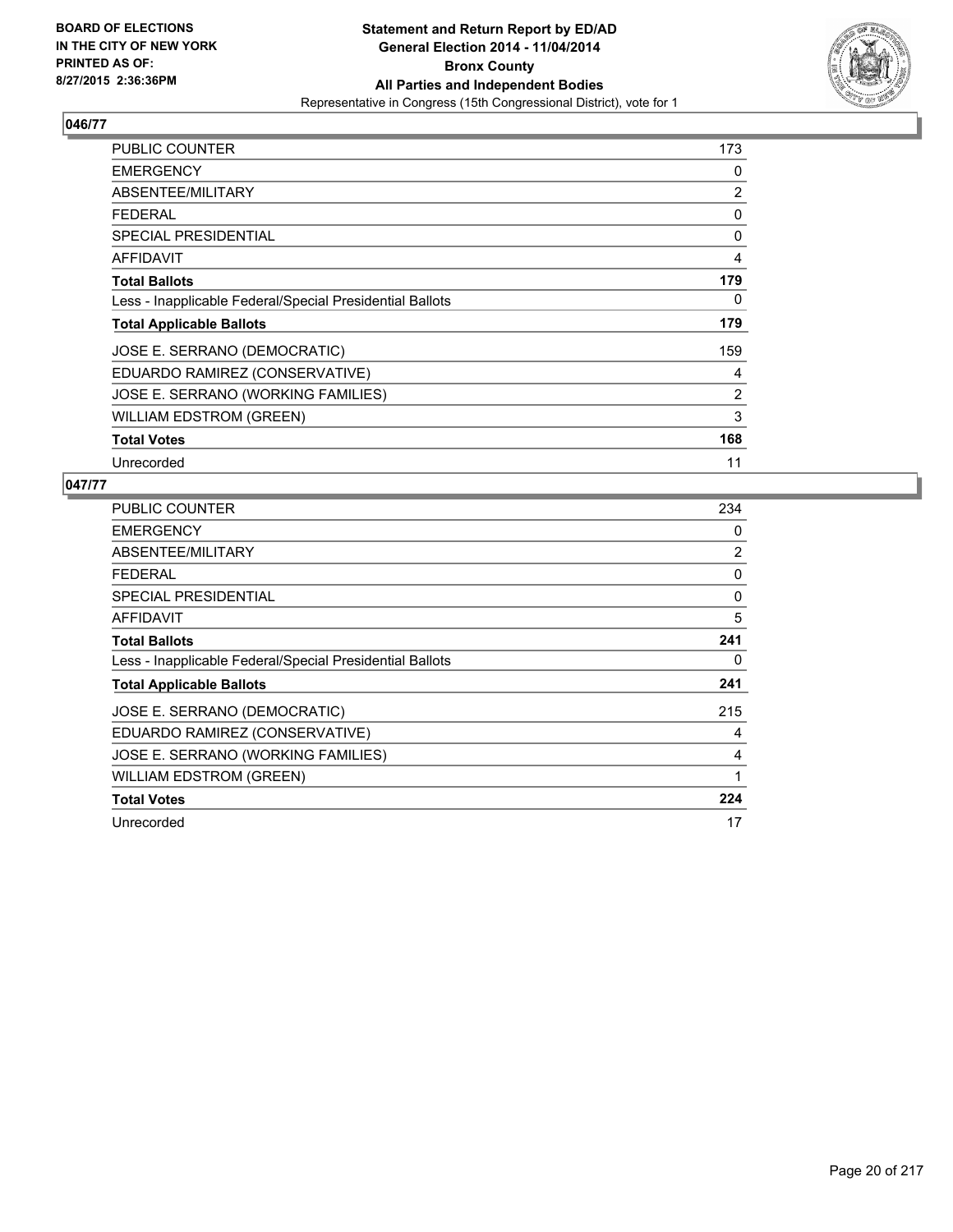

| PUBLIC COUNTER                                           | 194 |
|----------------------------------------------------------|-----|
| <b>EMERGENCY</b>                                         | 0   |
| ABSENTEE/MILITARY                                        | 3   |
| <b>FEDERAL</b>                                           | 1   |
| <b>SPECIAL PRESIDENTIAL</b>                              | 0   |
| AFFIDAVIT                                                | 5   |
| <b>Total Ballots</b>                                     | 203 |
| Less - Inapplicable Federal/Special Presidential Ballots | 0   |
| <b>Total Applicable Ballots</b>                          | 203 |
| JOSE E. SERRANO (DEMOCRATIC)                             | 182 |
| EDUARDO RAMIREZ (CONSERVATIVE)                           | 3   |
| JOSE E. SERRANO (WORKING FAMILIES)                       | 9   |
| WILLIAM EDSTROM (GREEN)                                  | 4   |
| <b>Total Votes</b>                                       | 198 |
| Unrecorded                                               | 5   |

| PUBLIC COUNTER                                           | 74       |
|----------------------------------------------------------|----------|
| <b>EMERGENCY</b>                                         | 0        |
| ABSENTEE/MILITARY                                        | 3        |
| <b>FEDERAL</b>                                           | 0        |
| <b>SPECIAL PRESIDENTIAL</b>                              | 0        |
| AFFIDAVIT                                                | 2        |
| <b>Total Ballots</b>                                     | 79       |
| Less - Inapplicable Federal/Special Presidential Ballots | 0        |
| <b>Total Applicable Ballots</b>                          | 79       |
| JOSE E. SERRANO (DEMOCRATIC)                             | 68       |
| EDUARDO RAMIREZ (CONSERVATIVE)                           | 1        |
| JOSE E. SERRANO (WORKING FAMILIES)                       | 5        |
| <b>WILLIAM EDSTROM (GREEN)</b>                           | $\Omega$ |
| <b>Total Votes</b>                                       | 74       |
| Unrecorded                                               | 5        |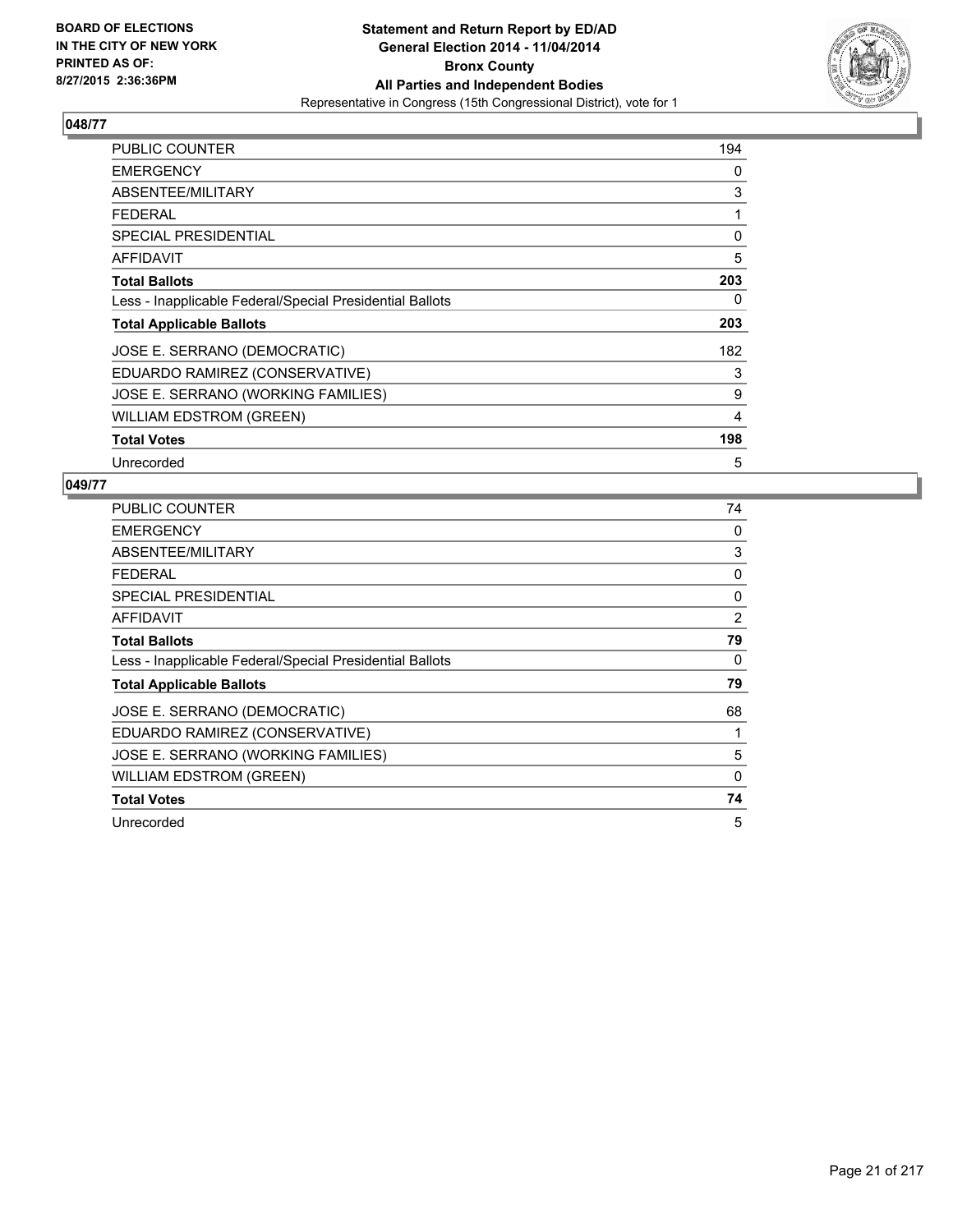

| PUBLIC COUNTER                                           | 179 |
|----------------------------------------------------------|-----|
| <b>EMERGENCY</b>                                         | 0   |
| ABSENTEE/MILITARY                                        | 2   |
| <b>FEDERAL</b>                                           | 0   |
| <b>SPECIAL PRESIDENTIAL</b>                              | 0   |
| <b>AFFIDAVIT</b>                                         | 3   |
| <b>Total Ballots</b>                                     | 184 |
| Less - Inapplicable Federal/Special Presidential Ballots | 0   |
| <b>Total Applicable Ballots</b>                          | 184 |
| JOSE E. SERRANO (DEMOCRATIC)                             | 153 |
| EDUARDO RAMIREZ (CONSERVATIVE)                           | 3   |
| JOSE E. SERRANO (WORKING FAMILIES)                       | 3   |
| WILLIAM EDSTROM (GREEN)                                  | 2   |
| <b>Total Votes</b>                                       | 161 |
| Unrecorded                                               | 23  |

| <b>PUBLIC COUNTER</b>                                    | 180 |
|----------------------------------------------------------|-----|
| <b>EMERGENCY</b>                                         | 0   |
| ABSENTEE/MILITARY                                        | 2   |
| <b>FEDERAL</b>                                           | 0   |
| <b>SPECIAL PRESIDENTIAL</b>                              | 0   |
| AFFIDAVIT                                                | 5   |
| <b>Total Ballots</b>                                     | 187 |
| Less - Inapplicable Federal/Special Presidential Ballots | 0   |
| <b>Total Applicable Ballots</b>                          | 187 |
| JOSE E. SERRANO (DEMOCRATIC)                             | 162 |
| EDUARDO RAMIREZ (CONSERVATIVE)                           | 2   |
| JOSE E. SERRANO (WORKING FAMILIES)                       | 3   |
| <b>WILLIAM EDSTROM (GREEN)</b>                           | 4   |
| <b>Total Votes</b>                                       | 171 |
| Unrecorded                                               | 16  |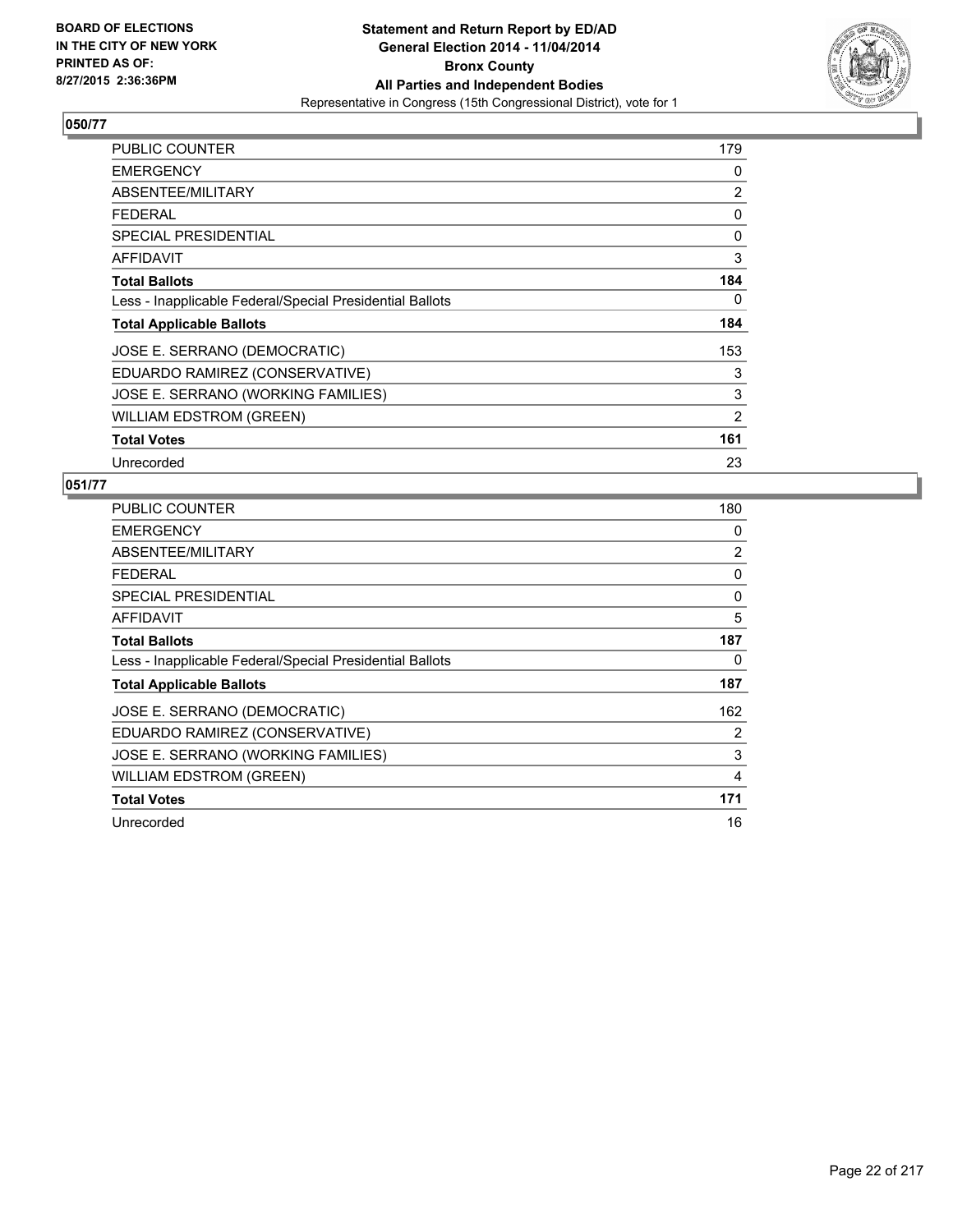

| PUBLIC COUNTER                                           | 23             |
|----------------------------------------------------------|----------------|
| <b>EMERGENCY</b>                                         | 0              |
| ABSENTEE/MILITARY                                        | 1              |
| <b>FEDERAL</b>                                           | 0              |
| <b>SPECIAL PRESIDENTIAL</b>                              | 0              |
| AFFIDAVIT                                                | 0              |
| <b>Total Ballots</b>                                     | 24             |
| Less - Inapplicable Federal/Special Presidential Ballots | 0              |
| <b>Total Applicable Ballots</b>                          | 24             |
| JOSE E. SERRANO (DEMOCRATIC)                             | 16             |
| EDUARDO RAMIREZ (CONSERVATIVE)                           | 0              |
| JOSE E. SERRANO (WORKING FAMILIES)                       | $\overline{2}$ |
| <b>WILLIAM EDSTROM (GREEN)</b>                           | $\Omega$       |
| <b>Total Votes</b>                                       | 18             |
| Unrecorded                                               | 6              |

| <b>PUBLIC COUNTER</b>                                    | 183      |
|----------------------------------------------------------|----------|
| <b>EMERGENCY</b>                                         | 0        |
| ABSENTEE/MILITARY                                        | 5        |
| <b>FEDERAL</b>                                           | 0        |
| <b>SPECIAL PRESIDENTIAL</b>                              | 0        |
| AFFIDAVIT                                                | 3        |
| <b>Total Ballots</b>                                     | 191      |
| Less - Inapplicable Federal/Special Presidential Ballots | 0        |
| <b>Total Applicable Ballots</b>                          | 191      |
| JOSE E. SERRANO (DEMOCRATIC)                             | 166      |
| EDUARDO RAMIREZ (CONSERVATIVE)                           | 1        |
| JOSE E. SERRANO (WORKING FAMILIES)                       | 6        |
| <b>WILLIAM EDSTROM (GREEN)</b>                           | $\Omega$ |
| <b>Total Votes</b>                                       | 173      |
| Unrecorded                                               | 18       |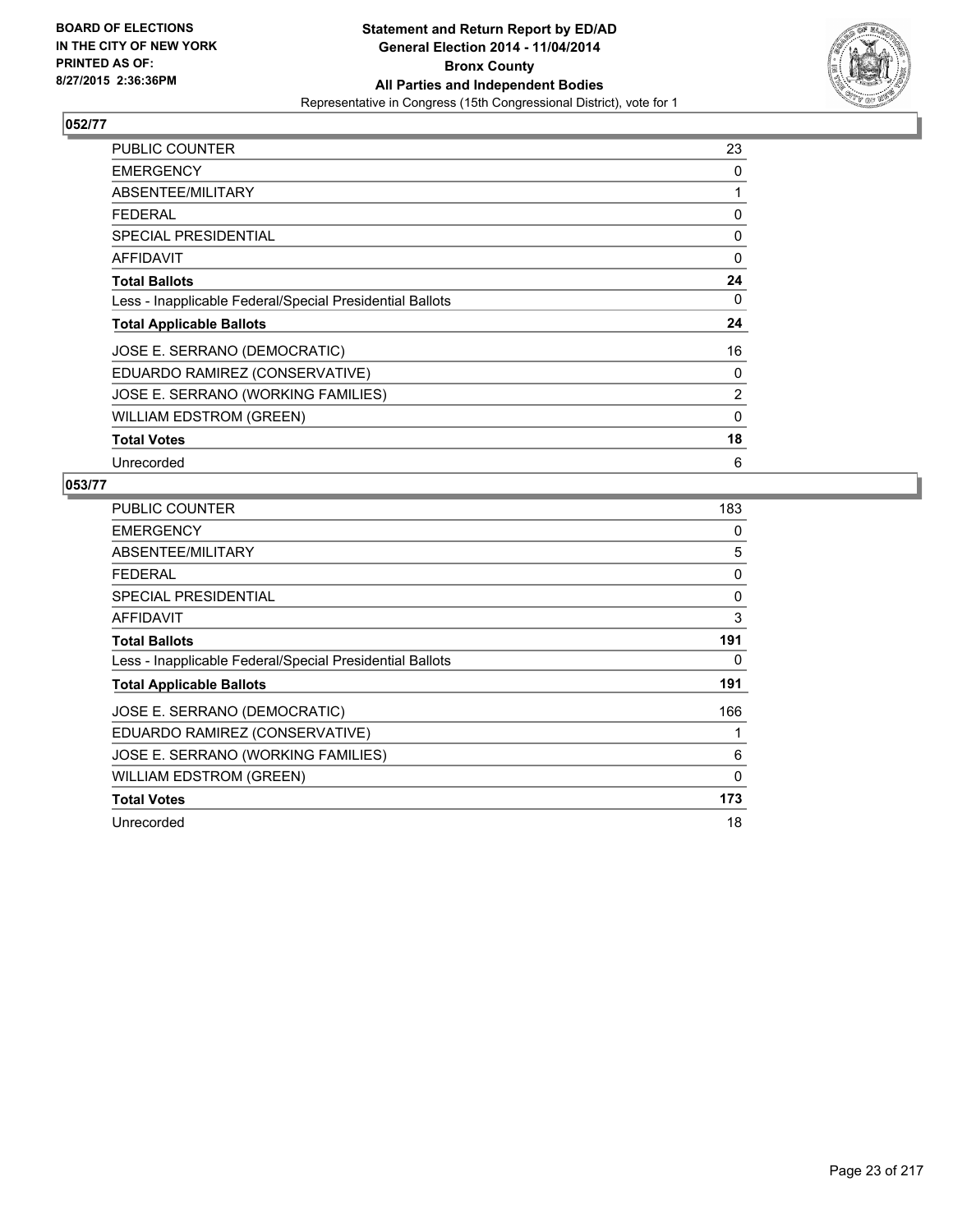

| <b>PUBLIC COUNTER</b>                                    | 161 |
|----------------------------------------------------------|-----|
| <b>EMERGENCY</b>                                         | 0   |
| ABSENTEE/MILITARY                                        | 2   |
| <b>FEDERAL</b>                                           | 0   |
| <b>SPECIAL PRESIDENTIAL</b>                              | 0   |
| <b>AFFIDAVIT</b>                                         | 4   |
| <b>Total Ballots</b>                                     | 167 |
| Less - Inapplicable Federal/Special Presidential Ballots | 0   |
| <b>Total Applicable Ballots</b>                          | 167 |
| JOSE E. SERRANO (DEMOCRATIC)                             | 149 |
| EDUARDO RAMIREZ (CONSERVATIVE)                           | 2   |
| JOSE E. SERRANO (WORKING FAMILIES)                       | 7   |
| <b>WILLIAM EDSTROM (GREEN)</b>                           | 0   |
| <b>Total Votes</b>                                       | 158 |
| Unrecorded                                               | 9   |

| <b>PUBLIC COUNTER</b>                                    | 159 |
|----------------------------------------------------------|-----|
| <b>EMERGENCY</b>                                         | 0   |
| ABSENTEE/MILITARY                                        | 3   |
| <b>FEDERAL</b>                                           | 1   |
| <b>SPECIAL PRESIDENTIAL</b>                              | 0   |
| <b>AFFIDAVIT</b>                                         | 2   |
| <b>Total Ballots</b>                                     | 165 |
| Less - Inapplicable Federal/Special Presidential Ballots | 0   |
| <b>Total Applicable Ballots</b>                          | 165 |
| JOSE E. SERRANO (DEMOCRATIC)                             | 152 |
| EDUARDO RAMIREZ (CONSERVATIVE)                           | 2   |
| JOSE E. SERRANO (WORKING FAMILIES)                       | 3   |
| <b>WILLIAM EDSTROM (GREEN)</b>                           | 0   |
| <b>Total Votes</b>                                       | 157 |
| Unrecorded                                               | 8   |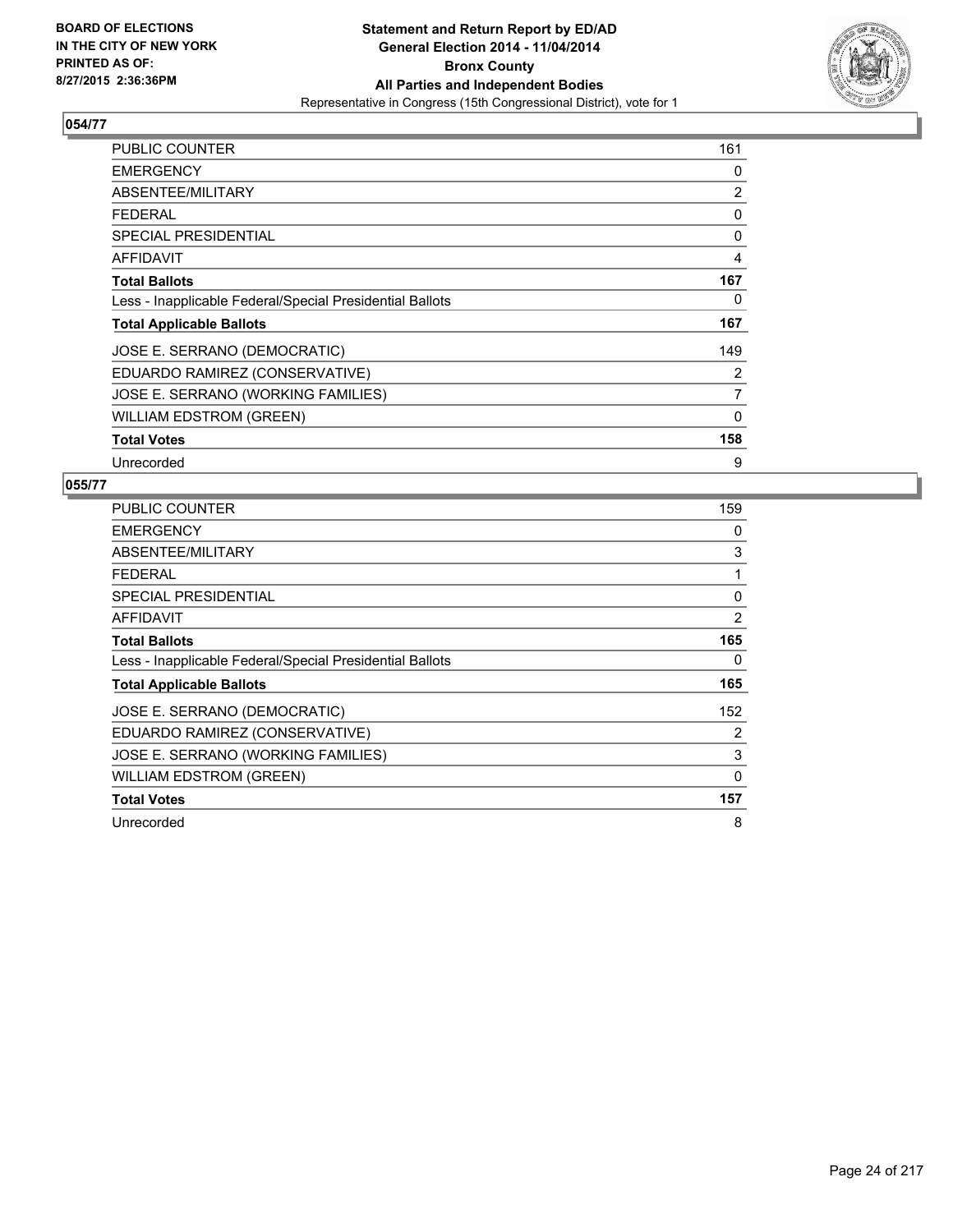

| PUBLIC COUNTER                                           | 168 |
|----------------------------------------------------------|-----|
| <b>EMERGENCY</b>                                         | 0   |
| ABSENTEE/MILITARY                                        | 20  |
| <b>FEDERAL</b>                                           | 0   |
| SPECIAL PRESIDENTIAL                                     | 0   |
| <b>AFFIDAVIT</b>                                         | 1   |
| <b>Total Ballots</b>                                     | 189 |
| Less - Inapplicable Federal/Special Presidential Ballots | 0   |
| <b>Total Applicable Ballots</b>                          | 189 |
| JOSE E. SERRANO (DEMOCRATIC)                             | 165 |
| EDUARDO RAMIREZ (CONSERVATIVE)                           | 0   |
| JOSE E. SERRANO (WORKING FAMILIES)                       | 5   |
| <b>WILLIAM EDSTROM (GREEN)</b>                           | 4   |
| <b>Total Votes</b>                                       | 174 |
| Unrecorded                                               | 15  |

| <b>PUBLIC COUNTER</b>                                    | 172 |
|----------------------------------------------------------|-----|
| <b>EMERGENCY</b>                                         | 0   |
| ABSENTEE/MILITARY                                        | 3   |
| <b>FEDERAL</b>                                           | 2   |
| <b>SPECIAL PRESIDENTIAL</b>                              | 0   |
| <b>AFFIDAVIT</b>                                         | 6   |
| <b>Total Ballots</b>                                     | 183 |
| Less - Inapplicable Federal/Special Presidential Ballots | 0   |
| <b>Total Applicable Ballots</b>                          | 183 |
| JOSE E. SERRANO (DEMOCRATIC)                             | 150 |
| EDUARDO RAMIREZ (CONSERVATIVE)                           | 5   |
| JOSE E. SERRANO (WORKING FAMILIES)                       | 10  |
| <b>WILLIAM EDSTROM (GREEN)</b>                           | 4   |
| <b>Total Votes</b>                                       | 169 |
| Unrecorded                                               | 14  |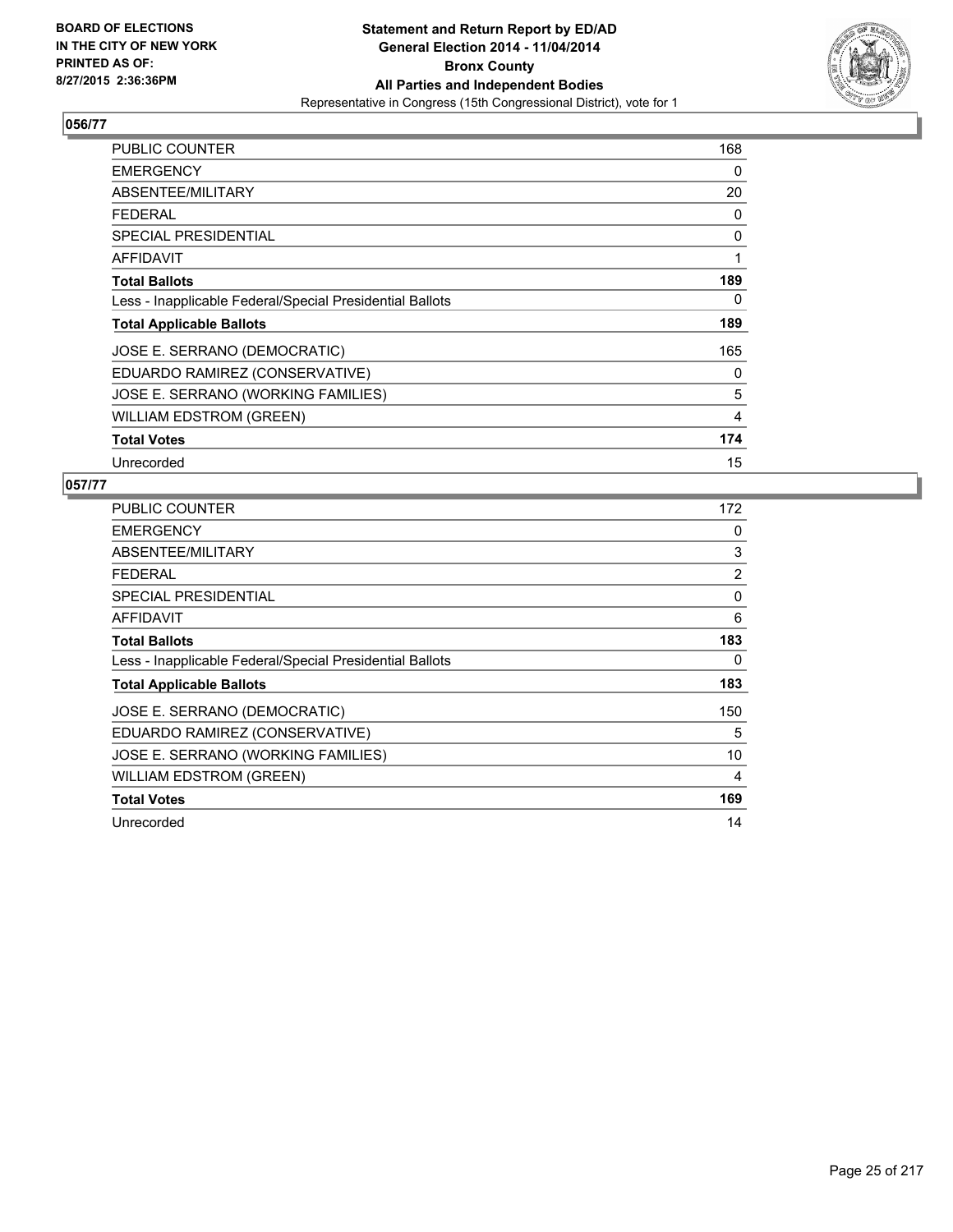

| <b>PUBLIC COUNTER</b>                                    | 290 |
|----------------------------------------------------------|-----|
| <b>EMERGENCY</b>                                         | 0   |
| ABSENTEE/MILITARY                                        | 3   |
| <b>FEDERAL</b>                                           | 2   |
| <b>SPECIAL PRESIDENTIAL</b>                              | 0   |
| <b>AFFIDAVIT</b>                                         | 5   |
| <b>Total Ballots</b>                                     | 300 |
| Less - Inapplicable Federal/Special Presidential Ballots | 0   |
| <b>Total Applicable Ballots</b>                          | 300 |
| JOSE E. SERRANO (DEMOCRATIC)                             | 244 |
| EDUARDO RAMIREZ (CONSERVATIVE)                           | 6   |
| JOSE E. SERRANO (WORKING FAMILIES)                       | 22  |
| <b>WILLIAM EDSTROM (GREEN)</b>                           | 6   |
| <b>Total Votes</b>                                       | 278 |
| Unrecorded                                               | 22  |

| <b>PUBLIC COUNTER</b>                                    | 121          |
|----------------------------------------------------------|--------------|
| <b>EMERGENCY</b>                                         | 0            |
| ABSENTEE/MILITARY                                        | 2            |
| <b>FEDERAL</b>                                           | 0            |
| <b>SPECIAL PRESIDENTIAL</b>                              | 0            |
| AFFIDAVIT                                                | 2            |
| <b>Total Ballots</b>                                     | 125          |
| Less - Inapplicable Federal/Special Presidential Ballots | 0            |
| <b>Total Applicable Ballots</b>                          | 125          |
| JOSE E. SERRANO (DEMOCRATIC)                             | 116          |
| EDUARDO RAMIREZ (CONSERVATIVE)                           |              |
| JOSE E. SERRANO (WORKING FAMILIES)                       | 4            |
| WILLIAM EDSTROM (GREEN)                                  | $\mathbf{0}$ |
| <b>Total Votes</b>                                       | 121          |
| Unrecorded                                               | 4            |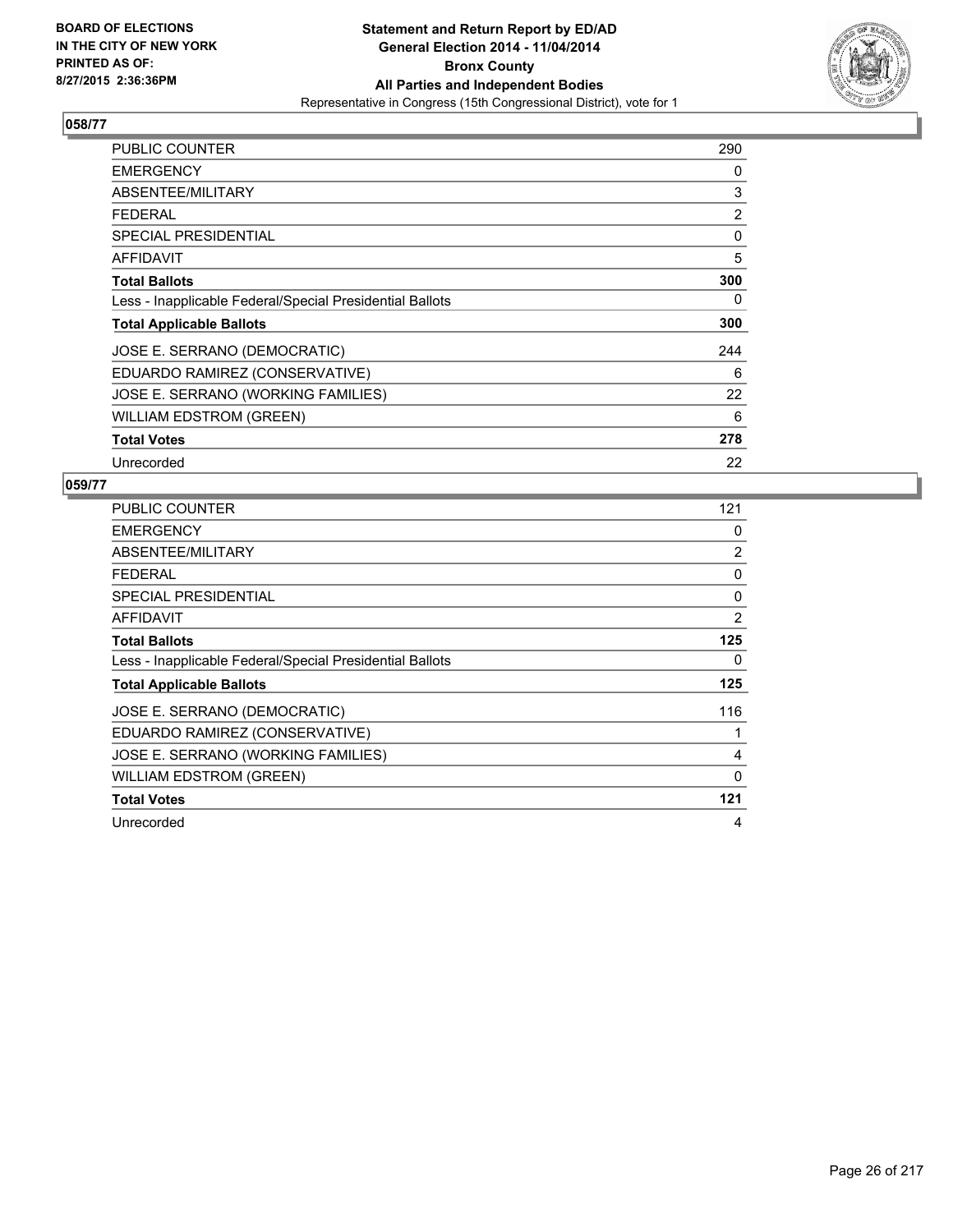

| <b>PUBLIC COUNTER</b>                                    | 334 |
|----------------------------------------------------------|-----|
| <b>EMERGENCY</b>                                         | 0   |
| ABSENTEE/MILITARY                                        | 6   |
| <b>FEDERAL</b>                                           | 0   |
| <b>SPECIAL PRESIDENTIAL</b>                              | 0   |
| AFFIDAVIT                                                | 9   |
| <b>Total Ballots</b>                                     | 349 |
| Less - Inapplicable Federal/Special Presidential Ballots | 0   |
| <b>Total Applicable Ballots</b>                          | 349 |
| JOSE E. SERRANO (DEMOCRATIC)                             | 315 |
| EDUARDO RAMIREZ (CONSERVATIVE)                           | 3   |
| JOSE E. SERRANO (WORKING FAMILIES)                       | 9   |
| <b>WILLIAM EDSTROM (GREEN)</b>                           | 6   |
| UNATTRIBUTABLE WRITE-IN (WRITE-IN)                       | 1   |
| <b>Total Votes</b>                                       | 334 |
| Unrecorded                                               | 15  |

| <b>PUBLIC COUNTER</b>                                    | 65 |
|----------------------------------------------------------|----|
| <b>EMERGENCY</b>                                         | 0  |
| ABSENTEE/MILITARY                                        | 1  |
| <b>FEDERAL</b>                                           | 1  |
| <b>SPECIAL PRESIDENTIAL</b>                              | 0  |
| <b>AFFIDAVIT</b>                                         | 1  |
| <b>Total Ballots</b>                                     | 68 |
| Less - Inapplicable Federal/Special Presidential Ballots | 0  |
| <b>Total Applicable Ballots</b>                          | 68 |
| JOSE E. SERRANO (DEMOCRATIC)                             | 61 |
| EDUARDO RAMIREZ (CONSERVATIVE)                           | 1  |
| JOSE E. SERRANO (WORKING FAMILIES)                       | 0  |
| <b>WILLIAM EDSTROM (GREEN)</b>                           | 3  |
| <b>Total Votes</b>                                       | 65 |
| Unrecorded                                               | 3  |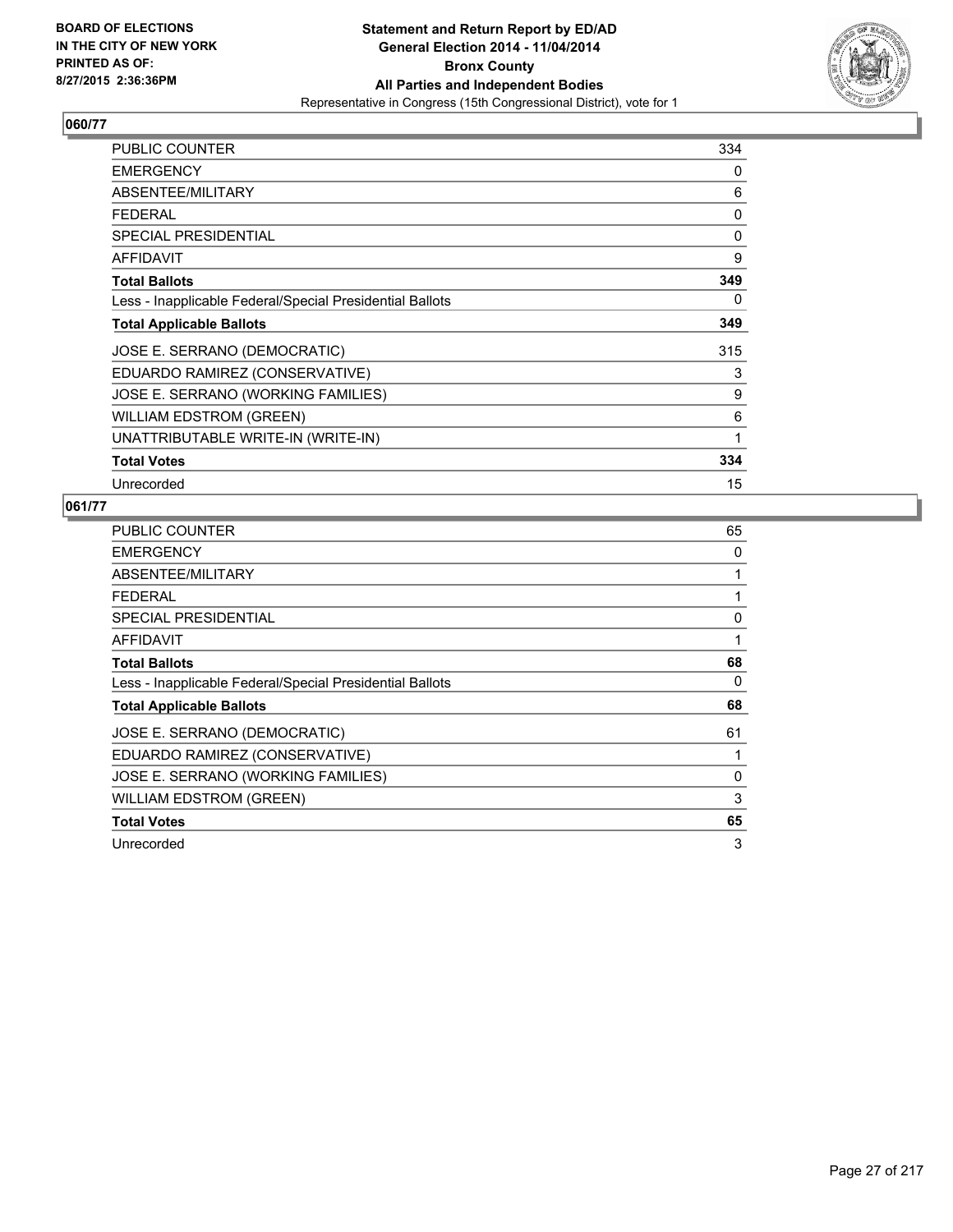

| <b>PUBLIC COUNTER</b>                                    | 153 |
|----------------------------------------------------------|-----|
| <b>EMERGENCY</b>                                         | 0   |
| ABSENTEE/MILITARY                                        | 2   |
| <b>FEDERAL</b>                                           | 0   |
| <b>SPECIAL PRESIDENTIAL</b>                              | 0   |
| AFFIDAVIT                                                | 3   |
| <b>Total Ballots</b>                                     | 158 |
| Less - Inapplicable Federal/Special Presidential Ballots | 0   |
| <b>Total Applicable Ballots</b>                          | 158 |
| JOSE E. SERRANO (DEMOCRATIC)                             | 136 |
| EDUARDO RAMIREZ (CONSERVATIVE)                           | 3   |
| JOSE E. SERRANO (WORKING FAMILIES)                       | 4   |
| WILLIAM EDSTROM (GREEN)                                  | 3   |
| <b>Total Votes</b>                                       | 146 |
| Unrecorded                                               | 12  |

| <b>PUBLIC COUNTER</b>                                    | 155      |
|----------------------------------------------------------|----------|
| <b>EMERGENCY</b>                                         | 0        |
| ABSENTEE/MILITARY                                        | 2        |
| <b>FEDERAL</b>                                           | 0        |
| <b>SPECIAL PRESIDENTIAL</b>                              | 0        |
| AFFIDAVIT                                                | 10       |
| <b>Total Ballots</b>                                     | 167      |
| Less - Inapplicable Federal/Special Presidential Ballots | 0        |
| <b>Total Applicable Ballots</b>                          | 167      |
| JOSE E. SERRANO (DEMOCRATIC)                             | 151      |
| EDUARDO RAMIREZ (CONSERVATIVE)                           | 3        |
| JOSE E. SERRANO (WORKING FAMILIES)                       | 1        |
| <b>WILLIAM EDSTROM (GREEN)</b>                           | $\Omega$ |
| <b>Total Votes</b>                                       | 155      |
| Unrecorded                                               | 12       |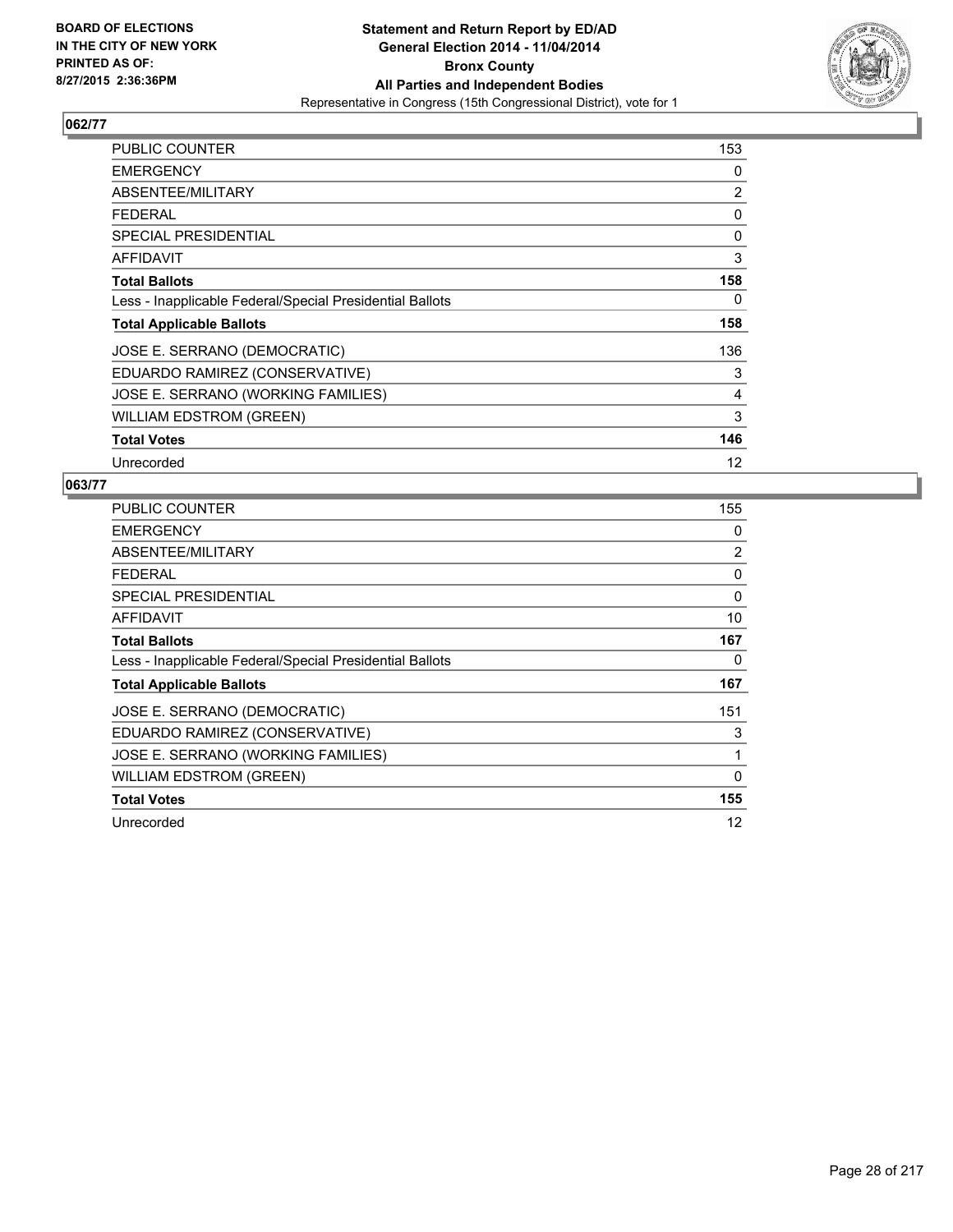

| PUBLIC COUNTER                                           | 39             |
|----------------------------------------------------------|----------------|
| <b>EMERGENCY</b>                                         | 0              |
| ABSENTEE/MILITARY                                        | 1              |
| <b>FEDERAL</b>                                           | 0              |
| <b>SPECIAL PRESIDENTIAL</b>                              | 0              |
| AFFIDAVIT                                                | 1              |
| <b>Total Ballots</b>                                     | 41             |
| Less - Inapplicable Federal/Special Presidential Ballots | 0              |
| <b>Total Applicable Ballots</b>                          | 41             |
| JOSE E. SERRANO (DEMOCRATIC)                             | 38             |
| EDUARDO RAMIREZ (CONSERVATIVE)                           | 0              |
| JOSE E. SERRANO (WORKING FAMILIES)                       | 0              |
| <b>WILLIAM EDSTROM (GREEN)</b>                           | $\mathbf{1}$   |
| <b>Total Votes</b>                                       | 39             |
| Unrecorded                                               | $\overline{2}$ |

| <b>PUBLIC COUNTER</b>                                    | 190 |
|----------------------------------------------------------|-----|
| <b>EMERGENCY</b>                                         | 0   |
| ABSENTEE/MILITARY                                        | 2   |
| <b>FEDERAL</b>                                           | 1   |
| SPECIAL PRESIDENTIAL                                     | 0   |
| <b>AFFIDAVIT</b>                                         | 14  |
| <b>Total Ballots</b>                                     | 207 |
| Less - Inapplicable Federal/Special Presidential Ballots | 0   |
| <b>Total Applicable Ballots</b>                          | 207 |
| JOSE E. SERRANO (DEMOCRATIC)                             | 173 |
| EDUARDO RAMIREZ (CONSERVATIVE)                           | 3   |
| JOSE E. SERRANO (WORKING FAMILIES)                       | 7   |
| <b>WILLIAM EDSTROM (GREEN)</b>                           | 2   |
| <b>Total Votes</b>                                       | 185 |
| Unrecorded                                               | 22  |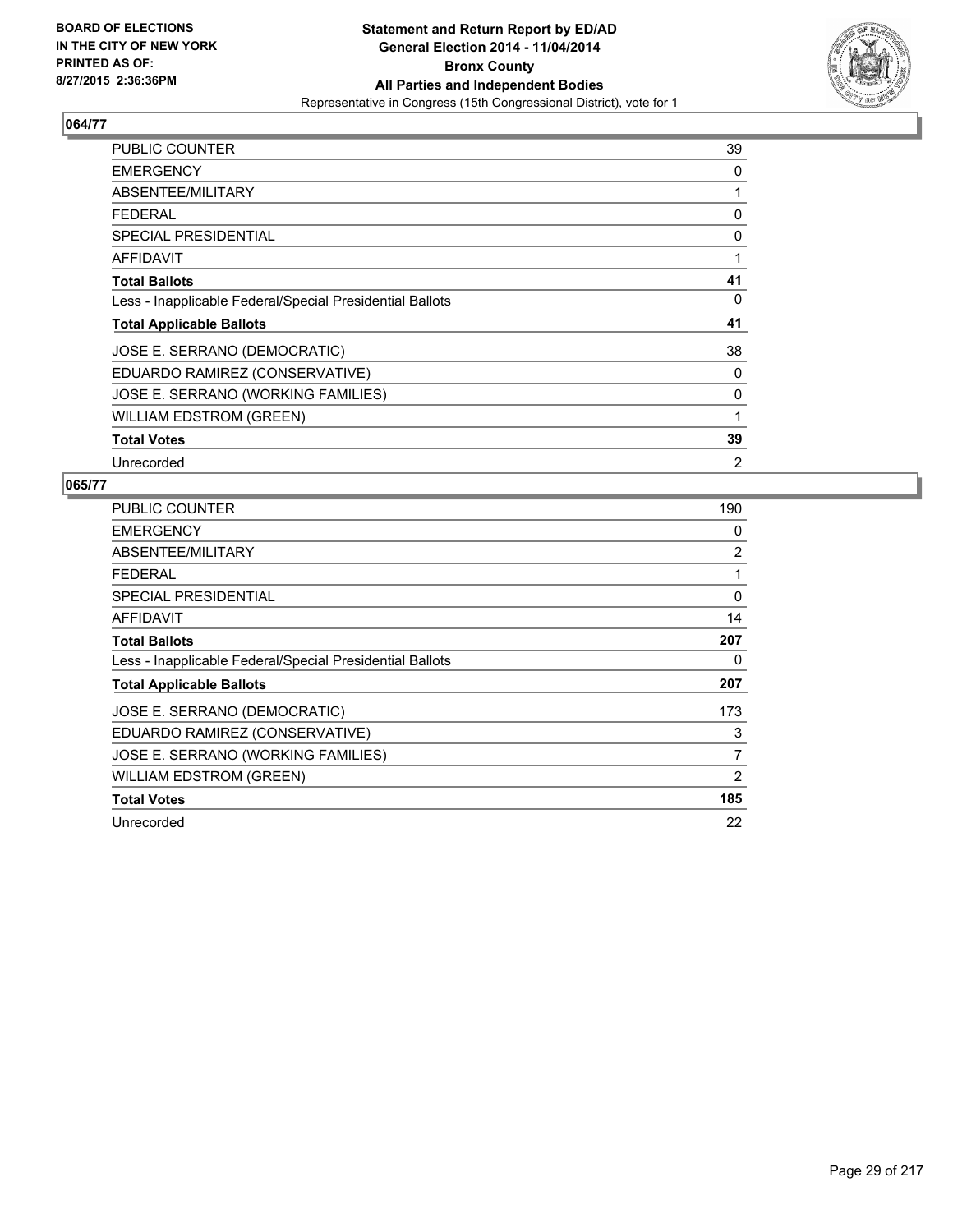

| PUBLIC COUNTER                                           | 26       |
|----------------------------------------------------------|----------|
| <b>EMERGENCY</b>                                         | 0        |
| ABSENTEE/MILITARY                                        | 1        |
| <b>FEDERAL</b>                                           | 0        |
| <b>SPECIAL PRESIDENTIAL</b>                              | 0        |
| <b>AFFIDAVIT</b>                                         | $\Omega$ |
| <b>Total Ballots</b>                                     | 27       |
| Less - Inapplicable Federal/Special Presidential Ballots | 0        |
| <b>Total Applicable Ballots</b>                          | 27       |
| JOSE E. SERRANO (DEMOCRATIC)                             | 20       |
| EDUARDO RAMIREZ (CONSERVATIVE)                           | 0        |
| JOSE E. SERRANO (WORKING FAMILIES)                       | 0        |
| <b>WILLIAM EDSTROM (GREEN)</b>                           | 5        |
| <b>Total Votes</b>                                       | 25       |
| Unrecorded                                               | 2        |

| <b>PUBLIC COUNTER</b>                                    | 98  |
|----------------------------------------------------------|-----|
| <b>EMERGENCY</b>                                         | 0   |
| ABSENTEE/MILITARY                                        | 0   |
| <b>FEDERAL</b>                                           | 0   |
| <b>SPECIAL PRESIDENTIAL</b>                              | 0   |
| AFFIDAVIT                                                | 2   |
| <b>Total Ballots</b>                                     | 100 |
| Less - Inapplicable Federal/Special Presidential Ballots | 0   |
| <b>Total Applicable Ballots</b>                          | 100 |
| JOSE E. SERRANO (DEMOCRATIC)                             | 86  |
| EDUARDO RAMIREZ (CONSERVATIVE)                           | 0   |
| JOSE E. SERRANO (WORKING FAMILIES)                       | 4   |
| <b>WILLIAM EDSTROM (GREEN)</b>                           | 0   |
| UNATTRIBUTABLE WRITE-IN (WRITE-IN)                       | 1   |
| <b>Total Votes</b>                                       | 91  |
| Unrecorded                                               | 9   |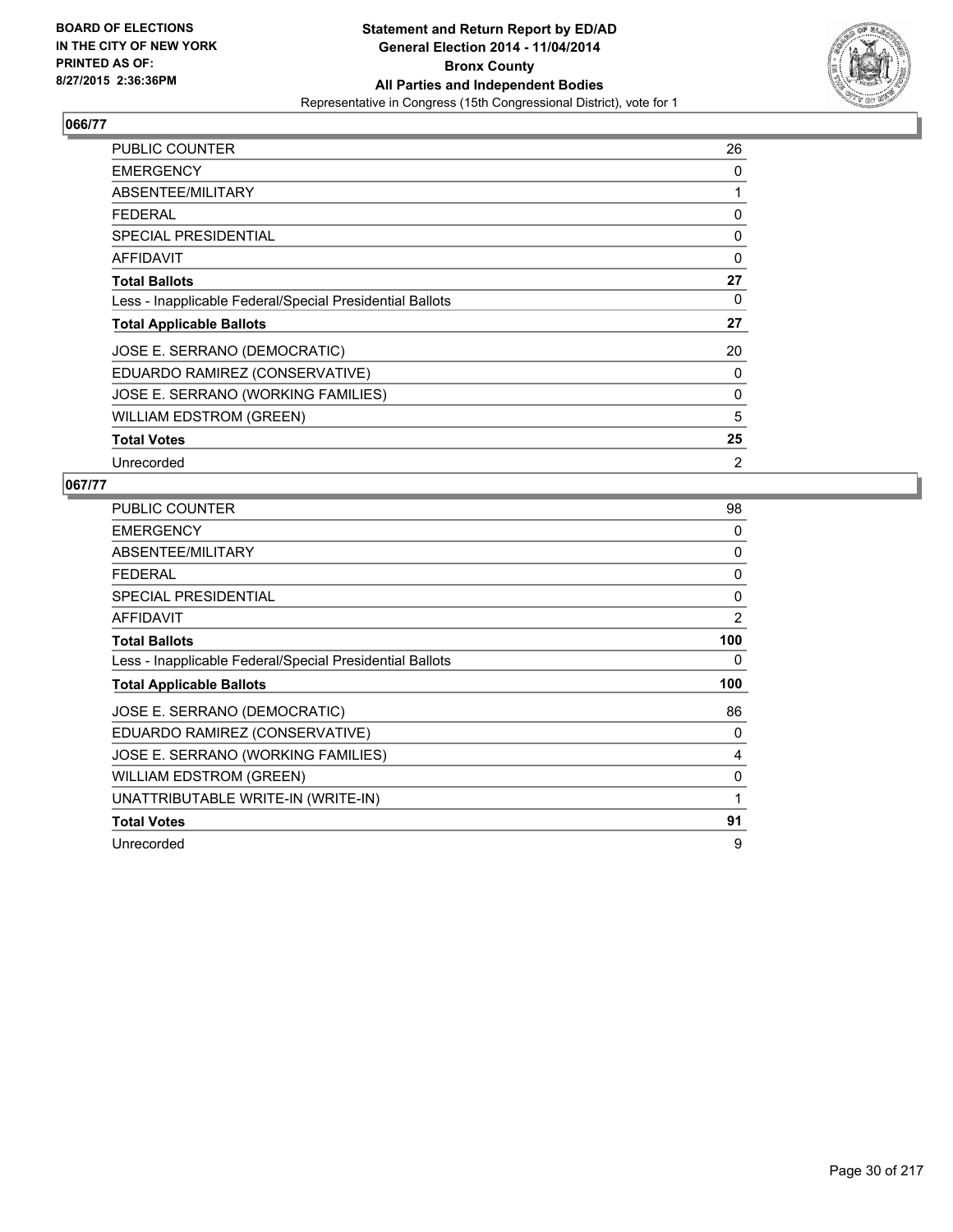

| <b>PUBLIC COUNTER</b>                                    | 99  |
|----------------------------------------------------------|-----|
| <b>EMERGENCY</b>                                         | 0   |
| ABSENTEE/MILITARY                                        | 1   |
| <b>FEDERAL</b>                                           | 2   |
| <b>SPECIAL PRESIDENTIAL</b>                              | 0   |
| <b>AFFIDAVIT</b>                                         | 4   |
| <b>Total Ballots</b>                                     | 106 |
| Less - Inapplicable Federal/Special Presidential Ballots | 0   |
| <b>Total Applicable Ballots</b>                          | 106 |
| JOSE E. SERRANO (DEMOCRATIC)                             | 87  |
| EDUARDO RAMIREZ (CONSERVATIVE)                           | 2   |
| JOSE E. SERRANO (WORKING FAMILIES)                       | 5   |
| WILLIAM EDSTROM (GREEN)                                  | 4   |
| <b>Total Votes</b>                                       | 98  |
| Unrecorded                                               | 8   |

#### **069/77**

| <b>PUBLIC COUNTER</b>                                    | 0 |
|----------------------------------------------------------|---|
| <b>EMERGENCY</b>                                         | 0 |
| ABSENTEE/MILITARY                                        | 0 |
| <b>FEDERAL</b>                                           | 0 |
| <b>SPECIAL PRESIDENTIAL</b>                              | 0 |
| <b>AFFIDAVIT</b>                                         | 0 |
| <b>Total Ballots</b>                                     | 0 |
| Less - Inapplicable Federal/Special Presidential Ballots | 0 |
| <b>Total Applicable Ballots</b>                          | 0 |
| JOSE E. SERRANO (DEMOCRATIC)                             | 0 |
| EDUARDO RAMIREZ (CONSERVATIVE)                           | 0 |
| JOSE E. SERRANO (WORKING FAMILIES)                       | 0 |
| <b>WILLIAM EDSTROM (GREEN)</b>                           | 0 |
| <b>Total Votes</b>                                       | 0 |

| PUBLIC COUNTER                                           | 0 |
|----------------------------------------------------------|---|
| <b>EMERGENCY</b>                                         | 0 |
| ABSENTEE/MILITARY                                        | 0 |
| <b>FEDERAL</b>                                           | 0 |
| <b>SPECIAL PRESIDENTIAL</b>                              | 0 |
| <b>AFFIDAVIT</b>                                         | 0 |
| <b>Total Ballots</b>                                     | 0 |
| Less - Inapplicable Federal/Special Presidential Ballots | 0 |
| <b>Total Applicable Ballots</b>                          | 0 |
| JOSE E. SERRANO (DEMOCRATIC)                             | 0 |
| EDUARDO RAMIREZ (CONSERVATIVE)                           | 0 |
| JOSE E. SERRANO (WORKING FAMILIES)                       | 0 |
| <b>WILLIAM EDSTROM (GREEN)</b>                           | 0 |
| <b>Total Votes</b>                                       | 0 |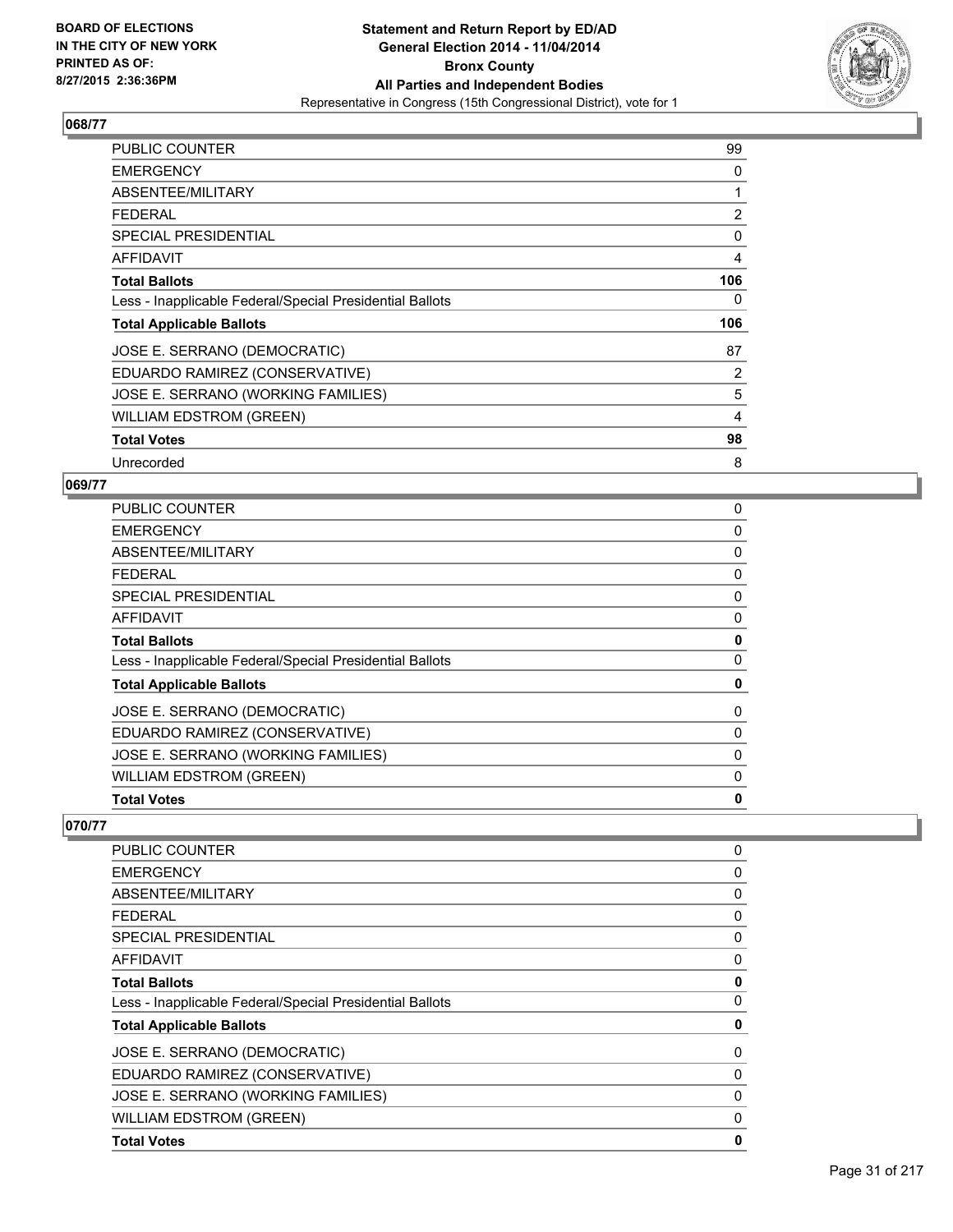

| PUBLIC COUNTER                                           | 159            |
|----------------------------------------------------------|----------------|
| <b>EMERGENCY</b>                                         | 0              |
| ABSENTEE/MILITARY                                        | 3              |
| <b>FEDERAL</b>                                           | 0              |
| SPECIAL PRESIDENTIAL                                     | 0              |
| AFFIDAVIT                                                | 6              |
| <b>Total Ballots</b>                                     | 168            |
| Less - Inapplicable Federal/Special Presidential Ballots | 0              |
| <b>Total Applicable Ballots</b>                          | 168            |
| JOSE E. SERRANO (DEMOCRATIC)                             | 149            |
| EDUARDO RAMIREZ (CONSERVATIVE)                           | 1              |
| JOSE E. SERRANO (WORKING FAMILIES)                       | $\overline{7}$ |
| <b>WILLIAM EDSTROM (GREEN)</b>                           | 1              |
| <b>Total Votes</b>                                       | 158            |
| Unrecorded                                               | 10             |

| <b>PUBLIC COUNTER</b>                                    | 236 |
|----------------------------------------------------------|-----|
| <b>EMERGENCY</b>                                         | 0   |
| ABSENTEE/MILITARY                                        | 1   |
| <b>FEDERAL</b>                                           | 0   |
| <b>SPECIAL PRESIDENTIAL</b>                              | 0   |
| AFFIDAVIT                                                | 3   |
| <b>Total Ballots</b>                                     | 240 |
| Less - Inapplicable Federal/Special Presidential Ballots | 0   |
| <b>Total Applicable Ballots</b>                          | 240 |
| JOSE E. SERRANO (DEMOCRATIC)                             | 209 |
| EDUARDO RAMIREZ (CONSERVATIVE)                           | 0   |
| JOSE E. SERRANO (WORKING FAMILIES)                       | 7   |
| WILLIAM EDSTROM (GREEN)                                  | 1   |
| <b>Total Votes</b>                                       | 217 |
| Unrecorded                                               | 23  |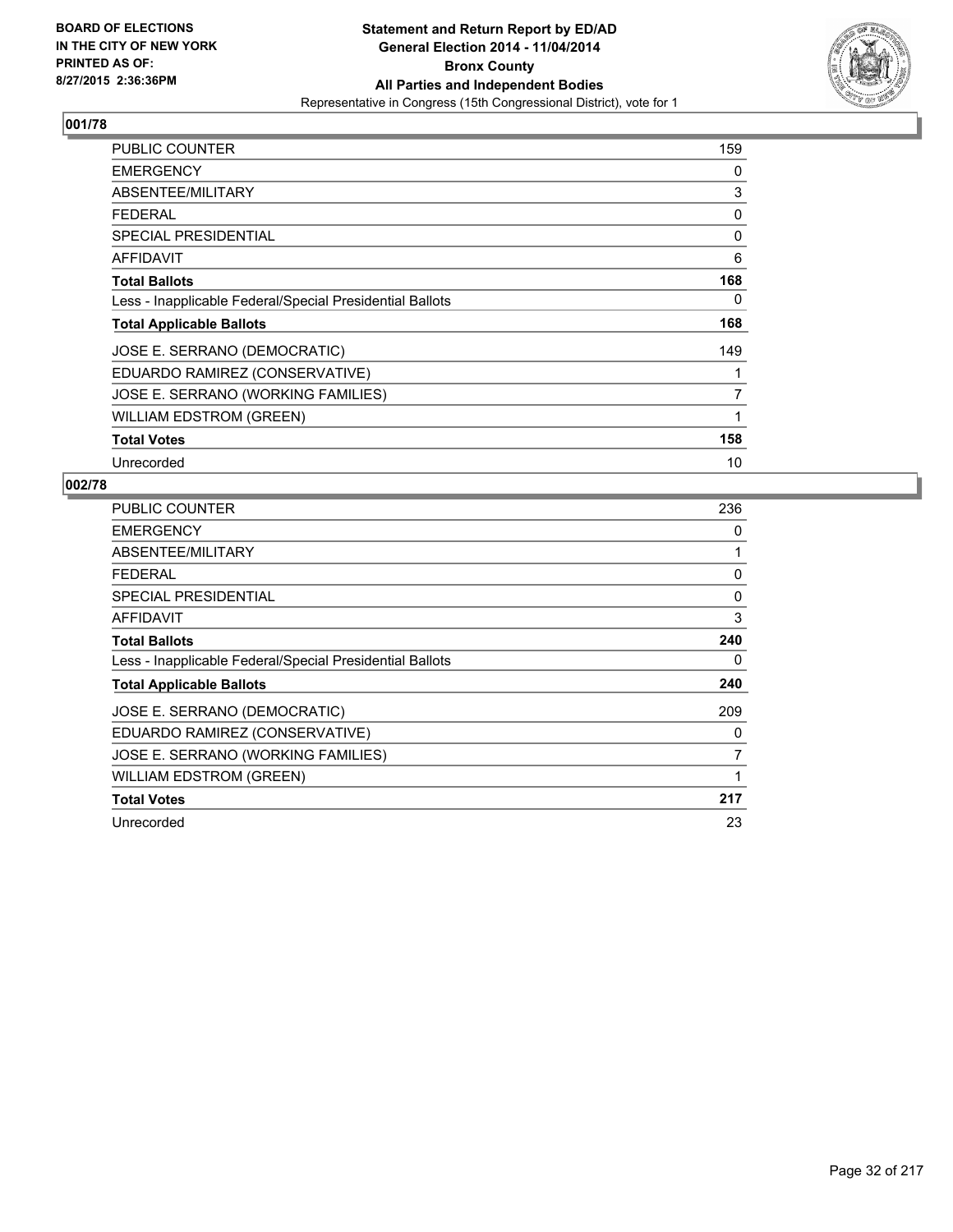

| <b>PUBLIC COUNTER</b>                                    | 90           |
|----------------------------------------------------------|--------------|
| <b>EMERGENCY</b>                                         | 0            |
| ABSENTEE/MILITARY                                        | 1            |
| <b>FEDERAL</b>                                           | 0            |
| <b>SPECIAL PRESIDENTIAL</b>                              | 0            |
| AFFIDAVIT                                                | 3            |
| <b>Total Ballots</b>                                     | 94           |
| Less - Inapplicable Federal/Special Presidential Ballots | 0            |
| <b>Total Applicable Ballots</b>                          | 94           |
| JOSE E. SERRANO (DEMOCRATIC)                             | 72           |
| EDUARDO RAMIREZ (CONSERVATIVE)                           | 9            |
| JOSE E. SERRANO (WORKING FAMILIES)                       | 4            |
| WILLIAM EDSTROM (GREEN)                                  | $\mathbf{0}$ |
| <b>Total Votes</b>                                       | 85           |
| Unrecorded                                               | 9            |

| PUBLIC COUNTER                                           | 186 |
|----------------------------------------------------------|-----|
| <b>EMERGENCY</b>                                         | 0   |
| ABSENTEE/MILITARY                                        | 6   |
| <b>FEDERAL</b>                                           | 0   |
| <b>SPECIAL PRESIDENTIAL</b>                              | 0   |
| AFFIDAVIT                                                | 9   |
| <b>Total Ballots</b>                                     | 201 |
| Less - Inapplicable Federal/Special Presidential Ballots | 0   |
| <b>Total Applicable Ballots</b>                          | 201 |
| JOSE E. SERRANO (DEMOCRATIC)                             | 168 |
| EDUARDO RAMIREZ (CONSERVATIVE)                           | 8   |
| JOSE E. SERRANO (WORKING FAMILIES)                       | 7   |
| WILLIAM EDSTROM (GREEN)                                  | 1   |
| <b>Total Votes</b>                                       | 184 |
| Unrecorded                                               | 17  |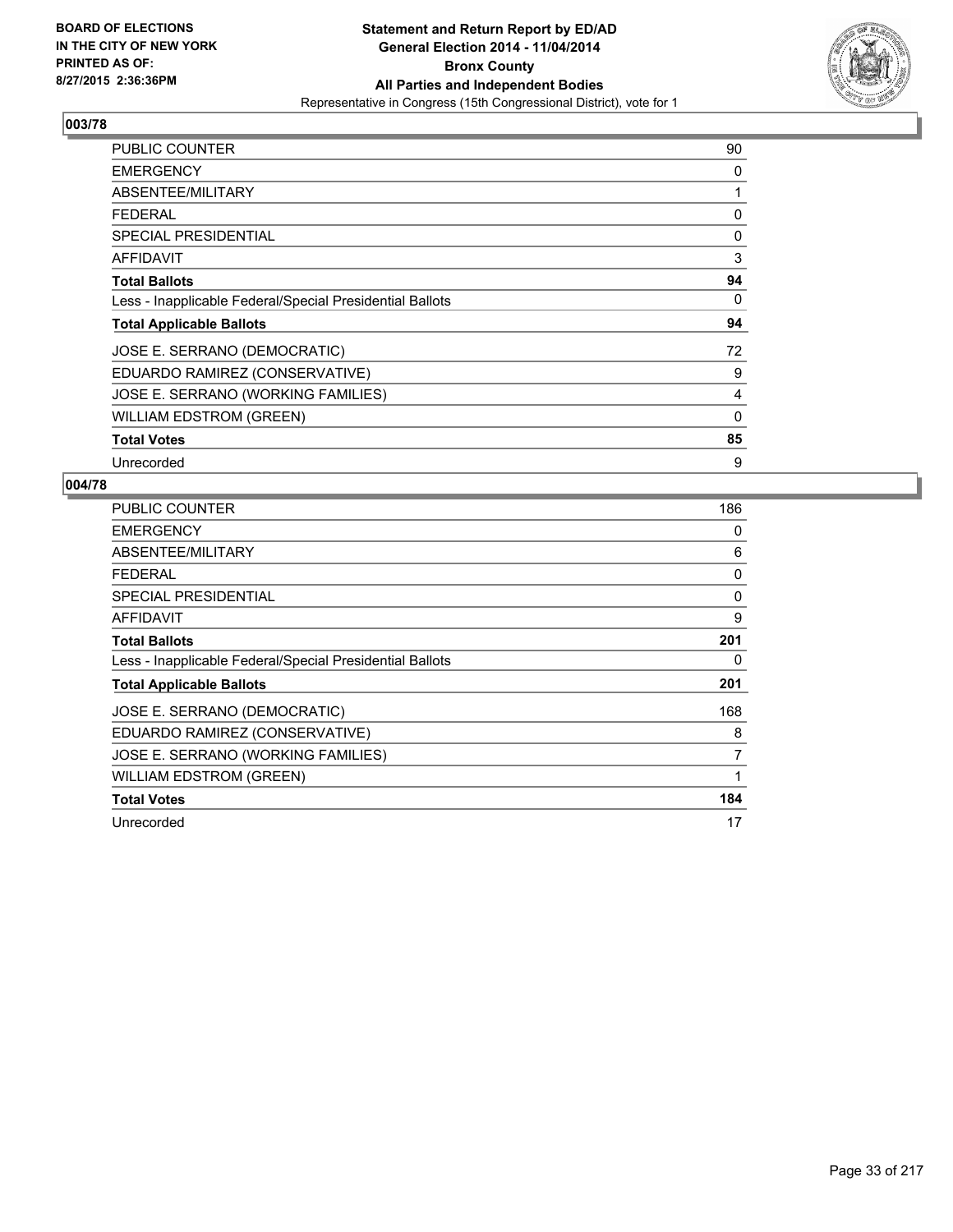

| PUBLIC COUNTER                                           | 182            |
|----------------------------------------------------------|----------------|
| <b>EMERGENCY</b>                                         | 0              |
| ABSENTEE/MILITARY                                        | 1              |
| <b>FEDERAL</b>                                           | 0              |
| <b>SPECIAL PRESIDENTIAL</b>                              | 0              |
| AFFIDAVIT                                                | 2              |
| <b>Total Ballots</b>                                     | 185            |
| Less - Inapplicable Federal/Special Presidential Ballots | 0              |
| <b>Total Applicable Ballots</b>                          | 185            |
| JOSE E. SERRANO (DEMOCRATIC)                             | 153            |
| EDUARDO RAMIREZ (CONSERVATIVE)                           | 8              |
| JOSE E. SERRANO (WORKING FAMILIES)                       | $\overline{7}$ |
| <b>WILLIAM EDSTROM (GREEN)</b>                           | 3              |
| <b>Total Votes</b>                                       | 171            |
| Unrecorded                                               | 14             |

| PUBLIC COUNTER                                           | 223 |
|----------------------------------------------------------|-----|
| <b>EMERGENCY</b>                                         | 0   |
| ABSENTEE/MILITARY                                        | 5   |
| <b>FEDERAL</b>                                           | 1   |
| <b>SPECIAL PRESIDENTIAL</b>                              | 0   |
| AFFIDAVIT                                                | 9   |
| <b>Total Ballots</b>                                     | 238 |
| Less - Inapplicable Federal/Special Presidential Ballots | 0   |
| <b>Total Applicable Ballots</b>                          | 238 |
| JOSE E. SERRANO (DEMOCRATIC)                             | 192 |
| EDUARDO RAMIREZ (CONSERVATIVE)                           | 7   |
| JOSE E. SERRANO (WORKING FAMILIES)                       | 5   |
| WILLIAM EDSTROM (GREEN)                                  | 4   |
| <b>Total Votes</b>                                       | 208 |
| Unrecorded                                               | 30  |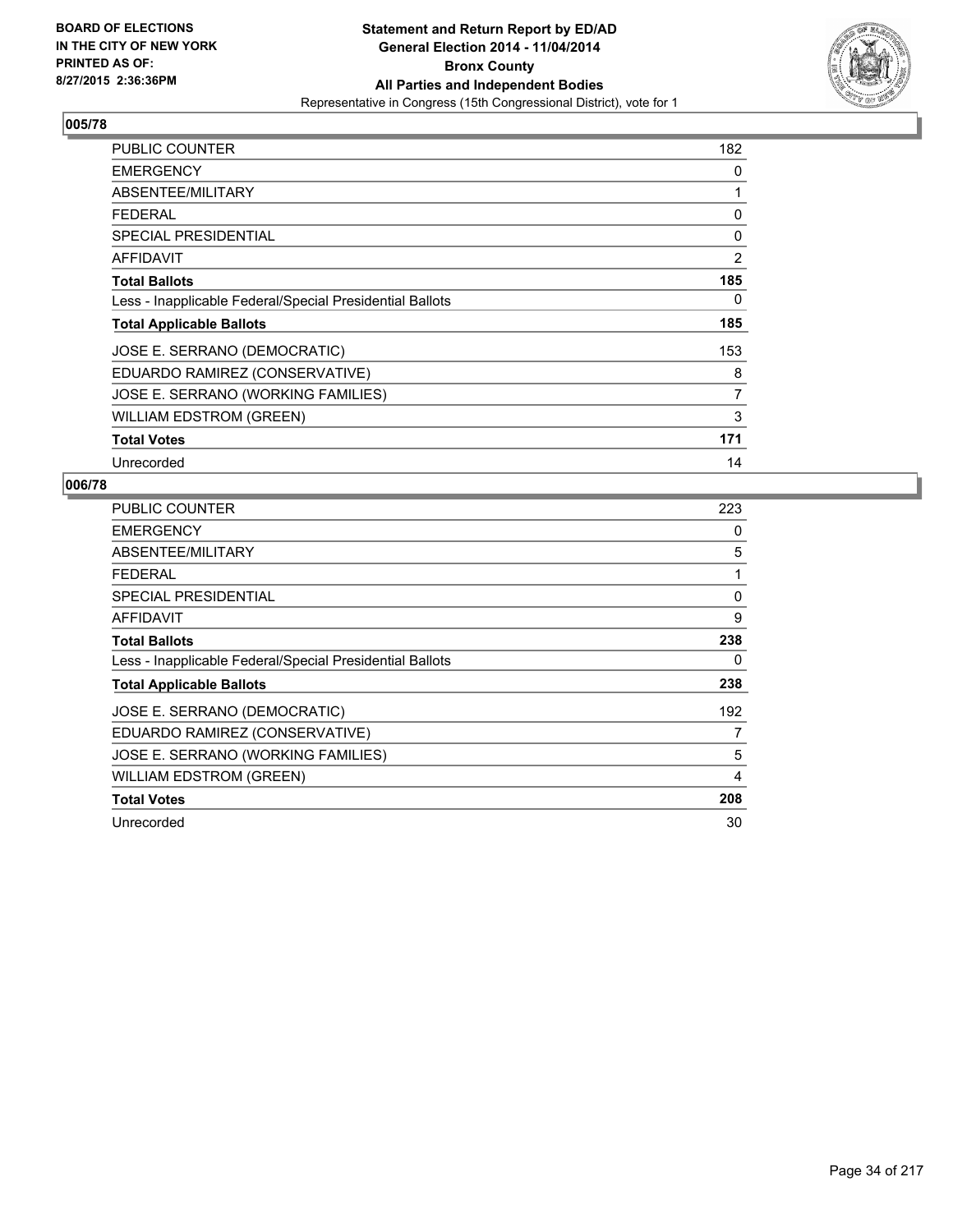

| <b>PUBLIC COUNTER</b>                                    | 42 |
|----------------------------------------------------------|----|
| <b>EMERGENCY</b>                                         | 0  |
| ABSENTEE/MILITARY                                        | 2  |
| <b>FEDERAL</b>                                           | 0  |
| SPECIAL PRESIDENTIAL                                     | 0  |
| AFFIDAVIT                                                | 3  |
| <b>Total Ballots</b>                                     | 47 |
| Less - Inapplicable Federal/Special Presidential Ballots | 0  |
| <b>Total Applicable Ballots</b>                          | 47 |
| JOSE E. SERRANO (DEMOCRATIC)                             | 34 |
| EDUARDO RAMIREZ (CONSERVATIVE)                           | 3  |
| JOSE E. SERRANO (WORKING FAMILIES)                       | 1  |
| WILLIAM EDSTROM (GREEN)                                  | 1  |
| <b>Total Votes</b>                                       | 39 |
| Unrecorded                                               | 8  |

| <b>PUBLIC COUNTER</b>                                    | 90 |
|----------------------------------------------------------|----|
| <b>EMERGENCY</b>                                         | 0  |
| ABSENTEE/MILITARY                                        | 2  |
| <b>FEDERAL</b>                                           | 0  |
| <b>SPECIAL PRESIDENTIAL</b>                              | 0  |
| <b>AFFIDAVIT</b>                                         | 7  |
| <b>Total Ballots</b>                                     | 99 |
| Less - Inapplicable Federal/Special Presidential Ballots | 0  |
| <b>Total Applicable Ballots</b>                          | 99 |
| JOSE E. SERRANO (DEMOCRATIC)                             | 80 |
| EDUARDO RAMIREZ (CONSERVATIVE)                           | 10 |
| JOSE E. SERRANO (WORKING FAMILIES)                       | 2  |
| <b>WILLIAM EDSTROM (GREEN)</b>                           | 2  |
| <b>Total Votes</b>                                       | 94 |
| Unrecorded                                               | 5  |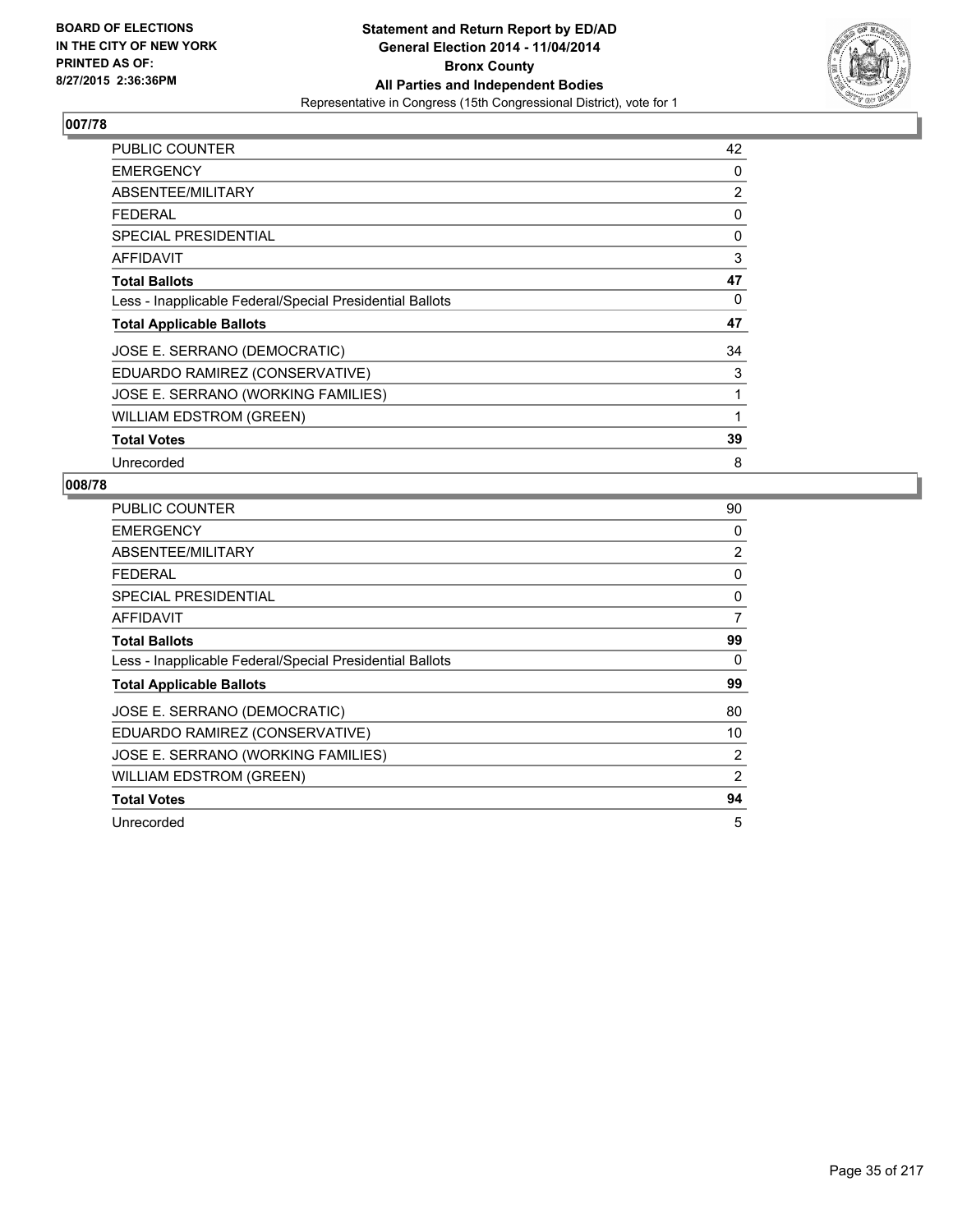

| <b>PUBLIC COUNTER</b>                                    | 215 |
|----------------------------------------------------------|-----|
| <b>EMERGENCY</b>                                         | 0   |
| ABSENTEE/MILITARY                                        | 0   |
| <b>FEDERAL</b>                                           | 1   |
| <b>SPECIAL PRESIDENTIAL</b>                              | 0   |
| <b>AFFIDAVIT</b>                                         | 7   |
| <b>Total Ballots</b>                                     | 223 |
| Less - Inapplicable Federal/Special Presidential Ballots | 0   |
| <b>Total Applicable Ballots</b>                          | 223 |
| JOSE E. SERRANO (DEMOCRATIC)                             | 180 |
| EDUARDO RAMIREZ (CONSERVATIVE)                           | 5   |
| JOSE E. SERRANO (WORKING FAMILIES)                       | 7   |
| <b>WILLIAM EDSTROM (GREEN)</b>                           | 5   |
| FRANK FRANZ (WRITE-IN)                                   | 1   |
| UNATTRIBUTABLE WRITE-IN (WRITE-IN)                       |     |
| <b>Total Votes</b>                                       | 199 |
| Unrecorded                                               | 24  |

| <b>PUBLIC COUNTER</b>                                    | 175            |
|----------------------------------------------------------|----------------|
| <b>EMERGENCY</b>                                         | 0              |
| ABSENTEE/MILITARY                                        | $\overline{2}$ |
| <b>FEDERAL</b>                                           | 0              |
| <b>SPECIAL PRESIDENTIAL</b>                              | 0              |
| <b>AFFIDAVIT</b>                                         | 4              |
| <b>Total Ballots</b>                                     | 181            |
| Less - Inapplicable Federal/Special Presidential Ballots | 0              |
| <b>Total Applicable Ballots</b>                          | 181            |
| JOSE E. SERRANO (DEMOCRATIC)                             | 160            |
| EDUARDO RAMIREZ (CONSERVATIVE)                           | 4              |
| JOSE E. SERRANO (WORKING FAMILIES)                       | 4              |
| <b>WILLIAM EDSTROM (GREEN)</b>                           | 1              |
| <b>Total Votes</b>                                       | 169            |
| Unrecorded                                               | 12             |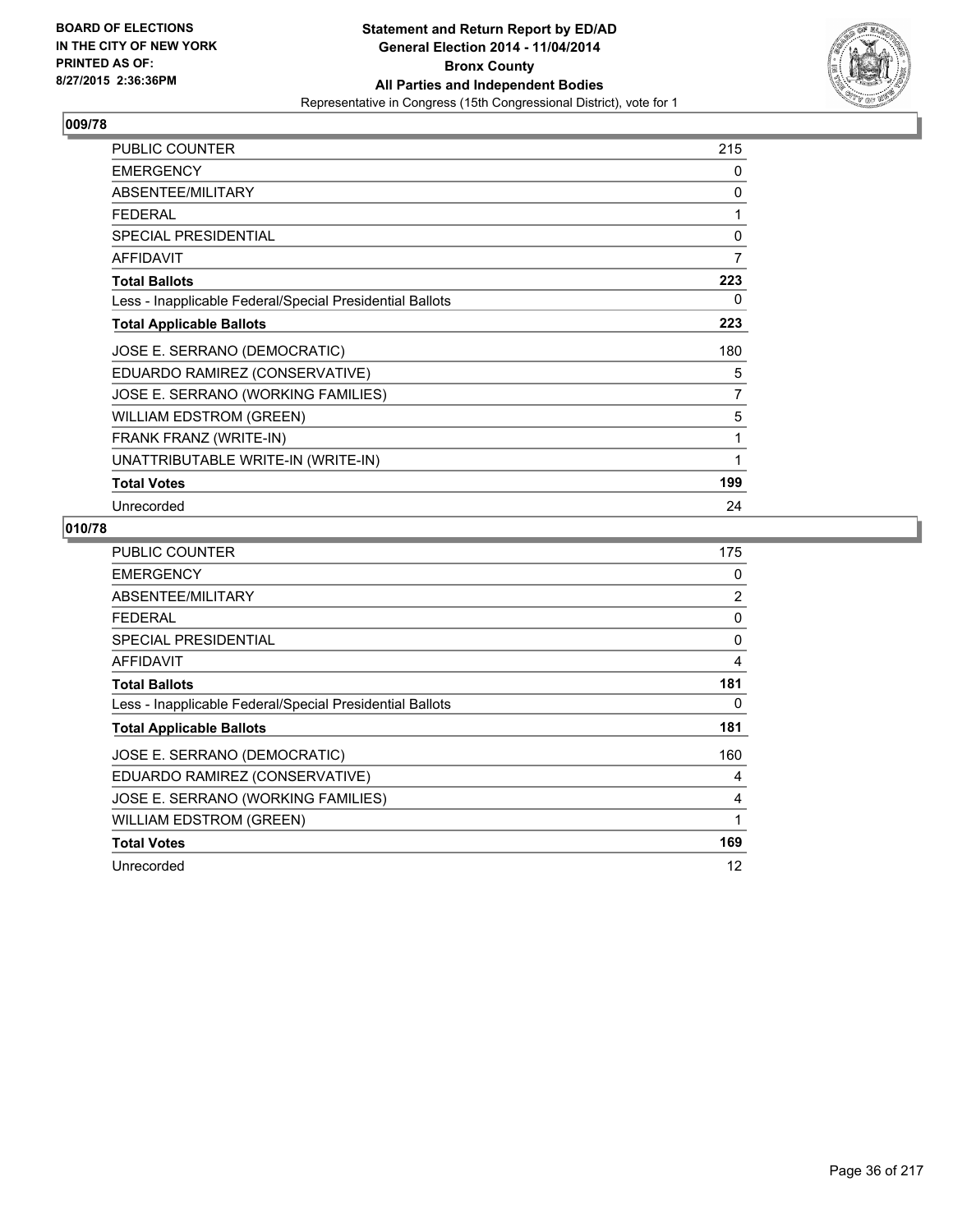

| PUBLIC COUNTER                                           | 142            |
|----------------------------------------------------------|----------------|
| <b>EMERGENCY</b>                                         | 0              |
| ABSENTEE/MILITARY                                        | 5              |
| <b>FEDERAL</b>                                           | 0              |
| <b>SPECIAL PRESIDENTIAL</b>                              | 0              |
| <b>AFFIDAVIT</b>                                         | 3              |
| <b>Total Ballots</b>                                     | 150            |
| Less - Inapplicable Federal/Special Presidential Ballots | 0              |
| <b>Total Applicable Ballots</b>                          | 150            |
| JOSE E. SERRANO (DEMOCRATIC)                             | 129            |
| EDUARDO RAMIREZ (CONSERVATIVE)                           |                |
| JOSE E. SERRANO (WORKING FAMILIES)                       | $\overline{7}$ |
| <b>WILLIAM EDSTROM (GREEN)</b>                           | 0              |
| <b>Total Votes</b>                                       | 137            |
| Unrecorded                                               | 13             |

| PUBLIC COUNTER                                           | 196      |
|----------------------------------------------------------|----------|
| <b>EMERGENCY</b>                                         | 0        |
| ABSENTEE/MILITARY                                        | 6        |
| <b>FEDERAL</b>                                           | 0        |
| SPECIAL PRESIDENTIAL                                     | $\Omega$ |
| <b>AFFIDAVIT</b>                                         | 5        |
| <b>Total Ballots</b>                                     | 207      |
| Less - Inapplicable Federal/Special Presidential Ballots | 0        |
| <b>Total Applicable Ballots</b>                          | 207      |
| JOSE E. SERRANO (DEMOCRATIC)                             | 190      |
| EDUARDO RAMIREZ (CONSERVATIVE)                           | 3        |
| JOSE E. SERRANO (WORKING FAMILIES)                       | 5        |
| <b>WILLIAM EDSTROM (GREEN)</b>                           | 0        |
| <b>Total Votes</b>                                       | 198      |
| Unrecorded                                               | 9        |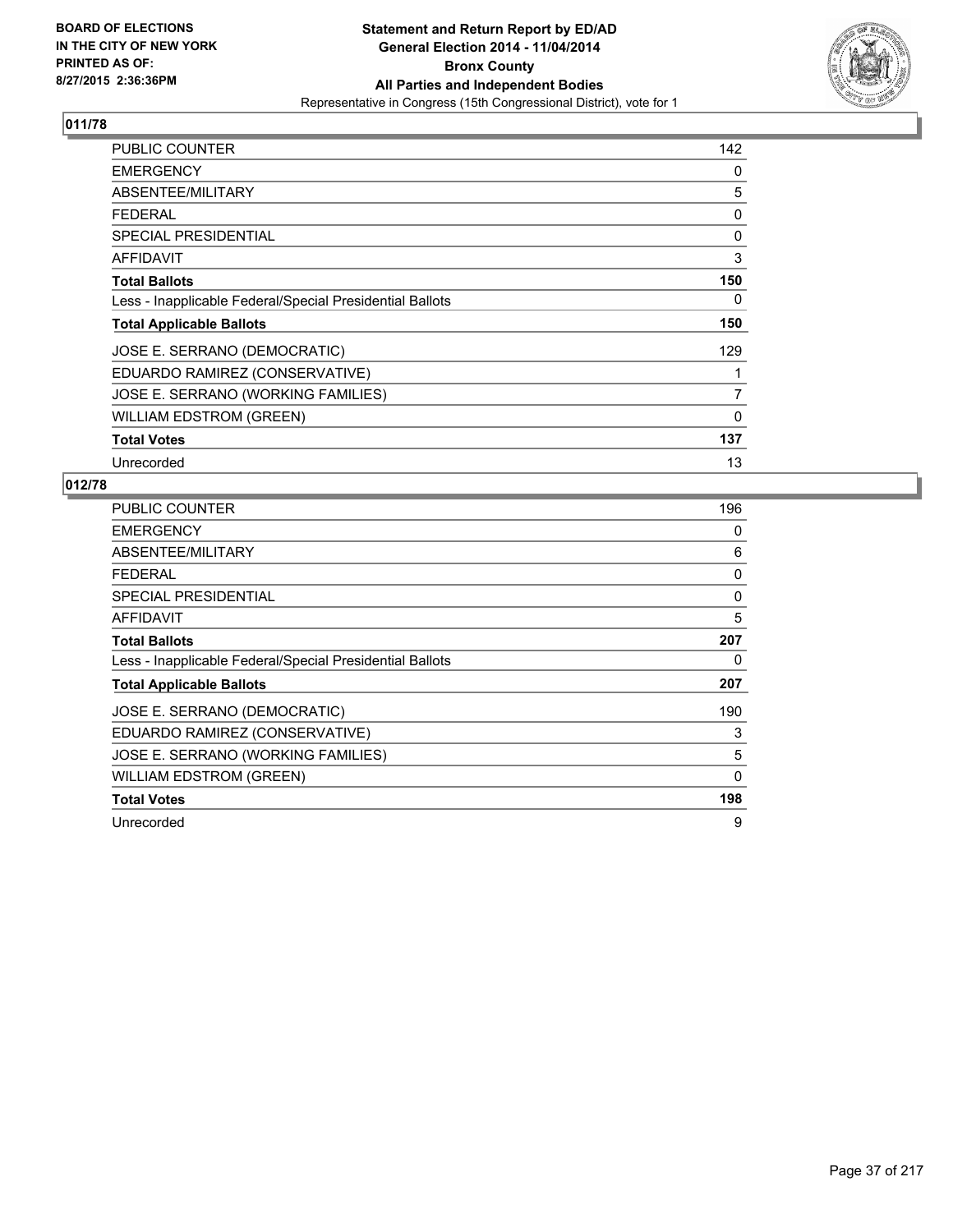

| <b>PUBLIC COUNTER</b>                                    | 63 |
|----------------------------------------------------------|----|
| <b>EMERGENCY</b>                                         | 0  |
| ABSENTEE/MILITARY                                        | 5  |
| <b>FEDERAL</b>                                           | 0  |
| <b>SPECIAL PRESIDENTIAL</b>                              | 0  |
| <b>AFFIDAVIT</b>                                         | 1  |
| <b>Total Ballots</b>                                     | 69 |
| Less - Inapplicable Federal/Special Presidential Ballots | 0  |
| <b>Total Applicable Ballots</b>                          | 69 |
| JOSE E. SERRANO (DEMOCRATIC)                             | 44 |
| EDUARDO RAMIREZ (CONSERVATIVE)                           | 8  |
| JOSE E. SERRANO (WORKING FAMILIES)                       | 3  |
| WILLIAM EDSTROM (GREEN)                                  | 1  |
| <b>Total Votes</b>                                       | 56 |
| Unrecorded                                               | 13 |

| <b>PUBLIC COUNTER</b>                                    | 0        |
|----------------------------------------------------------|----------|
| <b>EMERGENCY</b>                                         | 0        |
| ABSENTEE/MILITARY                                        | 0        |
| <b>FEDERAL</b>                                           | 0        |
| <b>SPECIAL PRESIDENTIAL</b>                              | 0        |
| <b>AFFIDAVIT</b>                                         | 0        |
| <b>Total Ballots</b>                                     | 0        |
| Less - Inapplicable Federal/Special Presidential Ballots | $\Omega$ |
| <b>Total Applicable Ballots</b>                          | 0        |
| JOSE E. SERRANO (DEMOCRATIC)                             | 0        |
| EDUARDO RAMIREZ (CONSERVATIVE)                           | 0        |
| JOSE E. SERRANO (WORKING FAMILIES)                       | $\Omega$ |
| <b>WILLIAM EDSTROM (GREEN)</b>                           | 0        |
| <b>Total Votes</b>                                       | 0        |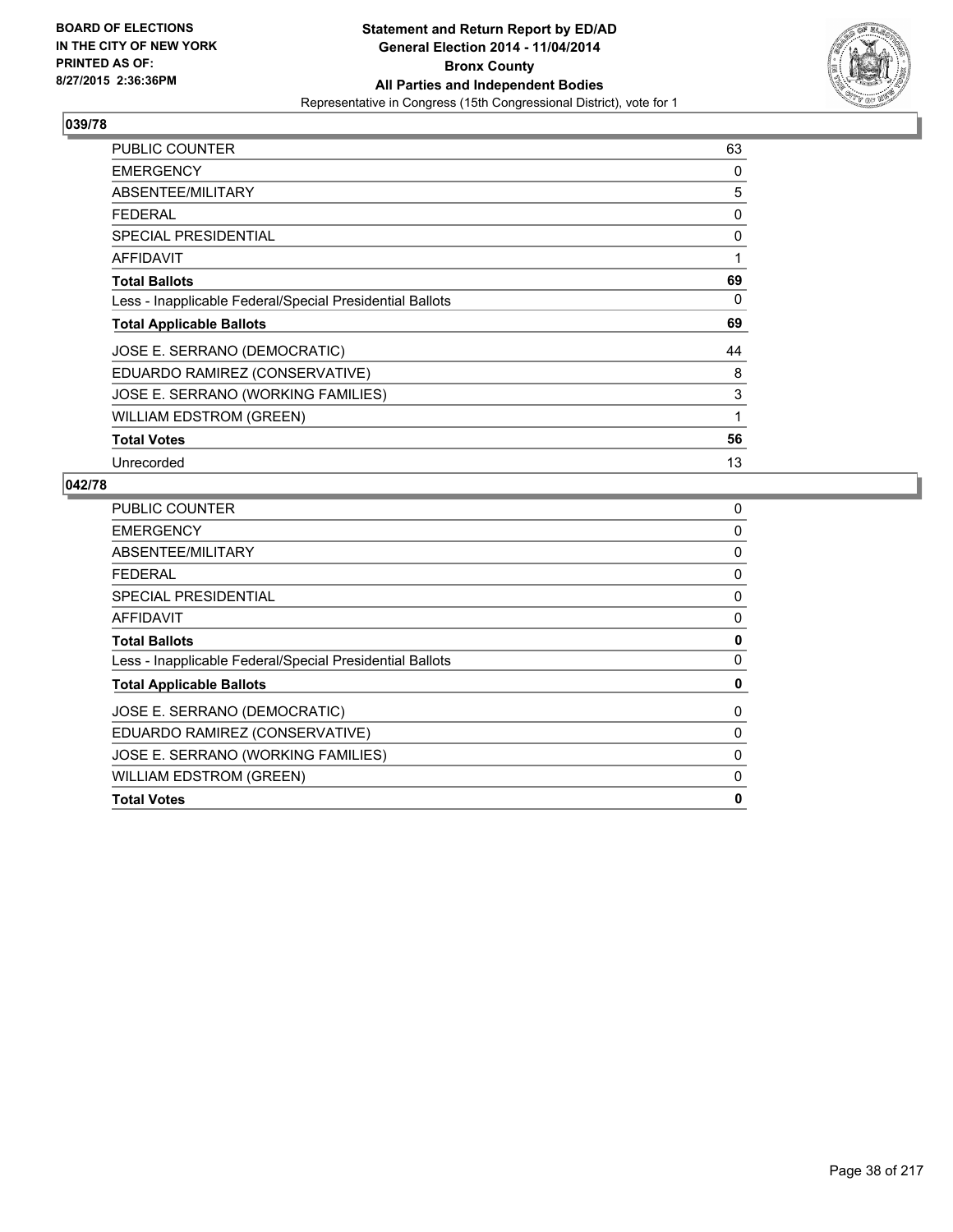

| PUBLIC COUNTER                                           | 65          |
|----------------------------------------------------------|-------------|
| <b>EMERGENCY</b>                                         | 0           |
| ABSENTEE/MILITARY                                        | 1           |
| <b>FEDERAL</b>                                           | 0           |
| SPECIAL PRESIDENTIAL                                     | 0           |
| <b>AFFIDAVIT</b>                                         | 6           |
| <b>Total Ballots</b>                                     | 72          |
| Less - Inapplicable Federal/Special Presidential Ballots | 0           |
| <b>Total Applicable Ballots</b>                          | 72          |
| JOSE E. SERRANO (DEMOCRATIC)                             | 64          |
| EDUARDO RAMIREZ (CONSERVATIVE)                           | 2           |
| JOSE E. SERRANO (WORKING FAMILIES)                       | 0           |
| <b>WILLIAM EDSTROM (GREEN)</b>                           | $\mathbf 0$ |
| <b>Total Votes</b>                                       | 66          |
| Unrecorded                                               | 6           |

| PUBLIC COUNTER                                           | 0        |
|----------------------------------------------------------|----------|
| <b>EMERGENCY</b>                                         | 0        |
| ABSENTEE/MILITARY                                        | 0        |
| <b>FEDERAL</b>                                           | 0        |
| <b>SPECIAL PRESIDENTIAL</b>                              | 0        |
| AFFIDAVIT                                                | 0        |
| <b>Total Ballots</b>                                     | 0        |
| Less - Inapplicable Federal/Special Presidential Ballots | $\Omega$ |
| <b>Total Applicable Ballots</b>                          | 0        |
| JOSE E. SERRANO (DEMOCRATIC)                             | 0        |
| EDUARDO RAMIREZ (CONSERVATIVE)                           | 0        |
| JOSE E. SERRANO (WORKING FAMILIES)                       | 0        |
| <b>WILLIAM EDSTROM (GREEN)</b>                           | 0        |
| <b>Total Votes</b>                                       | 0        |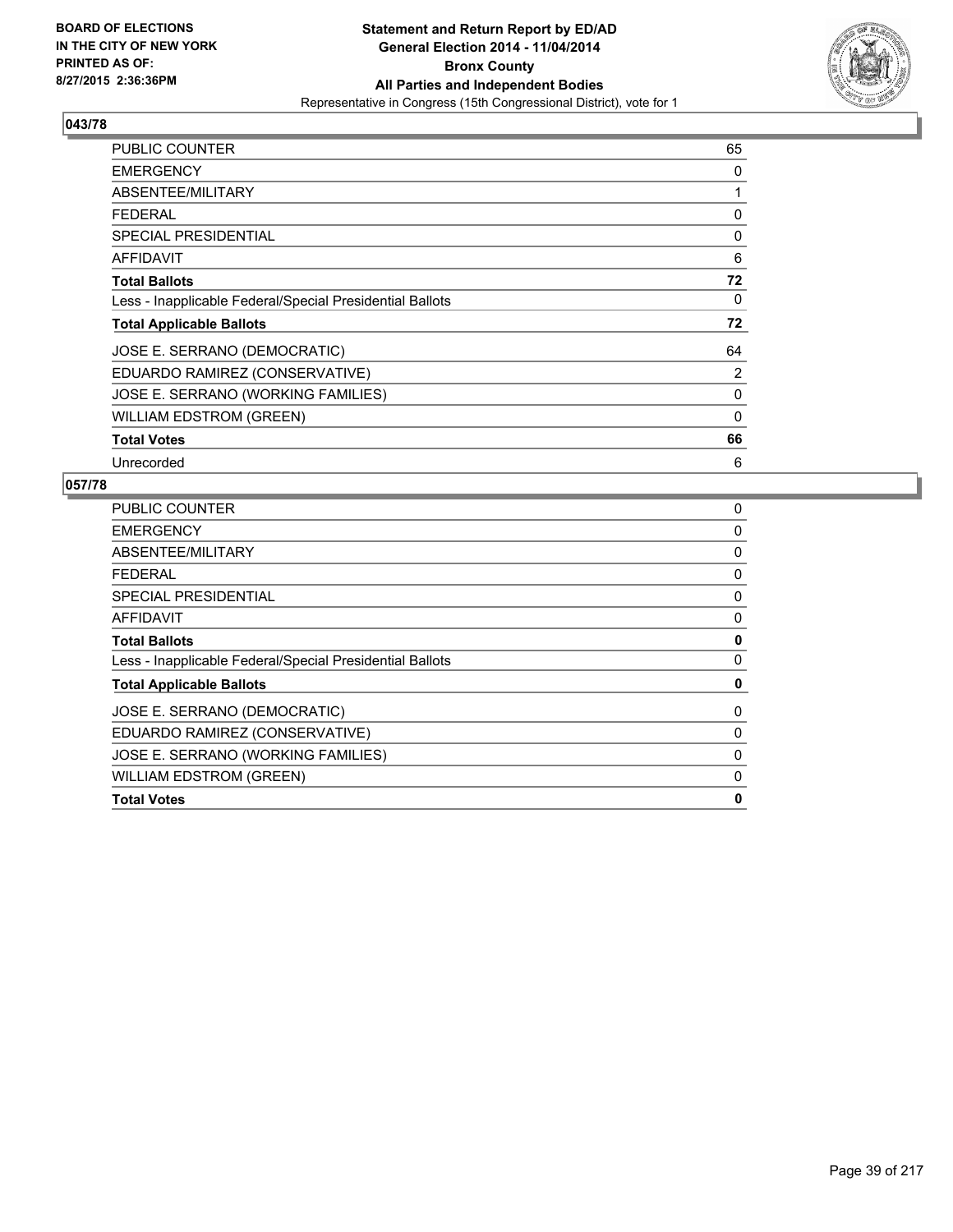

| PUBLIC COUNTER                                           | 129 |
|----------------------------------------------------------|-----|
| <b>EMERGENCY</b>                                         | 0   |
| ABSENTEE/MILITARY                                        | 0   |
| <b>FEDERAL</b>                                           | 1   |
| <b>SPECIAL PRESIDENTIAL</b>                              | 0   |
| <b>AFFIDAVIT</b>                                         | 6   |
| <b>Total Ballots</b>                                     | 136 |
| Less - Inapplicable Federal/Special Presidential Ballots | 0   |
| <b>Total Applicable Ballots</b>                          | 136 |
| JOSE E. SERRANO (DEMOCRATIC)                             | 126 |
| EDUARDO RAMIREZ (CONSERVATIVE)                           | 0   |
| JOSE E. SERRANO (WORKING FAMILIES)                       | 1   |
| <b>WILLIAM EDSTROM (GREEN)</b>                           | 2   |
| <b>Total Votes</b>                                       | 129 |
| Unrecorded                                               | 7   |

| <b>PUBLIC COUNTER</b>                                    | 153 |
|----------------------------------------------------------|-----|
| <b>EMERGENCY</b>                                         | 0   |
| ABSENTEE/MILITARY                                        | 4   |
| <b>FEDERAL</b>                                           | 0   |
| <b>SPECIAL PRESIDENTIAL</b>                              | 0   |
| AFFIDAVIT                                                | 0   |
| <b>Total Ballots</b>                                     | 157 |
| Less - Inapplicable Federal/Special Presidential Ballots | 0   |
| <b>Total Applicable Ballots</b>                          | 157 |
| JOSE E. SERRANO (DEMOCRATIC)                             | 137 |
| EDUARDO RAMIREZ (CONSERVATIVE)                           |     |
| JOSE E. SERRANO (WORKING FAMILIES)                       | 3   |
| WILLIAM EDSTROM (GREEN)                                  | 0   |
| <b>Total Votes</b>                                       | 141 |
| Unrecorded                                               | 16  |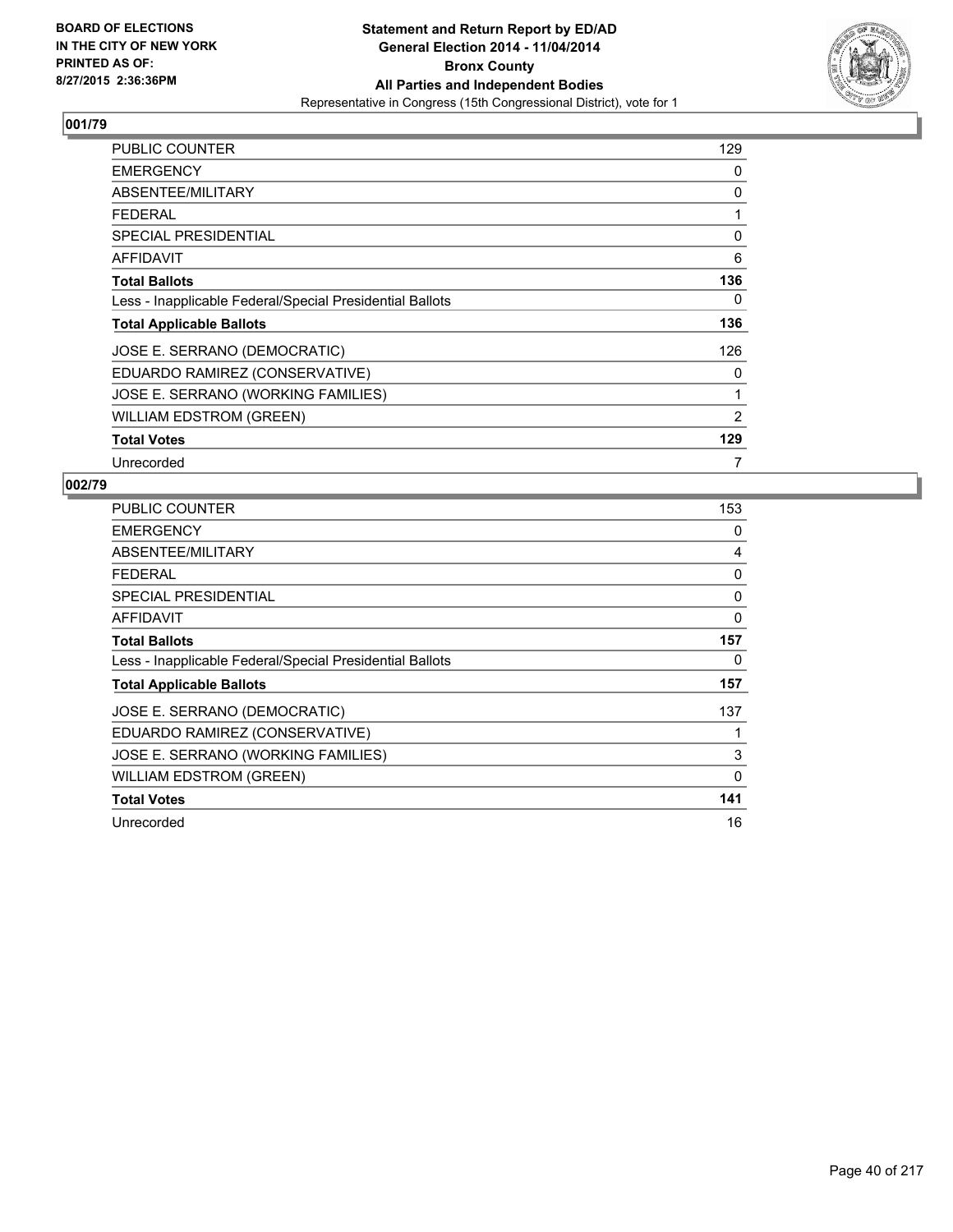

| PUBLIC COUNTER                                           | 173         |
|----------------------------------------------------------|-------------|
| <b>EMERGENCY</b>                                         | 1           |
| ABSENTEE/MILITARY                                        | 3           |
| <b>FEDERAL</b>                                           | 0           |
| <b>SPECIAL PRESIDENTIAL</b>                              | 0           |
| AFFIDAVIT                                                | 3           |
| <b>Total Ballots</b>                                     | 180         |
| Less - Inapplicable Federal/Special Presidential Ballots | 0           |
| <b>Total Applicable Ballots</b>                          | 180         |
| JOSE E. SERRANO (DEMOCRATIC)                             | 166         |
| EDUARDO RAMIREZ (CONSERVATIVE)                           | 1           |
| JOSE E. SERRANO (WORKING FAMILIES)                       | 2           |
| <b>WILLIAM EDSTROM (GREEN)</b>                           | $\mathbf 0$ |
| <b>Total Votes</b>                                       | 169         |
| Unrecorded                                               | 11          |

| <b>PUBLIC COUNTER</b>                                    | 116 |
|----------------------------------------------------------|-----|
| <b>EMERGENCY</b>                                         | 0   |
| ABSENTEE/MILITARY                                        | 2   |
| <b>FEDERAL</b>                                           | 0   |
| <b>SPECIAL PRESIDENTIAL</b>                              | 0   |
| <b>AFFIDAVIT</b>                                         | 0   |
| <b>Total Ballots</b>                                     | 118 |
| Less - Inapplicable Federal/Special Presidential Ballots | 0   |
| <b>Total Applicable Ballots</b>                          | 118 |
| JOSE E. SERRANO (DEMOCRATIC)                             | 108 |
| EDUARDO RAMIREZ (CONSERVATIVE)                           | 1   |
| JOSE E. SERRANO (WORKING FAMILIES)                       | 0   |
| <b>WILLIAM EDSTROM (GREEN)</b>                           | 1   |
| <b>Total Votes</b>                                       | 110 |
| Unrecorded                                               | 8   |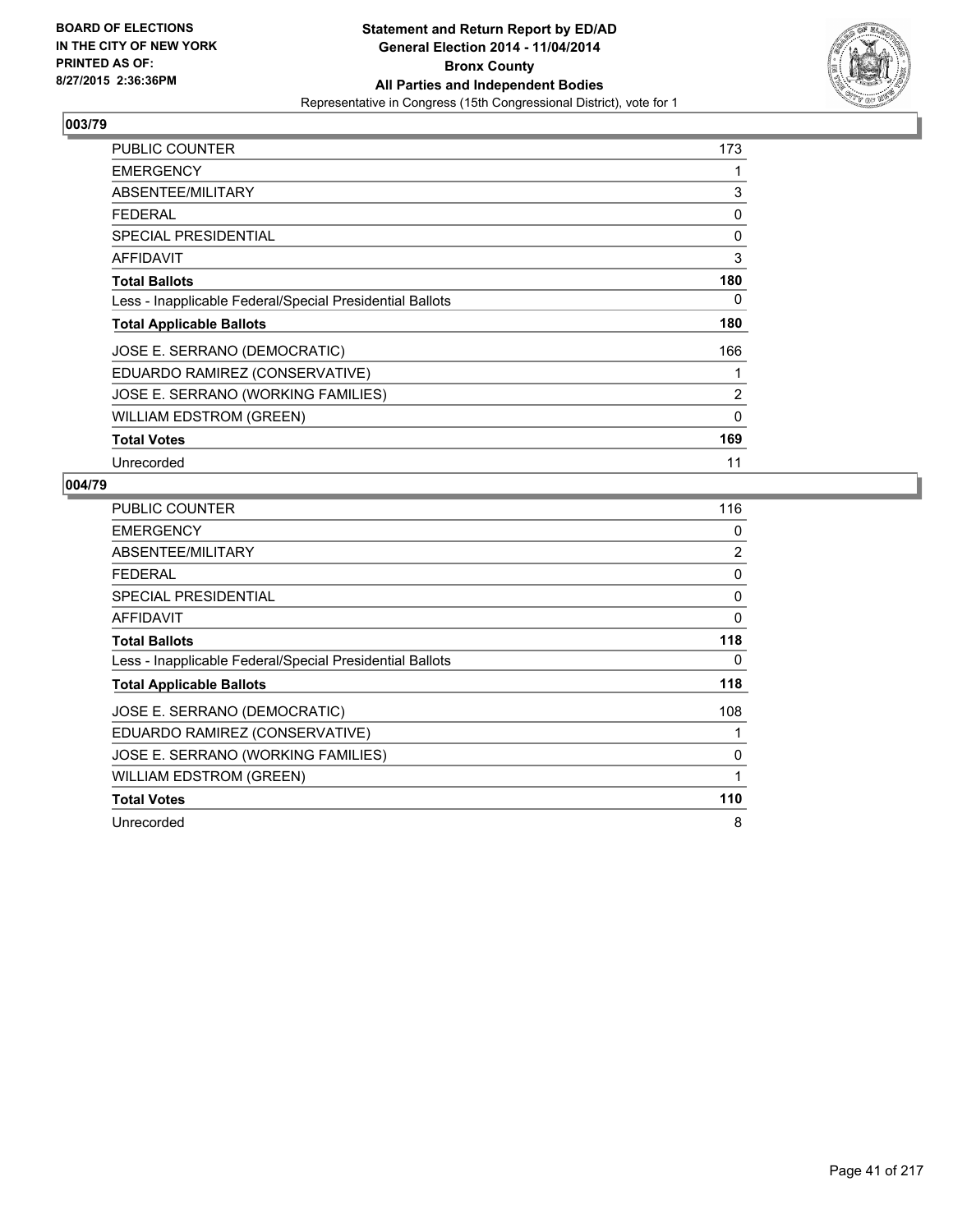

| <b>PUBLIC COUNTER</b>                                    | 154 |
|----------------------------------------------------------|-----|
| <b>EMERGENCY</b>                                         | 0   |
| ABSENTEE/MILITARY                                        | 6   |
| <b>FEDERAL</b>                                           | 0   |
| SPECIAL PRESIDENTIAL                                     | 0   |
| AFFIDAVIT                                                | 0   |
| <b>Total Ballots</b>                                     | 160 |
| Less - Inapplicable Federal/Special Presidential Ballots | 0   |
| <b>Total Applicable Ballots</b>                          | 160 |
| JOSE E. SERRANO (DEMOCRATIC)                             | 145 |
| EDUARDO RAMIREZ (CONSERVATIVE)                           | 1   |
| JOSE E. SERRANO (WORKING FAMILIES)                       | 5   |
| WILLIAM EDSTROM (GREEN)                                  | 3   |
| <b>Total Votes</b>                                       | 154 |
| Unrecorded                                               | 6   |

| <b>PUBLIC COUNTER</b>                                    | 90 |
|----------------------------------------------------------|----|
| <b>EMERGENCY</b>                                         | 0  |
| ABSENTEE/MILITARY                                        | 0  |
| <b>FEDERAL</b>                                           | 0  |
| SPECIAL PRESIDENTIAL                                     | 0  |
| AFFIDAVIT                                                | 2  |
| <b>Total Ballots</b>                                     | 92 |
| Less - Inapplicable Federal/Special Presidential Ballots | 0  |
| <b>Total Applicable Ballots</b>                          | 92 |
| JOSE E. SERRANO (DEMOCRATIC)                             | 82 |
| EDUARDO RAMIREZ (CONSERVATIVE)                           |    |
| JOSE E. SERRANO (WORKING FAMILIES)                       | 2  |
| WILLIAM EDSTROM (GREEN)                                  | 2  |
| <b>Total Votes</b>                                       | 87 |
| Unrecorded                                               | 5  |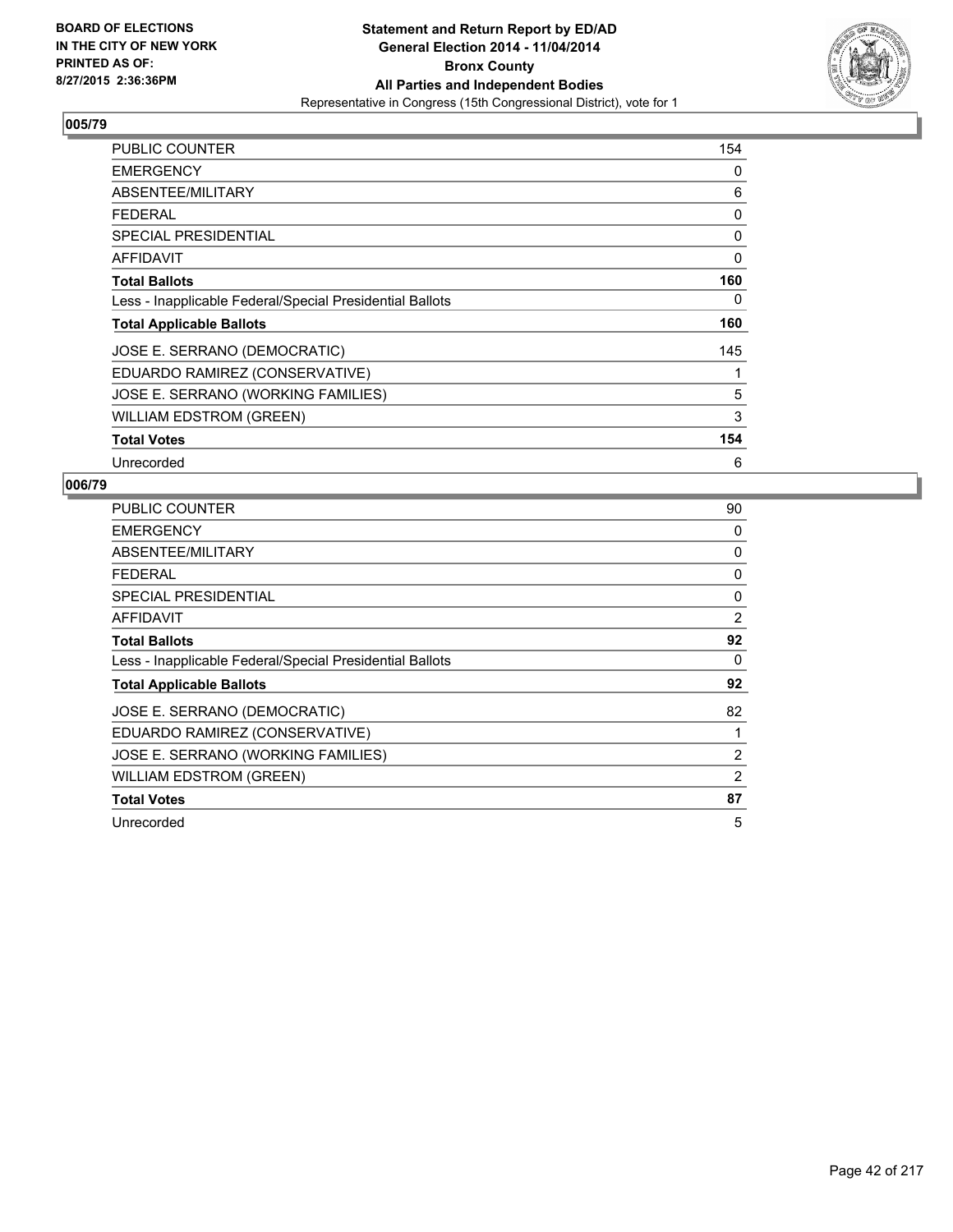

| PUBLIC COUNTER                                           | 113         |
|----------------------------------------------------------|-------------|
| <b>EMERGENCY</b>                                         | 0           |
| ABSENTEE/MILITARY                                        | 3           |
| <b>FEDERAL</b>                                           | 0           |
| <b>SPECIAL PRESIDENTIAL</b>                              | 0           |
| AFFIDAVIT                                                | 3           |
| <b>Total Ballots</b>                                     | 119         |
| Less - Inapplicable Federal/Special Presidential Ballots | 0           |
| <b>Total Applicable Ballots</b>                          | 119         |
| JOSE E. SERRANO (DEMOCRATIC)                             | 109         |
| EDUARDO RAMIREZ (CONSERVATIVE)                           | 1           |
| JOSE E. SERRANO (WORKING FAMILIES)                       | 4           |
| <b>WILLIAM EDSTROM (GREEN)</b>                           | $\mathbf 0$ |
| <b>Total Votes</b>                                       | 114         |
| Unrecorded                                               | 5           |

| PUBLIC COUNTER                                           | 86 |
|----------------------------------------------------------|----|
| <b>EMERGENCY</b>                                         | 0  |
| ABSENTEE/MILITARY                                        | 2  |
| <b>FEDERAL</b>                                           | 0  |
| <b>SPECIAL PRESIDENTIAL</b>                              | 0  |
| AFFIDAVIT                                                | 1  |
| <b>Total Ballots</b>                                     | 89 |
| Less - Inapplicable Federal/Special Presidential Ballots | 0  |
| <b>Total Applicable Ballots</b>                          | 89 |
| JOSE E. SERRANO (DEMOCRATIC)                             | 68 |
| EDUARDO RAMIREZ (CONSERVATIVE)                           | 0  |
| JOSE E. SERRANO (WORKING FAMILIES)                       | 2  |
| WILLIAM EDSTROM (GREEN)                                  | 4  |
| <b>Total Votes</b>                                       | 74 |
| Unrecorded                                               | 15 |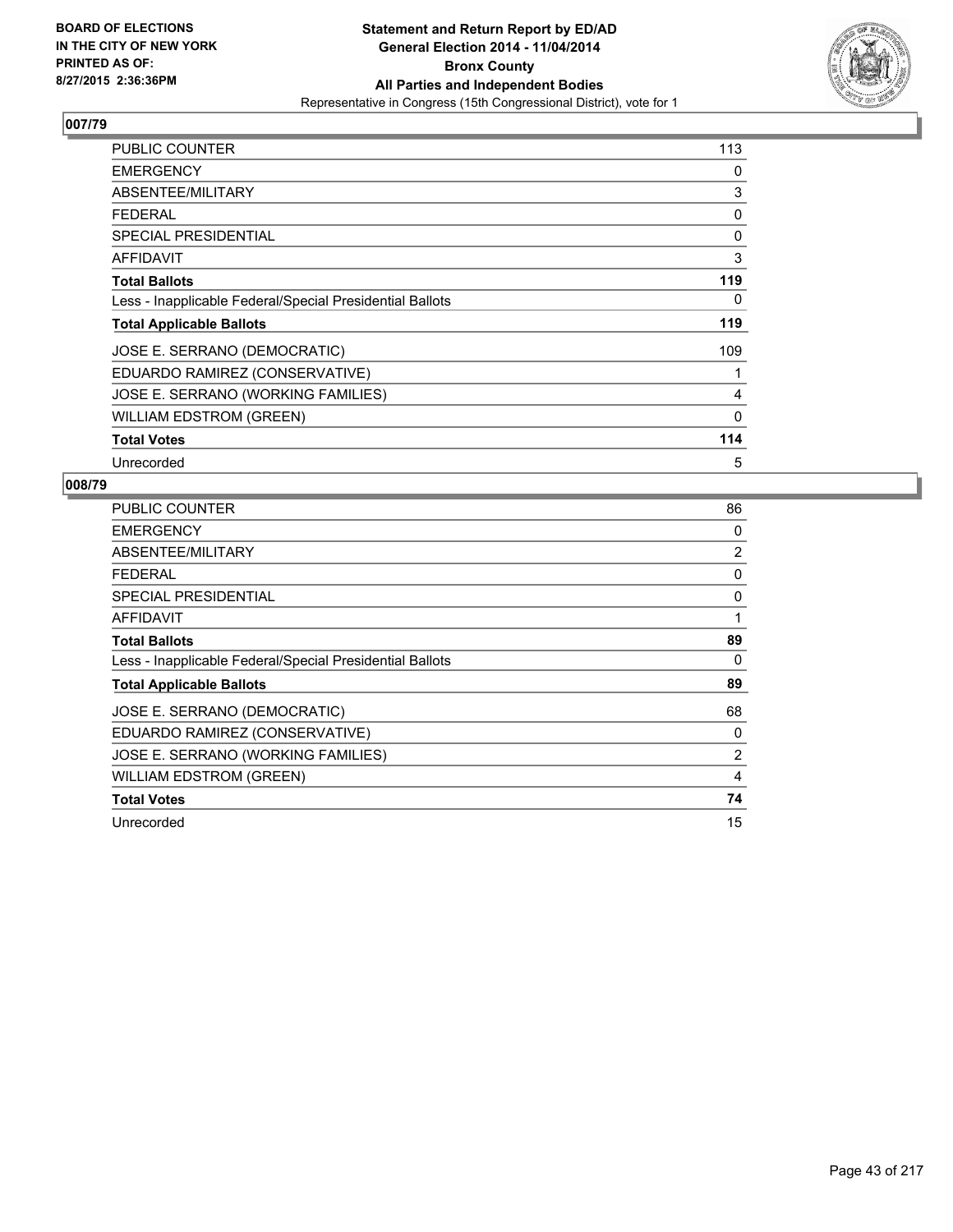

| <b>PUBLIC COUNTER</b>                                    | 74 |
|----------------------------------------------------------|----|
| <b>EMERGENCY</b>                                         | 0  |
| ABSENTEE/MILITARY                                        | 1  |
| <b>FEDERAL</b>                                           | 0  |
| <b>SPECIAL PRESIDENTIAL</b>                              | 0  |
| <b>AFFIDAVIT</b>                                         | 2  |
| <b>Total Ballots</b>                                     | 77 |
| Less - Inapplicable Federal/Special Presidential Ballots | 0  |
| <b>Total Applicable Ballots</b>                          | 77 |
| JOSE E. SERRANO (DEMOCRATIC)                             | 72 |
| EDUARDO RAMIREZ (CONSERVATIVE)                           | 0  |
| JOSE E. SERRANO (WORKING FAMILIES)                       | 1  |
| <b>WILLIAM EDSTROM (GREEN)</b>                           | 0  |
| <b>Total Votes</b>                                       | 73 |
| Unrecorded                                               | 4  |

| PUBLIC COUNTER                                           | 191 |
|----------------------------------------------------------|-----|
| <b>EMERGENCY</b>                                         | 0   |
| ABSENTEE/MILITARY                                        | 5   |
| <b>FEDERAL</b>                                           | 1   |
| SPECIAL PRESIDENTIAL                                     | 0   |
| <b>AFFIDAVIT</b>                                         | 5   |
| <b>Total Ballots</b>                                     | 202 |
| Less - Inapplicable Federal/Special Presidential Ballots | 0   |
| <b>Total Applicable Ballots</b>                          | 202 |
| JOSE E. SERRANO (DEMOCRATIC)                             | 180 |
| EDUARDO RAMIREZ (CONSERVATIVE)                           | 5   |
| JOSE E. SERRANO (WORKING FAMILIES)                       | 9   |
| <b>WILLIAM EDSTROM (GREEN)</b>                           | 0   |
| <b>Total Votes</b>                                       | 194 |
| Unrecorded                                               | 8   |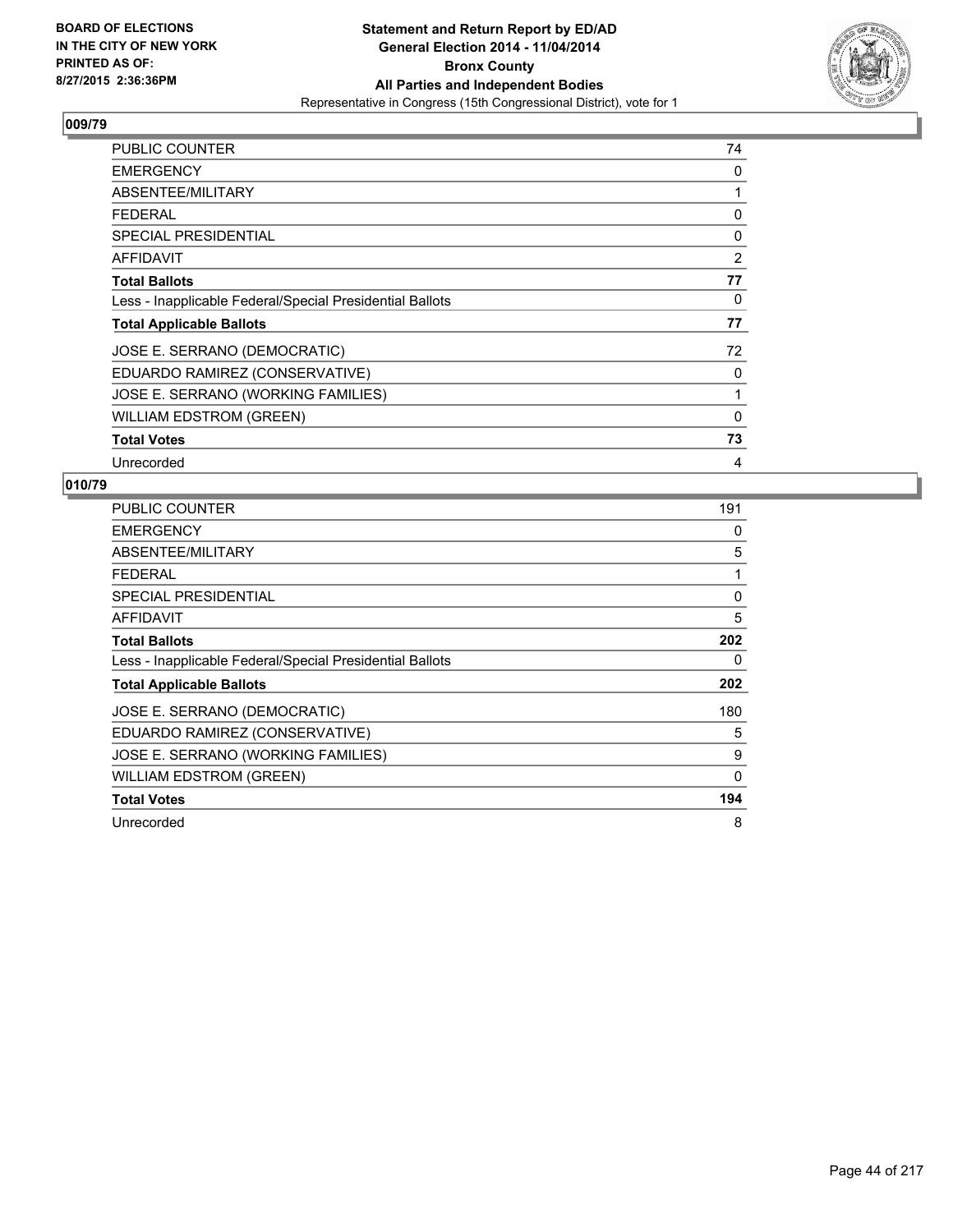

| PUBLIC COUNTER                                           | 53 |
|----------------------------------------------------------|----|
| <b>EMERGENCY</b>                                         | 0  |
| ABSENTEE/MILITARY                                        | 1  |
| <b>FEDERAL</b>                                           | 0  |
| <b>SPECIAL PRESIDENTIAL</b>                              | 0  |
| AFFIDAVIT                                                | 2  |
| <b>Total Ballots</b>                                     | 56 |
| Less - Inapplicable Federal/Special Presidential Ballots | 0  |
| <b>Total Applicable Ballots</b>                          | 56 |
| JOSE E. SERRANO (DEMOCRATIC)                             | 47 |
| EDUARDO RAMIREZ (CONSERVATIVE)                           | 2  |
| JOSE E. SERRANO (WORKING FAMILIES)                       | 3  |
| <b>WILLIAM EDSTROM (GREEN)</b>                           | 3  |
| <b>Total Votes</b>                                       | 55 |
| Unrecorded                                               | 1  |

| <b>PUBLIC COUNTER</b>                                    | 37 |
|----------------------------------------------------------|----|
| <b>EMERGENCY</b>                                         | 0  |
| ABSENTEE/MILITARY                                        | 1  |
| <b>FEDERAL</b>                                           | 1  |
| <b>SPECIAL PRESIDENTIAL</b>                              | 0  |
| <b>AFFIDAVIT</b>                                         | 0  |
| <b>Total Ballots</b>                                     | 39 |
| Less - Inapplicable Federal/Special Presidential Ballots | 0  |
| <b>Total Applicable Ballots</b>                          | 39 |
| JOSE E. SERRANO (DEMOCRATIC)                             | 32 |
| EDUARDO RAMIREZ (CONSERVATIVE)                           | 1  |
| JOSE E. SERRANO (WORKING FAMILIES)                       | 2  |
| <b>WILLIAM EDSTROM (GREEN)</b>                           | 1  |
| <b>Total Votes</b>                                       | 36 |
| Unrecorded                                               | 3  |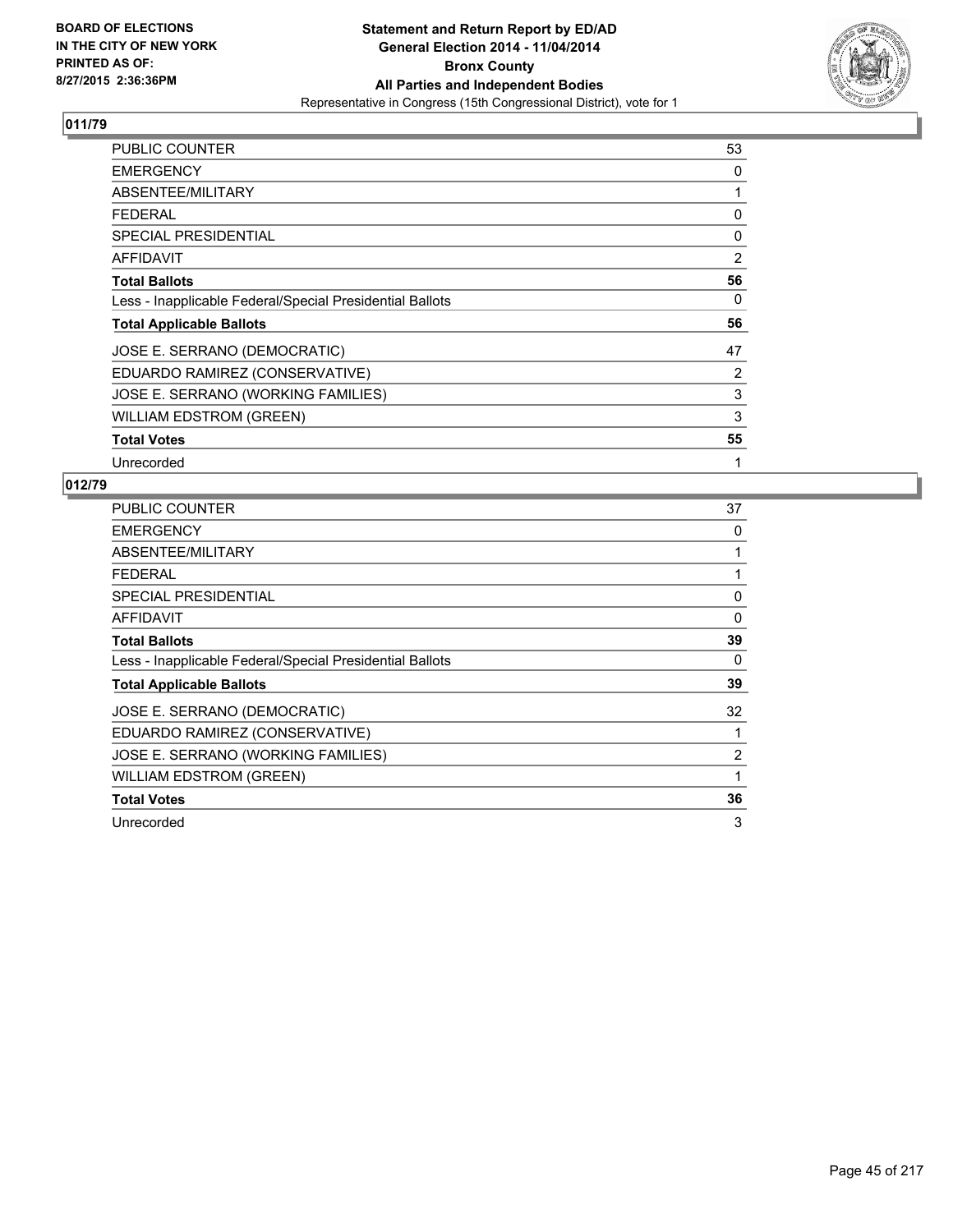

| <b>PUBLIC COUNTER</b>                                    | 190            |
|----------------------------------------------------------|----------------|
| <b>EMERGENCY</b>                                         | 0              |
| ABSENTEE/MILITARY                                        | 1              |
| <b>FEDERAL</b>                                           | 0              |
| <b>SPECIAL PRESIDENTIAL</b>                              | 0              |
| AFFIDAVIT                                                | 2              |
| <b>Total Ballots</b>                                     | 193            |
| Less - Inapplicable Federal/Special Presidential Ballots | 0              |
| <b>Total Applicable Ballots</b>                          | 193            |
| JOSE E. SERRANO (DEMOCRATIC)                             | 161            |
| EDUARDO RAMIREZ (CONSERVATIVE)                           | 1              |
| JOSE E. SERRANO (WORKING FAMILIES)                       | 10             |
| <b>WILLIAM EDSTROM (GREEN)</b>                           | $\overline{2}$ |
| <b>Total Votes</b>                                       | 174            |
| Unrecorded                                               | 19             |

| PUBLIC COUNTER                                           | 41 |
|----------------------------------------------------------|----|
| <b>EMERGENCY</b>                                         | 0  |
| ABSENTEE/MILITARY                                        |    |
| <b>FEDERAL</b>                                           | 0  |
| SPECIAL PRESIDENTIAL                                     | 0  |
| <b>AFFIDAVIT</b>                                         | 0  |
| <b>Total Ballots</b>                                     | 42 |
| Less - Inapplicable Federal/Special Presidential Ballots | 0  |
| <b>Total Applicable Ballots</b>                          | 42 |
| JOSE E. SERRANO (DEMOCRATIC)                             | 37 |
| EDUARDO RAMIREZ (CONSERVATIVE)                           | 0  |
| JOSE E. SERRANO (WORKING FAMILIES)                       | 1  |
| <b>WILLIAM EDSTROM (GREEN)</b>                           | 0  |
| <b>Total Votes</b>                                       | 38 |
| Unrecorded                                               | 4  |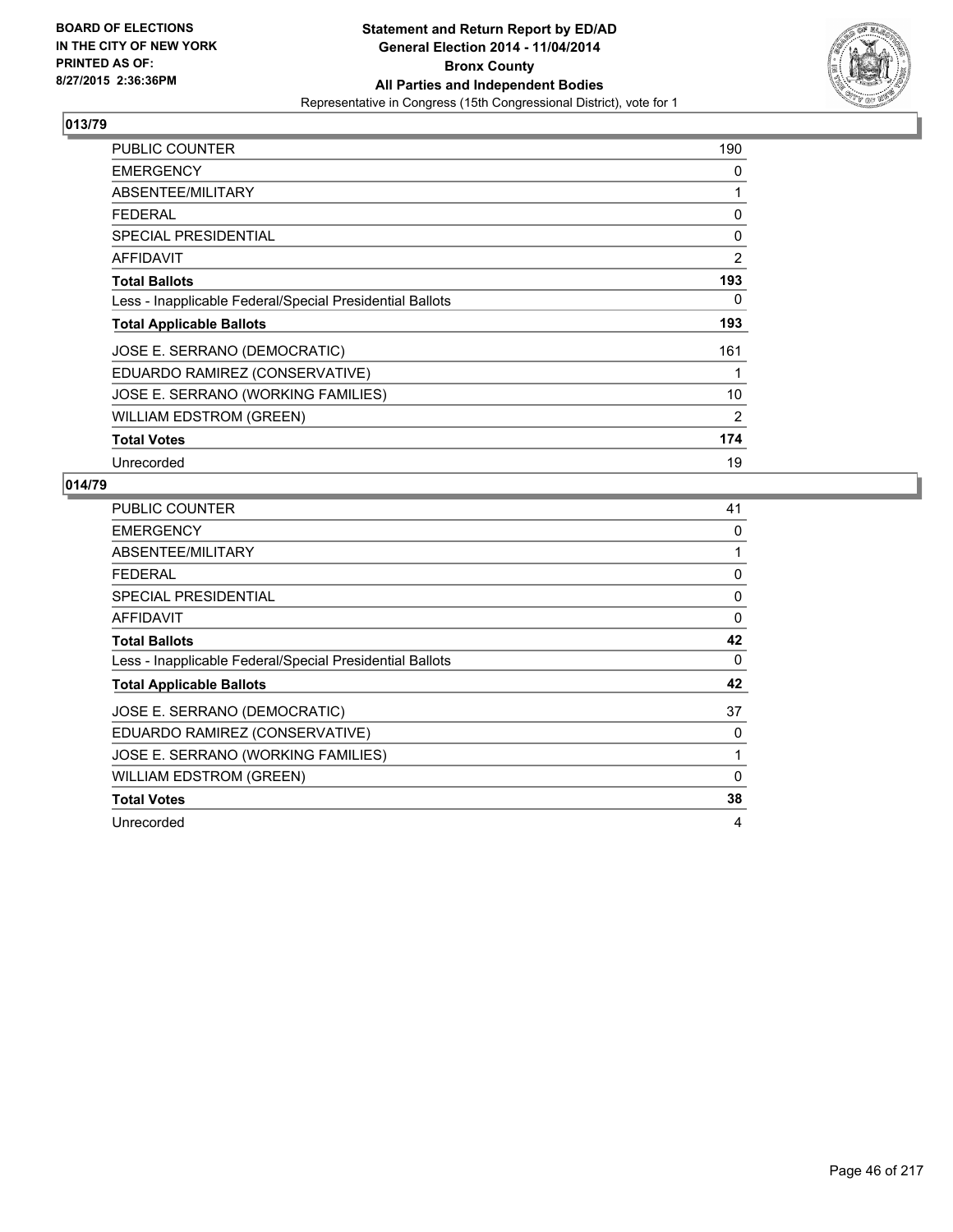

| <b>PUBLIC COUNTER</b>                                    | 108 |
|----------------------------------------------------------|-----|
| <b>EMERGENCY</b>                                         | 0   |
| ABSENTEE/MILITARY                                        | 0   |
| <b>FEDERAL</b>                                           | 0   |
| <b>SPECIAL PRESIDENTIAL</b>                              | 0   |
| <b>AFFIDAVIT</b>                                         | 1   |
| <b>Total Ballots</b>                                     | 109 |
| Less - Inapplicable Federal/Special Presidential Ballots | 0   |
| <b>Total Applicable Ballots</b>                          | 109 |
| JOSE E. SERRANO (DEMOCRATIC)                             | 98  |
| EDUARDO RAMIREZ (CONSERVATIVE)                           | 0   |
| JOSE E. SERRANO (WORKING FAMILIES)                       | 4   |
| <b>WILLIAM EDSTROM (GREEN)</b>                           | 0   |
| <b>Total Votes</b>                                       | 102 |
| Unrecorded                                               | 7   |

| <b>PUBLIC COUNTER</b>                                    | 120 |
|----------------------------------------------------------|-----|
| <b>EMERGENCY</b>                                         | 0   |
| ABSENTEE/MILITARY                                        | 3   |
| <b>FEDERAL</b>                                           | 0   |
| <b>SPECIAL PRESIDENTIAL</b>                              | 0   |
| <b>AFFIDAVIT</b>                                         | 0   |
| <b>Total Ballots</b>                                     | 123 |
| Less - Inapplicable Federal/Special Presidential Ballots | 0   |
| <b>Total Applicable Ballots</b>                          | 123 |
| JOSE E. SERRANO (DEMOCRATIC)                             | 106 |
| EDUARDO RAMIREZ (CONSERVATIVE)                           | 3   |
| JOSE E. SERRANO (WORKING FAMILIES)                       | 3   |
| <b>WILLIAM EDSTROM (GREEN)</b>                           | 1   |
| <b>Total Votes</b>                                       | 113 |
| Unrecorded                                               | 10  |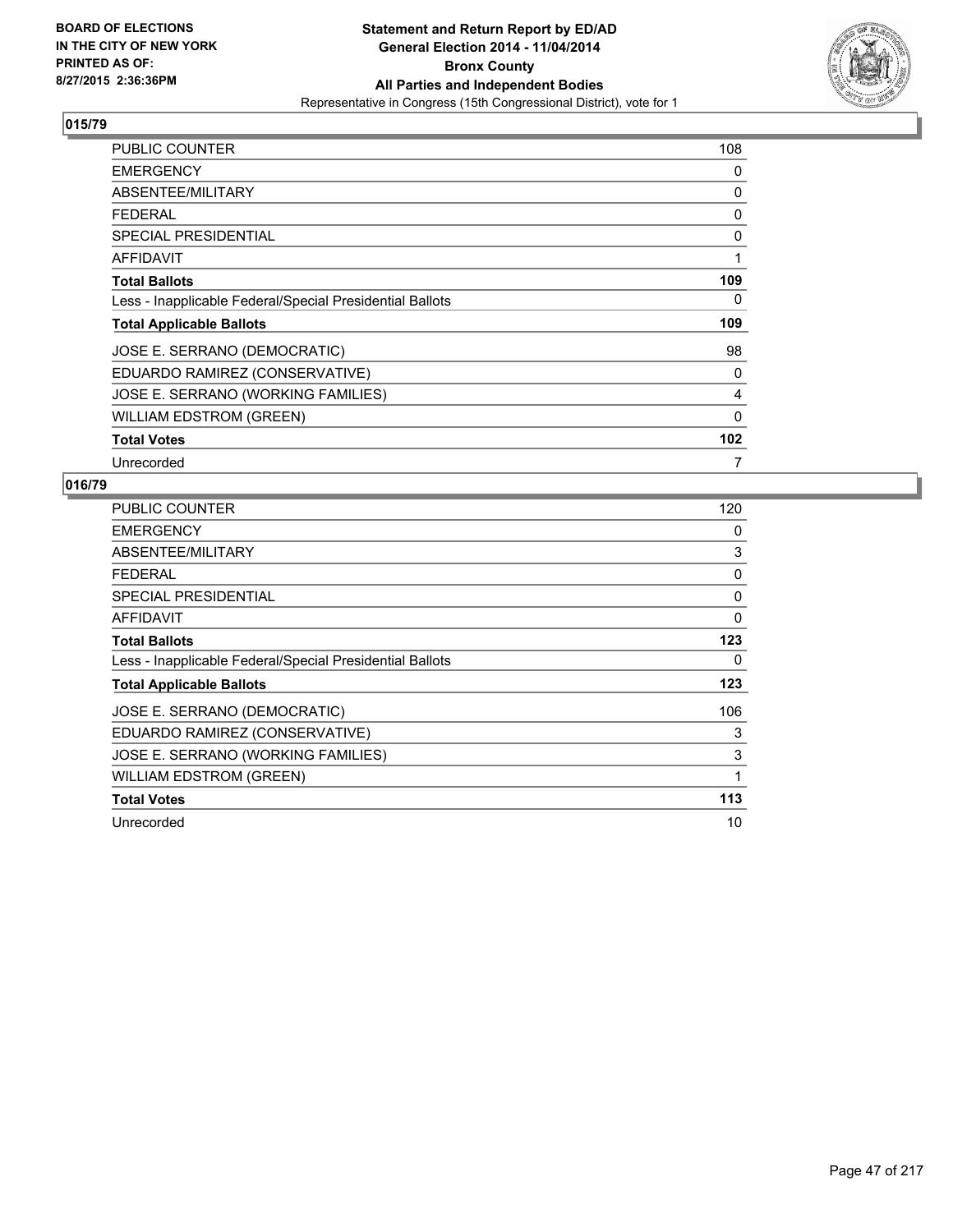

| <b>PUBLIC COUNTER</b>                                    | 153 |
|----------------------------------------------------------|-----|
| <b>EMERGENCY</b>                                         | 0   |
| ABSENTEE/MILITARY                                        | 1   |
| <b>FEDERAL</b>                                           | 0   |
| <b>SPECIAL PRESIDENTIAL</b>                              | 0   |
| <b>AFFIDAVIT</b>                                         | 5   |
| <b>Total Ballots</b>                                     | 159 |
| Less - Inapplicable Federal/Special Presidential Ballots | 0   |
| <b>Total Applicable Ballots</b>                          | 159 |
| JOSE E. SERRANO (DEMOCRATIC)                             | 142 |
| EDUARDO RAMIREZ (CONSERVATIVE)                           | 3   |
| JOSE E. SERRANO (WORKING FAMILIES)                       | 3   |
| <b>WILLIAM EDSTROM (GREEN)</b>                           | 3   |
| <b>Total Votes</b>                                       | 151 |
| Unrecorded                                               | 8   |

| PUBLIC COUNTER                                           | 36             |
|----------------------------------------------------------|----------------|
| <b>EMERGENCY</b>                                         | 0              |
| ABSENTEE/MILITARY                                        | $\overline{2}$ |
| <b>FEDERAL</b>                                           | 0              |
| SPECIAL PRESIDENTIAL                                     | 0              |
| <b>AFFIDAVIT</b>                                         | 0              |
| <b>Total Ballots</b>                                     | 38             |
| Less - Inapplicable Federal/Special Presidential Ballots | 0              |
| <b>Total Applicable Ballots</b>                          | 38             |
| JOSE E. SERRANO (DEMOCRATIC)                             | 30             |
| EDUARDO RAMIREZ (CONSERVATIVE)                           | 0              |
| JOSE E. SERRANO (WORKING FAMILIES)                       | 1              |
| <b>WILLIAM EDSTROM (GREEN)</b>                           | 0              |
| <b>Total Votes</b>                                       | 31             |
| Unrecorded                                               | 7              |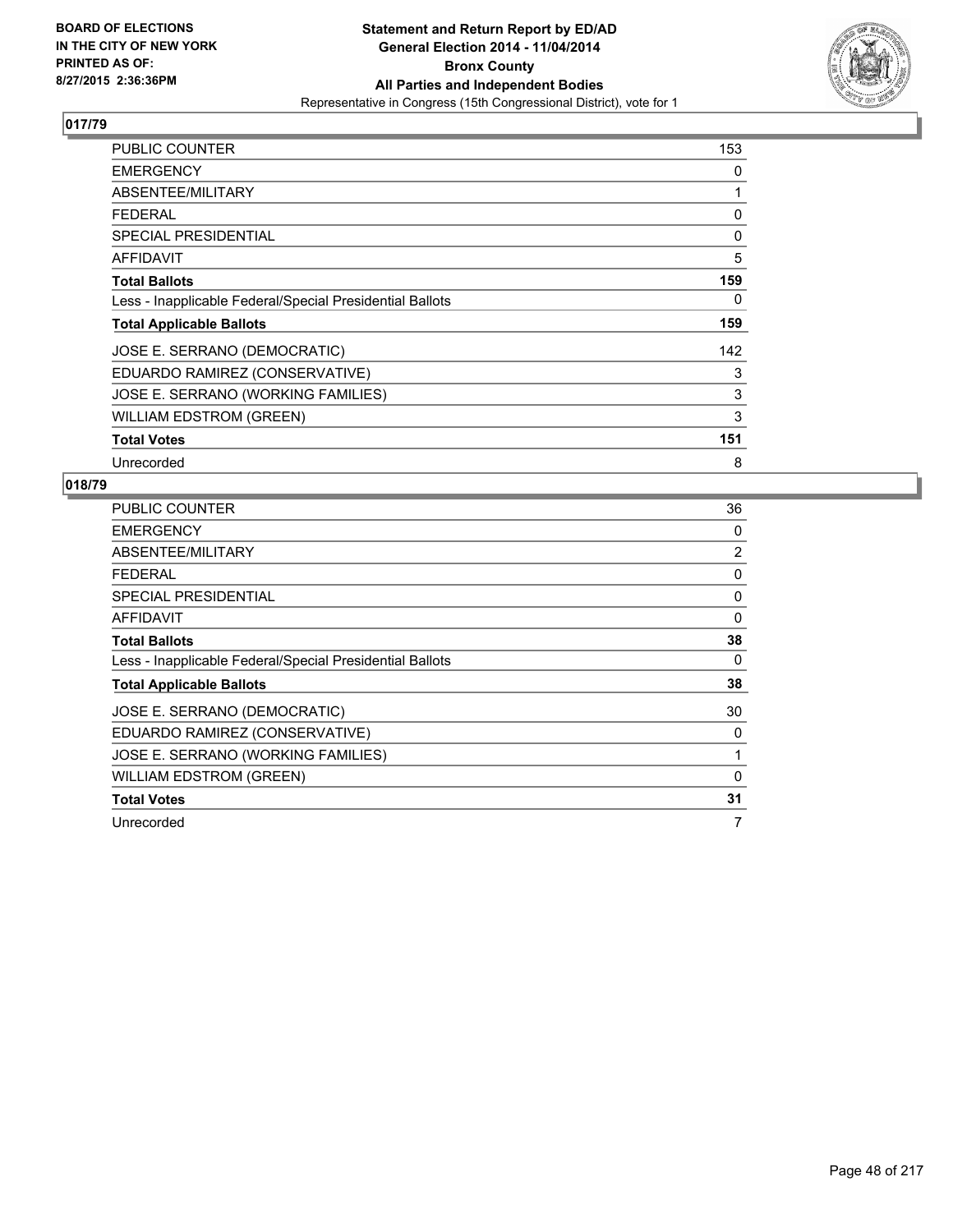

| PUBLIC COUNTER                                           | 114            |
|----------------------------------------------------------|----------------|
| <b>EMERGENCY</b>                                         | 0              |
| ABSENTEE/MILITARY                                        | 2              |
| <b>FEDERAL</b>                                           | 0              |
| <b>SPECIAL PRESIDENTIAL</b>                              | 0              |
| AFFIDAVIT                                                | $\overline{2}$ |
| <b>Total Ballots</b>                                     | 118            |
| Less - Inapplicable Federal/Special Presidential Ballots | 0              |
| <b>Total Applicable Ballots</b>                          | 118            |
| JOSE E. SERRANO (DEMOCRATIC)                             | 98             |
| EDUARDO RAMIREZ (CONSERVATIVE)                           | 5              |
| JOSE E. SERRANO (WORKING FAMILIES)                       | 6              |
| <b>WILLIAM EDSTROM (GREEN)</b>                           | $\mathbf 0$    |
| <b>Total Votes</b>                                       | 109            |
| Unrecorded                                               | 9              |

| PUBLIC COUNTER                                           | 99             |
|----------------------------------------------------------|----------------|
| <b>EMERGENCY</b>                                         | 0              |
| ABSENTEE/MILITARY                                        | 1              |
| <b>FEDERAL</b>                                           | 0              |
| <b>SPECIAL PRESIDENTIAL</b>                              | 0              |
| AFFIDAVIT                                                | 0              |
| <b>Total Ballots</b>                                     | 100            |
| Less - Inapplicable Federal/Special Presidential Ballots | 0              |
| <b>Total Applicable Ballots</b>                          | 100            |
| JOSE E. SERRANO (DEMOCRATIC)                             | 82             |
| EDUARDO RAMIREZ (CONSERVATIVE)                           | 3              |
| JOSE E. SERRANO (WORKING FAMILIES)                       | $\overline{2}$ |
| WILLIAM EDSTROM (GREEN)                                  | 2              |
| <b>Total Votes</b>                                       | 89             |
| Unrecorded                                               | 11             |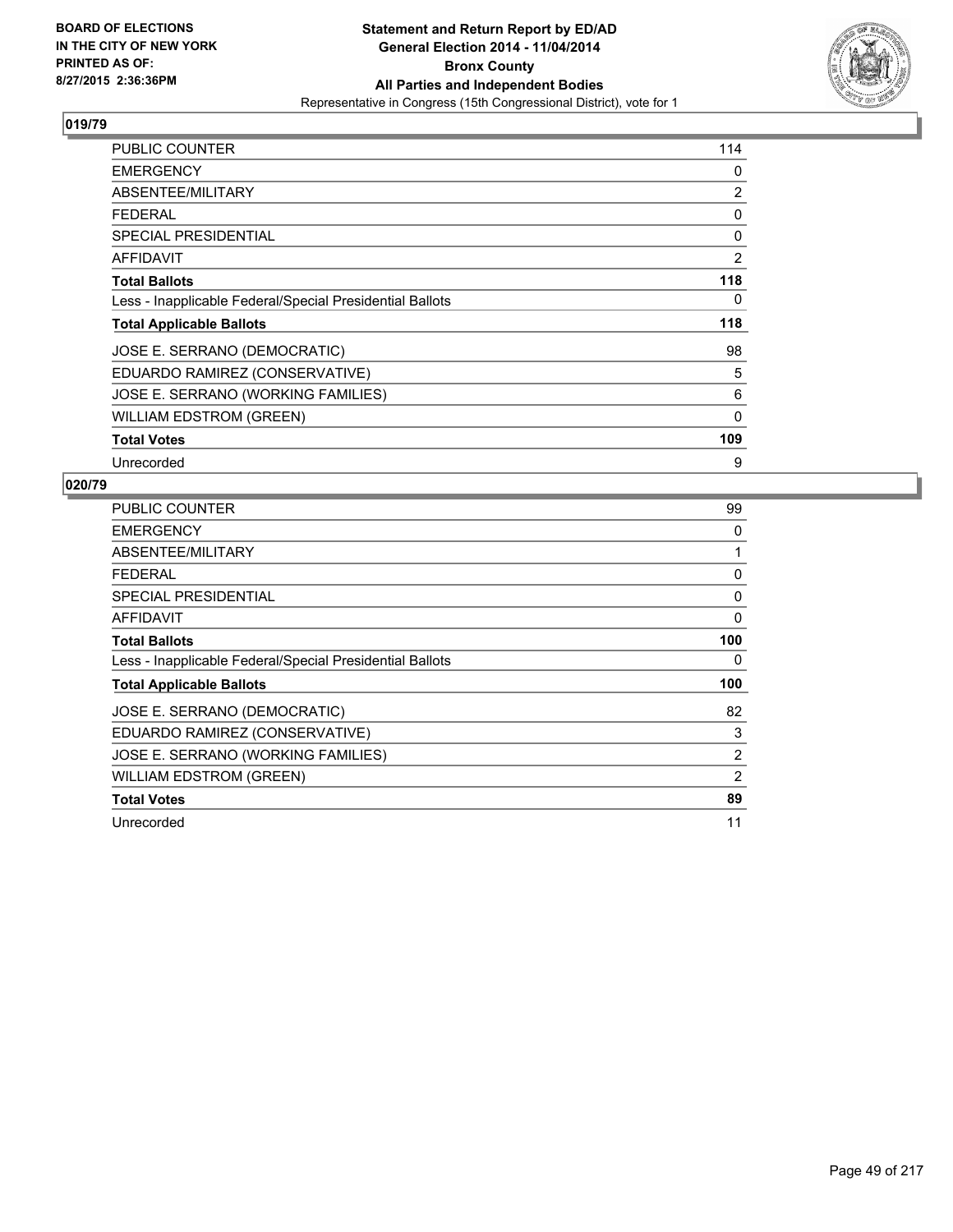

| <b>PUBLIC COUNTER</b>                                    | 93 |
|----------------------------------------------------------|----|
| <b>EMERGENCY</b>                                         | 0  |
| ABSENTEE/MILITARY                                        | 3  |
| <b>FEDERAL</b>                                           | 0  |
| <b>SPECIAL PRESIDENTIAL</b>                              | 0  |
| <b>AFFIDAVIT</b>                                         | 3  |
| <b>Total Ballots</b>                                     | 99 |
| Less - Inapplicable Federal/Special Presidential Ballots | 0  |
| <b>Total Applicable Ballots</b>                          | 99 |
| JOSE E. SERRANO (DEMOCRATIC)                             | 81 |
| EDUARDO RAMIREZ (CONSERVATIVE)                           | 1  |
| JOSE E. SERRANO (WORKING FAMILIES)                       | 0  |
| WILLIAM EDSTROM (GREEN)                                  | 4  |
| <b>Total Votes</b>                                       | 86 |
| Unrecorded                                               | 13 |

| <b>PUBLIC COUNTER</b>                                    | 75          |
|----------------------------------------------------------|-------------|
| <b>EMERGENCY</b>                                         | 0           |
| ABSENTEE/MILITARY                                        | 0           |
| <b>FEDERAL</b>                                           | 0           |
| <b>SPECIAL PRESIDENTIAL</b>                              | 0           |
| AFFIDAVIT                                                | 4           |
| <b>Total Ballots</b>                                     | 79          |
| Less - Inapplicable Federal/Special Presidential Ballots | 0           |
| <b>Total Applicable Ballots</b>                          | 79          |
| JOSE E. SERRANO (DEMOCRATIC)                             | 72          |
| EDUARDO RAMIREZ (CONSERVATIVE)                           | 2           |
| JOSE E. SERRANO (WORKING FAMILIES)                       | 2           |
| <b>WILLIAM EDSTROM (GREEN)</b>                           | $\mathbf 0$ |
| <b>Total Votes</b>                                       | 76          |
| Unrecorded                                               | 3           |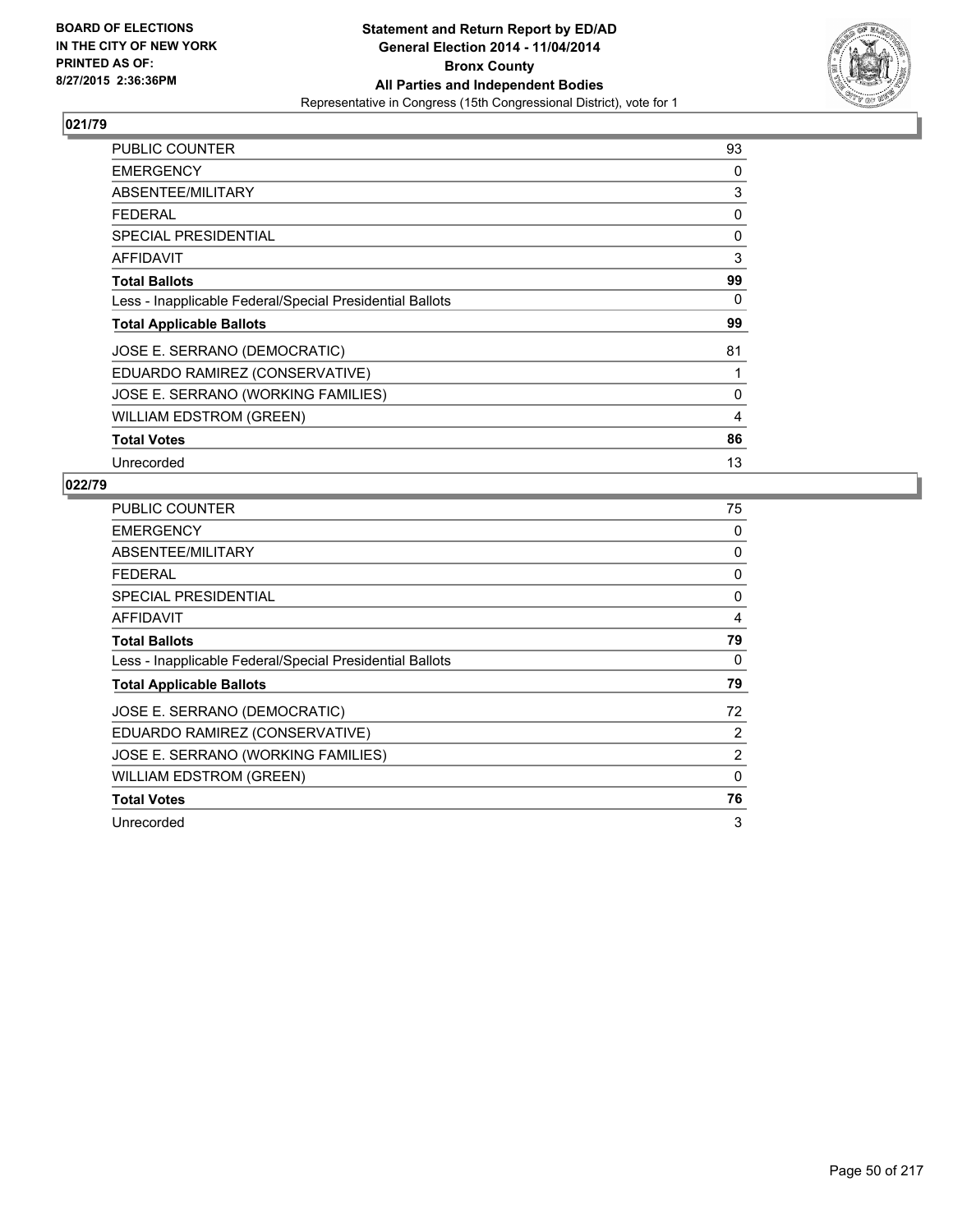

| <b>PUBLIC COUNTER</b>                                    | 116 |
|----------------------------------------------------------|-----|
| <b>EMERGENCY</b>                                         | 0   |
| ABSENTEE/MILITARY                                        | 2   |
| <b>FEDERAL</b>                                           | 0   |
| <b>SPECIAL PRESIDENTIAL</b>                              | 0   |
| AFFIDAVIT                                                | 3   |
| <b>Total Ballots</b>                                     | 121 |
| Less - Inapplicable Federal/Special Presidential Ballots | 0   |
| <b>Total Applicable Ballots</b>                          | 121 |
| JOSE E. SERRANO (DEMOCRATIC)                             | 106 |
| EDUARDO RAMIREZ (CONSERVATIVE)                           | 3   |
| JOSE E. SERRANO (WORKING FAMILIES)                       | 2   |
| <b>WILLIAM EDSTROM (GREEN)</b>                           | 2   |
| <b>Total Votes</b>                                       | 113 |
| Unrecorded                                               | 8   |

| <b>PUBLIC COUNTER</b>                                    | 151      |
|----------------------------------------------------------|----------|
| <b>EMERGENCY</b>                                         | 0        |
| ABSENTEE/MILITARY                                        | 1        |
| <b>FEDERAL</b>                                           | 0        |
| SPECIAL PRESIDENTIAL                                     | 0        |
| AFFIDAVIT                                                | 1        |
| <b>Total Ballots</b>                                     | 153      |
| Less - Inapplicable Federal/Special Presidential Ballots | 0        |
| <b>Total Applicable Ballots</b>                          | 153      |
| JOSE E. SERRANO (DEMOCRATIC)                             | 127      |
| EDUARDO RAMIREZ (CONSERVATIVE)                           | 5        |
| JOSE E. SERRANO (WORKING FAMILIES)                       | 8        |
| WILLIAM EDSTROM (GREEN)                                  | $\Omega$ |
| <b>Total Votes</b>                                       | 140      |
| Unrecorded                                               | 13       |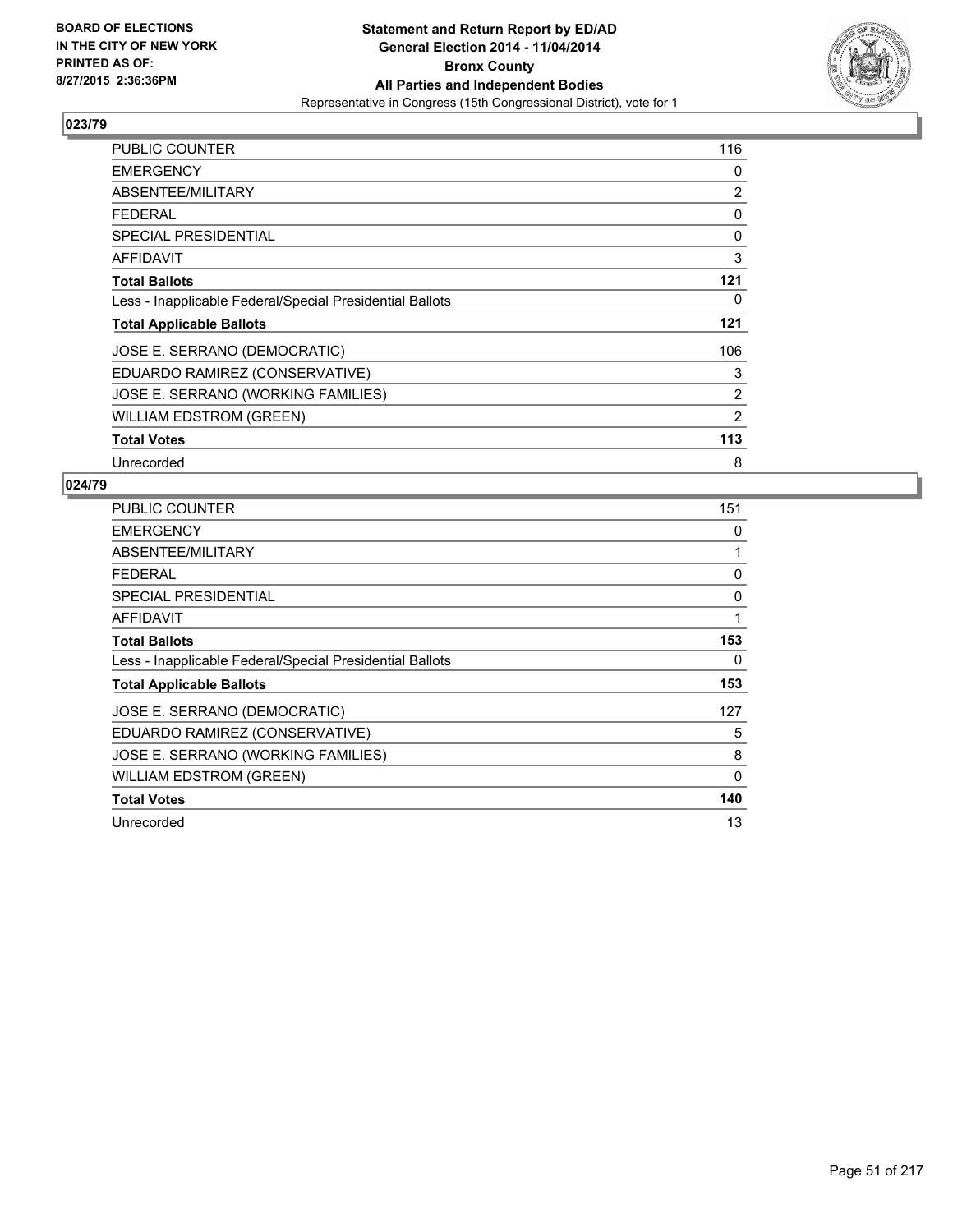

| PUBLIC COUNTER                                           | 147 |
|----------------------------------------------------------|-----|
| <b>EMERGENCY</b>                                         | 0   |
| ABSENTEE/MILITARY                                        | 2   |
| <b>FEDERAL</b>                                           | 1   |
| <b>SPECIAL PRESIDENTIAL</b>                              | 0   |
| AFFIDAVIT                                                | 5   |
| <b>Total Ballots</b>                                     | 155 |
| Less - Inapplicable Federal/Special Presidential Ballots | 0   |
| <b>Total Applicable Ballots</b>                          | 155 |
| JOSE E. SERRANO (DEMOCRATIC)                             | 140 |
| EDUARDO RAMIREZ (CONSERVATIVE)                           |     |
| JOSE E. SERRANO (WORKING FAMILIES)                       | 2   |
| <b>WILLIAM EDSTROM (GREEN)</b>                           | 1   |
| <b>Total Votes</b>                                       | 144 |
| Unrecorded                                               | 11  |

| <b>PUBLIC COUNTER</b>                                    | 112 |
|----------------------------------------------------------|-----|
| <b>EMERGENCY</b>                                         | 0   |
| ABSENTEE/MILITARY                                        | 1   |
| <b>FEDERAL</b>                                           |     |
| <b>SPECIAL PRESIDENTIAL</b>                              | 0   |
| AFFIDAVIT                                                | 5   |
| <b>Total Ballots</b>                                     | 119 |
| Less - Inapplicable Federal/Special Presidential Ballots | 0   |
| <b>Total Applicable Ballots</b>                          | 119 |
| JOSE E. SERRANO (DEMOCRATIC)                             | 103 |
| EDUARDO RAMIREZ (CONSERVATIVE)                           | 3   |
| JOSE E. SERRANO (WORKING FAMILIES)                       | 2   |
| WILLIAM EDSTROM (GREEN)                                  | 1   |
| <b>Total Votes</b>                                       | 109 |
| Unrecorded                                               | 10  |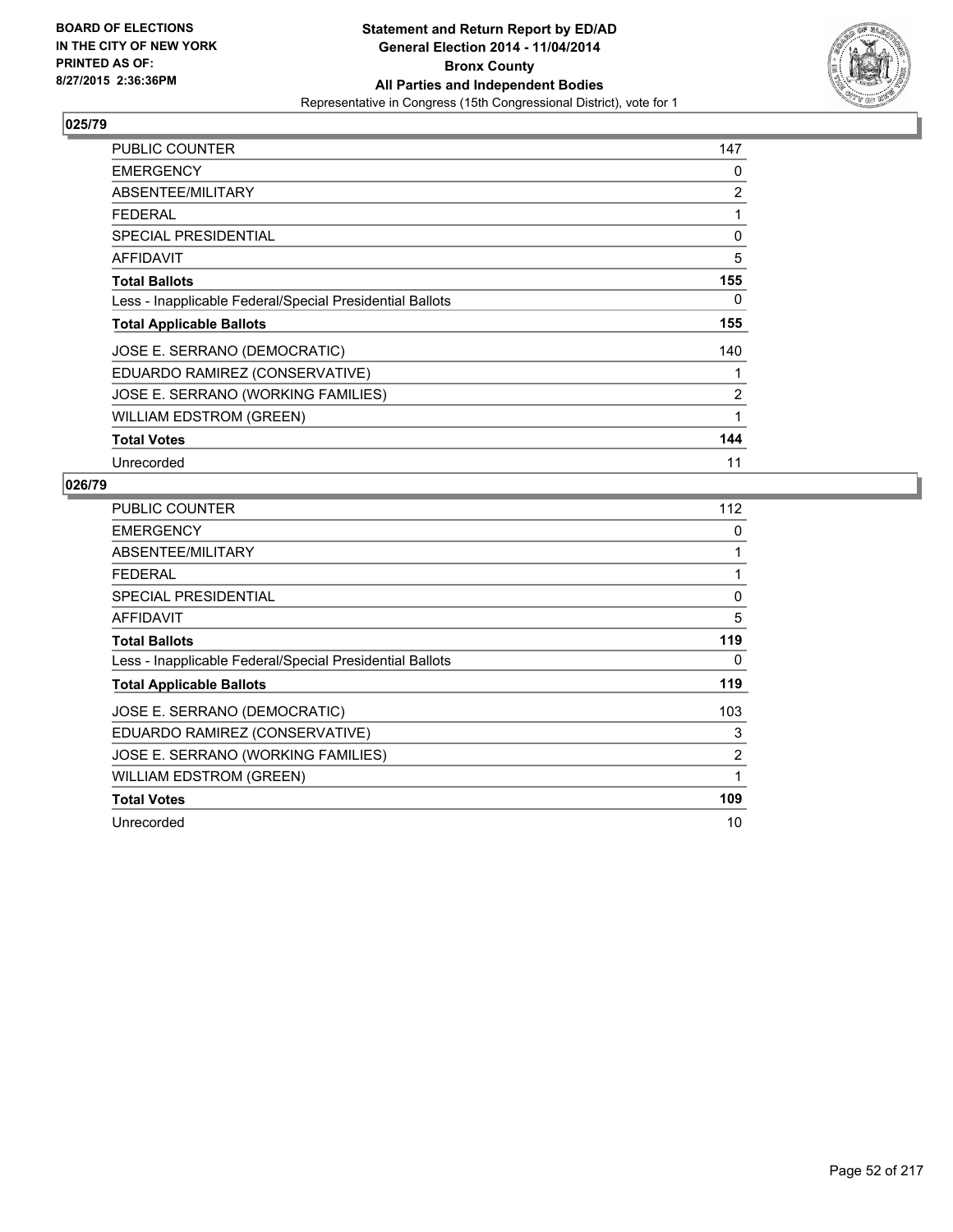

| PUBLIC COUNTER                                           | 182 |
|----------------------------------------------------------|-----|
| <b>EMERGENCY</b>                                         | 0   |
| ABSENTEE/MILITARY                                        | 3   |
| <b>FEDERAL</b>                                           | 0   |
| <b>SPECIAL PRESIDENTIAL</b>                              | 0   |
| AFFIDAVIT                                                | 2   |
| <b>Total Ballots</b>                                     | 187 |
| Less - Inapplicable Federal/Special Presidential Ballots | 0   |
| <b>Total Applicable Ballots</b>                          | 187 |
| JOSE E. SERRANO (DEMOCRATIC)                             | 172 |
| EDUARDO RAMIREZ (CONSERVATIVE)                           | 0   |
| JOSE E. SERRANO (WORKING FAMILIES)                       | 4   |
| <b>WILLIAM EDSTROM (GREEN)</b>                           | 1   |
| <b>Total Votes</b>                                       | 177 |
| Unrecorded                                               | 10  |

| <b>PUBLIC COUNTER</b>                                    | 170            |
|----------------------------------------------------------|----------------|
| <b>EMERGENCY</b>                                         | 0              |
| ABSENTEE/MILITARY                                        | $\overline{2}$ |
| <b>FEDERAL</b>                                           | 0              |
| <b>SPECIAL PRESIDENTIAL</b>                              | 0              |
| <b>AFFIDAVIT</b>                                         | 11             |
| <b>Total Ballots</b>                                     | 183            |
| Less - Inapplicable Federal/Special Presidential Ballots | 0              |
| <b>Total Applicable Ballots</b>                          | 183            |
| JOSE E. SERRANO (DEMOCRATIC)                             | 158            |
| EDUARDO RAMIREZ (CONSERVATIVE)                           | 5              |
| JOSE E. SERRANO (WORKING FAMILIES)                       | 4              |
| <b>WILLIAM EDSTROM (GREEN)</b>                           | $\overline{2}$ |
| <b>Total Votes</b>                                       | 169            |
| Unrecorded                                               | 14             |
| 029/79 COMBINED into: 074/79                             |                |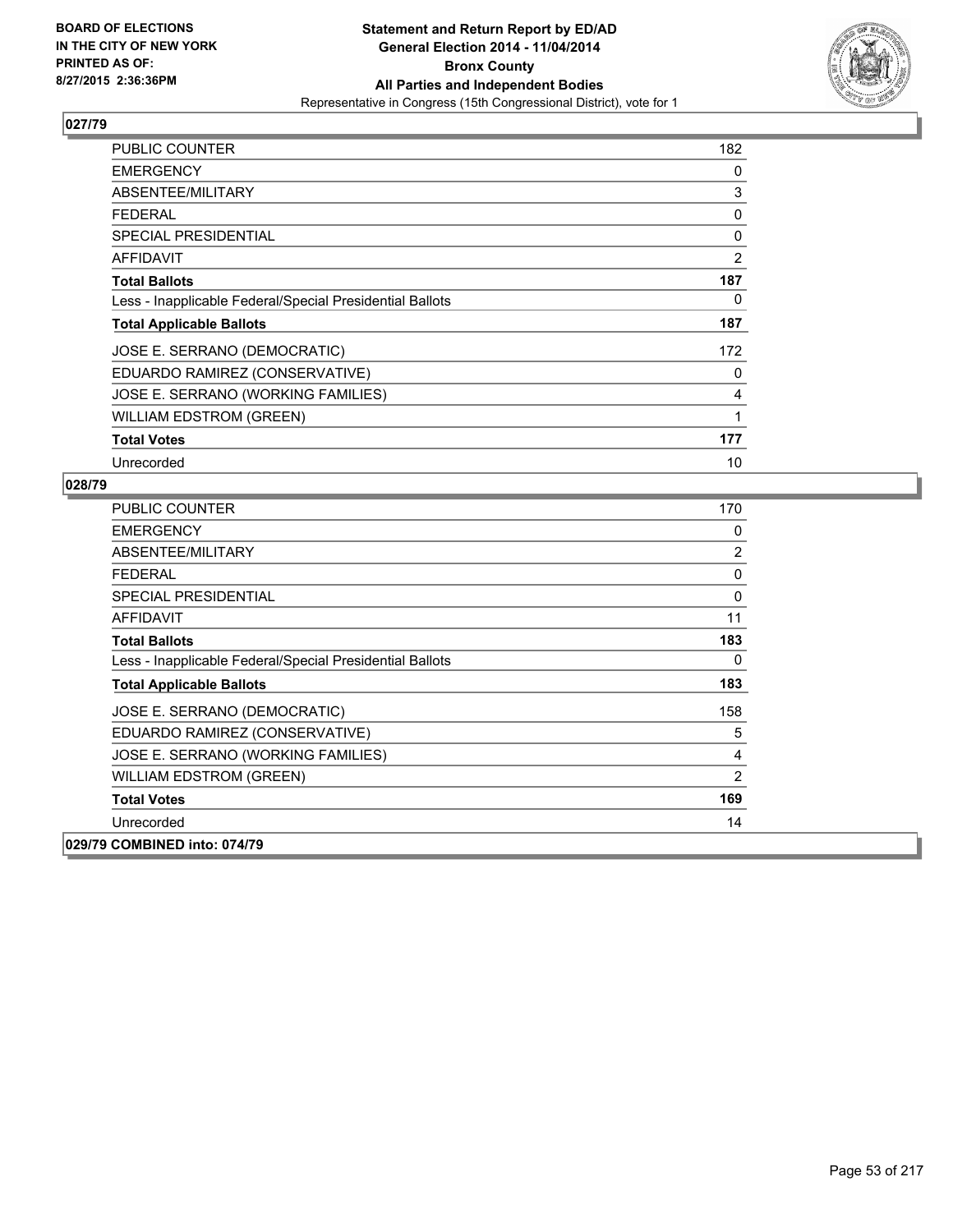

| PUBLIC COUNTER                                           | 241 |
|----------------------------------------------------------|-----|
| <b>EMERGENCY</b>                                         | 0   |
| ABSENTEE/MILITARY                                        | 8   |
| <b>FEDERAL</b>                                           | 0   |
| <b>SPECIAL PRESIDENTIAL</b>                              | 0   |
| AFFIDAVIT                                                | 9   |
| <b>Total Ballots</b>                                     | 258 |
| Less - Inapplicable Federal/Special Presidential Ballots | 0   |
| <b>Total Applicable Ballots</b>                          | 258 |
| JOSE E. SERRANO (DEMOCRATIC)                             | 227 |
| EDUARDO RAMIREZ (CONSERVATIVE)                           | 1   |
| JOSE E. SERRANO (WORKING FAMILIES)                       | 10  |
| <b>WILLIAM EDSTROM (GREEN)</b>                           | 6   |
| <b>Total Votes</b>                                       | 244 |
| Unrecorded                                               | 14  |

| <b>PUBLIC COUNTER</b>                                    | 184 |
|----------------------------------------------------------|-----|
| <b>EMERGENCY</b>                                         | 0   |
| ABSENTEE/MILITARY                                        | 8   |
| <b>FEDERAL</b>                                           | 0   |
| <b>SPECIAL PRESIDENTIAL</b>                              | 0   |
| AFFIDAVIT                                                | 4   |
| <b>Total Ballots</b>                                     | 196 |
| Less - Inapplicable Federal/Special Presidential Ballots | 0   |
| <b>Total Applicable Ballots</b>                          | 196 |
| JOSE E. SERRANO (DEMOCRATIC)                             | 174 |
| EDUARDO RAMIREZ (CONSERVATIVE)                           |     |
| JOSE E. SERRANO (WORKING FAMILIES)                       | 2   |
| WILLIAM EDSTROM (GREEN)                                  | 1   |
| <b>Total Votes</b>                                       | 178 |
| Unrecorded                                               | 18  |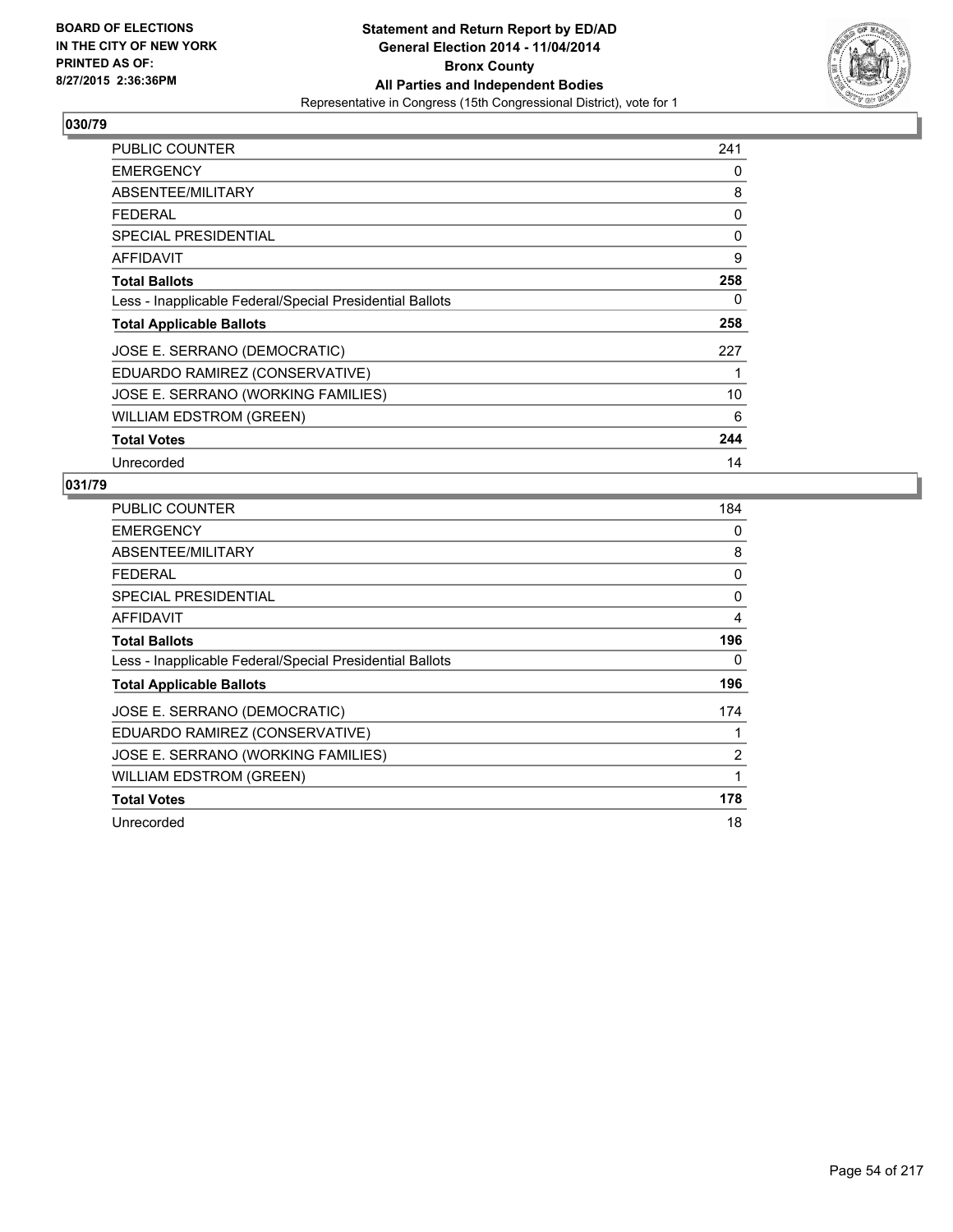

| PUBLIC COUNTER                                           | 147 |
|----------------------------------------------------------|-----|
| <b>EMERGENCY</b>                                         | 0   |
| ABSENTEE/MILITARY                                        | 1   |
| <b>FEDERAL</b>                                           | 0   |
| <b>SPECIAL PRESIDENTIAL</b>                              | 0   |
| <b>AFFIDAVIT</b>                                         | 4   |
| <b>Total Ballots</b>                                     | 152 |
| Less - Inapplicable Federal/Special Presidential Ballots | 0   |
| <b>Total Applicable Ballots</b>                          | 152 |
| JOSE E. SERRANO (DEMOCRATIC)                             | 131 |
| EDUARDO RAMIREZ (CONSERVATIVE)                           | 0   |
| JOSE E. SERRANO (WORKING FAMILIES)                       | 6   |
| <b>WILLIAM EDSTROM (GREEN)</b>                           | 1   |
| UNATTRIBUTABLE WRITE-IN (WRITE-IN)                       | 1   |
| <b>Total Votes</b>                                       | 139 |
| Unrecorded                                               | 13  |

| <b>PUBLIC COUNTER</b>                                    | 105 |
|----------------------------------------------------------|-----|
| <b>EMERGENCY</b>                                         | 0   |
| ABSENTEE/MILITARY                                        | 2   |
| <b>FEDERAL</b>                                           | 0   |
| <b>SPECIAL PRESIDENTIAL</b>                              | 0   |
| <b>AFFIDAVIT</b>                                         | 3   |
| <b>Total Ballots</b>                                     | 110 |
| Less - Inapplicable Federal/Special Presidential Ballots | 0   |
| <b>Total Applicable Ballots</b>                          | 110 |
| JOSE E. SERRANO (DEMOCRATIC)                             | 101 |
| EDUARDO RAMIREZ (CONSERVATIVE)                           | 0   |
| JOSE E. SERRANO (WORKING FAMILIES)                       | 4   |
| <b>WILLIAM EDSTROM (GREEN)</b>                           | 0   |
| <b>Total Votes</b>                                       | 105 |
| Unrecorded                                               | 5   |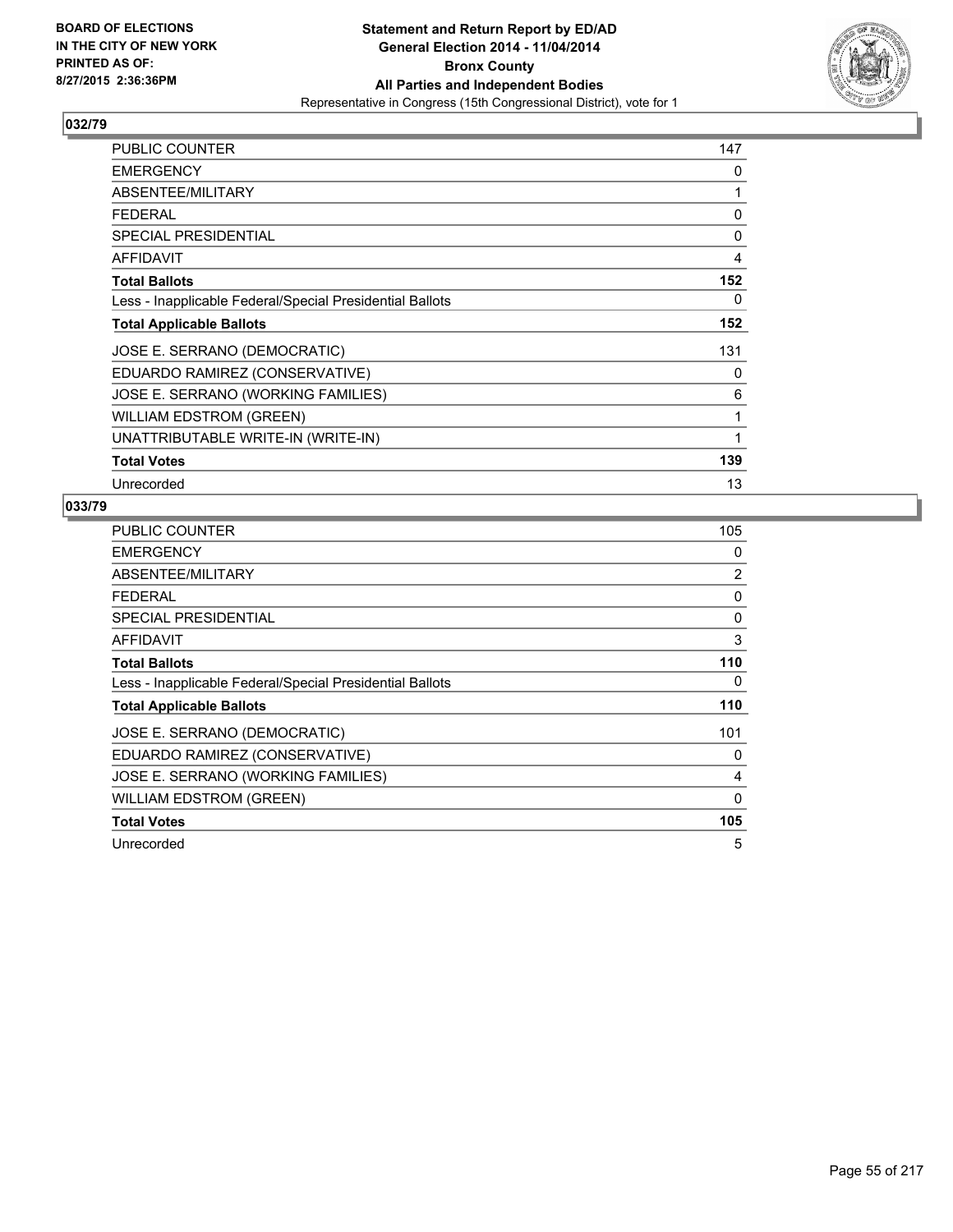

| PUBLIC COUNTER                                           | 277            |
|----------------------------------------------------------|----------------|
| <b>EMERGENCY</b>                                         | 0              |
| ABSENTEE/MILITARY                                        | 1              |
| <b>FEDERAL</b>                                           | 0              |
| <b>SPECIAL PRESIDENTIAL</b>                              | 0              |
| AFFIDAVIT                                                | 3              |
| <b>Total Ballots</b>                                     | 281            |
| Less - Inapplicable Federal/Special Presidential Ballots | 0              |
| <b>Total Applicable Ballots</b>                          | 281            |
| JOSE E. SERRANO (DEMOCRATIC)                             | 252            |
| EDUARDO RAMIREZ (CONSERVATIVE)                           | 2              |
| JOSE E. SERRANO (WORKING FAMILIES)                       | $\overline{7}$ |
| <b>WILLIAM EDSTROM (GREEN)</b>                           | 0              |
| <b>Total Votes</b>                                       | 261            |
| Unrecorded                                               | 20             |

| PUBLIC COUNTER                                           | 165      |
|----------------------------------------------------------|----------|
| <b>EMERGENCY</b>                                         | 0        |
| ABSENTEE/MILITARY                                        | 5        |
| <b>FEDERAL</b>                                           | 0        |
| <b>SPECIAL PRESIDENTIAL</b>                              | 0        |
| AFFIDAVIT                                                | 6        |
| <b>Total Ballots</b>                                     | 176      |
| Less - Inapplicable Federal/Special Presidential Ballots | 0        |
| <b>Total Applicable Ballots</b>                          | 176      |
| JOSE E. SERRANO (DEMOCRATIC)                             | 151      |
| EDUARDO RAMIREZ (CONSERVATIVE)                           | 3        |
| JOSE E. SERRANO (WORKING FAMILIES)                       | 3        |
| WILLIAM EDSTROM (GREEN)                                  | $\Omega$ |
| <b>Total Votes</b>                                       | 157      |
| Unrecorded                                               | 19       |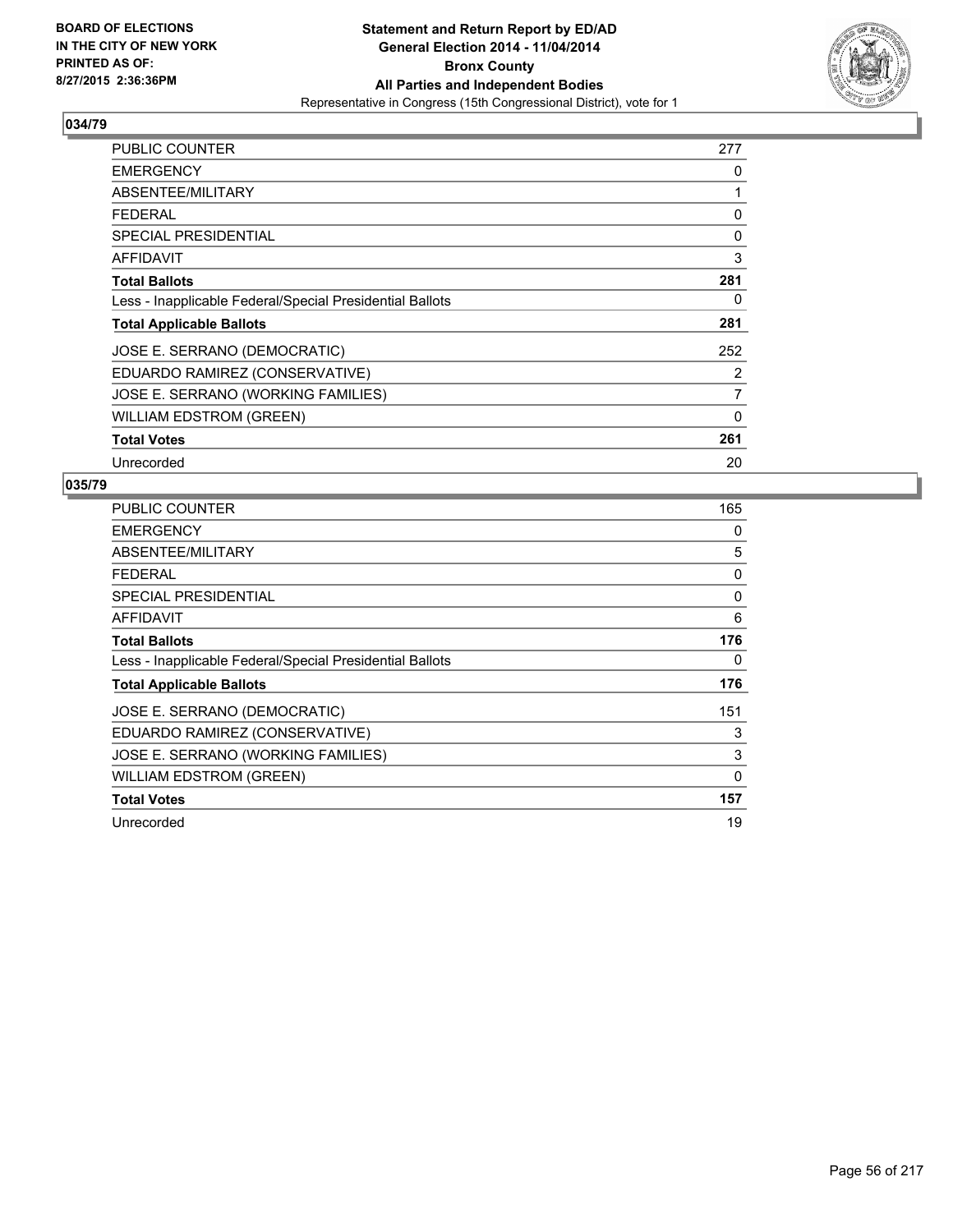

| PUBLIC COUNTER                                           | 160      |
|----------------------------------------------------------|----------|
| <b>EMERGENCY</b>                                         | 0        |
| ABSENTEE/MILITARY                                        | 5        |
| <b>FEDERAL</b>                                           | 0        |
| <b>SPECIAL PRESIDENTIAL</b>                              | 0        |
| AFFIDAVIT                                                | 2        |
| <b>Total Ballots</b>                                     | 167      |
| Less - Inapplicable Federal/Special Presidential Ballots | 0        |
| <b>Total Applicable Ballots</b>                          | 167      |
| JOSE E. SERRANO (DEMOCRATIC)                             | 152      |
| EDUARDO RAMIREZ (CONSERVATIVE)                           |          |
| JOSE E. SERRANO (WORKING FAMILIES)                       | 3        |
| WILLIAM EDSTROM (GREEN)                                  | $\Omega$ |
| <b>Total Votes</b>                                       | 156      |
| Unrecorded                                               | 11       |

| <b>PUBLIC COUNTER</b>                                    | 237 |
|----------------------------------------------------------|-----|
| <b>EMERGENCY</b>                                         | 0   |
| ABSENTEE/MILITARY                                        | 13  |
| <b>FEDERAL</b>                                           | 2   |
| <b>SPECIAL PRESIDENTIAL</b>                              | 0   |
| AFFIDAVIT                                                | 3   |
| <b>Total Ballots</b>                                     | 255 |
| Less - Inapplicable Federal/Special Presidential Ballots | 0   |
| <b>Total Applicable Ballots</b>                          | 255 |
| JOSE E. SERRANO (DEMOCRATIC)                             | 232 |
| EDUARDO RAMIREZ (CONSERVATIVE)                           | 3   |
| JOSE E. SERRANO (WORKING FAMILIES)                       | 1   |
| <b>WILLIAM EDSTROM (GREEN)</b>                           | 0   |
| <b>Total Votes</b>                                       | 236 |
| Unrecorded                                               | 19  |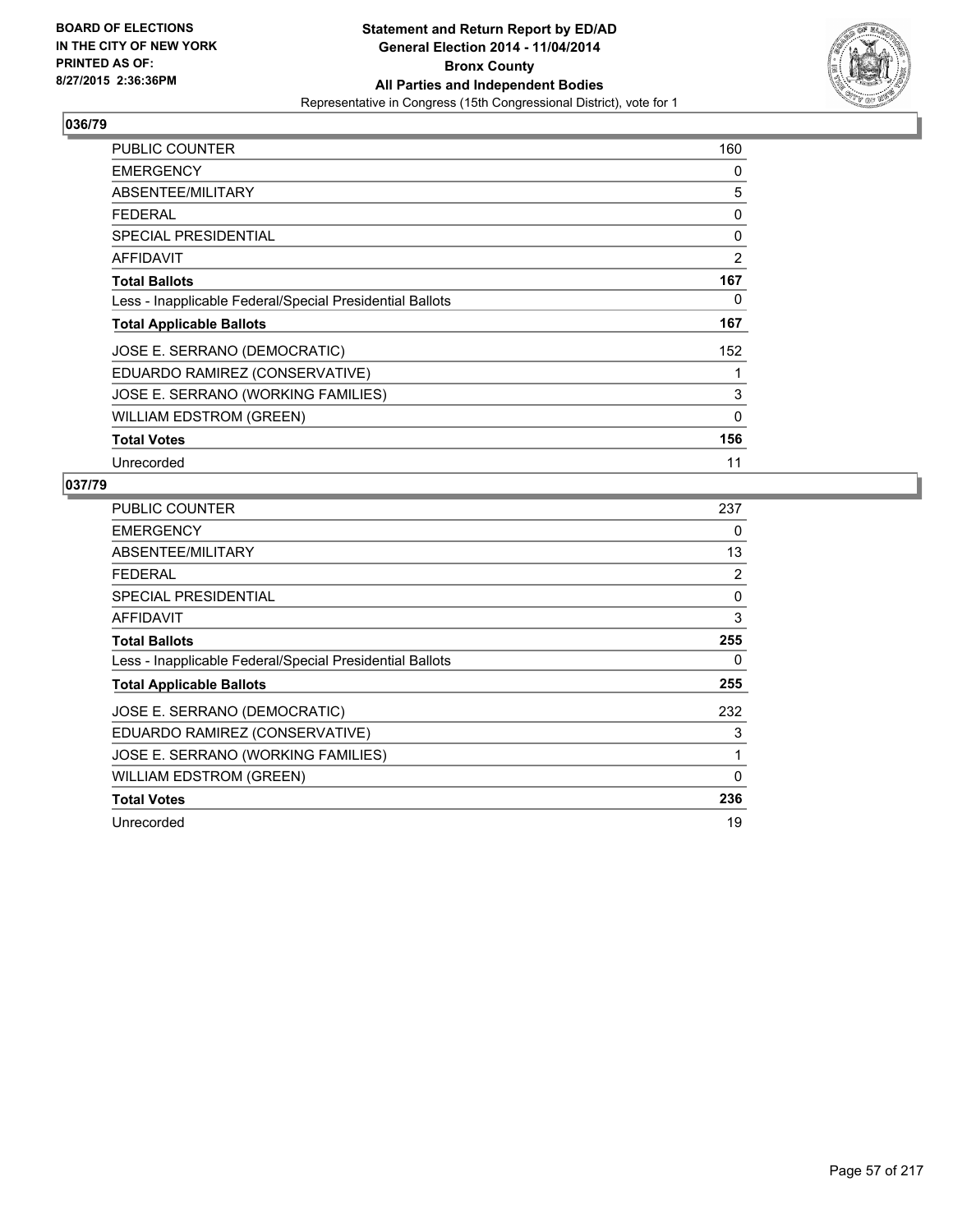

| <b>PUBLIC COUNTER</b>                                    | 156         |
|----------------------------------------------------------|-------------|
| <b>EMERGENCY</b>                                         | 0           |
| ABSENTEE/MILITARY                                        | 5           |
| <b>FEDERAL</b>                                           | 0           |
| SPECIAL PRESIDENTIAL                                     | 0           |
| AFFIDAVIT                                                | 3           |
| <b>Total Ballots</b>                                     | 164         |
| Less - Inapplicable Federal/Special Presidential Ballots | 0           |
| <b>Total Applicable Ballots</b>                          | 164         |
| JOSE E. SERRANO (DEMOCRATIC)                             | 136         |
| EDUARDO RAMIREZ (CONSERVATIVE)                           | 3           |
| JOSE E. SERRANO (WORKING FAMILIES)                       | 6           |
| <b>WILLIAM EDSTROM (GREEN)</b>                           | $\mathbf 0$ |
| <b>Total Votes</b>                                       | 145         |
| Unrecorded                                               | 19          |

| PUBLIC COUNTER                                           | 161 |
|----------------------------------------------------------|-----|
| <b>EMERGENCY</b>                                         | 0   |
| ABSENTEE/MILITARY                                        | 7   |
| <b>FEDERAL</b>                                           | 0   |
| <b>SPECIAL PRESIDENTIAL</b>                              | 0   |
| AFFIDAVIT                                                | 5   |
| <b>Total Ballots</b>                                     | 173 |
| Less - Inapplicable Federal/Special Presidential Ballots | 0   |
| <b>Total Applicable Ballots</b>                          | 173 |
| JOSE E. SERRANO (DEMOCRATIC)                             | 151 |
| EDUARDO RAMIREZ (CONSERVATIVE)                           |     |
| JOSE E. SERRANO (WORKING FAMILIES)                       | 7   |
| WILLIAM EDSTROM (GREEN)                                  | 2   |
| <b>Total Votes</b>                                       | 161 |
| Unrecorded                                               | 12  |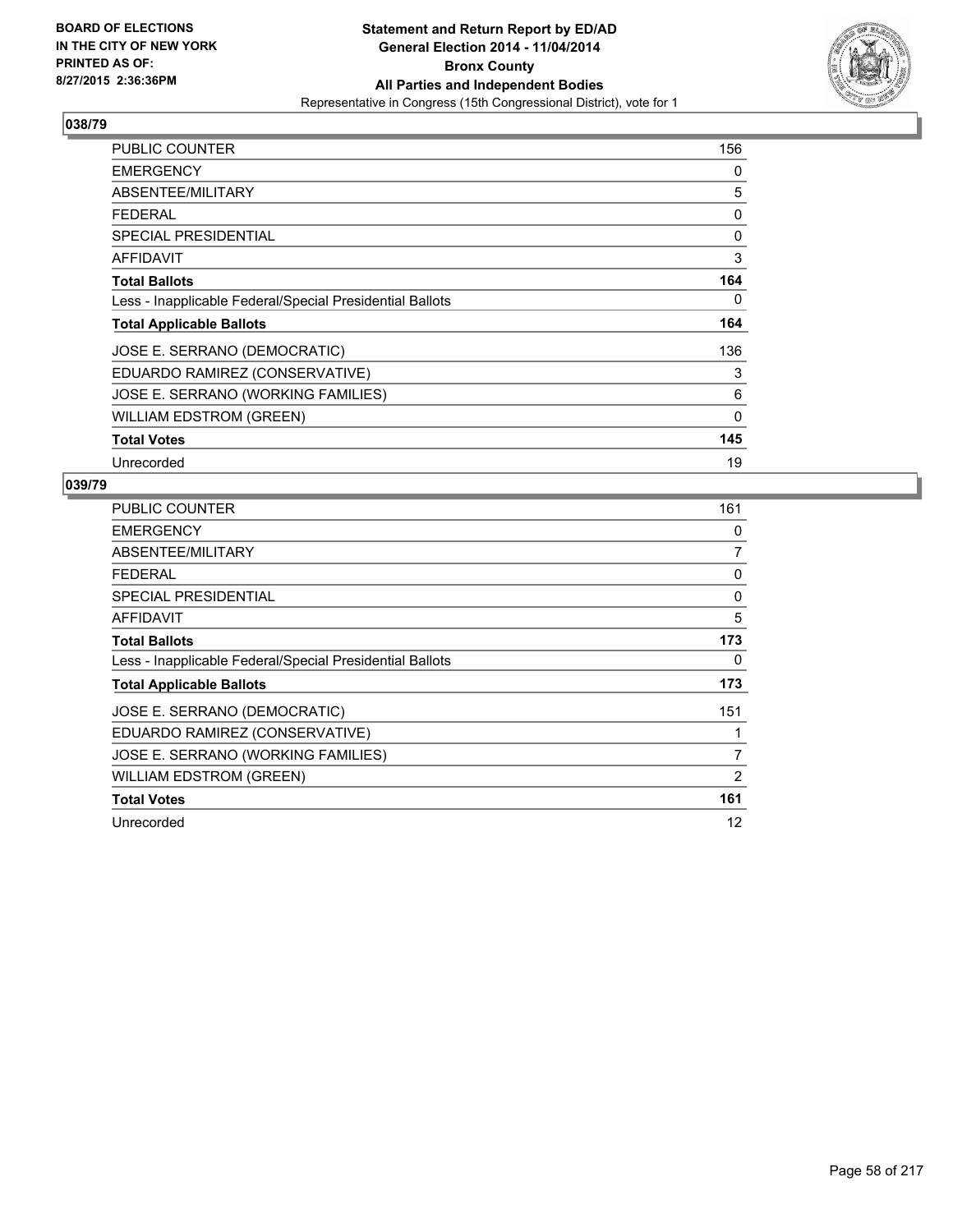

| <b>PUBLIC COUNTER</b>                                    | 177 |
|----------------------------------------------------------|-----|
| <b>EMERGENCY</b>                                         | 0   |
| ABSENTEE/MILITARY                                        | 6   |
| <b>FEDERAL</b>                                           | 2   |
| <b>SPECIAL PRESIDENTIAL</b>                              | 0   |
| AFFIDAVIT                                                | 6   |
| <b>Total Ballots</b>                                     | 191 |
| Less - Inapplicable Federal/Special Presidential Ballots | 0   |
| <b>Total Applicable Ballots</b>                          | 191 |
| JOSE E. SERRANO (DEMOCRATIC)                             | 175 |
| EDUARDO RAMIREZ (CONSERVATIVE)                           | 1   |
| JOSE E. SERRANO (WORKING FAMILIES)                       | 6   |
| <b>WILLIAM EDSTROM (GREEN)</b>                           | 2   |
| <b>Total Votes</b>                                       | 184 |
| Unrecorded                                               | 7   |

| <b>PUBLIC COUNTER</b>                                    | 128 |
|----------------------------------------------------------|-----|
| <b>EMERGENCY</b>                                         | 0   |
| ABSENTEE/MILITARY                                        | 5   |
| <b>FEDERAL</b>                                           | 0   |
| <b>SPECIAL PRESIDENTIAL</b>                              | 0   |
| <b>AFFIDAVIT</b>                                         | 0   |
| <b>Total Ballots</b>                                     | 133 |
| Less - Inapplicable Federal/Special Presidential Ballots | 0   |
| <b>Total Applicable Ballots</b>                          | 133 |
| JOSE E. SERRANO (DEMOCRATIC)                             | 112 |
| EDUARDO RAMIREZ (CONSERVATIVE)                           |     |
| JOSE E. SERRANO (WORKING FAMILIES)                       | 8   |
| <b>WILLIAM EDSTROM (GREEN)</b>                           | 0   |
| UNATTRIBUTABLE WRITE-IN (WRITE-IN)                       | 1   |
| <b>Total Votes</b>                                       | 122 |
| Unrecorded                                               | 11  |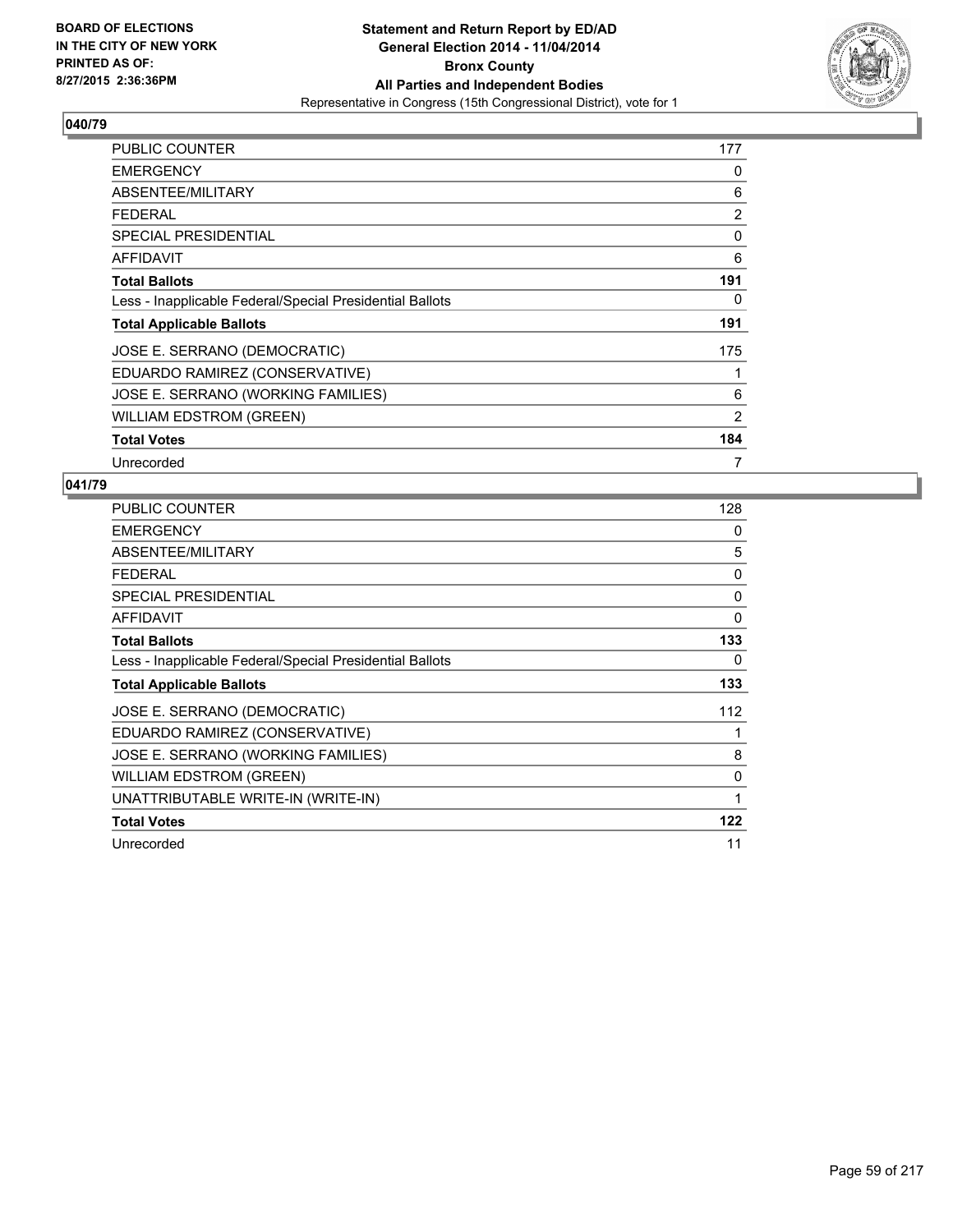

| <b>PUBLIC COUNTER</b>                                    | 144         |
|----------------------------------------------------------|-------------|
| <b>EMERGENCY</b>                                         | 0           |
| ABSENTEE/MILITARY                                        | 5           |
| <b>FEDERAL</b>                                           | 1           |
| <b>SPECIAL PRESIDENTIAL</b>                              | 0           |
| AFFIDAVIT                                                | 3           |
| <b>Total Ballots</b>                                     | 153         |
| Less - Inapplicable Federal/Special Presidential Ballots | 0           |
| <b>Total Applicable Ballots</b>                          | 153         |
| JOSE E. SERRANO (DEMOCRATIC)                             | 136         |
| EDUARDO RAMIREZ (CONSERVATIVE)                           | 1           |
| JOSE E. SERRANO (WORKING FAMILIES)                       | 6           |
| <b>WILLIAM EDSTROM (GREEN)</b>                           | $\mathbf 0$ |
| <b>Total Votes</b>                                       | 143         |
| Unrecorded                                               | 10          |

| <b>PUBLIC COUNTER</b>                                    | 121 |
|----------------------------------------------------------|-----|
| <b>EMERGENCY</b>                                         | 0   |
| ABSENTEE/MILITARY                                        | 2   |
| <b>FEDERAL</b>                                           | 0   |
| <b>SPECIAL PRESIDENTIAL</b>                              | 0   |
| AFFIDAVIT                                                | 4   |
| <b>Total Ballots</b>                                     | 127 |
| Less - Inapplicable Federal/Special Presidential Ballots | 0   |
| <b>Total Applicable Ballots</b>                          | 127 |
| JOSE E. SERRANO (DEMOCRATIC)                             | 106 |
| EDUARDO RAMIREZ (CONSERVATIVE)                           | 3   |
| JOSE E. SERRANO (WORKING FAMILIES)                       | 5   |
| <b>WILLIAM EDSTROM (GREEN)</b>                           | 0   |
| <b>Total Votes</b>                                       | 114 |
| Unrecorded                                               | 13  |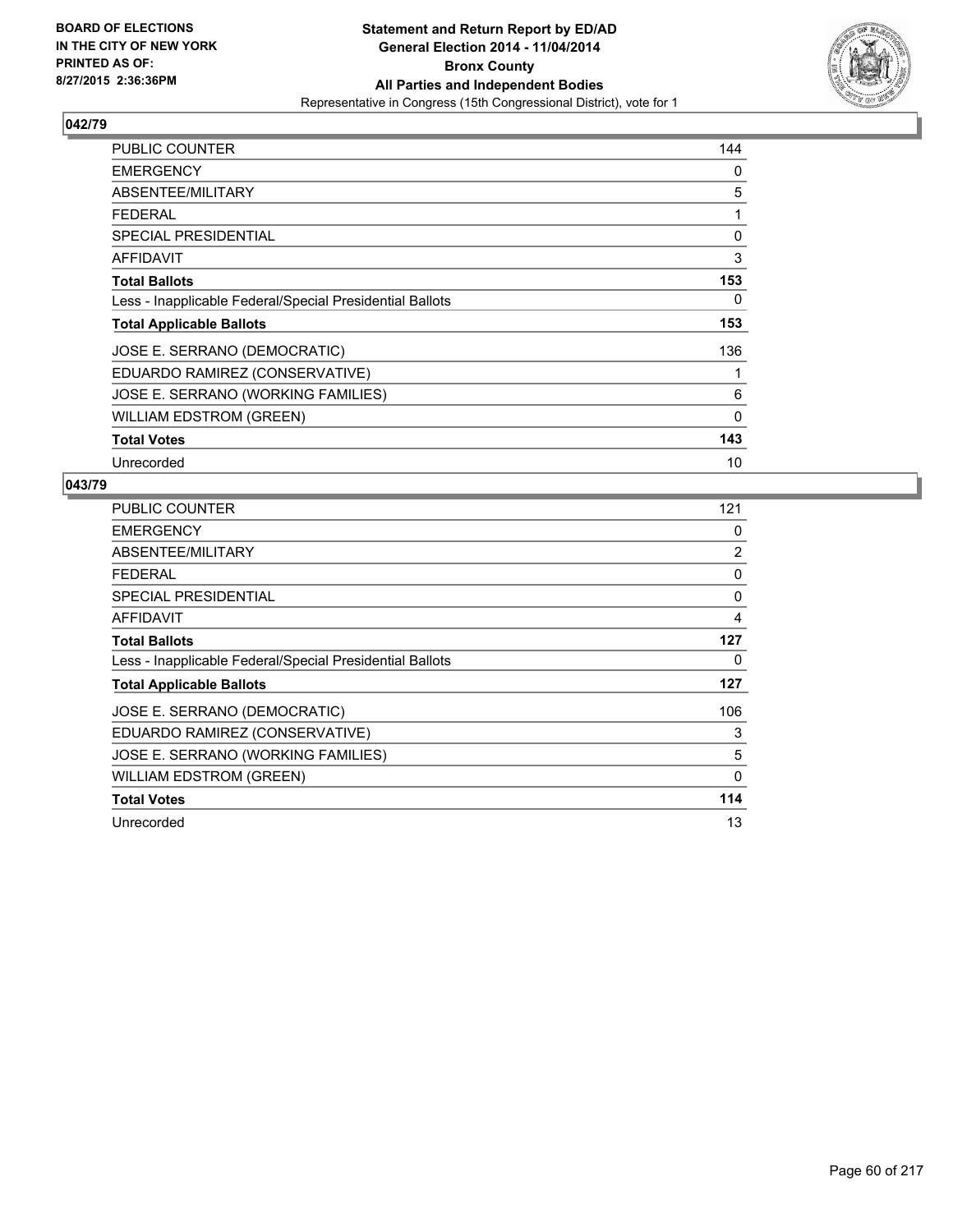

| PUBLIC COUNTER                                           | 131 |
|----------------------------------------------------------|-----|
| <b>EMERGENCY</b>                                         | 0   |
| ABSENTEE/MILITARY                                        | 2   |
| <b>FEDERAL</b>                                           | 0   |
| <b>SPECIAL PRESIDENTIAL</b>                              | 0   |
| AFFIDAVIT                                                | 3   |
| <b>Total Ballots</b>                                     | 136 |
| Less - Inapplicable Federal/Special Presidential Ballots | 0   |
| <b>Total Applicable Ballots</b>                          | 136 |
| JOSE E. SERRANO (DEMOCRATIC)                             | 111 |
| EDUARDO RAMIREZ (CONSERVATIVE)                           | 3   |
| JOSE E. SERRANO (WORKING FAMILIES)                       | 4   |
| <b>WILLIAM EDSTROM (GREEN)</b>                           | 1   |
| <b>Total Votes</b>                                       | 119 |
| Unrecorded                                               | 17  |

| <b>PUBLIC COUNTER</b>                                    | 108 |
|----------------------------------------------------------|-----|
| <b>EMERGENCY</b>                                         | 0   |
| ABSENTEE/MILITARY                                        | 2   |
| <b>FEDERAL</b>                                           | 1   |
| <b>SPECIAL PRESIDENTIAL</b>                              | 0   |
| <b>AFFIDAVIT</b>                                         | 3   |
| <b>Total Ballots</b>                                     | 114 |
| Less - Inapplicable Federal/Special Presidential Ballots | 0   |
| <b>Total Applicable Ballots</b>                          | 114 |
| JOSE E. SERRANO (DEMOCRATIC)                             | 101 |
| EDUARDO RAMIREZ (CONSERVATIVE)                           | 0   |
| JOSE E. SERRANO (WORKING FAMILIES)                       | 7   |
| <b>WILLIAM EDSTROM (GREEN)</b>                           | 0   |
| <b>Total Votes</b>                                       | 108 |
| Unrecorded                                               | 6   |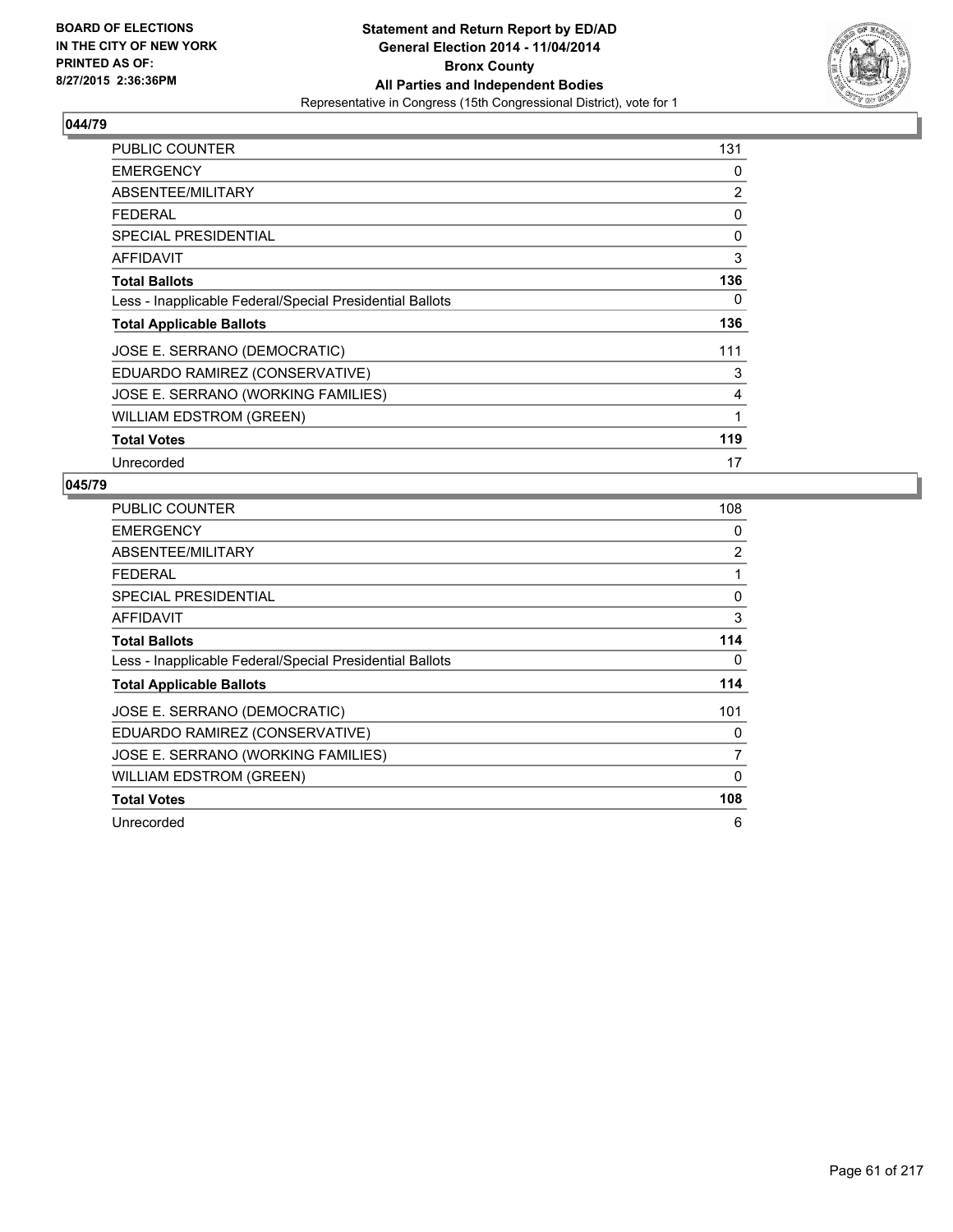

| <b>PUBLIC COUNTER</b>                                    | 169         |
|----------------------------------------------------------|-------------|
| <b>EMERGENCY</b>                                         | 0           |
| ABSENTEE/MILITARY                                        | 4           |
| <b>FEDERAL</b>                                           | 0           |
| <b>SPECIAL PRESIDENTIAL</b>                              | 0           |
| AFFIDAVIT                                                | 5           |
| <b>Total Ballots</b>                                     | 178         |
| Less - Inapplicable Federal/Special Presidential Ballots | 0           |
| <b>Total Applicable Ballots</b>                          | 178         |
| JOSE E. SERRANO (DEMOCRATIC)                             | 160         |
| EDUARDO RAMIREZ (CONSERVATIVE)                           | 0           |
| JOSE E. SERRANO (WORKING FAMILIES)                       | 3           |
| <b>WILLIAM EDSTROM (GREEN)</b>                           | $\mathbf 0$ |
| <b>Total Votes</b>                                       | 163         |
| Unrecorded                                               | 15          |

| PUBLIC COUNTER                                           | 183 |
|----------------------------------------------------------|-----|
| <b>EMERGENCY</b>                                         | 0   |
| ABSENTEE/MILITARY                                        | 2   |
| <b>FEDERAL</b>                                           | 0   |
| SPECIAL PRESIDENTIAL                                     | 0   |
| AFFIDAVIT                                                | 6   |
| <b>Total Ballots</b>                                     | 191 |
| Less - Inapplicable Federal/Special Presidential Ballots | 0   |
| <b>Total Applicable Ballots</b>                          | 191 |
| JOSE E. SERRANO (DEMOCRATIC)                             | 177 |
| EDUARDO RAMIREZ (CONSERVATIVE)                           | 0   |
| JOSE E. SERRANO (WORKING FAMILIES)                       | 2   |
| WILLIAM EDSTROM (GREEN)                                  | 1   |
| <b>Total Votes</b>                                       | 180 |
| Unrecorded                                               | 11  |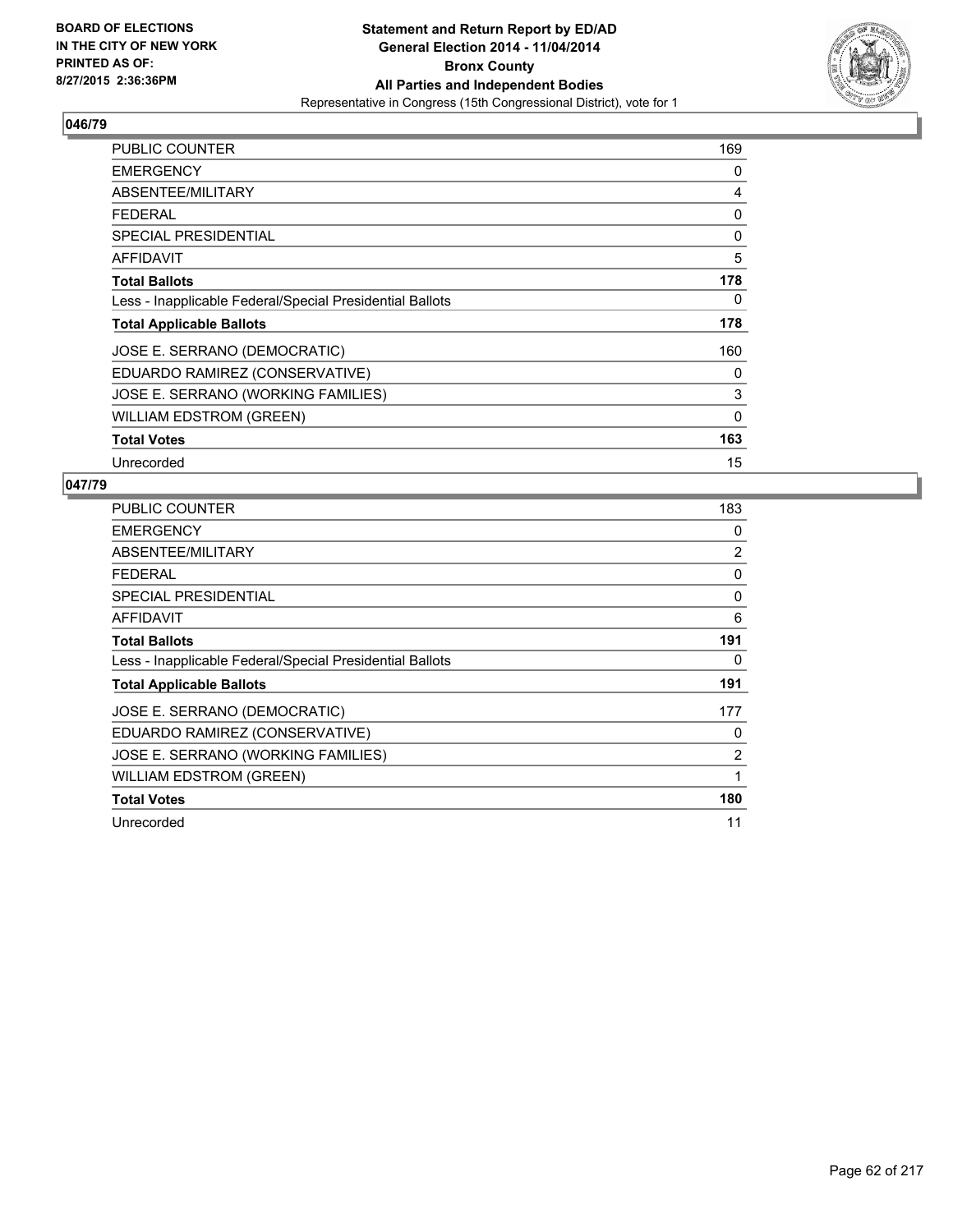

| <b>PUBLIC COUNTER</b>                                    | 146 |
|----------------------------------------------------------|-----|
| <b>EMERGENCY</b>                                         | 0   |
| ABSENTEE/MILITARY                                        | 4   |
| <b>FEDERAL</b>                                           | 0   |
| <b>SPECIAL PRESIDENTIAL</b>                              | 0   |
| AFFIDAVIT                                                | 1   |
| <b>Total Ballots</b>                                     | 151 |
| Less - Inapplicable Federal/Special Presidential Ballots | 0   |
| <b>Total Applicable Ballots</b>                          | 151 |
| JOSE E. SERRANO (DEMOCRATIC)                             | 138 |
| EDUARDO RAMIREZ (CONSERVATIVE)                           | 0   |
| JOSE E. SERRANO (WORKING FAMILIES)                       | 3   |
| WILLIAM EDSTROM (GREEN)                                  | 0   |
| <b>Total Votes</b>                                       | 141 |
| Unrecorded                                               | 10  |

| PUBLIC COUNTER                                           | 101      |
|----------------------------------------------------------|----------|
| <b>EMERGENCY</b>                                         | 0        |
| ABSENTEE/MILITARY                                        | 0        |
| <b>FEDERAL</b>                                           | 0        |
| <b>SPECIAL PRESIDENTIAL</b>                              | 0        |
| AFFIDAVIT                                                | 0        |
| <b>Total Ballots</b>                                     | 101      |
| Less - Inapplicable Federal/Special Presidential Ballots | 0        |
| <b>Total Applicable Ballots</b>                          | 101      |
| JOSE E. SERRANO (DEMOCRATIC)                             | 93       |
| EDUARDO RAMIREZ (CONSERVATIVE)                           | 0        |
| JOSE E. SERRANO (WORKING FAMILIES)                       | 0        |
| WILLIAM EDSTROM (GREEN)                                  | $\Omega$ |
| <b>Total Votes</b>                                       | 93       |
| Unrecorded                                               | 8        |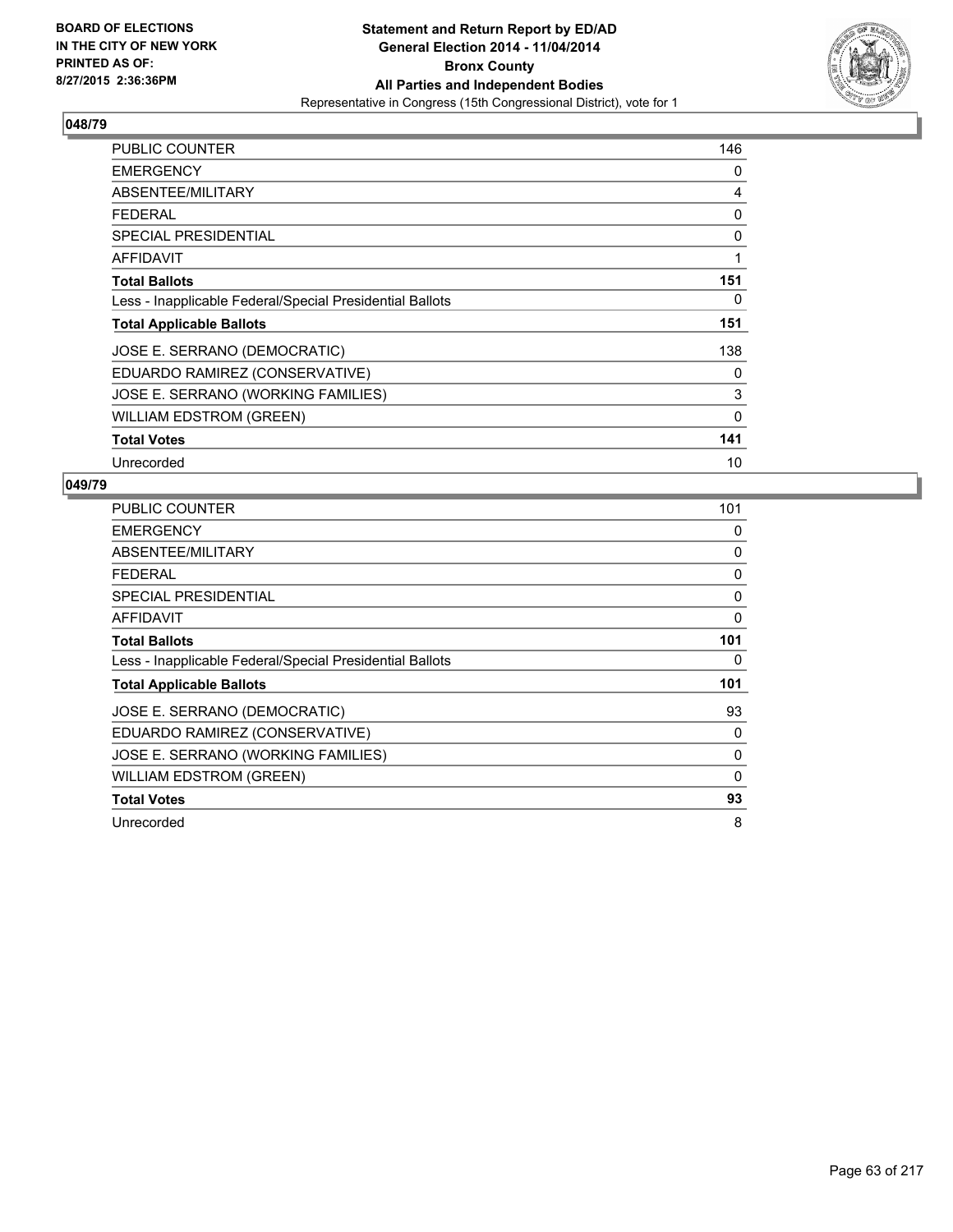

| <b>PUBLIC COUNTER</b>                                    | 138            |
|----------------------------------------------------------|----------------|
| <b>EMERGENCY</b>                                         | 0              |
| ABSENTEE/MILITARY                                        | 1              |
| <b>FEDERAL</b>                                           | 0              |
| <b>SPECIAL PRESIDENTIAL</b>                              | 0              |
| AFFIDAVIT                                                | 1              |
| <b>Total Ballots</b>                                     | 140            |
| Less - Inapplicable Federal/Special Presidential Ballots | 0              |
| <b>Total Applicable Ballots</b>                          | 140            |
| JOSE E. SERRANO (DEMOCRATIC)                             | 119            |
| EDUARDO RAMIREZ (CONSERVATIVE)                           | 1              |
| JOSE E. SERRANO (WORKING FAMILIES)                       | $\overline{2}$ |
| WILLIAM EDSTROM (GREEN)                                  | $\mathbf 0$    |
| <b>Total Votes</b>                                       | 122            |
| Unrecorded                                               | 18             |

| <b>PUBLIC COUNTER</b>                                    | 231 |
|----------------------------------------------------------|-----|
| <b>EMERGENCY</b>                                         | 0   |
| ABSENTEE/MILITARY                                        | 5   |
| <b>FEDERAL</b>                                           | 0   |
| SPECIAL PRESIDENTIAL                                     | 0   |
| <b>AFFIDAVIT</b>                                         | 1   |
| <b>Total Ballots</b>                                     | 237 |
| Less - Inapplicable Federal/Special Presidential Ballots | 0   |
| <b>Total Applicable Ballots</b>                          | 237 |
| JOSE E. SERRANO (DEMOCRATIC)                             | 201 |
| EDUARDO RAMIREZ (CONSERVATIVE)                           | 2   |
| JOSE E. SERRANO (WORKING FAMILIES)                       | 9   |
| WILLIAM EDSTROM (GREEN)                                  | 0   |
| <b>Total Votes</b>                                       | 212 |
| Unrecorded                                               | 25  |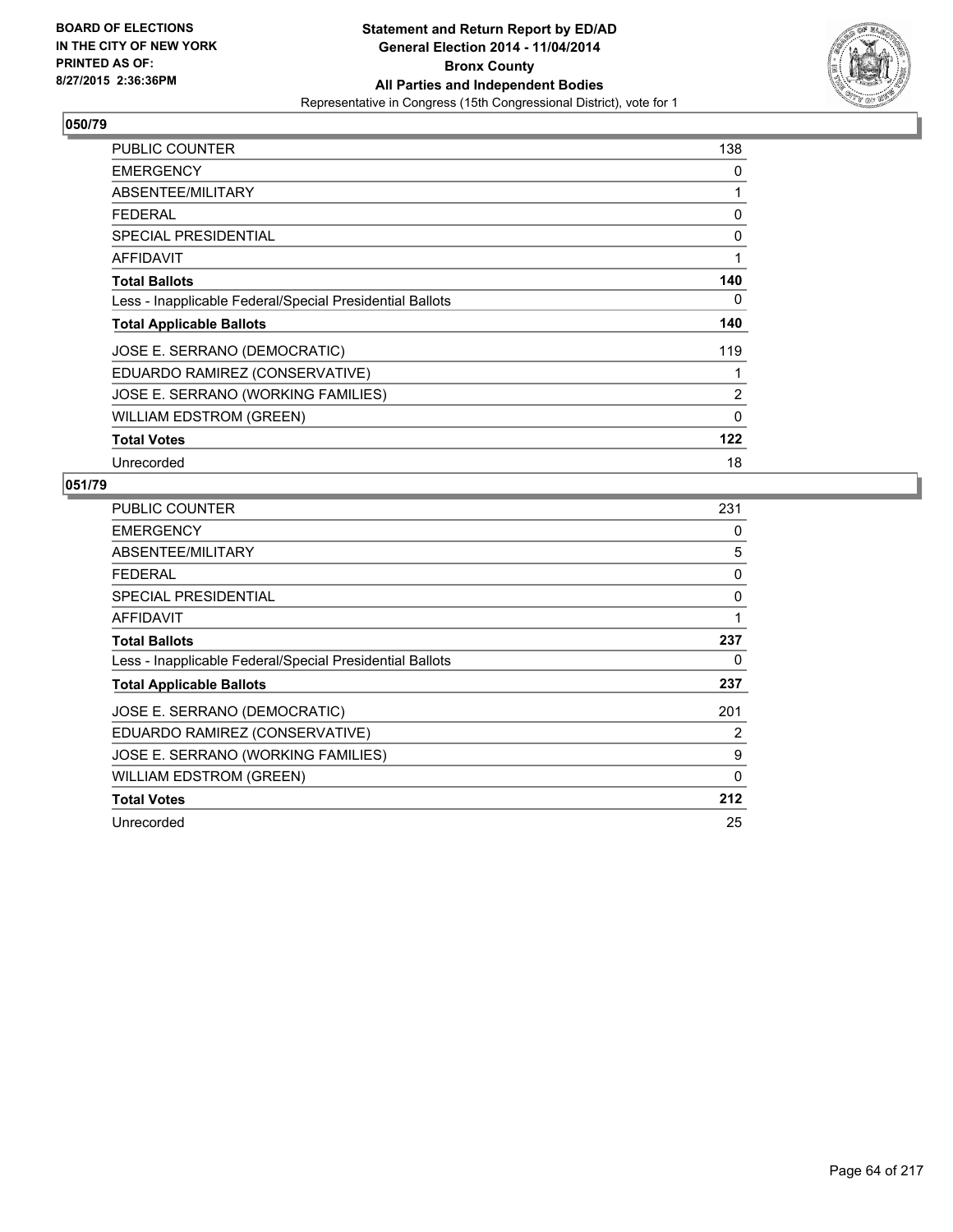

| <b>PUBLIC COUNTER</b>                                    | 189            |
|----------------------------------------------------------|----------------|
| <b>EMERGENCY</b>                                         | 0              |
| ABSENTEE/MILITARY                                        | 7              |
| <b>FEDERAL</b>                                           | 2              |
| <b>SPECIAL PRESIDENTIAL</b>                              | 0              |
| AFFIDAVIT                                                | $\overline{7}$ |
| <b>Total Ballots</b>                                     | 205            |
| Less - Inapplicable Federal/Special Presidential Ballots | 0              |
| <b>Total Applicable Ballots</b>                          | 205            |
| JOSE E. SERRANO (DEMOCRATIC)                             | 176            |
| EDUARDO RAMIREZ (CONSERVATIVE)                           | 4              |
| JOSE E. SERRANO (WORKING FAMILIES)                       | $\overline{7}$ |
| <b>WILLIAM EDSTROM (GREEN)</b>                           | 2              |
| <b>Total Votes</b>                                       | 189            |
| Unrecorded                                               | 16             |

| <b>PUBLIC COUNTER</b>                                    | 147 |
|----------------------------------------------------------|-----|
| <b>EMERGENCY</b>                                         | 0   |
| ABSENTEE/MILITARY                                        | 1   |
| <b>FEDERAL</b>                                           | 0   |
| <b>SPECIAL PRESIDENTIAL</b>                              | 0   |
| AFFIDAVIT                                                | 3   |
| <b>Total Ballots</b>                                     | 151 |
| Less - Inapplicable Federal/Special Presidential Ballots | 0   |
| <b>Total Applicable Ballots</b>                          | 151 |
| JOSE E. SERRANO (DEMOCRATIC)                             | 129 |
| EDUARDO RAMIREZ (CONSERVATIVE)                           | 2   |
| JOSE E. SERRANO (WORKING FAMILIES)                       | 9   |
| WILLIAM EDSTROM (GREEN)                                  | 1   |
| <b>Total Votes</b>                                       | 141 |
| Unrecorded                                               | 10  |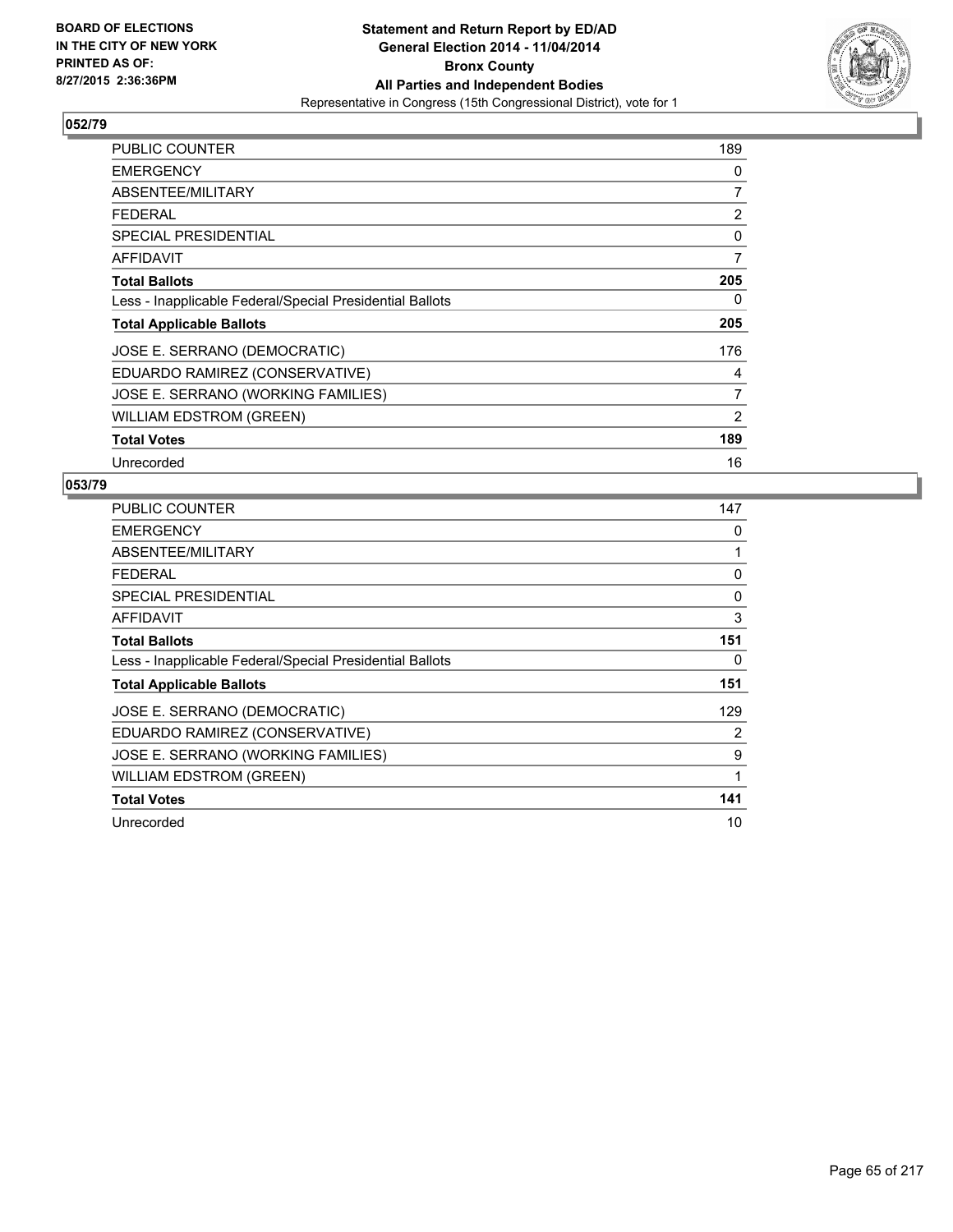

| <b>PUBLIC COUNTER</b>                                    | 97  |
|----------------------------------------------------------|-----|
| <b>EMERGENCY</b>                                         | 0   |
| ABSENTEE/MILITARY                                        | 1   |
| <b>FEDERAL</b>                                           | 0   |
| <b>SPECIAL PRESIDENTIAL</b>                              | 0   |
| AFFIDAVIT                                                | 2   |
| <b>Total Ballots</b>                                     | 100 |
| Less - Inapplicable Federal/Special Presidential Ballots | 0   |
| <b>Total Applicable Ballots</b>                          | 100 |
| JOSE E. SERRANO (DEMOCRATIC)                             | 90  |
| EDUARDO RAMIREZ (CONSERVATIVE)                           | 0   |
| JOSE E. SERRANO (WORKING FAMILIES)                       | 2   |
| <b>WILLIAM EDSTROM (GREEN)</b>                           | 1   |
| <b>Total Votes</b>                                       | 93  |
| Unrecorded                                               | 7   |

| PUBLIC COUNTER                                           | 40 |
|----------------------------------------------------------|----|
| <b>EMERGENCY</b>                                         | 0  |
| ABSENTEE/MILITARY                                        | 0  |
| <b>FEDERAL</b>                                           | 0  |
| <b>SPECIAL PRESIDENTIAL</b>                              | 0  |
| AFFIDAVIT                                                | 1  |
| <b>Total Ballots</b>                                     | 41 |
| Less - Inapplicable Federal/Special Presidential Ballots | 0  |
| <b>Total Applicable Ballots</b>                          | 41 |
| JOSE E. SERRANO (DEMOCRATIC)                             | 34 |
| EDUARDO RAMIREZ (CONSERVATIVE)                           | 2  |
| JOSE E. SERRANO (WORKING FAMILIES)                       | 2  |
| <b>WILLIAM EDSTROM (GREEN)</b>                           | 1  |
| <b>Total Votes</b>                                       | 39 |
| Unrecorded                                               | 2  |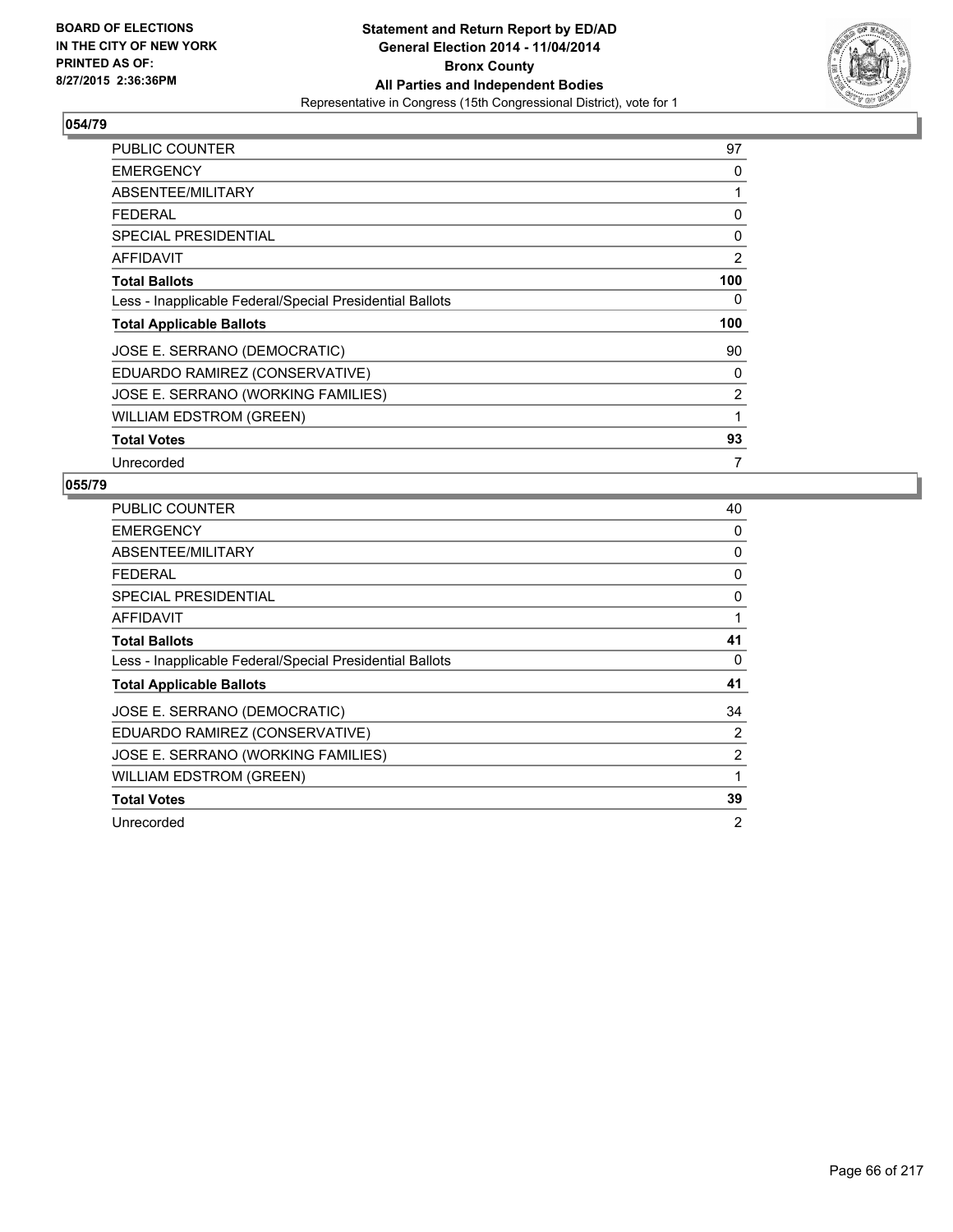

| PUBLIC COUNTER                                           | 230 |
|----------------------------------------------------------|-----|
| <b>EMERGENCY</b>                                         | 0   |
| ABSENTEE/MILITARY                                        | 0   |
| <b>FEDERAL</b>                                           | 0   |
| <b>SPECIAL PRESIDENTIAL</b>                              | 0   |
| AFFIDAVIT                                                | 5   |
| <b>Total Ballots</b>                                     | 235 |
| Less - Inapplicable Federal/Special Presidential Ballots | 0   |
| <b>Total Applicable Ballots</b>                          | 235 |
| JOSE E. SERRANO (DEMOCRATIC)                             | 199 |
| EDUARDO RAMIREZ (CONSERVATIVE)                           | 4   |
| JOSE E. SERRANO (WORKING FAMILIES)                       | 6   |
| <b>WILLIAM EDSTROM (GREEN)</b>                           | 1   |
| <b>Total Votes</b>                                       | 210 |
| Unrecorded                                               | 25  |

| PUBLIC COUNTER                                           | 278 |
|----------------------------------------------------------|-----|
| <b>EMERGENCY</b>                                         | 0   |
| ABSENTEE/MILITARY                                        | 2   |
| <b>FEDERAL</b>                                           | 0   |
| <b>SPECIAL PRESIDENTIAL</b>                              | 0   |
| AFFIDAVIT                                                | 4   |
| <b>Total Ballots</b>                                     | 284 |
| Less - Inapplicable Federal/Special Presidential Ballots | 0   |
| <b>Total Applicable Ballots</b>                          | 284 |
| JOSE E. SERRANO (DEMOCRATIC)                             | 240 |
| EDUARDO RAMIREZ (CONSERVATIVE)                           | 8   |
| JOSE E. SERRANO (WORKING FAMILIES)                       | 13  |
| WILLIAM EDSTROM (GREEN)                                  | 4   |
| <b>Total Votes</b>                                       | 265 |
| Unrecorded                                               | 19  |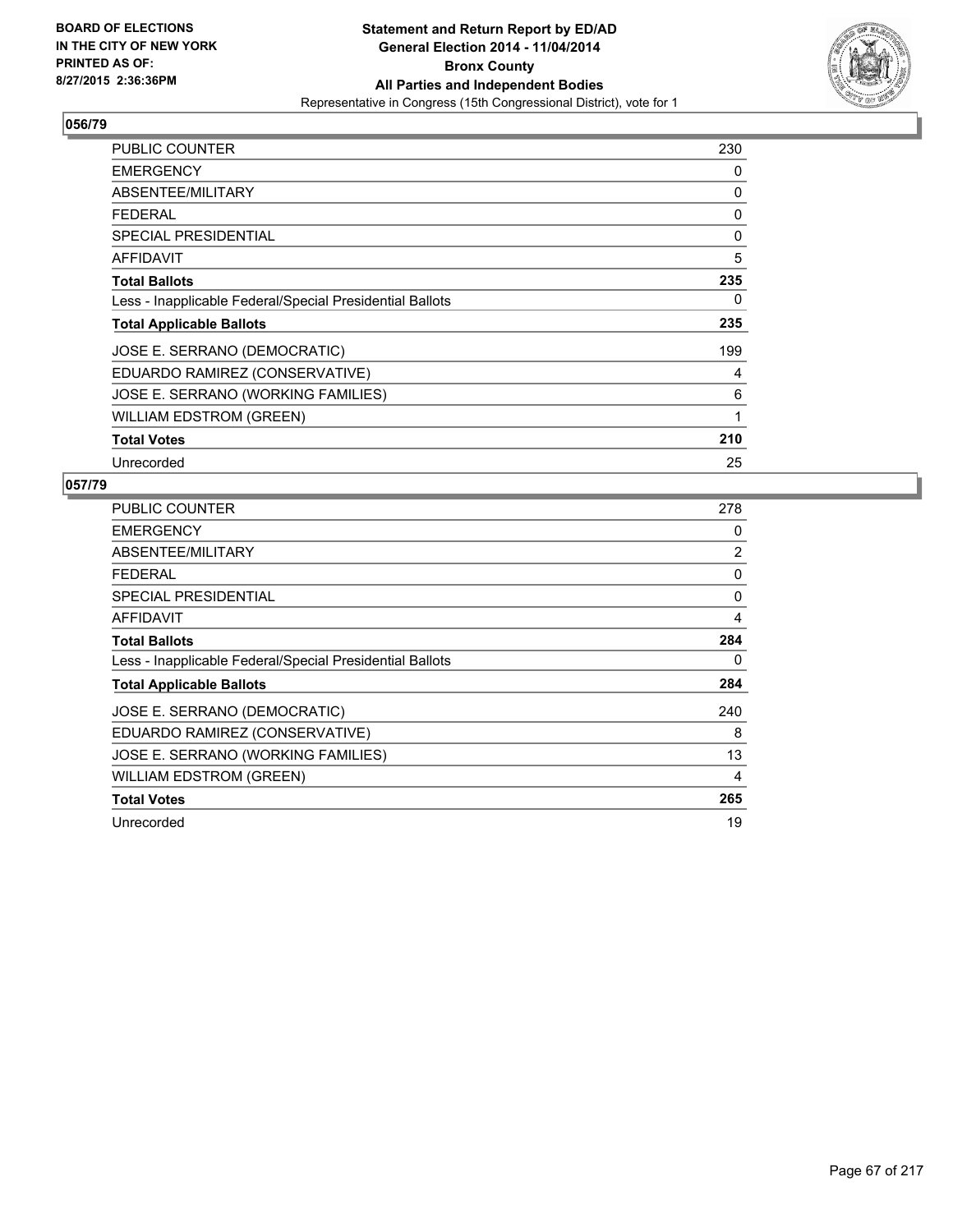

| <b>PUBLIC COUNTER</b>                                    | 140         |
|----------------------------------------------------------|-------------|
| <b>EMERGENCY</b>                                         | 0           |
| ABSENTEE/MILITARY                                        | 2           |
| <b>FEDERAL</b>                                           | 2           |
| <b>SPECIAL PRESIDENTIAL</b>                              | 0           |
| AFFIDAVIT                                                | 0           |
| <b>Total Ballots</b>                                     | 144         |
| Less - Inapplicable Federal/Special Presidential Ballots | 0           |
| <b>Total Applicable Ballots</b>                          | 144         |
| JOSE E. SERRANO (DEMOCRATIC)                             | 126         |
| EDUARDO RAMIREZ (CONSERVATIVE)                           | 3           |
| JOSE E. SERRANO (WORKING FAMILIES)                       | 0           |
| <b>WILLIAM EDSTROM (GREEN)</b>                           | $\mathbf 0$ |
| <b>Total Votes</b>                                       | 129         |
| Unrecorded                                               | 15          |

| <b>PUBLIC COUNTER</b>                                    | 135 |
|----------------------------------------------------------|-----|
| <b>EMERGENCY</b>                                         | 0   |
| ABSENTEE/MILITARY                                        | 3   |
| <b>FEDERAL</b>                                           | 0   |
| <b>SPECIAL PRESIDENTIAL</b>                              | 0   |
| <b>AFFIDAVIT</b>                                         | 1   |
| <b>Total Ballots</b>                                     | 139 |
| Less - Inapplicable Federal/Special Presidential Ballots | 0   |
| <b>Total Applicable Ballots</b>                          | 139 |
| JOSE E. SERRANO (DEMOCRATIC)                             | 114 |
| EDUARDO RAMIREZ (CONSERVATIVE)                           | 4   |
| JOSE E. SERRANO (WORKING FAMILIES)                       | 7   |
| <b>WILLIAM EDSTROM (GREEN)</b>                           | 0   |
| <b>Total Votes</b>                                       | 125 |
| Unrecorded                                               | 14  |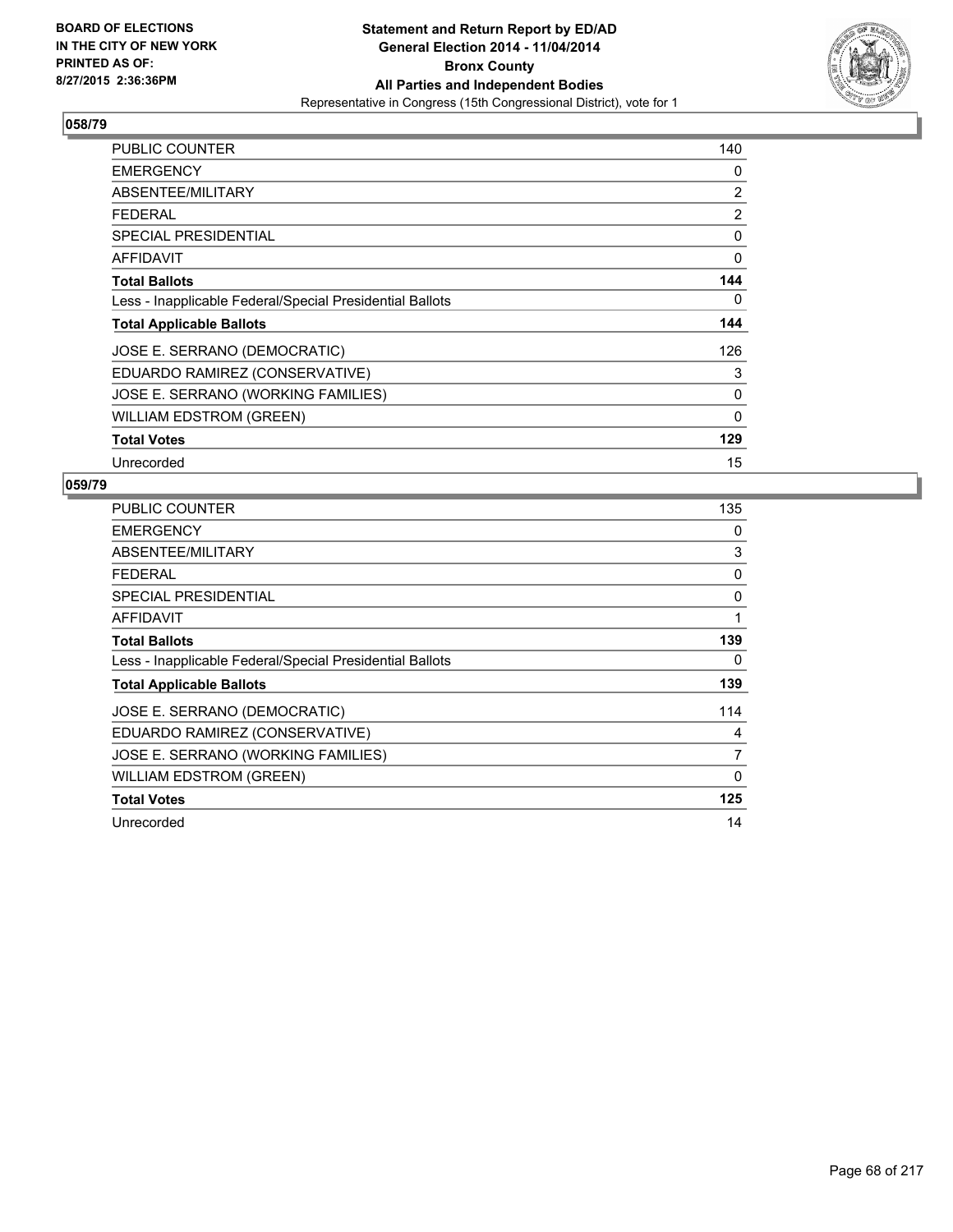

| <b>PUBLIC COUNTER</b>                                    | 84 |
|----------------------------------------------------------|----|
| <b>EMERGENCY</b>                                         | 0  |
| ABSENTEE/MILITARY                                        | 3  |
| <b>FEDERAL</b>                                           | 0  |
| SPECIAL PRESIDENTIAL                                     | 0  |
| <b>AFFIDAVIT</b>                                         | 0  |
| <b>Total Ballots</b>                                     | 87 |
| Less - Inapplicable Federal/Special Presidential Ballots | 0  |
| <b>Total Applicable Ballots</b>                          | 87 |
| JOSE E. SERRANO (DEMOCRATIC)                             | 81 |
| EDUARDO RAMIREZ (CONSERVATIVE)                           | 0  |
| JOSE E. SERRANO (WORKING FAMILIES)                       | 0  |
| <b>WILLIAM EDSTROM (GREEN)</b>                           | 2  |
| <b>Total Votes</b>                                       | 83 |
| Unrecorded                                               | 4  |

| PUBLIC COUNTER                                           | 197 |
|----------------------------------------------------------|-----|
| <b>EMERGENCY</b>                                         | 0   |
| ABSENTEE/MILITARY                                        | 6   |
| <b>FEDERAL</b>                                           | 1   |
| <b>SPECIAL PRESIDENTIAL</b>                              | 0   |
| AFFIDAVIT                                                | 5   |
| <b>Total Ballots</b>                                     | 209 |
| Less - Inapplicable Federal/Special Presidential Ballots | 0   |
| <b>Total Applicable Ballots</b>                          | 209 |
| JOSE E. SERRANO (DEMOCRATIC)                             | 189 |
| EDUARDO RAMIREZ (CONSERVATIVE)                           | 2   |
| JOSE E. SERRANO (WORKING FAMILIES)                       | 1   |
| WILLIAM EDSTROM (GREEN)                                  | 1   |
| <b>Total Votes</b>                                       | 193 |
| Unrecorded                                               | 16  |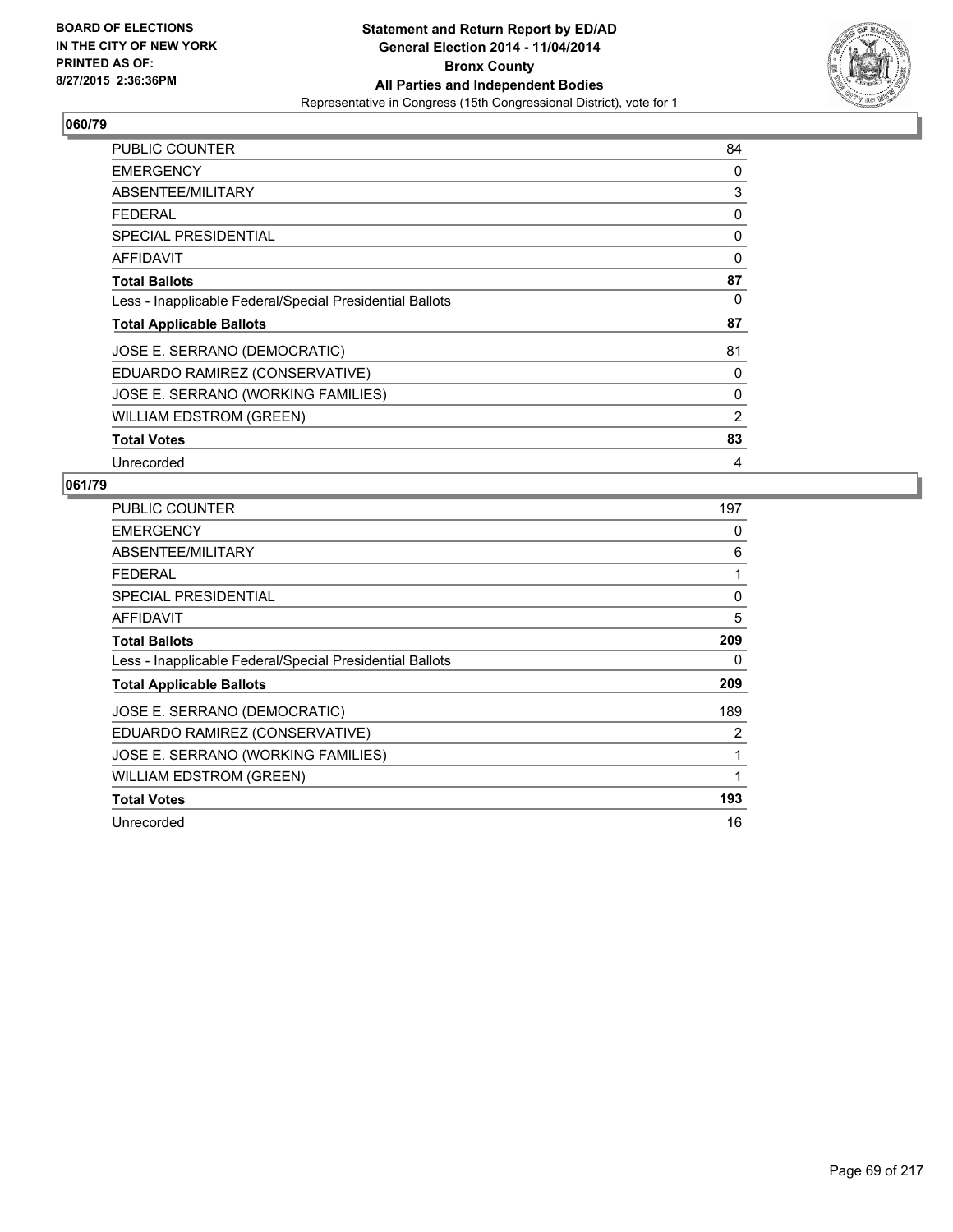

| <b>PUBLIC COUNTER</b>                                    | 135 |
|----------------------------------------------------------|-----|
| <b>EMERGENCY</b>                                         | 0   |
| ABSENTEE/MILITARY                                        | 2   |
| <b>FEDERAL</b>                                           | 0   |
| <b>SPECIAL PRESIDENTIAL</b>                              | 0   |
| AFFIDAVIT                                                | 4   |
| <b>Total Ballots</b>                                     | 141 |
| Less - Inapplicable Federal/Special Presidential Ballots | 0   |
| <b>Total Applicable Ballots</b>                          | 141 |
| JOSE E. SERRANO (DEMOCRATIC)                             | 116 |
| EDUARDO RAMIREZ (CONSERVATIVE)                           | 3   |
| JOSE E. SERRANO (WORKING FAMILIES)                       | 5   |
| WILLIAM EDSTROM (GREEN)                                  | 1   |
| <b>Total Votes</b>                                       | 125 |
| Unrecorded                                               | 16  |

| <b>PUBLIC COUNTER</b>                                    | 147 |
|----------------------------------------------------------|-----|
| <b>EMERGENCY</b>                                         | 0   |
| ABSENTEE/MILITARY                                        | 3   |
| <b>FEDERAL</b>                                           | 0   |
| <b>SPECIAL PRESIDENTIAL</b>                              | 0   |
| AFFIDAVIT                                                | 3   |
| <b>Total Ballots</b>                                     | 153 |
| Less - Inapplicable Federal/Special Presidential Ballots | 0   |
| <b>Total Applicable Ballots</b>                          | 153 |
| JOSE E. SERRANO (DEMOCRATIC)                             | 128 |
| EDUARDO RAMIREZ (CONSERVATIVE)                           | 2   |
| JOSE E. SERRANO (WORKING FAMILIES)                       | 11  |
| WILLIAM EDSTROM (GREEN)                                  | 0   |
| <b>Total Votes</b>                                       | 141 |
| Unrecorded                                               | 12  |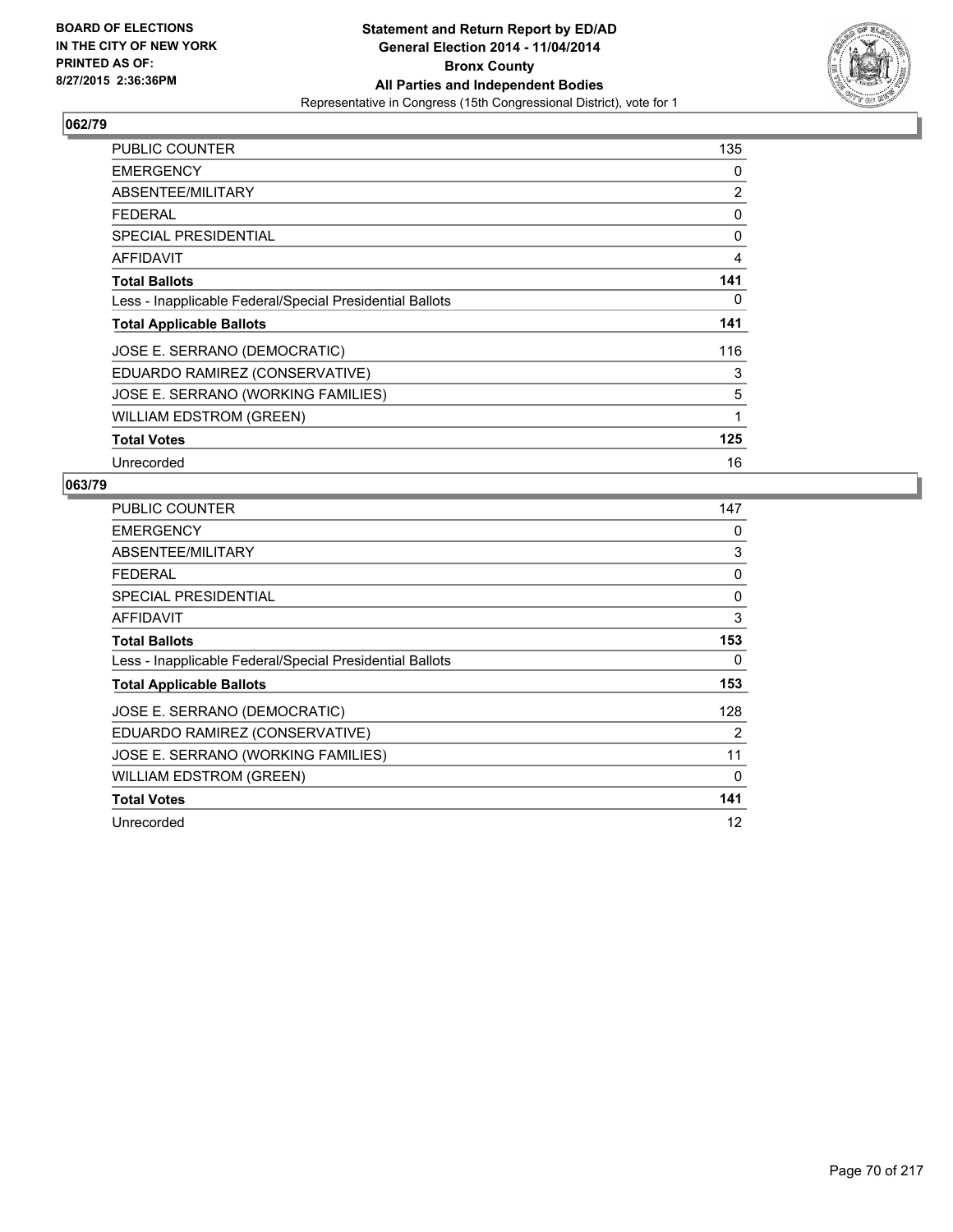

| <b>PUBLIC COUNTER</b>                                    | 84 |
|----------------------------------------------------------|----|
| <b>EMERGENCY</b>                                         | 0  |
| ABSENTEE/MILITARY                                        | 1  |
| <b>FEDERAL</b>                                           | 0  |
| <b>SPECIAL PRESIDENTIAL</b>                              | 0  |
| <b>AFFIDAVIT</b>                                         | 0  |
| <b>Total Ballots</b>                                     | 85 |
| Less - Inapplicable Federal/Special Presidential Ballots | 0  |
| <b>Total Applicable Ballots</b>                          | 85 |
| JOSE E. SERRANO (DEMOCRATIC)                             | 78 |
| EDUARDO RAMIREZ (CONSERVATIVE)                           | 3  |
| JOSE E. SERRANO (WORKING FAMILIES)                       | 1  |
| <b>WILLIAM EDSTROM (GREEN)</b>                           | 0  |
| <b>Total Votes</b>                                       | 82 |
| Unrecorded                                               | 3  |

| PUBLIC COUNTER                                           | 133 |
|----------------------------------------------------------|-----|
| <b>EMERGENCY</b>                                         | 0   |
| ABSENTEE/MILITARY                                        | 2   |
| <b>FEDERAL</b>                                           | 0   |
| <b>SPECIAL PRESIDENTIAL</b>                              | 0   |
| AFFIDAVIT                                                | 3   |
| <b>Total Ballots</b>                                     | 138 |
| Less - Inapplicable Federal/Special Presidential Ballots | 0   |
| <b>Total Applicable Ballots</b>                          | 138 |
| JOSE E. SERRANO (DEMOCRATIC)                             | 123 |
| EDUARDO RAMIREZ (CONSERVATIVE)                           | 0   |
| JOSE E. SERRANO (WORKING FAMILIES)                       | 4   |
| WILLIAM EDSTROM (GREEN)                                  | 2   |
| <b>Total Votes</b>                                       | 129 |
| Unrecorded                                               | 9   |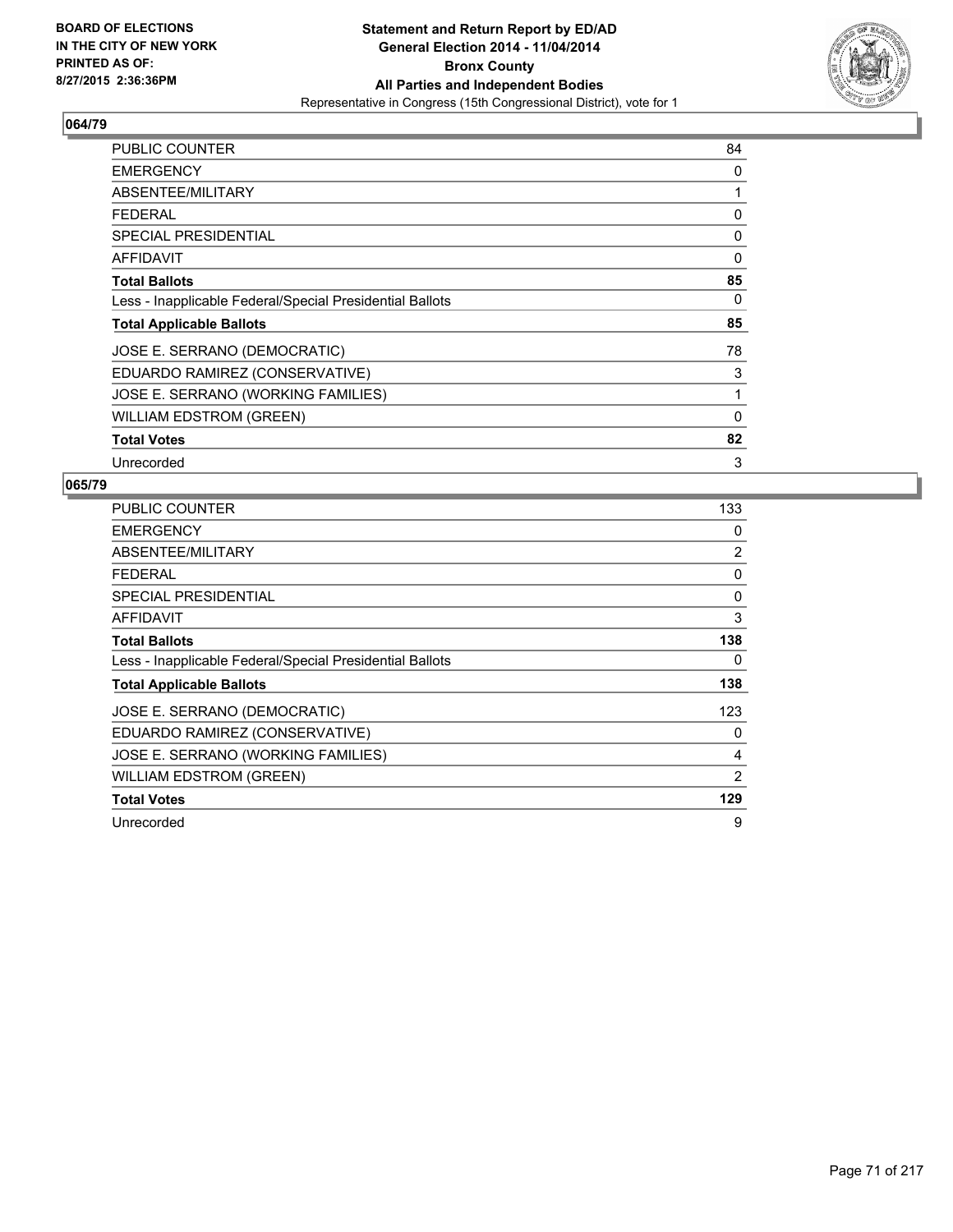

| <b>PUBLIC COUNTER</b>                                    | 163 |
|----------------------------------------------------------|-----|
| <b>EMERGENCY</b>                                         | 0   |
| ABSENTEE/MILITARY                                        | 1   |
| <b>FEDERAL</b>                                           | 0   |
| <b>SPECIAL PRESIDENTIAL</b>                              | 0   |
| AFFIDAVIT                                                | 1   |
| <b>Total Ballots</b>                                     | 165 |
| Less - Inapplicable Federal/Special Presidential Ballots | 0   |
| <b>Total Applicable Ballots</b>                          | 165 |
| JOSE E. SERRANO (DEMOCRATIC)                             | 146 |
| EDUARDO RAMIREZ (CONSERVATIVE)                           | 2   |
| JOSE E. SERRANO (WORKING FAMILIES)                       | 1   |
| <b>WILLIAM EDSTROM (GREEN)</b>                           | 1   |
| <b>Total Votes</b>                                       | 150 |
| Unrecorded                                               | 15  |

| PUBLIC COUNTER                                           | 91  |
|----------------------------------------------------------|-----|
| <b>EMERGENCY</b>                                         | 0   |
| ABSENTEE/MILITARY                                        | 2   |
| <b>FEDERAL</b>                                           | 0   |
| <b>SPECIAL PRESIDENTIAL</b>                              | 0   |
| AFFIDAVIT                                                | 7   |
| <b>Total Ballots</b>                                     | 100 |
| Less - Inapplicable Federal/Special Presidential Ballots | 0   |
| <b>Total Applicable Ballots</b>                          | 100 |
| JOSE E. SERRANO (DEMOCRATIC)                             | 87  |
| EDUARDO RAMIREZ (CONSERVATIVE)                           |     |
| JOSE E. SERRANO (WORKING FAMILIES)                       | 5   |
| WILLIAM EDSTROM (GREEN)                                  |     |
| <b>Total Votes</b>                                       | 94  |
| Unrecorded                                               | 6   |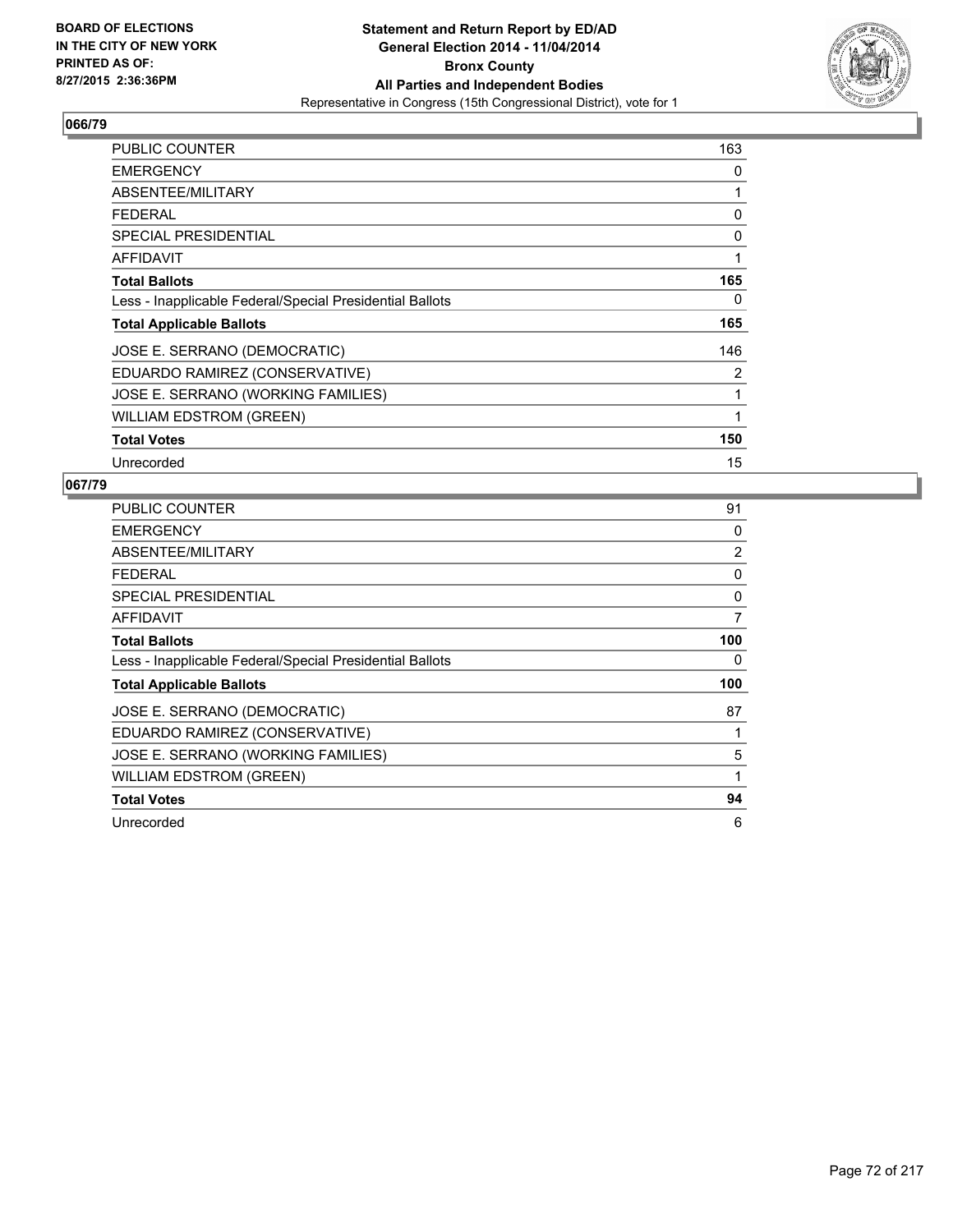

| PUBLIC COUNTER                                           | 359            |
|----------------------------------------------------------|----------------|
| <b>EMERGENCY</b>                                         | 0              |
| ABSENTEE/MILITARY                                        | 4              |
| <b>FEDERAL</b>                                           | 1              |
| <b>SPECIAL PRESIDENTIAL</b>                              | 0              |
| <b>AFFIDAVIT</b>                                         | 3              |
| <b>Total Ballots</b>                                     | 367            |
| Less - Inapplicable Federal/Special Presidential Ballots | 0              |
| <b>Total Applicable Ballots</b>                          | 367            |
| JOSE E. SERRANO (DEMOCRATIC)                             | 314            |
| EDUARDO RAMIREZ (CONSERVATIVE)                           | 4              |
| JOSE E. SERRANO (WORKING FAMILIES)                       | 21             |
| <b>WILLIAM EDSTROM (GREEN)</b>                           | 4              |
| <b>VERDELL MACK (WRITE-IN)</b>                           | $\overline{2}$ |
| <b>Total Votes</b>                                       | 345            |
| Unrecorded                                               | 22             |

| <b>PUBLIC COUNTER</b>                                    | 393 |
|----------------------------------------------------------|-----|
| <b>EMERGENCY</b>                                         | 0   |
| ABSENTEE/MILITARY                                        | 5   |
| <b>FEDERAL</b>                                           | 0   |
| <b>SPECIAL PRESIDENTIAL</b>                              | 0   |
| <b>AFFIDAVIT</b>                                         | 3   |
| <b>Total Ballots</b>                                     | 401 |
| Less - Inapplicable Federal/Special Presidential Ballots | 0   |
| <b>Total Applicable Ballots</b>                          | 401 |
| JOSE E. SERRANO (DEMOCRATIC)                             | 352 |
| EDUARDO RAMIREZ (CONSERVATIVE)                           | 10  |
| JOSE E. SERRANO (WORKING FAMILIES)                       | 9   |
| <b>WILLIAM EDSTROM (GREEN)</b>                           | 2   |
| <b>Total Votes</b>                                       | 373 |
| Unrecorded                                               | 28  |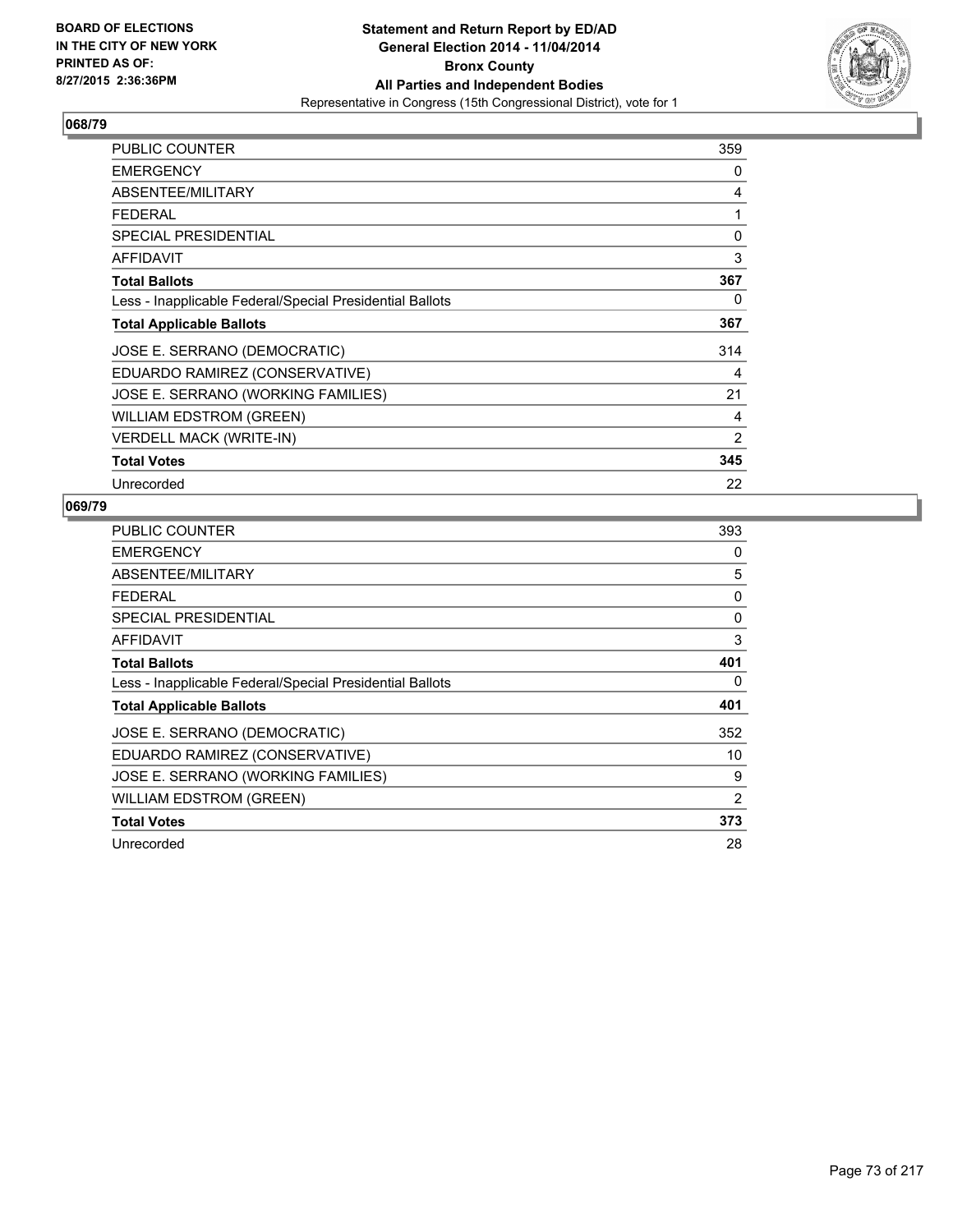

| PUBLIC COUNTER                                           | 367               |
|----------------------------------------------------------|-------------------|
| <b>EMERGENCY</b>                                         | 0                 |
| ABSENTEE/MILITARY                                        | 6                 |
| <b>FEDERAL</b>                                           | 1                 |
| SPECIAL PRESIDENTIAL                                     | 0                 |
| AFFIDAVIT                                                | 3                 |
| <b>Total Ballots</b>                                     | 377               |
| Less - Inapplicable Federal/Special Presidential Ballots | 0                 |
| <b>Total Applicable Ballots</b>                          | 377               |
| JOSE E. SERRANO (DEMOCRATIC)                             | 331               |
| EDUARDO RAMIREZ (CONSERVATIVE)                           | 7                 |
| JOSE E. SERRANO (WORKING FAMILIES)                       | $12 \overline{ }$ |
| <b>WILLIAM EDSTROM (GREEN)</b>                           | 6                 |
| <b>Total Votes</b>                                       | 356               |
| Unrecorded                                               | 21                |

| <b>PUBLIC COUNTER</b>                                    | 156      |
|----------------------------------------------------------|----------|
| <b>EMERGENCY</b>                                         | 0        |
| ABSENTEE/MILITARY                                        | 2        |
| <b>FEDERAL</b>                                           | 1        |
| <b>SPECIAL PRESIDENTIAL</b>                              | 0        |
| AFFIDAVIT                                                | 1        |
| <b>Total Ballots</b>                                     | 160      |
| Less - Inapplicable Federal/Special Presidential Ballots | 0        |
| <b>Total Applicable Ballots</b>                          | 160      |
| JOSE E. SERRANO (DEMOCRATIC)                             | 142      |
| EDUARDO RAMIREZ (CONSERVATIVE)                           | 1        |
| JOSE E. SERRANO (WORKING FAMILIES)                       | 5        |
| <b>WILLIAM EDSTROM (GREEN)</b>                           | $\Omega$ |
| <b>Total Votes</b>                                       | 148      |
| Unrecorded                                               | 12       |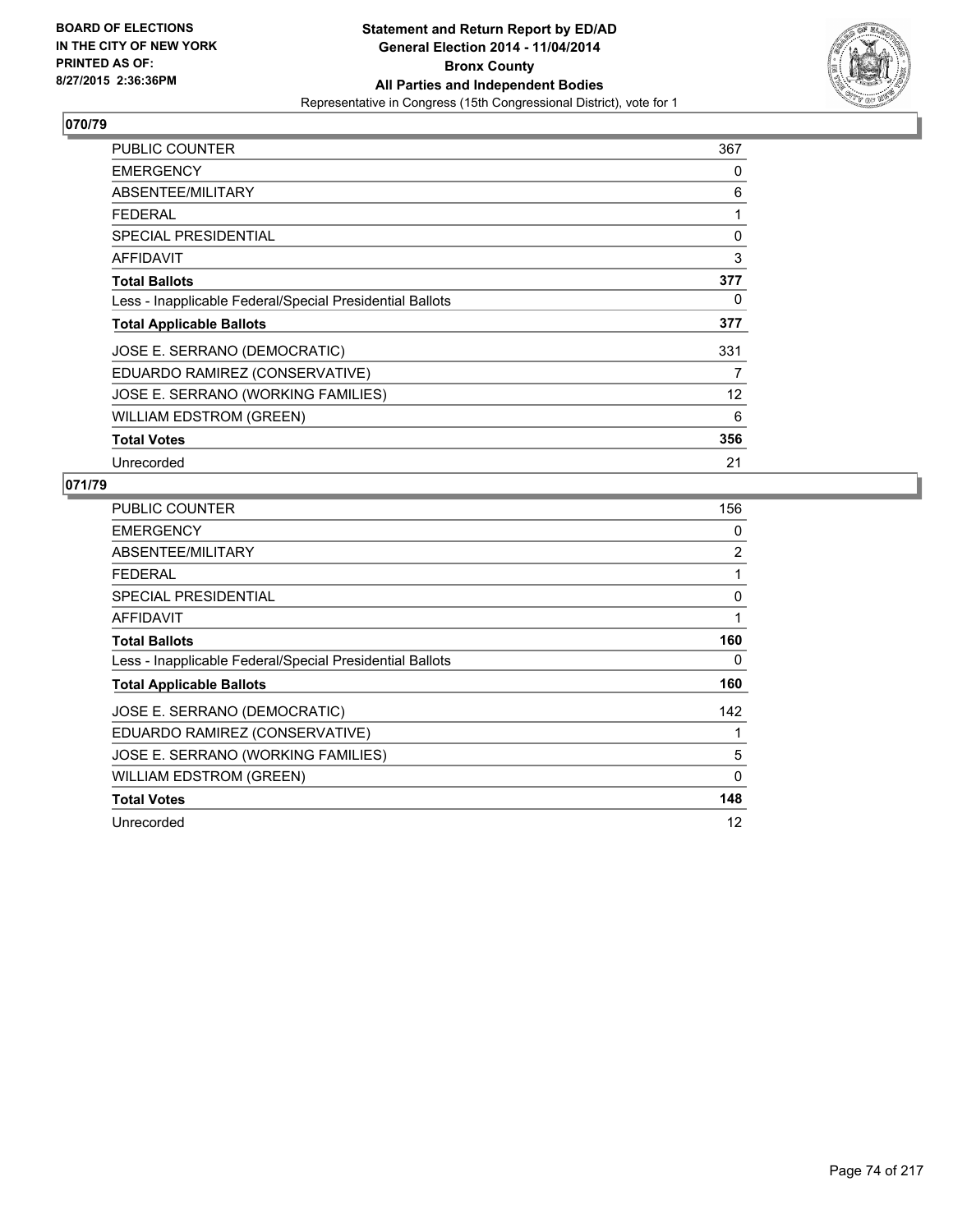

| <b>PUBLIC COUNTER</b>                                    | 159 |
|----------------------------------------------------------|-----|
| <b>EMERGENCY</b>                                         | 0   |
| ABSENTEE/MILITARY                                        | 1   |
| <b>FEDERAL</b>                                           | 0   |
| <b>SPECIAL PRESIDENTIAL</b>                              | 0   |
| AFFIDAVIT                                                | 5   |
| <b>Total Ballots</b>                                     | 165 |
| Less - Inapplicable Federal/Special Presidential Ballots | 0   |
| <b>Total Applicable Ballots</b>                          | 165 |
| JOSE E. SERRANO (DEMOCRATIC)                             | 139 |
| EDUARDO RAMIREZ (CONSERVATIVE)                           | 2   |
| JOSE E. SERRANO (WORKING FAMILIES)                       | 5   |
| <b>WILLIAM EDSTROM (GREEN)</b>                           | 3   |
| <b>Total Votes</b>                                       | 149 |
| Unrecorded                                               | 16  |

| PUBLIC COUNTER                                           | 113 |
|----------------------------------------------------------|-----|
| <b>EMERGENCY</b>                                         | 0   |
| ABSENTEE/MILITARY                                        | 2   |
| <b>FEDERAL</b>                                           | 0   |
| SPECIAL PRESIDENTIAL                                     | 0   |
| <b>AFFIDAVIT</b>                                         | 2   |
| <b>Total Ballots</b>                                     | 117 |
| Less - Inapplicable Federal/Special Presidential Ballots | 0   |
| <b>Total Applicable Ballots</b>                          | 117 |
| JOSE E. SERRANO (DEMOCRATIC)                             | 105 |
| EDUARDO RAMIREZ (CONSERVATIVE)                           | 0   |
| JOSE E. SERRANO (WORKING FAMILIES)                       | 2   |
| <b>WILLIAM EDSTROM (GREEN)</b>                           | 1   |
| <b>Total Votes</b>                                       | 108 |
| Unrecorded                                               | 9   |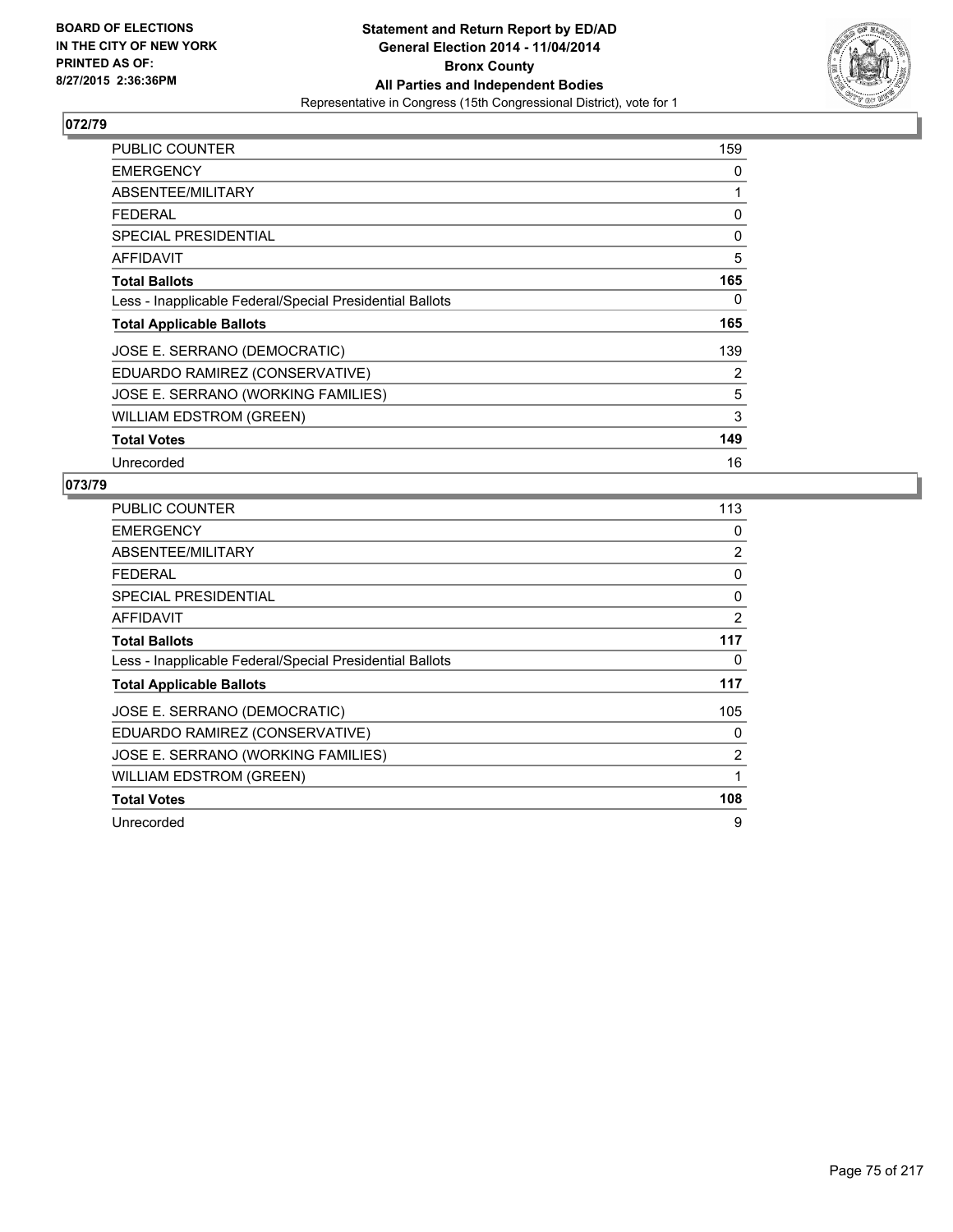

| <b>PUBLIC COUNTER</b>                                    | 19 |
|----------------------------------------------------------|----|
| <b>EMERGENCY</b>                                         | 0  |
| ABSENTEE/MILITARY                                        | 0  |
| <b>FEDERAL</b>                                           | 0  |
| <b>SPECIAL PRESIDENTIAL</b>                              | 0  |
| AFFIDAVIT                                                | 1  |
| <b>Total Ballots</b>                                     | 20 |
| Less - Inapplicable Federal/Special Presidential Ballots | 0  |
| <b>Total Applicable Ballots</b>                          | 20 |
| JOSE E. SERRANO (DEMOCRATIC)                             | 19 |
| EDUARDO RAMIREZ (CONSERVATIVE)                           | 0  |
| JOSE E. SERRANO (WORKING FAMILIES)                       | 1  |
| <b>WILLIAM EDSTROM (GREEN)</b>                           | 0  |
| <b>Total Votes</b>                                       | 20 |

| <b>PUBLIC COUNTER</b>                                    | 191 |
|----------------------------------------------------------|-----|
| <b>EMERGENCY</b>                                         | 0   |
| ABSENTEE/MILITARY                                        | 1   |
| <b>FEDERAL</b>                                           | 0   |
| SPECIAL PRESIDENTIAL                                     | 0   |
| <b>AFFIDAVIT</b>                                         | 1   |
| <b>Total Ballots</b>                                     | 193 |
| Less - Inapplicable Federal/Special Presidential Ballots | 0   |
| <b>Total Applicable Ballots</b>                          | 193 |
| JOSE E. SERRANO (DEMOCRATIC)                             | 166 |
| EDUARDO RAMIREZ (CONSERVATIVE)                           | 3   |
| JOSE E. SERRANO (WORKING FAMILIES)                       | 8   |
| <b>WILLIAM EDSTROM (GREEN)</b>                           | 0   |
| <b>Total Votes</b>                                       | 177 |
| Unrecorded                                               | 16  |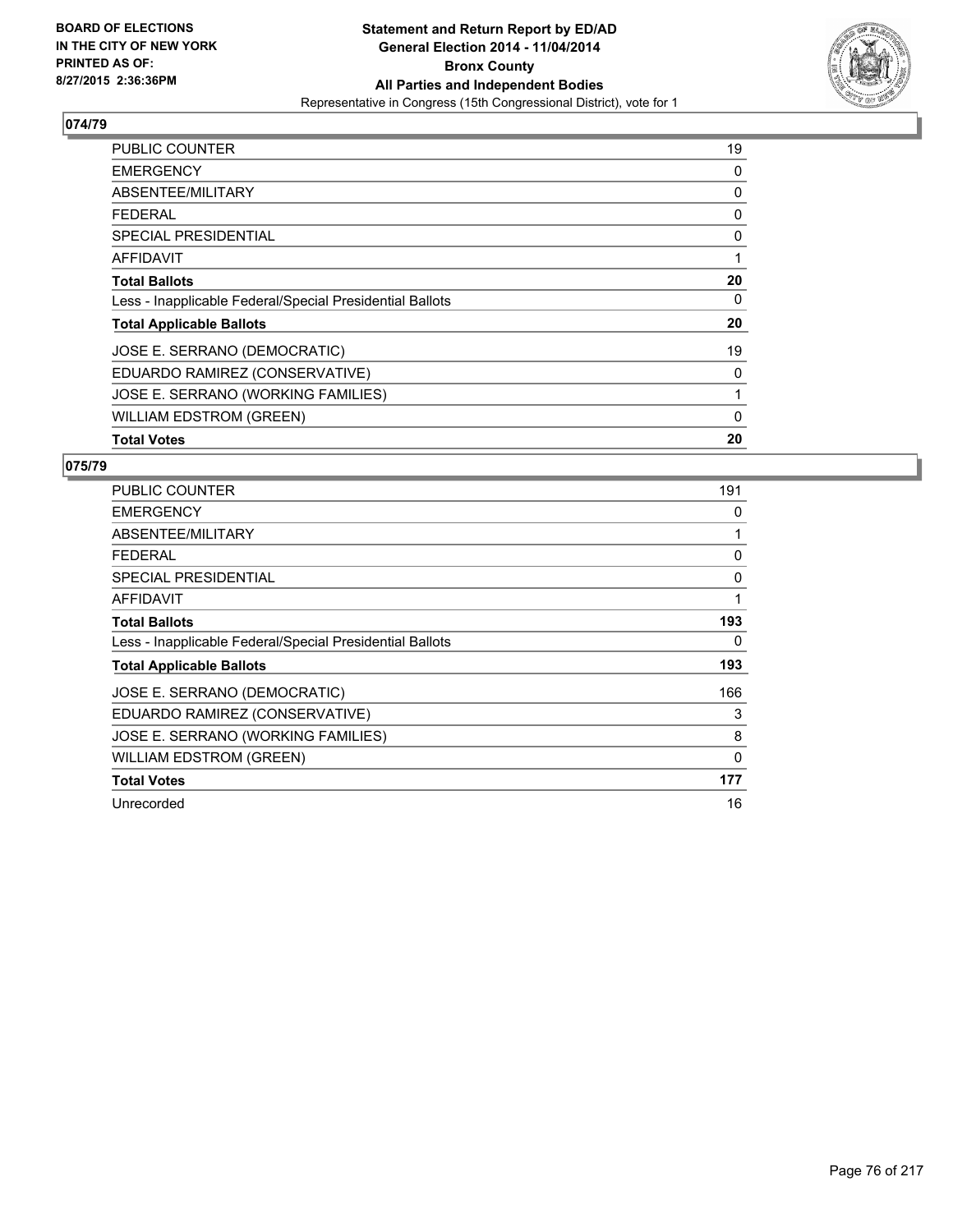

| PUBLIC COUNTER                                           | 141 |
|----------------------------------------------------------|-----|
| <b>EMERGENCY</b>                                         | 0   |
| ABSENTEE/MILITARY                                        | 1   |
| <b>FEDERAL</b>                                           | 0   |
| <b>SPECIAL PRESIDENTIAL</b>                              | 0   |
| <b>AFFIDAVIT</b>                                         | 3   |
| <b>Total Ballots</b>                                     | 145 |
| Less - Inapplicable Federal/Special Presidential Ballots | 0   |
| <b>Total Applicable Ballots</b>                          | 145 |
| JOSE E. SERRANO (DEMOCRATIC)                             | 118 |
| EDUARDO RAMIREZ (CONSERVATIVE)                           | 3   |
| JOSE E. SERRANO (WORKING FAMILIES)                       | 12  |
| WILLIAM EDSTROM (GREEN)                                  | 3   |
| <b>Total Votes</b>                                       | 136 |
| Unrecorded                                               | 9   |

| <b>PUBLIC COUNTER</b>                                    | 76       |
|----------------------------------------------------------|----------|
| <b>EMERGENCY</b>                                         | 0        |
| ABSENTEE/MILITARY                                        | 0        |
| <b>FEDERAL</b>                                           | 0        |
| <b>SPECIAL PRESIDENTIAL</b>                              | 0        |
| AFFIDAVIT                                                | 0        |
| <b>Total Ballots</b>                                     | 76       |
| Less - Inapplicable Federal/Special Presidential Ballots | 0        |
| <b>Total Applicable Ballots</b>                          | 76       |
| JOSE E. SERRANO (DEMOCRATIC)                             | 67       |
| EDUARDO RAMIREZ (CONSERVATIVE)                           | 1        |
| JOSE E. SERRANO (WORKING FAMILIES)                       | 3        |
| <b>WILLIAM EDSTROM (GREEN)</b>                           | $\Omega$ |
| <b>Total Votes</b>                                       | 71       |
| Unrecorded                                               | 5        |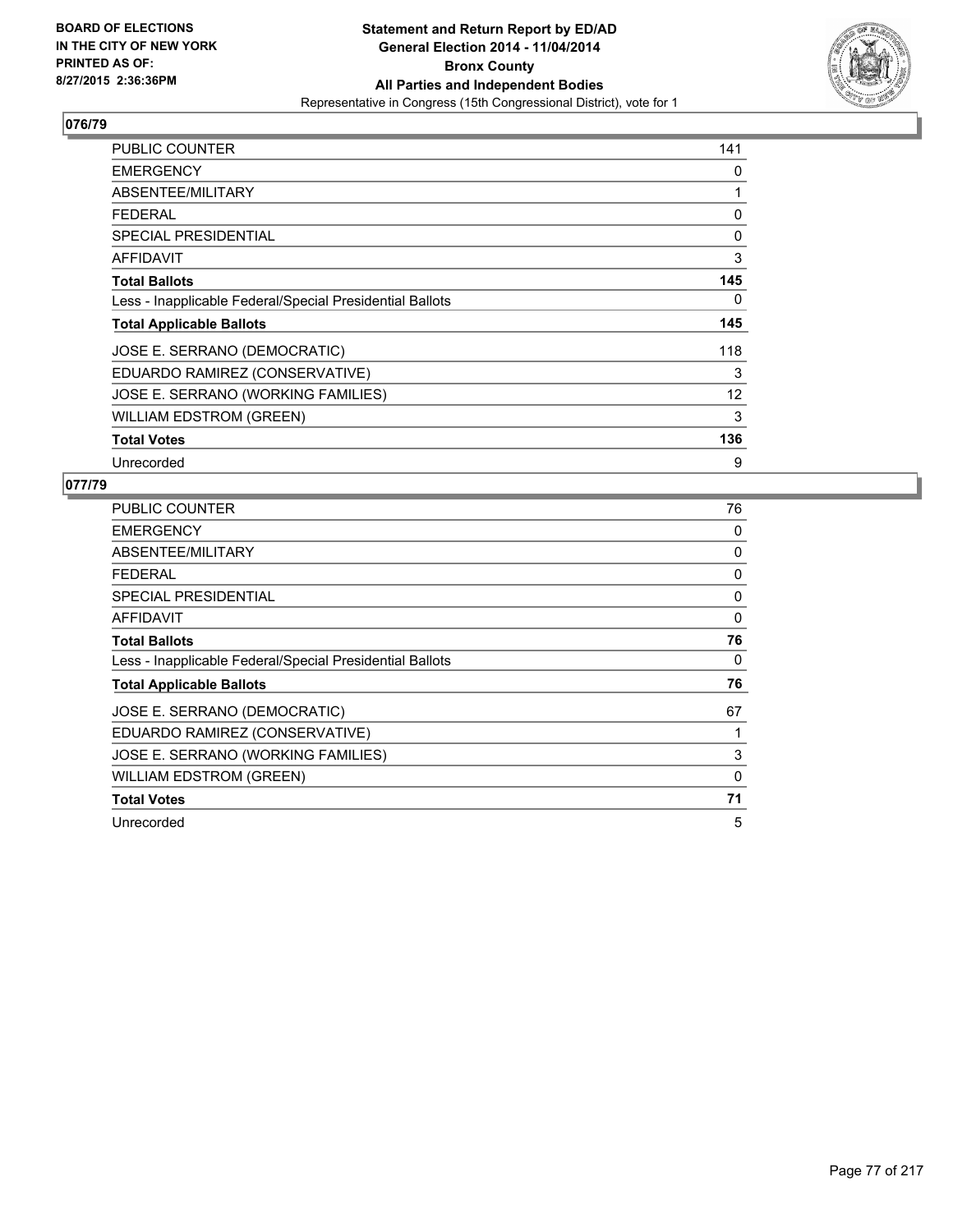

| <b>PUBLIC COUNTER</b>                                    | 48           |
|----------------------------------------------------------|--------------|
| <b>EMERGENCY</b>                                         | 0            |
| ABSENTEE/MILITARY                                        | 1            |
| <b>FEDERAL</b>                                           | 0            |
| <b>SPECIAL PRESIDENTIAL</b>                              | 0            |
| AFFIDAVIT                                                | 2            |
| <b>Total Ballots</b>                                     | 51           |
| Less - Inapplicable Federal/Special Presidential Ballots | 0            |
| <b>Total Applicable Ballots</b>                          | 51           |
| JOSE E. SERRANO (DEMOCRATIC)                             | 43           |
| EDUARDO RAMIREZ (CONSERVATIVE)                           | 0            |
| JOSE E. SERRANO (WORKING FAMILIES)                       | 3            |
| <b>WILLIAM EDSTROM (GREEN)</b>                           | $\mathbf{0}$ |
| <b>Total Votes</b>                                       | 46           |
| Unrecorded                                               | 5            |

| PUBLIC COUNTER                                           | 216 |
|----------------------------------------------------------|-----|
| <b>EMERGENCY</b>                                         | 0   |
| ABSENTEE/MILITARY                                        | 0   |
| <b>FEDERAL</b>                                           | 0   |
| <b>SPECIAL PRESIDENTIAL</b>                              | 0   |
| AFFIDAVIT                                                | 5   |
| <b>Total Ballots</b>                                     | 221 |
| Less - Inapplicable Federal/Special Presidential Ballots | 0   |
| <b>Total Applicable Ballots</b>                          | 221 |
| JOSE E. SERRANO (DEMOCRATIC)                             | 192 |
| EDUARDO RAMIREZ (CONSERVATIVE)                           | 4   |
| JOSE E. SERRANO (WORKING FAMILIES)                       | 2   |
| <b>WILLIAM EDSTROM (GREEN)</b>                           | 1   |
| <b>Total Votes</b>                                       | 199 |
| Unrecorded                                               | 22  |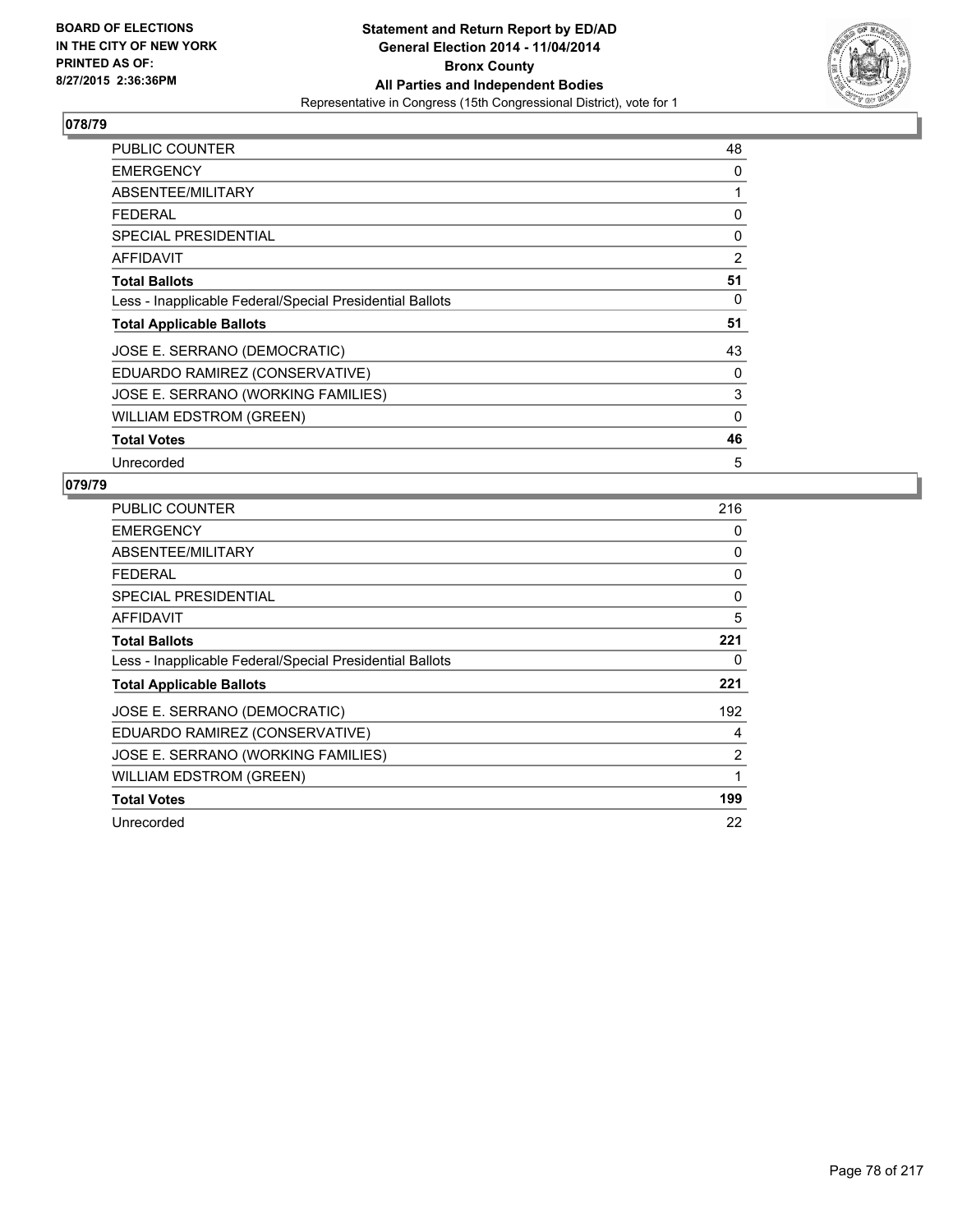

| <b>PUBLIC COUNTER</b>                                    | 0 |
|----------------------------------------------------------|---|
| <b>EMERGENCY</b>                                         | 0 |
| ABSENTEE/MILITARY                                        | 0 |
| FFDFRAI                                                  | 0 |
| <b>SPECIAL PRESIDENTIAL</b>                              | 0 |
| <b>AFFIDAVIT</b>                                         | 0 |
| <b>Total Ballots</b>                                     | 0 |
| Less - Inapplicable Federal/Special Presidential Ballots | 0 |
| <b>Total Applicable Ballots</b>                          | 0 |
| JOSE E. SERRANO (DEMOCRATIC)                             | 0 |
| EDUARDO RAMIREZ (CONSERVATIVE)                           | 0 |
| JOSE E. SERRANO (WORKING FAMILIES)                       | 0 |
| <b>WILLIAM EDSTROM (GREEN)</b>                           | 0 |
| <b>Total Votes</b>                                       | 0 |

| <b>PUBLIC COUNTER</b>                                    | 0 |
|----------------------------------------------------------|---|
| <b>EMERGENCY</b>                                         | 0 |
| ABSENTEE/MILITARY                                        | 0 |
| <b>FEDERAL</b>                                           | 0 |
| <b>SPECIAL PRESIDENTIAL</b>                              | 0 |
| <b>AFFIDAVIT</b>                                         | 0 |
| <b>Total Ballots</b>                                     | 0 |
| Less - Inapplicable Federal/Special Presidential Ballots | 0 |
| <b>Total Applicable Ballots</b>                          | 0 |
| JOSE E. SERRANO (DEMOCRATIC)                             | 0 |
| EDUARDO RAMIREZ (CONSERVATIVE)                           | 0 |
| JOSE E. SERRANO (WORKING FAMILIES)                       | 0 |
| <b>WILLIAM EDSTROM (GREEN)</b>                           | 0 |
| <b>Total Votes</b>                                       | 0 |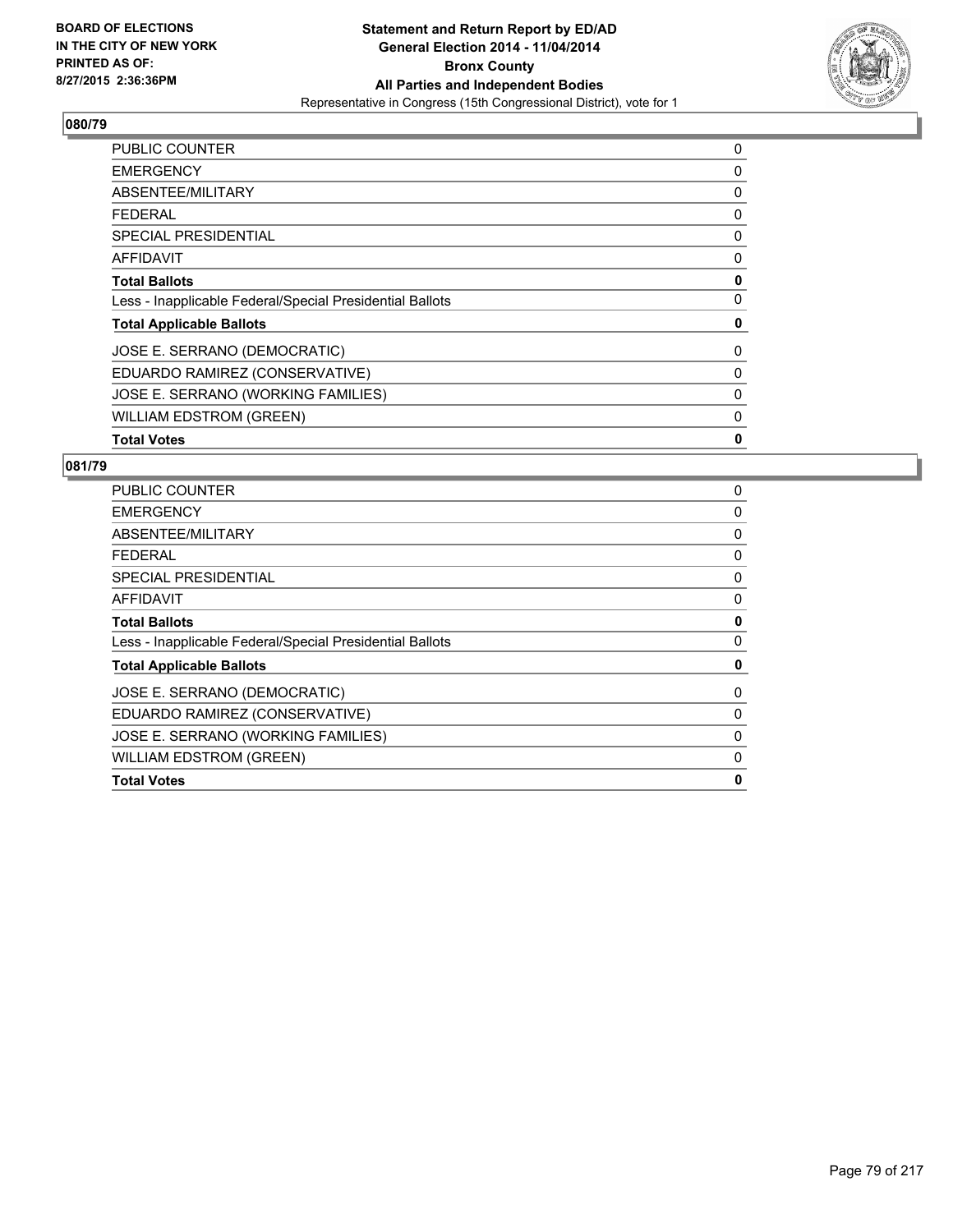

| <b>PUBLIC COUNTER</b>                                    | 0 |
|----------------------------------------------------------|---|
| <b>EMERGENCY</b>                                         | 0 |
| ABSENTEE/MILITARY                                        | 0 |
| FEDERAL                                                  | 0 |
| <b>SPECIAL PRESIDENTIAL</b>                              | 0 |
| <b>AFFIDAVIT</b>                                         | 0 |
| <b>Total Ballots</b>                                     | 0 |
| Less - Inapplicable Federal/Special Presidential Ballots | 0 |
| <b>Total Applicable Ballots</b>                          | 0 |
| JOSE E. SERRANO (DEMOCRATIC)                             | 0 |
| EDUARDO RAMIREZ (CONSERVATIVE)                           | 0 |
| JOSE E. SERRANO (WORKING FAMILIES)                       | 0 |
| <b>WILLIAM EDSTROM (GREEN)</b>                           | 0 |
| <b>Total Votes</b>                                       | 0 |
| 118/82 COMBINED into: 117/82                             |   |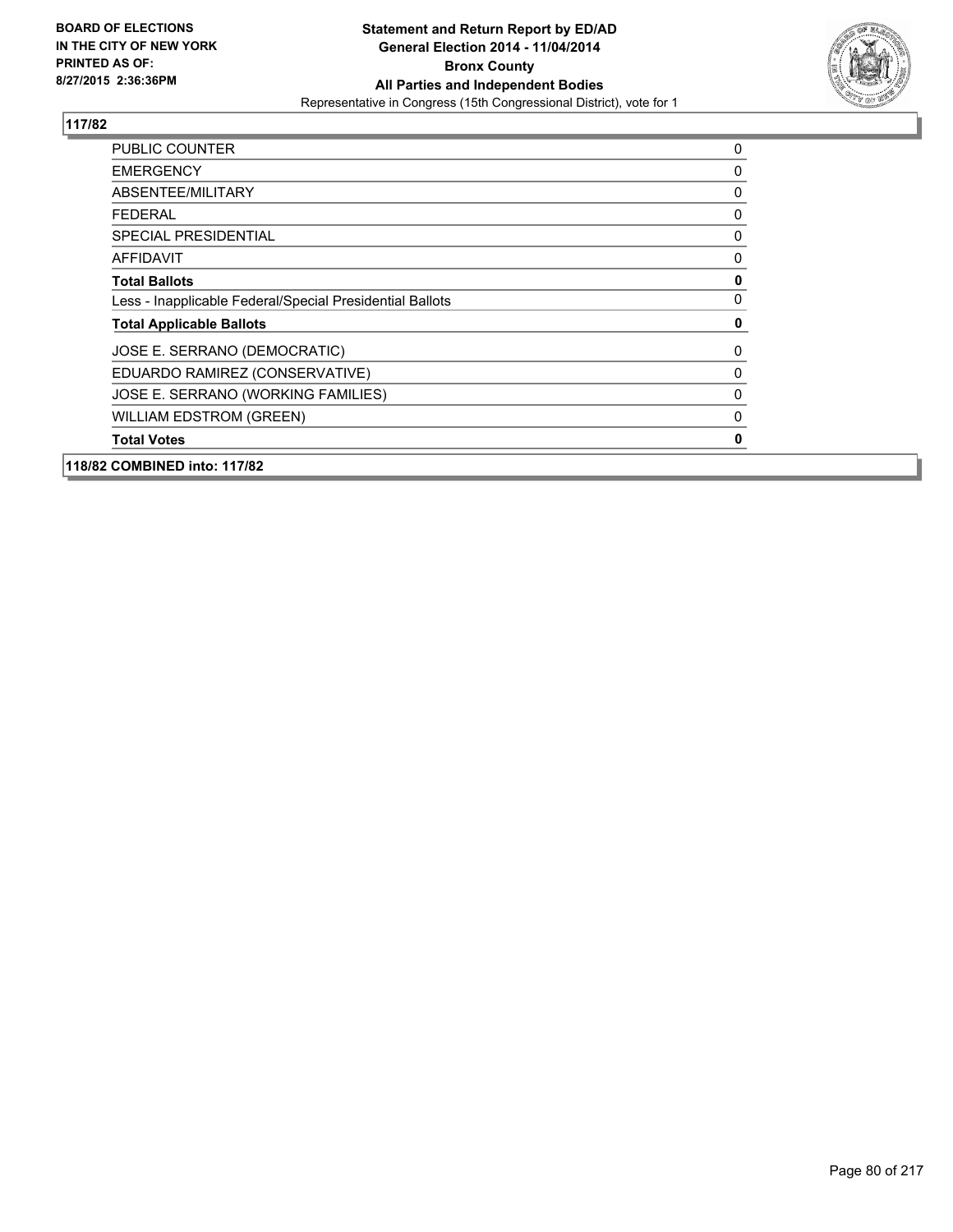

| <b>PUBLIC COUNTER</b>                                    | 143 |
|----------------------------------------------------------|-----|
| <b>EMERGENCY</b>                                         | 0   |
| ABSENTEE/MILITARY                                        | 1   |
| <b>FEDERAL</b>                                           | 0   |
| <b>SPECIAL PRESIDENTIAL</b>                              | 0   |
| AFFIDAVIT                                                | 6   |
| <b>Total Ballots</b>                                     | 150 |
| Less - Inapplicable Federal/Special Presidential Ballots | 0   |
| <b>Total Applicable Ballots</b>                          | 150 |
| JOSE E. SERRANO (DEMOCRATIC)                             | 137 |
| EDUARDO RAMIREZ (CONSERVATIVE)                           | 2   |
| JOSE E. SERRANO (WORKING FAMILIES)                       | 5   |
| <b>WILLIAM EDSTROM (GREEN)</b>                           | 0   |
| <b>Total Votes</b>                                       | 144 |
| Unrecorded                                               | 6   |

| PUBLIC COUNTER                                           | 38 |
|----------------------------------------------------------|----|
| <b>EMERGENCY</b>                                         | 0  |
| ABSENTEE/MILITARY                                        | 1  |
| <b>FEDERAL</b>                                           | 0  |
| <b>SPECIAL PRESIDENTIAL</b>                              | 0  |
| AFFIDAVIT                                                | 0  |
| <b>Total Ballots</b>                                     | 39 |
| Less - Inapplicable Federal/Special Presidential Ballots | 0  |
| <b>Total Applicable Ballots</b>                          | 39 |
| JOSE E. SERRANO (DEMOCRATIC)                             | 32 |
| EDUARDO RAMIREZ (CONSERVATIVE)                           | 0  |
| JOSE E. SERRANO (WORKING FAMILIES)                       | 1  |
| WILLIAM EDSTROM (GREEN)                                  |    |
| <b>Total Votes</b>                                       | 34 |
| Unrecorded                                               | 5  |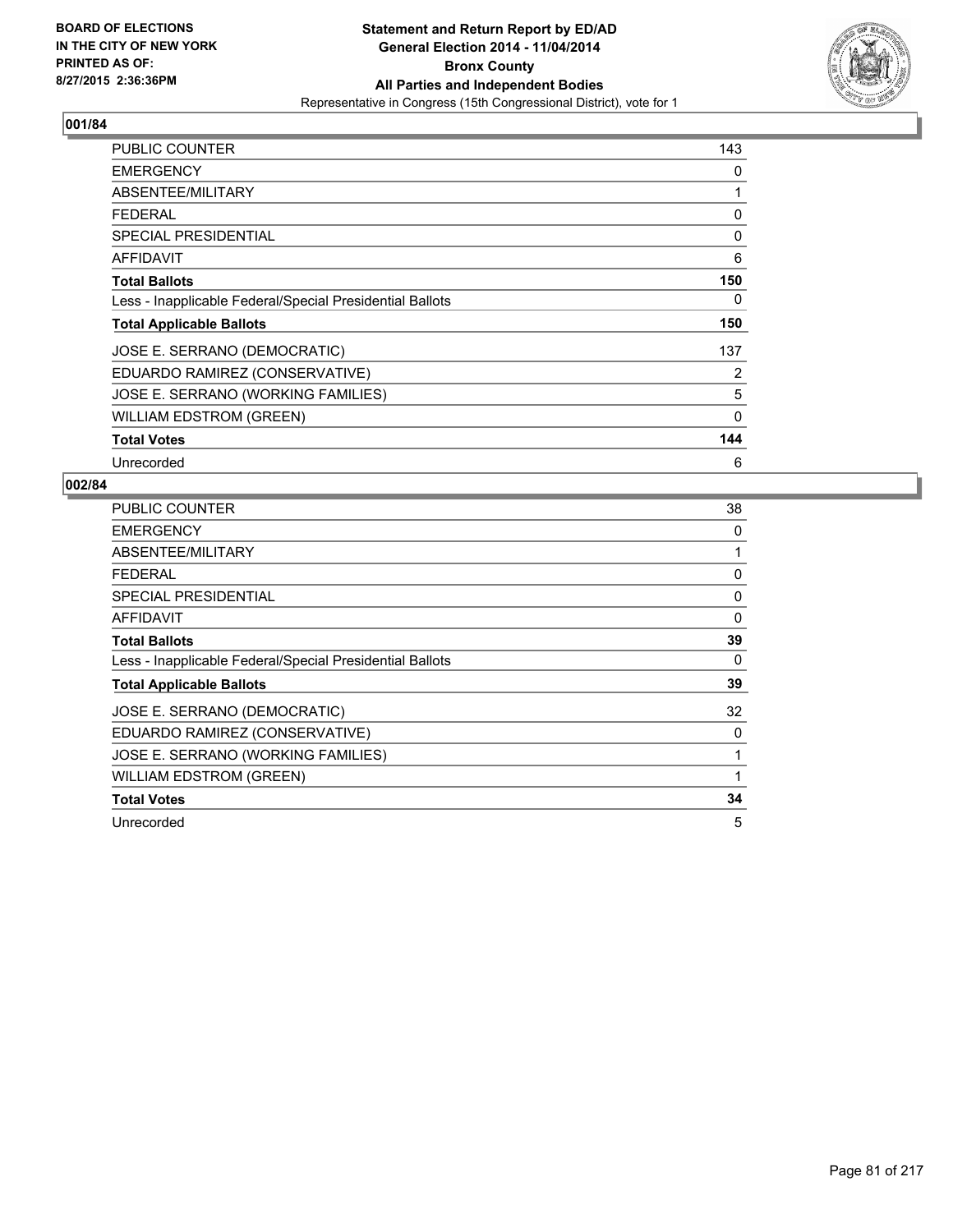

| <b>PUBLIC COUNTER</b>                                    | 179          |
|----------------------------------------------------------|--------------|
| <b>EMERGENCY</b>                                         | 0            |
| ABSENTEE/MILITARY                                        | 1            |
| <b>FEDERAL</b>                                           | 0            |
| <b>SPECIAL PRESIDENTIAL</b>                              | 0            |
| AFFIDAVIT                                                | 6            |
| <b>Total Ballots</b>                                     | 186          |
| Less - Inapplicable Federal/Special Presidential Ballots | 0            |
| <b>Total Applicable Ballots</b>                          | 186          |
| JOSE E. SERRANO (DEMOCRATIC)                             | 167          |
| EDUARDO RAMIREZ (CONSERVATIVE)                           | 2            |
| JOSE E. SERRANO (WORKING FAMILIES)                       | 3            |
| <b>WILLIAM EDSTROM (GREEN)</b>                           | $\mathbf{0}$ |
| <b>Total Votes</b>                                       | 172          |
| Unrecorded                                               | 14           |

| <b>PUBLIC COUNTER</b>                                    | 172          |
|----------------------------------------------------------|--------------|
| <b>EMERGENCY</b>                                         | 0            |
| ABSENTEE/MILITARY                                        | 1            |
| FEDERAL                                                  | 0            |
| <b>SPECIAL PRESIDENTIAL</b>                              | 0            |
| AFFIDAVIT                                                | 3            |
| <b>Total Ballots</b>                                     | 176          |
| Less - Inapplicable Federal/Special Presidential Ballots | 0            |
| <b>Total Applicable Ballots</b>                          | 176          |
| JOSE E. SERRANO (DEMOCRATIC)                             | 160          |
| EDUARDO RAMIREZ (CONSERVATIVE)                           |              |
| JOSE E. SERRANO (WORKING FAMILIES)                       | 4            |
| <b>WILLIAM EDSTROM (GREEN)</b>                           | $\mathbf{0}$ |
| <b>Total Votes</b>                                       | 165          |
| Unrecorded                                               | 11           |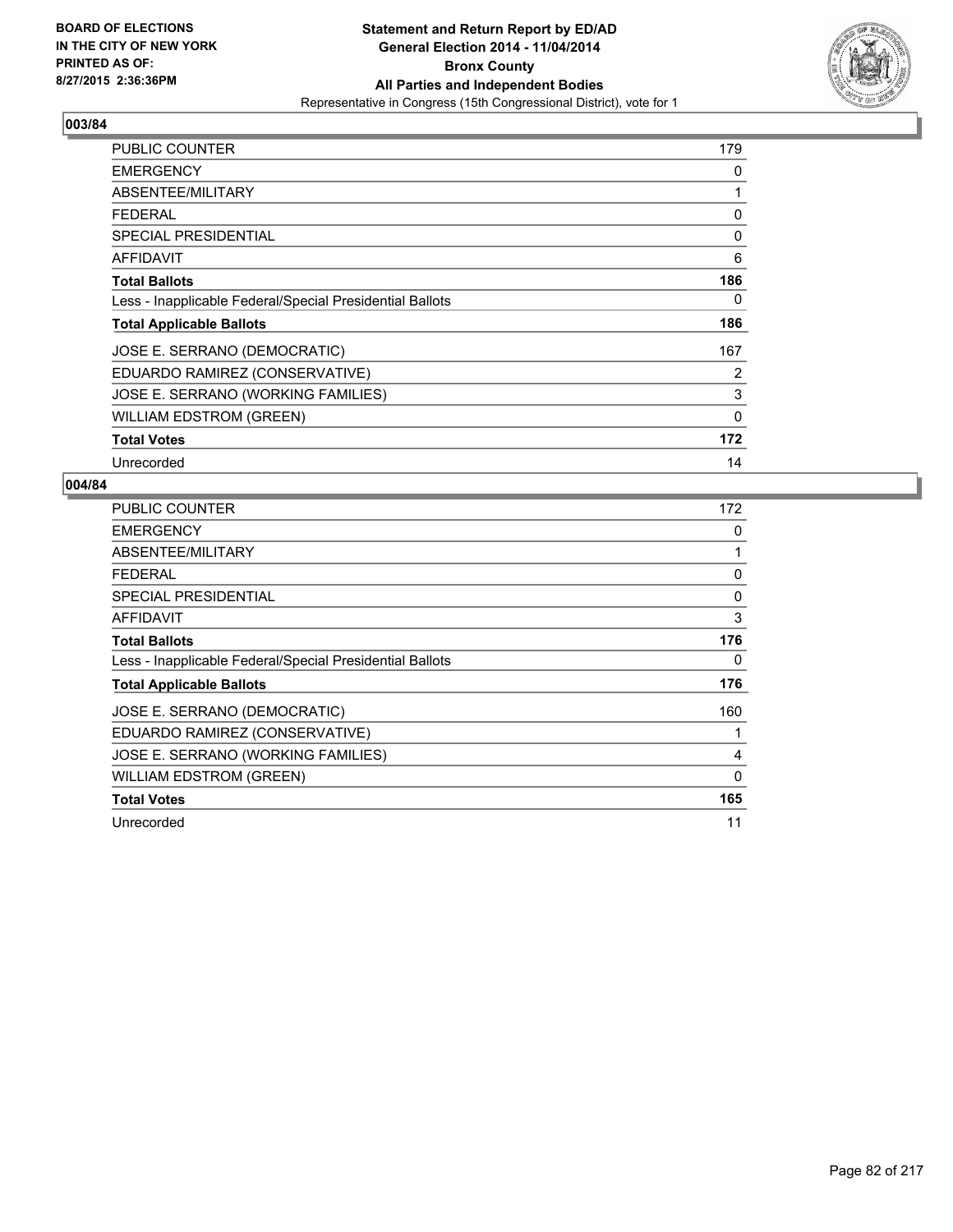

| <b>PUBLIC COUNTER</b>                                    | 226 |
|----------------------------------------------------------|-----|
| <b>EMERGENCY</b>                                         | 0   |
| ABSENTEE/MILITARY                                        | 3   |
| <b>FEDERAL</b>                                           | 0   |
| <b>SPECIAL PRESIDENTIAL</b>                              | 0   |
| AFFIDAVIT                                                | 3   |
| <b>Total Ballots</b>                                     | 232 |
| Less - Inapplicable Federal/Special Presidential Ballots | 0   |
| <b>Total Applicable Ballots</b>                          | 232 |
| JOSE E. SERRANO (DEMOCRATIC)                             | 199 |
| EDUARDO RAMIREZ (CONSERVATIVE)                           | 0   |
| JOSE E. SERRANO (WORKING FAMILIES)                       | 8   |
| <b>WILLIAM EDSTROM (GREEN)</b>                           | 2   |
| <b>Total Votes</b>                                       | 209 |
| Unrecorded                                               | 23  |

| <b>PUBLIC COUNTER</b>                                    | 260 |
|----------------------------------------------------------|-----|
| <b>EMERGENCY</b>                                         | 0   |
| ABSENTEE/MILITARY                                        | 2   |
| <b>FEDERAL</b>                                           | 0   |
| SPECIAL PRESIDENTIAL                                     | 0   |
| AFFIDAVIT                                                | 2   |
| <b>Total Ballots</b>                                     | 264 |
| Less - Inapplicable Federal/Special Presidential Ballots | 0   |
| <b>Total Applicable Ballots</b>                          | 264 |
| JOSE E. SERRANO (DEMOCRATIC)                             | 224 |
| EDUARDO RAMIREZ (CONSERVATIVE)                           | 9   |
| JOSE E. SERRANO (WORKING FAMILIES)                       | 6   |
| <b>WILLIAM EDSTROM (GREEN)</b>                           | 3   |
| <b>Total Votes</b>                                       | 242 |
| Unrecorded                                               | 22  |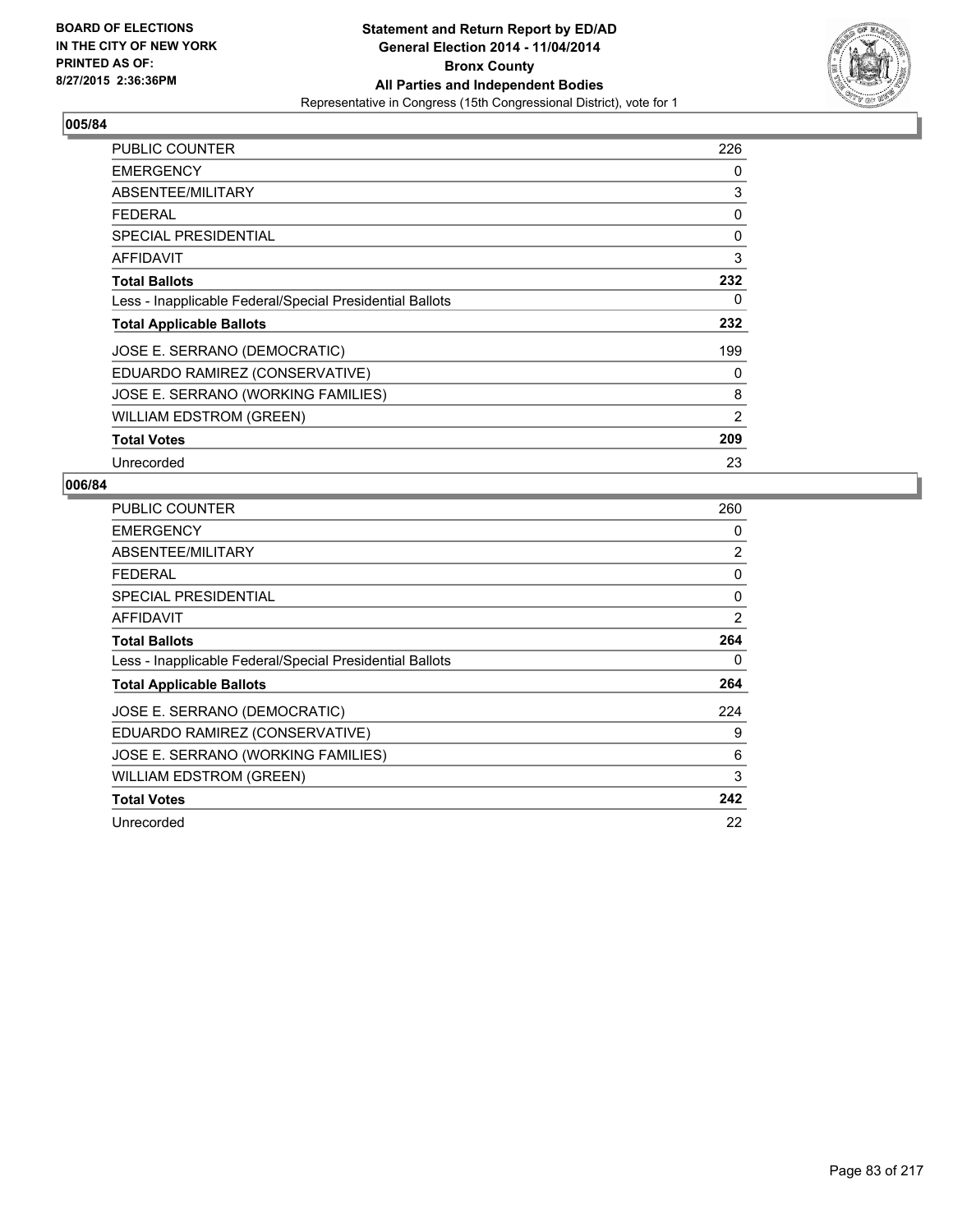

| <b>PUBLIC COUNTER</b>                                    | 166          |
|----------------------------------------------------------|--------------|
| <b>EMERGENCY</b>                                         | 0            |
| ABSENTEE/MILITARY                                        | 0            |
| <b>FEDERAL</b>                                           | 1            |
| <b>SPECIAL PRESIDENTIAL</b>                              | 0            |
| AFFIDAVIT                                                | 2            |
| <b>Total Ballots</b>                                     | 169          |
| Less - Inapplicable Federal/Special Presidential Ballots | 0            |
| <b>Total Applicable Ballots</b>                          | 169          |
| JOSE E. SERRANO (DEMOCRATIC)                             | 146          |
| EDUARDO RAMIREZ (CONSERVATIVE)                           | 4            |
| JOSE E. SERRANO (WORKING FAMILIES)                       | 3            |
| <b>WILLIAM EDSTROM (GREEN)</b>                           | $\mathbf{0}$ |
| <b>Total Votes</b>                                       | 153          |
| Unrecorded                                               | 16           |

| PUBLIC COUNTER                                           | 210 |
|----------------------------------------------------------|-----|
| <b>EMERGENCY</b>                                         | 0   |
| ABSENTEE/MILITARY                                        | 2   |
| FEDERAL                                                  | 0   |
| SPECIAL PRESIDENTIAL                                     | 0   |
| AFFIDAVIT                                                | 5   |
| <b>Total Ballots</b>                                     | 217 |
| Less - Inapplicable Federal/Special Presidential Ballots | 0   |
| <b>Total Applicable Ballots</b>                          | 217 |
| JOSE E. SERRANO (DEMOCRATIC)                             | 192 |
| EDUARDO RAMIREZ (CONSERVATIVE)                           | 2   |
| JOSE E. SERRANO (WORKING FAMILIES)                       | 4   |
| WILLIAM EDSTROM (GREEN)                                  | 1   |
| <b>Total Votes</b>                                       | 199 |
| Unrecorded                                               | 18  |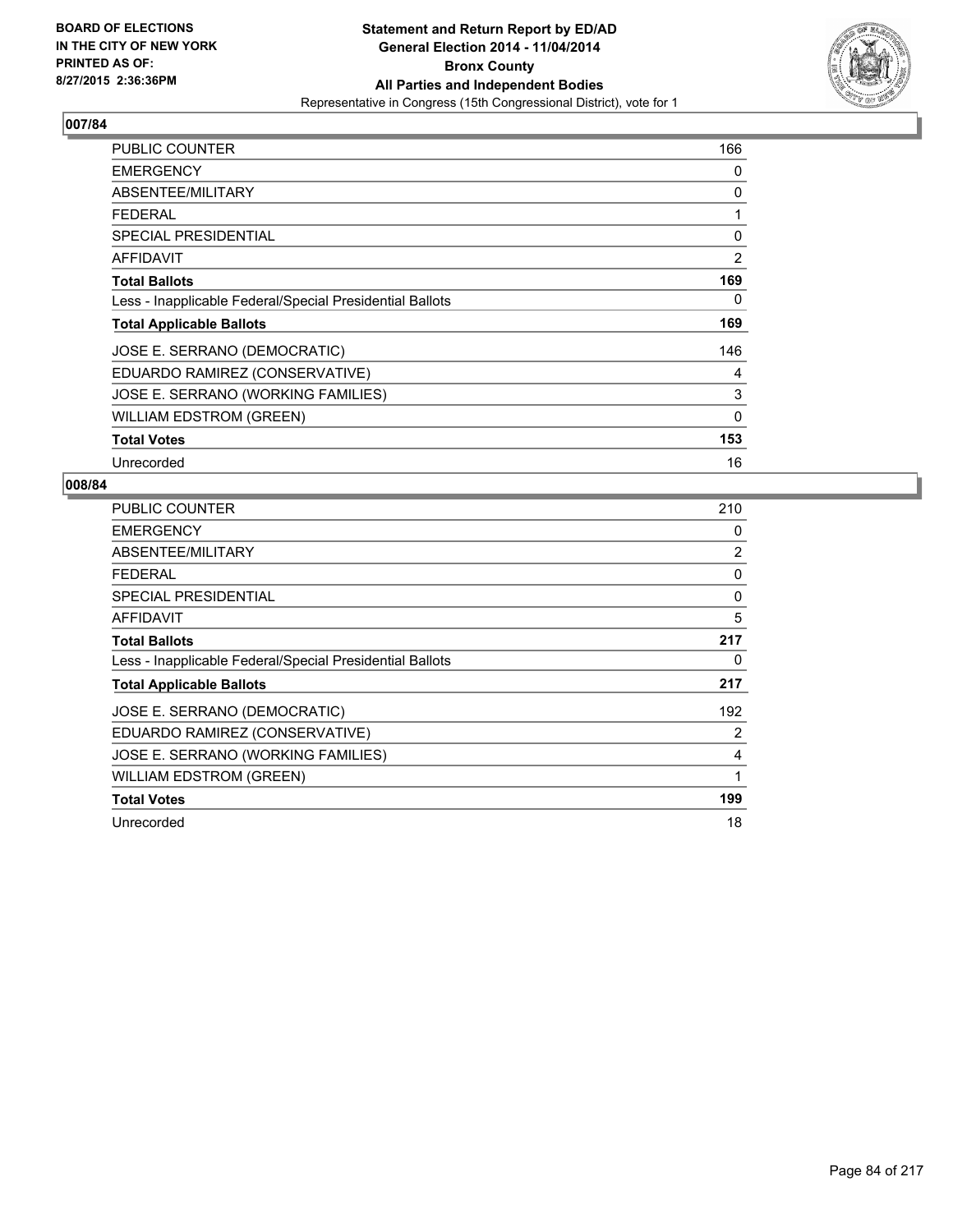

| PUBLIC COUNTER                                           | 131 |
|----------------------------------------------------------|-----|
| <b>EMERGENCY</b>                                         | 0   |
| ABSENTEE/MILITARY                                        | 0   |
| <b>FEDERAL</b>                                           | 0   |
| <b>SPECIAL PRESIDENTIAL</b>                              | 0   |
| AFFIDAVIT                                                | 2   |
| <b>Total Ballots</b>                                     | 133 |
| Less - Inapplicable Federal/Special Presidential Ballots | 0   |
| <b>Total Applicable Ballots</b>                          | 133 |
| JOSE E. SERRANO (DEMOCRATIC)                             | 123 |
| EDUARDO RAMIREZ (CONSERVATIVE)                           | 0   |
| JOSE E. SERRANO (WORKING FAMILIES)                       | 6   |
| <b>WILLIAM EDSTROM (GREEN)</b>                           | 1   |
| <b>Total Votes</b>                                       | 130 |
| Unrecorded                                               | 3   |

| <b>PUBLIC COUNTER</b>                                    | 213 |
|----------------------------------------------------------|-----|
| <b>EMERGENCY</b>                                         | 0   |
| ABSENTEE/MILITARY                                        | 2   |
| FEDERAL                                                  | 0   |
| SPECIAL PRESIDENTIAL                                     | 0   |
| <b>AFFIDAVIT</b>                                         | 0   |
| <b>Total Ballots</b>                                     | 215 |
| Less - Inapplicable Federal/Special Presidential Ballots | 0   |
| <b>Total Applicable Ballots</b>                          | 215 |
| JOSE E. SERRANO (DEMOCRATIC)                             | 180 |
| EDUARDO RAMIREZ (CONSERVATIVE)                           | 4   |
| JOSE E. SERRANO (WORKING FAMILIES)                       | 19  |
| <b>WILLIAM EDSTROM (GREEN)</b>                           | 2   |
| <b>Total Votes</b>                                       | 205 |
| Unrecorded                                               | 10  |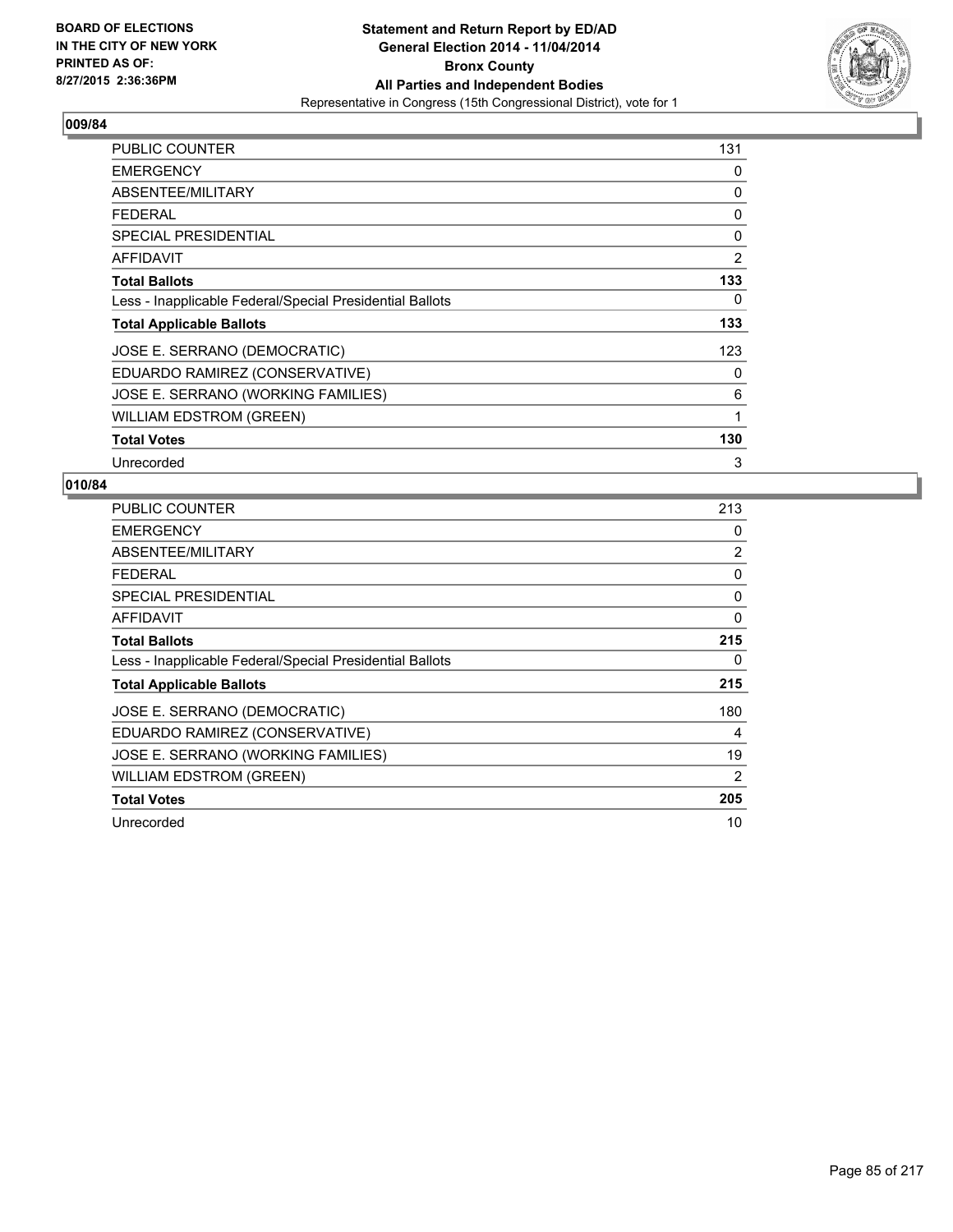

| PUBLIC COUNTER                                           | 184               |
|----------------------------------------------------------|-------------------|
| <b>EMERGENCY</b>                                         | 0                 |
| ABSENTEE/MILITARY                                        | 2                 |
| <b>FEDERAL</b>                                           | 0                 |
| <b>SPECIAL PRESIDENTIAL</b>                              | 0                 |
| <b>AFFIDAVIT</b>                                         | 6                 |
| <b>Total Ballots</b>                                     | 192               |
| Less - Inapplicable Federal/Special Presidential Ballots | 0                 |
| <b>Total Applicable Ballots</b>                          | 192               |
| JOSE E. SERRANO (DEMOCRATIC)                             | 168               |
| EDUARDO RAMIREZ (CONSERVATIVE)                           | 2                 |
| JOSE E. SERRANO (WORKING FAMILIES)                       | 8                 |
| <b>WILLIAM EDSTROM (GREEN)</b>                           | $\overline{2}$    |
| <b>Total Votes</b>                                       | 180               |
| Unrecorded                                               | $12 \overline{ }$ |

| PUBLIC COUNTER                                           | 67 |
|----------------------------------------------------------|----|
| <b>EMERGENCY</b>                                         | 0  |
| ABSENTEE/MILITARY                                        | 0  |
| <b>FEDERAL</b>                                           | 0  |
| <b>SPECIAL PRESIDENTIAL</b>                              | 0  |
| AFFIDAVIT                                                | 5  |
| <b>Total Ballots</b>                                     | 72 |
| Less - Inapplicable Federal/Special Presidential Ballots | 0  |
| <b>Total Applicable Ballots</b>                          | 72 |
| JOSE E. SERRANO (DEMOCRATIC)                             | 61 |
| EDUARDO RAMIREZ (CONSERVATIVE)                           | 1  |
| JOSE E. SERRANO (WORKING FAMILIES)                       | 5  |
| WILLIAM EDSTROM (GREEN)                                  | 1  |
| <b>Total Votes</b>                                       | 68 |
| Unrecorded                                               | 4  |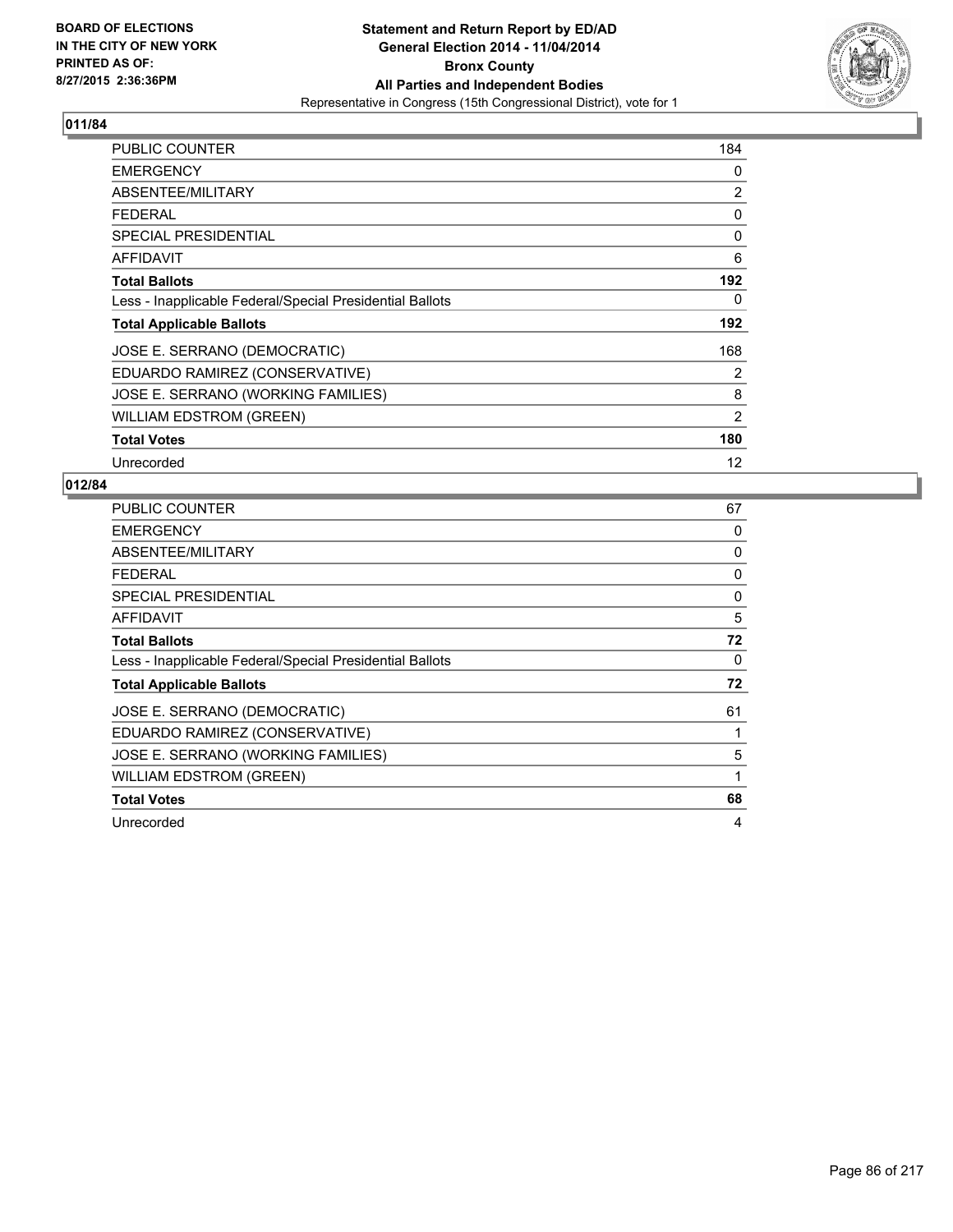

| <b>PUBLIC COUNTER</b>                                    | 221 |
|----------------------------------------------------------|-----|
| <b>EMERGENCY</b>                                         | 0   |
| ABSENTEE/MILITARY                                        | 5   |
| <b>FEDERAL</b>                                           | 0   |
| <b>SPECIAL PRESIDENTIAL</b>                              | 0   |
| AFFIDAVIT                                                | 9   |
| <b>Total Ballots</b>                                     | 235 |
| Less - Inapplicable Federal/Special Presidential Ballots | 0   |
| <b>Total Applicable Ballots</b>                          | 235 |
| JOSE E. SERRANO (DEMOCRATIC)                             | 202 |
| EDUARDO RAMIREZ (CONSERVATIVE)                           | 3   |
| JOSE E. SERRANO (WORKING FAMILIES)                       | 8   |
| <b>WILLIAM EDSTROM (GREEN)</b>                           | 3   |
| <b>Total Votes</b>                                       | 216 |
| Unrecorded                                               | 19  |

| <b>PUBLIC COUNTER</b>                                    | 157 |
|----------------------------------------------------------|-----|
| <b>EMERGENCY</b>                                         | 0   |
| ABSENTEE/MILITARY                                        | 5   |
| <b>FEDERAL</b>                                           | 0   |
| <b>SPECIAL PRESIDENTIAL</b>                              | 0   |
| <b>AFFIDAVIT</b>                                         | 0   |
| <b>Total Ballots</b>                                     | 162 |
| Less - Inapplicable Federal/Special Presidential Ballots | 0   |
| <b>Total Applicable Ballots</b>                          | 162 |
| JOSE E. SERRANO (DEMOCRATIC)                             | 131 |
| EDUARDO RAMIREZ (CONSERVATIVE)                           | 8   |
| JOSE E. SERRANO (WORKING FAMILIES)                       | 9   |
| <b>WILLIAM EDSTROM (GREEN)</b>                           | 4   |
| UNATTRIBUTABLE WRITE-IN (WRITE-IN)                       | 1   |
| <b>Total Votes</b>                                       | 153 |
| Unrecorded                                               | 9   |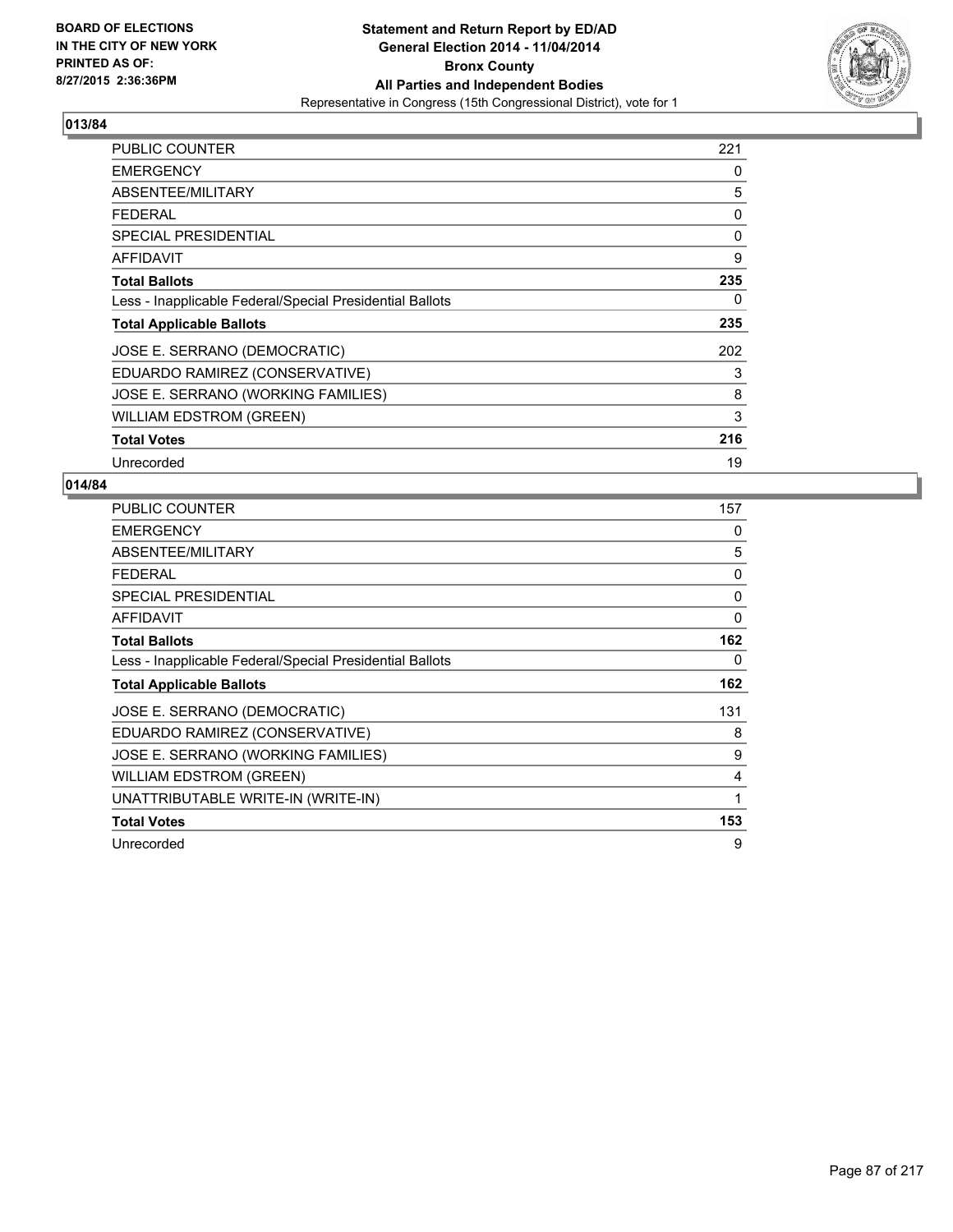

| <b>PUBLIC COUNTER</b>                                    | 86 |
|----------------------------------------------------------|----|
| <b>EMERGENCY</b>                                         | 0  |
| ABSENTEE/MILITARY                                        | 0  |
| <b>FEDERAL</b>                                           | 0  |
| <b>SPECIAL PRESIDENTIAL</b>                              | 0  |
| AFFIDAVIT                                                | 2  |
| <b>Total Ballots</b>                                     | 88 |
| Less - Inapplicable Federal/Special Presidential Ballots | 0  |
| <b>Total Applicable Ballots</b>                          | 88 |
| JOSE E. SERRANO (DEMOCRATIC)                             | 77 |
| EDUARDO RAMIREZ (CONSERVATIVE)                           | 2  |
| JOSE E. SERRANO (WORKING FAMILIES)                       | 3  |
| <b>WILLIAM EDSTROM (GREEN)</b>                           | 0  |
| <b>Total Votes</b>                                       | 82 |
| Unrecorded                                               | 6  |

| PUBLIC COUNTER                                           | 199 |
|----------------------------------------------------------|-----|
| <b>EMERGENCY</b>                                         | 0   |
| ABSENTEE/MILITARY                                        | 3   |
| FEDERAL                                                  | 0   |
| SPECIAL PRESIDENTIAL                                     | 0   |
| AFFIDAVIT                                                | 2   |
| <b>Total Ballots</b>                                     | 204 |
| Less - Inapplicable Federal/Special Presidential Ballots | 0   |
| <b>Total Applicable Ballots</b>                          | 204 |
| JOSE E. SERRANO (DEMOCRATIC)                             | 173 |
| EDUARDO RAMIREZ (CONSERVATIVE)                           | 4   |
| JOSE E. SERRANO (WORKING FAMILIES)                       | 6   |
| <b>WILLIAM EDSTROM (GREEN)</b>                           | 7   |
| <b>Total Votes</b>                                       | 190 |
| Unrecorded                                               | 14  |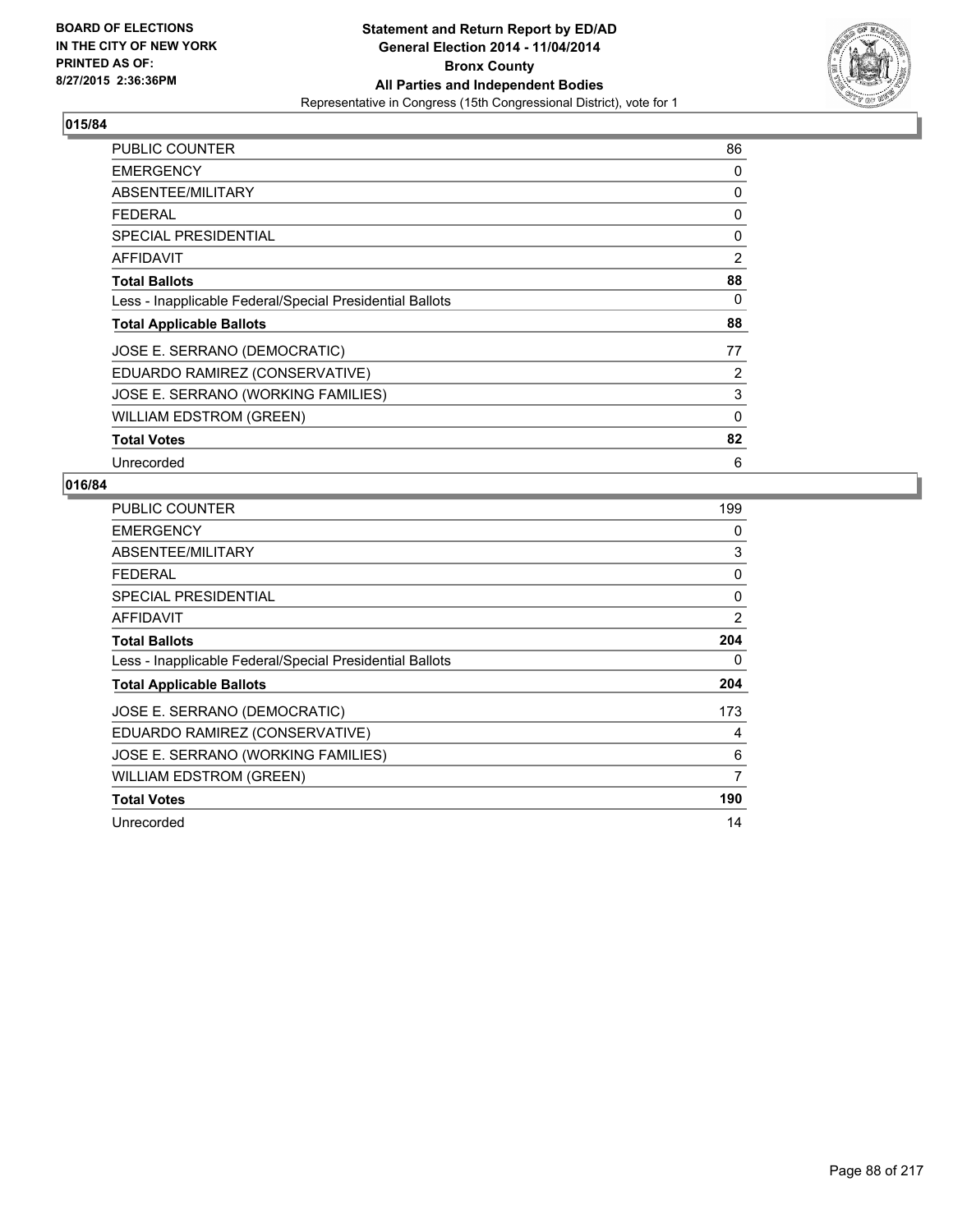

| <b>PUBLIC COUNTER</b>                                    | 65 |
|----------------------------------------------------------|----|
| <b>EMERGENCY</b>                                         | 0  |
| ABSENTEE/MILITARY                                        | 0  |
| <b>FEDERAL</b>                                           | 0  |
| <b>SPECIAL PRESIDENTIAL</b>                              | 0  |
| AFFIDAVIT                                                | 0  |
| <b>Total Ballots</b>                                     | 65 |
| Less - Inapplicable Federal/Special Presidential Ballots | 0  |
| <b>Total Applicable Ballots</b>                          | 65 |
| JOSE E. SERRANO (DEMOCRATIC)                             | 55 |
| EDUARDO RAMIREZ (CONSERVATIVE)                           | 2  |
| JOSE E. SERRANO (WORKING FAMILIES)                       | 3  |
| <b>WILLIAM EDSTROM (GREEN)</b>                           | 1  |
| <b>Total Votes</b>                                       | 61 |
| Unrecorded                                               | 4  |

| <b>PUBLIC COUNTER</b>                                    | 12 |
|----------------------------------------------------------|----|
| <b>EMERGENCY</b>                                         | 0  |
| ABSENTEE/MILITARY                                        | 0  |
| <b>FEDERAL</b>                                           | 0  |
| <b>SPECIAL PRESIDENTIAL</b>                              | 0  |
| <b>AFFIDAVIT</b>                                         | 1  |
| <b>Total Ballots</b>                                     | 13 |
| Less - Inapplicable Federal/Special Presidential Ballots | 0  |
| <b>Total Applicable Ballots</b>                          | 13 |
| JOSE E. SERRANO (DEMOCRATIC)                             | 10 |
| EDUARDO RAMIREZ (CONSERVATIVE)                           | 0  |
| JOSE E. SERRANO (WORKING FAMILIES)                       | 0  |
| <b>WILLIAM EDSTROM (GREEN)</b>                           | 0  |
| <b>Total Votes</b>                                       | 10 |
| Unrecorded                                               | 3  |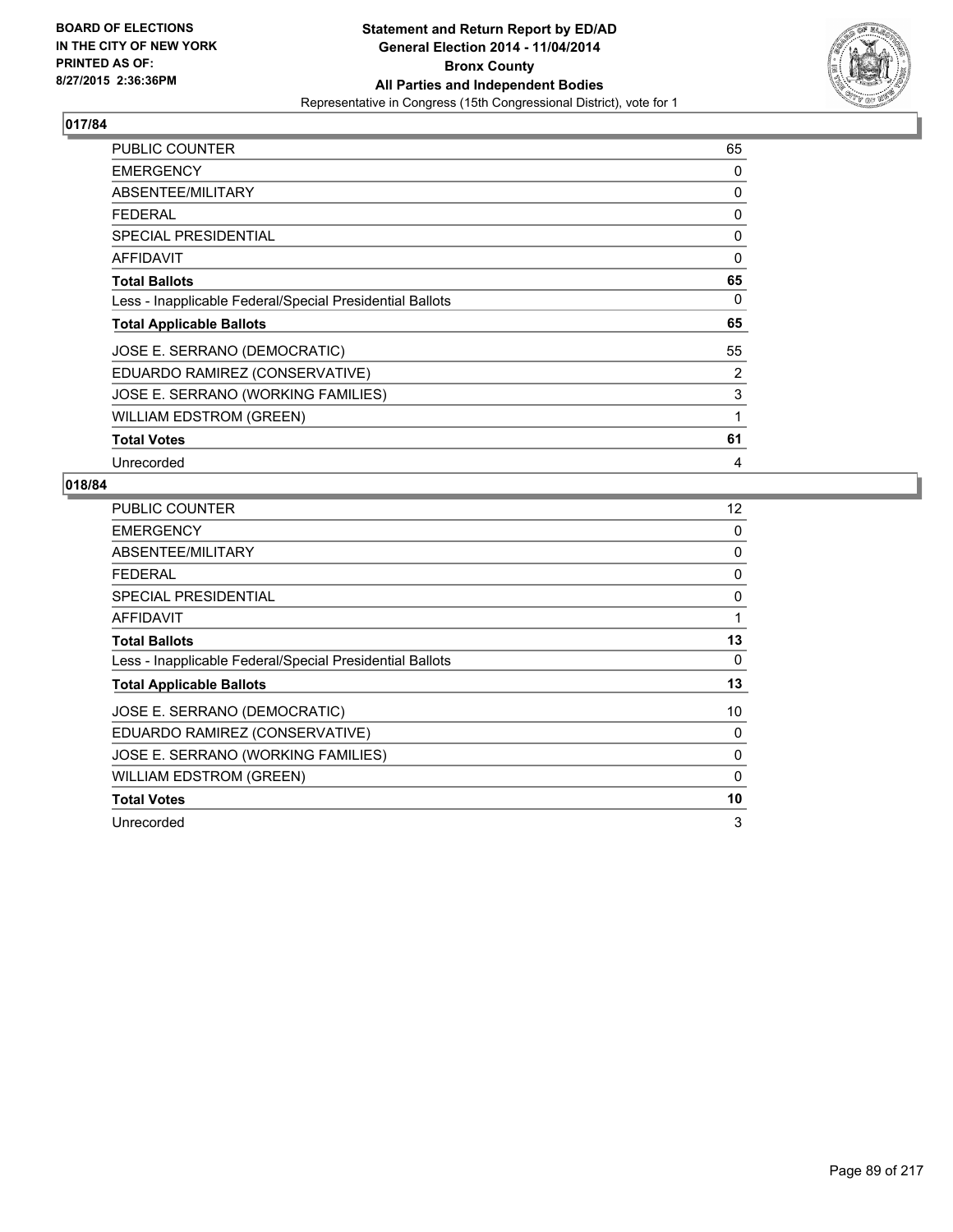

| PUBLIC COUNTER                                           | 207            |
|----------------------------------------------------------|----------------|
| <b>EMERGENCY</b>                                         | 0              |
| ABSENTEE/MILITARY                                        | 3              |
| <b>FEDERAL</b>                                           | 0              |
| <b>SPECIAL PRESIDENTIAL</b>                              | 0              |
| AFFIDAVIT                                                | 2              |
| <b>Total Ballots</b>                                     | 212            |
| Less - Inapplicable Federal/Special Presidential Ballots | 0              |
| <b>Total Applicable Ballots</b>                          | 212            |
| JOSE E. SERRANO (DEMOCRATIC)                             | 191            |
| EDUARDO RAMIREZ (CONSERVATIVE)                           | 1              |
| JOSE E. SERRANO (WORKING FAMILIES)                       | $\overline{2}$ |
| <b>WILLIAM EDSTROM (GREEN)</b>                           | 3              |
| <b>Total Votes</b>                                       | 197            |
| Unrecorded                                               | 15             |

| PUBLIC COUNTER                                           | 91 |
|----------------------------------------------------------|----|
| <b>EMERGENCY</b>                                         | 0  |
| ABSENTEE/MILITARY                                        | 2  |
| <b>FEDERAL</b>                                           | 1  |
| <b>SPECIAL PRESIDENTIAL</b>                              | 0  |
| AFFIDAVIT                                                | 3  |
| <b>Total Ballots</b>                                     | 97 |
| Less - Inapplicable Federal/Special Presidential Ballots | 0  |
| <b>Total Applicable Ballots</b>                          | 97 |
| JOSE E. SERRANO (DEMOCRATIC)                             | 75 |
| EDUARDO RAMIREZ (CONSERVATIVE)                           | 4  |
| JOSE E. SERRANO (WORKING FAMILIES)                       | 6  |
| WILLIAM EDSTROM (GREEN)                                  | 5  |
| <b>Total Votes</b>                                       | 90 |
| Unrecorded                                               | 7  |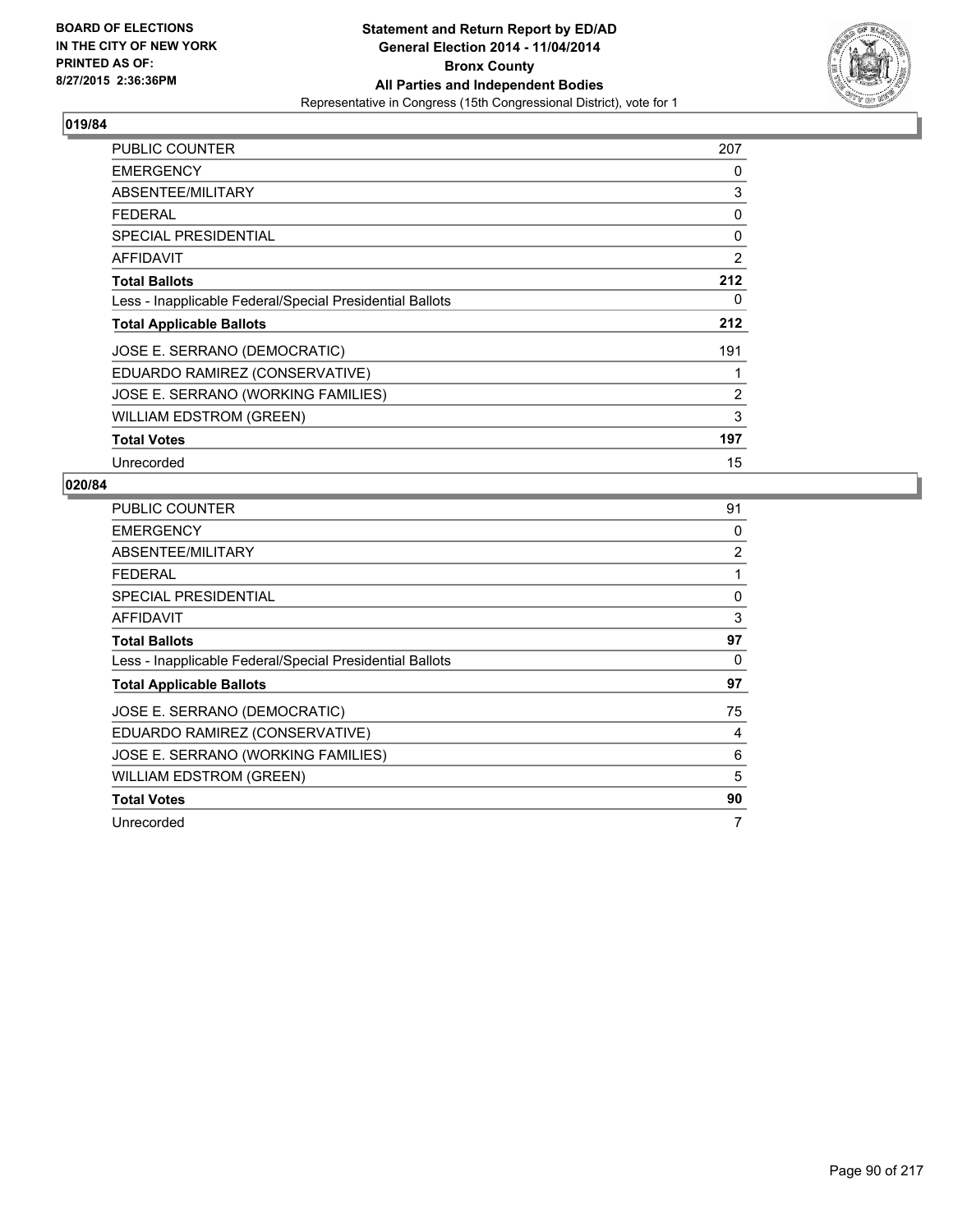

| <b>PUBLIC COUNTER</b>                                    | 27 |
|----------------------------------------------------------|----|
| <b>EMERGENCY</b>                                         | 0  |
| ABSENTEE/MILITARY                                        | 0  |
| <b>FEDERAL</b>                                           | 0  |
| <b>SPECIAL PRESIDENTIAL</b>                              | 0  |
| <b>AFFIDAVIT</b>                                         | 1  |
| <b>Total Ballots</b>                                     | 28 |
| Less - Inapplicable Federal/Special Presidential Ballots | 0  |
| <b>Total Applicable Ballots</b>                          | 28 |
| JOSE E. SERRANO (DEMOCRATIC)                             | 24 |
| EDUARDO RAMIREZ (CONSERVATIVE)                           | 0  |
| JOSE E. SERRANO (WORKING FAMILIES)                       | 1  |
| WILLIAM EDSTROM (GREEN)                                  | 0  |
| <b>Total Votes</b>                                       | 25 |
| Unrecorded                                               | 3  |

| <b>PUBLIC COUNTER</b>                                    | 40 |
|----------------------------------------------------------|----|
| <b>EMERGENCY</b>                                         | 0  |
| ABSENTEE/MILITARY                                        | 1  |
| <b>FEDERAL</b>                                           | 0  |
| <b>SPECIAL PRESIDENTIAL</b>                              | 0  |
| AFFIDAVIT                                                | 2  |
| <b>Total Ballots</b>                                     | 43 |
| Less - Inapplicable Federal/Special Presidential Ballots | 0  |
| <b>Total Applicable Ballots</b>                          | 43 |
| JOSE E. SERRANO (DEMOCRATIC)                             | 36 |
| EDUARDO RAMIREZ (CONSERVATIVE)                           | 4  |
| JOSE E. SERRANO (WORKING FAMILIES)                       | 1  |
| <b>WILLIAM EDSTROM (GREEN)</b>                           | 0  |
| <b>Total Votes</b>                                       | 41 |
| Unrecorded                                               | 2  |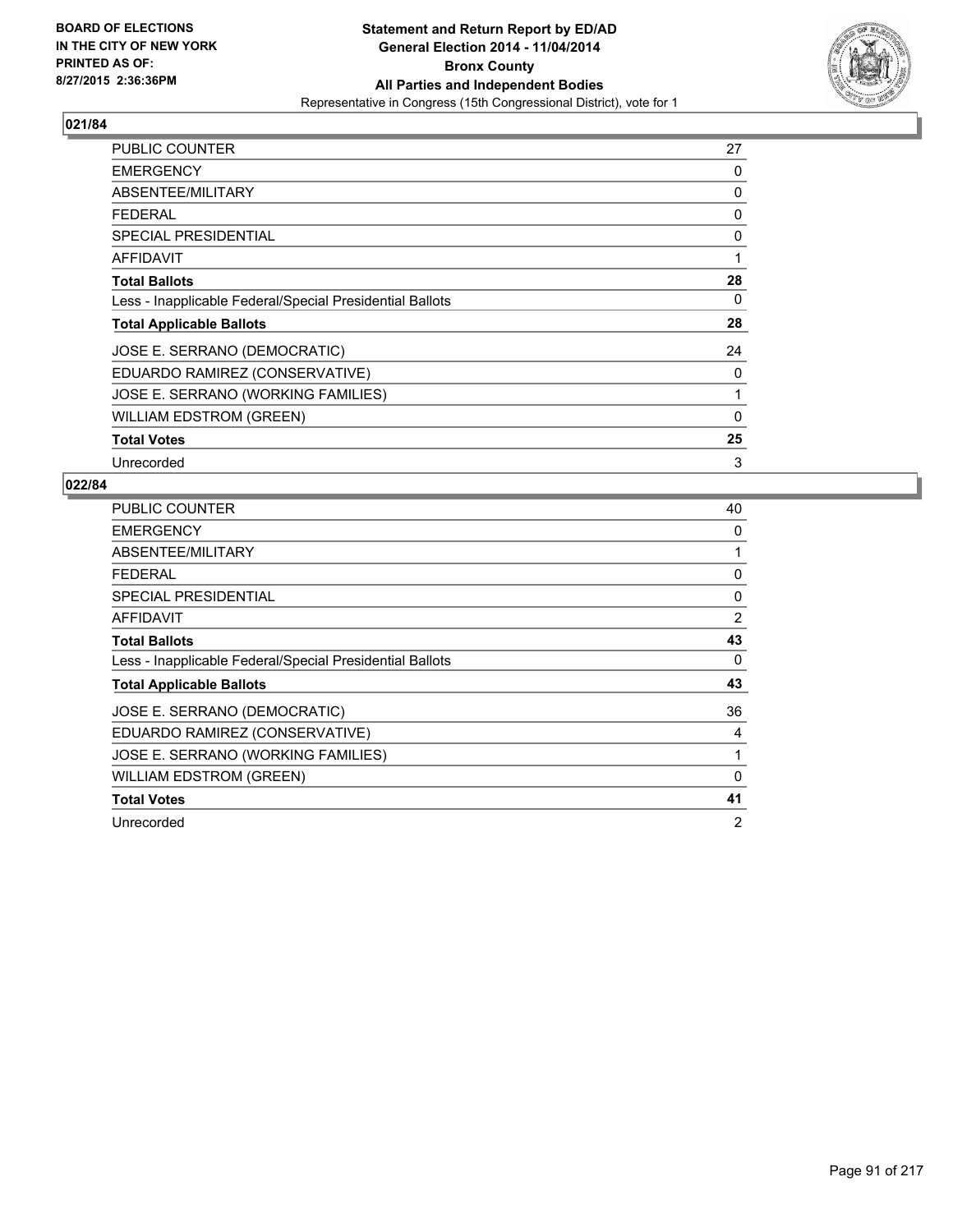

| PUBLIC COUNTER                                           | 191 |
|----------------------------------------------------------|-----|
| <b>EMERGENCY</b>                                         | 0   |
| ABSENTEE/MILITARY                                        | 2   |
| <b>FEDERAL</b>                                           | 0   |
| <b>SPECIAL PRESIDENTIAL</b>                              | 0   |
| <b>AFFIDAVIT</b>                                         | 3   |
| <b>Total Ballots</b>                                     | 196 |
| Less - Inapplicable Federal/Special Presidential Ballots | 0   |
| <b>Total Applicable Ballots</b>                          | 196 |
| JOSE E. SERRANO (DEMOCRATIC)                             | 172 |
| EDUARDO RAMIREZ (CONSERVATIVE)                           | 1   |
| JOSE E. SERRANO (WORKING FAMILIES)                       | 6   |
| <b>WILLIAM EDSTROM (GREEN)</b>                           | 3   |
| <b>Total Votes</b>                                       | 182 |
| Unrecorded                                               | 14  |

| <b>PUBLIC COUNTER</b>                                    | 200 |
|----------------------------------------------------------|-----|
| <b>EMERGENCY</b>                                         | 0   |
| ABSENTEE/MILITARY                                        | 3   |
| <b>FEDERAL</b>                                           | 1   |
| SPECIAL PRESIDENTIAL                                     | 0   |
| <b>AFFIDAVIT</b>                                         | 5   |
| <b>Total Ballots</b>                                     | 209 |
| Less - Inapplicable Federal/Special Presidential Ballots | 0   |
| <b>Total Applicable Ballots</b>                          | 209 |
| JOSE E. SERRANO (DEMOCRATIC)                             | 170 |
| EDUARDO RAMIREZ (CONSERVATIVE)                           | 3   |
| JOSE E. SERRANO (WORKING FAMILIES)                       | 7   |
| WILLIAM EDSTROM (GREEN)                                  | 5   |
| <b>Total Votes</b>                                       | 185 |
| Unrecorded                                               | 24  |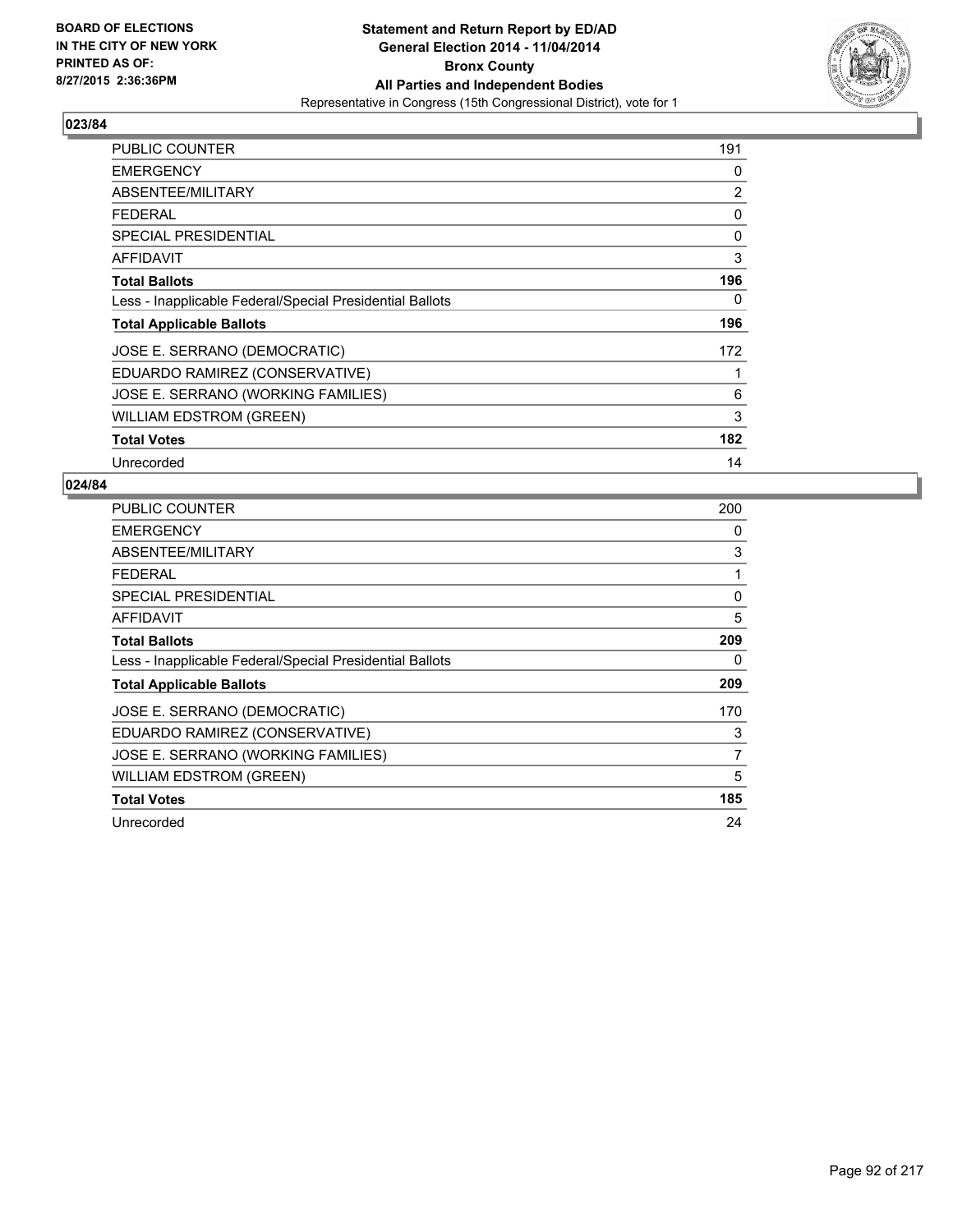

| <b>PUBLIC COUNTER</b>                                    | 110               |
|----------------------------------------------------------|-------------------|
| <b>EMERGENCY</b>                                         | 0                 |
| ABSENTEE/MILITARY                                        | $\overline{2}$    |
| <b>FEDERAL</b>                                           | 0                 |
| <b>SPECIAL PRESIDENTIAL</b>                              | 0                 |
| <b>AFFIDAVIT</b>                                         | 3                 |
| <b>Total Ballots</b>                                     | 115               |
| Less - Inapplicable Federal/Special Presidential Ballots | 0                 |
| <b>Total Applicable Ballots</b>                          | 115               |
| JOSE E. SERRANO (DEMOCRATIC)                             | 86                |
| EDUARDO RAMIREZ (CONSERVATIVE)                           | 1                 |
| JOSE E. SERRANO (WORKING FAMILIES)                       | $12 \overline{ }$ |
|                                                          |                   |
| <b>WILLIAM EDSTROM (GREEN)</b>                           | 5                 |
| UNATTRIBUTABLE WRITE-IN (WRITE-IN)                       | 1                 |
| <b>Total Votes</b>                                       | 105               |

| PUBLIC COUNTER                                           | 44       |
|----------------------------------------------------------|----------|
| <b>EMERGENCY</b>                                         | 0        |
| ABSENTEE/MILITARY                                        | 1        |
| <b>FEDERAL</b>                                           | 0        |
| <b>SPECIAL PRESIDENTIAL</b>                              | 0        |
| AFFIDAVIT                                                | $\Omega$ |
| <b>Total Ballots</b>                                     | 45       |
| Less - Inapplicable Federal/Special Presidential Ballots | 0        |
| <b>Total Applicable Ballots</b>                          | 45       |
| JOSE E. SERRANO (DEMOCRATIC)                             | 38       |
| EDUARDO RAMIREZ (CONSERVATIVE)                           | 2        |
| JOSE E. SERRANO (WORKING FAMILIES)                       | 0        |
| <b>WILLIAM EDSTROM (GREEN)</b>                           | $\Omega$ |
| <b>Total Votes</b>                                       | 40       |
| Unrecorded                                               | 5        |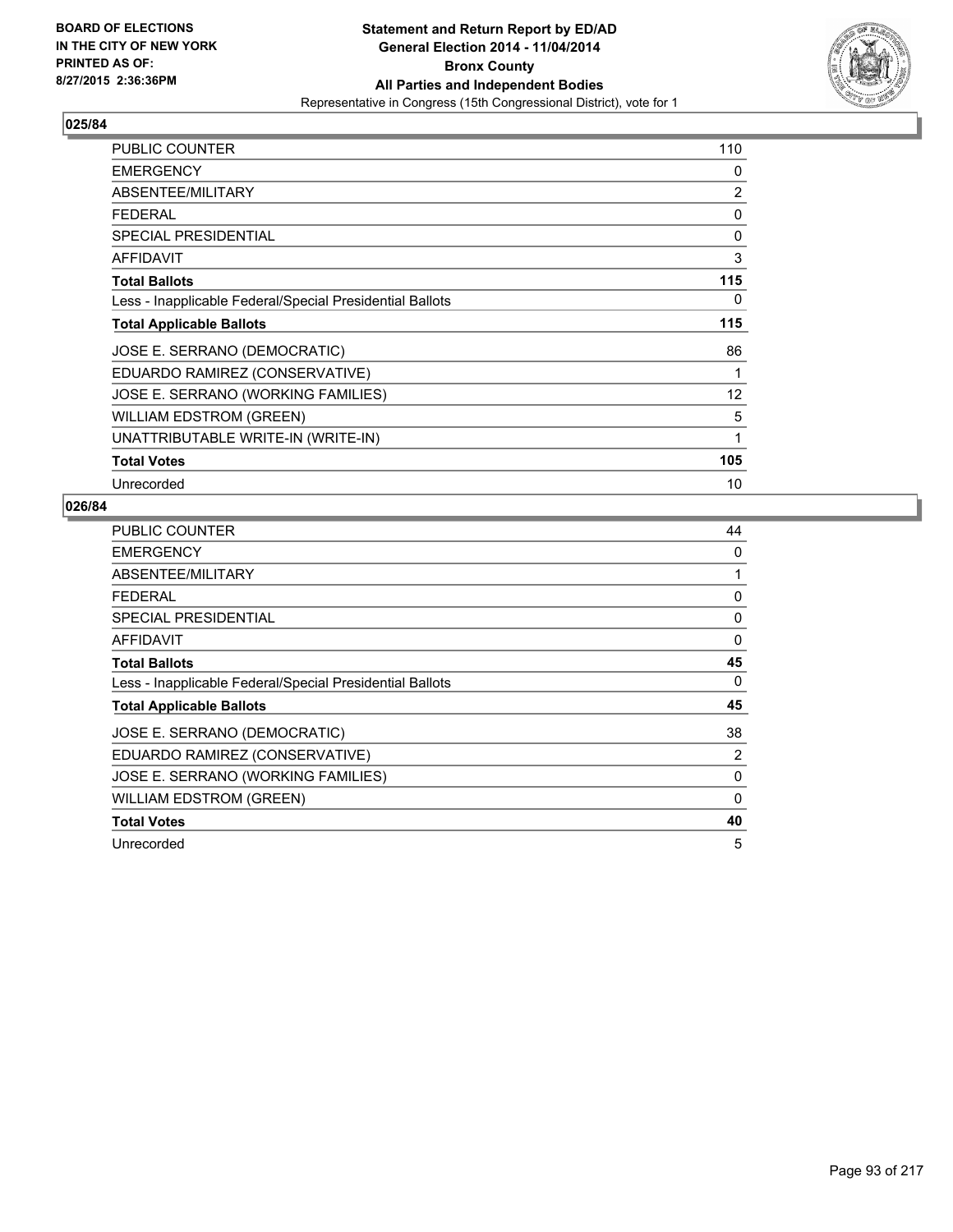

| PUBLIC COUNTER                                           | 122 |
|----------------------------------------------------------|-----|
| <b>EMERGENCY</b>                                         | 0   |
| ABSENTEE/MILITARY                                        | 0   |
| <b>FEDERAL</b>                                           | 2   |
| <b>SPECIAL PRESIDENTIAL</b>                              | 0   |
| AFFIDAVIT                                                | 0   |
| <b>Total Ballots</b>                                     | 124 |
| Less - Inapplicable Federal/Special Presidential Ballots | 0   |
| <b>Total Applicable Ballots</b>                          | 124 |
| JOSE E. SERRANO (DEMOCRATIC)                             | 108 |
| EDUARDO RAMIREZ (CONSERVATIVE)                           | 0   |
| JOSE E. SERRANO (WORKING FAMILIES)                       | 8   |
| WILLIAM EDSTROM (GREEN)                                  | 1   |
| <b>Total Votes</b>                                       | 117 |
| Unrecorded                                               | 7   |

| <b>PUBLIC COUNTER</b>                                    | 192 |
|----------------------------------------------------------|-----|
| <b>EMERGENCY</b>                                         | 0   |
| ABSENTEE/MILITARY                                        | 2   |
| <b>FEDERAL</b>                                           | 0   |
| SPECIAL PRESIDENTIAL                                     | 0   |
| <b>AFFIDAVIT</b>                                         | 1   |
| <b>Total Ballots</b>                                     | 195 |
| Less - Inapplicable Federal/Special Presidential Ballots | 0   |
| <b>Total Applicable Ballots</b>                          | 195 |
| JOSE E. SERRANO (DEMOCRATIC)                             | 169 |
| EDUARDO RAMIREZ (CONSERVATIVE)                           | 2   |
| JOSE E. SERRANO (WORKING FAMILIES)                       | 2   |
| <b>WILLIAM EDSTROM (GREEN)</b>                           | 2   |
| <b>Total Votes</b>                                       | 175 |
| Unrecorded                                               | 20  |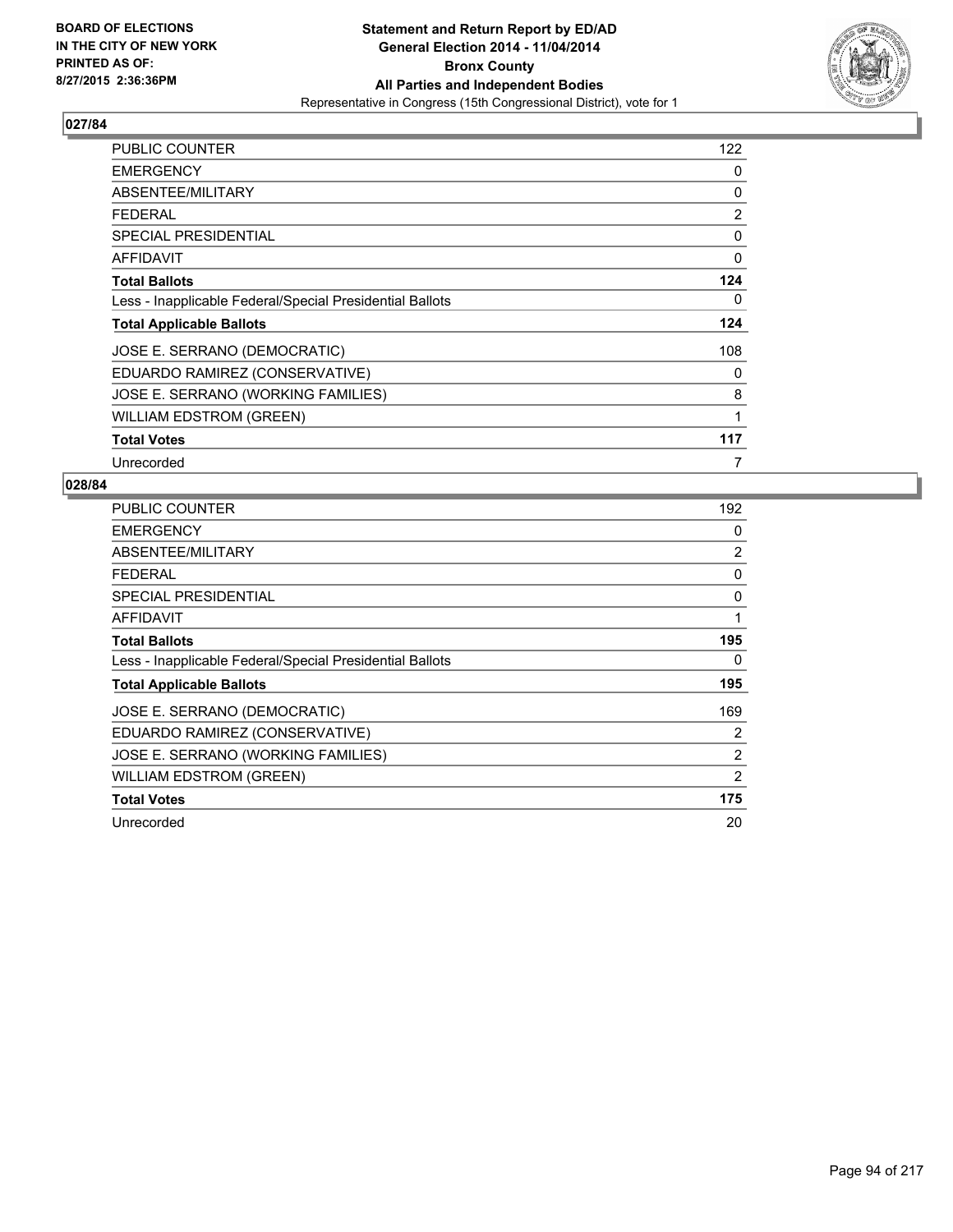

| PUBLIC COUNTER                                           | 100 |
|----------------------------------------------------------|-----|
| <b>EMERGENCY</b>                                         | 0   |
| ABSENTEE/MILITARY                                        | 0   |
| <b>FEDERAL</b>                                           | 0   |
| <b>SPECIAL PRESIDENTIAL</b>                              | 0   |
| <b>AFFIDAVIT</b>                                         | 3   |
| <b>Total Ballots</b>                                     | 103 |
| Less - Inapplicable Federal/Special Presidential Ballots | 0   |
| <b>Total Applicable Ballots</b>                          | 103 |
| JOSE E. SERRANO (DEMOCRATIC)                             | 94  |
| EDUARDO RAMIREZ (CONSERVATIVE)                           | 2   |
| JOSE E. SERRANO (WORKING FAMILIES)                       | 0   |
| <b>WILLIAM EDSTROM (GREEN)</b>                           | 0   |
| <b>Total Votes</b>                                       | 96  |
| Unrecorded                                               | 7   |

| PUBLIC COUNTER                                           | 99  |
|----------------------------------------------------------|-----|
| <b>EMERGENCY</b>                                         | 0   |
| ABSENTEE/MILITARY                                        | 1   |
| <b>FEDERAL</b>                                           | 0   |
| <b>SPECIAL PRESIDENTIAL</b>                              | 0   |
| AFFIDAVIT                                                | 1   |
| <b>Total Ballots</b>                                     | 101 |
| Less - Inapplicable Federal/Special Presidential Ballots | 0   |
| <b>Total Applicable Ballots</b>                          | 101 |
| JOSE E. SERRANO (DEMOCRATIC)                             | 89  |
| EDUARDO RAMIREZ (CONSERVATIVE)                           | 5   |
| JOSE E. SERRANO (WORKING FAMILIES)                       | 1   |
| <b>WILLIAM EDSTROM (GREEN)</b>                           | 2   |
| <b>Total Votes</b>                                       | 97  |
| Unrecorded                                               | 4   |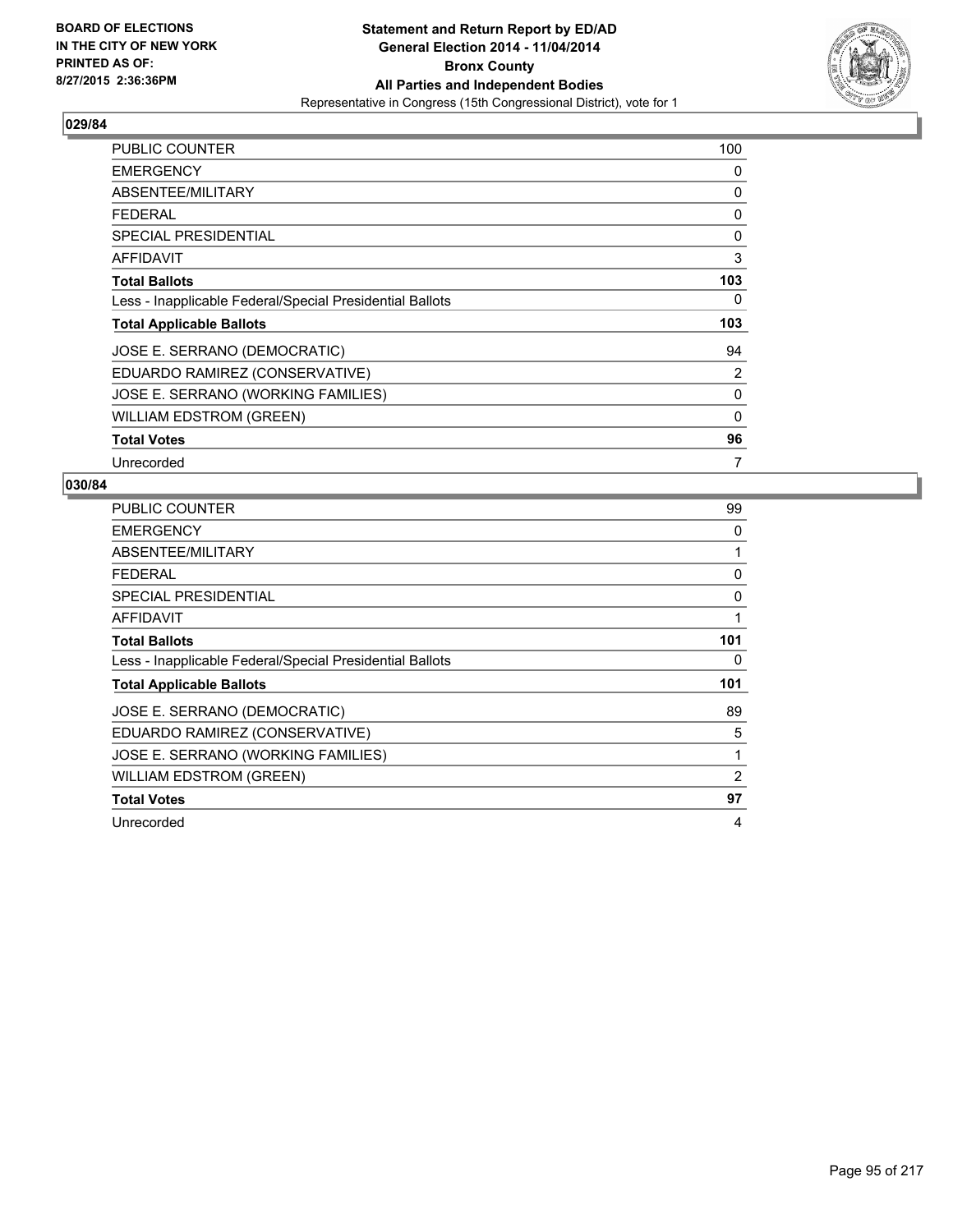

| <b>PUBLIC COUNTER</b>                                    | 86       |
|----------------------------------------------------------|----------|
| <b>EMERGENCY</b>                                         | 0        |
| ABSENTEE/MILITARY                                        | 0        |
| <b>FEDERAL</b>                                           | 0        |
| <b>SPECIAL PRESIDENTIAL</b>                              | 0        |
| AFFIDAVIT                                                | 4        |
| <b>Total Ballots</b>                                     | 90       |
| Less - Inapplicable Federal/Special Presidential Ballots | 0        |
| <b>Total Applicable Ballots</b>                          | 90       |
| JOSE E. SERRANO (DEMOCRATIC)                             | 76       |
| EDUARDO RAMIREZ (CONSERVATIVE)                           | 2        |
| JOSE E. SERRANO (WORKING FAMILIES)                       | 3        |
| WILLIAM EDSTROM (GREEN)                                  | $\Omega$ |
| <b>Total Votes</b>                                       | 81       |
| Unrecorded                                               | 9        |

| <b>PUBLIC COUNTER</b>                                    | 58 |
|----------------------------------------------------------|----|
| <b>EMERGENCY</b>                                         | 0  |
| ABSENTEE/MILITARY                                        | 2  |
| <b>FEDERAL</b>                                           | 1  |
| <b>SPECIAL PRESIDENTIAL</b>                              | 0  |
| AFFIDAVIT                                                | 3  |
| <b>Total Ballots</b>                                     | 64 |
| Less - Inapplicable Federal/Special Presidential Ballots | 0  |
| <b>Total Applicable Ballots</b>                          | 64 |
| JOSE E. SERRANO (DEMOCRATIC)                             | 59 |
| EDUARDO RAMIREZ (CONSERVATIVE)                           | 1  |
| JOSE E. SERRANO (WORKING FAMILIES)                       | 2  |
| <b>WILLIAM EDSTROM (GREEN)</b>                           | 1  |
| <b>Total Votes</b>                                       | 63 |
| Unrecorded                                               | 1  |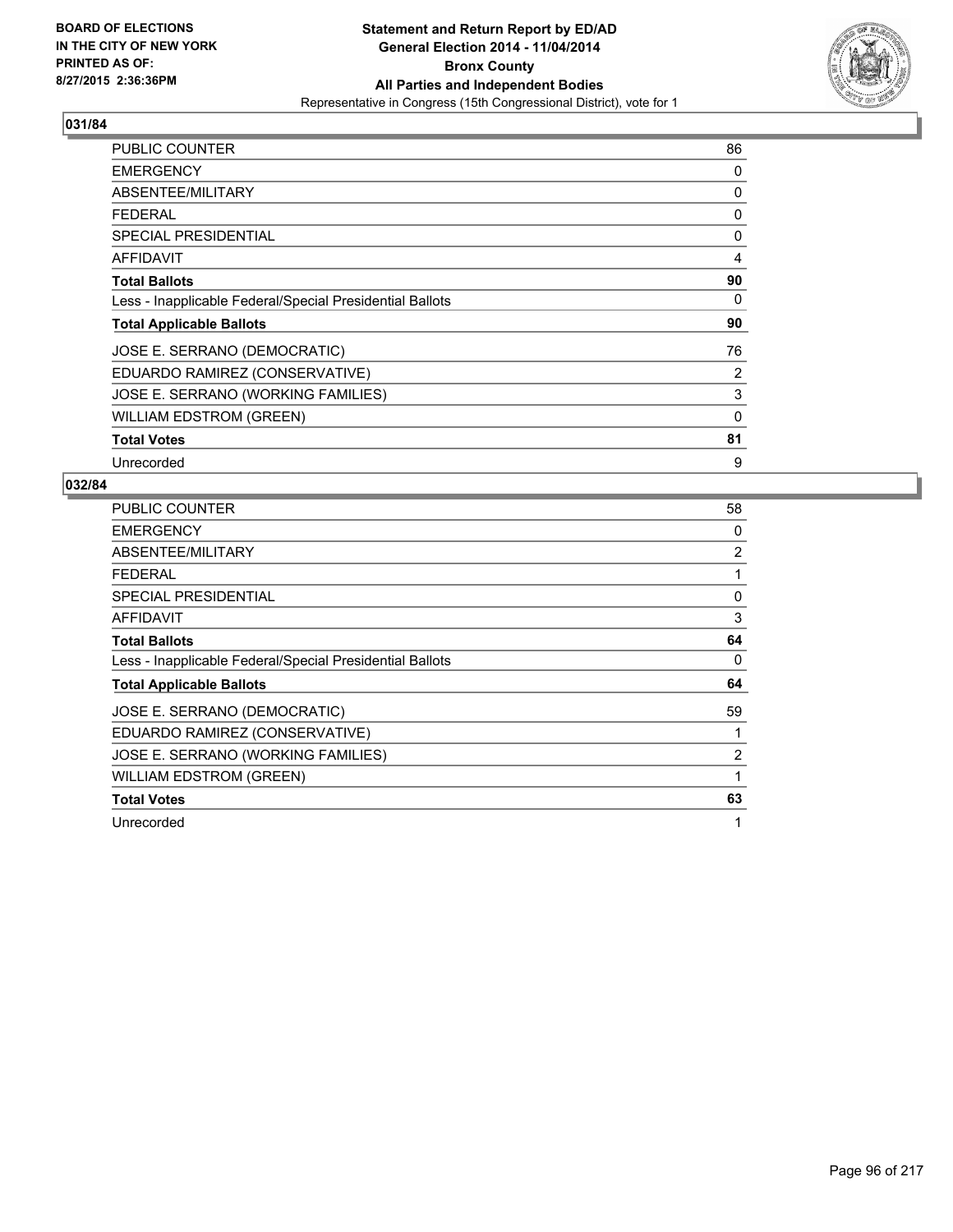

| <b>PUBLIC COUNTER</b>                                    | 99             |
|----------------------------------------------------------|----------------|
| <b>EMERGENCY</b>                                         | 0              |
| ABSENTEE/MILITARY                                        | 1              |
| <b>FEDERAL</b>                                           | 0              |
| SPECIAL PRESIDENTIAL                                     | 0              |
| <b>AFFIDAVIT</b>                                         | $\overline{7}$ |
| <b>Total Ballots</b>                                     | 107            |
| Less - Inapplicable Federal/Special Presidential Ballots | 0              |
| <b>Total Applicable Ballots</b>                          | 107            |
| JOSE E. SERRANO (DEMOCRATIC)                             | 86             |
| EDUARDO RAMIREZ (CONSERVATIVE)                           | 0              |
| JOSE E. SERRANO (WORKING FAMILIES)                       | 2              |
| <b>WILLIAM EDSTROM (GREEN)</b>                           | 2              |
| <b>Total Votes</b>                                       | 90             |
| Unrecorded                                               | 17             |

| <b>PUBLIC COUNTER</b>                                    | 267 |
|----------------------------------------------------------|-----|
| <b>EMERGENCY</b>                                         | 0   |
| ABSENTEE/MILITARY                                        | 6   |
| <b>FEDERAL</b>                                           | 0   |
| SPECIAL PRESIDENTIAL                                     | 0   |
| <b>AFFIDAVIT</b>                                         | 7   |
| <b>Total Ballots</b>                                     | 280 |
| Less - Inapplicable Federal/Special Presidential Ballots | 0   |
| <b>Total Applicable Ballots</b>                          | 280 |
| JOSE E. SERRANO (DEMOCRATIC)                             | 239 |
| EDUARDO RAMIREZ (CONSERVATIVE)                           | 5   |
| JOSE E. SERRANO (WORKING FAMILIES)                       | 10  |
| WILLIAM EDSTROM (GREEN)                                  | 2   |
| <b>Total Votes</b>                                       | 256 |
| Unrecorded                                               | 24  |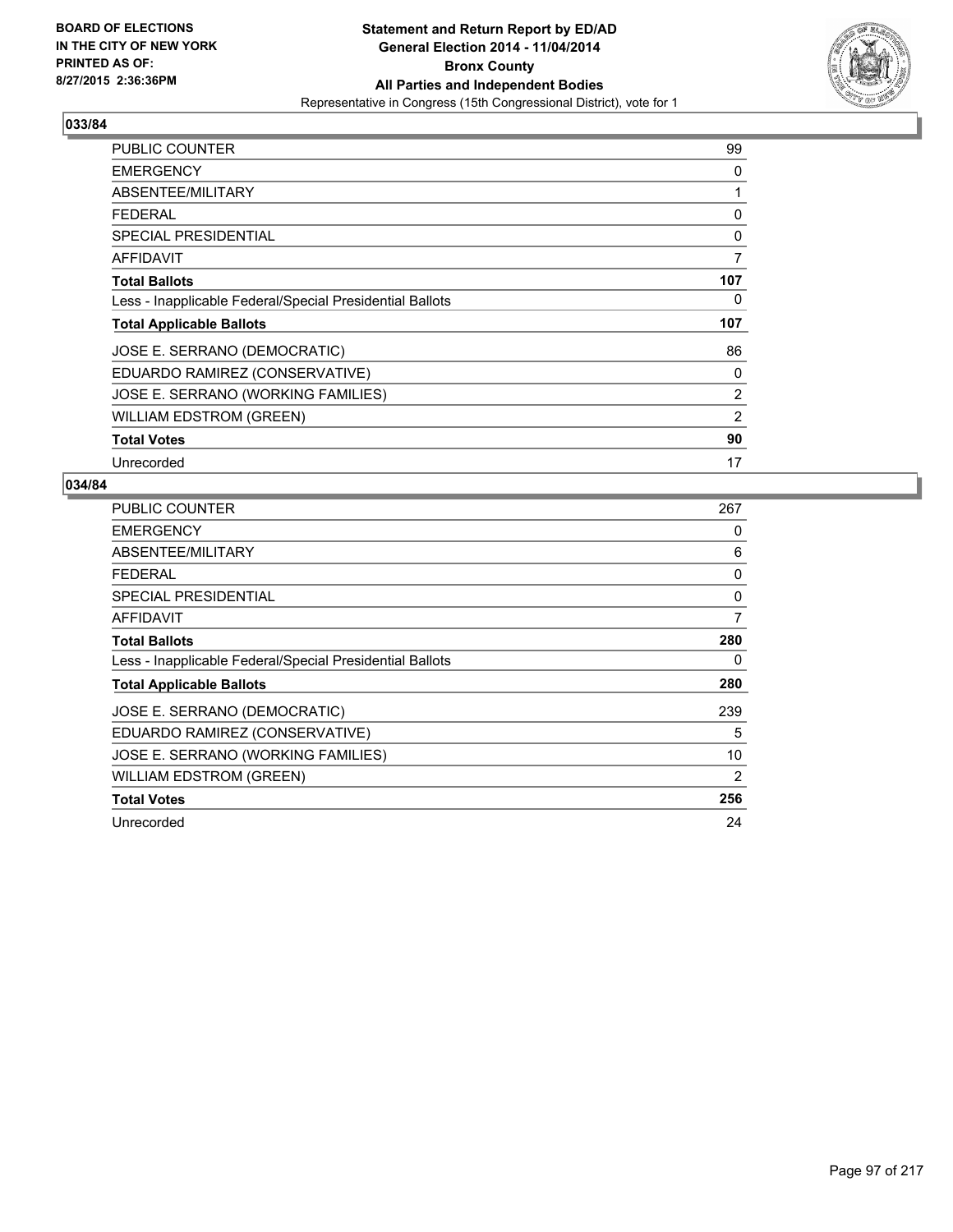

| PUBLIC COUNTER                                           | 129            |
|----------------------------------------------------------|----------------|
| <b>EMERGENCY</b>                                         | 0              |
| ABSENTEE/MILITARY                                        | 3              |
| <b>FEDERAL</b>                                           | $\overline{2}$ |
| SPECIAL PRESIDENTIAL                                     | 0              |
| AFFIDAVIT                                                | 4              |
| <b>Total Ballots</b>                                     | 138            |
| Less - Inapplicable Federal/Special Presidential Ballots | 0              |
| <b>Total Applicable Ballots</b>                          | 138            |
| JOSE E. SERRANO (DEMOCRATIC)                             | 112            |
| EDUARDO RAMIREZ (CONSERVATIVE)                           | 9              |
| JOSE E. SERRANO (WORKING FAMILIES)                       | 6              |
| <b>WILLIAM EDSTROM (GREEN)</b>                           | 1              |
| <b>Total Votes</b>                                       | 128            |
| Unrecorded                                               | 10             |

| PUBLIC COUNTER                                           | 43 |
|----------------------------------------------------------|----|
| <b>EMERGENCY</b>                                         | 0  |
| ABSENTEE/MILITARY                                        | 0  |
| <b>FEDERAL</b>                                           | 0  |
| <b>SPECIAL PRESIDENTIAL</b>                              | 0  |
| AFFIDAVIT                                                | 0  |
| <b>Total Ballots</b>                                     | 43 |
| Less - Inapplicable Federal/Special Presidential Ballots | 0  |
| <b>Total Applicable Ballots</b>                          | 43 |
| JOSE E. SERRANO (DEMOCRATIC)                             | 37 |
| EDUARDO RAMIREZ (CONSERVATIVE)                           | 0  |
| JOSE E. SERRANO (WORKING FAMILIES)                       | 3  |
| <b>WILLIAM EDSTROM (GREEN)</b>                           | 0  |
| <b>Total Votes</b>                                       | 40 |
| Unrecorded                                               | 3  |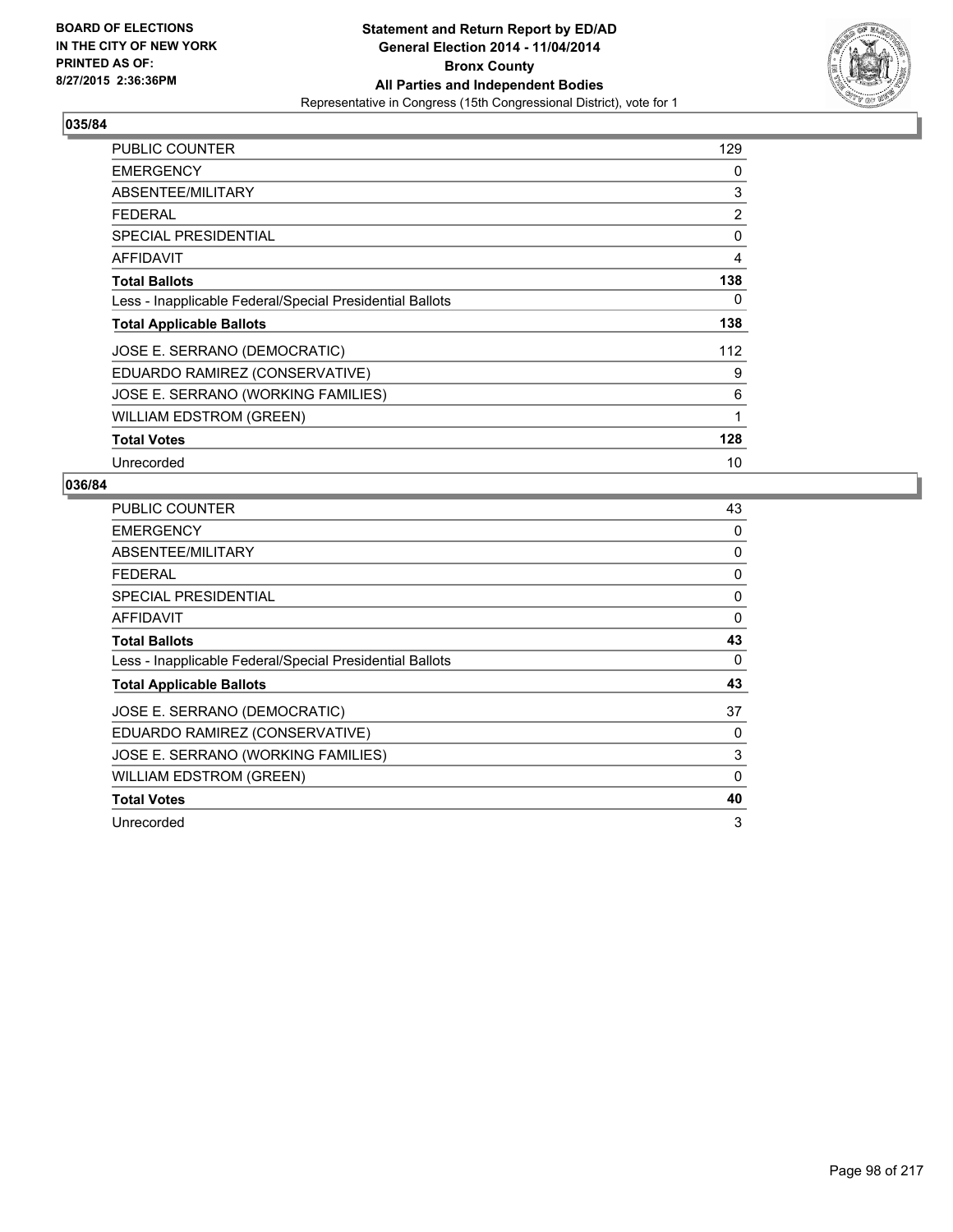

| <b>PUBLIC COUNTER</b>                                    | 142            |
|----------------------------------------------------------|----------------|
| <b>EMERGENCY</b>                                         | 0              |
| ABSENTEE/MILITARY                                        | 1              |
| <b>FEDERAL</b>                                           | 0              |
| <b>SPECIAL PRESIDENTIAL</b>                              | 0              |
| AFFIDAVIT                                                | 1              |
| <b>Total Ballots</b>                                     | 144            |
| Less - Inapplicable Federal/Special Presidential Ballots | 0              |
| <b>Total Applicable Ballots</b>                          | 144            |
| JOSE E. SERRANO (DEMOCRATIC)                             | 130            |
| EDUARDO RAMIREZ (CONSERVATIVE)                           | 1              |
| JOSE E. SERRANO (WORKING FAMILIES)                       | $\overline{2}$ |
| WILLIAM EDSTROM (GREEN)                                  | 1              |
| <b>Total Votes</b>                                       | 134            |
| Unrecorded                                               | 10             |

| <b>PUBLIC COUNTER</b>                                    | 162            |
|----------------------------------------------------------|----------------|
| <b>EMERGENCY</b>                                         | 0              |
| ABSENTEE/MILITARY                                        | $\overline{2}$ |
| <b>FEDERAL</b>                                           | 1              |
| <b>SPECIAL PRESIDENTIAL</b>                              | 0              |
| <b>AFFIDAVIT</b>                                         | 5              |
| <b>Total Ballots</b>                                     | 170            |
| Less - Inapplicable Federal/Special Presidential Ballots | 0              |
| <b>Total Applicable Ballots</b>                          | 170            |
| JOSE E. SERRANO (DEMOCRATIC)                             | 130            |
| EDUARDO RAMIREZ (CONSERVATIVE)                           | 6              |
| JOSE E. SERRANO (WORKING FAMILIES)                       | 5              |
| <b>WILLIAM EDSTROM (GREEN)</b>                           | 3              |
| UNATTRIBUTABLE WRITE-IN (WRITE-IN)                       | 1              |
| <b>Total Votes</b>                                       | 145            |
| Unrecorded                                               | 25             |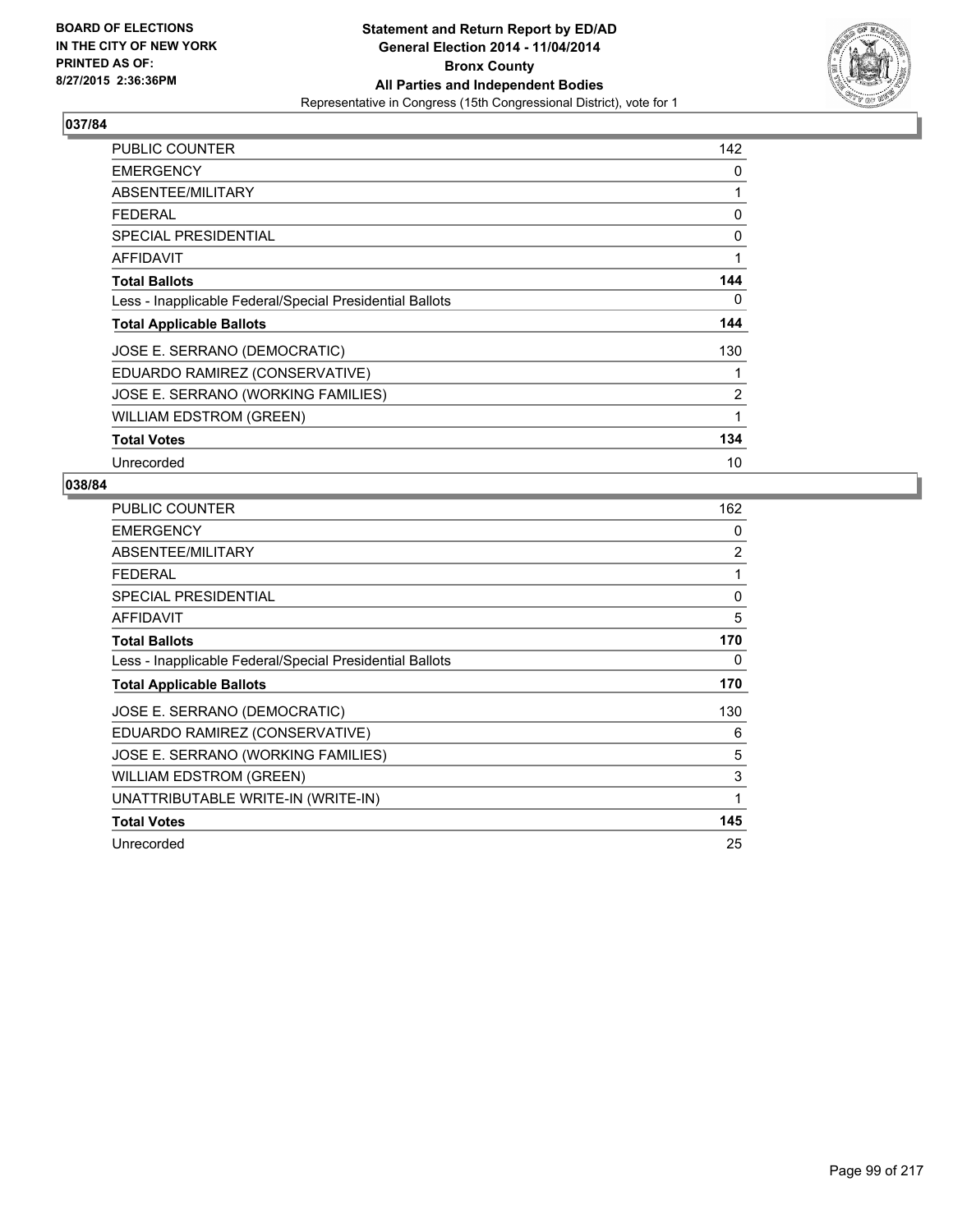

| PUBLIC COUNTER                                           | 179            |
|----------------------------------------------------------|----------------|
| <b>EMERGENCY</b>                                         | 0              |
| ABSENTEE/MILITARY                                        | 3              |
| <b>FEDERAL</b>                                           | 1              |
| <b>SPECIAL PRESIDENTIAL</b>                              | 0              |
| <b>AFFIDAVIT</b>                                         | 3              |
| <b>Total Ballots</b>                                     | 186            |
| Less - Inapplicable Federal/Special Presidential Ballots | 0              |
| <b>Total Applicable Ballots</b>                          | 186            |
| JOSE E. SERRANO (DEMOCRATIC)                             | 164            |
| EDUARDO RAMIREZ (CONSERVATIVE)                           | 3              |
| JOSE E. SERRANO (WORKING FAMILIES)                       | $\overline{2}$ |
| <b>WILLIAM EDSTROM (GREEN)</b>                           | 2              |
| UNATTRIBUTABLE WRITE-IN (WRITE-IN)                       | 1              |
| <b>Total Votes</b>                                       | 172            |
| Unrecorded                                               | 14             |

| <b>PUBLIC COUNTER</b>                                    | 164 |
|----------------------------------------------------------|-----|
| <b>EMERGENCY</b>                                         | 0   |
| ABSENTEE/MILITARY                                        | 3   |
| <b>FEDERAL</b>                                           | 0   |
| <b>SPECIAL PRESIDENTIAL</b>                              | 0   |
| <b>AFFIDAVIT</b>                                         | 1   |
| <b>Total Ballots</b>                                     | 168 |
| Less - Inapplicable Federal/Special Presidential Ballots | 0   |
| <b>Total Applicable Ballots</b>                          | 168 |
| JOSE E. SERRANO (DEMOCRATIC)                             | 146 |
| EDUARDO RAMIREZ (CONSERVATIVE)                           | 1   |
| JOSE E. SERRANO (WORKING FAMILIES)                       | 4   |
| <b>WILLIAM EDSTROM (GREEN)</b>                           | 2   |
| <b>Total Votes</b>                                       | 153 |
| Unrecorded                                               | 15  |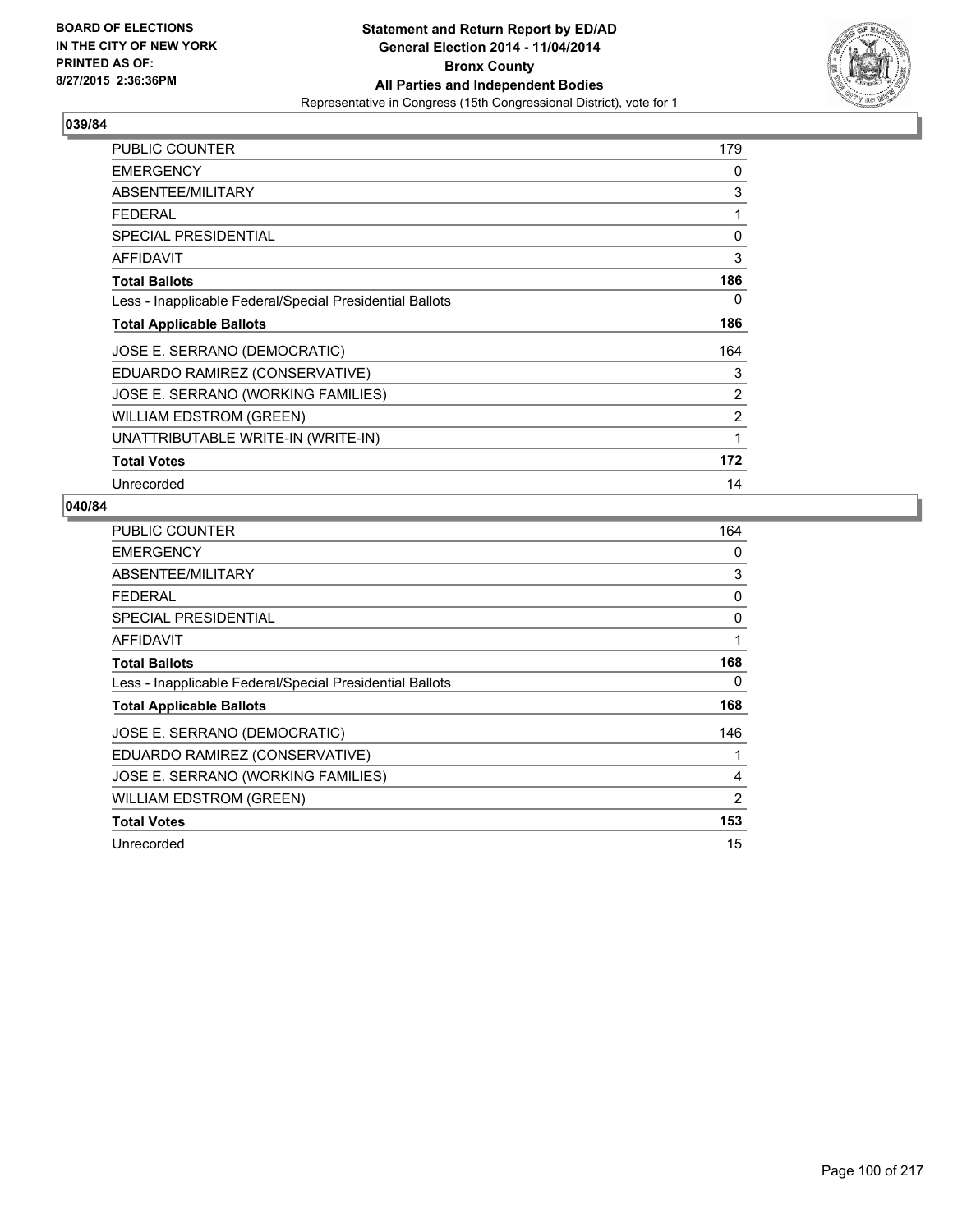

| <b>PUBLIC COUNTER</b>                                    | 140            |
|----------------------------------------------------------|----------------|
| <b>EMERGENCY</b>                                         | 0              |
| ABSENTEE/MILITARY                                        | 0              |
| <b>FEDERAL</b>                                           | 0              |
| <b>SPECIAL PRESIDENTIAL</b>                              | 0              |
| AFFIDAVIT                                                | 0              |
| <b>Total Ballots</b>                                     | 140            |
| Less - Inapplicable Federal/Special Presidential Ballots | 0              |
| <b>Total Applicable Ballots</b>                          | 140            |
| JOSE E. SERRANO (DEMOCRATIC)                             | 121            |
| EDUARDO RAMIREZ (CONSERVATIVE)                           | 6              |
| JOSE E. SERRANO (WORKING FAMILIES)                       | $\overline{2}$ |
| WILLIAM EDSTROM (GREEN)                                  | 3              |
| <b>Total Votes</b>                                       | 132            |
| Unrecorded                                               | 8              |

| <b>PUBLIC COUNTER</b>                                    | 189 |
|----------------------------------------------------------|-----|
| <b>EMERGENCY</b>                                         | 0   |
| ABSENTEE/MILITARY                                        | 0   |
| <b>FEDERAL</b>                                           | 0   |
| SPECIAL PRESIDENTIAL                                     | 0   |
| <b>AFFIDAVIT</b>                                         | 3   |
| <b>Total Ballots</b>                                     | 192 |
| Less - Inapplicable Federal/Special Presidential Ballots | 0   |
| <b>Total Applicable Ballots</b>                          | 192 |
| JOSE E. SERRANO (DEMOCRATIC)                             | 159 |
| EDUARDO RAMIREZ (CONSERVATIVE)                           | 0   |
| JOSE E. SERRANO (WORKING FAMILIES)                       | 4   |
| <b>WILLIAM EDSTROM (GREEN)</b>                           | 1   |
| <b>Total Votes</b>                                       | 164 |
| Unrecorded                                               | 28  |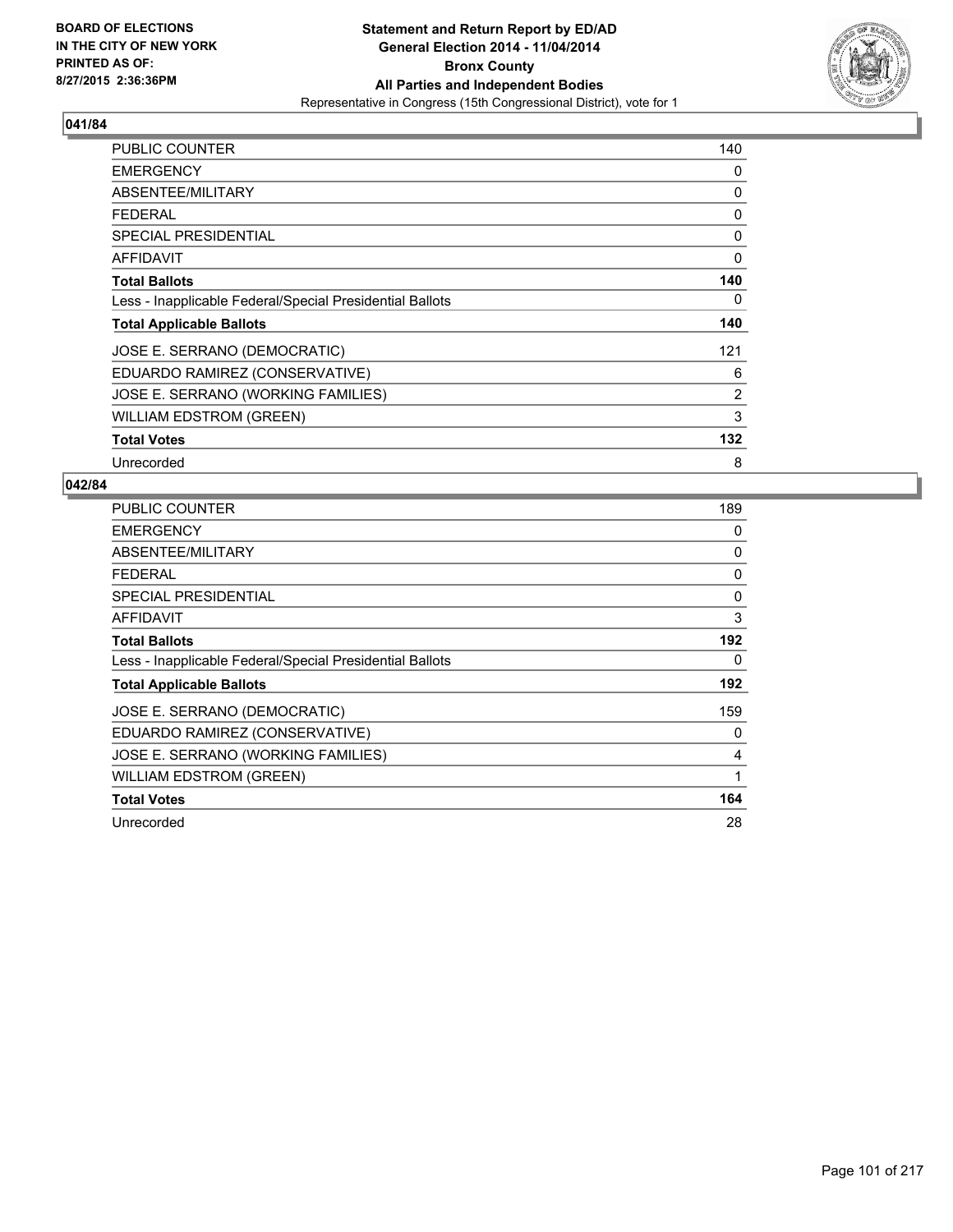

| PUBLIC COUNTER                                           | 149 |
|----------------------------------------------------------|-----|
| <b>EMERGENCY</b>                                         | 0   |
| ABSENTEE/MILITARY                                        | 4   |
| <b>FEDERAL</b>                                           | 0   |
| <b>SPECIAL PRESIDENTIAL</b>                              | 0   |
| <b>AFFIDAVIT</b>                                         | 3   |
| <b>Total Ballots</b>                                     | 156 |
| Less - Inapplicable Federal/Special Presidential Ballots | 0   |
| <b>Total Applicable Ballots</b>                          | 156 |
| JOSE E. SERRANO (DEMOCRATIC)                             | 137 |
| EDUARDO RAMIREZ (CONSERVATIVE)                           | 3   |
| JOSE E. SERRANO (WORKING FAMILIES)                       | 5   |
| <b>WILLIAM EDSTROM (GREEN)</b>                           | 2   |
| <b>Total Votes</b>                                       | 147 |
| Unrecorded                                               | 9   |

| <b>PUBLIC COUNTER</b>                                    | 123 |
|----------------------------------------------------------|-----|
| <b>EMERGENCY</b>                                         | 0   |
| ABSENTEE/MILITARY                                        | 1   |
| <b>FEDERAL</b>                                           | 2   |
| <b>SPECIAL PRESIDENTIAL</b>                              | 0   |
| <b>AFFIDAVIT</b>                                         | 3   |
| <b>Total Ballots</b>                                     | 129 |
| Less - Inapplicable Federal/Special Presidential Ballots | 0   |
| <b>Total Applicable Ballots</b>                          | 129 |
| JOSE E. SERRANO (DEMOCRATIC)                             | 107 |
| EDUARDO RAMIREZ (CONSERVATIVE)                           | 0   |
| JOSE E. SERRANO (WORKING FAMILIES)                       | 5   |
| <b>WILLIAM EDSTROM (GREEN)</b>                           | 3   |
| <b>Total Votes</b>                                       | 115 |
| Unrecorded                                               | 14  |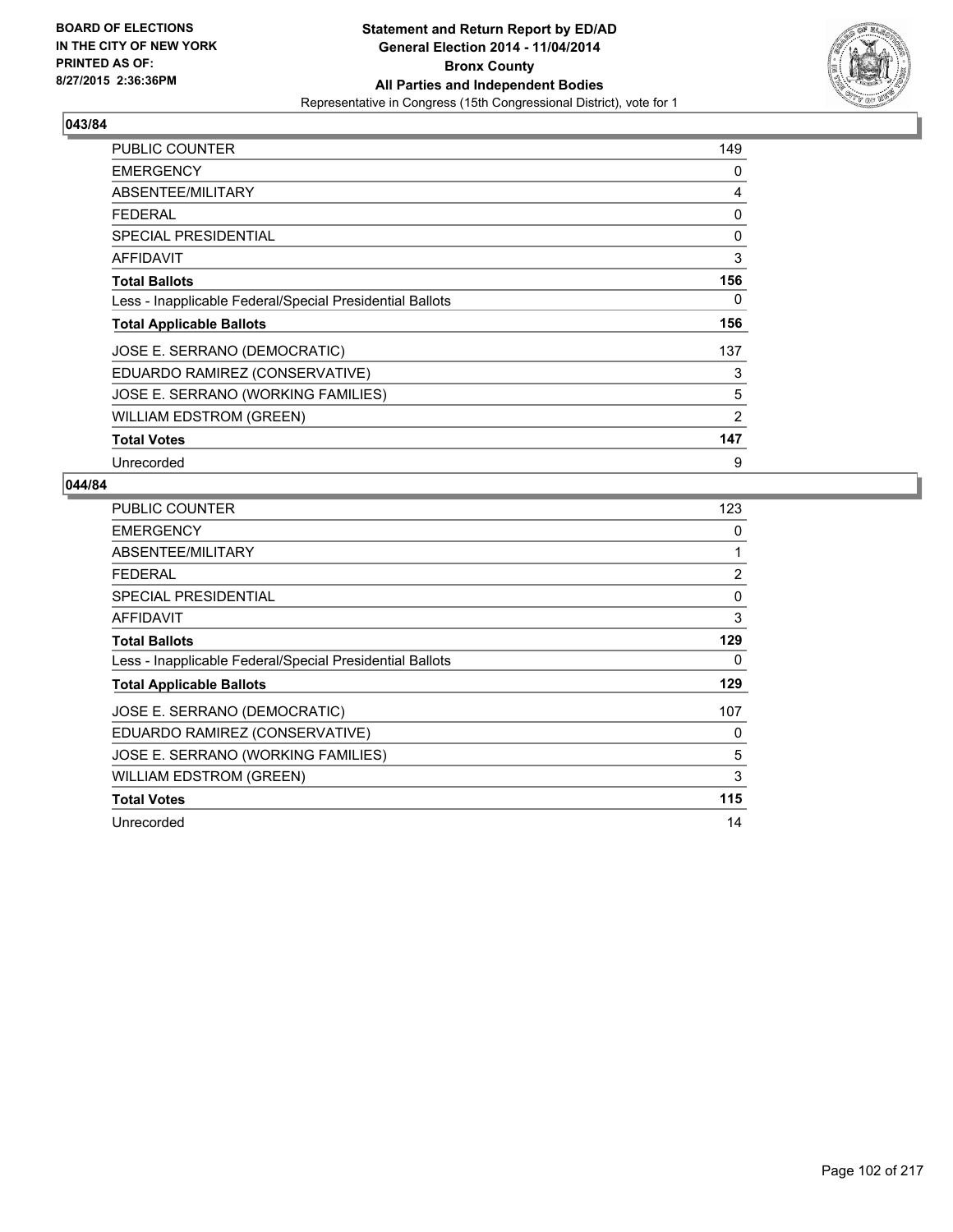

| PUBLIC COUNTER                                           | 96 |
|----------------------------------------------------------|----|
| <b>EMERGENCY</b>                                         | 0  |
| ABSENTEE/MILITARY                                        | 2  |
| <b>FEDERAL</b>                                           | 0  |
| <b>SPECIAL PRESIDENTIAL</b>                              | 0  |
| <b>AFFIDAVIT</b>                                         | 1  |
| <b>Total Ballots</b>                                     | 99 |
| Less - Inapplicable Federal/Special Presidential Ballots | 0  |
| <b>Total Applicable Ballots</b>                          | 99 |
| JOSE E. SERRANO (DEMOCRATIC)                             | 85 |
| EDUARDO RAMIREZ (CONSERVATIVE)                           | 0  |
| JOSE E. SERRANO (WORKING FAMILIES)                       | 1  |
| <b>WILLIAM EDSTROM (GREEN)</b>                           | 1  |
| UNATTRIBUTABLE WRITE-IN (WRITE-IN)                       | 1  |
| <b>Total Votes</b>                                       | 88 |
| Unrecorded                                               | 11 |

| PUBLIC COUNTER                                           | 134            |
|----------------------------------------------------------|----------------|
| <b>EMERGENCY</b>                                         | 0              |
| ABSENTEE/MILITARY                                        | 0              |
| <b>FEDERAL</b>                                           | 0              |
| <b>SPECIAL PRESIDENTIAL</b>                              | 0              |
| <b>AFFIDAVIT</b>                                         | 1              |
| <b>Total Ballots</b>                                     | 135            |
| Less - Inapplicable Federal/Special Presidential Ballots | 0              |
| <b>Total Applicable Ballots</b>                          | 135            |
| JOSE E. SERRANO (DEMOCRATIC)                             | 117            |
| EDUARDO RAMIREZ (CONSERVATIVE)                           | 4              |
| JOSE E. SERRANO (WORKING FAMILIES)                       | $\overline{2}$ |
| <b>WILLIAM EDSTROM (GREEN)</b>                           | 0              |
| HENRY A.GOMEZ (WRITE-IN)                                 | 1              |
| <b>Total Votes</b>                                       | 124            |
| Unrecorded                                               | 11             |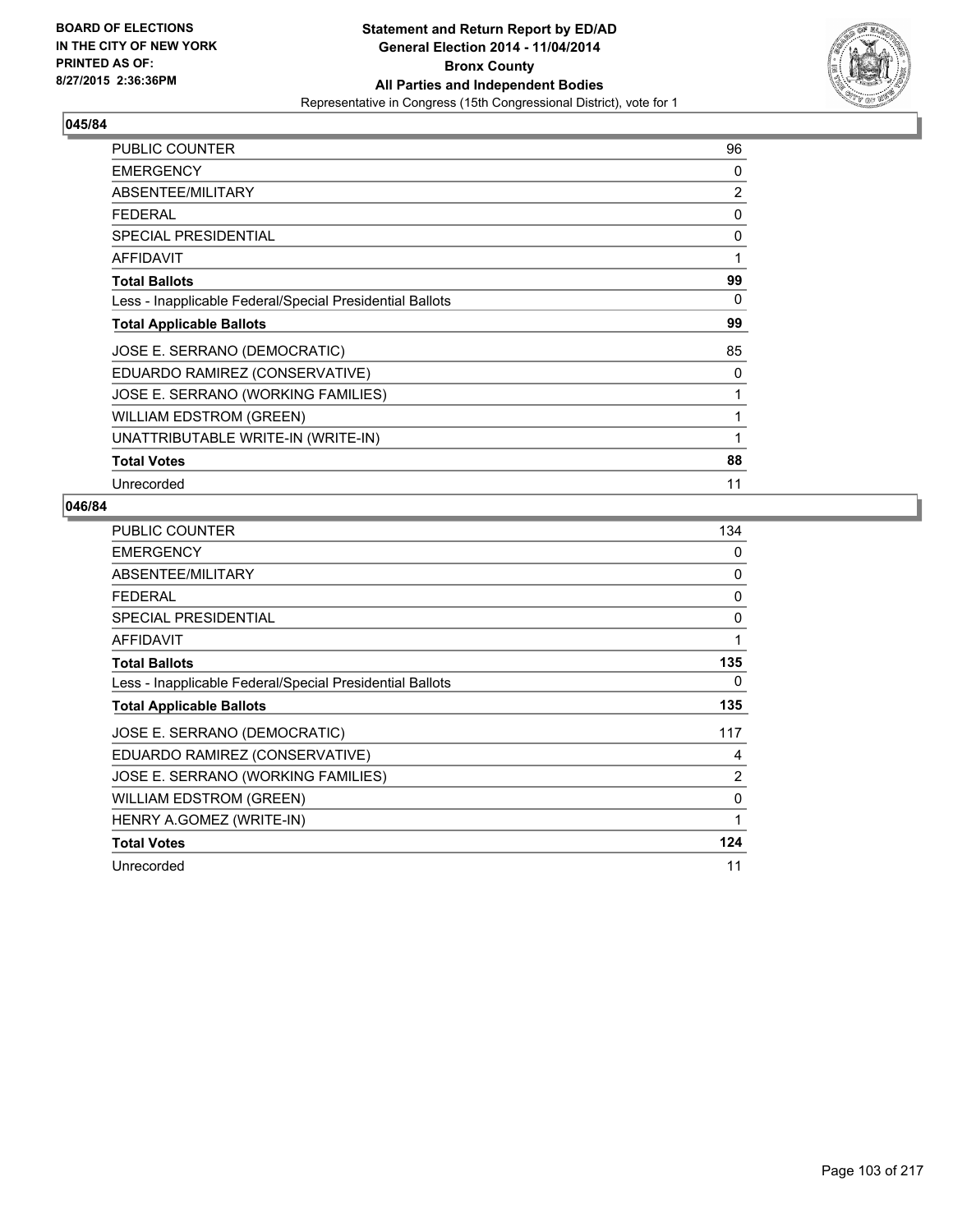

| <b>PUBLIC COUNTER</b>                                    | 46 |
|----------------------------------------------------------|----|
| <b>EMERGENCY</b>                                         | 0  |
| ABSENTEE/MILITARY                                        | 0  |
| <b>FEDERAL</b>                                           | 2  |
| SPECIAL PRESIDENTIAL                                     | 0  |
| AFFIDAVIT                                                | 0  |
| <b>Total Ballots</b>                                     | 48 |
| Less - Inapplicable Federal/Special Presidential Ballots | 0  |
| <b>Total Applicable Ballots</b>                          | 48 |
| JOSE E. SERRANO (DEMOCRATIC)                             | 39 |
| EDUARDO RAMIREZ (CONSERVATIVE)                           | 1  |
| JOSE E. SERRANO (WORKING FAMILIES)                       | 1  |
| WILLIAM EDSTROM (GREEN)                                  | 1  |
| <b>Total Votes</b>                                       | 42 |
| Unrecorded                                               | 6  |

| PUBLIC COUNTER                                           | 137            |
|----------------------------------------------------------|----------------|
| <b>EMERGENCY</b>                                         | 0              |
| ABSENTEE/MILITARY                                        | 2              |
| <b>FEDERAL</b>                                           | 2              |
| <b>SPECIAL PRESIDENTIAL</b>                              | 0              |
| <b>AFFIDAVIT</b>                                         | 2              |
| <b>Total Ballots</b>                                     | 143            |
| Less - Inapplicable Federal/Special Presidential Ballots | 0              |
| <b>Total Applicable Ballots</b>                          | 143            |
| JOSE E. SERRANO (DEMOCRATIC)                             | 119            |
| EDUARDO RAMIREZ (CONSERVATIVE)                           | 3              |
| JOSE E. SERRANO (WORKING FAMILIES)                       | $\overline{7}$ |
| <b>WILLIAM EDSTROM (GREEN)</b>                           | 4              |
| PEDRO PERLUISI (WRITE-IN)                                | 1              |
| <b>Total Votes</b>                                       | 134            |
| Unrecorded                                               | 9              |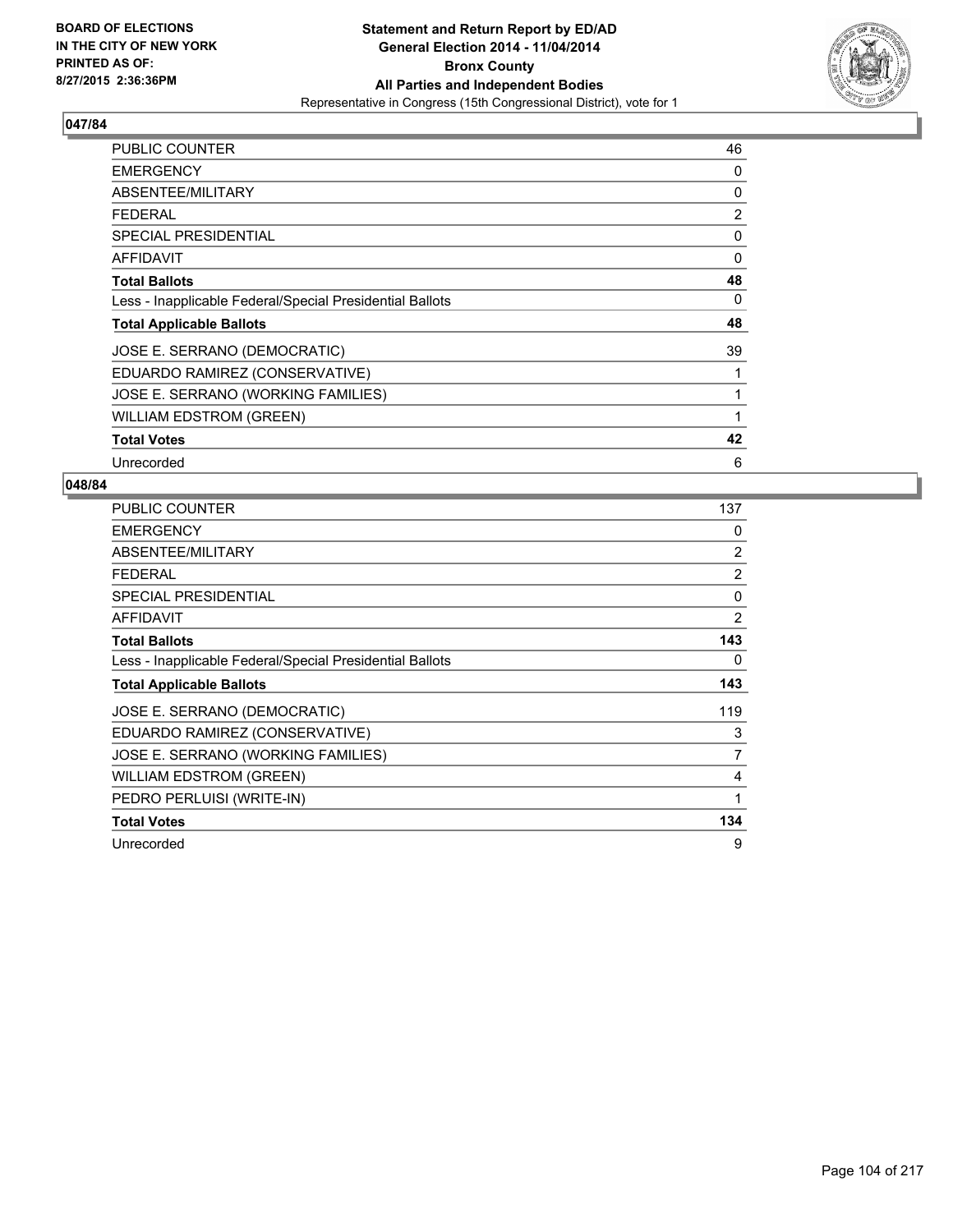

| <b>PUBLIC COUNTER</b>                                    | 53 |
|----------------------------------------------------------|----|
| <b>EMERGENCY</b>                                         | 0  |
| ABSENTEE/MILITARY                                        | 1  |
| <b>FEDERAL</b>                                           | 0  |
| <b>SPECIAL PRESIDENTIAL</b>                              | 0  |
| AFFIDAVIT                                                | 0  |
| <b>Total Ballots</b>                                     | 54 |
| Less - Inapplicable Federal/Special Presidential Ballots | 0  |
| <b>Total Applicable Ballots</b>                          | 54 |
| JOSE E. SERRANO (DEMOCRATIC)                             | 46 |
| EDUARDO RAMIREZ (CONSERVATIVE)                           |    |
| JOSE E. SERRANO (WORKING FAMILIES)                       | 2  |
| <b>WILLIAM EDSTROM (GREEN)</b>                           | 1  |
| <b>Total Votes</b>                                       | 50 |
| Unrecorded                                               | 4  |

| PUBLIC COUNTER                                           | 86 |
|----------------------------------------------------------|----|
| <b>EMERGENCY</b>                                         | 0  |
| ABSENTEE/MILITARY                                        | 4  |
| <b>FEDERAL</b>                                           | 0  |
| <b>SPECIAL PRESIDENTIAL</b>                              | 0  |
| AFFIDAVIT                                                | 2  |
| <b>Total Ballots</b>                                     | 92 |
| Less - Inapplicable Federal/Special Presidential Ballots | 0  |
| <b>Total Applicable Ballots</b>                          | 92 |
| JOSE E. SERRANO (DEMOCRATIC)                             | 75 |
| EDUARDO RAMIREZ (CONSERVATIVE)                           | 1  |
| JOSE E. SERRANO (WORKING FAMILIES)                       | 4  |
| WILLIAM EDSTROM (GREEN)                                  | 2  |
| <b>Total Votes</b>                                       | 82 |
| Unrecorded                                               | 10 |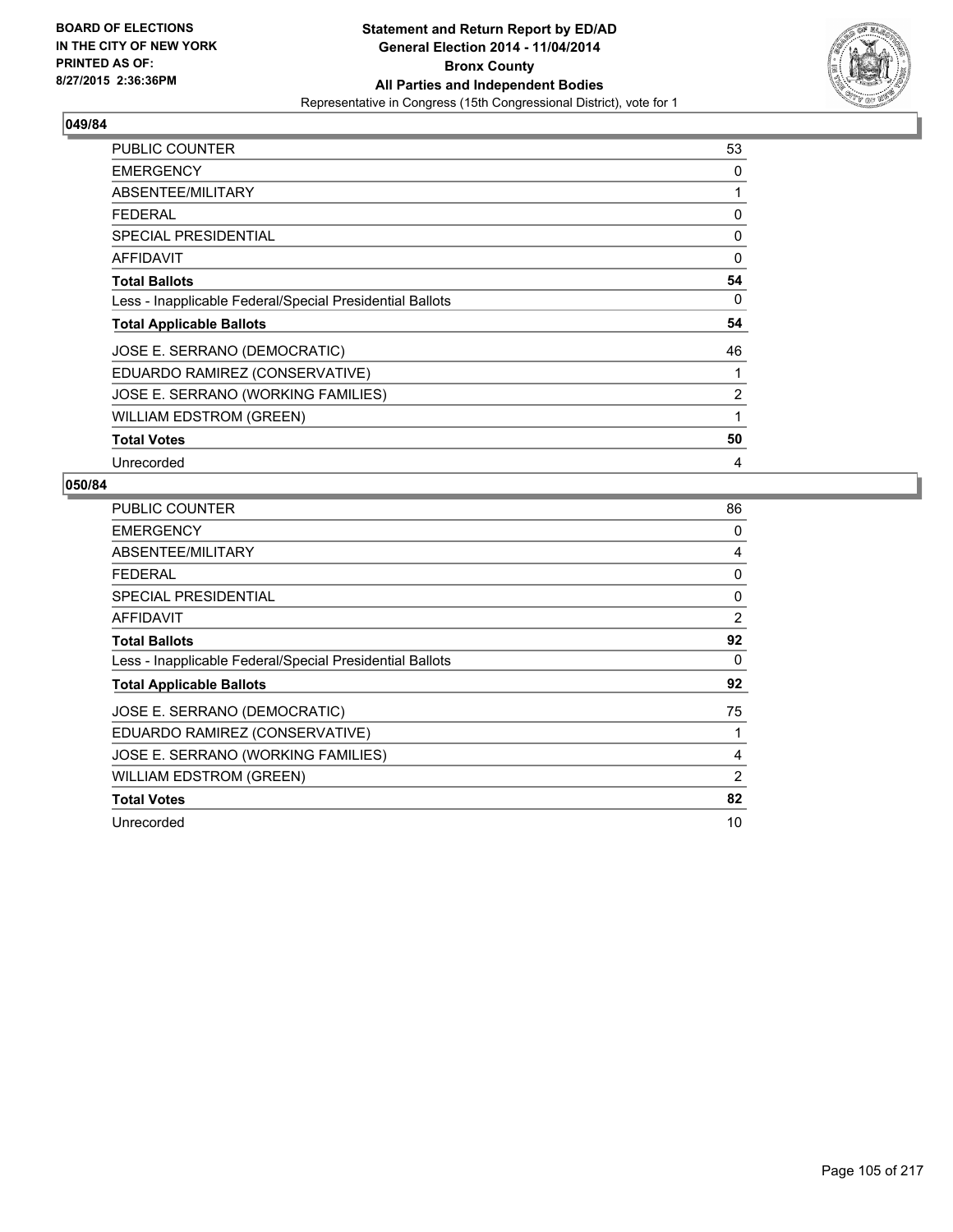

| PUBLIC COUNTER                                           | 187 |
|----------------------------------------------------------|-----|
| <b>EMERGENCY</b>                                         | 0   |
| ABSENTEE/MILITARY                                        | 2   |
| <b>FEDERAL</b>                                           | 0   |
| <b>SPECIAL PRESIDENTIAL</b>                              | 0   |
| AFFIDAVIT                                                | 6   |
| <b>Total Ballots</b>                                     | 195 |
| Less - Inapplicable Federal/Special Presidential Ballots | 0   |
| <b>Total Applicable Ballots</b>                          | 195 |
| JOSE E. SERRANO (DEMOCRATIC)                             | 163 |
| EDUARDO RAMIREZ (CONSERVATIVE)                           | 5   |
| JOSE E. SERRANO (WORKING FAMILIES)                       | 6   |
| <b>WILLIAM EDSTROM (GREEN)</b>                           | 0   |
| <b>Total Votes</b>                                       | 174 |
| Unrecorded                                               | 21  |

| <b>PUBLIC COUNTER</b>                                    | 169 |
|----------------------------------------------------------|-----|
| <b>EMERGENCY</b>                                         | 0   |
| ABSENTEE/MILITARY                                        | 1   |
| <b>FEDERAL</b>                                           | 0   |
| <b>SPECIAL PRESIDENTIAL</b>                              | 0   |
| AFFIDAVIT                                                | 3   |
| <b>Total Ballots</b>                                     | 173 |
| Less - Inapplicable Federal/Special Presidential Ballots | 0   |
| <b>Total Applicable Ballots</b>                          | 173 |
| JOSE E. SERRANO (DEMOCRATIC)                             | 145 |
| EDUARDO RAMIREZ (CONSERVATIVE)                           | 4   |
| JOSE E. SERRANO (WORKING FAMILIES)                       | 10  |
| WILLIAM EDSTROM (GREEN)                                  | 2   |
| <b>Total Votes</b>                                       | 161 |
| Unrecorded                                               | 12  |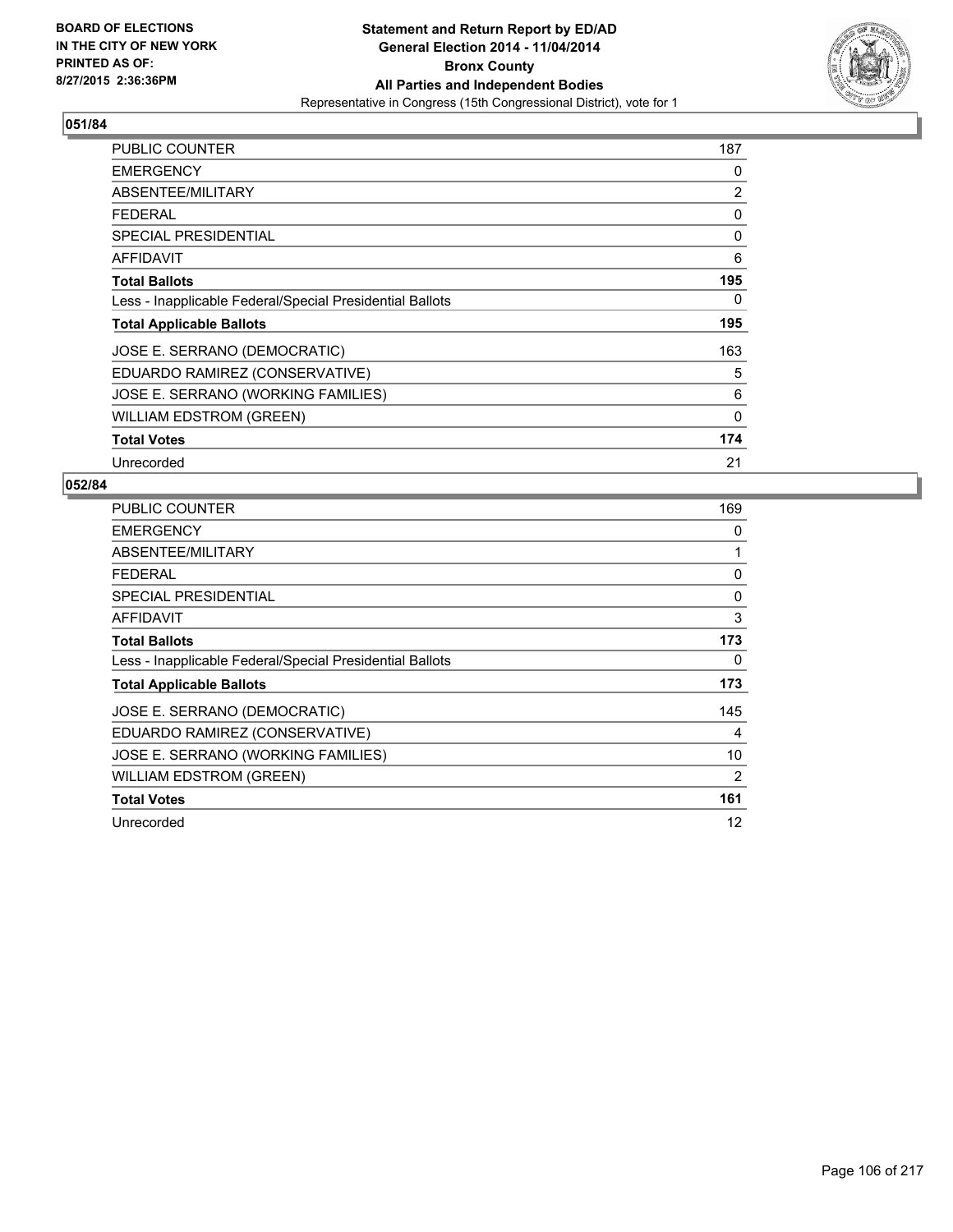

| <b>PUBLIC COUNTER</b>                                    | 0 |
|----------------------------------------------------------|---|
| <b>EMERGENCY</b>                                         | 0 |
| ABSENTEE/MILITARY                                        | 0 |
| <b>FEDERAL</b>                                           | 0 |
| <b>SPECIAL PRESIDENTIAL</b>                              | 0 |
| <b>AFFIDAVIT</b>                                         | 0 |
| <b>Total Ballots</b>                                     | 0 |
| Less - Inapplicable Federal/Special Presidential Ballots | 0 |
| <b>Total Applicable Ballots</b>                          | 0 |
| JOSE E. SERRANO (DEMOCRATIC)                             | 0 |
| EDUARDO RAMIREZ (CONSERVATIVE)                           | 0 |
| JOSE E. SERRANO (WORKING FAMILIES)                       | 0 |
| <b>WILLIAM EDSTROM (GREEN)</b>                           | 0 |
| <b>Total Votes</b>                                       | 0 |

| <b>PUBLIC COUNTER</b>                                    | 149          |
|----------------------------------------------------------|--------------|
| <b>EMERGENCY</b>                                         | 0            |
| ABSENTEE/MILITARY                                        | 0            |
| <b>FEDERAL</b>                                           | 0            |
| SPECIAL PRESIDENTIAL                                     | 0            |
| <b>AFFIDAVIT</b>                                         | 0            |
| <b>Total Ballots</b>                                     | 149          |
| Less - Inapplicable Federal/Special Presidential Ballots | 0            |
| <b>Total Applicable Ballots</b>                          | 149          |
| JOSE E. SERRANO (DEMOCRATIC)                             | 126          |
| EDUARDO RAMIREZ (CONSERVATIVE)                           | 4            |
| JOSE E. SERRANO (WORKING FAMILIES)                       | 6            |
| <b>WILLIAM EDSTROM (GREEN)</b>                           | $\mathbf{0}$ |
| <b>Total Votes</b>                                       | 136          |
| Unrecorded                                               | 13           |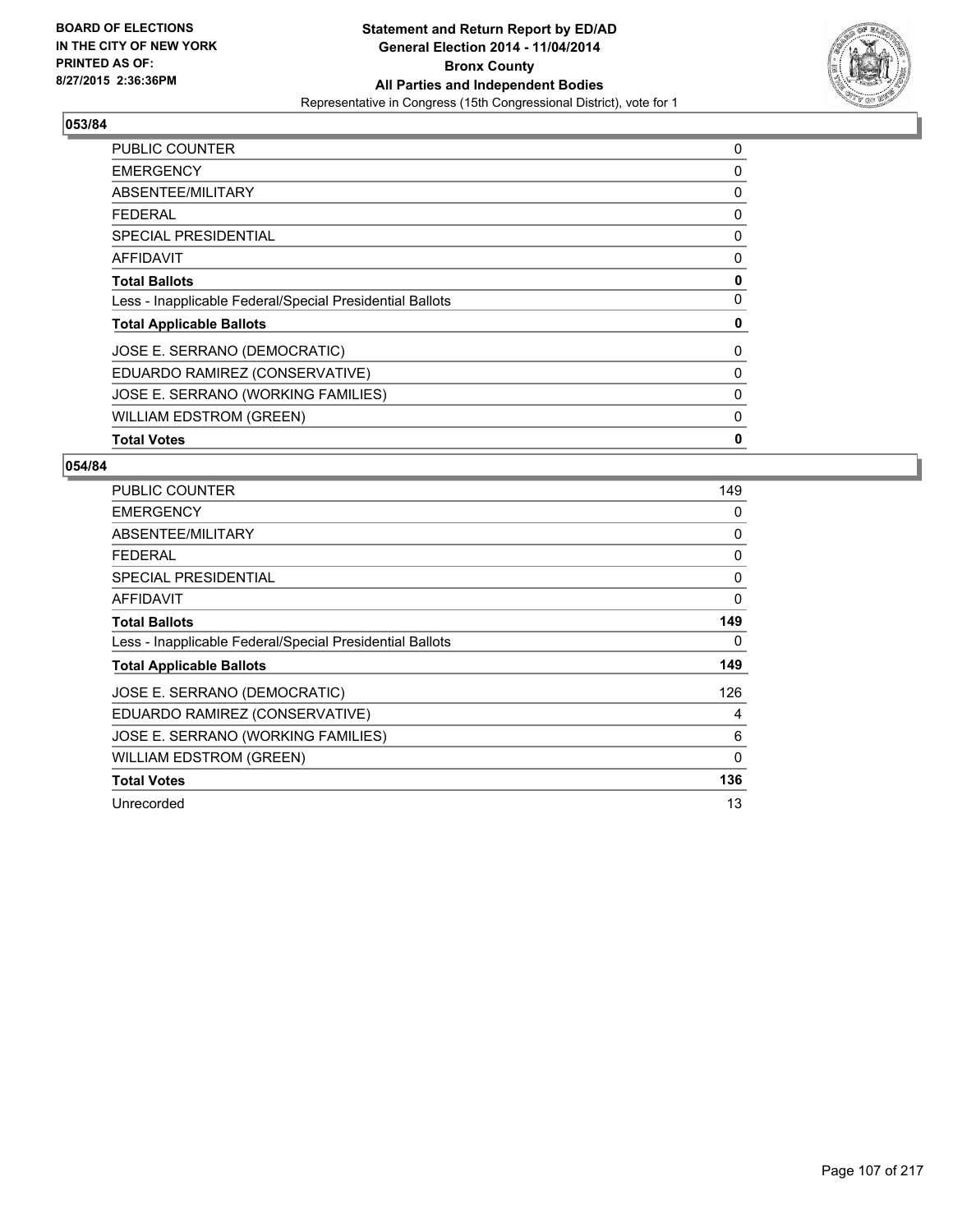

| <b>PUBLIC COUNTER</b>                                    | 157 |
|----------------------------------------------------------|-----|
| <b>EMERGENCY</b>                                         | 0   |
| ABSENTEE/MILITARY                                        | 1   |
| <b>FEDERAL</b>                                           | 0   |
| <b>SPECIAL PRESIDENTIAL</b>                              | 0   |
| AFFIDAVIT                                                | 3   |
| <b>Total Ballots</b>                                     | 161 |
| Less - Inapplicable Federal/Special Presidential Ballots | 0   |
| <b>Total Applicable Ballots</b>                          | 161 |
| JOSE E. SERRANO (DEMOCRATIC)                             | 137 |
| EDUARDO RAMIREZ (CONSERVATIVE)                           | 5   |
| JOSE E. SERRANO (WORKING FAMILIES)                       | 3   |
| WILLIAM EDSTROM (GREEN)                                  | 1   |
| <b>Total Votes</b>                                       | 146 |
| Unrecorded                                               | 15  |

| <b>PUBLIC COUNTER</b>                                    | 150 |
|----------------------------------------------------------|-----|
| <b>EMERGENCY</b>                                         | 0   |
| ABSENTEE/MILITARY                                        | 2   |
| <b>FEDERAL</b>                                           | 0   |
| <b>SPECIAL PRESIDENTIAL</b>                              | 0   |
| AFFIDAVIT                                                | 1   |
| <b>Total Ballots</b>                                     | 153 |
| Less - Inapplicable Federal/Special Presidential Ballots | 0   |
| <b>Total Applicable Ballots</b>                          | 153 |
| JOSE E. SERRANO (DEMOCRATIC)                             | 127 |
| EDUARDO RAMIREZ (CONSERVATIVE)                           | 6   |
| JOSE E. SERRANO (WORKING FAMILIES)                       | 6   |
| WILLIAM EDSTROM (GREEN)                                  | 6   |
| <b>Total Votes</b>                                       | 145 |
| Unrecorded                                               | 8   |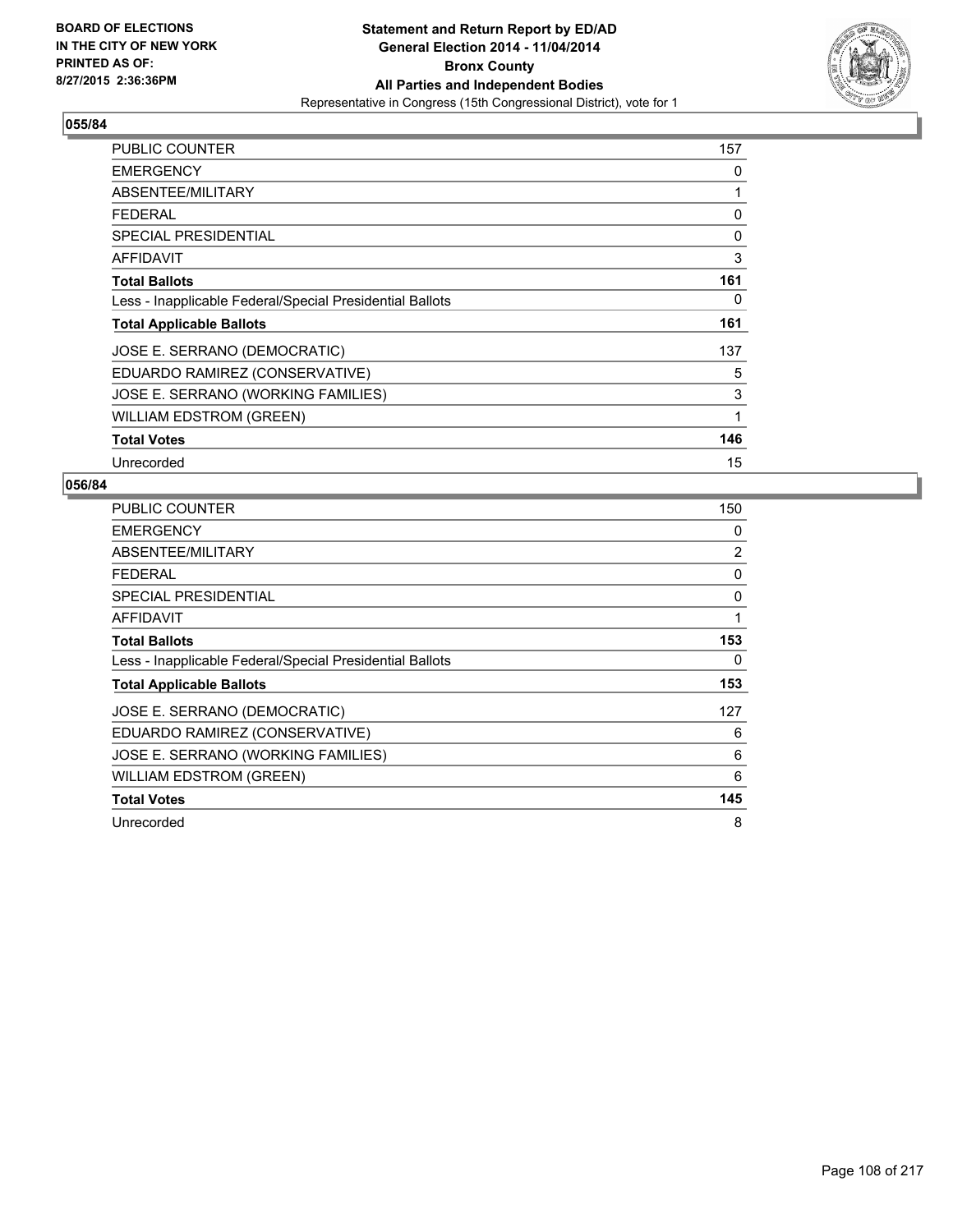

| PUBLIC COUNTER                                           | 138            |
|----------------------------------------------------------|----------------|
| <b>EMERGENCY</b>                                         | 0              |
| ABSENTEE/MILITARY                                        | $\overline{2}$ |
| <b>FEDERAL</b>                                           | 1              |
| <b>SPECIAL PRESIDENTIAL</b>                              | 0              |
| <b>AFFIDAVIT</b>                                         | 5              |
| <b>Total Ballots</b>                                     | 146            |
| Less - Inapplicable Federal/Special Presidential Ballots | 0              |
| <b>Total Applicable Ballots</b>                          | 146            |
| JOSE E. SERRANO (DEMOCRATIC)                             | 121            |
| EDUARDO RAMIREZ (CONSERVATIVE)                           | $\overline{7}$ |
| JOSE E. SERRANO (WORKING FAMILIES)                       | 6              |
| <b>WILLIAM EDSTROM (GREEN)</b>                           | 3              |
| UNATTRIBUTABLE WRITE-IN (WRITE-IN)                       | 1              |
| <b>Total Votes</b>                                       | 138            |
| Unrecorded                                               | 8              |

| PUBLIC COUNTER                                           | 152            |
|----------------------------------------------------------|----------------|
| <b>EMERGENCY</b>                                         | 0              |
| ABSENTEE/MILITARY                                        | $\overline{2}$ |
| <b>FEDERAL</b>                                           | 0              |
| <b>SPECIAL PRESIDENTIAL</b>                              | 0              |
| <b>AFFIDAVIT</b>                                         | 4              |
| <b>Total Ballots</b>                                     | 158            |
| Less - Inapplicable Federal/Special Presidential Ballots | 0              |
| <b>Total Applicable Ballots</b>                          | 158            |
| JOSE E. SERRANO (DEMOCRATIC)                             | 123            |
| EDUARDO RAMIREZ (CONSERVATIVE)                           |                |
| JOSE E. SERRANO (WORKING FAMILIES)                       | 5              |
| <b>WILLIAM EDSTROM (GREEN)</b>                           | 4              |
| <b>Total Votes</b>                                       | 133            |
| Unrecorded                                               | 25             |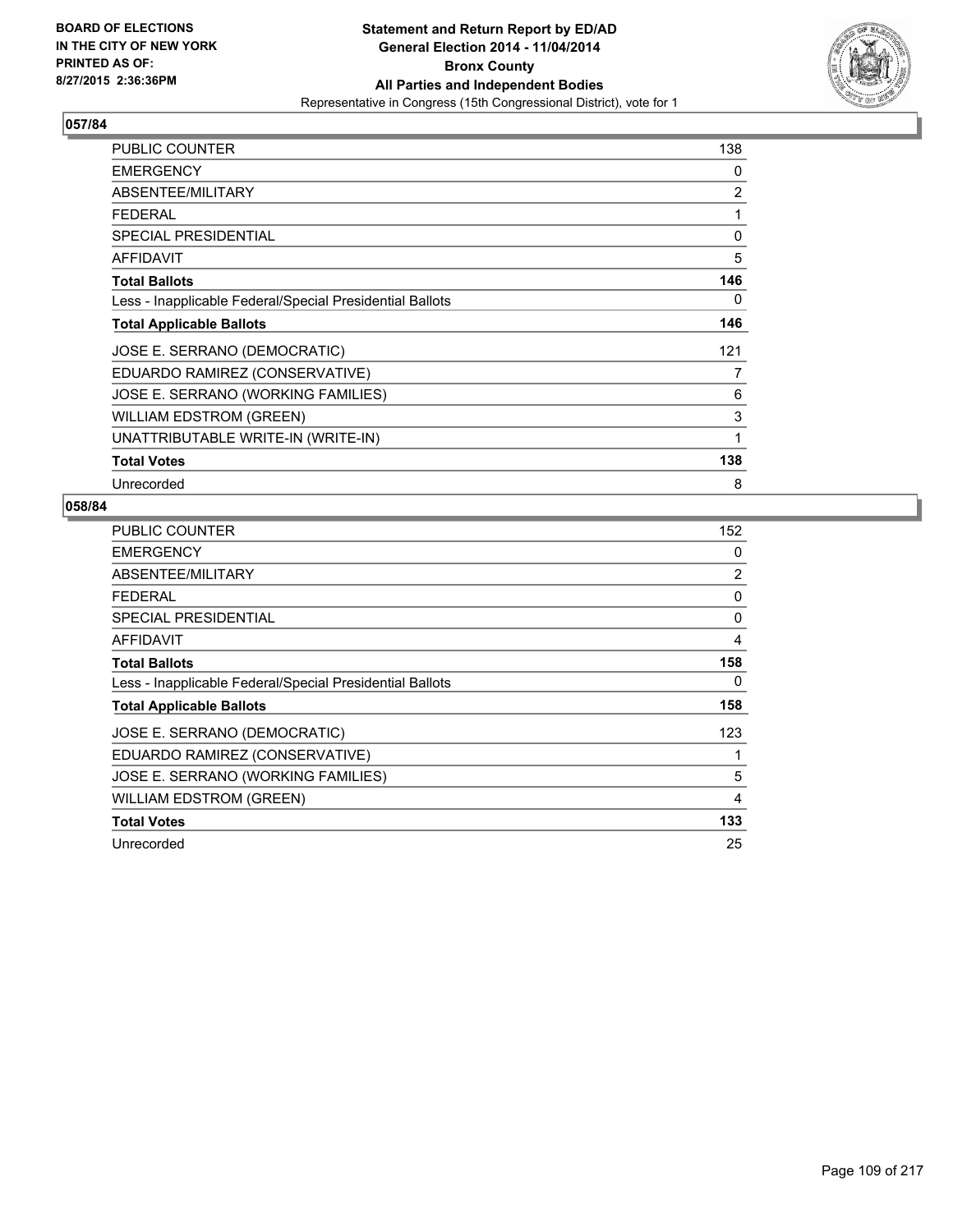

| <b>PUBLIC COUNTER</b>                                    | 186            |
|----------------------------------------------------------|----------------|
| <b>EMERGENCY</b>                                         | 0              |
| ABSENTEE/MILITARY                                        | 3              |
| <b>FEDERAL</b>                                           | 0              |
| <b>SPECIAL PRESIDENTIAL</b>                              | 0              |
| AFFIDAVIT                                                | 4              |
| <b>Total Ballots</b>                                     | 193            |
| Less - Inapplicable Federal/Special Presidential Ballots | 0              |
| <b>Total Applicable Ballots</b>                          | 193            |
| JOSE E. SERRANO (DEMOCRATIC)                             | 169            |
| EDUARDO RAMIREZ (CONSERVATIVE)                           | 1              |
| JOSE E. SERRANO (WORKING FAMILIES)                       | $\overline{7}$ |
| <b>WILLIAM EDSTROM (GREEN)</b>                           | 3              |
| <b>Total Votes</b>                                       | 180            |
| Unrecorded                                               | 13             |

| PUBLIC COUNTER                                           | 98  |
|----------------------------------------------------------|-----|
| <b>EMERGENCY</b>                                         | 0   |
| ABSENTEE/MILITARY                                        | 0   |
| <b>FEDERAL</b>                                           | 0   |
| <b>SPECIAL PRESIDENTIAL</b>                              | 0   |
| AFFIDAVIT                                                | 4   |
| <b>Total Ballots</b>                                     | 102 |
| Less - Inapplicable Federal/Special Presidential Ballots | 0   |
| <b>Total Applicable Ballots</b>                          | 102 |
| JOSE E. SERRANO (DEMOCRATIC)                             | 86  |
| EDUARDO RAMIREZ (CONSERVATIVE)                           | 1   |
| JOSE E. SERRANO (WORKING FAMILIES)                       | 2   |
| <b>WILLIAM EDSTROM (GREEN)</b>                           | 1   |
| <b>Total Votes</b>                                       | 90  |
| Unrecorded                                               | 12  |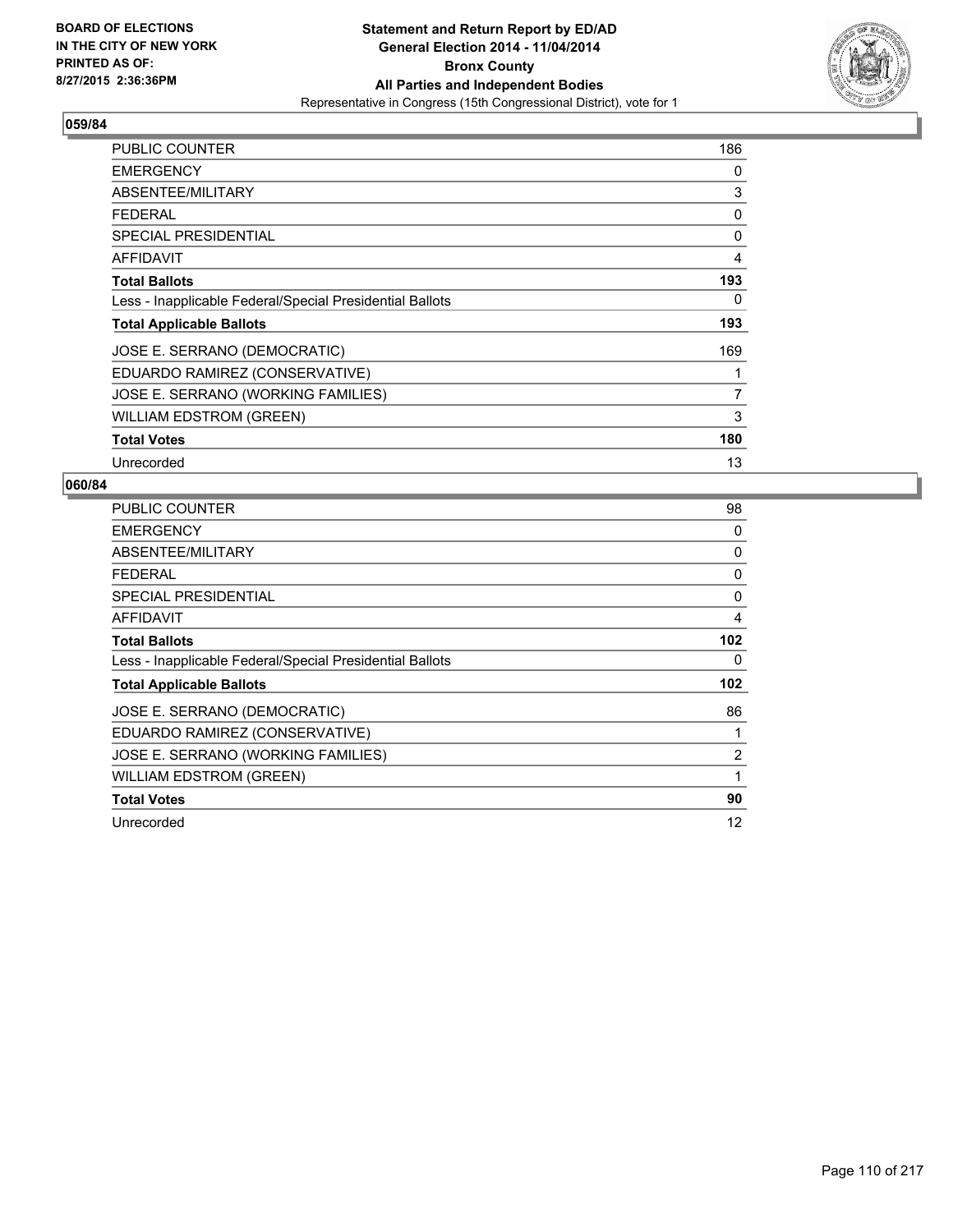

| PUBLIC COUNTER                                           | 144            |
|----------------------------------------------------------|----------------|
| <b>EMERGENCY</b>                                         | 0              |
| ABSENTEE/MILITARY                                        | 0              |
| <b>FEDERAL</b>                                           | 0              |
| <b>SPECIAL PRESIDENTIAL</b>                              | 0              |
| <b>AFFIDAVIT</b>                                         | $\overline{2}$ |
| <b>Total Ballots</b>                                     | 146            |
| Less - Inapplicable Federal/Special Presidential Ballots | 0              |
| <b>Total Applicable Ballots</b>                          | 146            |
| JOSE E. SERRANO (DEMOCRATIC)                             | 135            |
| EDUARDO RAMIREZ (CONSERVATIVE)                           | 1              |
| JOSE E. SERRANO (WORKING FAMILIES)                       | 1              |
| <b>WILLIAM EDSTROM (GREEN)</b>                           | 1              |
| UNATTRIBUTABLE WRITE-IN (WRITE-IN)                       | 1              |
| <b>Total Votes</b>                                       | 139            |
| Unrecorded                                               | 7              |

| PUBLIC COUNTER                                           | 137      |
|----------------------------------------------------------|----------|
| <b>EMERGENCY</b>                                         | 0        |
| ABSENTEE/MILITARY                                        | 0        |
| <b>FEDERAL</b>                                           | 0        |
| <b>SPECIAL PRESIDENTIAL</b>                              | 0        |
| AFFIDAVIT                                                | $\Omega$ |
| <b>Total Ballots</b>                                     | 137      |
| Less - Inapplicable Federal/Special Presidential Ballots | 0        |
| <b>Total Applicable Ballots</b>                          | 137      |
| JOSE E. SERRANO (DEMOCRATIC)                             | 119      |
| EDUARDO RAMIREZ (CONSERVATIVE)                           | 3        |
| JOSE E. SERRANO (WORKING FAMILIES)                       | 1        |
| <b>WILLIAM EDSTROM (GREEN)</b>                           | $\Omega$ |
| <b>Total Votes</b>                                       | 123      |
| Unrecorded                                               | 14       |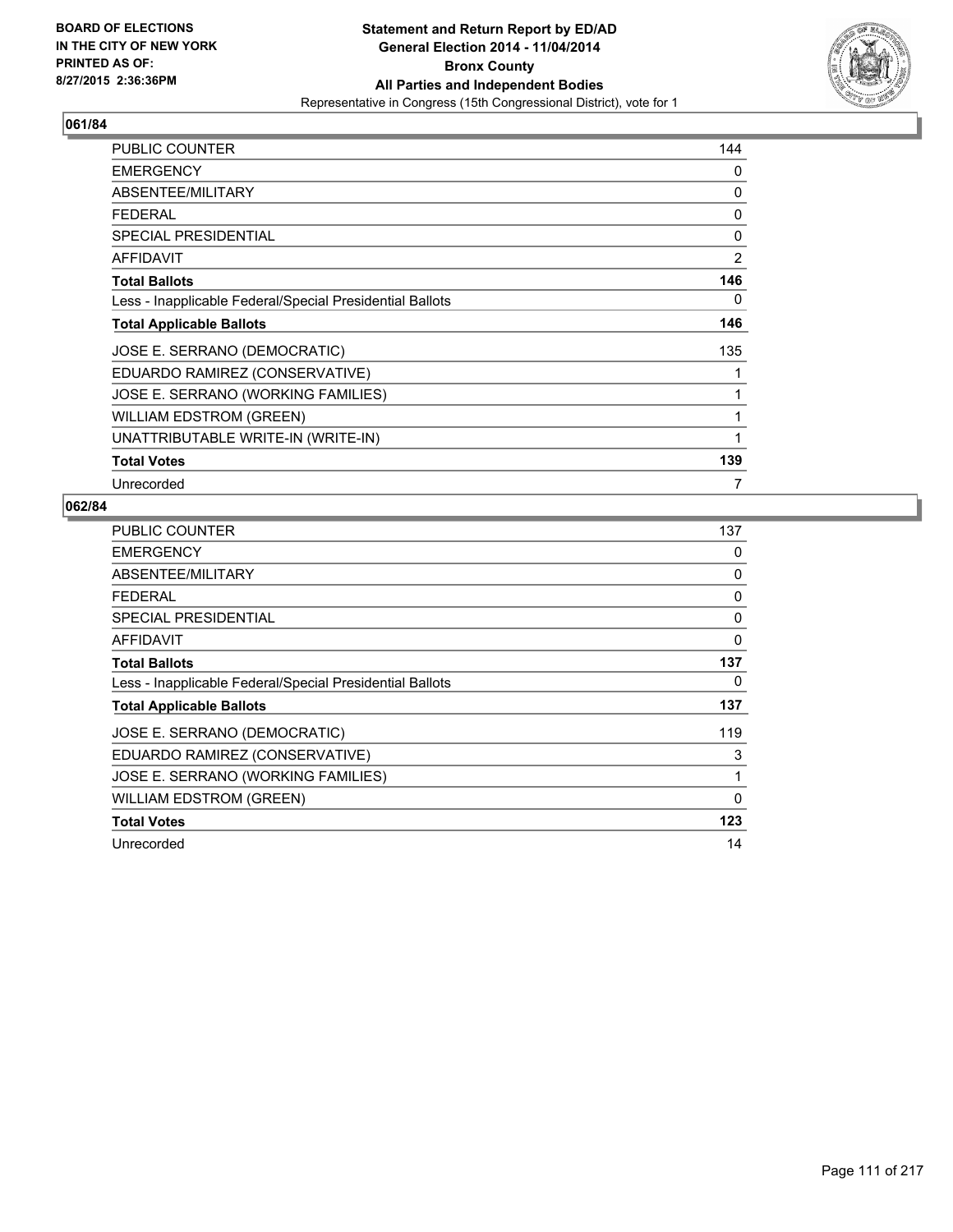

| PUBLIC COUNTER                                           | 133 |
|----------------------------------------------------------|-----|
| <b>EMERGENCY</b>                                         | 0   |
| ABSENTEE/MILITARY                                        | 2   |
| <b>FEDERAL</b>                                           | 0   |
| <b>SPECIAL PRESIDENTIAL</b>                              | 0   |
| AFFIDAVIT                                                | 4   |
| <b>Total Ballots</b>                                     | 139 |
| Less - Inapplicable Federal/Special Presidential Ballots | 0   |
| <b>Total Applicable Ballots</b>                          | 139 |
| JOSE E. SERRANO (DEMOCRATIC)                             | 126 |
| EDUARDO RAMIREZ (CONSERVATIVE)                           | 1   |
| JOSE E. SERRANO (WORKING FAMILIES)                       | 4   |
| <b>WILLIAM EDSTROM (GREEN)</b>                           | 1   |
| <b>Total Votes</b>                                       | 132 |
| Unrecorded                                               | 7   |

| <b>PUBLIC COUNTER</b>                                    | 142            |
|----------------------------------------------------------|----------------|
| <b>EMERGENCY</b>                                         | 0              |
| ABSENTEE/MILITARY                                        | $\overline{2}$ |
| <b>FEDERAL</b>                                           | 0              |
| SPECIAL PRESIDENTIAL                                     | 0              |
| <b>AFFIDAVIT</b>                                         | 10             |
| <b>Total Ballots</b>                                     | 154            |
| Less - Inapplicable Federal/Special Presidential Ballots | 0              |
| <b>Total Applicable Ballots</b>                          | 154            |
| JOSE E. SERRANO (DEMOCRATIC)                             | 134            |
| EDUARDO RAMIREZ (CONSERVATIVE)                           | 3              |
| JOSE E. SERRANO (WORKING FAMILIES)                       | 5              |
| <b>WILLIAM EDSTROM (GREEN)</b>                           | $\mathbf 0$    |
| <b>Total Votes</b>                                       | 142            |
| Unrecorded                                               | 12             |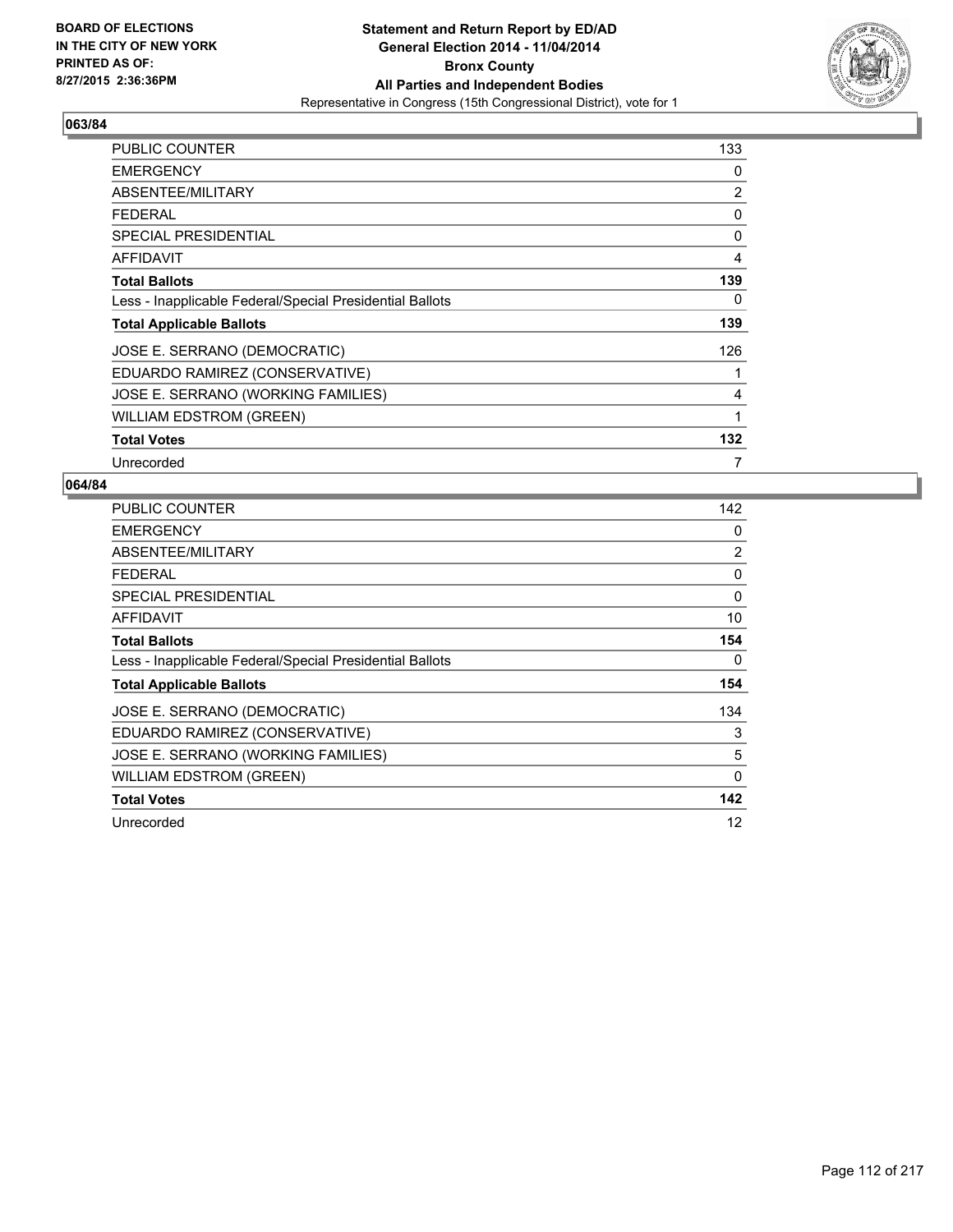

| <b>PUBLIC COUNTER</b>                                    | 104         |
|----------------------------------------------------------|-------------|
| <b>EMERGENCY</b>                                         | 0           |
| ABSENTEE/MILITARY                                        | 0           |
| <b>FEDERAL</b>                                           | 0           |
| <b>SPECIAL PRESIDENTIAL</b>                              | 0           |
| AFFIDAVIT                                                | 7           |
| <b>Total Ballots</b>                                     | 111         |
| Less - Inapplicable Federal/Special Presidential Ballots | 0           |
| <b>Total Applicable Ballots</b>                          | 111         |
| JOSE E. SERRANO (DEMOCRATIC)                             | 100         |
| EDUARDO RAMIREZ (CONSERVATIVE)                           | 3           |
| JOSE E. SERRANO (WORKING FAMILIES)                       | 0           |
| <b>WILLIAM EDSTROM (GREEN)</b>                           | $\mathbf 0$ |
| <b>Total Votes</b>                                       | 103         |
| Unrecorded                                               | 8           |

| <b>PUBLIC COUNTER</b>                                    | 112 |
|----------------------------------------------------------|-----|
| <b>EMERGENCY</b>                                         | 0   |
| ABSENTEE/MILITARY                                        | 2   |
| <b>FEDERAL</b>                                           | 1   |
| <b>SPECIAL PRESIDENTIAL</b>                              | 0   |
| <b>AFFIDAVIT</b>                                         | 6   |
| <b>Total Ballots</b>                                     | 121 |
| Less - Inapplicable Federal/Special Presidential Ballots | 0   |
| <b>Total Applicable Ballots</b>                          | 121 |
| JOSE E. SERRANO (DEMOCRATIC)                             | 106 |
| EDUARDO RAMIREZ (CONSERVATIVE)                           | 4   |
| JOSE E. SERRANO (WORKING FAMILIES)                       | 2   |
| <b>WILLIAM EDSTROM (GREEN)</b>                           | 0   |
| <b>Total Votes</b>                                       | 112 |
| Unrecorded                                               | 9   |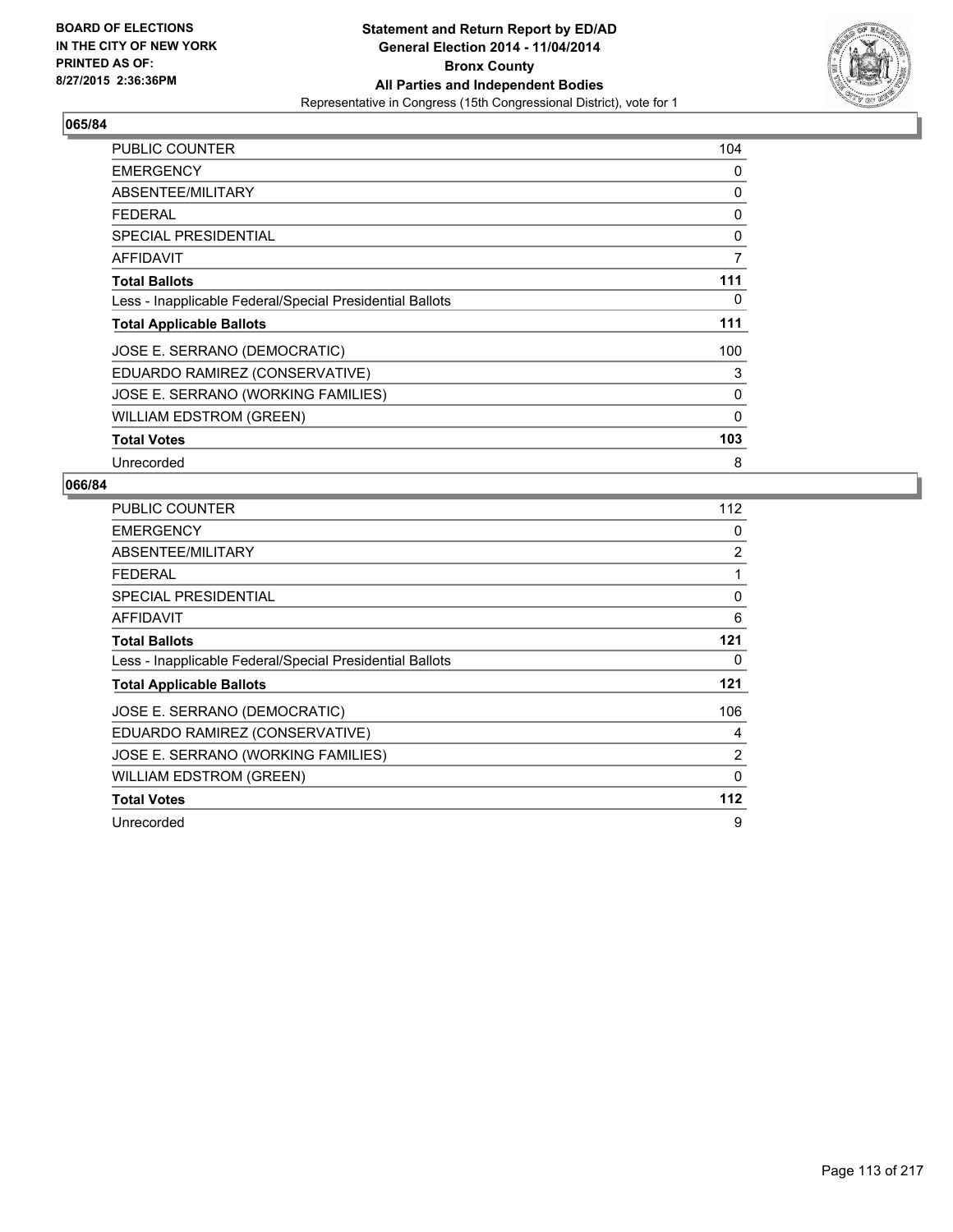

| <b>PUBLIC COUNTER</b>                                    | 118 |
|----------------------------------------------------------|-----|
| <b>EMERGENCY</b>                                         | 0   |
| ABSENTEE/MILITARY                                        | 4   |
| <b>FEDERAL</b>                                           | 0   |
| <b>SPECIAL PRESIDENTIAL</b>                              | 0   |
| AFFIDAVIT                                                | 8   |
| <b>Total Ballots</b>                                     | 130 |
| Less - Inapplicable Federal/Special Presidential Ballots | 0   |
| <b>Total Applicable Ballots</b>                          | 130 |
| JOSE E. SERRANO (DEMOCRATIC)                             | 114 |
| EDUARDO RAMIREZ (CONSERVATIVE)                           | 1   |
| JOSE E. SERRANO (WORKING FAMILIES)                       | 3   |
| <b>WILLIAM EDSTROM (GREEN)</b>                           | 1   |
| <b>Total Votes</b>                                       | 119 |
| Unrecorded                                               | 11  |

| <b>PUBLIC COUNTER</b>                                    | 110 |
|----------------------------------------------------------|-----|
| <b>EMERGENCY</b>                                         | 0   |
| ABSENTEE/MILITARY                                        | 0   |
| <b>FEDERAL</b>                                           | 0   |
| <b>SPECIAL PRESIDENTIAL</b>                              | 0   |
| AFFIDAVIT                                                | 5   |
| <b>Total Ballots</b>                                     | 115 |
| Less - Inapplicable Federal/Special Presidential Ballots | 0   |
| <b>Total Applicable Ballots</b>                          | 115 |
| JOSE E. SERRANO (DEMOCRATIC)                             | 101 |
| EDUARDO RAMIREZ (CONSERVATIVE)                           | 0   |
| JOSE E. SERRANO (WORKING FAMILIES)                       | 1   |
| WILLIAM EDSTROM (GREEN)                                  | 1   |
| <b>Total Votes</b>                                       | 103 |
| Unrecorded                                               | 12  |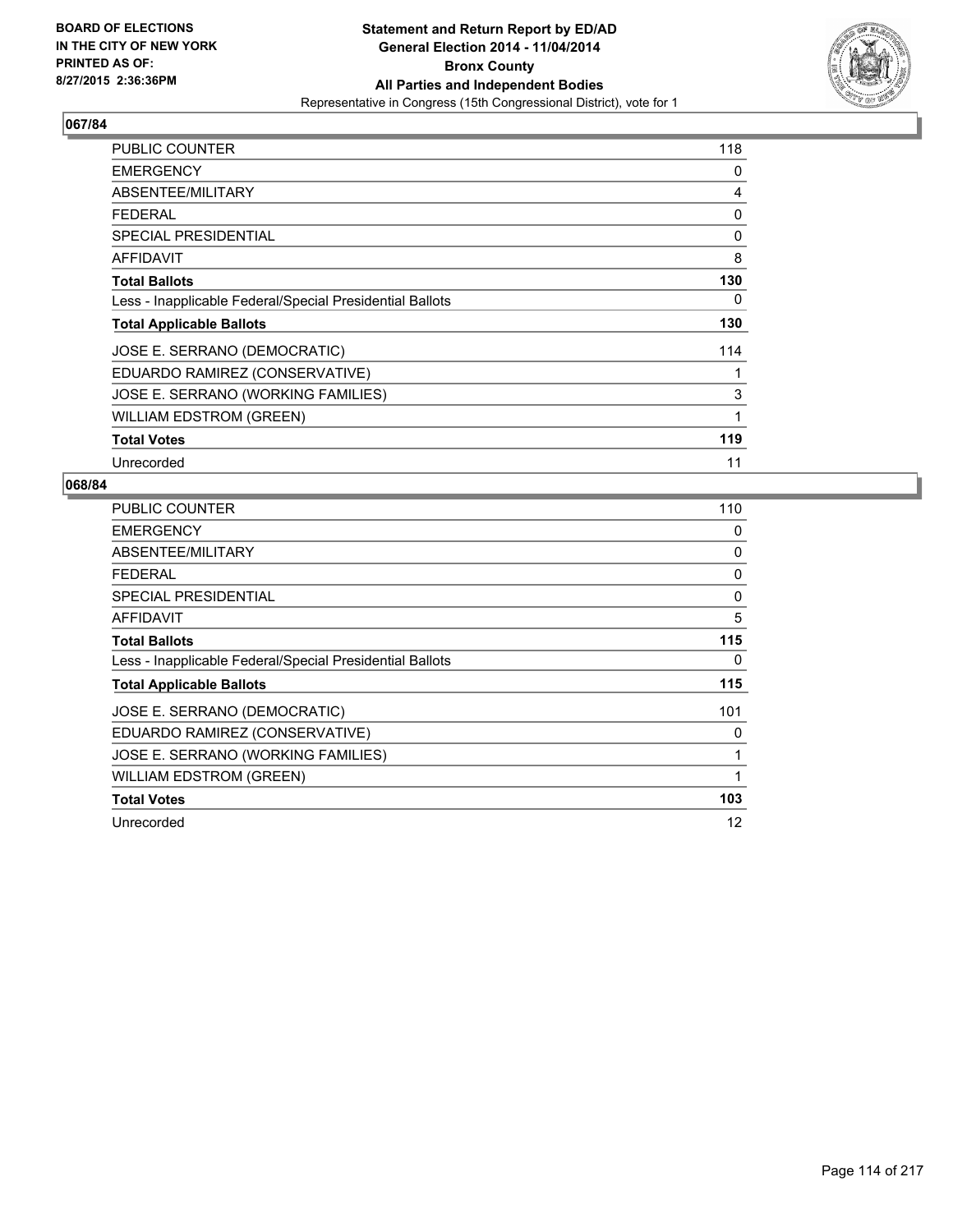

| <b>PUBLIC COUNTER</b>                                    | 60 |
|----------------------------------------------------------|----|
| <b>EMERGENCY</b>                                         | 0  |
| ABSENTEE/MILITARY                                        | 0  |
| <b>FEDERAL</b>                                           | 0  |
| <b>SPECIAL PRESIDENTIAL</b>                              | 0  |
| AFFIDAVIT                                                | 0  |
| <b>Total Ballots</b>                                     | 60 |
| Less - Inapplicable Federal/Special Presidential Ballots | 0  |
| <b>Total Applicable Ballots</b>                          | 60 |
| JOSE E. SERRANO (DEMOCRATIC)                             | 53 |
| EDUARDO RAMIREZ (CONSERVATIVE)                           |    |
| JOSE E. SERRANO (WORKING FAMILIES)                       | 2  |
| <b>WILLIAM EDSTROM (GREEN)</b>                           | 0  |
| <b>Total Votes</b>                                       | 56 |
| Unrecorded                                               | 4  |

| PUBLIC COUNTER                                           | 63 |
|----------------------------------------------------------|----|
| <b>EMERGENCY</b>                                         | 0  |
| ABSENTEE/MILITARY                                        | 1  |
| <b>FEDERAL</b>                                           | 1  |
| <b>SPECIAL PRESIDENTIAL</b>                              | 0  |
| AFFIDAVIT                                                | 0  |
| <b>Total Ballots</b>                                     | 65 |
| Less - Inapplicable Federal/Special Presidential Ballots | 0  |
| <b>Total Applicable Ballots</b>                          | 65 |
| JOSE E. SERRANO (DEMOCRATIC)                             | 51 |
| EDUARDO RAMIREZ (CONSERVATIVE)                           | 3  |
| JOSE E. SERRANO (WORKING FAMILIES)                       | 4  |
| WILLIAM EDSTROM (GREEN)                                  | 1  |
| <b>Total Votes</b>                                       | 59 |
| Unrecorded                                               | 6  |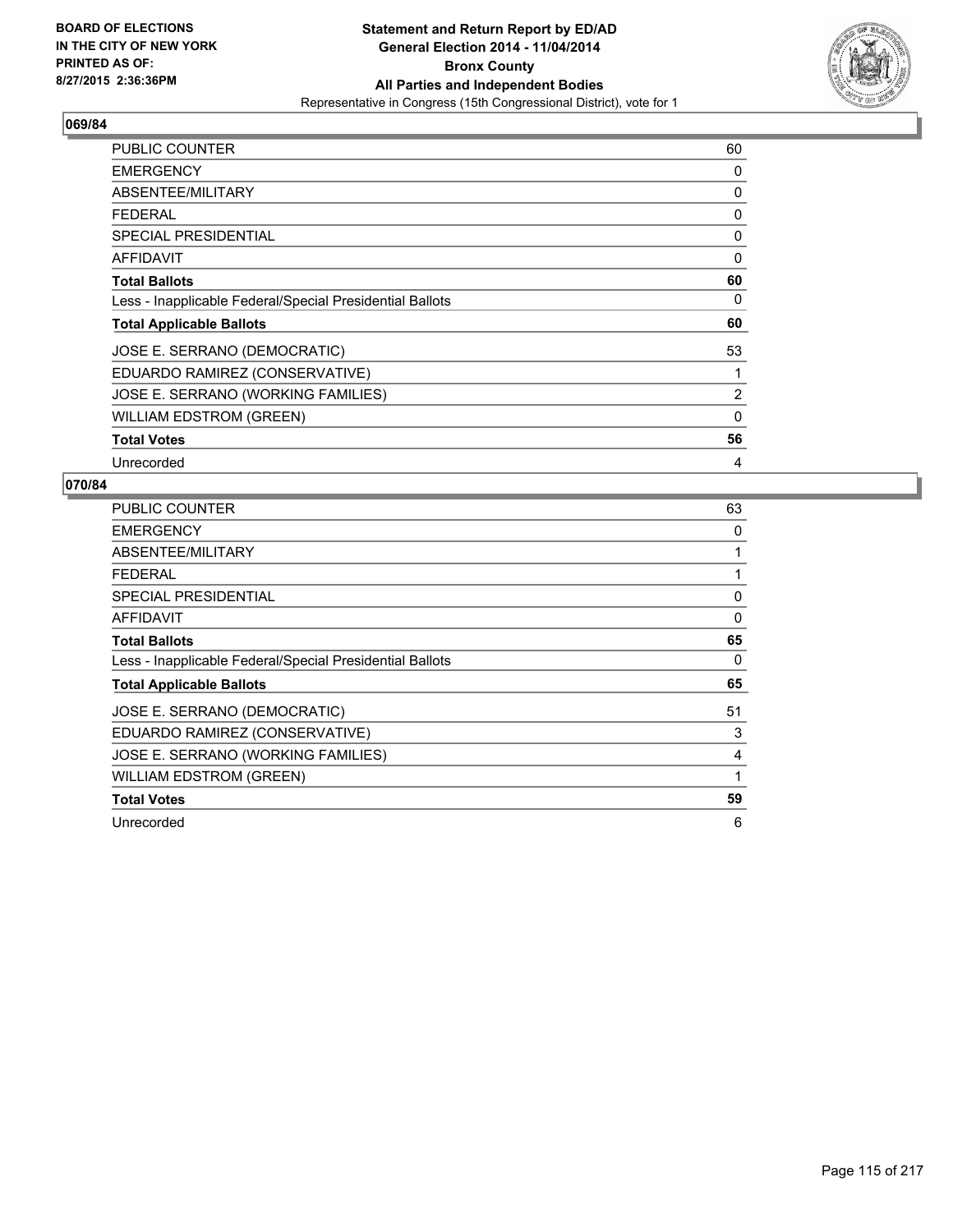

| PUBLIC COUNTER                                           | 156 |
|----------------------------------------------------------|-----|
| <b>EMERGENCY</b>                                         | 0   |
| ABSENTEE/MILITARY                                        | 1   |
| <b>FEDERAL</b>                                           | 1   |
| SPECIAL PRESIDENTIAL                                     | 0   |
| AFFIDAVIT                                                | 1   |
| <b>Total Ballots</b>                                     | 159 |
| Less - Inapplicable Federal/Special Presidential Ballots | 0   |
| <b>Total Applicable Ballots</b>                          | 159 |
| JOSE E. SERRANO (DEMOCRATIC)                             | 131 |
| EDUARDO RAMIREZ (CONSERVATIVE)                           | 7   |
| JOSE E. SERRANO (WORKING FAMILIES)                       | 5   |
| <b>WILLIAM EDSTROM (GREEN)</b>                           | 2   |
| <b>Total Votes</b>                                       | 145 |
| Unrecorded                                               | 14  |

| PUBLIC COUNTER                                           | 181      |
|----------------------------------------------------------|----------|
| <b>EMERGENCY</b>                                         | 0        |
| ABSENTEE/MILITARY                                        | 5        |
| <b>FEDERAL</b>                                           | 0        |
| <b>SPECIAL PRESIDENTIAL</b>                              | 0        |
| AFFIDAVIT                                                | 2        |
| <b>Total Ballots</b>                                     | 188      |
| Less - Inapplicable Federal/Special Presidential Ballots | 0        |
| <b>Total Applicable Ballots</b>                          | 188      |
| JOSE E. SERRANO (DEMOCRATIC)                             | 162      |
| EDUARDO RAMIREZ (CONSERVATIVE)                           | 6        |
| JOSE E. SERRANO (WORKING FAMILIES)                       | 4        |
| WILLIAM EDSTROM (GREEN)                                  | $\Omega$ |
| <b>Total Votes</b>                                       | 172      |
| Unrecorded                                               | 16       |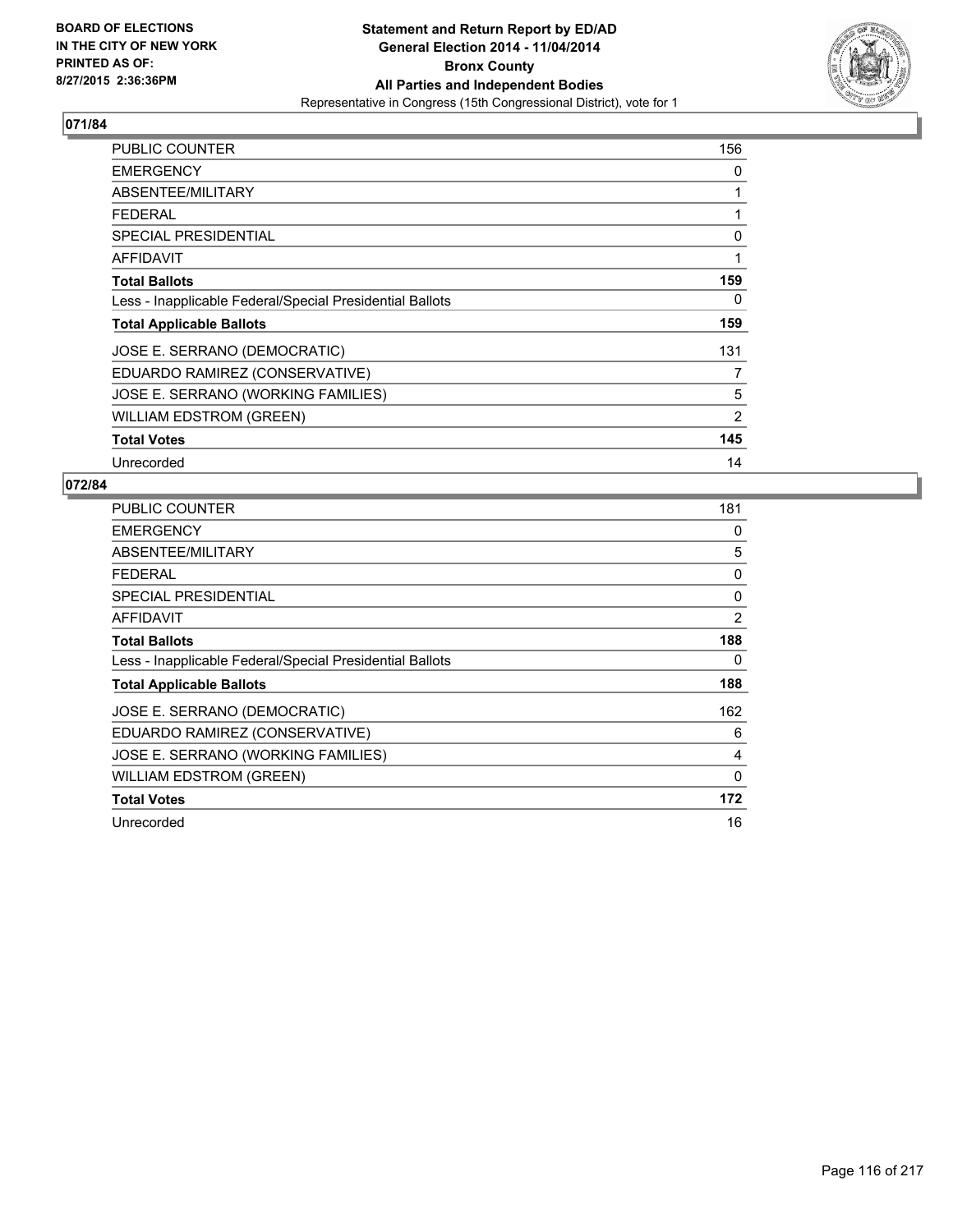

| <b>PUBLIC COUNTER</b>                                    | 44 |
|----------------------------------------------------------|----|
| <b>EMERGENCY</b>                                         | 0  |
| ABSENTEE/MILITARY                                        | 1  |
| <b>FEDERAL</b>                                           | 0  |
| <b>SPECIAL PRESIDENTIAL</b>                              | 0  |
| <b>AFFIDAVIT</b>                                         | 1  |
| <b>Total Ballots</b>                                     | 46 |
| Less - Inapplicable Federal/Special Presidential Ballots | 0  |
| <b>Total Applicable Ballots</b>                          | 46 |
| JOSE E. SERRANO (DEMOCRATIC)                             | 39 |
| EDUARDO RAMIREZ (CONSERVATIVE)                           | 0  |
| JOSE E. SERRANO (WORKING FAMILIES)                       | 2  |
| WILLIAM EDSTROM (GREEN)                                  | 2  |
| <b>Total Votes</b>                                       | 43 |
| Unrecorded                                               | 3  |

| <b>PUBLIC COUNTER</b>                                    | 144 |
|----------------------------------------------------------|-----|
| <b>EMERGENCY</b>                                         | 0   |
| ABSENTEE/MILITARY                                        | 1   |
| <b>FEDERAL</b>                                           | 0   |
| <b>SPECIAL PRESIDENTIAL</b>                              | 0   |
| AFFIDAVIT                                                | 5   |
| <b>Total Ballots</b>                                     | 150 |
| Less - Inapplicable Federal/Special Presidential Ballots | 0   |
| <b>Total Applicable Ballots</b>                          | 150 |
| JOSE E. SERRANO (DEMOCRATIC)                             | 124 |
| EDUARDO RAMIREZ (CONSERVATIVE)                           | 1   |
| JOSE E. SERRANO (WORKING FAMILIES)                       | 3   |
| WILLIAM EDSTROM (GREEN)                                  | 1   |
| <b>Total Votes</b>                                       | 129 |
| Unrecorded                                               | 21  |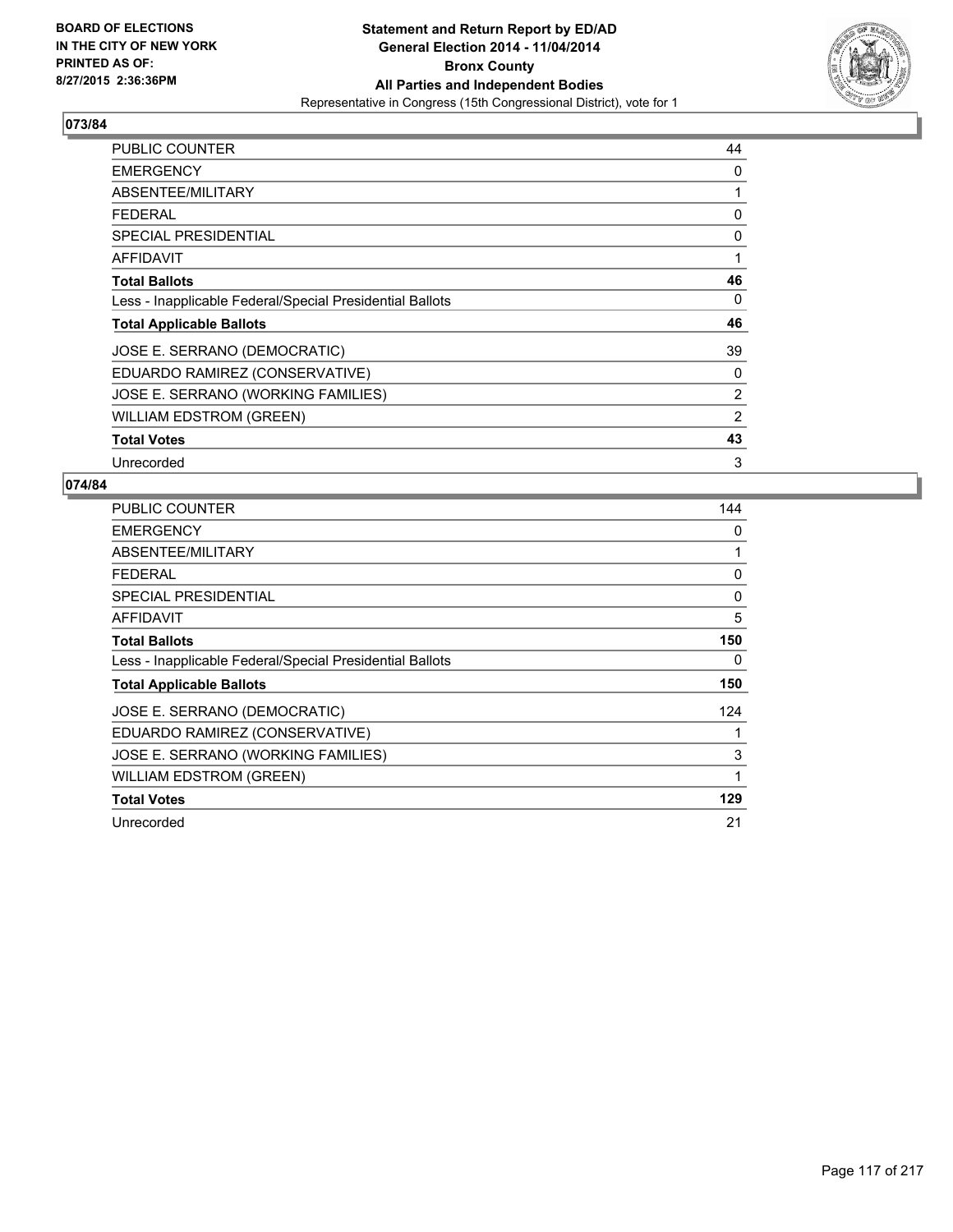

| PUBLIC COUNTER                                           | 148 |
|----------------------------------------------------------|-----|
| <b>EMERGENCY</b>                                         | 0   |
| ABSENTEE/MILITARY                                        | 5   |
| <b>FEDERAL</b>                                           | 0   |
| <b>SPECIAL PRESIDENTIAL</b>                              | 0   |
| <b>AFFIDAVIT</b>                                         | 3   |
| <b>Total Ballots</b>                                     | 156 |
| Less - Inapplicable Federal/Special Presidential Ballots | 0   |
| <b>Total Applicable Ballots</b>                          | 156 |
| JOSE E. SERRANO (DEMOCRATIC)                             | 137 |
| EDUARDO RAMIREZ (CONSERVATIVE)                           | 1   |
| JOSE E. SERRANO (WORKING FAMILIES)                       | 4   |
| <b>WILLIAM EDSTROM (GREEN)</b>                           | 1   |
| <b>Total Votes</b>                                       | 143 |
| Unrecorded                                               | 13  |

| <b>PUBLIC COUNTER</b>                                    | 13       |
|----------------------------------------------------------|----------|
| <b>EMERGENCY</b>                                         | 0        |
| ABSENTEE/MILITARY                                        | 0        |
| <b>FEDERAL</b>                                           | 0        |
| <b>SPECIAL PRESIDENTIAL</b>                              | 0        |
| AFFIDAVIT                                                | 0        |
| <b>Total Ballots</b>                                     | 13       |
| Less - Inapplicable Federal/Special Presidential Ballots | 0        |
| <b>Total Applicable Ballots</b>                          | 13       |
| JOSE E. SERRANO (DEMOCRATIC)                             | 11       |
| EDUARDO RAMIREZ (CONSERVATIVE)                           | 0        |
| JOSE E. SERRANO (WORKING FAMILIES)                       | 1        |
| WILLIAM EDSTROM (GREEN)                                  | $\Omega$ |
| <b>Total Votes</b>                                       | 12       |
| Unrecorded                                               | 1        |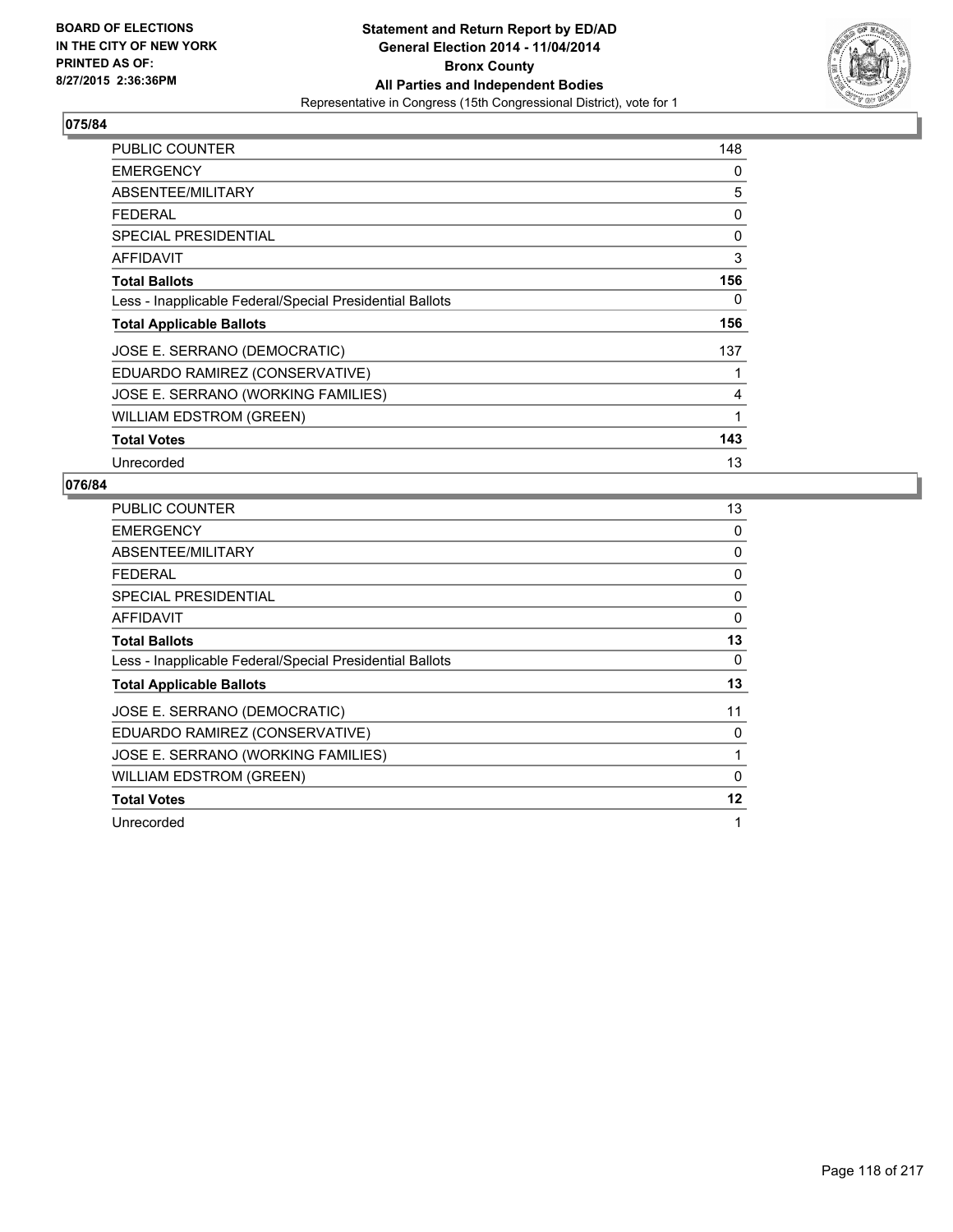

| PUBLIC COUNTER                                           | 120            |
|----------------------------------------------------------|----------------|
| <b>EMERGENCY</b>                                         | 0              |
| ABSENTEE/MILITARY                                        | 1              |
| <b>FEDERAL</b>                                           | 0              |
| <b>SPECIAL PRESIDENTIAL</b>                              | 0              |
| AFFIDAVIT                                                | 0              |
| <b>Total Ballots</b>                                     | 121            |
| Less - Inapplicable Federal/Special Presidential Ballots | 0              |
| <b>Total Applicable Ballots</b>                          | 121            |
| JOSE E. SERRANO (DEMOCRATIC)                             | 110            |
| EDUARDO RAMIREZ (CONSERVATIVE)                           |                |
| JOSE E. SERRANO (WORKING FAMILIES)                       | $\overline{2}$ |
| <b>WILLIAM EDSTROM (GREEN)</b>                           | 1              |
| <b>Total Votes</b>                                       | 114            |
| Unrecorded                                               | 7              |

| <b>PUBLIC COUNTER</b>                                    | 29 |
|----------------------------------------------------------|----|
| <b>EMERGENCY</b>                                         | 0  |
| ABSENTEE/MILITARY                                        | 1  |
| <b>FEDERAL</b>                                           | 0  |
| SPECIAL PRESIDENTIAL                                     | 0  |
| AFFIDAVIT                                                | 3  |
| <b>Total Ballots</b>                                     | 33 |
| Less - Inapplicable Federal/Special Presidential Ballots | 0  |
| <b>Total Applicable Ballots</b>                          | 33 |
| JOSE E. SERRANO (DEMOCRATIC)                             | 30 |
| EDUARDO RAMIREZ (CONSERVATIVE)                           | 0  |
| JOSE E. SERRANO (WORKING FAMILIES)                       | 2  |
| <b>WILLIAM EDSTROM (GREEN)</b>                           | 0  |
| <b>Total Votes</b>                                       | 32 |
| Unrecorded                                               | 1  |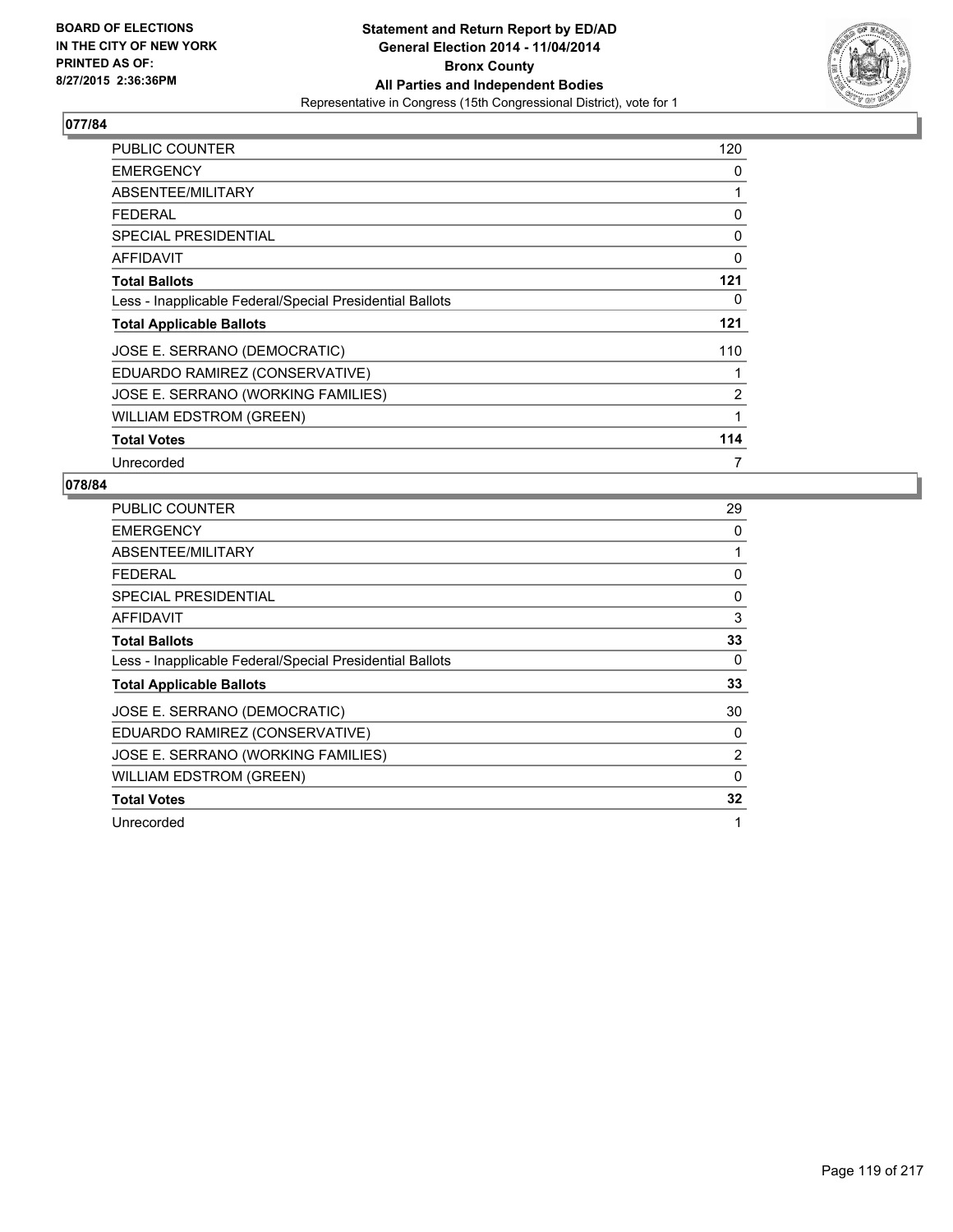

| <b>PUBLIC COUNTER</b>                                    | 2            |
|----------------------------------------------------------|--------------|
| <b>EMERGENCY</b>                                         | 0            |
| ABSENTEE/MILITARY                                        | 0            |
| <b>FEDERAL</b>                                           | 0            |
| SPECIAL PRESIDENTIAL                                     | 0            |
| <b>AFFIDAVIT</b>                                         | 0            |
| <b>Total Ballots</b>                                     | $\mathbf{2}$ |
| Less - Inapplicable Federal/Special Presidential Ballots | 0            |
| <b>Total Applicable Ballots</b>                          | $\mathbf{2}$ |
| JOSE E. SERRANO (DEMOCRATIC)                             | 2            |
| EDUARDO RAMIREZ (CONSERVATIVE)                           | 0            |
| JOSE E. SERRANO (WORKING FAMILIES)                       | 0            |
| <b>WILLIAM EDSTROM (GREEN)</b>                           | 0            |
| <b>Total Votes</b>                                       | $\mathbf{2}$ |

| <b>PUBLIC COUNTER</b>                                    | 207            |
|----------------------------------------------------------|----------------|
| <b>EMERGENCY</b>                                         | 0              |
| ABSENTEE/MILITARY                                        | 3              |
| <b>FEDERAL</b>                                           | 1              |
| <b>SPECIAL PRESIDENTIAL</b>                              | 0              |
| <b>AFFIDAVIT</b>                                         | $\overline{2}$ |
| <b>Total Ballots</b>                                     | 213            |
| Less - Inapplicable Federal/Special Presidential Ballots | 0              |
| <b>Total Applicable Ballots</b>                          | 213            |
| JOSE E. SERRANO (DEMOCRATIC)                             | 181            |
| EDUARDO RAMIREZ (CONSERVATIVE)                           | 6              |
| JOSE E. SERRANO (WORKING FAMILIES)                       | 14             |
| WILLIAM EDSTROM (GREEN)                                  | $\overline{2}$ |
| <b>Total Votes</b>                                       | 203            |
| Unrecorded                                               | 10             |
| 081/84 COMBINED into: 053/84                             |                |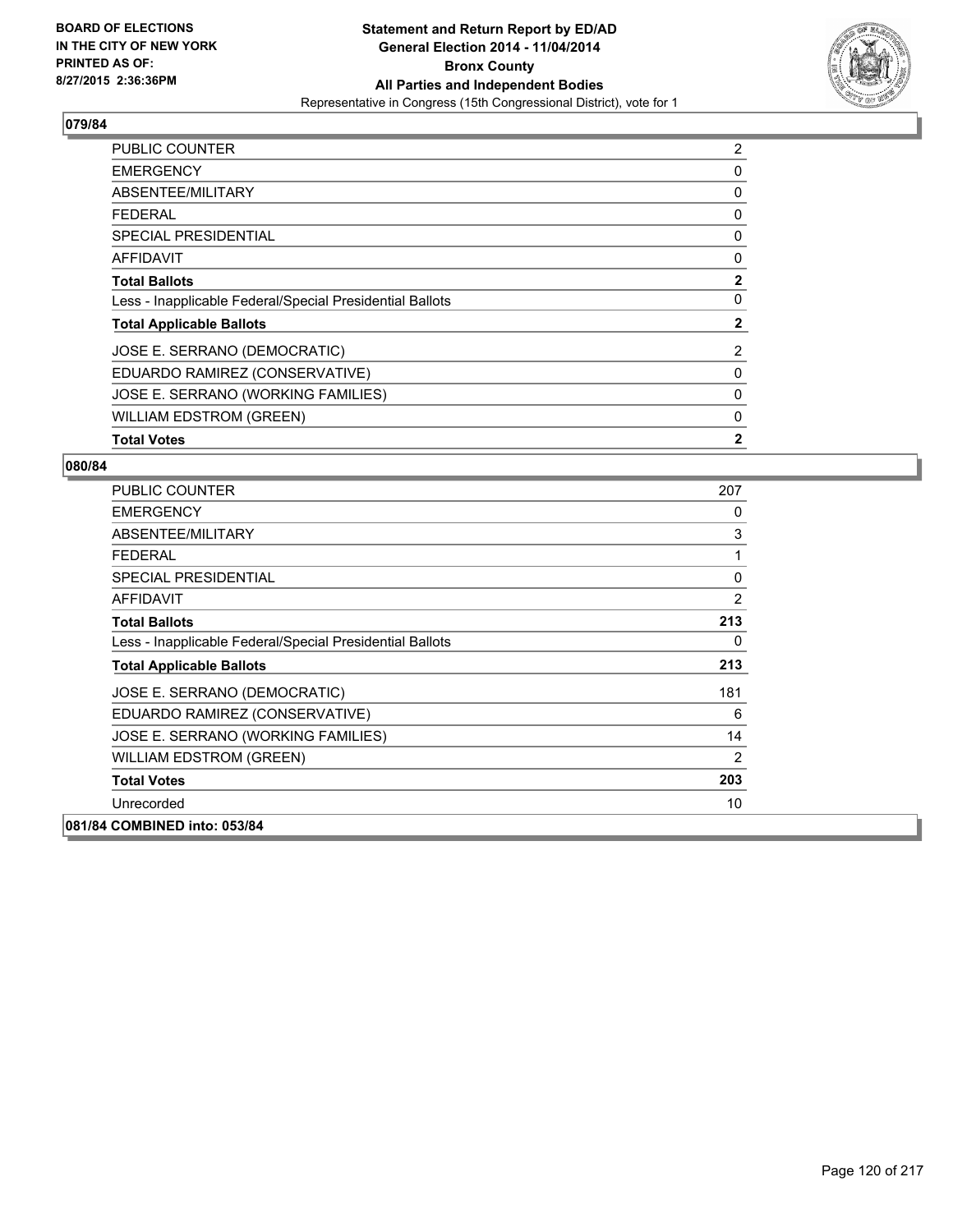

| <b>PUBLIC COUNTER</b>                                    | 205               |
|----------------------------------------------------------|-------------------|
| <b>EMERGENCY</b>                                         | 0                 |
| ABSENTEE/MILITARY                                        | $\overline{2}$    |
| <b>FEDERAL</b>                                           | 0                 |
| <b>SPECIAL PRESIDENTIAL</b>                              | 0                 |
| <b>AFFIDAVIT</b>                                         | 4                 |
| <b>Total Ballots</b>                                     | 211               |
| Less - Inapplicable Federal/Special Presidential Ballots | 0                 |
| <b>Total Applicable Ballots</b>                          | 211               |
| JOSE E. SERRANO (DEMOCRATIC)                             | 181               |
| EDUARDO RAMIREZ (CONSERVATIVE)                           | 4                 |
| JOSE E. SERRANO (WORKING FAMILIES)                       | $12 \overline{ }$ |
| <b>WILLIAM EDSTROM (GREEN)</b>                           | 2                 |
| WILLIAM R. MOORE (WRITE-IN)                              | 1                 |
| <b>Total Votes</b>                                       | 200               |
| Unrecorded                                               | 11                |

| PUBLIC COUNTER                                           | 182      |
|----------------------------------------------------------|----------|
| <b>EMERGENCY</b>                                         | 0        |
| ABSENTEE/MILITARY                                        | 4        |
| <b>FEDERAL</b>                                           | 0        |
| <b>SPECIAL PRESIDENTIAL</b>                              | 0        |
| <b>AFFIDAVIT</b>                                         | $\Omega$ |
| <b>Total Ballots</b>                                     | 186      |
| Less - Inapplicable Federal/Special Presidential Ballots | 0        |
| <b>Total Applicable Ballots</b>                          | 186      |
| JOSE E. SERRANO (DEMOCRATIC)                             | 156      |
| EDUARDO RAMIREZ (CONSERVATIVE)                           | 8        |
| JOSE E. SERRANO (WORKING FAMILIES)                       | 8        |
| <b>WILLIAM EDSTROM (GREEN)</b>                           | 4        |
| <b>Total Votes</b>                                       | 176      |
| Unrecorded                                               | 10       |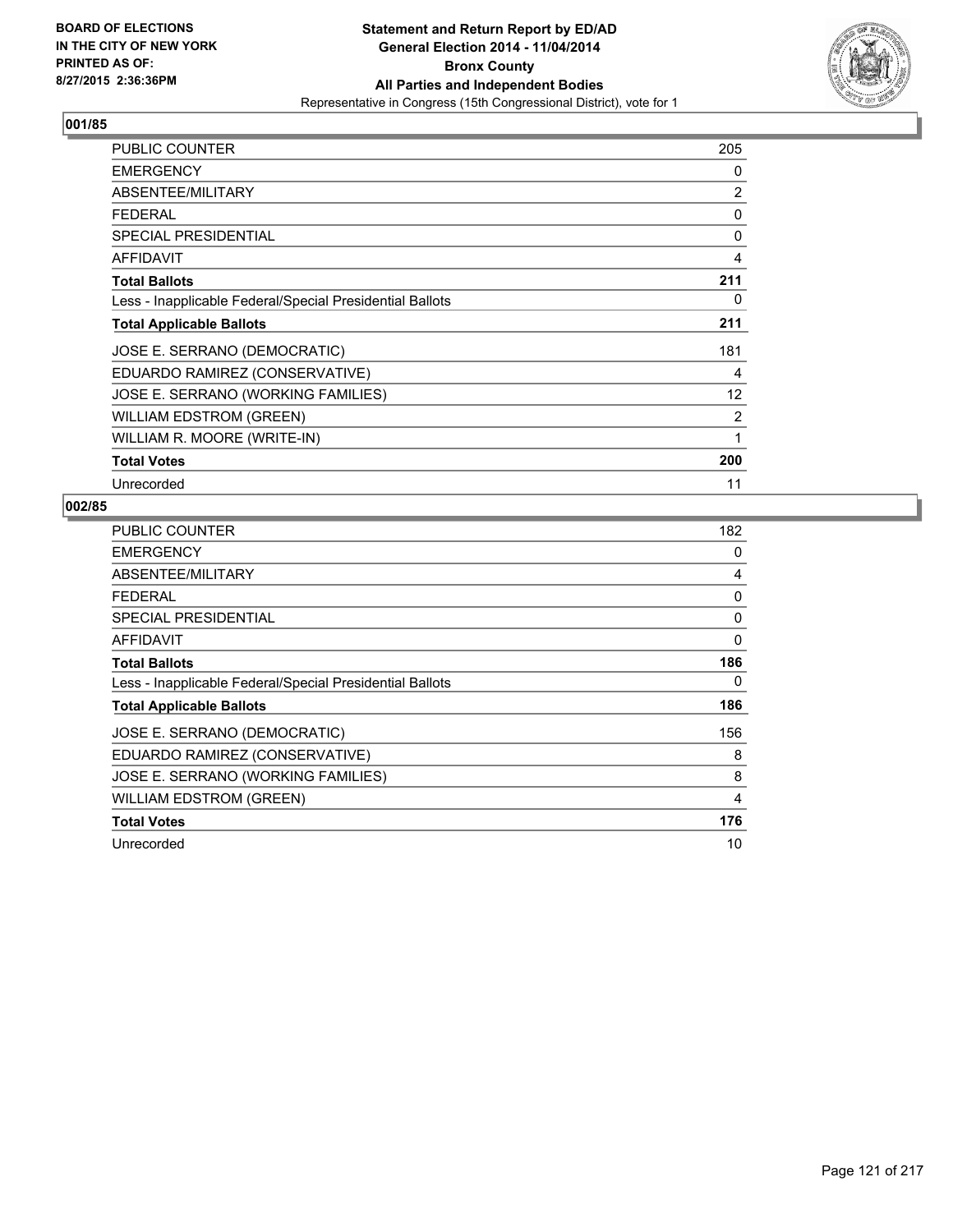

| PUBLIC COUNTER                                           | 249 |
|----------------------------------------------------------|-----|
| <b>EMERGENCY</b>                                         | 0   |
| ABSENTEE/MILITARY                                        | 1   |
| <b>FEDERAL</b>                                           | 0   |
| <b>SPECIAL PRESIDENTIAL</b>                              | 0   |
| AFFIDAVIT                                                | 1   |
| <b>Total Ballots</b>                                     | 251 |
| Less - Inapplicable Federal/Special Presidential Ballots | 0   |
| <b>Total Applicable Ballots</b>                          | 251 |
| JOSE E. SERRANO (DEMOCRATIC)                             | 205 |
| EDUARDO RAMIREZ (CONSERVATIVE)                           | 9   |
| JOSE E. SERRANO (WORKING FAMILIES)                       | 13  |
| <b>WILLIAM EDSTROM (GREEN)</b>                           | 5   |
| <b>Total Votes</b>                                       | 232 |
| Unrecorded                                               | 19  |

| <b>PUBLIC COUNTER</b>                                    | 117 |
|----------------------------------------------------------|-----|
| <b>EMERGENCY</b>                                         | 0   |
| ABSENTEE/MILITARY                                        | 2   |
| <b>FEDERAL</b>                                           | 0   |
| <b>SPECIAL PRESIDENTIAL</b>                              | 0   |
| AFFIDAVIT                                                | 2   |
| <b>Total Ballots</b>                                     | 121 |
| Less - Inapplicable Federal/Special Presidential Ballots | 0   |
| <b>Total Applicable Ballots</b>                          | 121 |
| JOSE E. SERRANO (DEMOCRATIC)                             | 98  |
| EDUARDO RAMIREZ (CONSERVATIVE)                           | 4   |
| JOSE E. SERRANO (WORKING FAMILIES)                       | 7   |
| WILLIAM EDSTROM (GREEN)                                  | 1   |
| <b>Total Votes</b>                                       | 110 |
| Unrecorded                                               | 11  |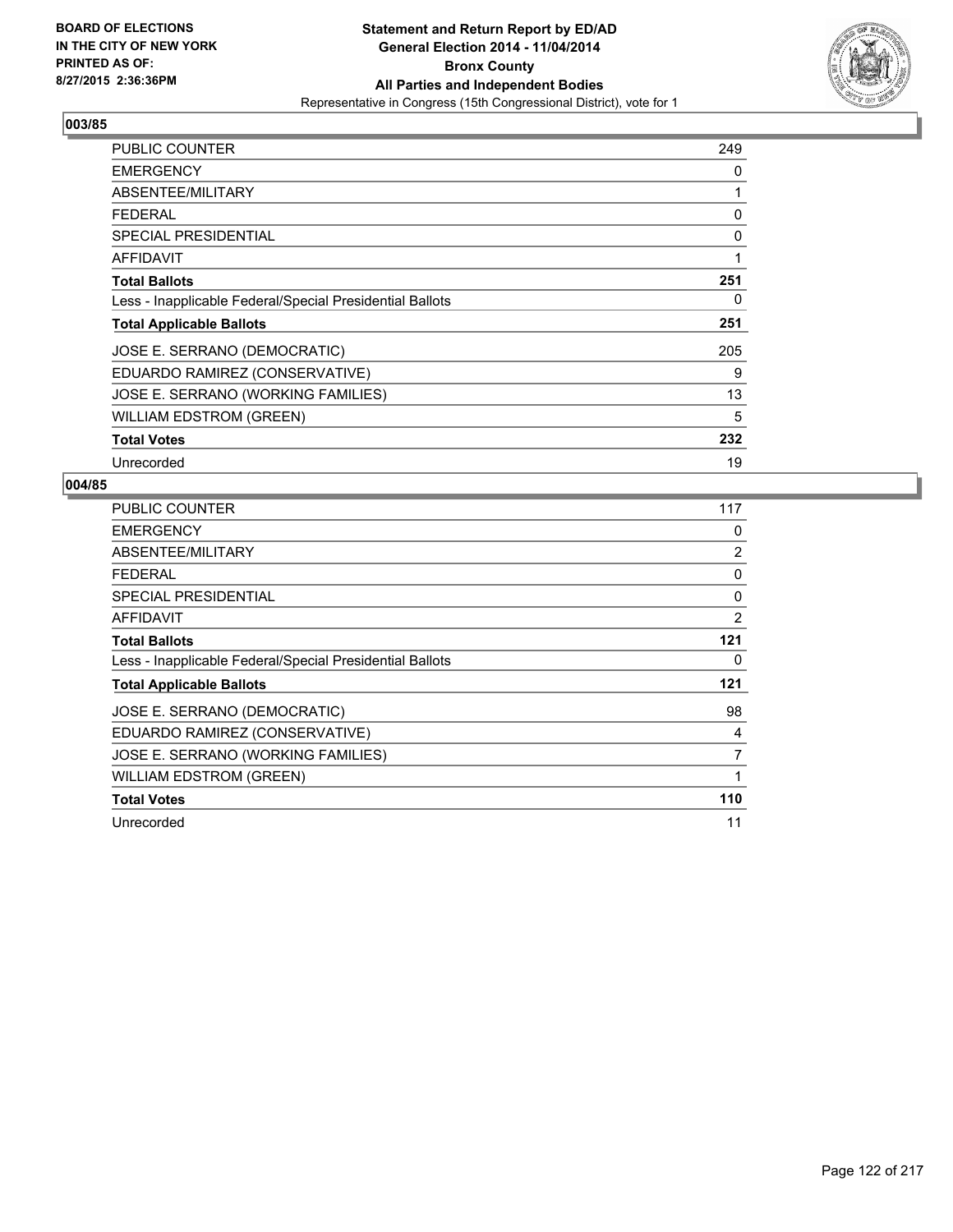

| <b>PUBLIC COUNTER</b>                                    | 189            |
|----------------------------------------------------------|----------------|
| <b>EMERGENCY</b>                                         | 0              |
| ABSENTEE/MILITARY                                        | 0              |
| <b>FEDERAL</b>                                           | 0              |
| <b>SPECIAL PRESIDENTIAL</b>                              | 0              |
| AFFIDAVIT                                                | 0              |
| <b>Total Ballots</b>                                     | 189            |
| Less - Inapplicable Federal/Special Presidential Ballots | 0              |
| <b>Total Applicable Ballots</b>                          | 189            |
| JOSE E. SERRANO (DEMOCRATIC)                             | 170            |
| EDUARDO RAMIREZ (CONSERVATIVE)                           | 2              |
| JOSE E. SERRANO (WORKING FAMILIES)                       | $\overline{7}$ |
| <b>WILLIAM EDSTROM (GREEN)</b>                           | $\mathbf{0}$   |
| <b>Total Votes</b>                                       | 179            |
| Unrecorded                                               | 10             |

| PUBLIC COUNTER                                           | 81 |
|----------------------------------------------------------|----|
| <b>EMERGENCY</b>                                         | 0  |
| ABSENTEE/MILITARY                                        | 0  |
| <b>FEDERAL</b>                                           | 0  |
| <b>SPECIAL PRESIDENTIAL</b>                              | 0  |
| AFFIDAVIT                                                | 3  |
| <b>Total Ballots</b>                                     | 84 |
| Less - Inapplicable Federal/Special Presidential Ballots | 0  |
| <b>Total Applicable Ballots</b>                          | 84 |
| JOSE E. SERRANO (DEMOCRATIC)                             | 63 |
| EDUARDO RAMIREZ (CONSERVATIVE)                           | 6  |
| JOSE E. SERRANO (WORKING FAMILIES)                       | 4  |
| WILLIAM EDSTROM (GREEN)                                  | 3  |
| <b>Total Votes</b>                                       | 76 |
| Unrecorded                                               | 8  |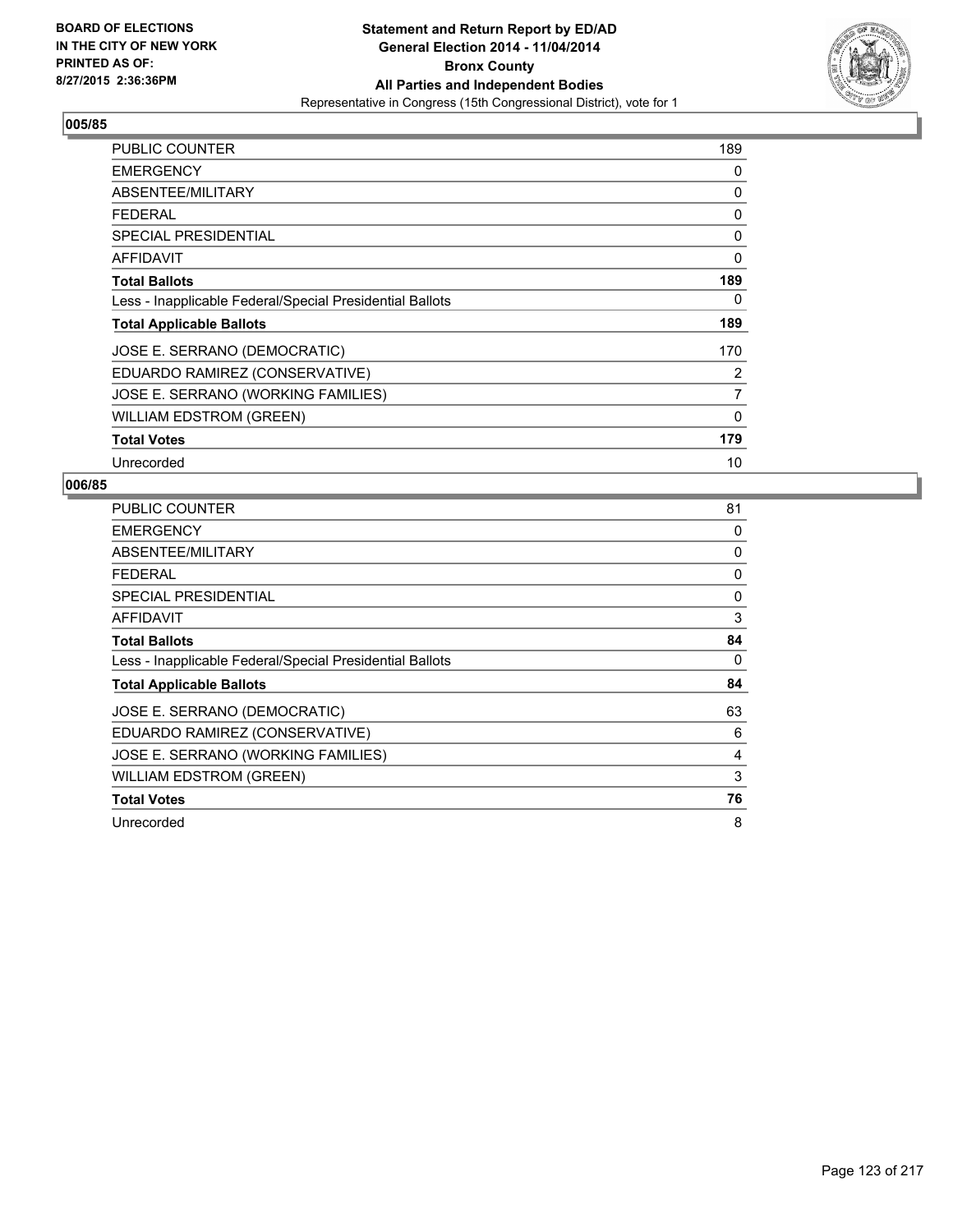

| <b>PUBLIC COUNTER</b>                                    | 140            |
|----------------------------------------------------------|----------------|
| <b>EMERGENCY</b>                                         | 0              |
| ABSENTEE/MILITARY                                        | 1              |
| <b>FEDERAL</b>                                           | 0              |
| <b>SPECIAL PRESIDENTIAL</b>                              | 0              |
| AFFIDAVIT                                                | 3              |
| <b>Total Ballots</b>                                     | 144            |
| Less - Inapplicable Federal/Special Presidential Ballots | 0              |
| <b>Total Applicable Ballots</b>                          | 144            |
| JOSE E. SERRANO (DEMOCRATIC)                             | 121            |
| EDUARDO RAMIREZ (CONSERVATIVE)                           | 5              |
| JOSE E. SERRANO (WORKING FAMILIES)                       | $\overline{2}$ |
| <b>WILLIAM EDSTROM (GREEN)</b>                           | $\mathbf{0}$   |
| <b>Total Votes</b>                                       | 128            |
| Unrecorded                                               | 16             |

| PUBLIC COUNTER                                           | 186 |
|----------------------------------------------------------|-----|
| <b>EMERGENCY</b>                                         | 0   |
| ABSENTEE/MILITARY                                        | 0   |
| <b>FEDERAL</b>                                           | 0   |
| <b>SPECIAL PRESIDENTIAL</b>                              | 0   |
| AFFIDAVIT                                                | 3   |
| <b>Total Ballots</b>                                     | 189 |
| Less - Inapplicable Federal/Special Presidential Ballots | 0   |
| <b>Total Applicable Ballots</b>                          | 189 |
| JOSE E. SERRANO (DEMOCRATIC)                             | 156 |
| EDUARDO RAMIREZ (CONSERVATIVE)                           | 9   |
| JOSE E. SERRANO (WORKING FAMILIES)                       | 2   |
| WILLIAM EDSTROM (GREEN)                                  | 3   |
| <b>Total Votes</b>                                       | 170 |
| Unrecorded                                               | 19  |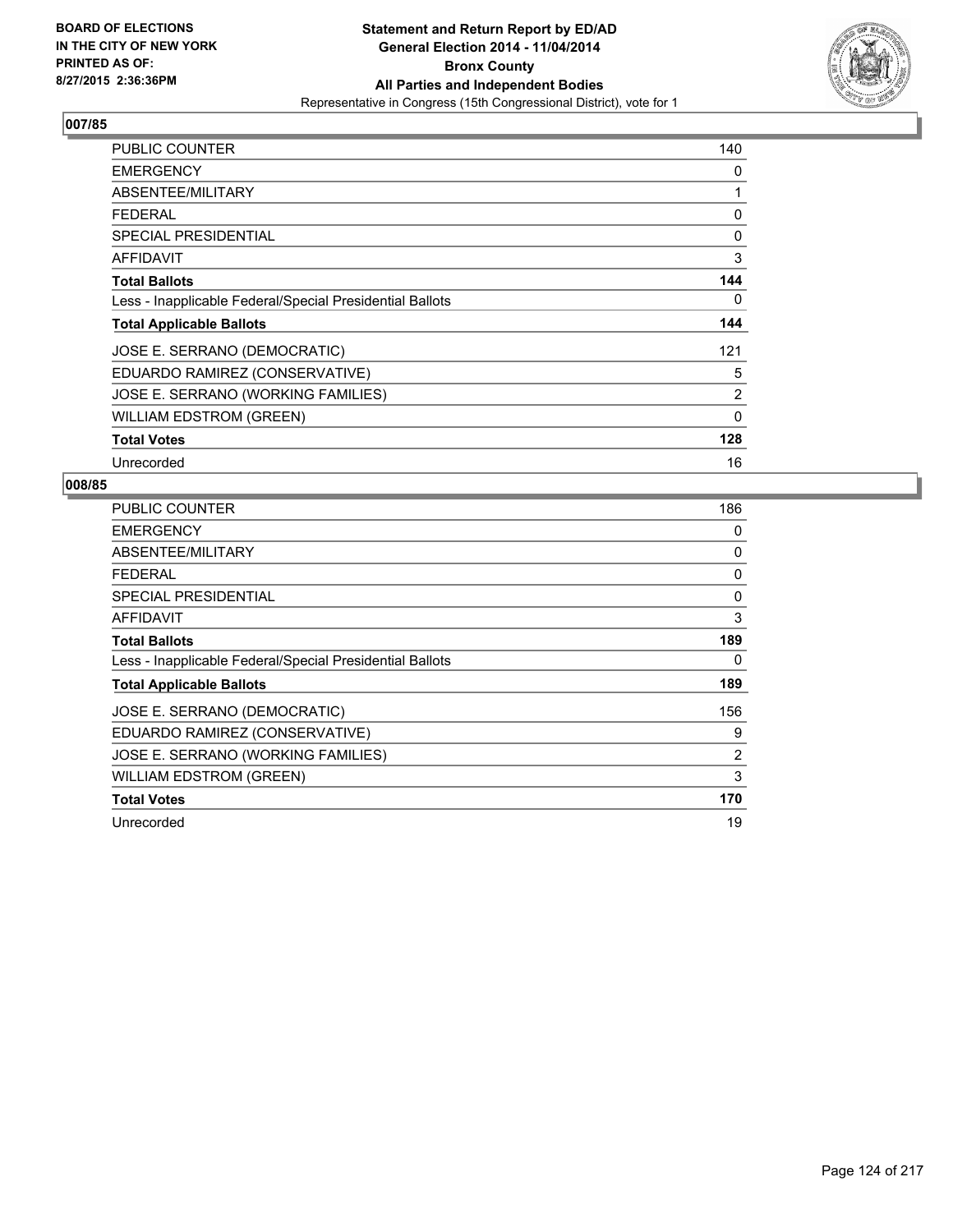

| PUBLIC COUNTER                                           | 108         |
|----------------------------------------------------------|-------------|
| <b>EMERGENCY</b>                                         | 0           |
| ABSENTEE/MILITARY                                        | 1           |
| <b>FEDERAL</b>                                           | 0           |
| <b>SPECIAL PRESIDENTIAL</b>                              | 0           |
| AFFIDAVIT                                                | 1           |
| <b>Total Ballots</b>                                     | 110         |
| Less - Inapplicable Federal/Special Presidential Ballots | 0           |
| <b>Total Applicable Ballots</b>                          | 110         |
| JOSE E. SERRANO (DEMOCRATIC)                             | 102         |
| EDUARDO RAMIREZ (CONSERVATIVE)                           | 2           |
| JOSE E. SERRANO (WORKING FAMILIES)                       | 2           |
| <b>WILLIAM EDSTROM (GREEN)</b>                           | $\mathbf 0$ |
| <b>Total Votes</b>                                       | 106         |
| Unrecorded                                               | 4           |

| <b>PUBLIC COUNTER</b>                                    | 133      |
|----------------------------------------------------------|----------|
| <b>EMERGENCY</b>                                         | 0        |
| ABSENTEE/MILITARY                                        | 4        |
| <b>FEDERAL</b>                                           | 0        |
| SPECIAL PRESIDENTIAL                                     | $\Omega$ |
| <b>AFFIDAVIT</b>                                         | 5        |
| <b>Total Ballots</b>                                     | 142      |
| Less - Inapplicable Federal/Special Presidential Ballots | 0        |
| <b>Total Applicable Ballots</b>                          | 142      |
| JOSE E. SERRANO (DEMOCRATIC)                             | 124      |
| EDUARDO RAMIREZ (CONSERVATIVE)                           | 2        |
| JOSE E. SERRANO (WORKING FAMILIES)                       | 2        |
| <b>WILLIAM EDSTROM (GREEN)</b>                           | 3        |
| <b>Total Votes</b>                                       | 131      |
| Unrecorded                                               | 11       |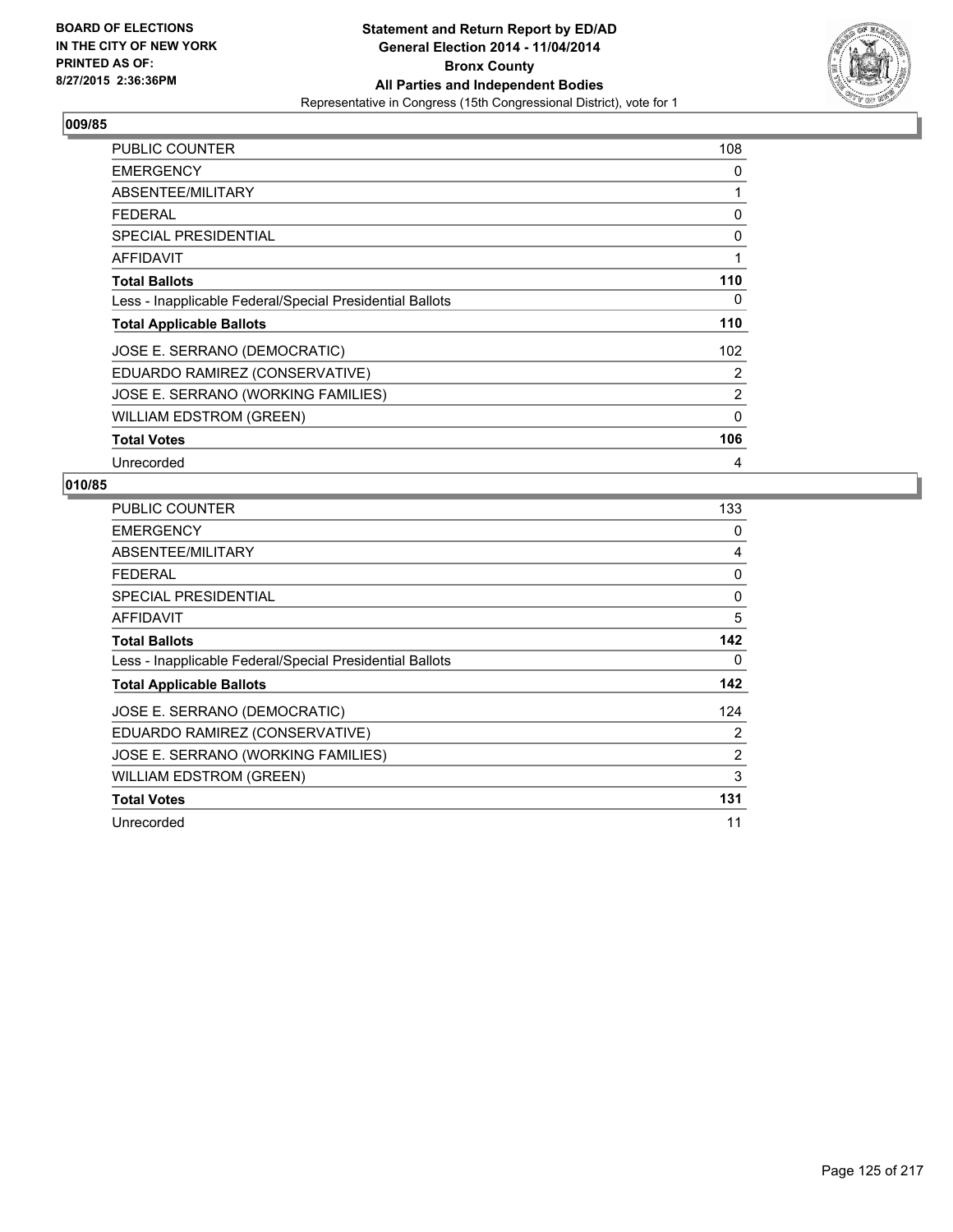

| PUBLIC COUNTER                                           | 188 |
|----------------------------------------------------------|-----|
| <b>EMERGENCY</b>                                         | 0   |
| ABSENTEE/MILITARY                                        | 4   |
| <b>FEDERAL</b>                                           | 0   |
| <b>SPECIAL PRESIDENTIAL</b>                              | 0   |
| <b>AFFIDAVIT</b>                                         | 10  |
| <b>Total Ballots</b>                                     | 202 |
| Less - Inapplicable Federal/Special Presidential Ballots | 0   |
| <b>Total Applicable Ballots</b>                          | 202 |
| JOSE E. SERRANO (DEMOCRATIC)                             | 173 |
| EDUARDO RAMIREZ (CONSERVATIVE)                           | 1   |
| JOSE E. SERRANO (WORKING FAMILIES)                       | 4   |
| WILLIAM EDSTROM (GREEN)                                  | 1   |
| WILLIAM R. MOORE (WRITE-IN)                              | 1   |
| <b>Total Votes</b>                                       | 180 |
| Unrecorded                                               | 22  |

| PUBLIC COUNTER                                           | 196 |
|----------------------------------------------------------|-----|
| <b>EMERGENCY</b>                                         | 0   |
| ABSENTEE/MILITARY                                        | 4   |
| <b>FEDERAL</b>                                           | 0   |
| <b>SPECIAL PRESIDENTIAL</b>                              | 0   |
| <b>AFFIDAVIT</b>                                         | 5   |
| <b>Total Ballots</b>                                     | 205 |
| Less - Inapplicable Federal/Special Presidential Ballots | 0   |
| <b>Total Applicable Ballots</b>                          | 205 |
| JOSE E. SERRANO (DEMOCRATIC)                             | 179 |
| EDUARDO RAMIREZ (CONSERVATIVE)                           | 4   |
| JOSE E. SERRANO (WORKING FAMILIES)                       | 8   |
| <b>WILLIAM EDSTROM (GREEN)</b>                           | 1   |
| <b>Total Votes</b>                                       | 192 |
| Unrecorded                                               | 13  |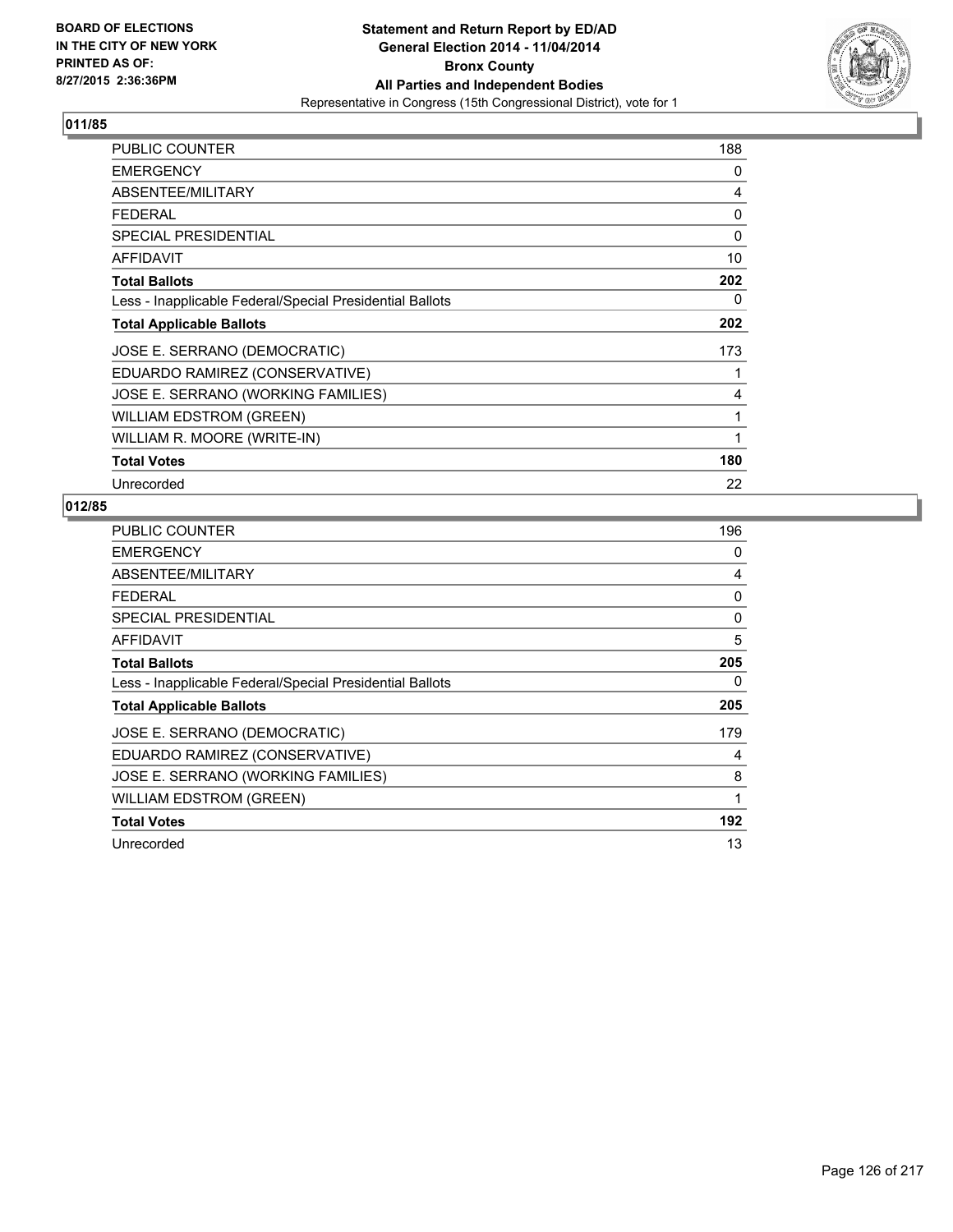

| <b>PUBLIC COUNTER</b>                                    | 250 |
|----------------------------------------------------------|-----|
| <b>EMERGENCY</b>                                         | 0   |
| ABSENTEE/MILITARY                                        | 8   |
| <b>FEDERAL</b>                                           | 1   |
| <b>SPECIAL PRESIDENTIAL</b>                              | 0   |
| AFFIDAVIT                                                | 1   |
| <b>Total Ballots</b>                                     | 260 |
| Less - Inapplicable Federal/Special Presidential Ballots | 0   |
| <b>Total Applicable Ballots</b>                          | 260 |
| JOSE E. SERRANO (DEMOCRATIC)                             | 231 |
| EDUARDO RAMIREZ (CONSERVATIVE)                           | 2   |
| JOSE E. SERRANO (WORKING FAMILIES)                       | 8   |
| <b>WILLIAM EDSTROM (GREEN)</b>                           | 1   |
| <b>Total Votes</b>                                       | 242 |
| Unrecorded                                               | 18  |

| <b>PUBLIC COUNTER</b>                                    | 85 |
|----------------------------------------------------------|----|
| <b>EMERGENCY</b>                                         | 0  |
| ABSENTEE/MILITARY                                        |    |
| <b>FEDERAL</b>                                           | 0  |
| SPECIAL PRESIDENTIAL                                     | 0  |
| <b>AFFIDAVIT</b>                                         | 4  |
| <b>Total Ballots</b>                                     | 90 |
| Less - Inapplicable Federal/Special Presidential Ballots | 0  |
| <b>Total Applicable Ballots</b>                          | 90 |
| JOSE E. SERRANO (DEMOCRATIC)                             | 79 |
| EDUARDO RAMIREZ (CONSERVATIVE)                           |    |
| JOSE E. SERRANO (WORKING FAMILIES)                       |    |
| <b>WILLIAM EDSTROM (GREEN)</b>                           |    |
| <b>Total Votes</b>                                       | 82 |
| Unrecorded                                               | 8  |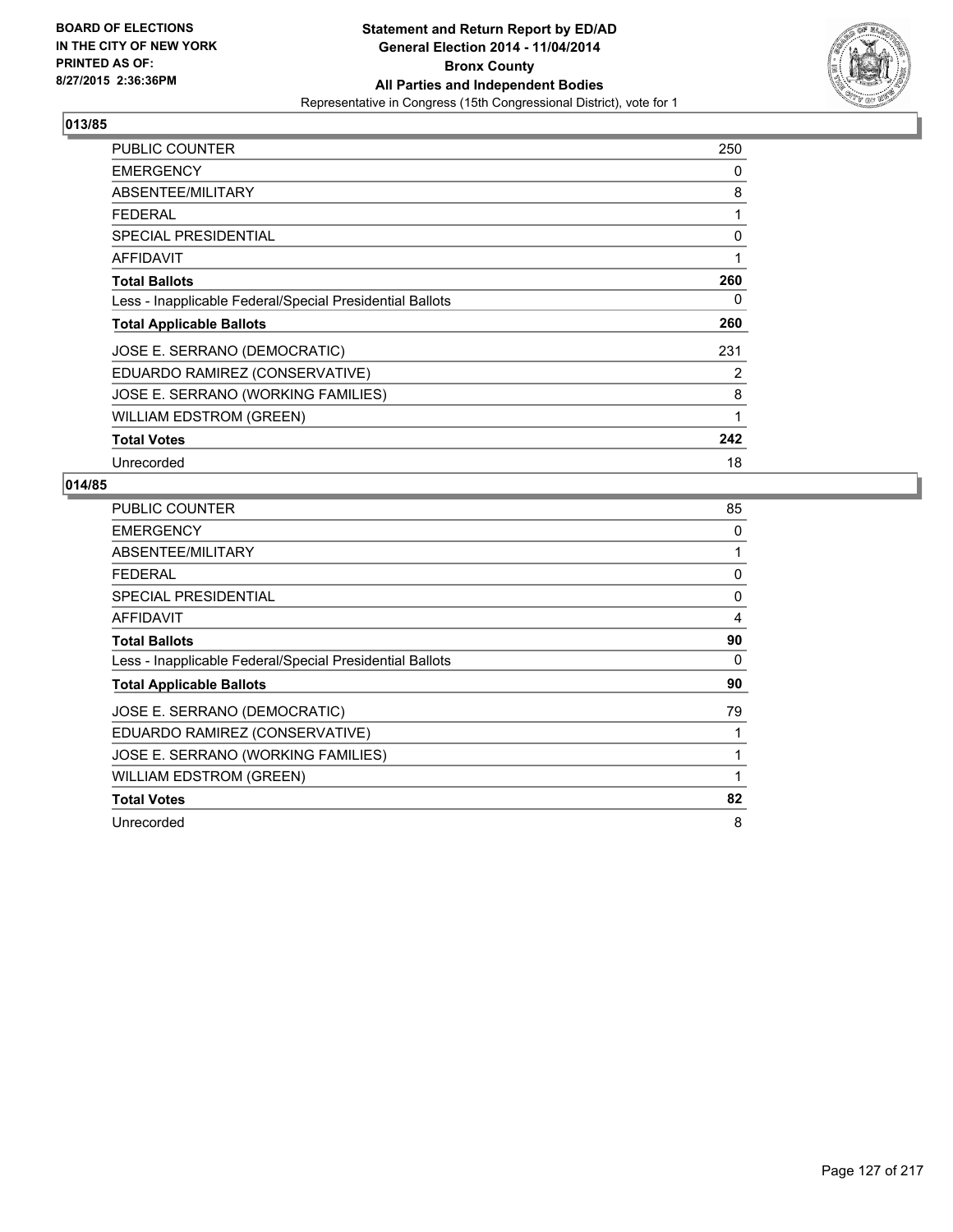

| <b>PUBLIC COUNTER</b>                                    | 118 |
|----------------------------------------------------------|-----|
| <b>EMERGENCY</b>                                         | 0   |
| ABSENTEE/MILITARY                                        | 4   |
| <b>FEDERAL</b>                                           | 0   |
| <b>SPECIAL PRESIDENTIAL</b>                              | 0   |
| AFFIDAVIT                                                | 6   |
| <b>Total Ballots</b>                                     | 128 |
| Less - Inapplicable Federal/Special Presidential Ballots | 0   |
| <b>Total Applicable Ballots</b>                          | 128 |
| JOSE E. SERRANO (DEMOCRATIC)                             | 108 |
| EDUARDO RAMIREZ (CONSERVATIVE)                           | 1   |
| JOSE E. SERRANO (WORKING FAMILIES)                       | 1   |
| WILLIAM EDSTROM (GREEN)                                  | 3   |
| <b>Total Votes</b>                                       | 113 |
| Unrecorded                                               | 15  |

| <b>PUBLIC COUNTER</b>                                    | 73 |
|----------------------------------------------------------|----|
| <b>EMERGENCY</b>                                         | 0  |
| ABSENTEE/MILITARY                                        |    |
| <b>FEDERAL</b>                                           | 0  |
| SPECIAL PRESIDENTIAL                                     | 0  |
| <b>AFFIDAVIT</b>                                         | 6  |
| <b>Total Ballots</b>                                     | 80 |
| Less - Inapplicable Federal/Special Presidential Ballots | 0  |
| <b>Total Applicable Ballots</b>                          | 80 |
| JOSE E. SERRANO (DEMOCRATIC)                             | 75 |
| EDUARDO RAMIREZ (CONSERVATIVE)                           | 0  |
| JOSE E. SERRANO (WORKING FAMILIES)                       |    |
| <b>WILLIAM EDSTROM (GREEN)</b>                           |    |
| <b>Total Votes</b>                                       | 77 |
| Unrecorded                                               | 3  |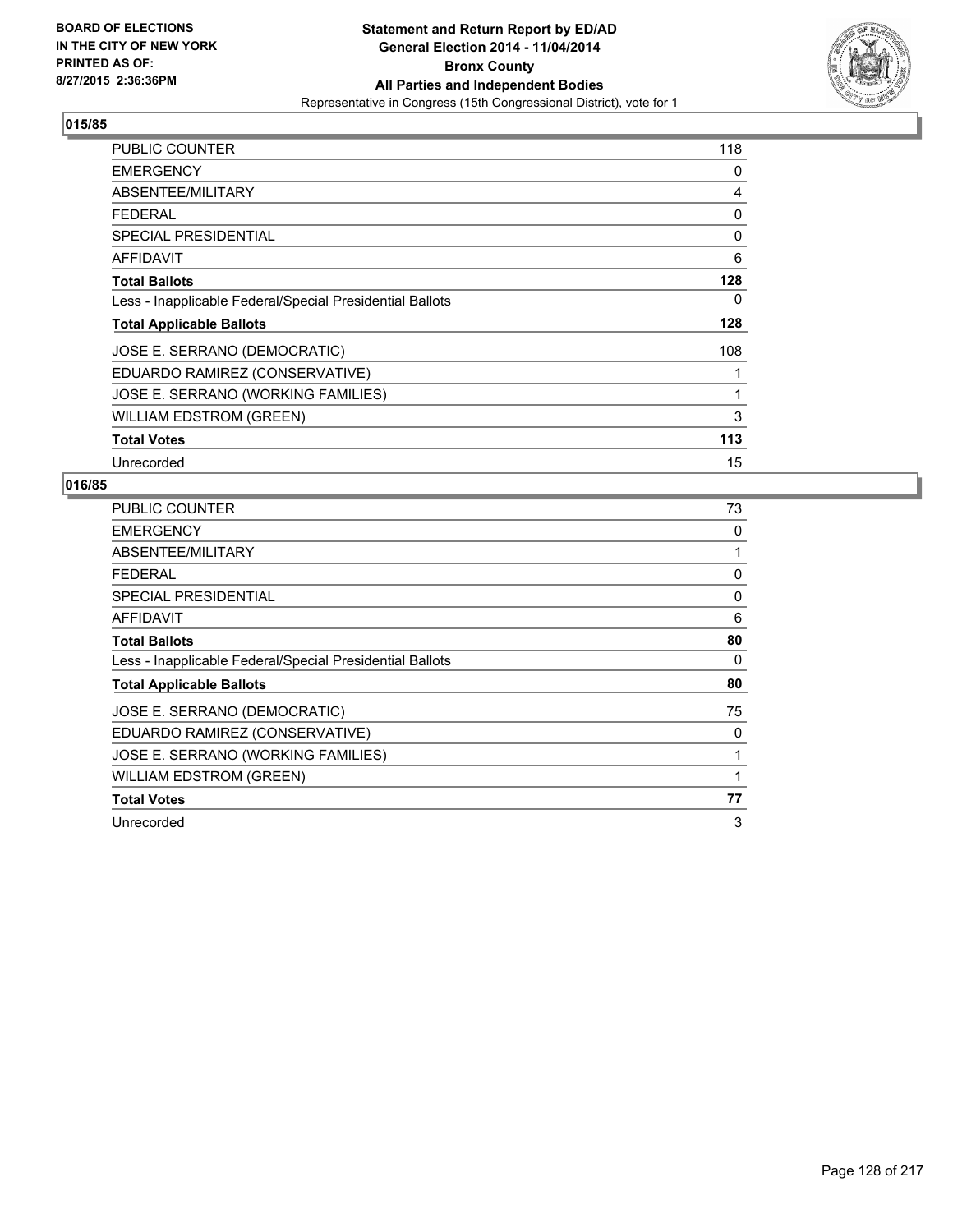

| <b>PUBLIC COUNTER</b>                                    | 146         |
|----------------------------------------------------------|-------------|
| <b>EMERGENCY</b>                                         | 0           |
| ABSENTEE/MILITARY                                        | 0           |
| <b>FEDERAL</b>                                           | 0           |
| <b>SPECIAL PRESIDENTIAL</b>                              | 0           |
| AFFIDAVIT                                                | 5           |
| <b>Total Ballots</b>                                     | 151         |
| Less - Inapplicable Federal/Special Presidential Ballots | 0           |
| <b>Total Applicable Ballots</b>                          | 151         |
| JOSE E. SERRANO (DEMOCRATIC)                             | 129         |
| EDUARDO RAMIREZ (CONSERVATIVE)                           | 0           |
| JOSE E. SERRANO (WORKING FAMILIES)                       | 3           |
| WILLIAM EDSTROM (GREEN)                                  | $\mathbf 0$ |
| <b>Total Votes</b>                                       | 132         |
| Unrecorded                                               | 19          |

| <b>PUBLIC COUNTER</b>                                    | 19 |
|----------------------------------------------------------|----|
| <b>EMERGENCY</b>                                         | 0  |
| ABSENTEE/MILITARY                                        | 0  |
| <b>FEDERAL</b>                                           | 0  |
| SPECIAL PRESIDENTIAL                                     | 0  |
| <b>AFFIDAVIT</b>                                         | 0  |
| <b>Total Ballots</b>                                     | 19 |
| Less - Inapplicable Federal/Special Presidential Ballots | 0  |
| <b>Total Applicable Ballots</b>                          | 19 |
| JOSE E. SERRANO (DEMOCRATIC)                             | 12 |
| EDUARDO RAMIREZ (CONSERVATIVE)                           | 4  |
| JOSE E. SERRANO (WORKING FAMILIES)                       | 0  |
| <b>WILLIAM EDSTROM (GREEN)</b>                           | 0  |
| <b>Total Votes</b>                                       | 16 |
| Unrecorded                                               | 3  |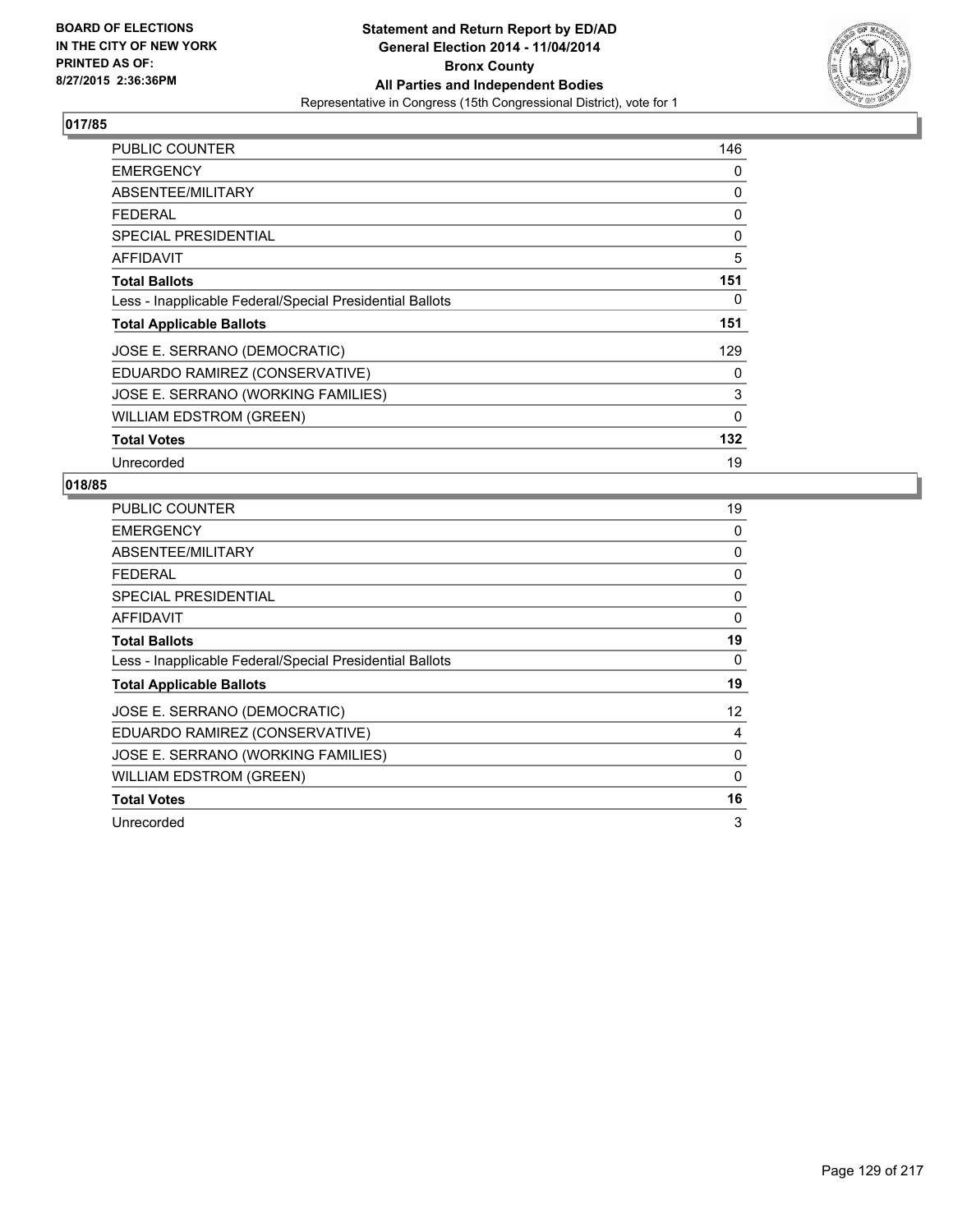

| PUBLIC COUNTER                                           | 343 |
|----------------------------------------------------------|-----|
| <b>EMERGENCY</b>                                         | 0   |
| ABSENTEE/MILITARY                                        | 7   |
| <b>FEDERAL</b>                                           | 0   |
| <b>SPECIAL PRESIDENTIAL</b>                              | 0   |
| AFFIDAVIT                                                | 2   |
| <b>Total Ballots</b>                                     | 352 |
| Less - Inapplicable Federal/Special Presidential Ballots | 0   |
| <b>Total Applicable Ballots</b>                          | 352 |
| JOSE E. SERRANO (DEMOCRATIC)                             | 311 |
| EDUARDO RAMIREZ (CONSERVATIVE)                           | 2   |
| JOSE E. SERRANO (WORKING FAMILIES)                       | 14  |
| <b>WILLIAM EDSTROM (GREEN)</b>                           | 2   |
| <b>Total Votes</b>                                       | 329 |
| Unrecorded                                               | 23  |

| PUBLIC COUNTER                                           | 257 |
|----------------------------------------------------------|-----|
| <b>EMERGENCY</b>                                         | 0   |
| ABSENTEE/MILITARY                                        | 6   |
| FEDERAL                                                  | 0   |
| <b>SPECIAL PRESIDENTIAL</b>                              | 0   |
| AFFIDAVIT                                                | 2   |
| <b>Total Ballots</b>                                     | 265 |
| Less - Inapplicable Federal/Special Presidential Ballots | 0   |
| <b>Total Applicable Ballots</b>                          | 265 |
| JOSE E. SERRANO (DEMOCRATIC)                             | 233 |
| EDUARDO RAMIREZ (CONSERVATIVE)                           | 6   |
| JOSE E. SERRANO (WORKING FAMILIES)                       | 5   |
| WILLIAM EDSTROM (GREEN)                                  | 2   |
| <b>Total Votes</b>                                       | 246 |
| Unrecorded                                               | 19  |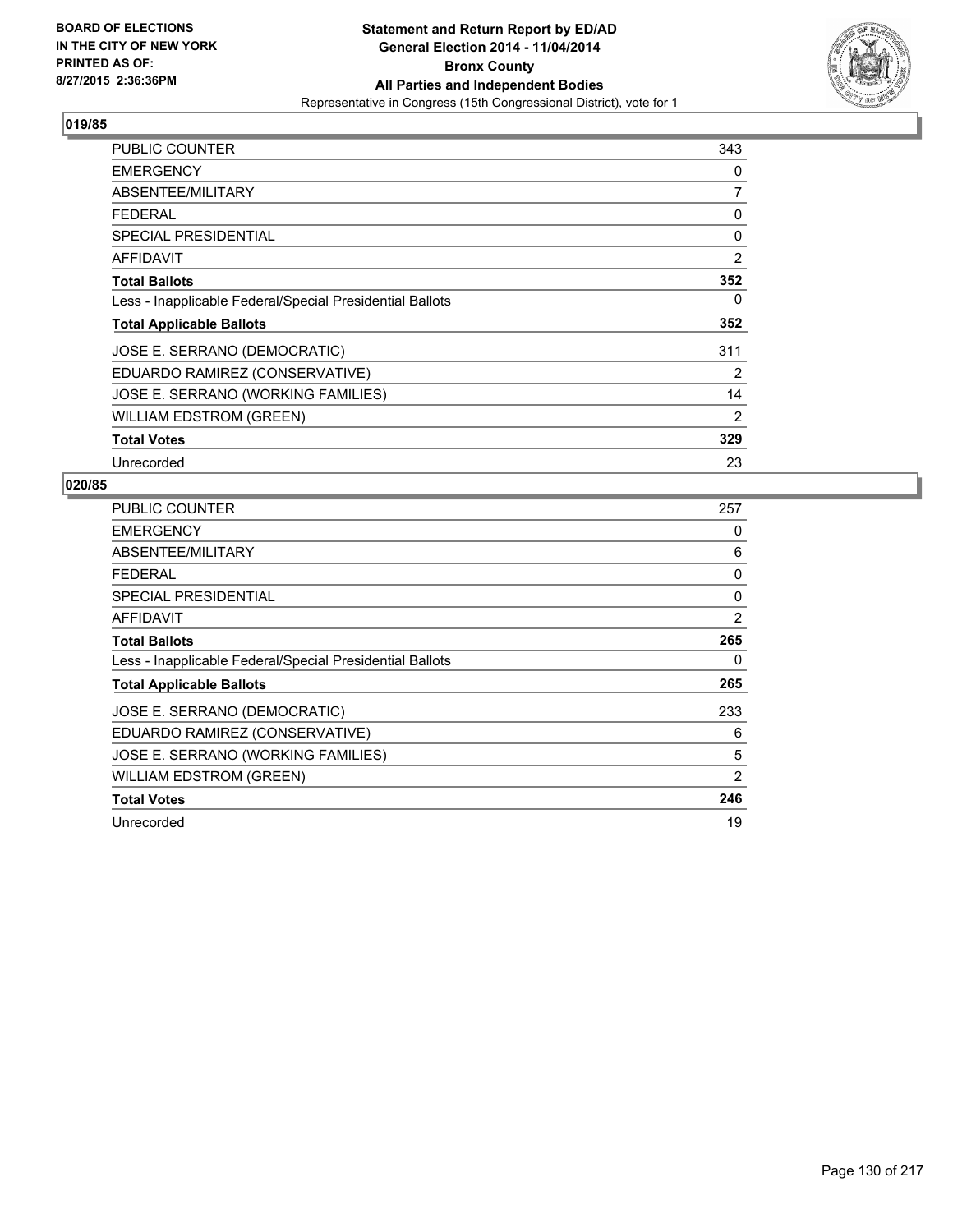

| <b>PUBLIC COUNTER</b>                                    | 225            |
|----------------------------------------------------------|----------------|
| <b>EMERGENCY</b>                                         | 0              |
| ABSENTEE/MILITARY                                        | 3              |
| <b>FEDERAL</b>                                           | 0              |
| <b>SPECIAL PRESIDENTIAL</b>                              | 0              |
| AFFIDAVIT                                                | 6              |
| <b>Total Ballots</b>                                     | 234            |
| Less - Inapplicable Federal/Special Presidential Ballots | 0              |
| <b>Total Applicable Ballots</b>                          | 234            |
| JOSE E. SERRANO (DEMOCRATIC)                             | 204            |
| EDUARDO RAMIREZ (CONSERVATIVE)                           | 1              |
| JOSE E. SERRANO (WORKING FAMILIES)                       | $\overline{2}$ |
| <b>WILLIAM EDSTROM (GREEN)</b>                           | 5              |
| <b>Total Votes</b>                                       | 212            |
| Unrecorded                                               | 22             |

| <b>PUBLIC COUNTER</b>                                    | 96  |
|----------------------------------------------------------|-----|
| <b>EMERGENCY</b>                                         | 0   |
| ABSENTEE/MILITARY                                        | 5   |
| <b>FEDERAL</b>                                           | 0   |
| SPECIAL PRESIDENTIAL                                     | 0   |
| AFFIDAVIT                                                | 7   |
| <b>Total Ballots</b>                                     | 108 |
| Less - Inapplicable Federal/Special Presidential Ballots | 0   |
| <b>Total Applicable Ballots</b>                          | 108 |
| JOSE E. SERRANO (DEMOCRATIC)                             | 94  |
| EDUARDO RAMIREZ (CONSERVATIVE)                           | 2   |
| JOSE E. SERRANO (WORKING FAMILIES)                       | 2   |
| <b>WILLIAM EDSTROM (GREEN)</b>                           | 1   |
| <b>Total Votes</b>                                       | 99  |
| Unrecorded                                               | 9   |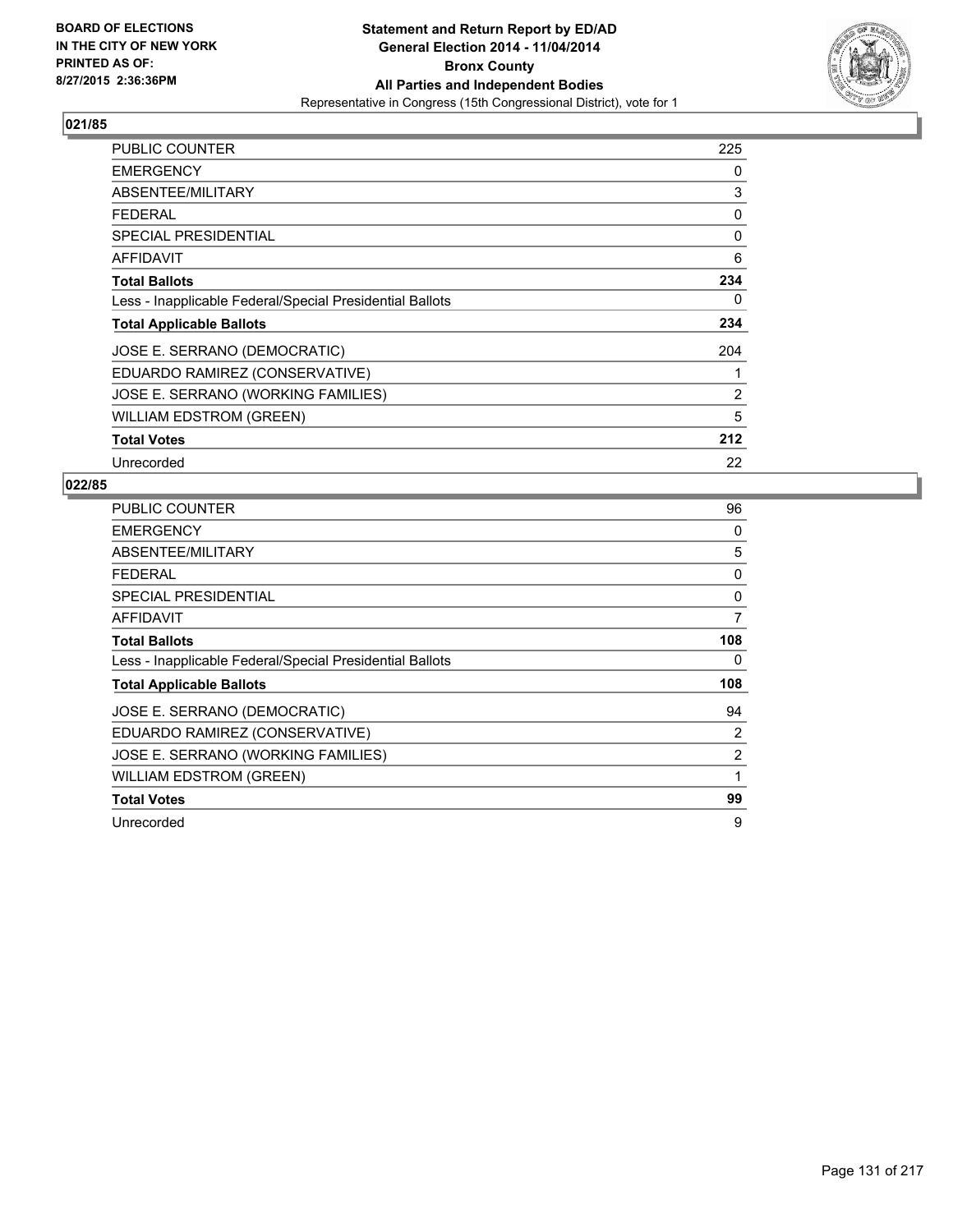

| PUBLIC COUNTER                                           | 99  |
|----------------------------------------------------------|-----|
| <b>EMERGENCY</b>                                         | 0   |
| ABSENTEE/MILITARY                                        | 3   |
| <b>FEDERAL</b>                                           | 0   |
| <b>SPECIAL PRESIDENTIAL</b>                              | 0   |
| AFFIDAVIT                                                | 1   |
| <b>Total Ballots</b>                                     | 103 |
| Less - Inapplicable Federal/Special Presidential Ballots | 0   |
| <b>Total Applicable Ballots</b>                          | 103 |
| JOSE E. SERRANO (DEMOCRATIC)                             | 91  |
| EDUARDO RAMIREZ (CONSERVATIVE)                           | 1   |
| JOSE E. SERRANO (WORKING FAMILIES)                       | 1   |
| <b>WILLIAM EDSTROM (GREEN)</b>                           | 0   |
| <b>Total Votes</b>                                       | 93  |
| Unrecorded                                               | 10  |

| <b>PUBLIC COUNTER</b>                                    | 224 |
|----------------------------------------------------------|-----|
| <b>EMERGENCY</b>                                         | 0   |
| ABSENTEE/MILITARY                                        | 10  |
| FEDERAL                                                  | 0   |
| SPECIAL PRESIDENTIAL                                     | 0   |
| AFFIDAVIT                                                | 6   |
| <b>Total Ballots</b>                                     | 240 |
| Less - Inapplicable Federal/Special Presidential Ballots | 0   |
| <b>Total Applicable Ballots</b>                          | 240 |
| JOSE E. SERRANO (DEMOCRATIC)                             | 214 |
| EDUARDO RAMIREZ (CONSERVATIVE)                           | 3   |
| JOSE E. SERRANO (WORKING FAMILIES)                       | 3   |
| WILLIAM EDSTROM (GREEN)                                  | 4   |
| <b>Total Votes</b>                                       | 224 |
| Unrecorded                                               | 16  |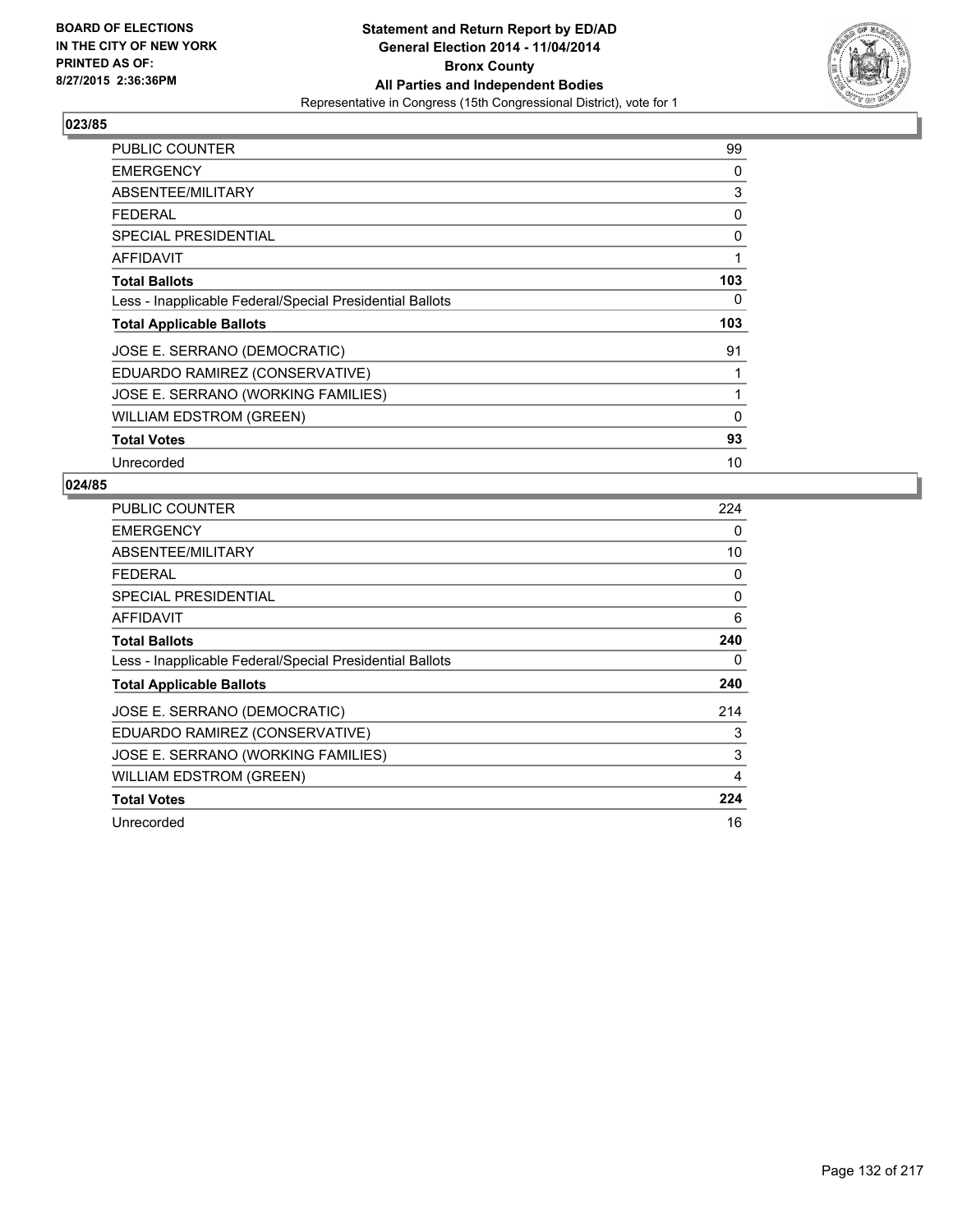

| <b>PUBLIC COUNTER</b>                                    | 237 |
|----------------------------------------------------------|-----|
| <b>EMERGENCY</b>                                         | 0   |
| ABSENTEE/MILITARY                                        | 4   |
| <b>FEDERAL</b>                                           | 1   |
| <b>SPECIAL PRESIDENTIAL</b>                              | 0   |
| <b>AFFIDAVIT</b>                                         | 6   |
| <b>Total Ballots</b>                                     | 248 |
| Less - Inapplicable Federal/Special Presidential Ballots | 0   |
| <b>Total Applicable Ballots</b>                          | 248 |
| JOSE E. SERRANO (DEMOCRATIC)                             | 214 |
| EDUARDO RAMIREZ (CONSERVATIVE)                           |     |
| JOSE E. SERRANO (WORKING FAMILIES)                       | 7   |
| <b>WILLIAM EDSTROM (GREEN)</b>                           | 3   |
| UNATTRIBUTABLE WRITE-IN (WRITE-IN)                       | 1   |
| <b>Total Votes</b>                                       | 226 |
| Unrecorded                                               | 22  |

| <b>PUBLIC COUNTER</b>                                    | 167 |
|----------------------------------------------------------|-----|
| <b>EMERGENCY</b>                                         | 0   |
| ABSENTEE/MILITARY                                        | 5   |
| <b>FEDERAL</b>                                           | 3   |
| <b>SPECIAL PRESIDENTIAL</b>                              | 0   |
| <b>AFFIDAVIT</b>                                         | 4   |
| <b>Total Ballots</b>                                     | 179 |
| Less - Inapplicable Federal/Special Presidential Ballots | 0   |
| <b>Total Applicable Ballots</b>                          | 179 |
| JOSE E. SERRANO (DEMOCRATIC)                             | 156 |
| EDUARDO RAMIREZ (CONSERVATIVE)                           | 4   |
| JOSE E. SERRANO (WORKING FAMILIES)                       | 10  |
| WILLIAM EDSTROM (GREEN)                                  | 3   |
| <b>Total Votes</b>                                       | 173 |
| Unrecorded                                               | 6   |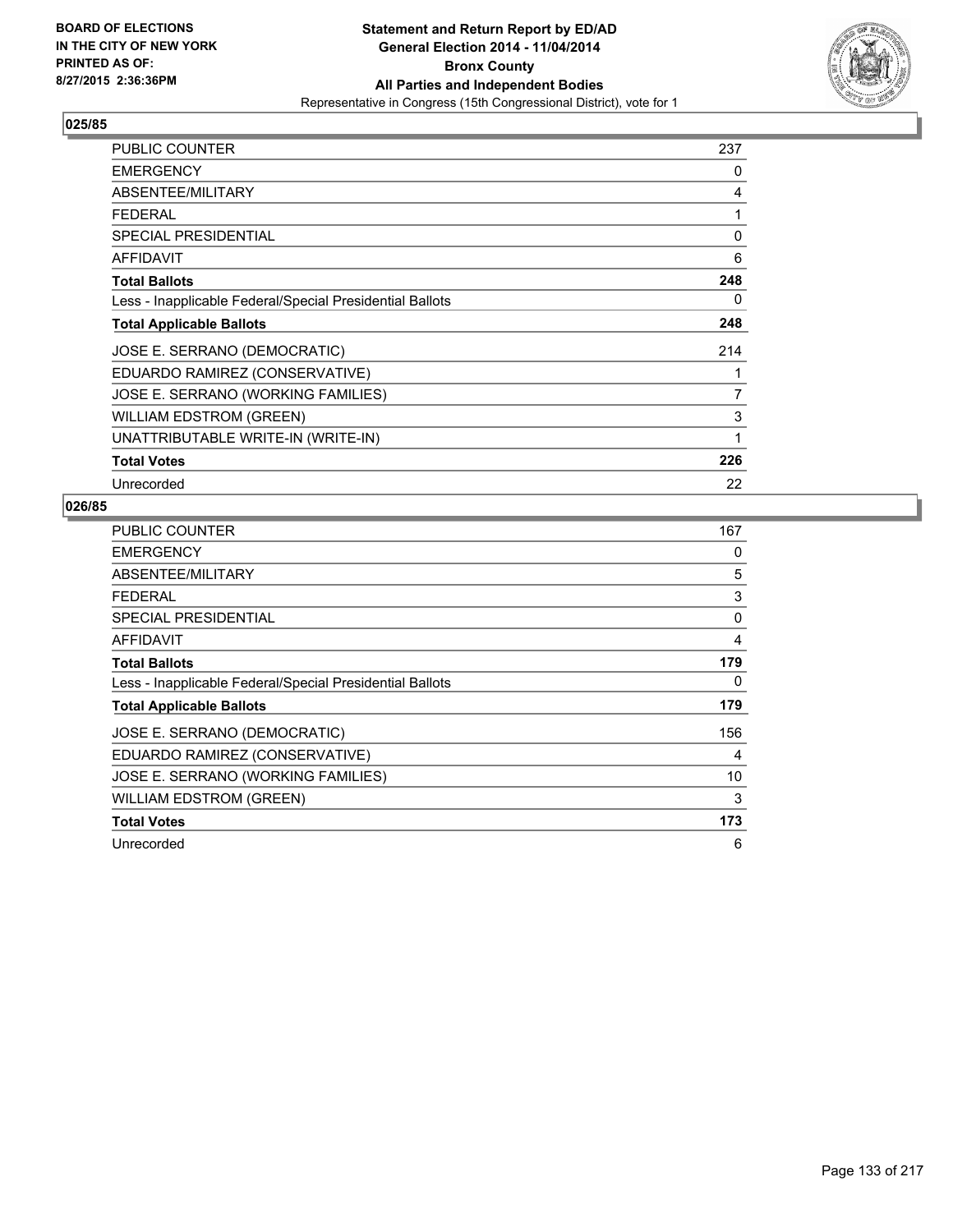

| PUBLIC COUNTER                                           | 63             |
|----------------------------------------------------------|----------------|
| <b>EMERGENCY</b>                                         | 0              |
| ABSENTEE/MILITARY                                        | 1              |
| <b>FEDERAL</b>                                           | 3              |
| SPECIAL PRESIDENTIAL                                     | 0              |
| <b>AFFIDAVIT</b>                                         | $\overline{2}$ |
| <b>Total Ballots</b>                                     | 69             |
| Less - Inapplicable Federal/Special Presidential Ballots | 0              |
| <b>Total Applicable Ballots</b>                          | 69             |
| JOSE E. SERRANO (DEMOCRATIC)                             | 61             |
| EDUARDO RAMIREZ (CONSERVATIVE)                           | 2              |
| JOSE E. SERRANO (WORKING FAMILIES)                       | 0              |
| <b>WILLIAM EDSTROM (GREEN)</b>                           | $\mathbf 0$    |
| <b>Total Votes</b>                                       | 63             |
| Unrecorded                                               | 6              |

| <b>PUBLIC COUNTER</b>                                    | 11 |
|----------------------------------------------------------|----|
| <b>EMERGENCY</b>                                         | 0  |
| ABSENTEE/MILITARY                                        | 0  |
| <b>FEDERAL</b>                                           | 0  |
| SPECIAL PRESIDENTIAL                                     | 0  |
| <b>AFFIDAVIT</b>                                         | 0  |
| <b>Total Ballots</b>                                     | 11 |
| Less - Inapplicable Federal/Special Presidential Ballots | 0  |
| <b>Total Applicable Ballots</b>                          | 11 |
| JOSE E. SERRANO (DEMOCRATIC)                             | 11 |
| EDUARDO RAMIREZ (CONSERVATIVE)                           | 0  |
| JOSE E. SERRANO (WORKING FAMILIES)                       | 0  |
| <b>WILLIAM EDSTROM (GREEN)</b>                           | 0  |
| <b>Total Votes</b>                                       | 11 |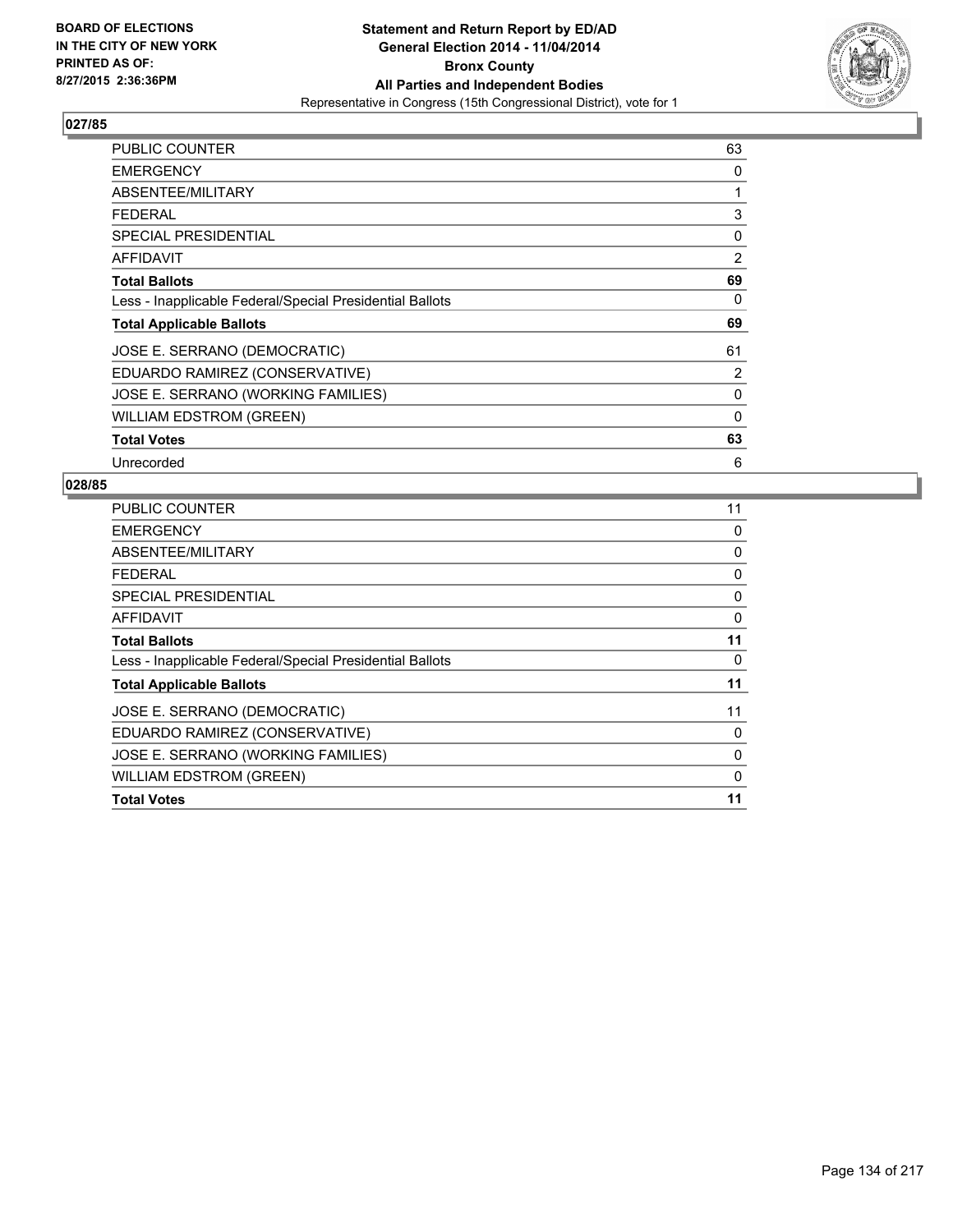

| PUBLIC COUNTER                                           | 104 |
|----------------------------------------------------------|-----|
| <b>EMERGENCY</b>                                         | 0   |
| ABSENTEE/MILITARY                                        | 1   |
| <b>FEDERAL</b>                                           | 0   |
| <b>SPECIAL PRESIDENTIAL</b>                              | 0   |
| <b>AFFIDAVIT</b>                                         | 0   |
| <b>Total Ballots</b>                                     | 105 |
| Less - Inapplicable Federal/Special Presidential Ballots | 0   |
| <b>Total Applicable Ballots</b>                          | 105 |
| JOSE E. SERRANO (DEMOCRATIC)                             | 96  |
| EDUARDO RAMIREZ (CONSERVATIVE)                           | 1   |
| JOSE E. SERRANO (WORKING FAMILIES)                       | 3   |
| <b>WILLIAM EDSTROM (GREEN)</b>                           | 0   |
| <b>Total Votes</b>                                       | 100 |
| Unrecorded                                               | 5   |

| <b>PUBLIC COUNTER</b>                                    | 148 |
|----------------------------------------------------------|-----|
| <b>EMERGENCY</b>                                         | 0   |
| ABSENTEE/MILITARY                                        | 1   |
| FEDERAL                                                  | 0   |
| SPECIAL PRESIDENTIAL                                     | 0   |
| AFFIDAVIT                                                | 1   |
| <b>Total Ballots</b>                                     | 150 |
| Less - Inapplicable Federal/Special Presidential Ballots | 0   |
| <b>Total Applicable Ballots</b>                          | 150 |
| JOSE E. SERRANO (DEMOCRATIC)                             | 131 |
| EDUARDO RAMIREZ (CONSERVATIVE)                           |     |
| JOSE E. SERRANO (WORKING FAMILIES)                       | 6   |
| <b>WILLIAM EDSTROM (GREEN)</b>                           | 2   |
| <b>Total Votes</b>                                       | 140 |
| Unrecorded                                               | 10  |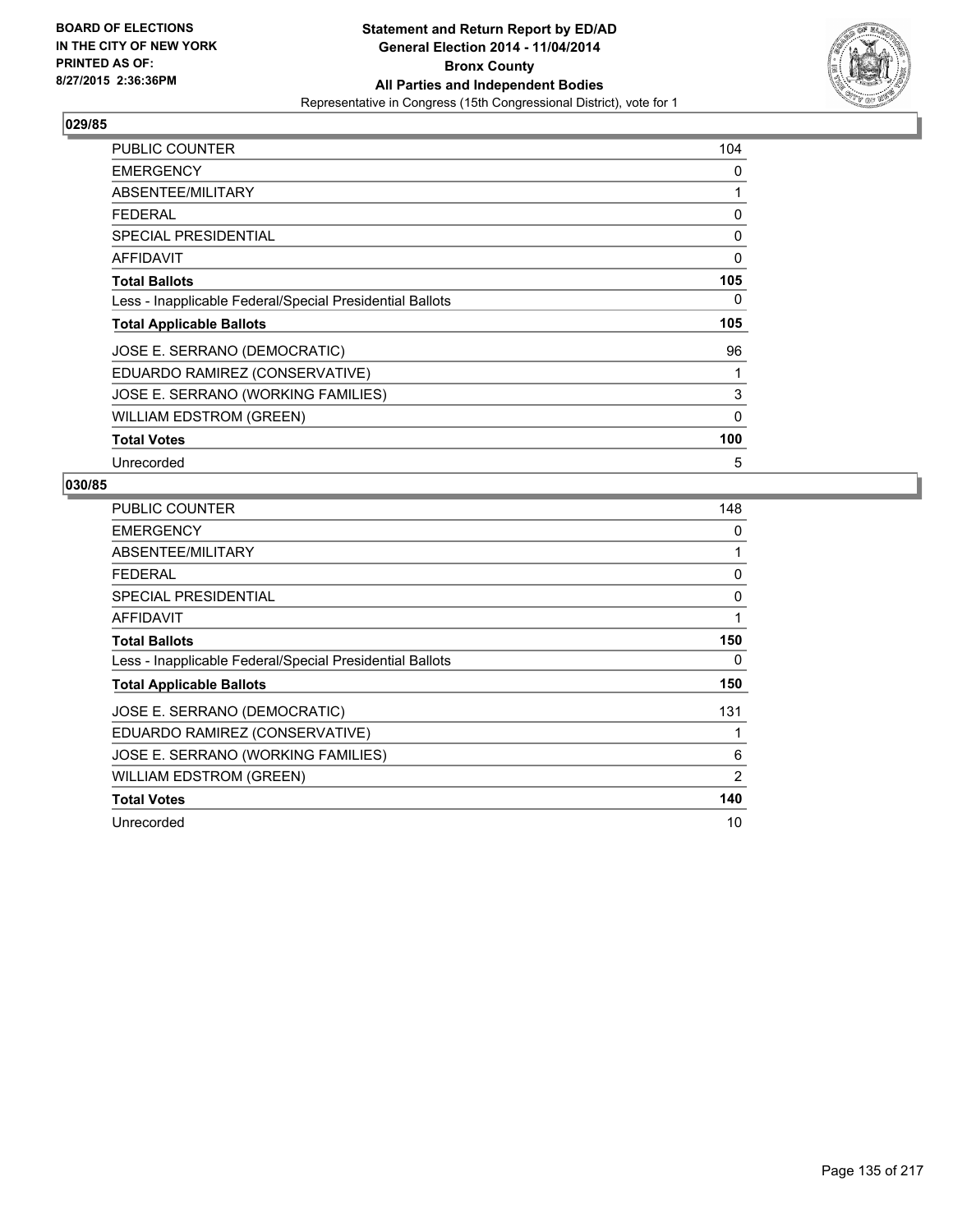

| PUBLIC COUNTER                                           | 176 |
|----------------------------------------------------------|-----|
| <b>EMERGENCY</b>                                         | 0   |
| ABSENTEE/MILITARY                                        | 2   |
| <b>FEDERAL</b>                                           | 0   |
| <b>SPECIAL PRESIDENTIAL</b>                              | 0   |
| AFFIDAVIT                                                | 2   |
| <b>Total Ballots</b>                                     | 180 |
| Less - Inapplicable Federal/Special Presidential Ballots | 0   |
| <b>Total Applicable Ballots</b>                          | 180 |
| JOSE E. SERRANO (DEMOCRATIC)                             | 159 |
| EDUARDO RAMIREZ (CONSERVATIVE)                           | 0   |
| JOSE E. SERRANO (WORKING FAMILIES)                       | 6   |
| <b>WILLIAM EDSTROM (GREEN)</b>                           | 1   |
| <b>Total Votes</b>                                       | 166 |
| Unrecorded                                               | 14  |

| PUBLIC COUNTER                                           | 199 |
|----------------------------------------------------------|-----|
| <b>EMERGENCY</b>                                         | 0   |
| ABSENTEE/MILITARY                                        | 5   |
| <b>FEDERAL</b>                                           | 0   |
| <b>SPECIAL PRESIDENTIAL</b>                              | 0   |
| AFFIDAVIT                                                | 1   |
| <b>Total Ballots</b>                                     | 205 |
| Less - Inapplicable Federal/Special Presidential Ballots | 0   |
| <b>Total Applicable Ballots</b>                          | 205 |
| JOSE E. SERRANO (DEMOCRATIC)                             | 175 |
| EDUARDO RAMIREZ (CONSERVATIVE)                           | 7   |
| JOSE E. SERRANO (WORKING FAMILIES)                       | 5   |
| WILLIAM EDSTROM (GREEN)                                  | 2   |
| <b>Total Votes</b>                                       | 189 |
| Unrecorded                                               | 16  |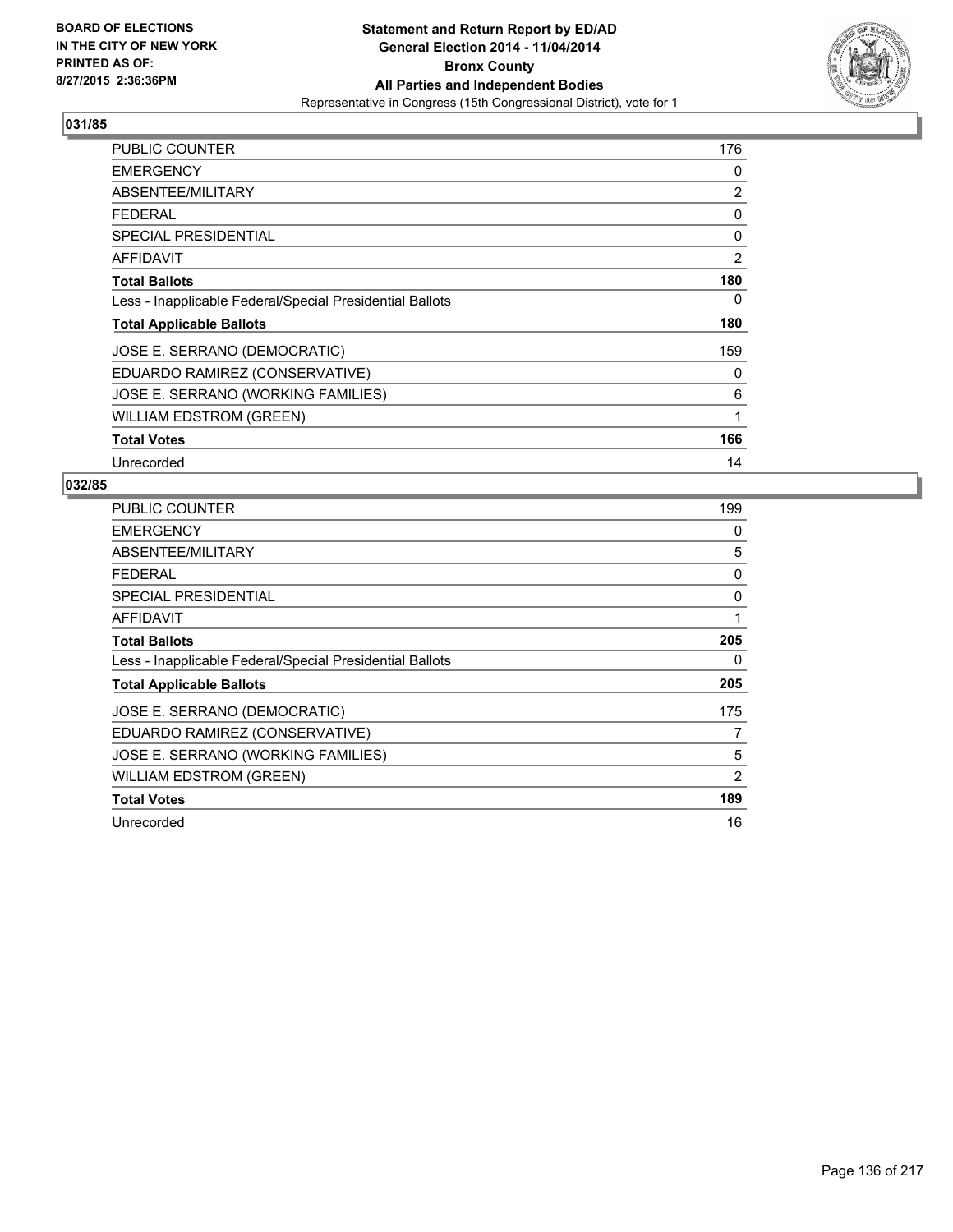

| <b>PUBLIC COUNTER</b>                                    | 188               |
|----------------------------------------------------------|-------------------|
| <b>EMERGENCY</b>                                         | 0                 |
| ABSENTEE/MILITARY                                        | 6                 |
| <b>FEDERAL</b>                                           | 0                 |
| <b>SPECIAL PRESIDENTIAL</b>                              | 0                 |
| AFFIDAVIT                                                | 4                 |
| <b>Total Ballots</b>                                     | 198               |
| Less - Inapplicable Federal/Special Presidential Ballots | 0                 |
| <b>Total Applicable Ballots</b>                          | 198               |
| JOSE E. SERRANO (DEMOCRATIC)                             | 167               |
| EDUARDO RAMIREZ (CONSERVATIVE)                           | 6                 |
| JOSE E. SERRANO (WORKING FAMILIES)                       | $12 \overline{ }$ |
| WILLIAM EDSTROM (GREEN)                                  | 1                 |
| <b>Total Votes</b>                                       | 186               |
| Unrecorded                                               | 12                |

| <b>PUBLIC COUNTER</b>                                    | 162 |
|----------------------------------------------------------|-----|
| <b>EMERGENCY</b>                                         | 0   |
| ABSENTEE/MILITARY                                        | 1   |
| <b>FEDERAL</b>                                           | 0   |
| <b>SPECIAL PRESIDENTIAL</b>                              | 0   |
| AFFIDAVIT                                                | 4   |
| <b>Total Ballots</b>                                     | 167 |
| Less - Inapplicable Federal/Special Presidential Ballots | 0   |
| <b>Total Applicable Ballots</b>                          | 167 |
| JOSE E. SERRANO (DEMOCRATIC)                             | 145 |
| EDUARDO RAMIREZ (CONSERVATIVE)                           | 4   |
| JOSE E. SERRANO (WORKING FAMILIES)                       | 2   |
| WILLIAM EDSTROM (GREEN)                                  | 4   |
| <b>Total Votes</b>                                       | 155 |
| Unrecorded                                               | 12  |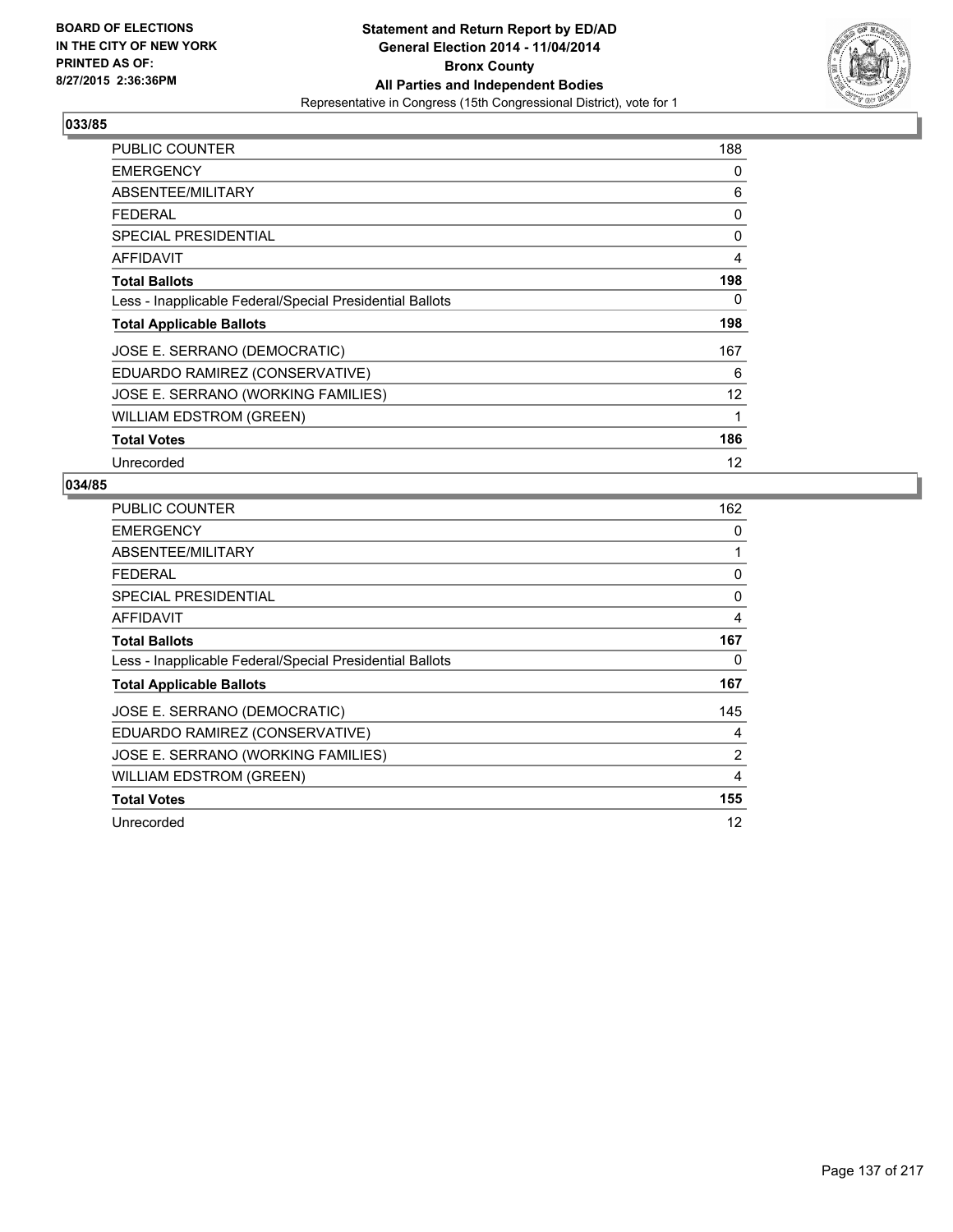

| PUBLIC COUNTER                                           | 37 |
|----------------------------------------------------------|----|
| <b>EMERGENCY</b>                                         | 0  |
| ABSENTEE/MILITARY                                        | 0  |
| <b>FEDERAL</b>                                           | 0  |
| <b>SPECIAL PRESIDENTIAL</b>                              | 0  |
| AFFIDAVIT                                                | 0  |
| <b>Total Ballots</b>                                     | 37 |
| Less - Inapplicable Federal/Special Presidential Ballots | 0  |
| <b>Total Applicable Ballots</b>                          | 37 |
| JOSE E. SERRANO (DEMOCRATIC)                             | 36 |
| EDUARDO RAMIREZ (CONSERVATIVE)                           | 0  |
| JOSE E. SERRANO (WORKING FAMILIES)                       | 0  |
| WILLIAM EDSTROM (GREEN)                                  | 0  |
| <b>Total Votes</b>                                       | 36 |
| Unrecorded                                               | 1  |

| <b>PUBLIC COUNTER</b>                                    | 229 |
|----------------------------------------------------------|-----|
| <b>EMERGENCY</b>                                         | 0   |
| ABSENTEE/MILITARY                                        | 3   |
| <b>FEDERAL</b>                                           | 0   |
| SPECIAL PRESIDENTIAL                                     | 0   |
| AFFIDAVIT                                                | 3   |
| <b>Total Ballots</b>                                     | 235 |
| Less - Inapplicable Federal/Special Presidential Ballots | 0   |
| <b>Total Applicable Ballots</b>                          | 235 |
| JOSE E. SERRANO (DEMOCRATIC)                             | 208 |
| EDUARDO RAMIREZ (CONSERVATIVE)                           | 2   |
| JOSE E. SERRANO (WORKING FAMILIES)                       | 7   |
| <b>WILLIAM EDSTROM (GREEN)</b>                           | 0   |
| <b>Total Votes</b>                                       | 217 |
| Unrecorded                                               | 18  |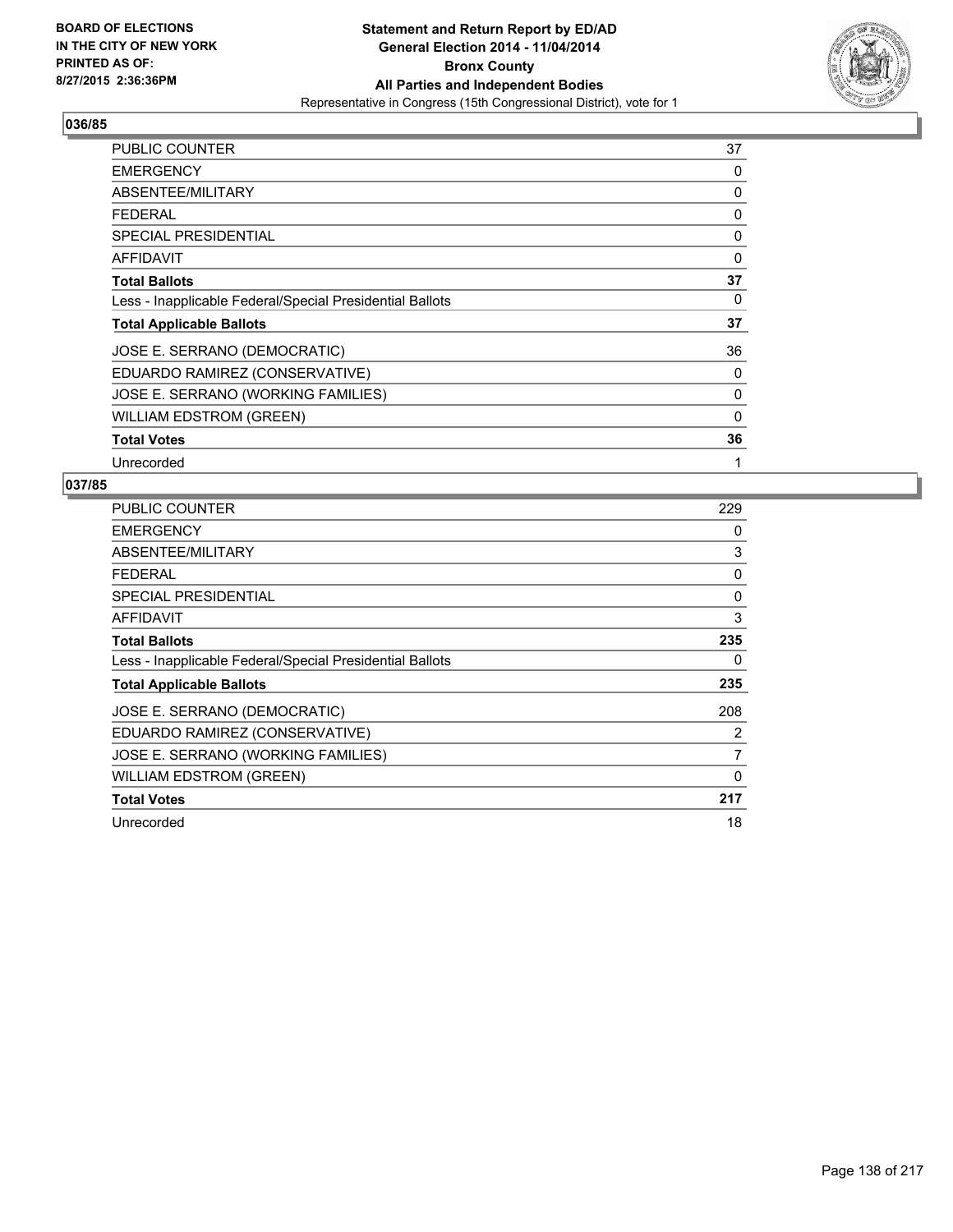

| <b>PUBLIC COUNTER</b>                                    | 79 |
|----------------------------------------------------------|----|
| <b>EMERGENCY</b>                                         | 0  |
| ABSENTEE/MILITARY                                        | 1  |
| <b>FEDERAL</b>                                           | 0  |
| SPECIAL PRESIDENTIAL                                     | 0  |
| <b>AFFIDAVIT</b>                                         | 1  |
| <b>Total Ballots</b>                                     | 81 |
| Less - Inapplicable Federal/Special Presidential Ballots | 0  |
| <b>Total Applicable Ballots</b>                          | 81 |
| JOSE E. SERRANO (DEMOCRATIC)                             | 74 |
| EDUARDO RAMIREZ (CONSERVATIVE)                           | 2  |
| JOSE E. SERRANO (WORKING FAMILIES)                       | 2  |
| <b>WILLIAM EDSTROM (GREEN)</b>                           | 0  |
| <b>Total Votes</b>                                       | 78 |
| Unrecorded                                               | 3  |

| PUBLIC COUNTER                                           | 158 |
|----------------------------------------------------------|-----|
| <b>EMERGENCY</b>                                         | 0   |
| ABSENTEE/MILITARY                                        | 2   |
| <b>FEDERAL</b>                                           | 0   |
| <b>SPECIAL PRESIDENTIAL</b>                              | 0   |
| AFFIDAVIT                                                | 6   |
| <b>Total Ballots</b>                                     | 166 |
| Less - Inapplicable Federal/Special Presidential Ballots | 0   |
| <b>Total Applicable Ballots</b>                          | 166 |
| JOSE E. SERRANO (DEMOCRATIC)                             | 137 |
| EDUARDO RAMIREZ (CONSERVATIVE)                           | 3   |
| JOSE E. SERRANO (WORKING FAMILIES)                       | 4   |
| WILLIAM EDSTROM (GREEN)                                  | 1   |
| <b>Total Votes</b>                                       | 145 |
| Unrecorded                                               | 21  |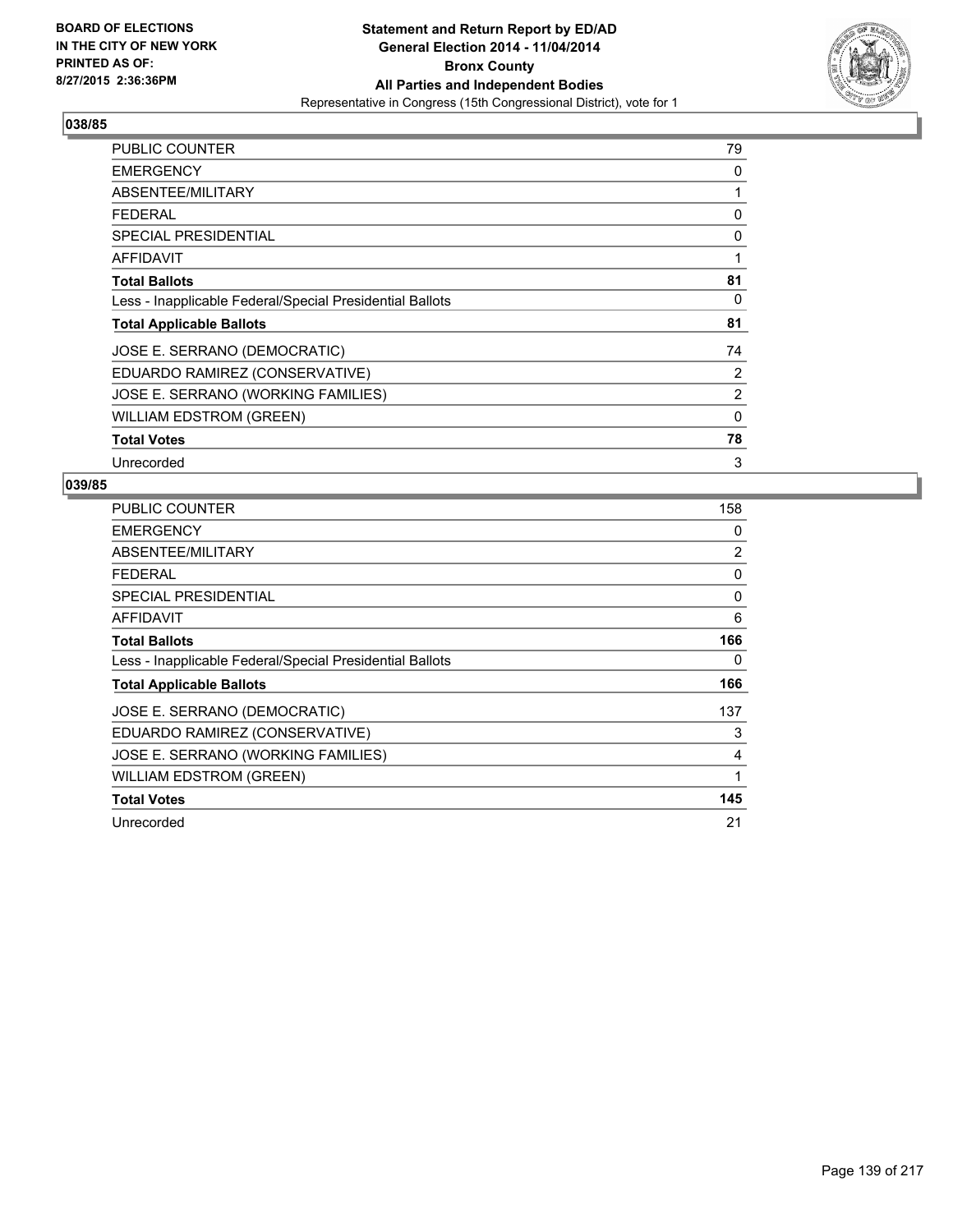

| <b>PUBLIC COUNTER</b>                                    | 73 |
|----------------------------------------------------------|----|
| <b>EMERGENCY</b>                                         | 0  |
| ABSENTEE/MILITARY                                        | 0  |
| <b>FEDERAL</b>                                           | 0  |
| <b>SPECIAL PRESIDENTIAL</b>                              | 0  |
| AFFIDAVIT                                                | 2  |
| <b>Total Ballots</b>                                     | 75 |
| Less - Inapplicable Federal/Special Presidential Ballots | 0  |
| <b>Total Applicable Ballots</b>                          | 75 |
| JOSE E. SERRANO (DEMOCRATIC)                             | 61 |
| EDUARDO RAMIREZ (CONSERVATIVE)                           | 4  |
| JOSE E. SERRANO (WORKING FAMILIES)                       | 4  |
| WILLIAM EDSTROM (GREEN)                                  | 1  |
| <b>Total Votes</b>                                       | 70 |
| Unrecorded                                               | 5  |

| <b>PUBLIC COUNTER</b>                                    | 186 |
|----------------------------------------------------------|-----|
| <b>EMERGENCY</b>                                         | 0   |
| ABSENTEE/MILITARY                                        | 2   |
| <b>FEDERAL</b>                                           | 0   |
| <b>SPECIAL PRESIDENTIAL</b>                              | 0   |
| AFFIDAVIT                                                | 3   |
| <b>Total Ballots</b>                                     | 191 |
| Less - Inapplicable Federal/Special Presidential Ballots | 0   |
| <b>Total Applicable Ballots</b>                          | 191 |
| JOSE E. SERRANO (DEMOCRATIC)                             | 166 |
| EDUARDO RAMIREZ (CONSERVATIVE)                           | 6   |
| JOSE E. SERRANO (WORKING FAMILIES)                       | 4   |
| WILLIAM EDSTROM (GREEN)                                  | 3   |
| <b>Total Votes</b>                                       | 179 |
| Unrecorded                                               | 12  |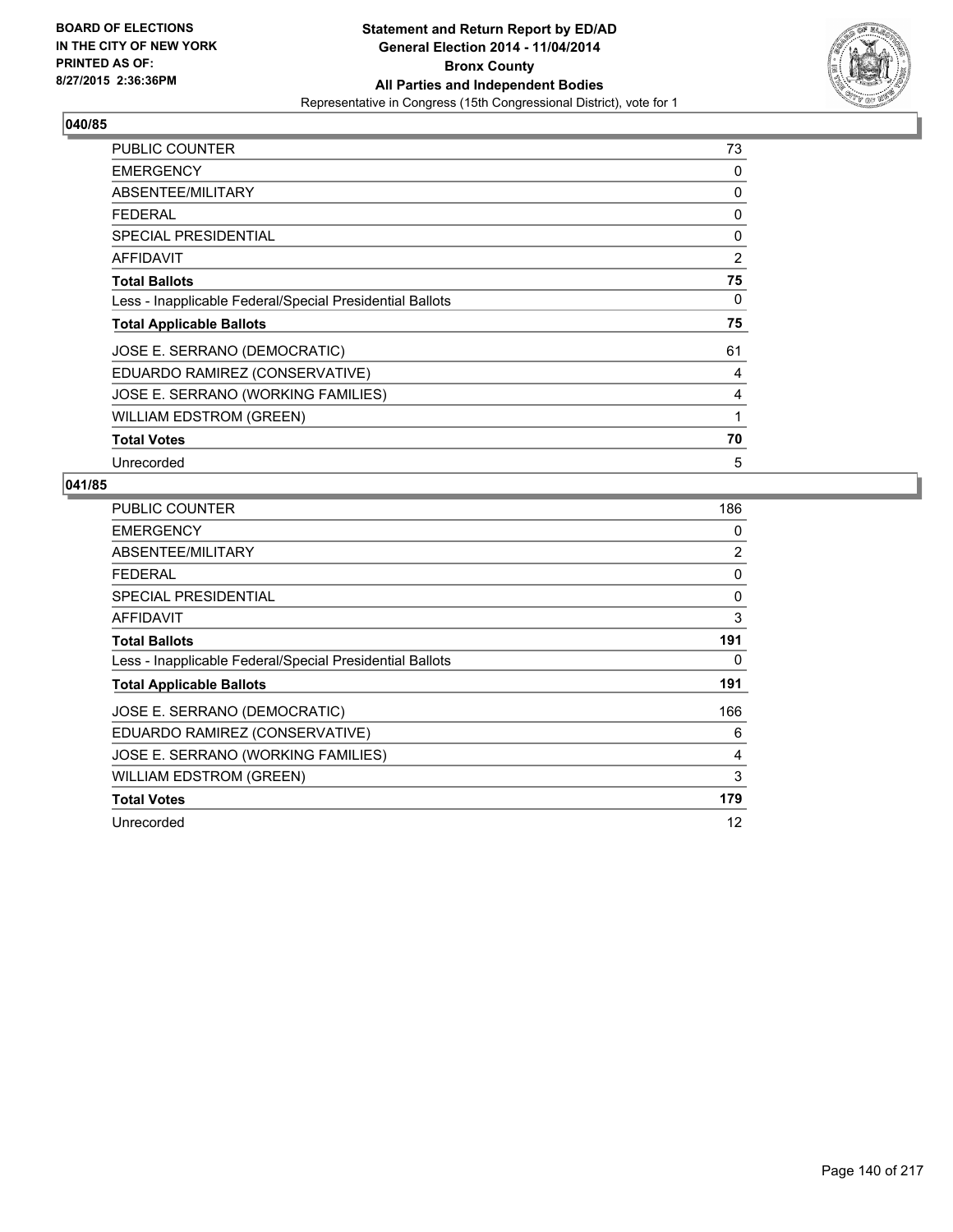

| PUBLIC COUNTER                                           | 147 |
|----------------------------------------------------------|-----|
| <b>EMERGENCY</b>                                         | 0   |
| ABSENTEE/MILITARY                                        | 2   |
| <b>FEDERAL</b>                                           | 1   |
| <b>SPECIAL PRESIDENTIAL</b>                              | 0   |
| AFFIDAVIT                                                | 5   |
| <b>Total Ballots</b>                                     | 155 |
| Less - Inapplicable Federal/Special Presidential Ballots | 0   |
| <b>Total Applicable Ballots</b>                          | 155 |
| JOSE E. SERRANO (DEMOCRATIC)                             | 133 |
| EDUARDO RAMIREZ (CONSERVATIVE)                           | 3   |
| JOSE E. SERRANO (WORKING FAMILIES)                       | 10  |
| <b>WILLIAM EDSTROM (GREEN)</b>                           | 0   |
| <b>Total Votes</b>                                       | 146 |
| Unrecorded                                               | 9   |

| <b>PUBLIC COUNTER</b>                                    | 100         |
|----------------------------------------------------------|-------------|
| <b>EMERGENCY</b>                                         | 0           |
| ABSENTEE/MILITARY                                        | 1           |
| <b>FEDERAL</b>                                           | 0           |
| SPECIAL PRESIDENTIAL                                     | 0           |
| AFFIDAVIT                                                | 5           |
| <b>Total Ballots</b>                                     | 106         |
| Less - Inapplicable Federal/Special Presidential Ballots | 0           |
| <b>Total Applicable Ballots</b>                          | 106         |
| JOSE E. SERRANO (DEMOCRATIC)                             | 93          |
| EDUARDO RAMIREZ (CONSERVATIVE)                           | 1           |
| JOSE E. SERRANO (WORKING FAMILIES)                       | 4           |
| <b>WILLIAM EDSTROM (GREEN)</b>                           | $\mathbf 0$ |
| <b>Total Votes</b>                                       | 98          |
| Unrecorded                                               | 8           |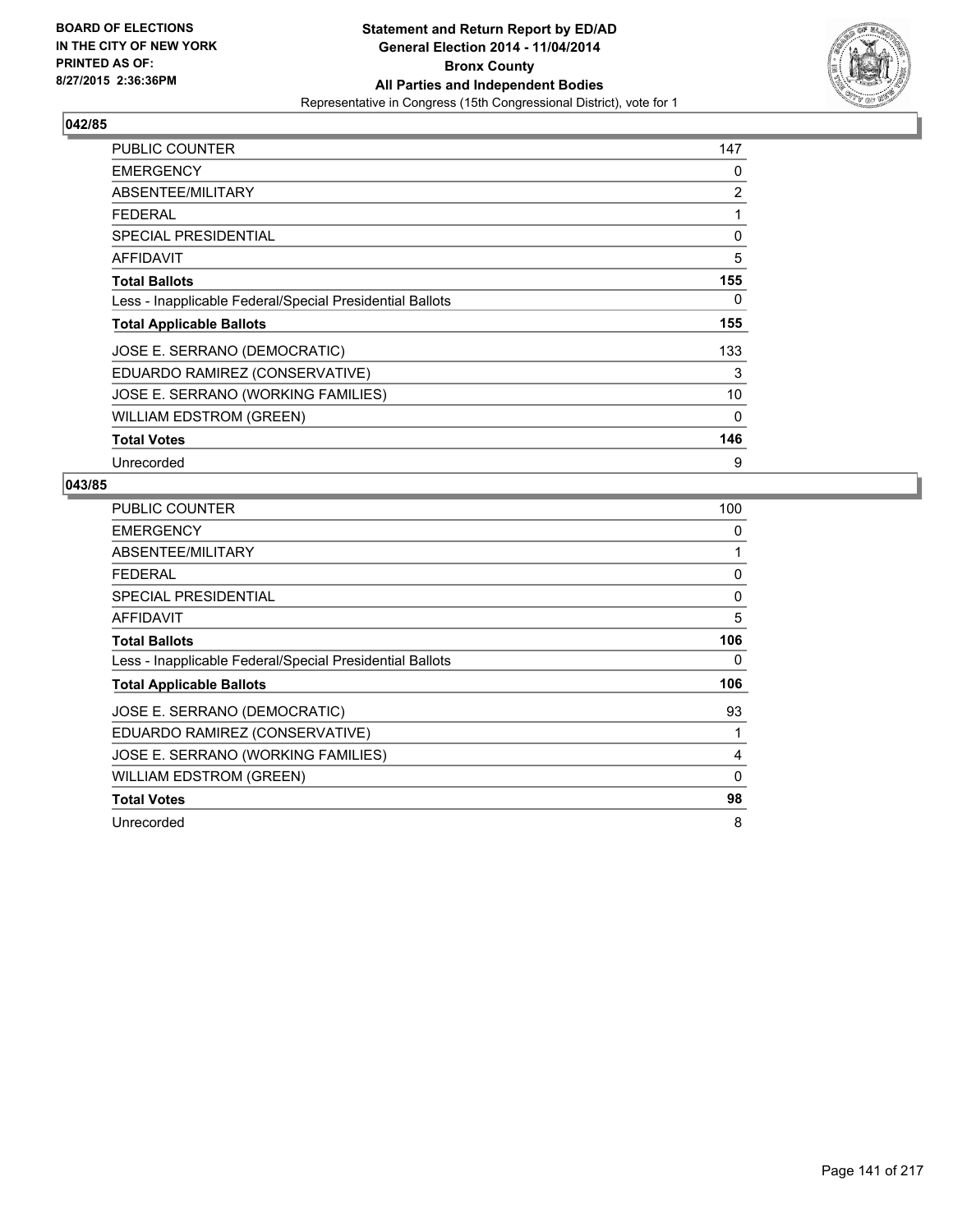

| PUBLIC COUNTER                                           | 152 |
|----------------------------------------------------------|-----|
| <b>EMERGENCY</b>                                         | 0   |
| ABSENTEE/MILITARY                                        | 1   |
| <b>FEDERAL</b>                                           | 1   |
| <b>SPECIAL PRESIDENTIAL</b>                              | 0   |
| AFFIDAVIT                                                | 3   |
| <b>Total Ballots</b>                                     | 157 |
| Less - Inapplicable Federal/Special Presidential Ballots | 0   |
| <b>Total Applicable Ballots</b>                          | 157 |
| JOSE E. SERRANO (DEMOCRATIC)                             | 137 |
| EDUARDO RAMIREZ (CONSERVATIVE)                           | 2   |
| JOSE E. SERRANO (WORKING FAMILIES)                       | 5   |
| <b>WILLIAM EDSTROM (GREEN)</b>                           | 1   |
| <b>Total Votes</b>                                       | 145 |
| Unrecorded                                               | 12  |

| PUBLIC COUNTER                                           | 166 |
|----------------------------------------------------------|-----|
| <b>EMERGENCY</b>                                         | 0   |
| ABSENTEE/MILITARY                                        | 10  |
| FEDERAL                                                  | 0   |
| <b>SPECIAL PRESIDENTIAL</b>                              | 0   |
| AFFIDAVIT                                                | 2   |
| <b>Total Ballots</b>                                     | 178 |
| Less - Inapplicable Federal/Special Presidential Ballots | 0   |
| <b>Total Applicable Ballots</b>                          | 178 |
| JOSE E. SERRANO (DEMOCRATIC)                             | 163 |
| EDUARDO RAMIREZ (CONSERVATIVE)                           | 0   |
| JOSE E. SERRANO (WORKING FAMILIES)                       | 2   |
| WILLIAM EDSTROM (GREEN)                                  | 1   |
| <b>Total Votes</b>                                       | 166 |
| Unrecorded                                               | 12  |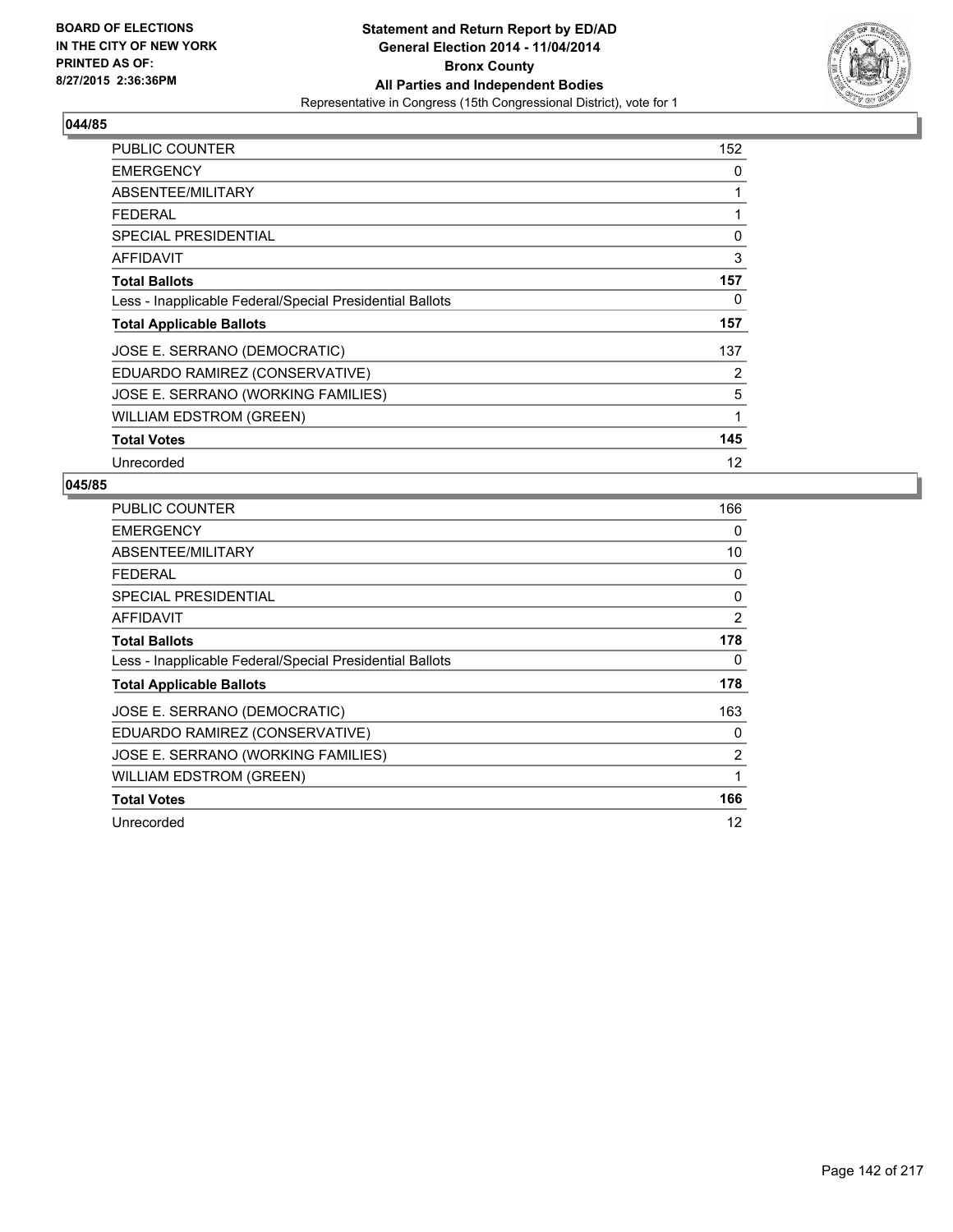

| <b>PUBLIC COUNTER</b>                                    | 220 |
|----------------------------------------------------------|-----|
| <b>EMERGENCY</b>                                         | 0   |
| ABSENTEE/MILITARY                                        | 4   |
| <b>FEDERAL</b>                                           | 0   |
| <b>SPECIAL PRESIDENTIAL</b>                              | 0   |
| <b>AFFIDAVIT</b>                                         | 4   |
| <b>Total Ballots</b>                                     | 228 |
| Less - Inapplicable Federal/Special Presidential Ballots | 0   |
| <b>Total Applicable Ballots</b>                          | 228 |
| JOSE E. SERRANO (DEMOCRATIC)                             | 196 |
| EDUARDO RAMIREZ (CONSERVATIVE)                           |     |
| JOSE E. SERRANO (WORKING FAMILIES)                       | 6   |
| <b>WILLIAM EDSTROM (GREEN)</b>                           | 4   |
| <b>Total Votes</b>                                       | 207 |
| Unrecorded                                               | 21  |

| <b>PUBLIC COUNTER</b>                                    | 134 |
|----------------------------------------------------------|-----|
| <b>EMERGENCY</b>                                         | 0   |
| ABSENTEE/MILITARY                                        | 1   |
| <b>FEDERAL</b>                                           | 0   |
| <b>SPECIAL PRESIDENTIAL</b>                              | 0   |
| AFFIDAVIT                                                | 4   |
| <b>Total Ballots</b>                                     | 139 |
| Less - Inapplicable Federal/Special Presidential Ballots | 0   |
| <b>Total Applicable Ballots</b>                          | 139 |
| JOSE E. SERRANO (DEMOCRATIC)                             | 130 |
| EDUARDO RAMIREZ (CONSERVATIVE)                           |     |
| JOSE E. SERRANO (WORKING FAMILIES)                       | 1   |
| WILLIAM EDSTROM (GREEN)                                  | 1   |
| <b>Total Votes</b>                                       | 133 |
| Unrecorded                                               | 6   |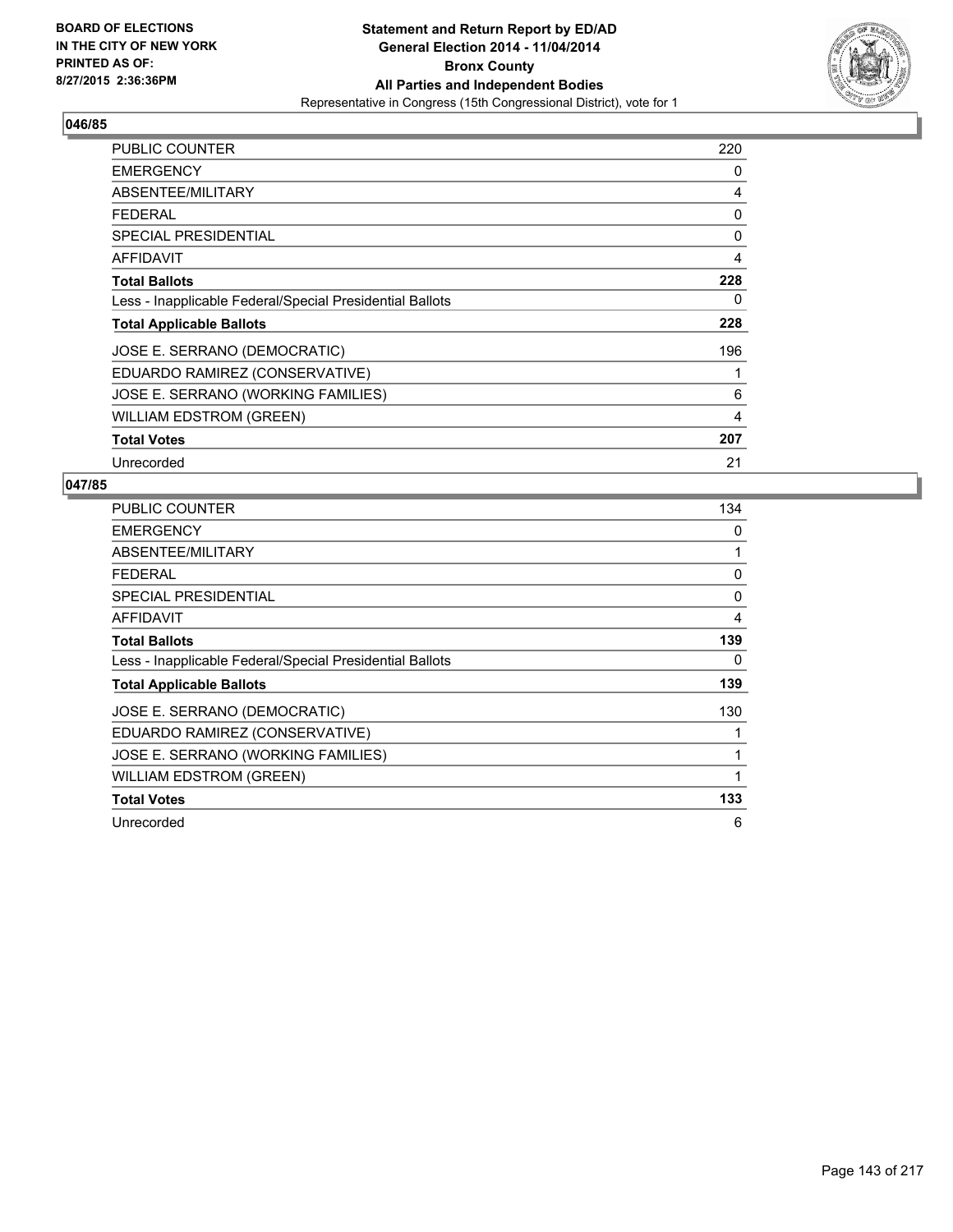

| PUBLIC COUNTER                                           | 150         |
|----------------------------------------------------------|-------------|
| <b>EMERGENCY</b>                                         | 0           |
| ABSENTEE/MILITARY                                        | 1           |
| FEDERAL                                                  | 0           |
| <b>SPECIAL PRESIDENTIAL</b>                              | 0           |
| AFFIDAVIT                                                | 1           |
| <b>Total Ballots</b>                                     | 152         |
| Less - Inapplicable Federal/Special Presidential Ballots | 0           |
| <b>Total Applicable Ballots</b>                          | 152         |
| JOSE E. SERRANO (DEMOCRATIC)                             | 140         |
| EDUARDO RAMIREZ (CONSERVATIVE)                           | 2           |
| JOSE E. SERRANO (WORKING FAMILIES)                       | 2           |
| <b>WILLIAM EDSTROM (GREEN)</b>                           | $\mathbf 0$ |
| <b>Total Votes</b>                                       | 144         |
| Unrecorded                                               | 8           |

| <b>PUBLIC COUNTER</b>                                    | 180 |
|----------------------------------------------------------|-----|
| <b>EMERGENCY</b>                                         | 0   |
| ABSENTEE/MILITARY                                        | 2   |
| <b>FEDERAL</b>                                           | 1   |
| <b>SPECIAL PRESIDENTIAL</b>                              | 0   |
| AFFIDAVIT                                                | 3   |
| <b>Total Ballots</b>                                     | 186 |
| Less - Inapplicable Federal/Special Presidential Ballots | 0   |
| <b>Total Applicable Ballots</b>                          | 186 |
| JOSE E. SERRANO (DEMOCRATIC)                             | 167 |
| EDUARDO RAMIREZ (CONSERVATIVE)                           | 3   |
| JOSE E. SERRANO (WORKING FAMILIES)                       | 2   |
| WILLIAM EDSTROM (GREEN)                                  | 1   |
| <b>Total Votes</b>                                       | 173 |
| Unrecorded                                               | 13  |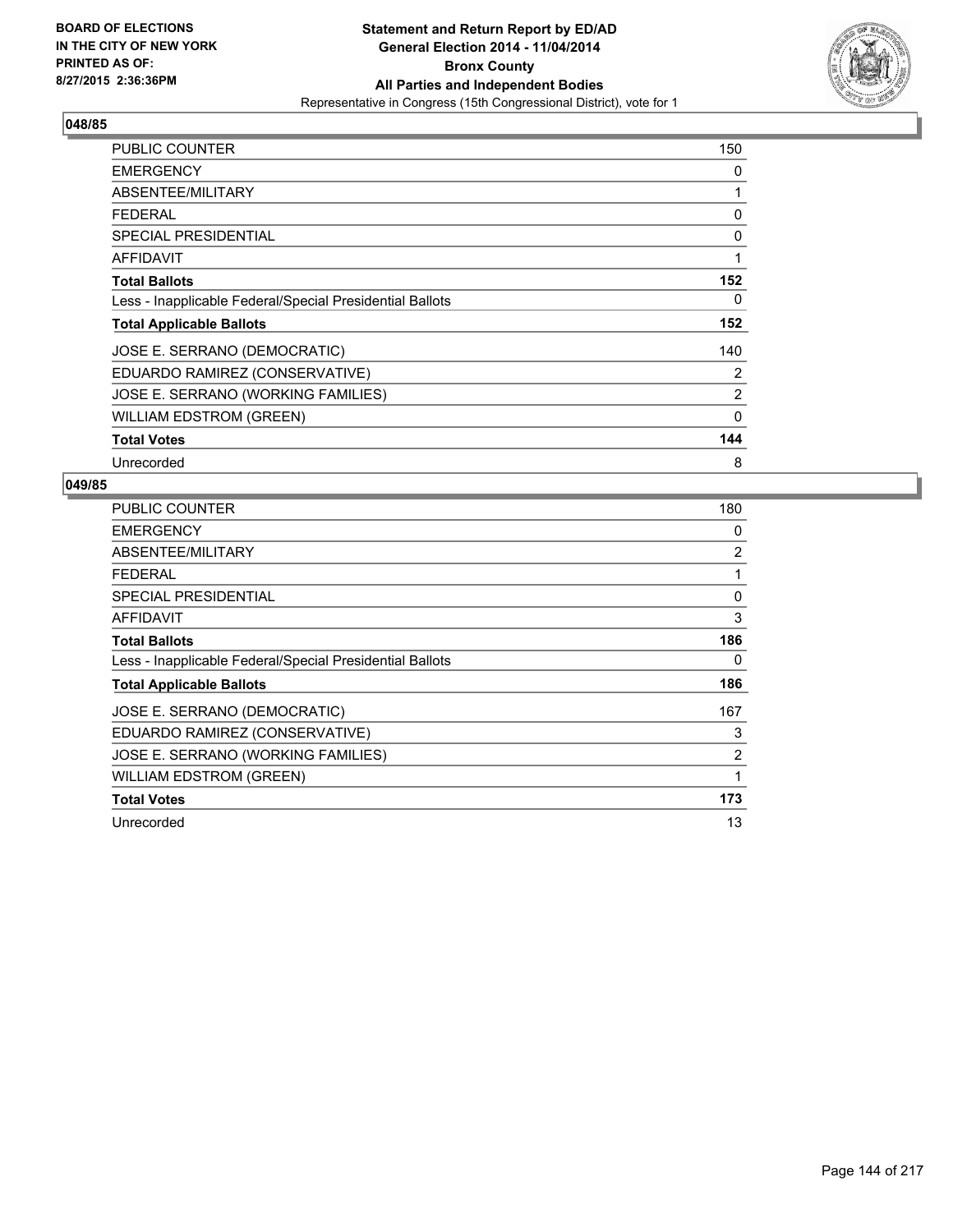

| <b>PUBLIC COUNTER</b>                                    | 202 |
|----------------------------------------------------------|-----|
| <b>EMERGENCY</b>                                         | 0   |
| ABSENTEE/MILITARY                                        | 3   |
| <b>FEDERAL</b>                                           | 0   |
| <b>SPECIAL PRESIDENTIAL</b>                              | 0   |
| AFFIDAVIT                                                | 3   |
| <b>Total Ballots</b>                                     | 208 |
| Less - Inapplicable Federal/Special Presidential Ballots | 0   |
| <b>Total Applicable Ballots</b>                          | 208 |
| JOSE E. SERRANO (DEMOCRATIC)                             | 179 |
| EDUARDO RAMIREZ (CONSERVATIVE)                           | 3   |
| JOSE E. SERRANO (WORKING FAMILIES)                       | 5   |
| <b>WILLIAM EDSTROM (GREEN)</b>                           | 3   |
| <b>Total Votes</b>                                       | 190 |
| Unrecorded                                               | 18  |

| <b>PUBLIC COUNTER</b>                                    | 123 |
|----------------------------------------------------------|-----|
| <b>EMERGENCY</b>                                         | 0   |
| ABSENTEE/MILITARY                                        | 0   |
| <b>FEDERAL</b>                                           | 0   |
| SPECIAL PRESIDENTIAL                                     | 0   |
| <b>AFFIDAVIT</b>                                         | 1   |
| <b>Total Ballots</b>                                     | 124 |
| Less - Inapplicable Federal/Special Presidential Ballots | 0   |
| <b>Total Applicable Ballots</b>                          | 124 |
| JOSE E. SERRANO (DEMOCRATIC)                             | 104 |
| EDUARDO RAMIREZ (CONSERVATIVE)                           | 3   |
| JOSE E. SERRANO (WORKING FAMILIES)                       | 4   |
| WILLIAM EDSTROM (GREEN)                                  | 1   |
| <b>Total Votes</b>                                       | 112 |
| Unrecorded                                               | 12  |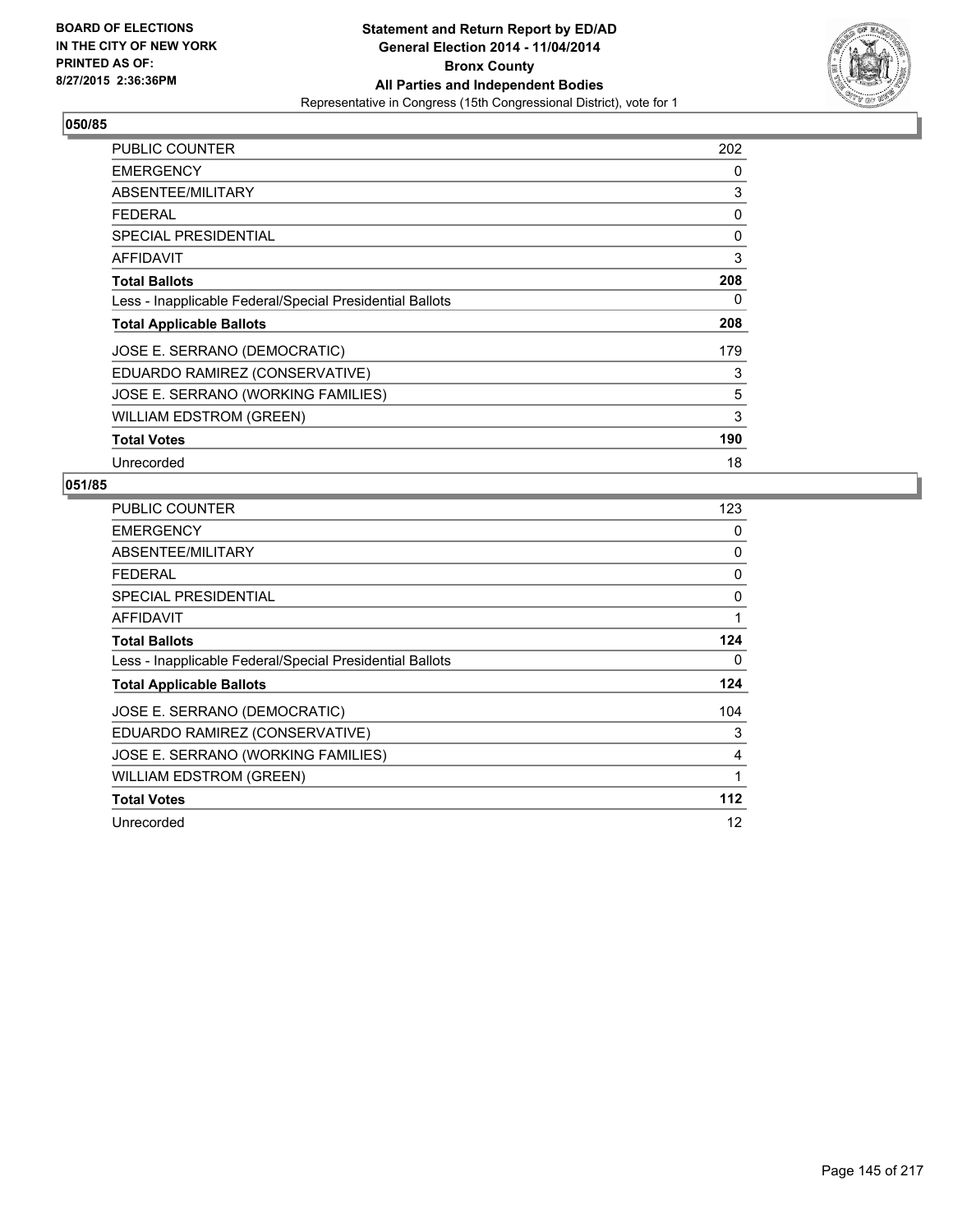

| <b>PUBLIC COUNTER</b>                                    | 114          |
|----------------------------------------------------------|--------------|
| <b>EMERGENCY</b>                                         | 0            |
| ABSENTEE/MILITARY                                        | 1            |
| <b>FEDERAL</b>                                           | 0            |
| <b>SPECIAL PRESIDENTIAL</b>                              | 0            |
| <b>AFFIDAVIT</b>                                         | 0            |
| <b>Total Ballots</b>                                     | 115          |
| Less - Inapplicable Federal/Special Presidential Ballots | 0            |
| <b>Total Applicable Ballots</b>                          | 115          |
| JOSE E. SERRANO (DEMOCRATIC)                             | 108          |
| EDUARDO RAMIREZ (CONSERVATIVE)                           | 0            |
| JOSE E. SERRANO (WORKING FAMILIES)                       | 0            |
| <b>WILLIAM EDSTROM (GREEN)</b>                           | $\mathbf{0}$ |
| <b>Total Votes</b>                                       | 108          |
| Unrecorded                                               | 7            |

| <b>PUBLIC COUNTER</b>                                    | 161 |
|----------------------------------------------------------|-----|
| <b>EMERGENCY</b>                                         | 0   |
| ABSENTEE/MILITARY                                        | 3   |
| <b>FEDERAL</b>                                           | 1   |
| SPECIAL PRESIDENTIAL                                     | 0   |
| <b>AFFIDAVIT</b>                                         | 3   |
| <b>Total Ballots</b>                                     | 168 |
| Less - Inapplicable Federal/Special Presidential Ballots | 0   |
| <b>Total Applicable Ballots</b>                          | 168 |
| JOSE E. SERRANO (DEMOCRATIC)                             | 132 |
| EDUARDO RAMIREZ (CONSERVATIVE)                           | 8   |
| JOSE E. SERRANO (WORKING FAMILIES)                       | 7   |
| <b>WILLIAM EDSTROM (GREEN)</b>                           | 4   |
| <b>Total Votes</b>                                       | 151 |
| Unrecorded                                               | 17  |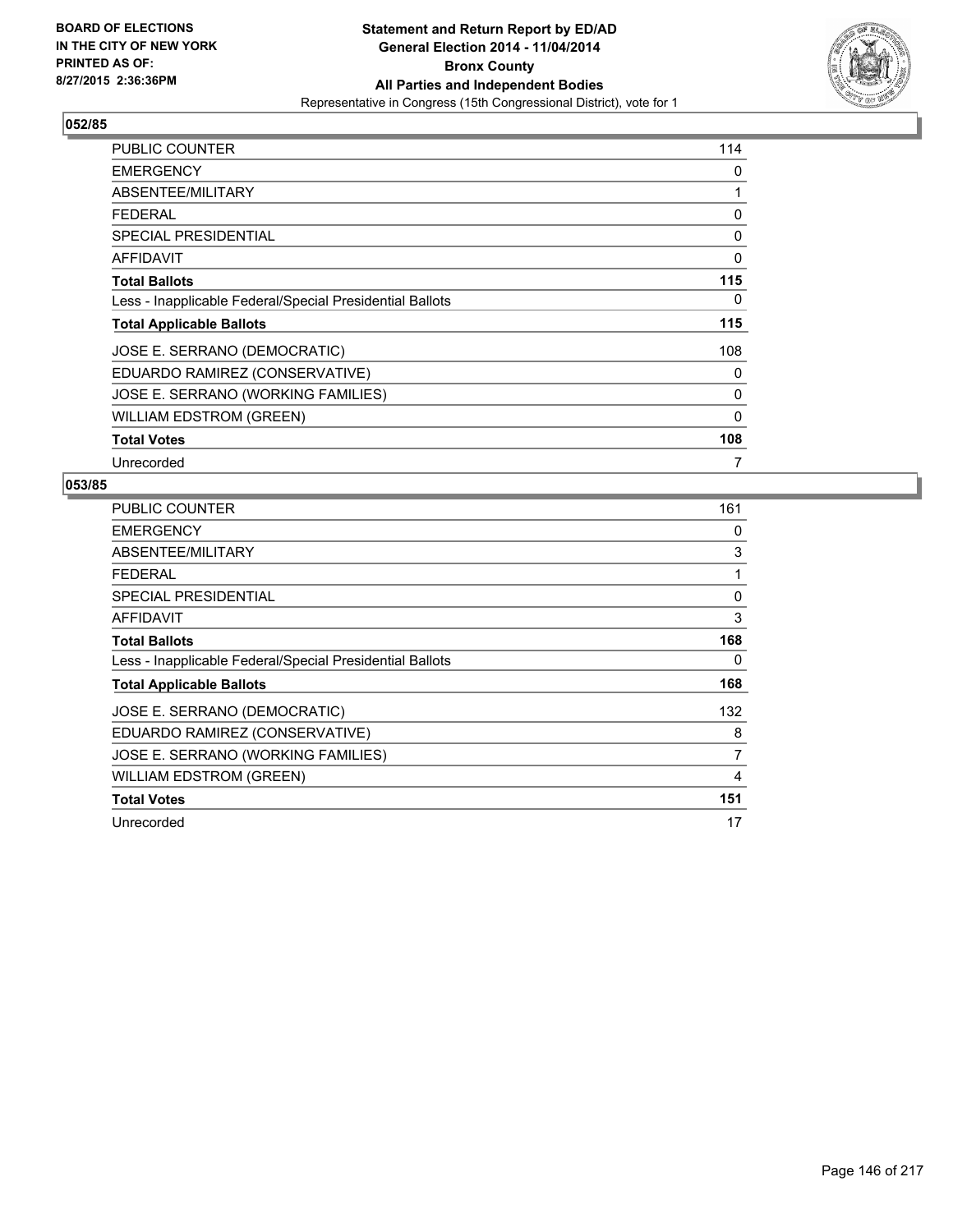

| PUBLIC COUNTER                                           | 164 |
|----------------------------------------------------------|-----|
| <b>EMERGENCY</b>                                         | 0   |
| ABSENTEE/MILITARY                                        | 1   |
| <b>FEDERAL</b>                                           | 0   |
| SPECIAL PRESIDENTIAL                                     | 0   |
| AFFIDAVIT                                                | 6   |
| <b>Total Ballots</b>                                     | 171 |
| Less - Inapplicable Federal/Special Presidential Ballots | 0   |
| <b>Total Applicable Ballots</b>                          | 171 |
| JOSE E. SERRANO (DEMOCRATIC)                             | 147 |
| EDUARDO RAMIREZ (CONSERVATIVE)                           | 0   |
| JOSE E. SERRANO (WORKING FAMILIES)                       | 3   |
| <b>WILLIAM EDSTROM (GREEN)</b>                           | 2   |
| <b>Total Votes</b>                                       | 152 |
| Unrecorded                                               | 19  |

| PUBLIC COUNTER                                           | 163 |
|----------------------------------------------------------|-----|
| <b>EMERGENCY</b>                                         | 0   |
| ABSENTEE/MILITARY                                        | 1   |
| <b>FEDERAL</b>                                           | 1   |
| <b>SPECIAL PRESIDENTIAL</b>                              | 0   |
| AFFIDAVIT                                                | 3   |
| <b>Total Ballots</b>                                     | 168 |
| Less - Inapplicable Federal/Special Presidential Ballots | 0   |
| <b>Total Applicable Ballots</b>                          | 168 |
| JOSE E. SERRANO (DEMOCRATIC)                             | 145 |
| EDUARDO RAMIREZ (CONSERVATIVE)                           | 2   |
| JOSE E. SERRANO (WORKING FAMILIES)                       | 8   |
| WILLIAM EDSTROM (GREEN)                                  | 2   |
| <b>Total Votes</b>                                       | 157 |
| Unrecorded                                               | 11  |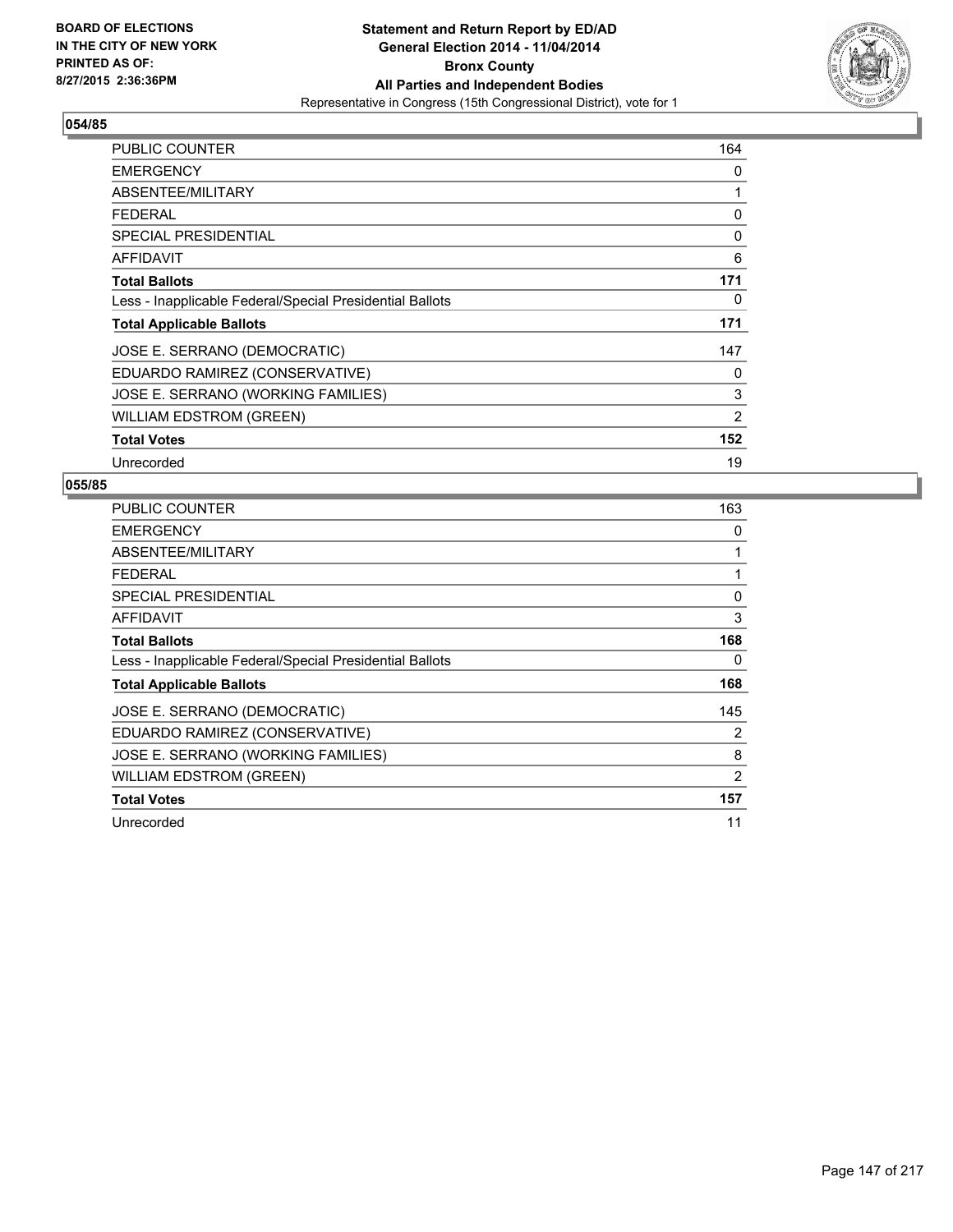

| <b>PUBLIC COUNTER</b>                                    | 68 |
|----------------------------------------------------------|----|
| <b>EMERGENCY</b>                                         | 0  |
| ABSENTEE/MILITARY                                        | 1  |
| <b>FEDERAL</b>                                           | 1  |
| <b>SPECIAL PRESIDENTIAL</b>                              | 0  |
| AFFIDAVIT                                                | 4  |
| <b>Total Ballots</b>                                     | 74 |
| Less - Inapplicable Federal/Special Presidential Ballots | 0  |
| <b>Total Applicable Ballots</b>                          | 74 |
| JOSE E. SERRANO (DEMOCRATIC)                             | 66 |
| EDUARDO RAMIREZ (CONSERVATIVE)                           | 2  |
| JOSE E. SERRANO (WORKING FAMILIES)                       | 0  |
| <b>WILLIAM EDSTROM (GREEN)</b>                           | 0  |
| <b>Total Votes</b>                                       | 68 |
| Unrecorded                                               | 6  |

| PUBLIC COUNTER                                           | 92       |
|----------------------------------------------------------|----------|
| <b>EMERGENCY</b>                                         | 0        |
| ABSENTEE/MILITARY                                        | 1        |
| <b>FEDERAL</b>                                           | 0        |
| <b>SPECIAL PRESIDENTIAL</b>                              | 0        |
| AFFIDAVIT                                                | 4        |
| <b>Total Ballots</b>                                     | 97       |
| Less - Inapplicable Federal/Special Presidential Ballots | 0        |
| <b>Total Applicable Ballots</b>                          | 97       |
| JOSE E. SERRANO (DEMOCRATIC)                             | 87       |
| EDUARDO RAMIREZ (CONSERVATIVE)                           | 0        |
| JOSE E. SERRANO (WORKING FAMILIES)                       | 2        |
| WILLIAM EDSTROM (GREEN)                                  | $\Omega$ |
| <b>Total Votes</b>                                       | 89       |
| Unrecorded                                               | 8        |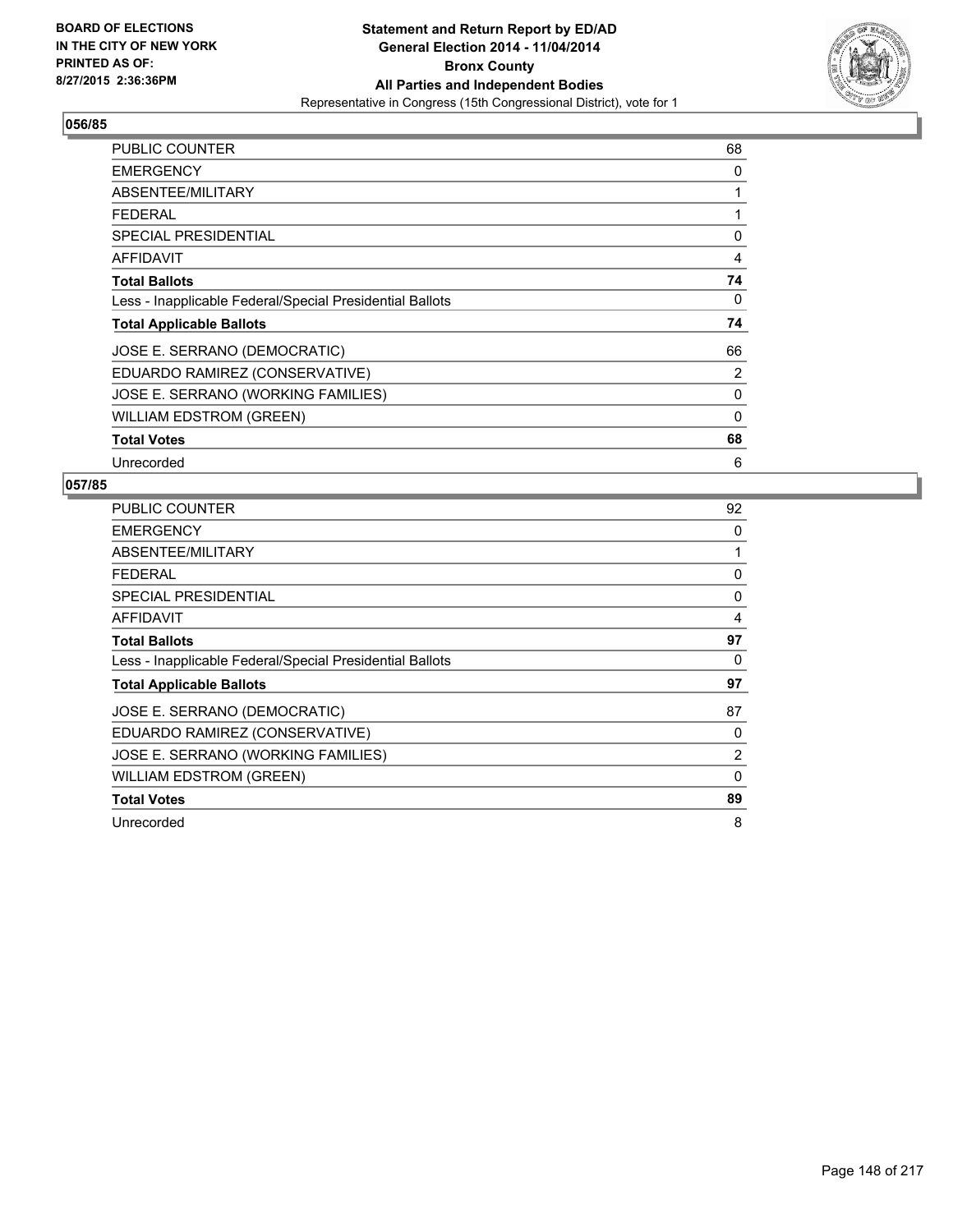

| <b>PUBLIC COUNTER</b>                                    | 157          |
|----------------------------------------------------------|--------------|
| <b>EMERGENCY</b>                                         | 0            |
| ABSENTEE/MILITARY                                        | 1            |
| <b>FEDERAL</b>                                           | 0            |
| <b>SPECIAL PRESIDENTIAL</b>                              | 0            |
| AFFIDAVIT                                                | 3            |
| <b>Total Ballots</b>                                     | 161          |
| Less - Inapplicable Federal/Special Presidential Ballots | 0            |
| <b>Total Applicable Ballots</b>                          | 161          |
| JOSE E. SERRANO (DEMOCRATIC)                             | 146          |
| EDUARDO RAMIREZ (CONSERVATIVE)                           | 4            |
| JOSE E. SERRANO (WORKING FAMILIES)                       | 3            |
| WILLIAM EDSTROM (GREEN)                                  | $\mathbf{0}$ |
| <b>Total Votes</b>                                       | 153          |
| Unrecorded                                               | 8            |

| <b>PUBLIC COUNTER</b>                                    | 189 |
|----------------------------------------------------------|-----|
| <b>EMERGENCY</b>                                         | 0   |
| ABSENTEE/MILITARY                                        | 1   |
| <b>FEDERAL</b>                                           | 0   |
| SPECIAL PRESIDENTIAL                                     | 0   |
| <b>AFFIDAVIT</b>                                         | 3   |
| <b>Total Ballots</b>                                     | 193 |
| Less - Inapplicable Federal/Special Presidential Ballots | 0   |
| <b>Total Applicable Ballots</b>                          | 193 |
| JOSE E. SERRANO (DEMOCRATIC)                             | 161 |
| EDUARDO RAMIREZ (CONSERVATIVE)                           | 4   |
| JOSE E. SERRANO (WORKING FAMILIES)                       | 4   |
| WILLIAM EDSTROM (GREEN)                                  | 3   |
| <b>Total Votes</b>                                       | 172 |
| Unrecorded                                               | 21  |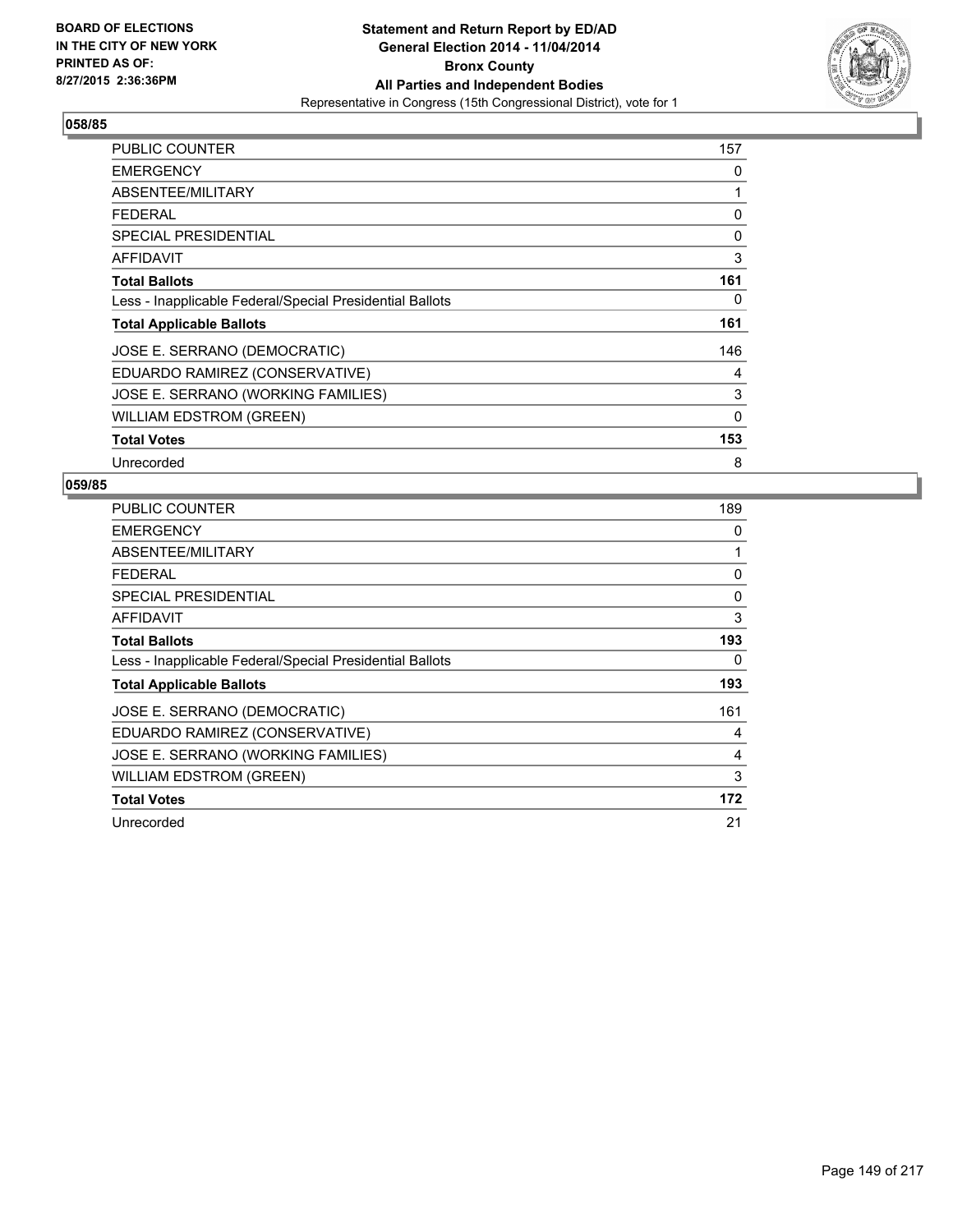

| <b>PUBLIC COUNTER</b>                                    | 225 |
|----------------------------------------------------------|-----|
| <b>EMERGENCY</b>                                         | 0   |
| ABSENTEE/MILITARY                                        | 3   |
| <b>FEDERAL</b>                                           | 0   |
| <b>SPECIAL PRESIDENTIAL</b>                              | 0   |
| AFFIDAVIT                                                | 1   |
| <b>Total Ballots</b>                                     | 229 |
| Less - Inapplicable Federal/Special Presidential Ballots | 0   |
| <b>Total Applicable Ballots</b>                          | 229 |
| JOSE E. SERRANO (DEMOCRATIC)                             | 211 |
| EDUARDO RAMIREZ (CONSERVATIVE)                           |     |
| JOSE E. SERRANO (WORKING FAMILIES)                       | 3   |
| <b>WILLIAM EDSTROM (GREEN)</b>                           | 2   |
| <b>Total Votes</b>                                       | 217 |
| Unrecorded                                               | 12  |

| PUBLIC COUNTER                                           | 81       |
|----------------------------------------------------------|----------|
| <b>EMERGENCY</b>                                         | 0        |
| ABSENTEE/MILITARY                                        | 2        |
| <b>FEDERAL</b>                                           | 3        |
| <b>SPECIAL PRESIDENTIAL</b>                              | 0        |
| AFFIDAVIT                                                | 3        |
| <b>Total Ballots</b>                                     | 89       |
| Less - Inapplicable Federal/Special Presidential Ballots | 0        |
| <b>Total Applicable Ballots</b>                          | 89       |
| JOSE E. SERRANO (DEMOCRATIC)                             | 77       |
| EDUARDO RAMIREZ (CONSERVATIVE)                           | 3        |
| JOSE E. SERRANO (WORKING FAMILIES)                       | 2        |
| <b>WILLIAM EDSTROM (GREEN)</b>                           | $\Omega$ |
| <b>Total Votes</b>                                       | 82       |
| Unrecorded                                               | 7        |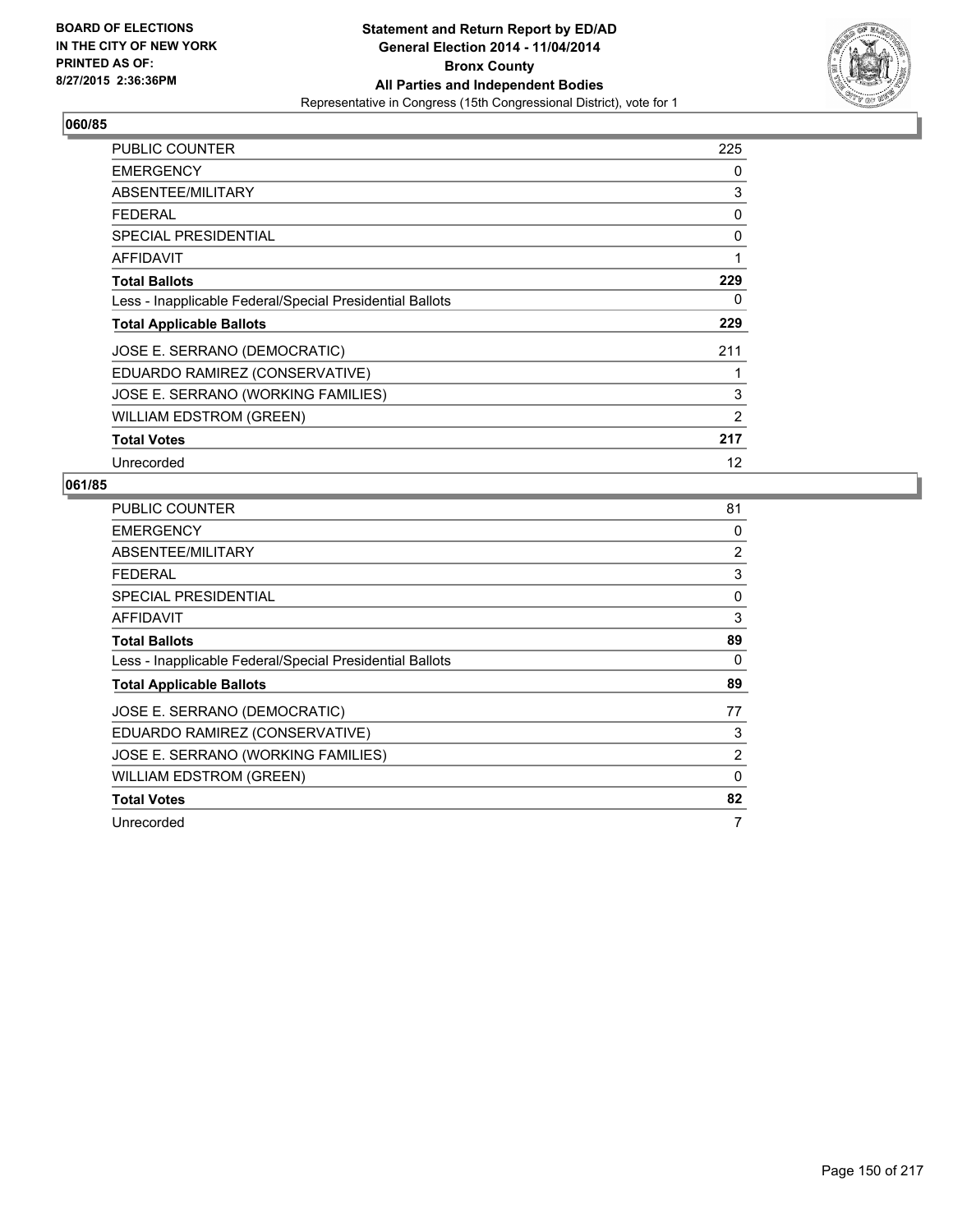

| <b>PUBLIC COUNTER</b>                                    | 145 |
|----------------------------------------------------------|-----|
| <b>EMERGENCY</b>                                         | 0   |
| ABSENTEE/MILITARY                                        | 3   |
| <b>FEDERAL</b>                                           | 0   |
| <b>SPECIAL PRESIDENTIAL</b>                              | 0   |
| AFFIDAVIT                                                | 9   |
| <b>Total Ballots</b>                                     | 157 |
| Less - Inapplicable Federal/Special Presidential Ballots | 0   |
| <b>Total Applicable Ballots</b>                          | 157 |
| JOSE E. SERRANO (DEMOCRATIC)                             | 126 |
| EDUARDO RAMIREZ (CONSERVATIVE)                           | 2   |
| JOSE E. SERRANO (WORKING FAMILIES)                       | 5   |
| <b>WILLIAM EDSTROM (GREEN)</b>                           | 1   |
| <b>Total Votes</b>                                       | 134 |
| Unrecorded                                               | 23  |

| PUBLIC COUNTER                                           | 146 |
|----------------------------------------------------------|-----|
| <b>EMERGENCY</b>                                         | 0   |
| ABSENTEE/MILITARY                                        | 4   |
| <b>FEDERAL</b>                                           | 0   |
| <b>SPECIAL PRESIDENTIAL</b>                              | 0   |
| AFFIDAVIT                                                | 5   |
| <b>Total Ballots</b>                                     | 155 |
| Less - Inapplicable Federal/Special Presidential Ballots | 0   |
| <b>Total Applicable Ballots</b>                          | 155 |
| JOSE E. SERRANO (DEMOCRATIC)                             | 135 |
| EDUARDO RAMIREZ (CONSERVATIVE)                           | 1   |
| JOSE E. SERRANO (WORKING FAMILIES)                       | 4   |
| <b>WILLIAM EDSTROM (GREEN)</b>                           | 2   |
| <b>Total Votes</b>                                       | 142 |
| Unrecorded                                               | 13  |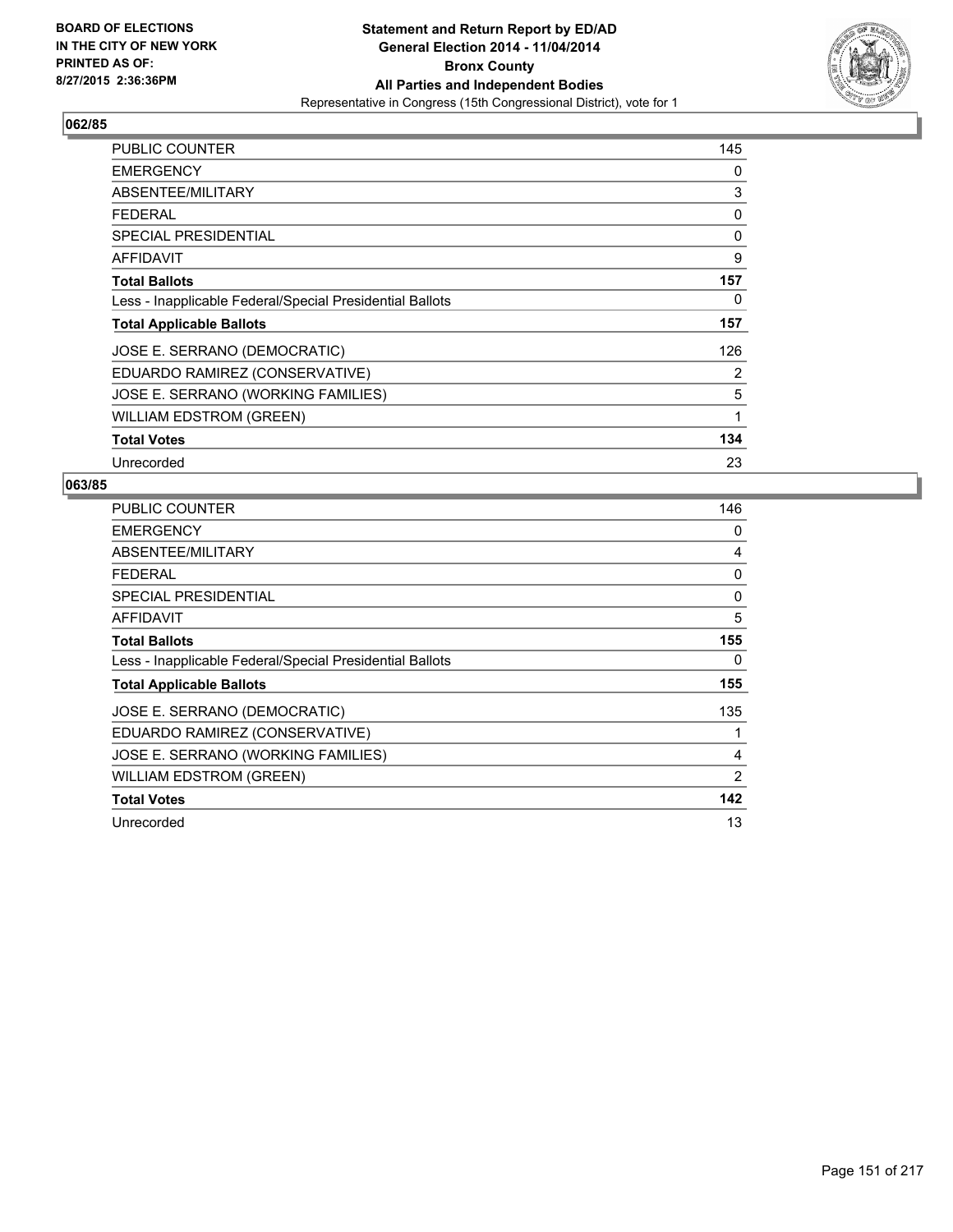

| <b>PUBLIC COUNTER</b>                                    | 148 |
|----------------------------------------------------------|-----|
| <b>EMERGENCY</b>                                         | 0   |
| ABSENTEE/MILITARY                                        | 1   |
| <b>FEDERAL</b>                                           | 0   |
| <b>SPECIAL PRESIDENTIAL</b>                              | 0   |
| <b>AFFIDAVIT</b>                                         | 5   |
| <b>Total Ballots</b>                                     | 154 |
| Less - Inapplicable Federal/Special Presidential Ballots | 0   |
| <b>Total Applicable Ballots</b>                          | 154 |
| JOSE E. SERRANO (DEMOCRATIC)                             | 126 |
| EDUARDO RAMIREZ (CONSERVATIVE)                           | 3   |
| JOSE E. SERRANO (WORKING FAMILIES)                       | 3   |
| <b>WILLIAM EDSTROM (GREEN)</b>                           | 0   |
| <b>Total Votes</b>                                       | 132 |
| Unrecorded                                               | 22  |

| PUBLIC COUNTER                                           | 175 |
|----------------------------------------------------------|-----|
| <b>EMERGENCY</b>                                         | 0   |
| ABSENTEE/MILITARY                                        | 2   |
| FEDERAL                                                  | 0   |
| <b>SPECIAL PRESIDENTIAL</b>                              | 0   |
| AFFIDAVIT                                                | 2   |
| <b>Total Ballots</b>                                     | 179 |
| Less - Inapplicable Federal/Special Presidential Ballots | 0   |
| <b>Total Applicable Ballots</b>                          | 179 |
| JOSE E. SERRANO (DEMOCRATIC)                             | 156 |
| EDUARDO RAMIREZ (CONSERVATIVE)                           | 2   |
| JOSE E. SERRANO (WORKING FAMILIES)                       | 2   |
| WILLIAM EDSTROM (GREEN)                                  | 2   |
| <b>Total Votes</b>                                       | 162 |
| Unrecorded                                               | 17  |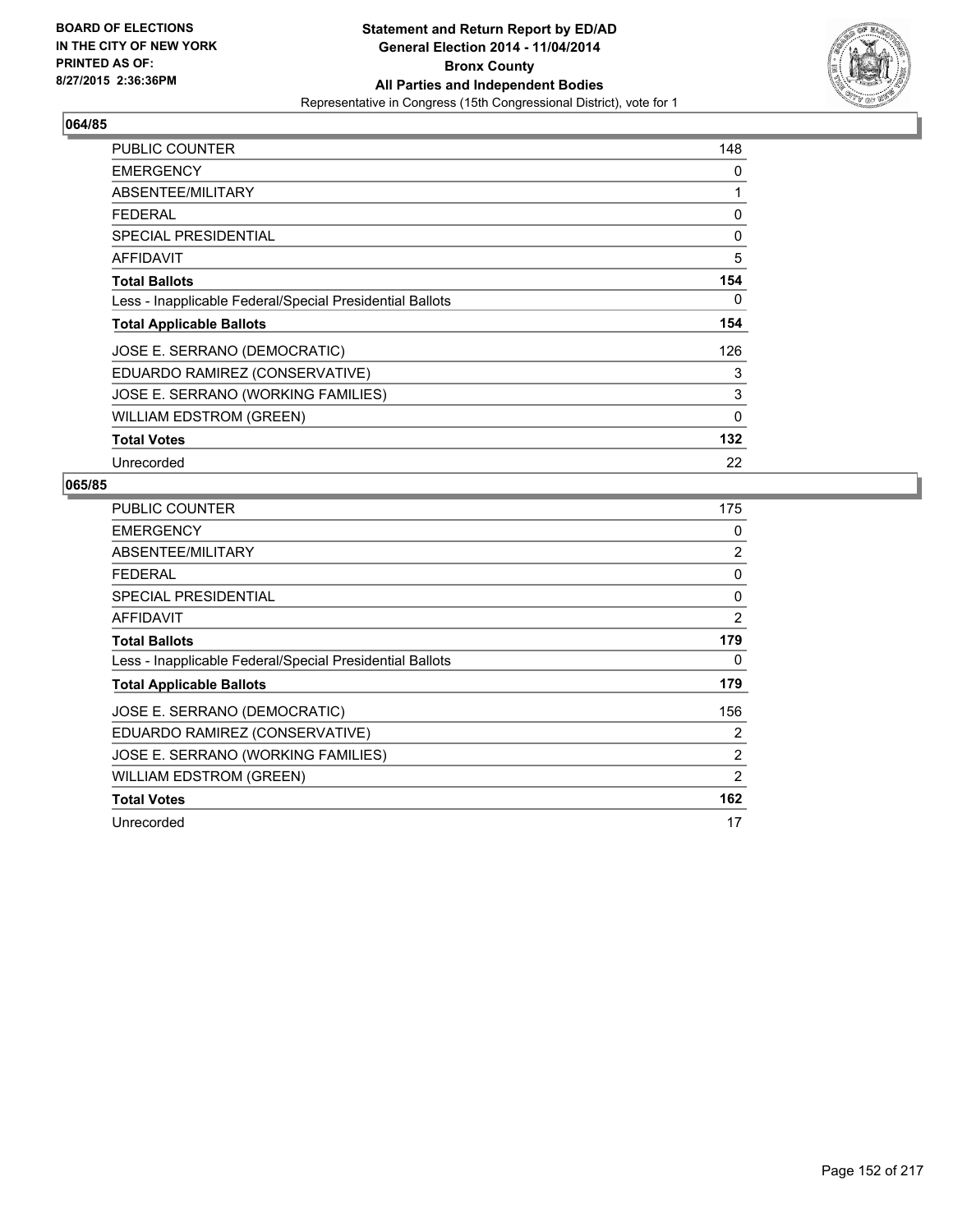

| PUBLIC COUNTER                                           | 171 |
|----------------------------------------------------------|-----|
| <b>EMERGENCY</b>                                         | 0   |
| ABSENTEE/MILITARY                                        | 5   |
| FEDERAL                                                  | 2   |
| <b>SPECIAL PRESIDENTIAL</b>                              | 0   |
| <b>AFFIDAVIT</b>                                         | 4   |
| <b>Total Ballots</b>                                     | 182 |
| Less - Inapplicable Federal/Special Presidential Ballots | 0   |
| <b>Total Applicable Ballots</b>                          | 182 |
| JOSE E. SERRANO (DEMOCRATIC)                             | 152 |
| EDUARDO RAMIREZ (CONSERVATIVE)                           | 3   |
| JOSE E. SERRANO (WORKING FAMILIES)                       | 3   |
| <b>WILLIAM EDSTROM (GREEN)</b>                           | 2   |
| <b>Total Votes</b>                                       | 160 |
| Unrecorded                                               | 22  |

| PUBLIC COUNTER                                           | 130 |
|----------------------------------------------------------|-----|
| <b>EMERGENCY</b>                                         | 0   |
| ABSENTEE/MILITARY                                        | 2   |
| <b>FEDERAL</b>                                           | 0   |
| <b>SPECIAL PRESIDENTIAL</b>                              | 0   |
| AFFIDAVIT                                                | 5   |
| <b>Total Ballots</b>                                     | 137 |
| Less - Inapplicable Federal/Special Presidential Ballots | 0   |
| <b>Total Applicable Ballots</b>                          | 137 |
| JOSE E. SERRANO (DEMOCRATIC)                             | 106 |
| EDUARDO RAMIREZ (CONSERVATIVE)                           | 3   |
| JOSE E. SERRANO (WORKING FAMILIES)                       | 7   |
| <b>WILLIAM EDSTROM (GREEN)</b>                           | 3   |
| <b>Total Votes</b>                                       | 119 |
| Unrecorded                                               | 18  |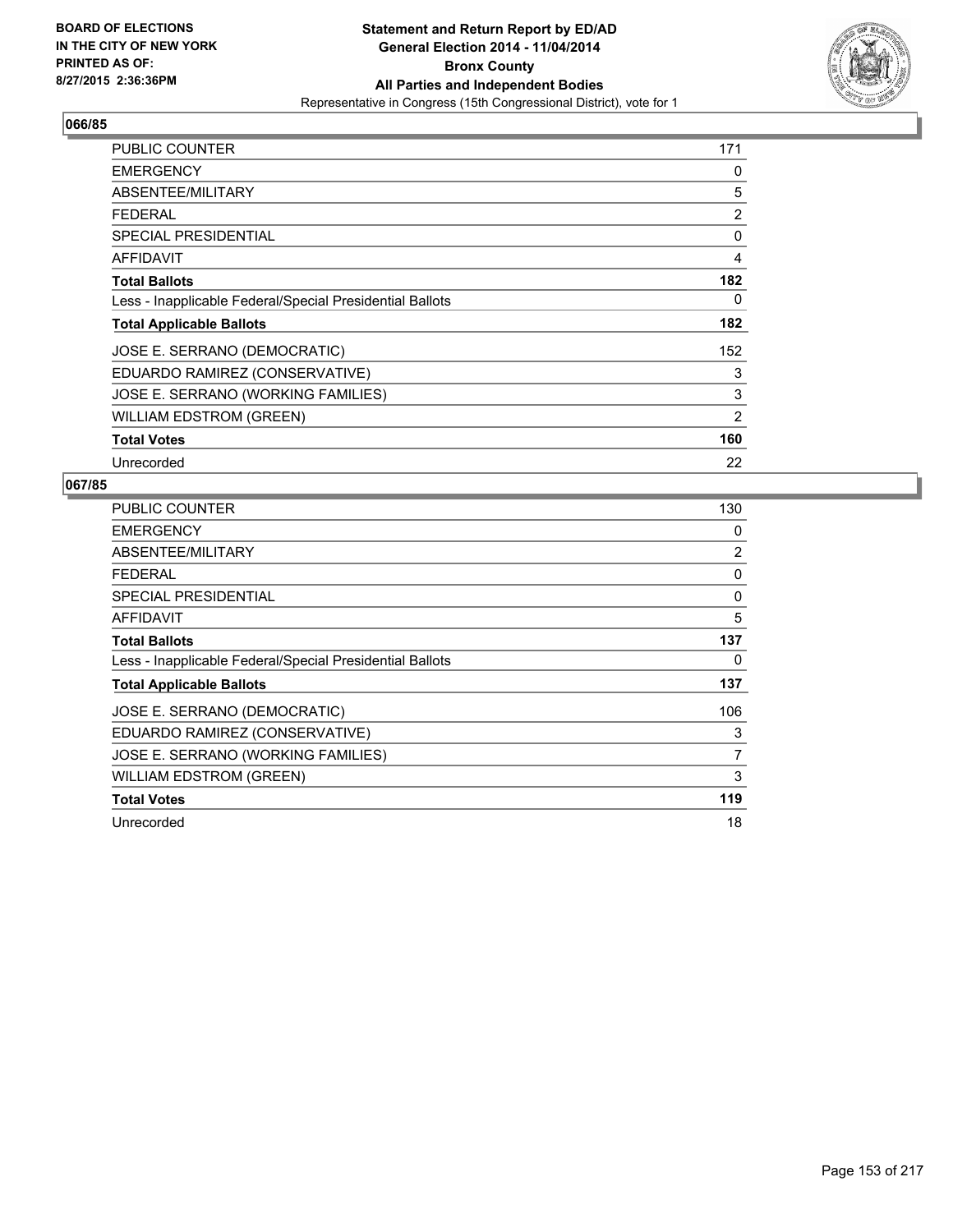

| <b>PUBLIC COUNTER</b>                                    | 214            |
|----------------------------------------------------------|----------------|
| <b>EMERGENCY</b>                                         | 0              |
| ABSENTEE/MILITARY                                        | 8              |
| <b>FEDERAL</b>                                           | 0              |
| <b>SPECIAL PRESIDENTIAL</b>                              | 0              |
| AFFIDAVIT                                                | 9              |
| <b>Total Ballots</b>                                     | 231            |
| Less - Inapplicable Federal/Special Presidential Ballots | 0              |
| <b>Total Applicable Ballots</b>                          | 231            |
| JOSE E. SERRANO (DEMOCRATIC)                             | 200            |
| EDUARDO RAMIREZ (CONSERVATIVE)                           | 4              |
| JOSE E. SERRANO (WORKING FAMILIES)                       | $\overline{2}$ |
| <b>WILLIAM EDSTROM (GREEN)</b>                           | 1              |
| <b>Total Votes</b>                                       | 207            |
| Unrecorded                                               | 24             |

| <b>PUBLIC COUNTER</b>                                    | 150      |
|----------------------------------------------------------|----------|
| <b>EMERGENCY</b>                                         | 0        |
| ABSENTEE/MILITARY                                        | 4        |
| <b>FEDERAL</b>                                           | 0        |
| <b>SPECIAL PRESIDENTIAL</b>                              | 0        |
| AFFIDAVIT                                                | 1        |
| <b>Total Ballots</b>                                     | 155      |
| Less - Inapplicable Federal/Special Presidential Ballots | 0        |
| <b>Total Applicable Ballots</b>                          | 155      |
| JOSE E. SERRANO (DEMOCRATIC)                             | 136      |
| EDUARDO RAMIREZ (CONSERVATIVE)                           | 5        |
| JOSE E. SERRANO (WORKING FAMILIES)                       | 1        |
| WILLIAM EDSTROM (GREEN)                                  | $\Omega$ |
| <b>Total Votes</b>                                       | 142      |
| Unrecorded                                               | 13       |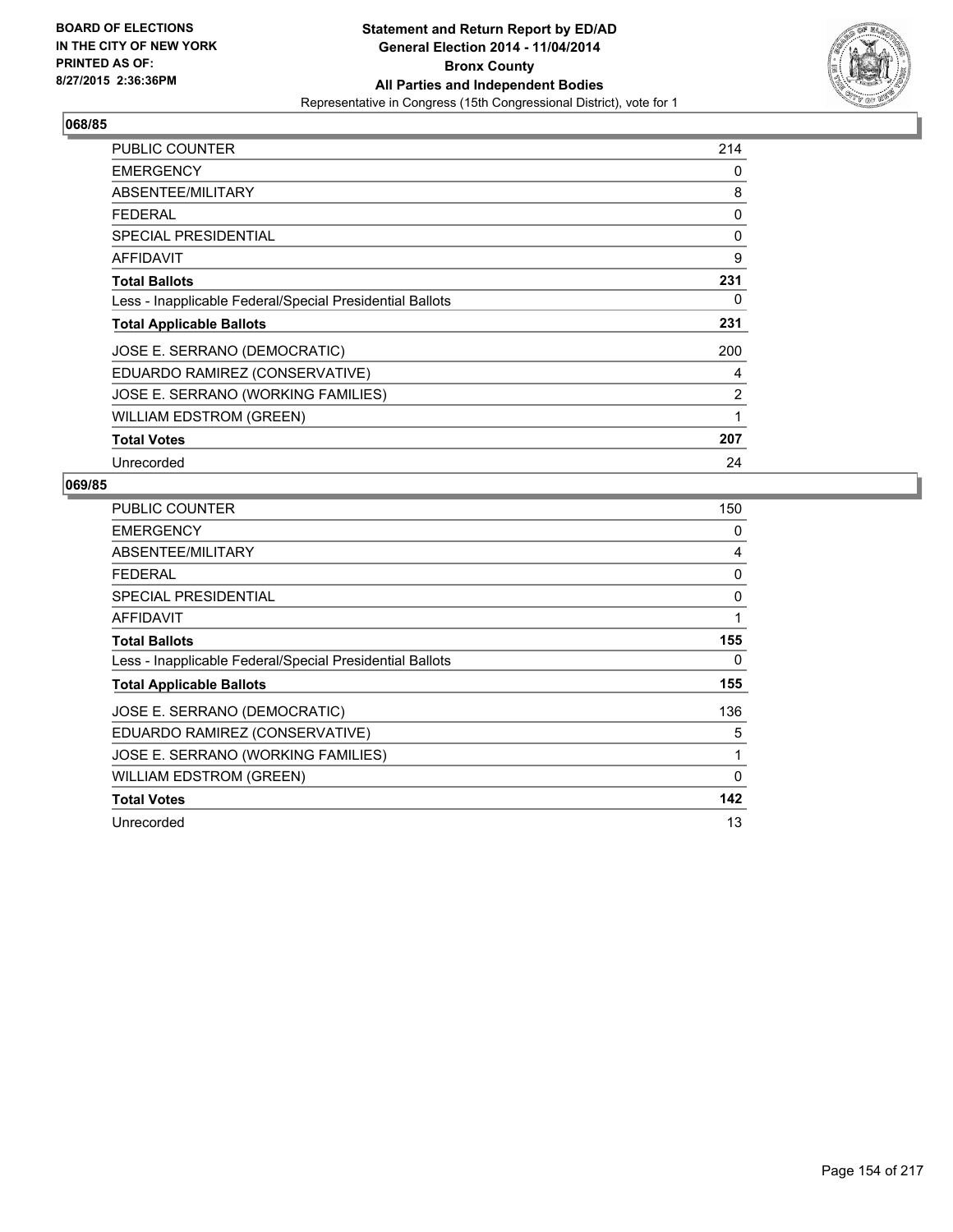

| <b>PUBLIC COUNTER</b>                                    | 127 |
|----------------------------------------------------------|-----|
| <b>EMERGENCY</b>                                         | 0   |
| ABSENTEE/MILITARY                                        | 3   |
| <b>FEDERAL</b>                                           | 0   |
| <b>SPECIAL PRESIDENTIAL</b>                              | 0   |
| AFFIDAVIT                                                | 1   |
| <b>Total Ballots</b>                                     | 131 |
| Less - Inapplicable Federal/Special Presidential Ballots | 0   |
| <b>Total Applicable Ballots</b>                          | 131 |
| JOSE E. SERRANO (DEMOCRATIC)                             | 115 |
| EDUARDO RAMIREZ (CONSERVATIVE)                           | 1   |
| JOSE E. SERRANO (WORKING FAMILIES)                       | 3   |
| <b>WILLIAM EDSTROM (GREEN)</b>                           | 2   |
| <b>Total Votes</b>                                       | 121 |
| Unrecorded                                               | 10  |

### **071/85**

| <b>PUBLIC COUNTER</b>                                    | 0 |
|----------------------------------------------------------|---|
| <b>EMERGENCY</b>                                         | 0 |
| ABSENTEE/MILITARY                                        | 0 |
| <b>FEDERAL</b>                                           | 0 |
| <b>SPECIAL PRESIDENTIAL</b>                              | 0 |
| <b>AFFIDAVIT</b>                                         | 0 |
| <b>Total Ballots</b>                                     | 0 |
| Less - Inapplicable Federal/Special Presidential Ballots | 0 |
| <b>Total Applicable Ballots</b>                          | 0 |
| JOSE E. SERRANO (DEMOCRATIC)                             | 0 |
| EDUARDO RAMIREZ (CONSERVATIVE)                           | 0 |
| JOSE E. SERRANO (WORKING FAMILIES)                       | 0 |
| <b>WILLIAM EDSTROM (GREEN)</b>                           | 0 |
| <b>Total Votes</b>                                       | 0 |

| <b>PUBLIC COUNTER</b>                                    | 0 |
|----------------------------------------------------------|---|
| <b>EMERGENCY</b>                                         | 0 |
| ABSENTEE/MILITARY                                        | 0 |
| <b>FEDERAL</b>                                           | 0 |
| <b>SPECIAL PRESIDENTIAL</b>                              | 0 |
| AFFIDAVIT                                                | 0 |
| <b>Total Ballots</b>                                     | 0 |
| Less - Inapplicable Federal/Special Presidential Ballots | 0 |
| <b>Total Applicable Ballots</b>                          | 0 |
| JOSE E. SERRANO (DEMOCRATIC)                             | 0 |
| EDUARDO RAMIREZ (CONSERVATIVE)                           | 0 |
| JOSE E. SERRANO (WORKING FAMILIES)                       | 0 |
| <b>WILLIAM EDSTROM (GREEN)</b>                           | 0 |
| <b>Total Votes</b>                                       | 0 |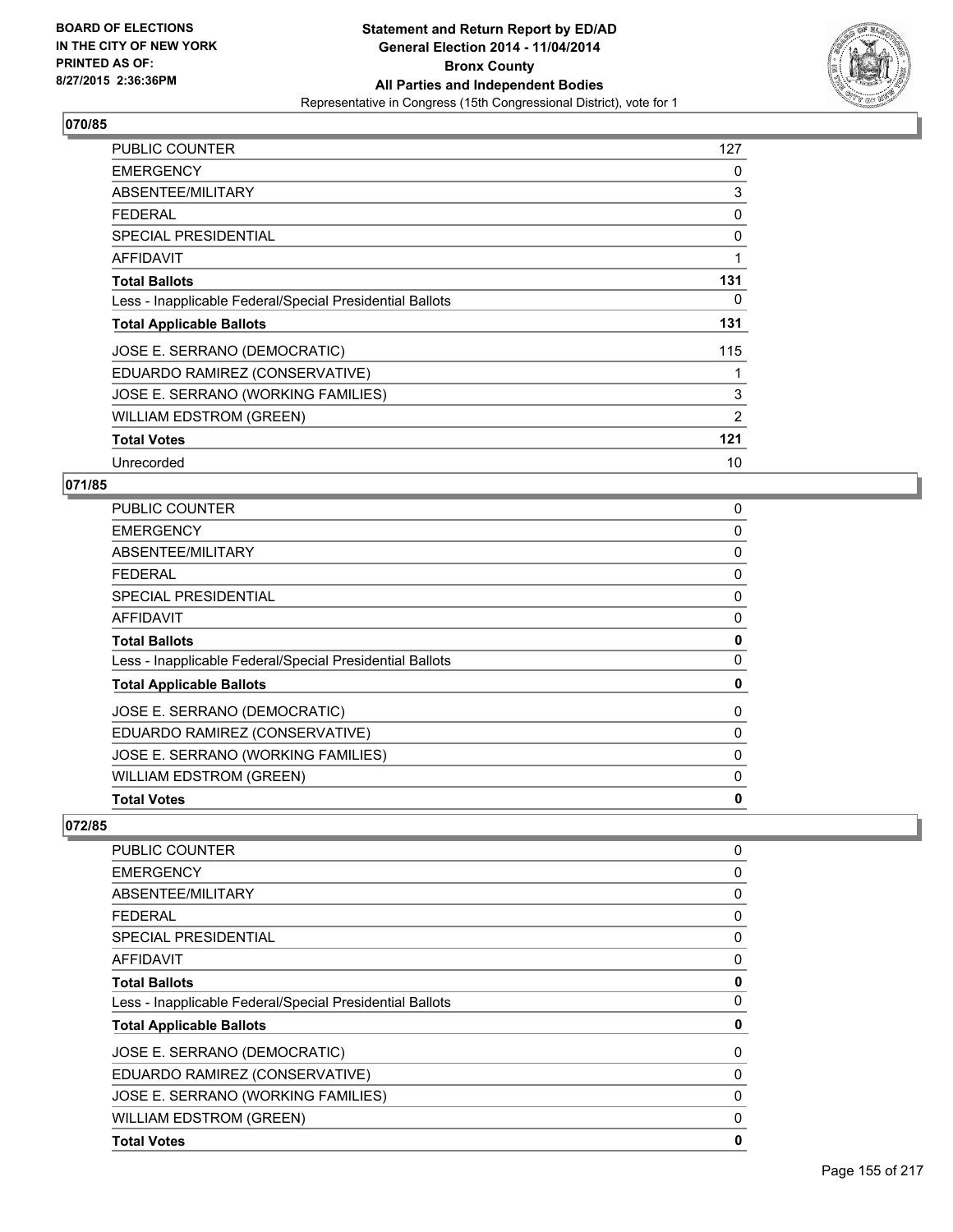

# **073/85 COMBINED into: 072/85**

#### **074/85 COMBINED into: 072/85**

#### **075/85 COMBINED into: 072/85**

#### **076/85**

| <b>PUBLIC COUNTER</b>                                    | 0 |
|----------------------------------------------------------|---|
| <b>EMERGENCY</b>                                         | 0 |
| ABSENTEE/MILITARY                                        | 0 |
| <b>FEDERAL</b>                                           | 0 |
| <b>SPECIAL PRESIDENTIAL</b>                              | 0 |
| <b>AFFIDAVIT</b>                                         | 0 |
| <b>Total Ballots</b>                                     | 0 |
| Less - Inapplicable Federal/Special Presidential Ballots | 0 |
| <b>Total Applicable Ballots</b>                          | 0 |
| JOSE E. SERRANO (DEMOCRATIC)                             | 0 |
| EDUARDO RAMIREZ (CONSERVATIVE)                           | 0 |
| JOSE E. SERRANO (WORKING FAMILIES)                       | 0 |
| <b>WILLIAM EDSTROM (GREEN)</b>                           | 0 |
| <b>Total Votes</b>                                       | 0 |
| 077/85 COMBINED into: 072/85                             |   |

**078/85 COMBINED into: 072/85**

**079/85 COMBINED into: 072/85**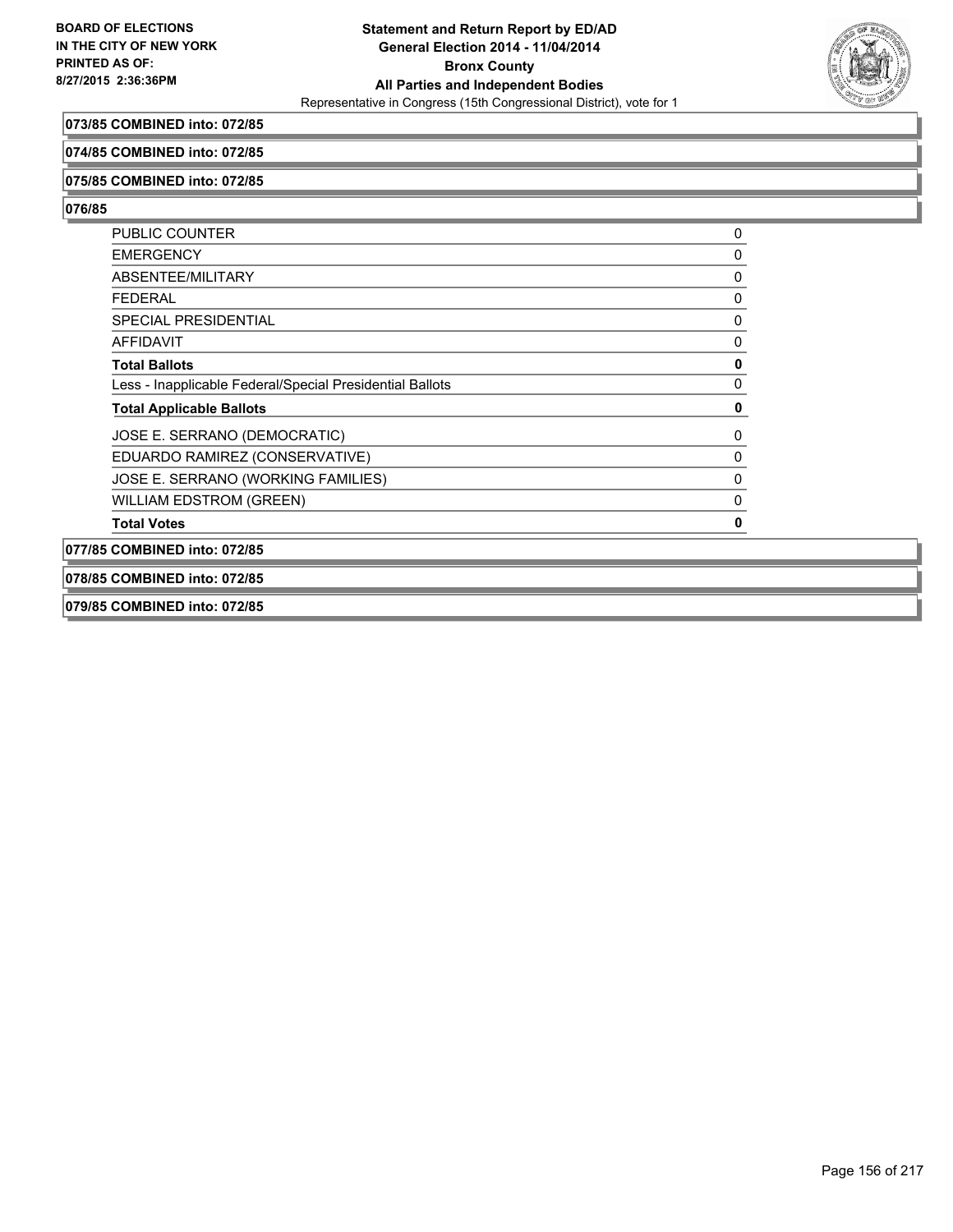

| <b>PUBLIC COUNTER</b>                                    | 173      |
|----------------------------------------------------------|----------|
| <b>EMERGENCY</b>                                         | 0        |
| ABSENTEE/MILITARY                                        | 1        |
| FEDERAL                                                  | 0        |
| SPECIAL PRESIDENTIAL                                     | 0        |
| AFFIDAVIT                                                | 0        |
| <b>Total Ballots</b>                                     | 174      |
| Less - Inapplicable Federal/Special Presidential Ballots | 0        |
| <b>Total Applicable Ballots</b>                          | 174      |
| JOSE E. SERRANO (DEMOCRATIC)                             | 168      |
| EDUARDO RAMIREZ (CONSERVATIVE)                           | 0        |
| JOSE E. SERRANO (WORKING FAMILIES)                       | 0        |
| <b>WILLIAM EDSTROM (GREEN)</b>                           | $\Omega$ |
| <b>Total Votes</b>                                       | 168      |
| Unrecorded                                               | 6        |

| <b>PUBLIC COUNTER</b>                                    | 136 |
|----------------------------------------------------------|-----|
| <b>EMERGENCY</b>                                         | 0   |
| ABSENTEE/MILITARY                                        | 6   |
| <b>FEDERAL</b>                                           | 0   |
| <b>SPECIAL PRESIDENTIAL</b>                              | 0   |
| AFFIDAVIT                                                | 5   |
| <b>Total Ballots</b>                                     | 147 |
| Less - Inapplicable Federal/Special Presidential Ballots | 0   |
| <b>Total Applicable Ballots</b>                          | 147 |
| JOSE E. SERRANO (DEMOCRATIC)                             | 129 |
| EDUARDO RAMIREZ (CONSERVATIVE)                           | 3   |
| JOSE E. SERRANO (WORKING FAMILIES)                       | 4   |
| WILLIAM EDSTROM (GREEN)                                  | 1   |
| <b>Total Votes</b>                                       | 137 |
| Unrecorded                                               | 10  |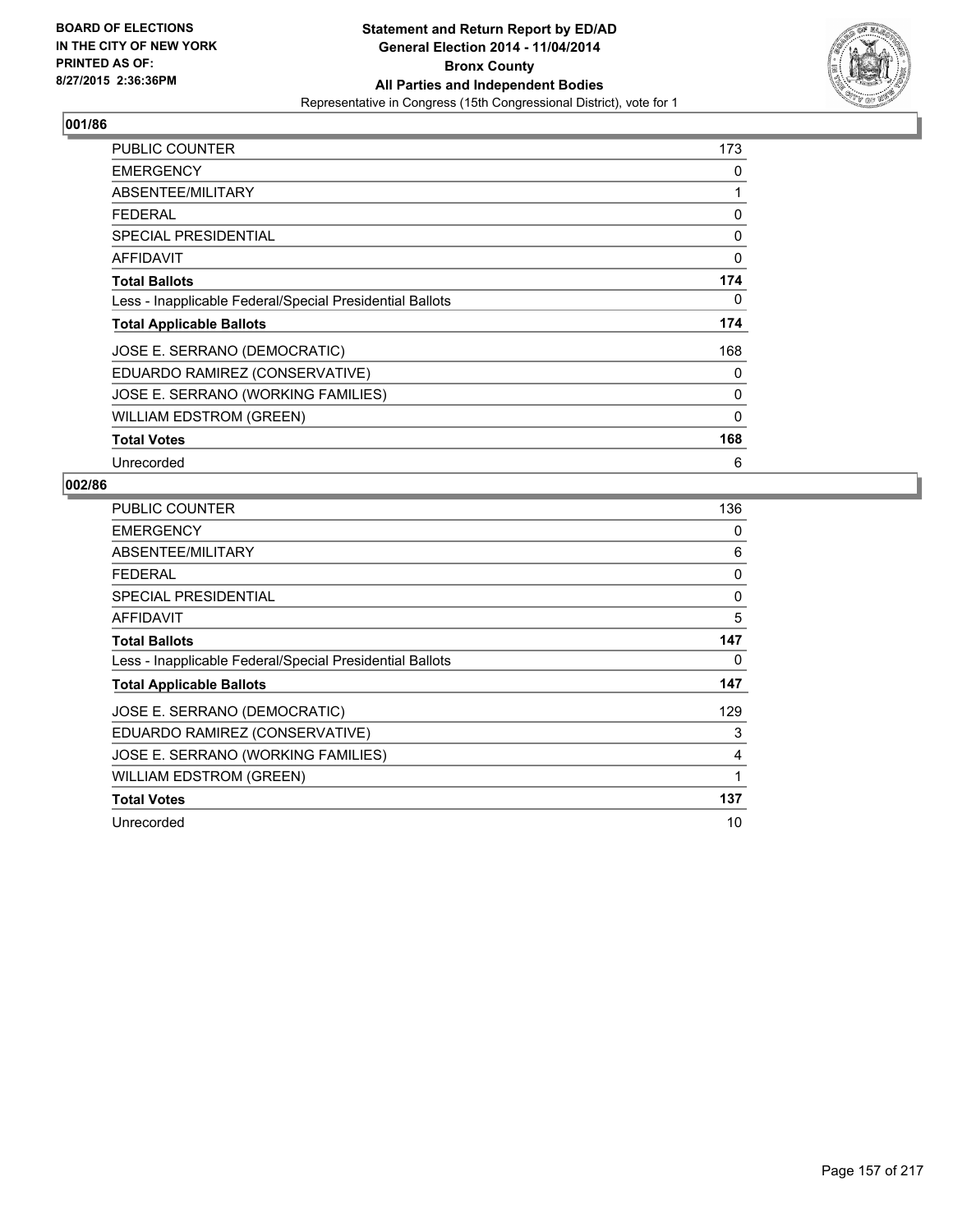

| PUBLIC COUNTER                                           | 168 |
|----------------------------------------------------------|-----|
| <b>EMERGENCY</b>                                         | 0   |
| ABSENTEE/MILITARY                                        | 7   |
| <b>FEDERAL</b>                                           | 1   |
| SPECIAL PRESIDENTIAL                                     | 0   |
| AFFIDAVIT                                                | 5   |
| <b>Total Ballots</b>                                     | 181 |
| Less - Inapplicable Federal/Special Presidential Ballots | 0   |
| <b>Total Applicable Ballots</b>                          | 181 |
| JOSE E. SERRANO (DEMOCRATIC)                             | 154 |
| EDUARDO RAMIREZ (CONSERVATIVE)                           | 3   |
| JOSE E. SERRANO (WORKING FAMILIES)                       | 4   |
| <b>WILLIAM EDSTROM (GREEN)</b>                           | 3   |
| <b>Total Votes</b>                                       | 164 |
| Unrecorded                                               | 17  |

| PUBLIC COUNTER                                           | 82           |
|----------------------------------------------------------|--------------|
| <b>EMERGENCY</b>                                         | 0            |
| ABSENTEE/MILITARY                                        | 3            |
| <b>FEDERAL</b>                                           | 0            |
| <b>SPECIAL PRESIDENTIAL</b>                              | 0            |
| AFFIDAVIT                                                | 5            |
| <b>Total Ballots</b>                                     | 90           |
| Less - Inapplicable Federal/Special Presidential Ballots | 0            |
| <b>Total Applicable Ballots</b>                          | 90           |
| JOSE E. SERRANO (DEMOCRATIC)                             | 75           |
| EDUARDO RAMIREZ (CONSERVATIVE)                           | 2            |
| JOSE E. SERRANO (WORKING FAMILIES)                       | 2            |
| WILLIAM EDSTROM (GREEN)                                  | $\mathbf{0}$ |
|                                                          |              |
| <b>Total Votes</b>                                       | 79           |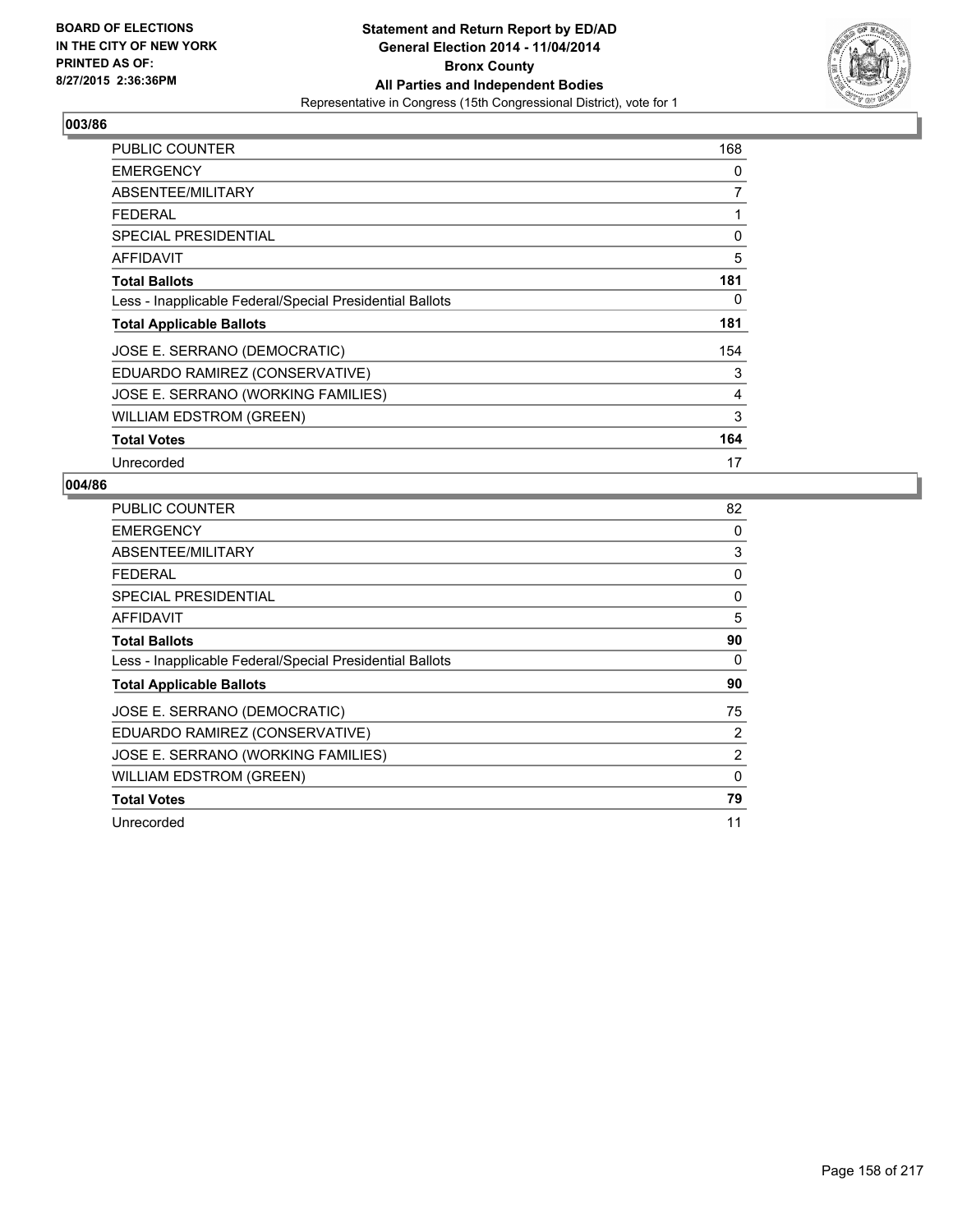

| PUBLIC COUNTER                                           | 119          |
|----------------------------------------------------------|--------------|
| <b>EMERGENCY</b>                                         | 0            |
| ABSENTEE/MILITARY                                        | 1            |
| <b>FEDERAL</b>                                           | 0            |
| SPECIAL PRESIDENTIAL                                     | 0            |
| <b>AFFIDAVIT</b>                                         | 1            |
| <b>Total Ballots</b>                                     | 121          |
| Less - Inapplicable Federal/Special Presidential Ballots | 0            |
| <b>Total Applicable Ballots</b>                          | 121          |
| JOSE E. SERRANO (DEMOCRATIC)                             | 111          |
| EDUARDO RAMIREZ (CONSERVATIVE)                           | 2            |
| JOSE E. SERRANO (WORKING FAMILIES)                       | 2            |
| <b>WILLIAM EDSTROM (GREEN)</b>                           | $\mathbf{0}$ |
| <b>Total Votes</b>                                       | 115          |
| Unrecorded                                               | 6            |

| <b>PUBLIC COUNTER</b>                                    | 114      |
|----------------------------------------------------------|----------|
| <b>EMERGENCY</b>                                         | 0        |
| ABSENTEE/MILITARY                                        | 5        |
| <b>FEDERAL</b>                                           | 0        |
| <b>SPECIAL PRESIDENTIAL</b>                              | 0        |
| AFFIDAVIT                                                | 4        |
| <b>Total Ballots</b>                                     | 123      |
| Less - Inapplicable Federal/Special Presidential Ballots | 0        |
| <b>Total Applicable Ballots</b>                          | 123      |
| JOSE E. SERRANO (DEMOCRATIC)                             | 99       |
| EDUARDO RAMIREZ (CONSERVATIVE)                           | 2        |
| JOSE E. SERRANO (WORKING FAMILIES)                       | 9        |
| <b>WILLIAM EDSTROM (GREEN)</b>                           | $\Omega$ |
| <b>Total Votes</b>                                       | 110      |
| Unrecorded                                               | 13       |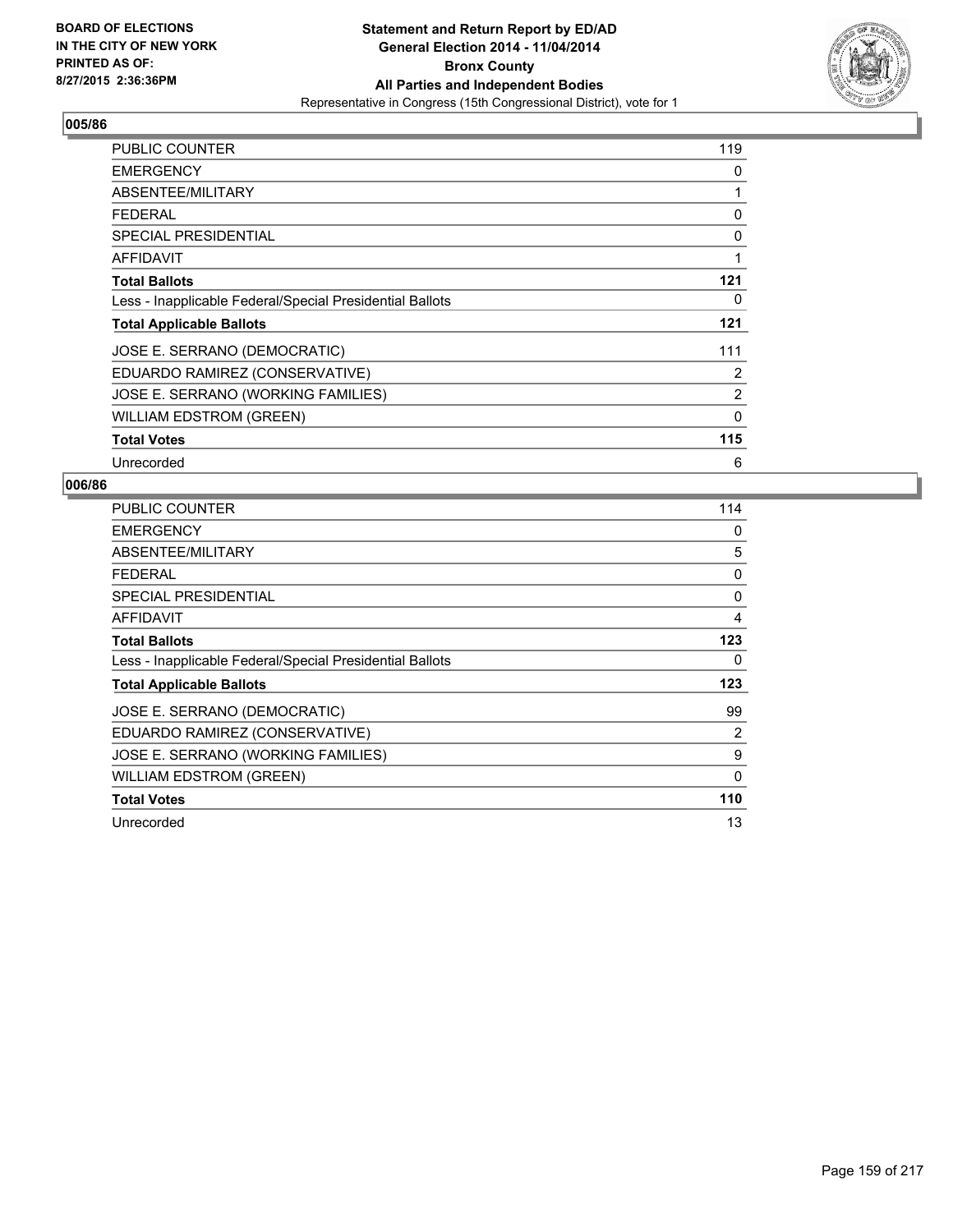

| PUBLIC COUNTER                                           | 130          |
|----------------------------------------------------------|--------------|
| <b>EMERGENCY</b>                                         | 0            |
| ABSENTEE/MILITARY                                        | 1            |
| <b>FEDERAL</b>                                           | 0            |
| <b>SPECIAL PRESIDENTIAL</b>                              | 0            |
| AFFIDAVIT                                                | 1            |
| <b>Total Ballots</b>                                     | 132          |
| Less - Inapplicable Federal/Special Presidential Ballots | 0            |
| <b>Total Applicable Ballots</b>                          | 132          |
| JOSE E. SERRANO (DEMOCRATIC)                             | 122          |
| EDUARDO RAMIREZ (CONSERVATIVE)                           | 2            |
| JOSE E. SERRANO (WORKING FAMILIES)                       | 1            |
| <b>WILLIAM EDSTROM (GREEN)</b>                           | $\mathbf{0}$ |
| <b>Total Votes</b>                                       | 125          |
| Unrecorded                                               | 7            |

| <b>PUBLIC COUNTER</b>                                    | 193 |
|----------------------------------------------------------|-----|
| <b>EMERGENCY</b>                                         | 0   |
| ABSENTEE/MILITARY                                        | 2   |
| <b>FEDERAL</b>                                           | 0   |
| SPECIAL PRESIDENTIAL                                     | 0   |
| <b>AFFIDAVIT</b>                                         | 4   |
| <b>Total Ballots</b>                                     | 199 |
| Less - Inapplicable Federal/Special Presidential Ballots | 0   |
| <b>Total Applicable Ballots</b>                          | 199 |
| JOSE E. SERRANO (DEMOCRATIC)                             | 164 |
| EDUARDO RAMIREZ (CONSERVATIVE)                           | 6   |
| JOSE E. SERRANO (WORKING FAMILIES)                       | 8   |
| WILLIAM EDSTROM (GREEN)                                  | 0   |
| <b>Total Votes</b>                                       | 178 |
| Unrecorded                                               | 21  |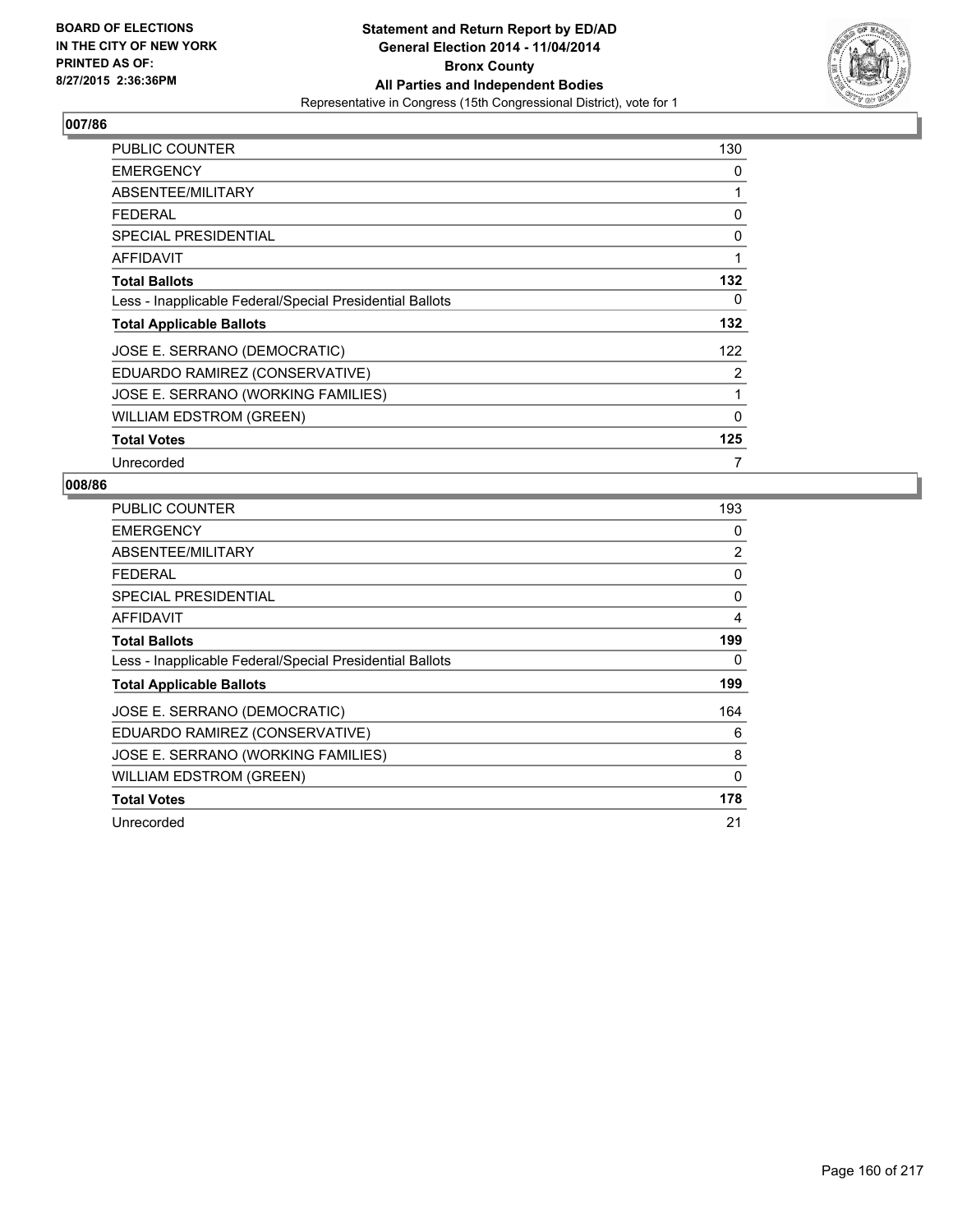

| PUBLIC COUNTER                                           | 128 |
|----------------------------------------------------------|-----|
| <b>EMERGENCY</b>                                         | 0   |
| ABSENTEE/MILITARY                                        | 4   |
| <b>FEDERAL</b>                                           | 0   |
| <b>SPECIAL PRESIDENTIAL</b>                              | 0   |
| <b>AFFIDAVIT</b>                                         | 4   |
| <b>Total Ballots</b>                                     | 136 |
| Less - Inapplicable Federal/Special Presidential Ballots | 0   |
| <b>Total Applicable Ballots</b>                          | 136 |
| JOSE E. SERRANO (DEMOCRATIC)                             | 113 |
| EDUARDO RAMIREZ (CONSERVATIVE)                           | 1   |
| JOSE E. SERRANO (WORKING FAMILIES)                       | 10  |
| <b>WILLIAM EDSTROM (GREEN)</b>                           | 1   |
| <b>Total Votes</b>                                       | 125 |
| Unrecorded                                               | 11  |

| <b>PUBLIC COUNTER</b>                                    | 93 |
|----------------------------------------------------------|----|
| <b>EMERGENCY</b>                                         | 0  |
| ABSENTEE/MILITARY                                        | 2  |
| FEDERAL                                                  | 0  |
| SPECIAL PRESIDENTIAL                                     | 0  |
| <b>AFFIDAVIT</b>                                         | 1  |
| <b>Total Ballots</b>                                     | 96 |
| Less - Inapplicable Federal/Special Presidential Ballots | 0  |
| <b>Total Applicable Ballots</b>                          | 96 |
| JOSE E. SERRANO (DEMOCRATIC)                             | 88 |
| EDUARDO RAMIREZ (CONSERVATIVE)                           | 1  |
| JOSE E. SERRANO (WORKING FAMILIES)                       | 4  |
| <b>WILLIAM EDSTROM (GREEN)</b>                           | 0  |
| <b>Total Votes</b>                                       | 93 |
| Unrecorded                                               | 3  |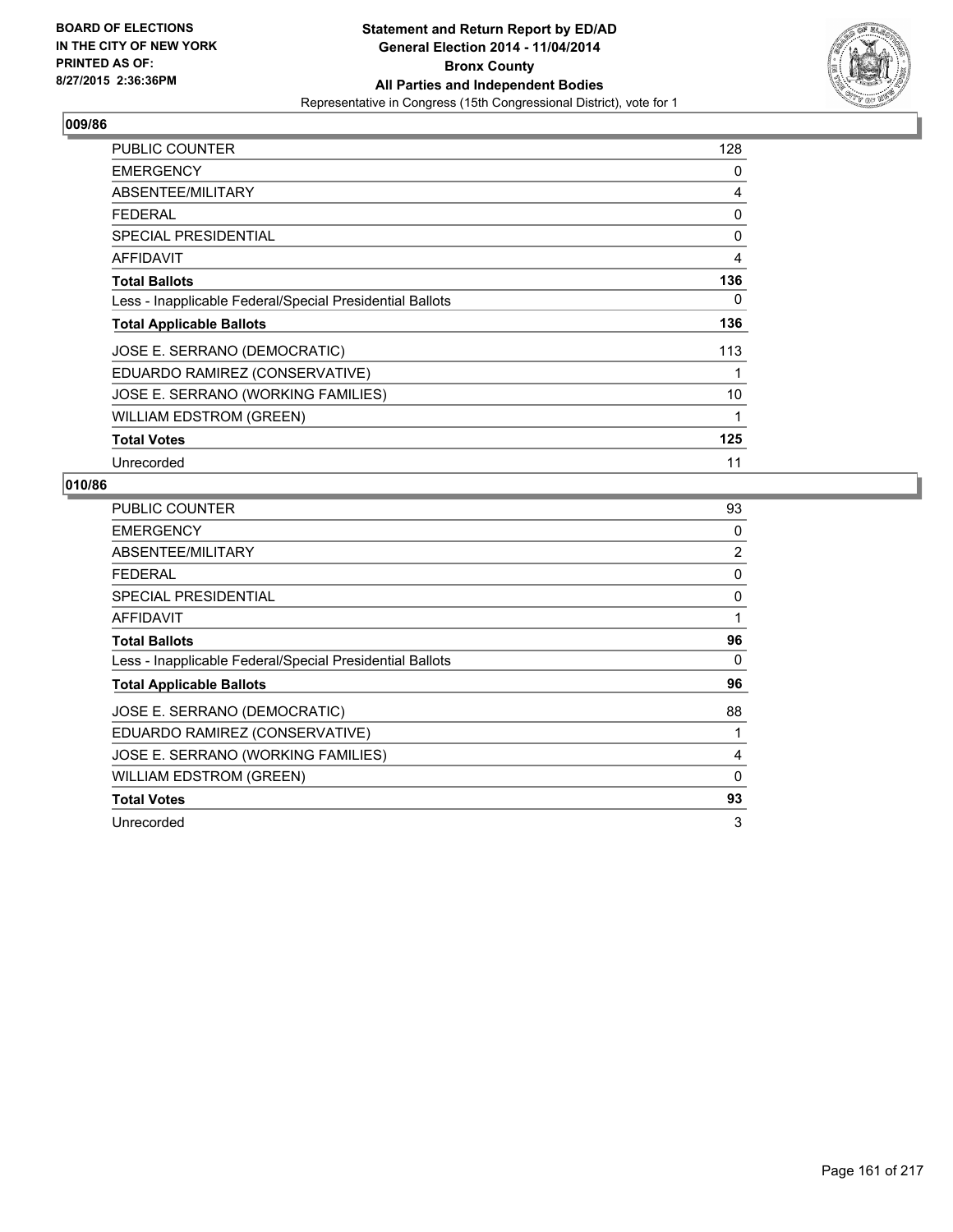

| <b>PUBLIC COUNTER</b>                                    | 217 |
|----------------------------------------------------------|-----|
| <b>EMERGENCY</b>                                         | 0   |
| ABSENTEE/MILITARY                                        | 3   |
| FEDERAL                                                  | 1   |
| SPECIAL PRESIDENTIAL                                     | 0   |
| AFFIDAVIT                                                | 2   |
| <b>Total Ballots</b>                                     | 223 |
| Less - Inapplicable Federal/Special Presidential Ballots | 0   |
| <b>Total Applicable Ballots</b>                          | 223 |
| JOSE E. SERRANO (DEMOCRATIC)                             | 202 |
| EDUARDO RAMIREZ (CONSERVATIVE)                           |     |
| JOSE E. SERRANO (WORKING FAMILIES)                       | 4   |
| <b>WILLIAM EDSTROM (GREEN)</b>                           | 1   |
| <b>Total Votes</b>                                       | 208 |
| Unrecorded                                               | 15  |

| PUBLIC COUNTER                                           | 163 |
|----------------------------------------------------------|-----|
| <b>EMERGENCY</b>                                         | 0   |
| ABSENTEE/MILITARY                                        | 3   |
| <b>FEDERAL</b>                                           | 0   |
| <b>SPECIAL PRESIDENTIAL</b>                              | 0   |
| AFFIDAVIT                                                | 1   |
| <b>Total Ballots</b>                                     | 167 |
| Less - Inapplicable Federal/Special Presidential Ballots | 0   |
| <b>Total Applicable Ballots</b>                          | 167 |
| JOSE E. SERRANO (DEMOCRATIC)                             | 139 |
| EDUARDO RAMIREZ (CONSERVATIVE)                           | 6   |
| JOSE E. SERRANO (WORKING FAMILIES)                       | 5   |
| WILLIAM EDSTROM (GREEN)                                  | 2   |
| <b>Total Votes</b>                                       | 152 |
| Unrecorded                                               | 15  |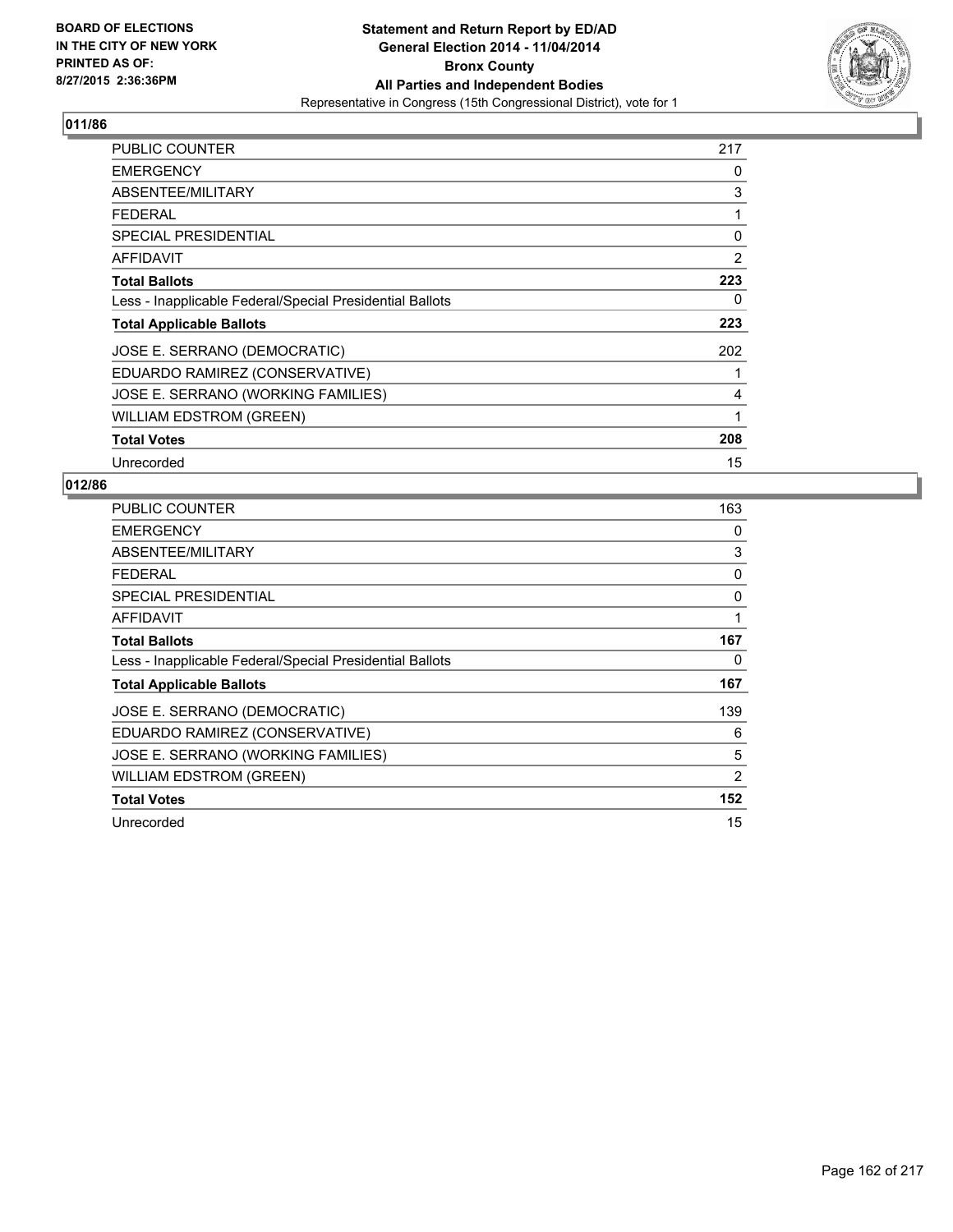

| <b>PUBLIC COUNTER</b>                                    | 135 |
|----------------------------------------------------------|-----|
| <b>EMERGENCY</b>                                         | 0   |
| ABSENTEE/MILITARY                                        | 1   |
| <b>FEDERAL</b>                                           | 0   |
| <b>SPECIAL PRESIDENTIAL</b>                              | 0   |
| AFFIDAVIT                                                | 4   |
| <b>Total Ballots</b>                                     | 140 |
| Less - Inapplicable Federal/Special Presidential Ballots | 0   |
| <b>Total Applicable Ballots</b>                          | 140 |
| JOSE E. SERRANO (DEMOCRATIC)                             | 122 |
| EDUARDO RAMIREZ (CONSERVATIVE)                           | 1   |
| JOSE E. SERRANO (WORKING FAMILIES)                       | 6   |
| WILLIAM EDSTROM (GREEN)                                  | 1   |
| <b>Total Votes</b>                                       | 130 |
| Unrecorded                                               | 10  |

| <b>PUBLIC COUNTER</b>                                    | 210 |
|----------------------------------------------------------|-----|
| <b>EMERGENCY</b>                                         | 0   |
| ABSENTEE/MILITARY                                        | 3   |
| FEDERAL                                                  | 0   |
| SPECIAL PRESIDENTIAL                                     | 0   |
| <b>AFFIDAVIT</b>                                         | 2   |
| <b>Total Ballots</b>                                     | 215 |
| Less - Inapplicable Federal/Special Presidential Ballots | 0   |
| <b>Total Applicable Ballots</b>                          | 215 |
| JOSE E. SERRANO (DEMOCRATIC)                             | 187 |
| EDUARDO RAMIREZ (CONSERVATIVE)                           | 2   |
| JOSE E. SERRANO (WORKING FAMILIES)                       | 6   |
| <b>WILLIAM EDSTROM (GREEN)</b>                           | 3   |
| <b>Total Votes</b>                                       | 198 |
| Unrecorded                                               | 17  |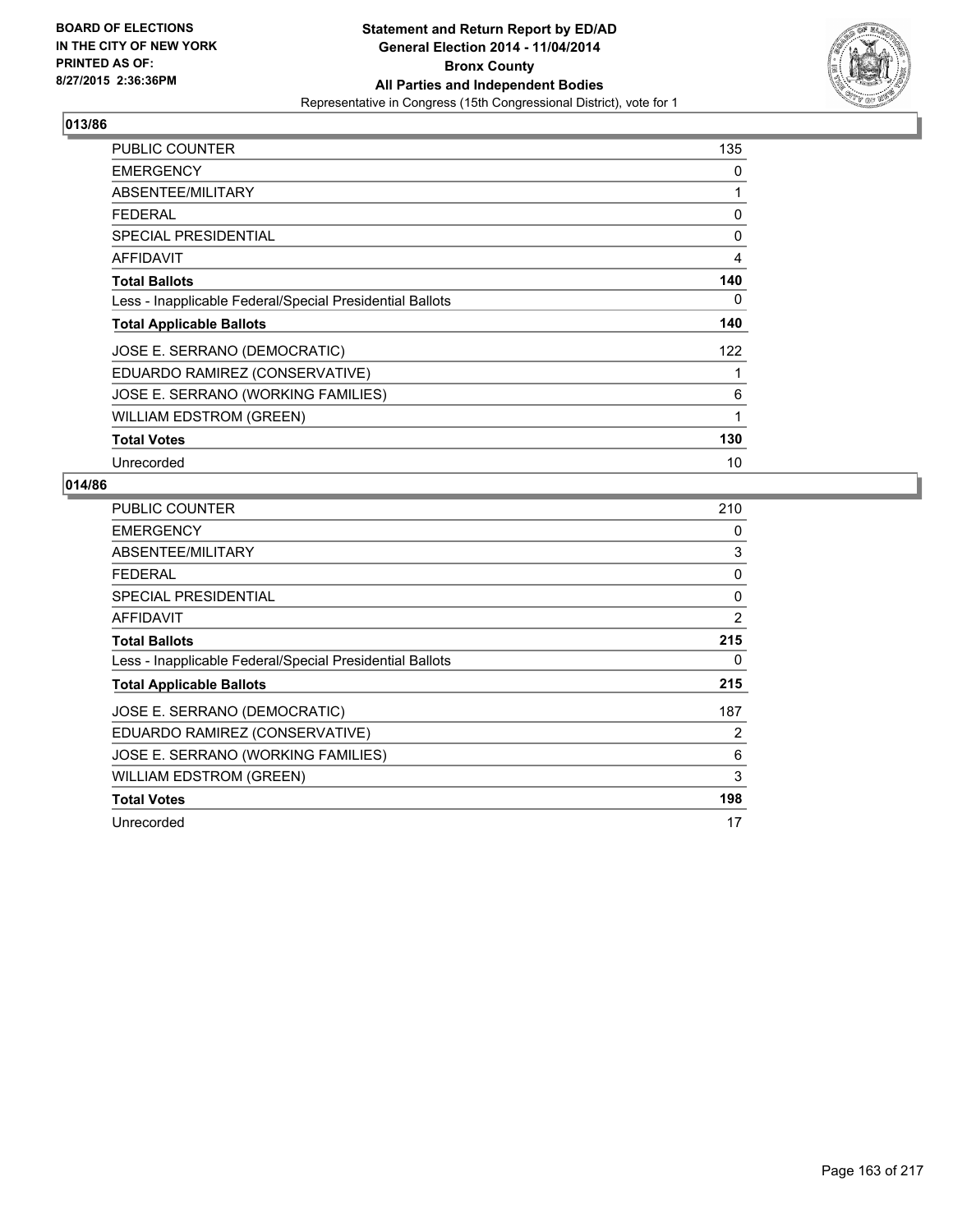

| <b>PUBLIC COUNTER</b>                                    | 141 |
|----------------------------------------------------------|-----|
| <b>EMERGENCY</b>                                         | 0   |
| ABSENTEE/MILITARY                                        | 3   |
| <b>FEDERAL</b>                                           | 0   |
| <b>SPECIAL PRESIDENTIAL</b>                              | 0   |
| AFFIDAVIT                                                | 8   |
| <b>Total Ballots</b>                                     | 152 |
| Less - Inapplicable Federal/Special Presidential Ballots | 0   |
| <b>Total Applicable Ballots</b>                          | 152 |
| JOSE E. SERRANO (DEMOCRATIC)                             | 129 |
| EDUARDO RAMIREZ (CONSERVATIVE)                           | 2   |
| JOSE E. SERRANO (WORKING FAMILIES)                       | 4   |
| WILLIAM EDSTROM (GREEN)                                  | 2   |
| <b>Total Votes</b>                                       | 137 |
| Unrecorded                                               | 15  |

| <b>PUBLIC COUNTER</b>                                    | 161 |
|----------------------------------------------------------|-----|
| <b>EMERGENCY</b>                                         | 0   |
| ABSENTEE/MILITARY                                        | 0   |
| FEDERAL                                                  | 2   |
| SPECIAL PRESIDENTIAL                                     | 0   |
| <b>AFFIDAVIT</b>                                         | 2   |
| <b>Total Ballots</b>                                     | 165 |
| Less - Inapplicable Federal/Special Presidential Ballots | 0   |
| <b>Total Applicable Ballots</b>                          | 165 |
| JOSE E. SERRANO (DEMOCRATIC)                             | 141 |
| EDUARDO RAMIREZ (CONSERVATIVE)                           | 7   |
| JOSE E. SERRANO (WORKING FAMILIES)                       | 6   |
| <b>WILLIAM EDSTROM (GREEN)</b>                           | 2   |
| <b>Total Votes</b>                                       | 156 |
| Unrecorded                                               | 9   |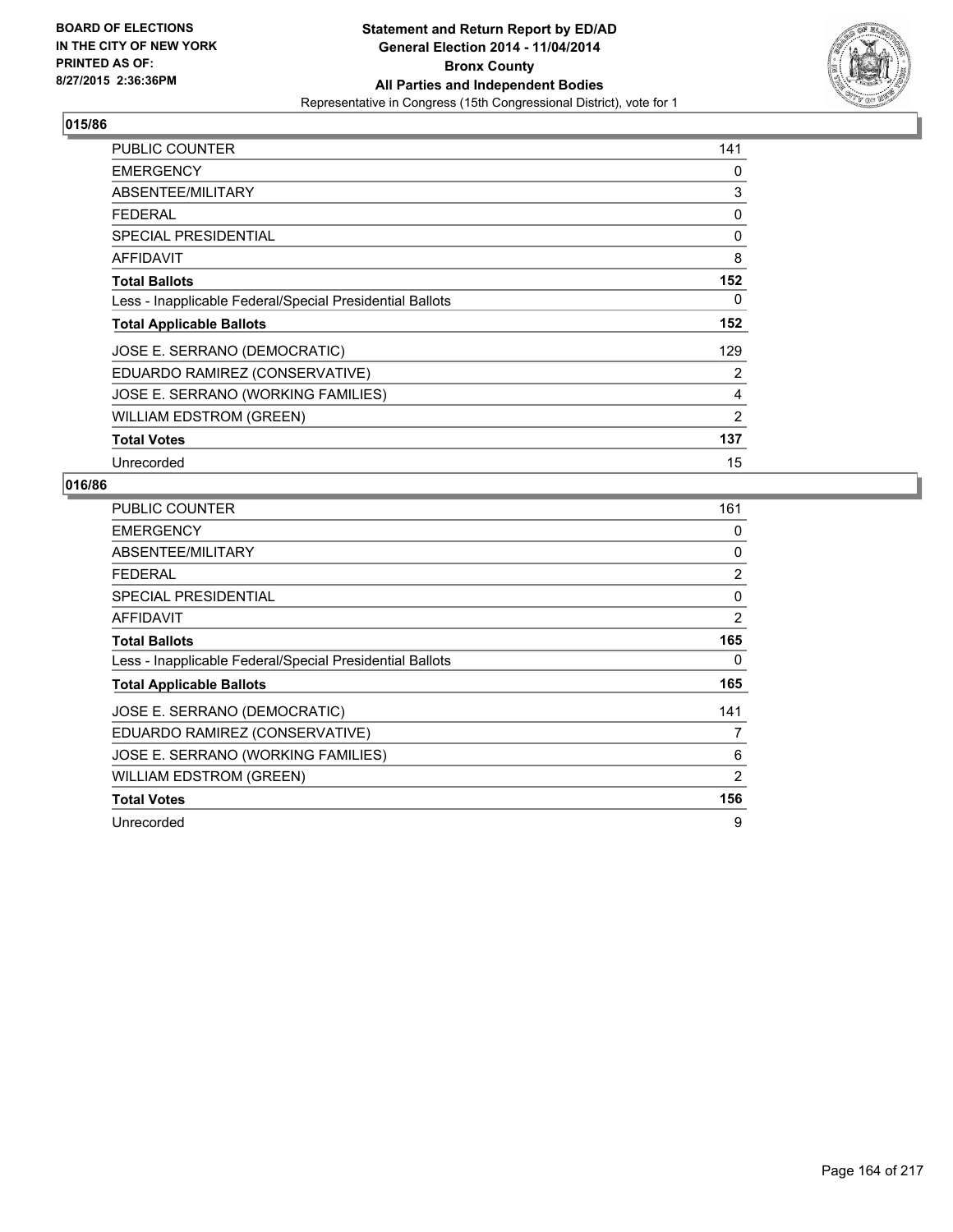

| <b>PUBLIC COUNTER</b>                                    | 171            |
|----------------------------------------------------------|----------------|
| <b>EMERGENCY</b>                                         | 0              |
| ABSENTEE/MILITARY                                        | 1              |
| FEDERAL                                                  | 0              |
| <b>SPECIAL PRESIDENTIAL</b>                              | 0              |
| AFFIDAVIT                                                | $\overline{2}$ |
| <b>Total Ballots</b>                                     | 174            |
| Less - Inapplicable Federal/Special Presidential Ballots | 0              |
| <b>Total Applicable Ballots</b>                          | 174            |
| JOSE E. SERRANO (DEMOCRATIC)                             | 151            |
| EDUARDO RAMIREZ (CONSERVATIVE)                           | 3              |
| JOSE E. SERRANO (WORKING FAMILIES)                       | 9              |
| <b>WILLIAM EDSTROM (GREEN)</b>                           | 2              |
| <b>Total Votes</b>                                       | 165            |
| Unrecorded                                               | 9              |

| <b>PUBLIC COUNTER</b>                                    | 14 |
|----------------------------------------------------------|----|
| <b>EMERGENCY</b>                                         | 0  |
| ABSENTEE/MILITARY                                        | 0  |
| <b>FEDERAL</b>                                           | 0  |
| SPECIAL PRESIDENTIAL                                     | 0  |
| <b>AFFIDAVIT</b>                                         | 1  |
| <b>Total Ballots</b>                                     | 15 |
| Less - Inapplicable Federal/Special Presidential Ballots | 0  |
| <b>Total Applicable Ballots</b>                          | 15 |
| JOSE E. SERRANO (DEMOCRATIC)                             | 15 |
| EDUARDO RAMIREZ (CONSERVATIVE)                           | 0  |
| JOSE E. SERRANO (WORKING FAMILIES)                       | 0  |
| <b>WILLIAM EDSTROM (GREEN)</b>                           | 0  |
| <b>Total Votes</b>                                       | 15 |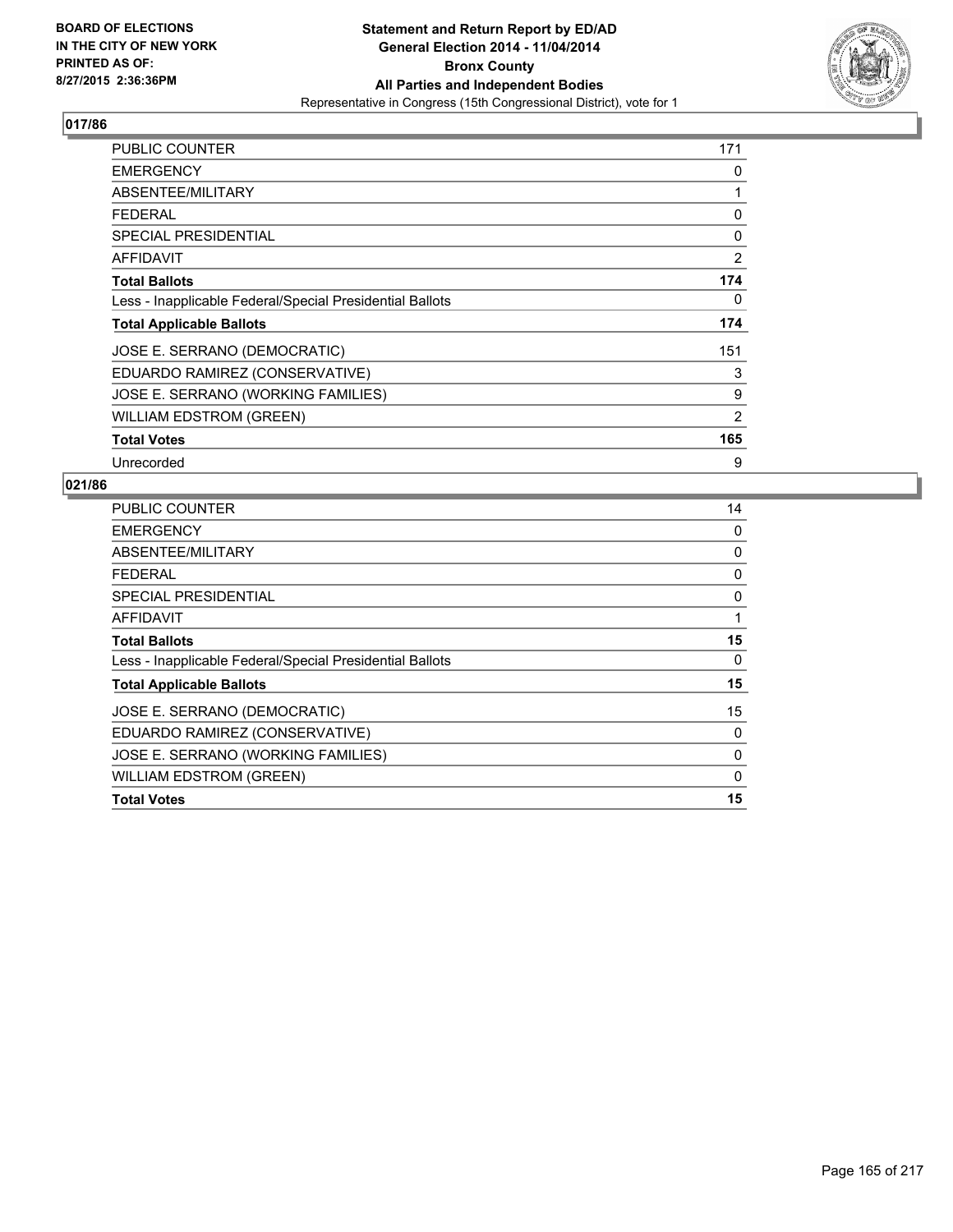

| <b>PUBLIC COUNTER</b>                                    | 177               |
|----------------------------------------------------------|-------------------|
| <b>EMERGENCY</b>                                         | 0                 |
| ABSENTEE/MILITARY                                        | 0                 |
| <b>FEDERAL</b>                                           | 1                 |
| <b>SPECIAL PRESIDENTIAL</b>                              | 0                 |
| <b>AFFIDAVIT</b>                                         | 8                 |
| <b>Total Ballots</b>                                     | 186               |
| Less - Inapplicable Federal/Special Presidential Ballots | 0                 |
| <b>Total Applicable Ballots</b>                          | 186               |
| JOSE E. SERRANO (DEMOCRATIC)                             | 158               |
| EDUARDO RAMIREZ (CONSERVATIVE)                           | 3                 |
| JOSE E. SERRANO (WORKING FAMILIES)                       | $12 \overline{ }$ |
| <b>WILLIAM EDSTROM (GREEN)</b>                           | 2                 |
| UNATTRIBUTABLE WRITE-IN (WRITE-IN)                       | $\overline{2}$    |
| <b>Total Votes</b>                                       | 177               |
| Unrecorded                                               | 9                 |

| PUBLIC COUNTER                                           | 166 |
|----------------------------------------------------------|-----|
| <b>EMERGENCY</b>                                         | 0   |
| ABSENTEE/MILITARY                                        | 3   |
| <b>FEDERAL</b>                                           | 1   |
| <b>SPECIAL PRESIDENTIAL</b>                              | 0   |
| AFFIDAVIT                                                | 11  |
| <b>Total Ballots</b>                                     | 181 |
| Less - Inapplicable Federal/Special Presidential Ballots | 0   |
| <b>Total Applicable Ballots</b>                          | 181 |
| JOSE E. SERRANO (DEMOCRATIC)                             | 149 |
| EDUARDO RAMIREZ (CONSERVATIVE)                           | 4   |
| JOSE E. SERRANO (WORKING FAMILIES)                       | 4   |
| <b>WILLIAM EDSTROM (GREEN)</b>                           | 4   |
| <b>Total Votes</b>                                       | 161 |
| Unrecorded                                               | 20  |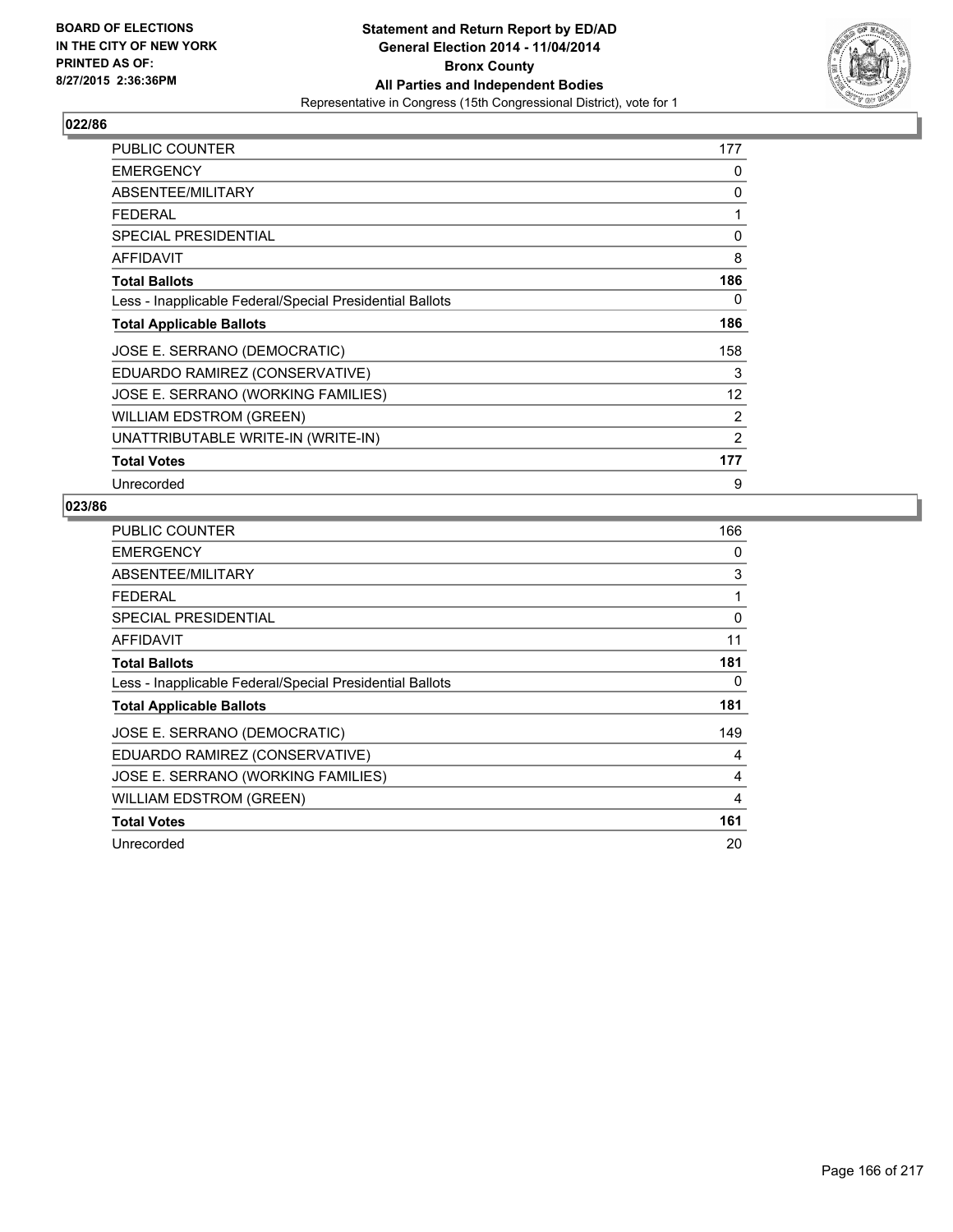

| PUBLIC COUNTER                                           | 155 |
|----------------------------------------------------------|-----|
| <b>EMERGENCY</b>                                         | 0   |
| ABSENTEE/MILITARY                                        | 2   |
| <b>FEDERAL</b>                                           | 1   |
| SPECIAL PRESIDENTIAL                                     | 0   |
| AFFIDAVIT                                                | 6   |
| <b>Total Ballots</b>                                     | 164 |
| Less - Inapplicable Federal/Special Presidential Ballots | 0   |
| <b>Total Applicable Ballots</b>                          | 164 |
| JOSE E. SERRANO (DEMOCRATIC)                             | 136 |
| EDUARDO RAMIREZ (CONSERVATIVE)                           | 1   |
| JOSE E. SERRANO (WORKING FAMILIES)                       | 8   |
| <b>WILLIAM EDSTROM (GREEN)</b>                           | 3   |
| <b>Total Votes</b>                                       | 148 |
| Unrecorded                                               | 16  |

| <b>PUBLIC COUNTER</b>                                    | 156 |
|----------------------------------------------------------|-----|
| <b>EMERGENCY</b>                                         | 0   |
| ABSENTEE/MILITARY                                        | 3   |
| FEDERAL                                                  | 1   |
| <b>SPECIAL PRESIDENTIAL</b>                              | 0   |
| AFFIDAVIT                                                | 11  |
| <b>Total Ballots</b>                                     | 171 |
| Less - Inapplicable Federal/Special Presidential Ballots | 0   |
| <b>Total Applicable Ballots</b>                          | 171 |
| JOSE E. SERRANO (DEMOCRATIC)                             | 152 |
| EDUARDO RAMIREZ (CONSERVATIVE)                           |     |
| JOSE E. SERRANO (WORKING FAMILIES)                       | 2   |
| WILLIAM EDSTROM (GREEN)                                  | 1   |
| <b>Total Votes</b>                                       | 156 |
| Unrecorded                                               | 15  |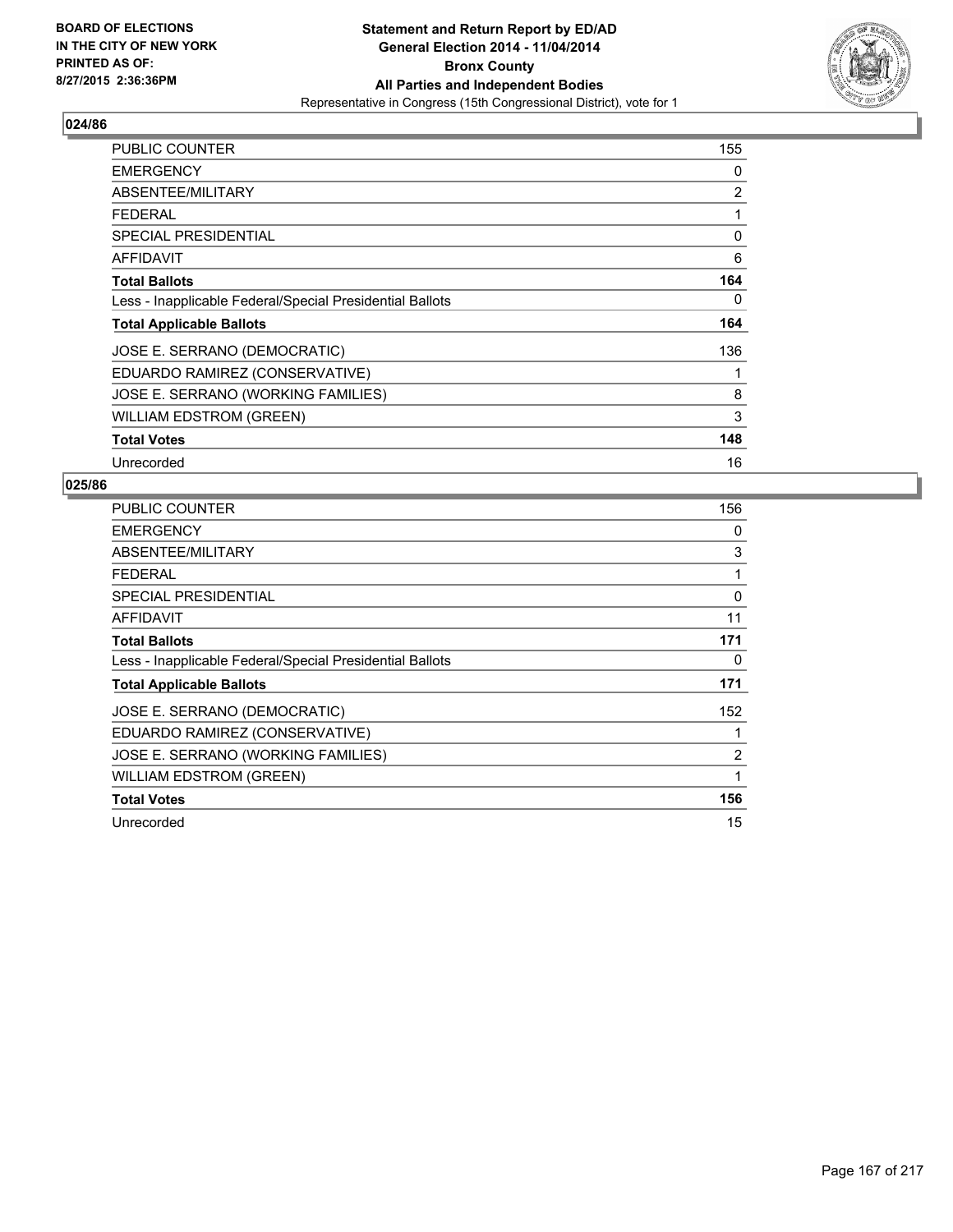

| <b>PUBLIC COUNTER</b>                                    | 206 |
|----------------------------------------------------------|-----|
| <b>EMERGENCY</b>                                         | 0   |
| ABSENTEE/MILITARY                                        | 0   |
| <b>FEDERAL</b>                                           | 0   |
| <b>SPECIAL PRESIDENTIAL</b>                              | 0   |
| <b>AFFIDAVIT</b>                                         | 8   |
| <b>Total Ballots</b>                                     | 214 |
| Less - Inapplicable Federal/Special Presidential Ballots | 0   |
| <b>Total Applicable Ballots</b>                          | 214 |
| JOSE E. SERRANO (DEMOCRATIC)                             | 181 |
| EDUARDO RAMIREZ (CONSERVATIVE)                           | 2   |
| JOSE E. SERRANO (WORKING FAMILIES)                       | 3   |
| <b>WILLIAM EDSTROM (GREEN)</b>                           | 1   |
| UNATTRIBUTABLE WRITE-IN (WRITE-IN)                       | 1   |
| <b>Total Votes</b>                                       | 188 |
| Unrecorded                                               | 26  |

| PUBLIC COUNTER                                           | 227      |
|----------------------------------------------------------|----------|
| <b>EMERGENCY</b>                                         | 0        |
| ABSENTEE/MILITARY                                        |          |
| <b>FEDERAL</b>                                           |          |
| <b>SPECIAL PRESIDENTIAL</b>                              | 0        |
| AFFIDAVIT                                                | 5        |
| <b>Total Ballots</b>                                     | 234      |
| Less - Inapplicable Federal/Special Presidential Ballots | 0        |
| <b>Total Applicable Ballots</b>                          | 234      |
| JOSE E. SERRANO (DEMOCRATIC)                             | 208      |
| EDUARDO RAMIREZ (CONSERVATIVE)                           | 5        |
| JOSE E. SERRANO (WORKING FAMILIES)                       | 7        |
| <b>WILLIAM EDSTROM (GREEN)</b>                           | $\Omega$ |
| <b>Total Votes</b>                                       | 220      |
| Unrecorded                                               | 14       |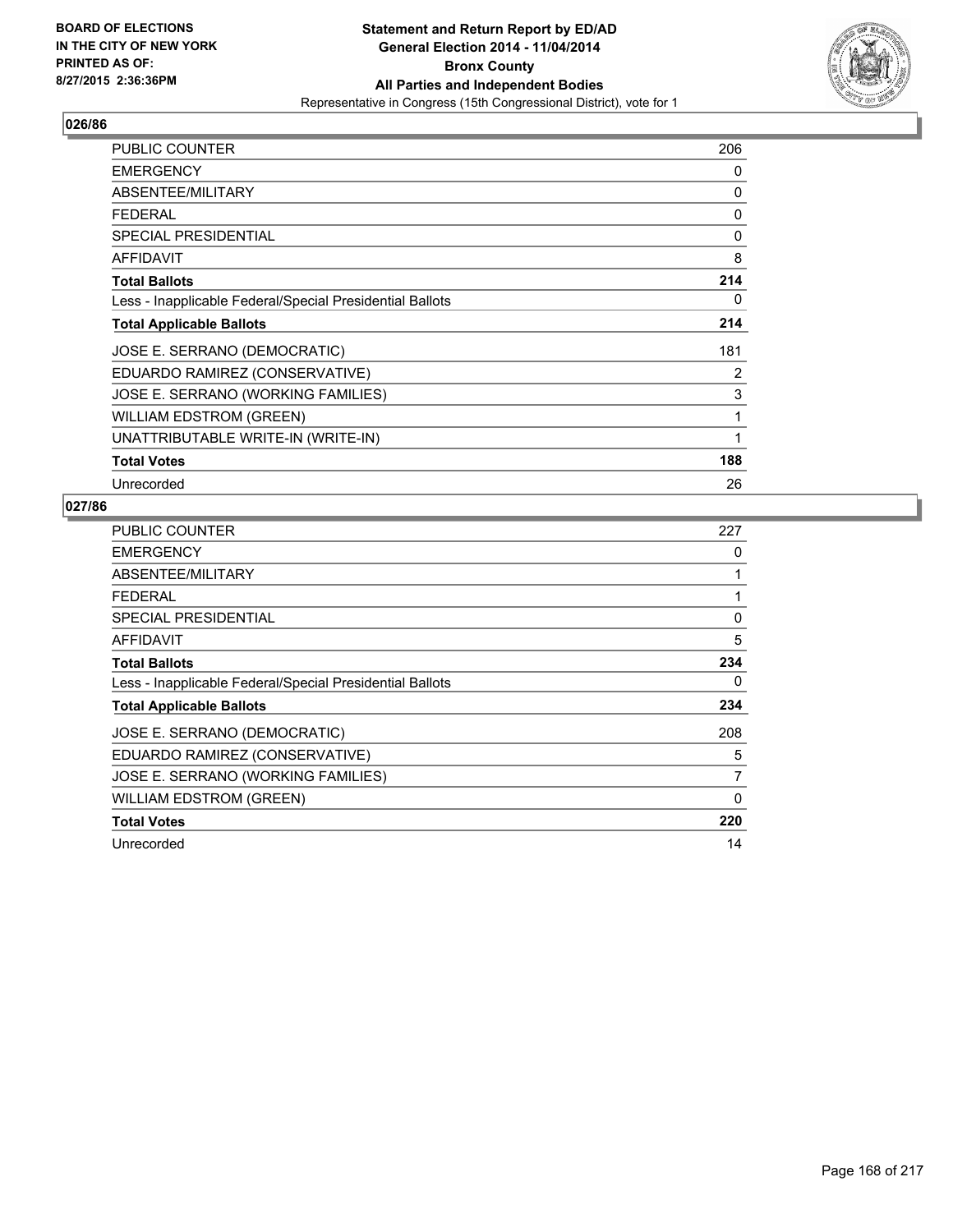

| PUBLIC COUNTER                                           | 201 |
|----------------------------------------------------------|-----|
| <b>EMERGENCY</b>                                         | 0   |
| ABSENTEE/MILITARY                                        | 4   |
| <b>FEDERAL</b>                                           | 4   |
| SPECIAL PRESIDENTIAL                                     | 0   |
| AFFIDAVIT                                                | 3   |
| <b>Total Ballots</b>                                     | 212 |
| Less - Inapplicable Federal/Special Presidential Ballots | 0   |
| <b>Total Applicable Ballots</b>                          | 212 |
| JOSE E. SERRANO (DEMOCRATIC)                             | 185 |
| EDUARDO RAMIREZ (CONSERVATIVE)                           | 2   |
| JOSE E. SERRANO (WORKING FAMILIES)                       | 5   |
| <b>WILLIAM EDSTROM (GREEN)</b>                           | 2   |
| <b>Total Votes</b>                                       | 194 |
| Unrecorded                                               | 18  |

| PUBLIC COUNTER                                           | 162 |
|----------------------------------------------------------|-----|
| <b>EMERGENCY</b>                                         | 0   |
| ABSENTEE/MILITARY                                        | 2   |
| FEDERAL                                                  | 0   |
| SPECIAL PRESIDENTIAL                                     | 0   |
| AFFIDAVIT                                                | 6   |
| <b>Total Ballots</b>                                     | 170 |
| Less - Inapplicable Federal/Special Presidential Ballots | 0   |
| <b>Total Applicable Ballots</b>                          | 170 |
| JOSE E. SERRANO (DEMOCRATIC)                             | 156 |
| EDUARDO RAMIREZ (CONSERVATIVE)                           | 3   |
| JOSE E. SERRANO (WORKING FAMILIES)                       | 4   |
| WILLIAM EDSTROM (GREEN)                                  | 1   |
| <b>Total Votes</b>                                       | 164 |
| Unrecorded                                               | 6   |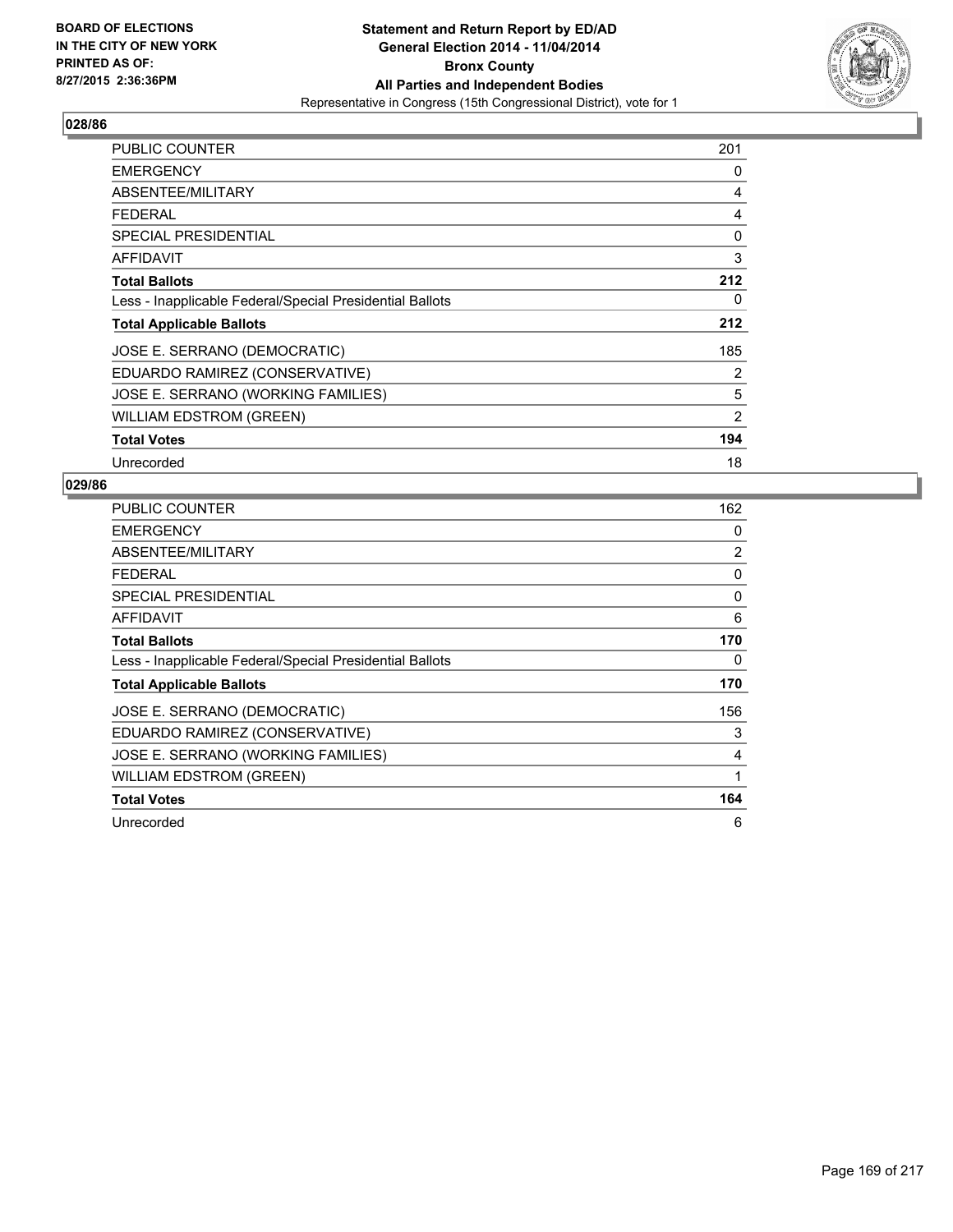

| PUBLIC COUNTER                                           | 239 |
|----------------------------------------------------------|-----|
| <b>EMERGENCY</b>                                         | 0   |
| ABSENTEE/MILITARY                                        | 2   |
| <b>FEDERAL</b>                                           | 1   |
| <b>SPECIAL PRESIDENTIAL</b>                              | 0   |
| AFFIDAVIT                                                | 8   |
| <b>Total Ballots</b>                                     | 250 |
| Less - Inapplicable Federal/Special Presidential Ballots | 0   |
| <b>Total Applicable Ballots</b>                          | 250 |
| JOSE E. SERRANO (DEMOCRATIC)                             | 220 |
| EDUARDO RAMIREZ (CONSERVATIVE)                           | 0   |
| JOSE E. SERRANO (WORKING FAMILIES)                       | 3   |
| <b>WILLIAM EDSTROM (GREEN)</b>                           | 1   |
| <b>Total Votes</b>                                       | 224 |
| Unrecorded                                               | 26  |

| <b>PUBLIC COUNTER</b>                                    | 186 |
|----------------------------------------------------------|-----|
| <b>EMERGENCY</b>                                         | 0   |
| ABSENTEE/MILITARY                                        | 2   |
| <b>FEDERAL</b>                                           | 0   |
| <b>SPECIAL PRESIDENTIAL</b>                              | 0   |
| <b>AFFIDAVIT</b>                                         | 6   |
| <b>Total Ballots</b>                                     | 194 |
| Less - Inapplicable Federal/Special Presidential Ballots | 0   |
| <b>Total Applicable Ballots</b>                          | 194 |
| JOSE E. SERRANO (DEMOCRATIC)                             | 178 |
| EDUARDO RAMIREZ (CONSERVATIVE)                           | 2   |
| JOSE E. SERRANO (WORKING FAMILIES)                       | 3   |
| <b>WILLIAM EDSTROM (GREEN)</b>                           | 2   |
| MICHAEL A MOORE (WRITE-IN)                               | 1   |
|                                                          |     |
| <b>Total Votes</b>                                       | 186 |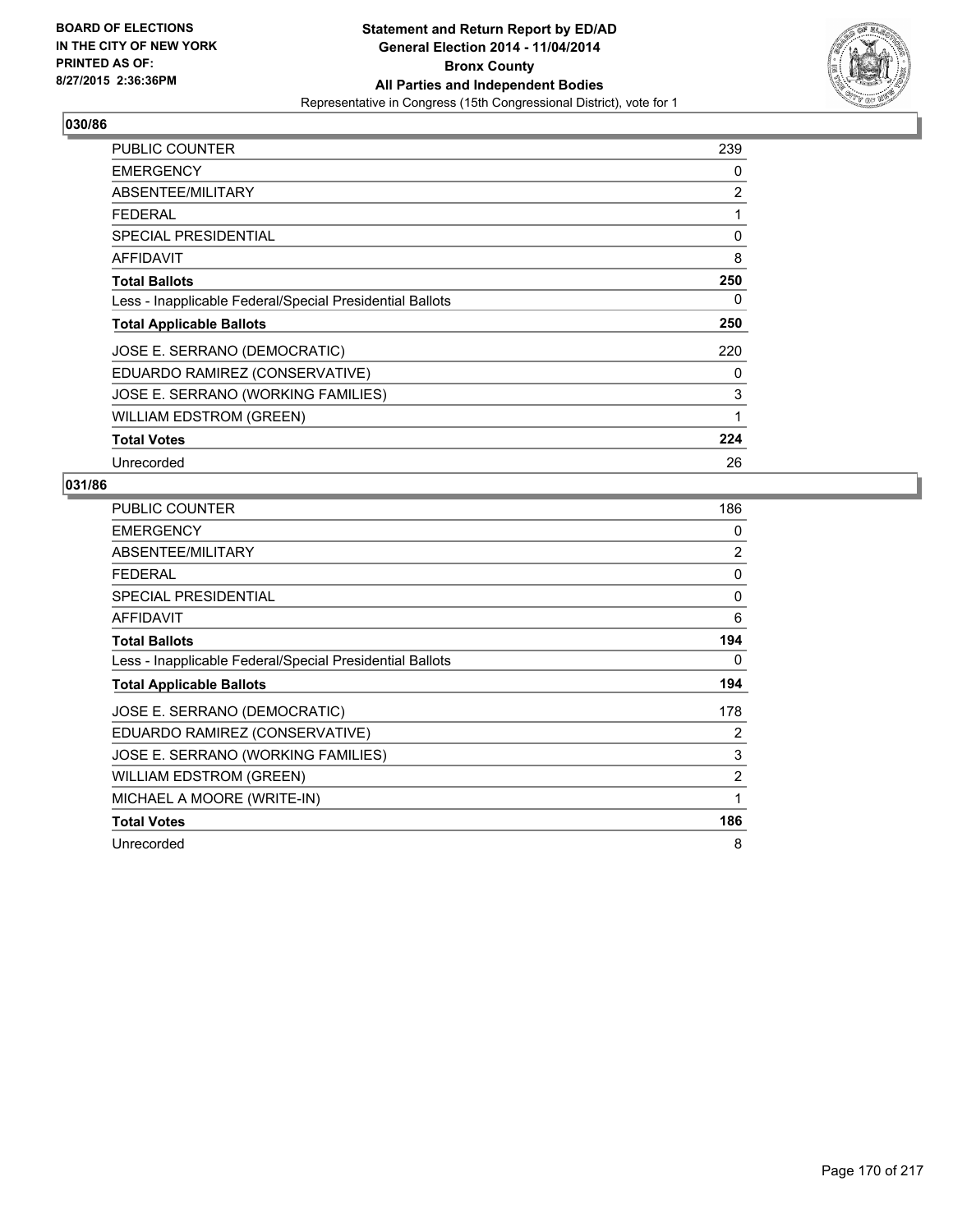

| <b>PUBLIC COUNTER</b>                                    | 179 |
|----------------------------------------------------------|-----|
| <b>EMERGENCY</b>                                         | 0   |
| ABSENTEE/MILITARY                                        | 2   |
| FEDERAL                                                  | 0   |
| SPECIAL PRESIDENTIAL                                     | 0   |
| AFFIDAVIT                                                | 1   |
| <b>Total Ballots</b>                                     | 182 |
| Less - Inapplicable Federal/Special Presidential Ballots | 0   |
| <b>Total Applicable Ballots</b>                          | 182 |
| JOSE E. SERRANO (DEMOCRATIC)                             | 157 |
| EDUARDO RAMIREZ (CONSERVATIVE)                           | 2   |
| JOSE E. SERRANO (WORKING FAMILIES)                       | 4   |
| <b>WILLIAM EDSTROM (GREEN)</b>                           | 1   |
| UNATTRIBUTABLE WRITE-IN (WRITE-IN)                       | 1   |
| <b>Total Votes</b>                                       | 165 |
| Unrecorded                                               | 17  |

| PUBLIC COUNTER                                           | 248            |
|----------------------------------------------------------|----------------|
| <b>EMERGENCY</b>                                         | 0              |
| ABSENTEE/MILITARY                                        | 5              |
| <b>FEDERAL</b>                                           | 0              |
| <b>SPECIAL PRESIDENTIAL</b>                              | 0              |
| AFFIDAVIT                                                | 5              |
| <b>Total Ballots</b>                                     | 258            |
| Less - Inapplicable Federal/Special Presidential Ballots | 0              |
| <b>Total Applicable Ballots</b>                          | 258            |
| JOSE E. SERRANO (DEMOCRATIC)                             | 241            |
| EDUARDO RAMIREZ (CONSERVATIVE)                           | 2              |
| JOSE E. SERRANO (WORKING FAMILIES)                       | 0              |
| <b>WILLIAM EDSTROM (GREEN)</b>                           | $\overline{2}$ |
| MICHAEL ALEXANDER (WRITE-IN)                             | 1              |
| <b>Total Votes</b>                                       | 246            |
| Unrecorded                                               | 12             |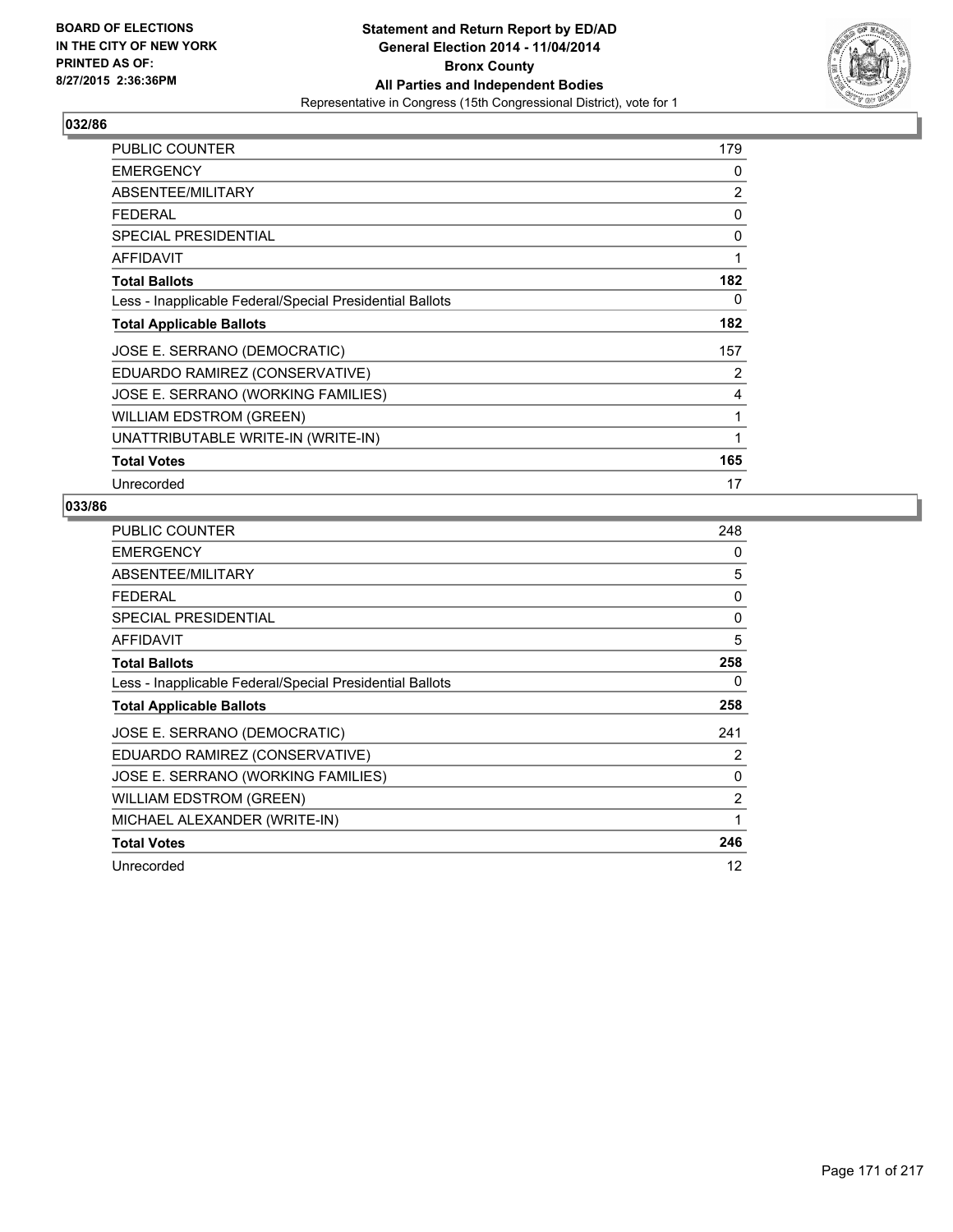

| PUBLIC COUNTER                                           | 176 |
|----------------------------------------------------------|-----|
| <b>EMERGENCY</b>                                         | 0   |
| ABSENTEE/MILITARY                                        | 4   |
| <b>FEDERAL</b>                                           | 1   |
| <b>SPECIAL PRESIDENTIAL</b>                              | 0   |
| AFFIDAVIT                                                | 1   |
| <b>Total Ballots</b>                                     | 182 |
| Less - Inapplicable Federal/Special Presidential Ballots | 0   |
| <b>Total Applicable Ballots</b>                          | 182 |
| JOSE E. SERRANO (DEMOCRATIC)                             | 169 |
| EDUARDO RAMIREZ (CONSERVATIVE)                           | 2   |
| JOSE E. SERRANO (WORKING FAMILIES)                       | 4   |
| <b>WILLIAM EDSTROM (GREEN)</b>                           | 1   |
| <b>Total Votes</b>                                       | 176 |
| Unrecorded                                               | 6   |

| <b>PUBLIC COUNTER</b>                                    | 209          |
|----------------------------------------------------------|--------------|
| <b>EMERGENCY</b>                                         | 0            |
| ABSENTEE/MILITARY                                        | 5            |
| FEDERAL                                                  | 1            |
| <b>SPECIAL PRESIDENTIAL</b>                              | 0            |
| AFFIDAVIT                                                | 7            |
| <b>Total Ballots</b>                                     | 222          |
| Less - Inapplicable Federal/Special Presidential Ballots | 0            |
| <b>Total Applicable Ballots</b>                          | 222          |
| JOSE E. SERRANO (DEMOCRATIC)                             | 195          |
| EDUARDO RAMIREZ (CONSERVATIVE)                           | 5            |
| JOSE E. SERRANO (WORKING FAMILIES)                       | 5            |
| WILLIAM EDSTROM (GREEN)                                  | $\mathbf{0}$ |
| <b>Total Votes</b>                                       | 205          |
| Unrecorded                                               | 17           |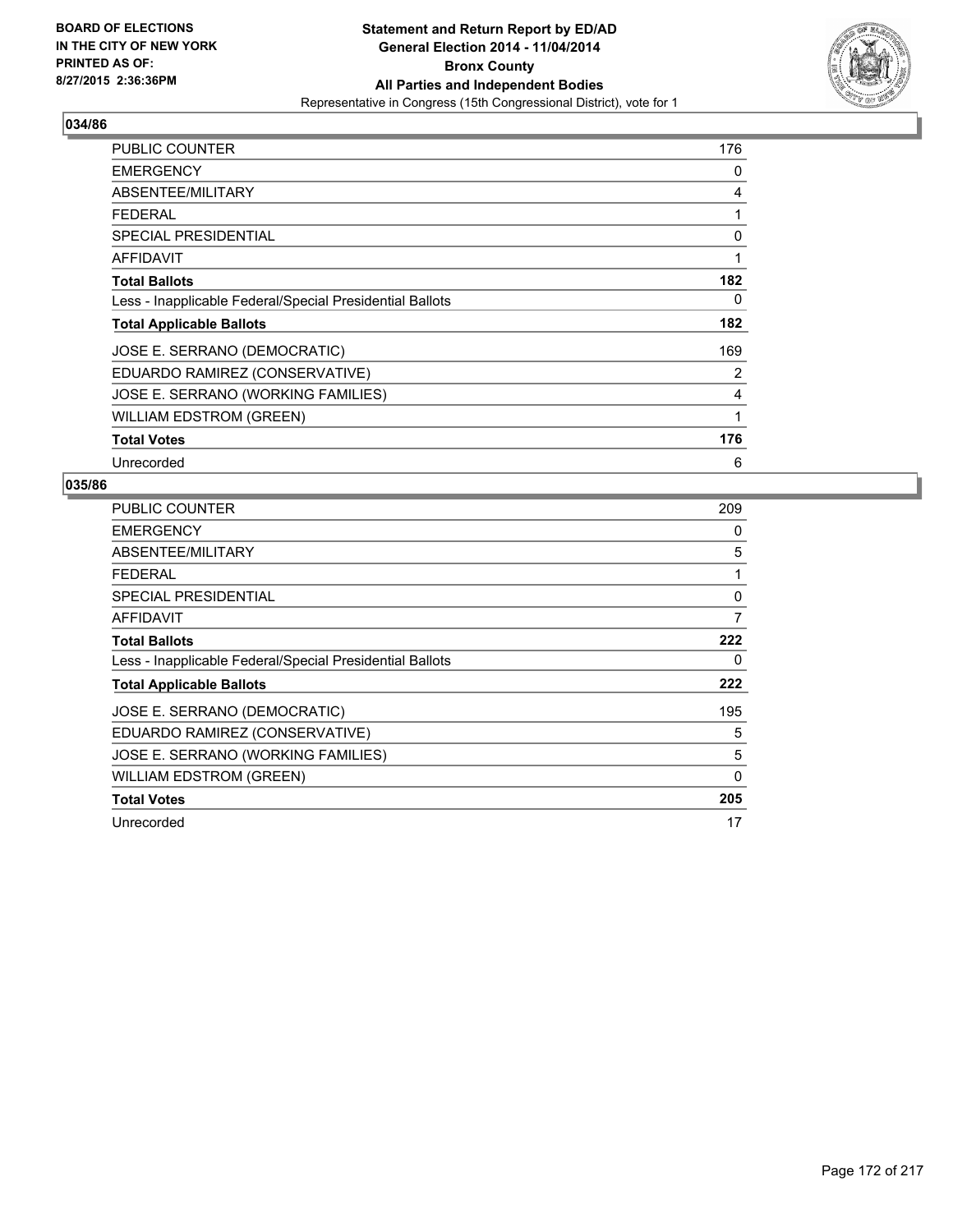

| PUBLIC COUNTER                                           | 218 |
|----------------------------------------------------------|-----|
| <b>EMERGENCY</b>                                         | 0   |
| ABSENTEE/MILITARY                                        | 2   |
| <b>FEDERAL</b>                                           | 1   |
| SPECIAL PRESIDENTIAL                                     | 0   |
| AFFIDAVIT                                                | 9   |
| <b>Total Ballots</b>                                     | 230 |
| Less - Inapplicable Federal/Special Presidential Ballots | 0   |
| <b>Total Applicable Ballots</b>                          | 230 |
| JOSE E. SERRANO (DEMOCRATIC)                             | 204 |
| EDUARDO RAMIREZ (CONSERVATIVE)                           | 2   |
| JOSE E. SERRANO (WORKING FAMILIES)                       | 10  |
| <b>WILLIAM EDSTROM (GREEN)</b>                           | 1   |
| <b>Total Votes</b>                                       | 217 |
| Unrecorded                                               | 13  |

| PUBLIC COUNTER                                           | 127 |
|----------------------------------------------------------|-----|
| <b>EMERGENCY</b>                                         | 0   |
| ABSENTEE/MILITARY                                        | 5   |
| <b>FEDERAL</b>                                           | 1   |
| <b>SPECIAL PRESIDENTIAL</b>                              | 0   |
| <b>AFFIDAVIT</b>                                         | 11  |
| <b>Total Ballots</b>                                     | 144 |
| Less - Inapplicable Federal/Special Presidential Ballots | 0   |
| <b>Total Applicable Ballots</b>                          | 144 |
| JOSE E. SERRANO (DEMOCRATIC)                             | 126 |
| EDUARDO RAMIREZ (CONSERVATIVE)                           | 3   |
| JOSE E. SERRANO (WORKING FAMILIES)                       | 3   |
| <b>WILLIAM EDSTROM (GREEN)</b>                           | 0   |
| SELVIN A WHITE JR (WRITE-IN)                             | 1   |
| <b>Total Votes</b>                                       | 133 |
| Unrecorded                                               | 11  |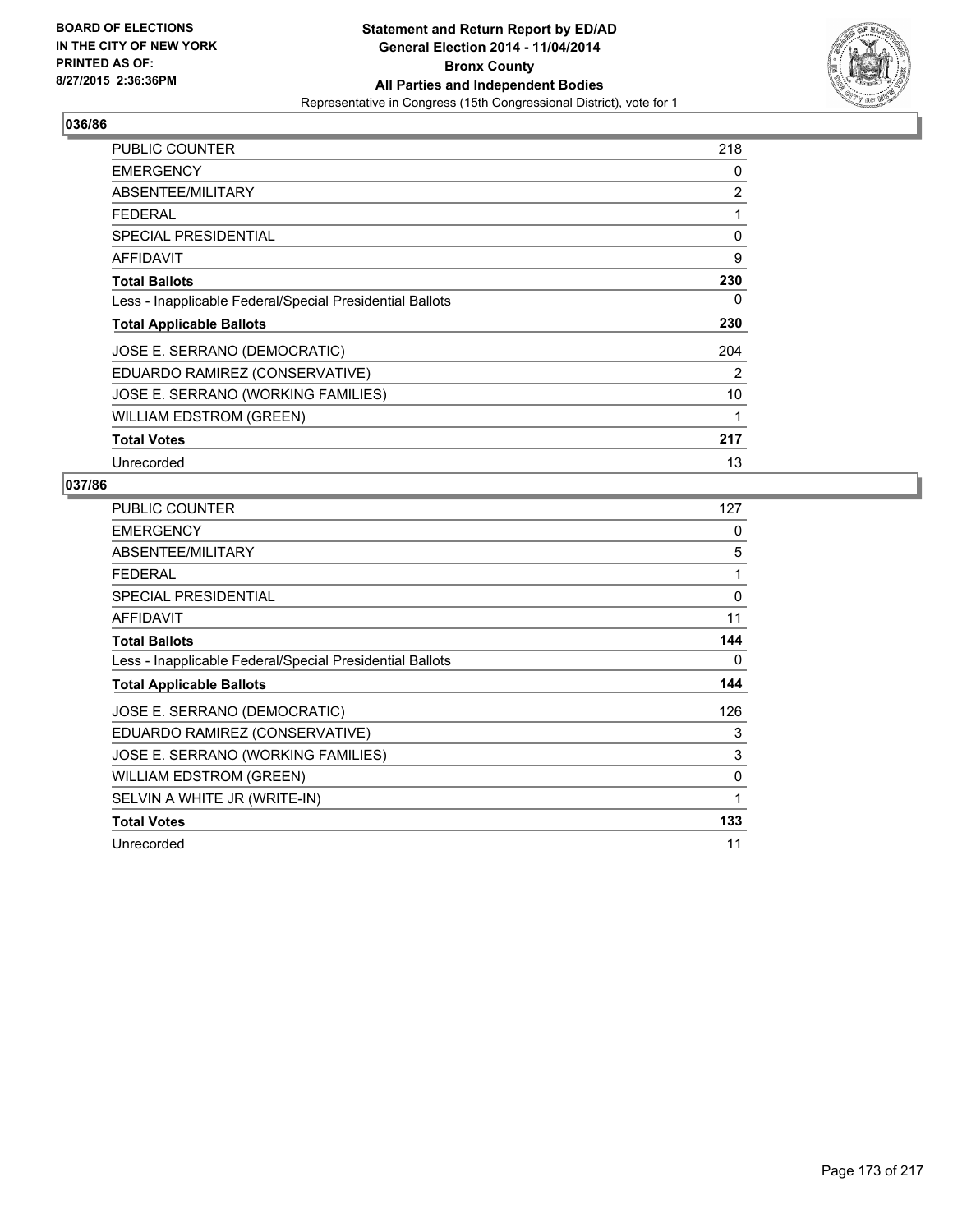

| PUBLIC COUNTER                                           | 76             |
|----------------------------------------------------------|----------------|
| <b>EMERGENCY</b>                                         | 0              |
| ABSENTEE/MILITARY                                        | 3              |
| <b>FEDERAL</b>                                           | 0              |
| <b>SPECIAL PRESIDENTIAL</b>                              | 0              |
| AFFIDAVIT                                                | 0              |
| <b>Total Ballots</b>                                     | 79             |
| Less - Inapplicable Federal/Special Presidential Ballots | 0              |
| <b>Total Applicable Ballots</b>                          | 79             |
| JOSE E. SERRANO (DEMOCRATIC)                             | 64             |
| EDUARDO RAMIREZ (CONSERVATIVE)                           | 2              |
| JOSE E. SERRANO (WORKING FAMILIES)                       | 3              |
| <b>WILLIAM EDSTROM (GREEN)</b>                           | $\overline{2}$ |
| UNATTRIBUTABLE WRITE-IN (WRITE-IN)                       | 1              |
| <b>Total Votes</b>                                       | 72             |
| Unrecorded                                               | 7              |

| PUBLIC COUNTER                                           | 99       |
|----------------------------------------------------------|----------|
| <b>EMERGENCY</b>                                         | 0        |
| ABSENTEE/MILITARY                                        | 1        |
| <b>FEDERAL</b>                                           | 0        |
| <b>SPECIAL PRESIDENTIAL</b>                              | 0        |
| <b>AFFIDAVIT</b>                                         | 2        |
| <b>Total Ballots</b>                                     | 102      |
| Less - Inapplicable Federal/Special Presidential Ballots | 0        |
| <b>Total Applicable Ballots</b>                          | 102      |
| JOSE E. SERRANO (DEMOCRATIC)                             | 87       |
| EDUARDO RAMIREZ (CONSERVATIVE)                           | 3        |
| JOSE E. SERRANO (WORKING FAMILIES)                       | 2        |
| <b>WILLIAM EDSTROM (GREEN)</b>                           | $\Omega$ |
| <b>Total Votes</b>                                       | 92       |
| Unrecorded                                               | 10       |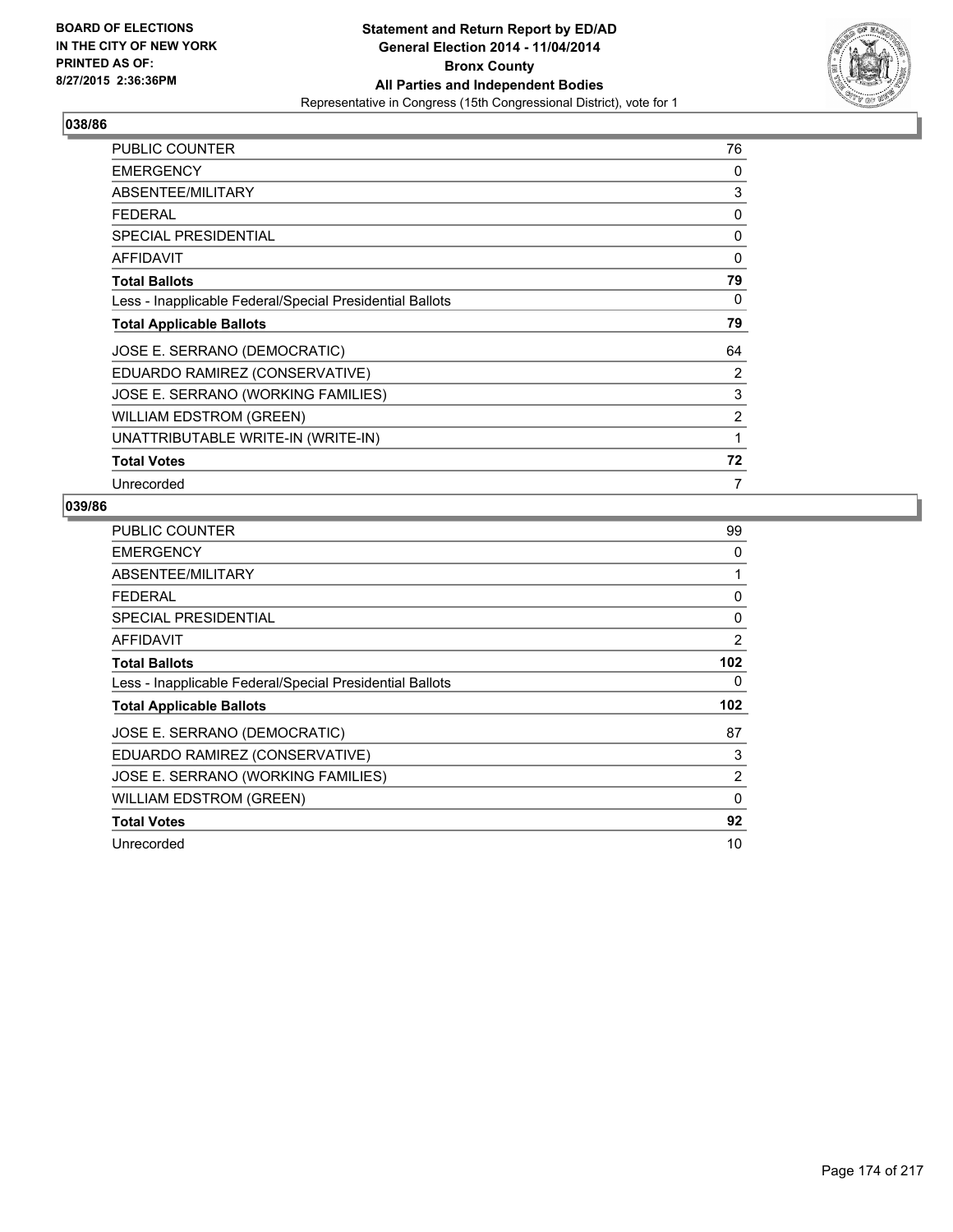

| PUBLIC COUNTER                                           | 166 |
|----------------------------------------------------------|-----|
| <b>EMERGENCY</b>                                         | 0   |
| ABSENTEE/MILITARY                                        | 0   |
| <b>FEDERAL</b>                                           | 0   |
| SPECIAL PRESIDENTIAL                                     | 0   |
| <b>AFFIDAVIT</b>                                         |     |
| <b>Total Ballots</b>                                     | 167 |
| Less - Inapplicable Federal/Special Presidential Ballots | 0   |
| <b>Total Applicable Ballots</b>                          | 167 |
| JOSE E. SERRANO (DEMOCRATIC)                             | 145 |
| EDUARDO RAMIREZ (CONSERVATIVE)                           | 2   |
| JOSE E. SERRANO (WORKING FAMILIES)                       | 5   |
| <b>WILLIAM EDSTROM (GREEN)</b>                           | 1   |
| SELVIN A WHITE JR (WRITE-IN)                             | 1   |
| UNATTRIBUTABLE WRITE-IN (WRITE-IN)                       |     |
| <b>Total Votes</b>                                       | 155 |
| Unrecorded                                               | 12  |

| <b>PUBLIC COUNTER</b>                                    | 92       |
|----------------------------------------------------------|----------|
| <b>EMERGENCY</b>                                         | 0        |
| ABSENTEE/MILITARY                                        | 1        |
| <b>FEDERAL</b>                                           | 0        |
| <b>SPECIAL PRESIDENTIAL</b>                              | $\Omega$ |
| <b>AFFIDAVIT</b>                                         | 3        |
| <b>Total Ballots</b>                                     | 96       |
| Less - Inapplicable Federal/Special Presidential Ballots | 0        |
| <b>Total Applicable Ballots</b>                          | 96       |
| JOSE E. SERRANO (DEMOCRATIC)                             | 93       |
| EDUARDO RAMIREZ (CONSERVATIVE)                           | 0        |
| JOSE E. SERRANO (WORKING FAMILIES)                       | 1        |
| <b>WILLIAM EDSTROM (GREEN)</b>                           | 1        |
| <b>Total Votes</b>                                       | 95       |
| Unrecorded                                               | 1        |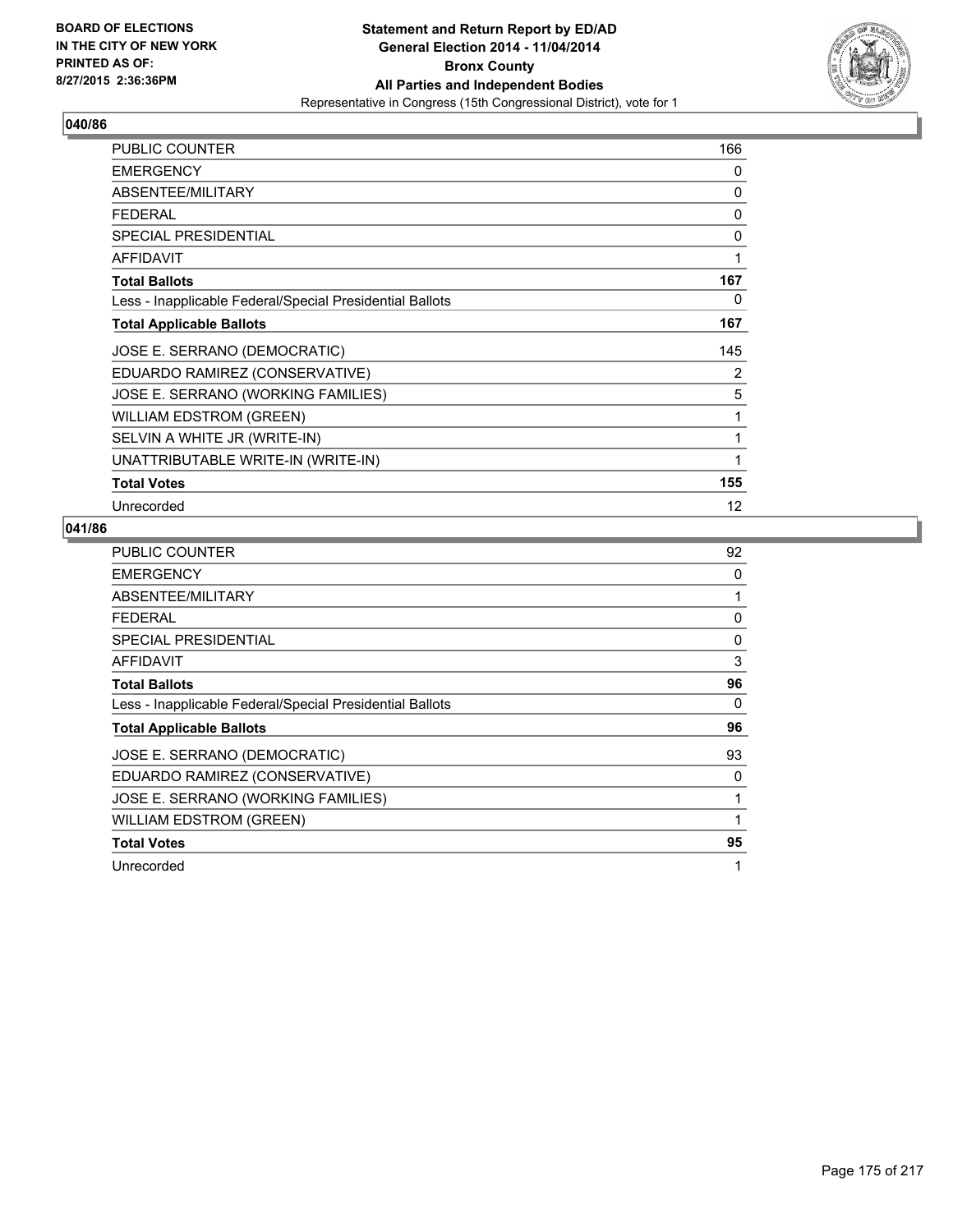

| <b>PUBLIC COUNTER</b>                                    | 0 |
|----------------------------------------------------------|---|
| <b>EMERGENCY</b>                                         | 0 |
| ABSENTEE/MILITARY                                        | 0 |
| <b>FEDERAL</b>                                           | 0 |
| SPECIAL PRESIDENTIAL                                     | 0 |
| <b>AFFIDAVIT</b>                                         | 0 |
| <b>Total Ballots</b>                                     | 0 |
| Less - Inapplicable Federal/Special Presidential Ballots | 0 |
| <b>Total Applicable Ballots</b>                          | 0 |
| JOSE E. SERRANO (DEMOCRATIC)                             | 0 |
| EDUARDO RAMIREZ (CONSERVATIVE)                           | 0 |
| JOSE E. SERRANO (WORKING FAMILIES)                       | 0 |
| <b>WILLIAM EDSTROM (GREEN)</b>                           | 0 |
| <b>Total Votes</b>                                       | 0 |

| <b>PUBLIC COUNTER</b>                                    | 17             |
|----------------------------------------------------------|----------------|
| <b>EMERGENCY</b>                                         | 0              |
| ABSENTEE/MILITARY                                        | 1              |
| <b>FEDERAL</b>                                           | 0              |
| <b>SPECIAL PRESIDENTIAL</b>                              | 0              |
| <b>AFFIDAVIT</b>                                         | 0              |
| <b>Total Ballots</b>                                     | 18             |
| Less - Inapplicable Federal/Special Presidential Ballots | 0              |
| <b>Total Applicable Ballots</b>                          | 18             |
| JOSE E. SERRANO (DEMOCRATIC)                             | 16             |
| EDUARDO RAMIREZ (CONSERVATIVE)                           | 0              |
| JOSE E. SERRANO (WORKING FAMILIES)                       | 0              |
| <b>WILLIAM EDSTROM (GREEN)</b>                           | 0              |
| <b>Total Votes</b>                                       | 16             |
| Unrecorded                                               | $\overline{2}$ |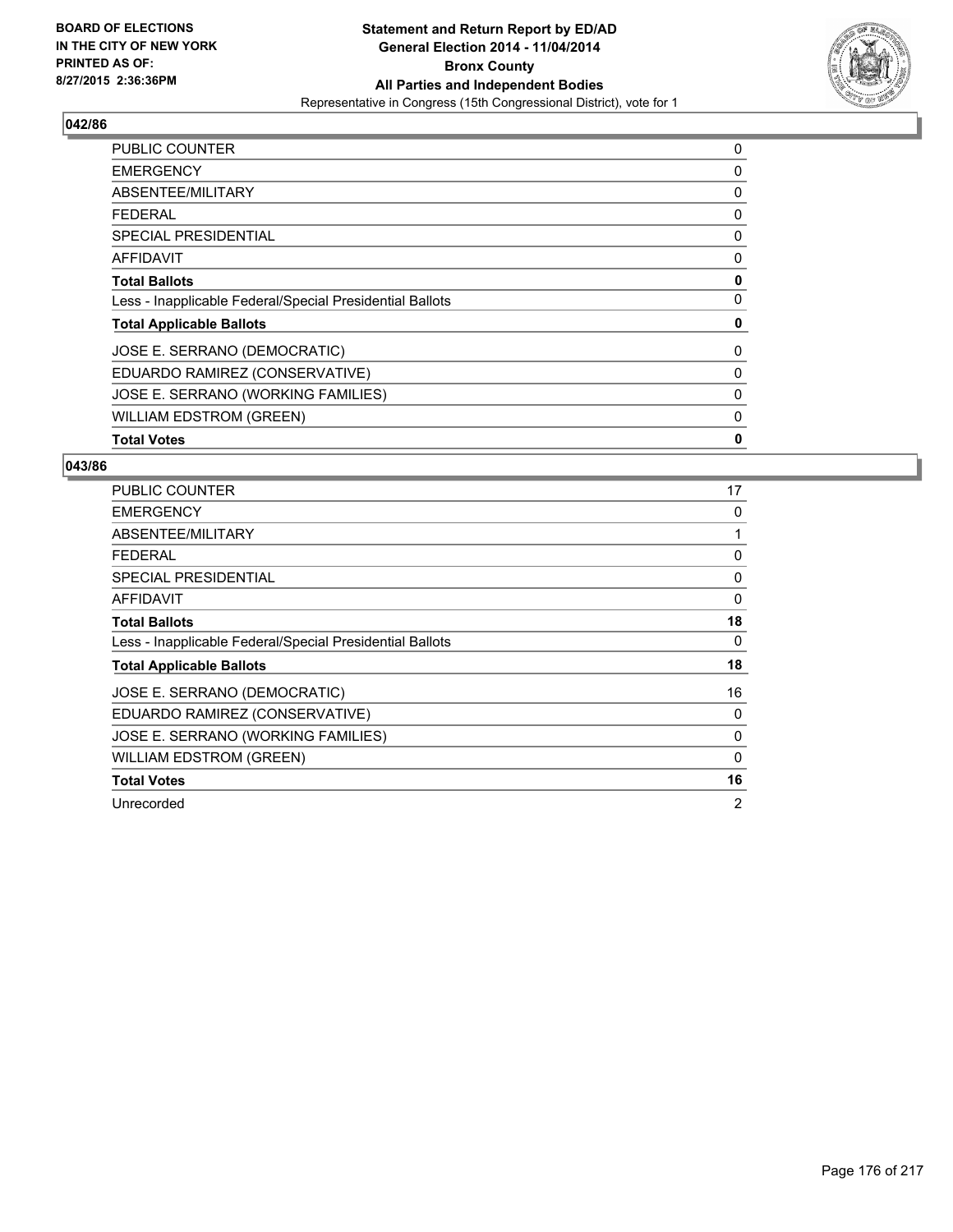

| <b>PUBLIC COUNTER</b>                                    | 42 |
|----------------------------------------------------------|----|
| <b>EMERGENCY</b>                                         | 0  |
| ABSENTEE/MILITARY                                        | 2  |
| <b>FEDERAL</b>                                           | 0  |
| <b>SPECIAL PRESIDENTIAL</b>                              | 0  |
| AFFIDAVIT                                                | 0  |
| <b>Total Ballots</b>                                     | 44 |
| Less - Inapplicable Federal/Special Presidential Ballots | 0  |
| <b>Total Applicable Ballots</b>                          | 44 |
| JOSE E. SERRANO (DEMOCRATIC)                             | 38 |
| EDUARDO RAMIREZ (CONSERVATIVE)                           | 0  |
| JOSE E. SERRANO (WORKING FAMILIES)                       | 2  |
| <b>WILLIAM EDSTROM (GREEN)</b>                           | 1  |
| <b>Total Votes</b>                                       | 41 |
| Unrecorded                                               | 3  |

| <b>PUBLIC COUNTER</b>                                    | 122 |
|----------------------------------------------------------|-----|
| <b>EMERGENCY</b>                                         | 0   |
| ABSENTEE/MILITARY                                        | 4   |
| <b>FEDERAL</b>                                           | 0   |
| SPECIAL PRESIDENTIAL                                     | 0   |
| <b>AFFIDAVIT</b>                                         | 1   |
| <b>Total Ballots</b>                                     | 127 |
| Less - Inapplicable Federal/Special Presidential Ballots | 0   |
| <b>Total Applicable Ballots</b>                          | 127 |
| JOSE E. SERRANO (DEMOCRATIC)                             | 108 |
| EDUARDO RAMIREZ (CONSERVATIVE)                           | 0   |
| JOSE E. SERRANO (WORKING FAMILIES)                       | 4   |
| <b>WILLIAM EDSTROM (GREEN)</b>                           | 2   |
| <b>Total Votes</b>                                       | 114 |
| Unrecorded                                               | 13  |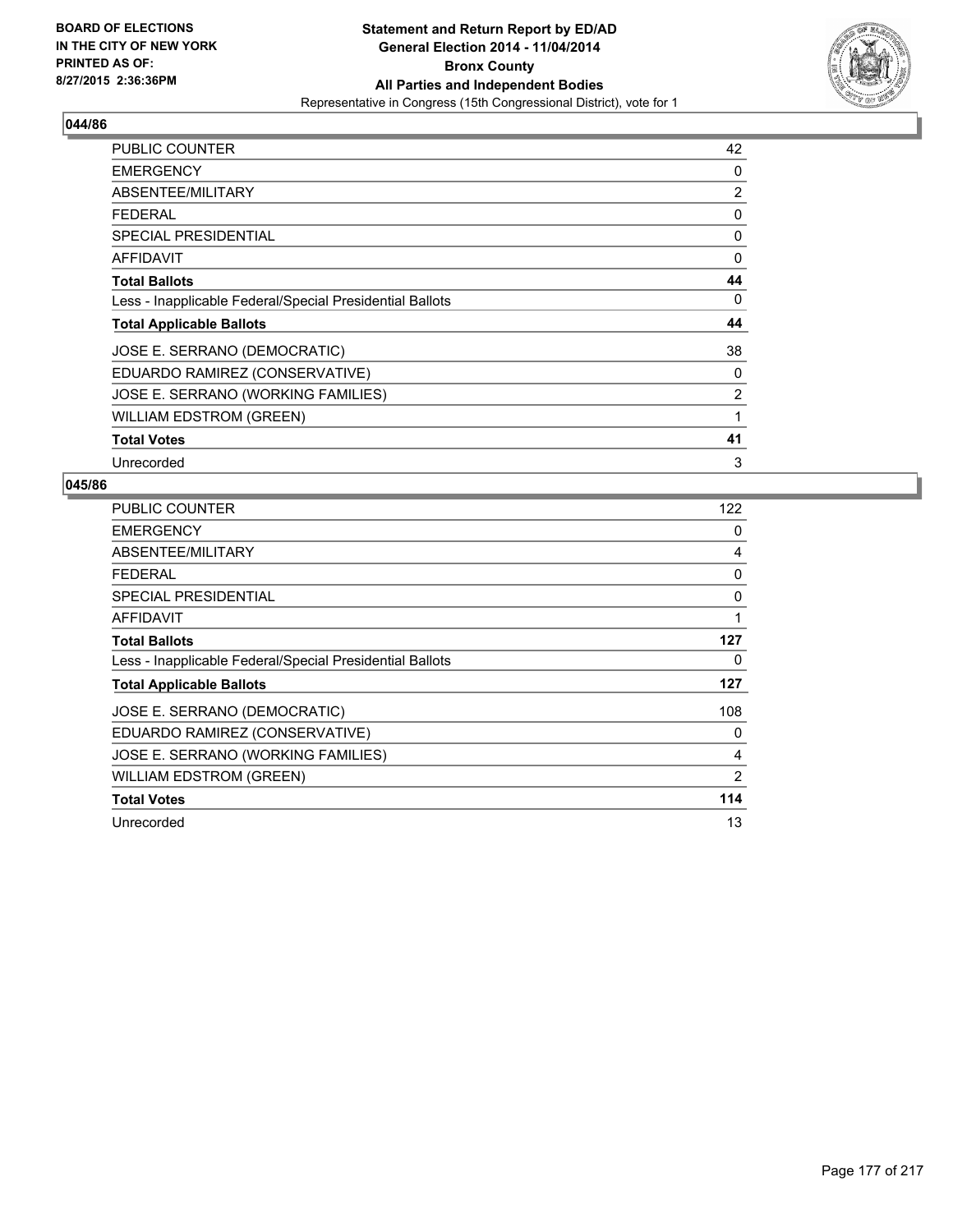

| <b>PUBLIC COUNTER</b>                                    | 85 |
|----------------------------------------------------------|----|
| <b>EMERGENCY</b>                                         | 0  |
| ABSENTEE/MILITARY                                        | 2  |
| <b>FEDERAL</b>                                           | 0  |
| <b>SPECIAL PRESIDENTIAL</b>                              | 0  |
| AFFIDAVIT                                                | 2  |
| <b>Total Ballots</b>                                     | 89 |
| Less - Inapplicable Federal/Special Presidential Ballots | 0  |
| <b>Total Applicable Ballots</b>                          | 89 |
| JOSE E. SERRANO (DEMOCRATIC)                             | 78 |
| EDUARDO RAMIREZ (CONSERVATIVE)                           | 4  |
| JOSE E. SERRANO (WORKING FAMILIES)                       | 3  |
| <b>WILLIAM EDSTROM (GREEN)</b>                           | 0  |
| <b>Total Votes</b>                                       | 85 |
| Unrecorded                                               | 4  |

| PUBLIC COUNTER                                           | 222 |
|----------------------------------------------------------|-----|
| <b>EMERGENCY</b>                                         | 0   |
| ABSENTEE/MILITARY                                        | 4   |
| <b>FEDERAL</b>                                           | 0   |
| <b>SPECIAL PRESIDENTIAL</b>                              | 0   |
| AFFIDAVIT                                                | 4   |
| <b>Total Ballots</b>                                     | 230 |
| Less - Inapplicable Federal/Special Presidential Ballots | 0   |
| <b>Total Applicable Ballots</b>                          | 230 |
| JOSE E. SERRANO (DEMOCRATIC)                             | 205 |
| EDUARDO RAMIREZ (CONSERVATIVE)                           | 2   |
| JOSE E. SERRANO (WORKING FAMILIES)                       | 5   |
| <b>WILLIAM EDSTROM (GREEN)</b>                           | 3   |
| <b>Total Votes</b>                                       | 215 |
| Unrecorded                                               | 15  |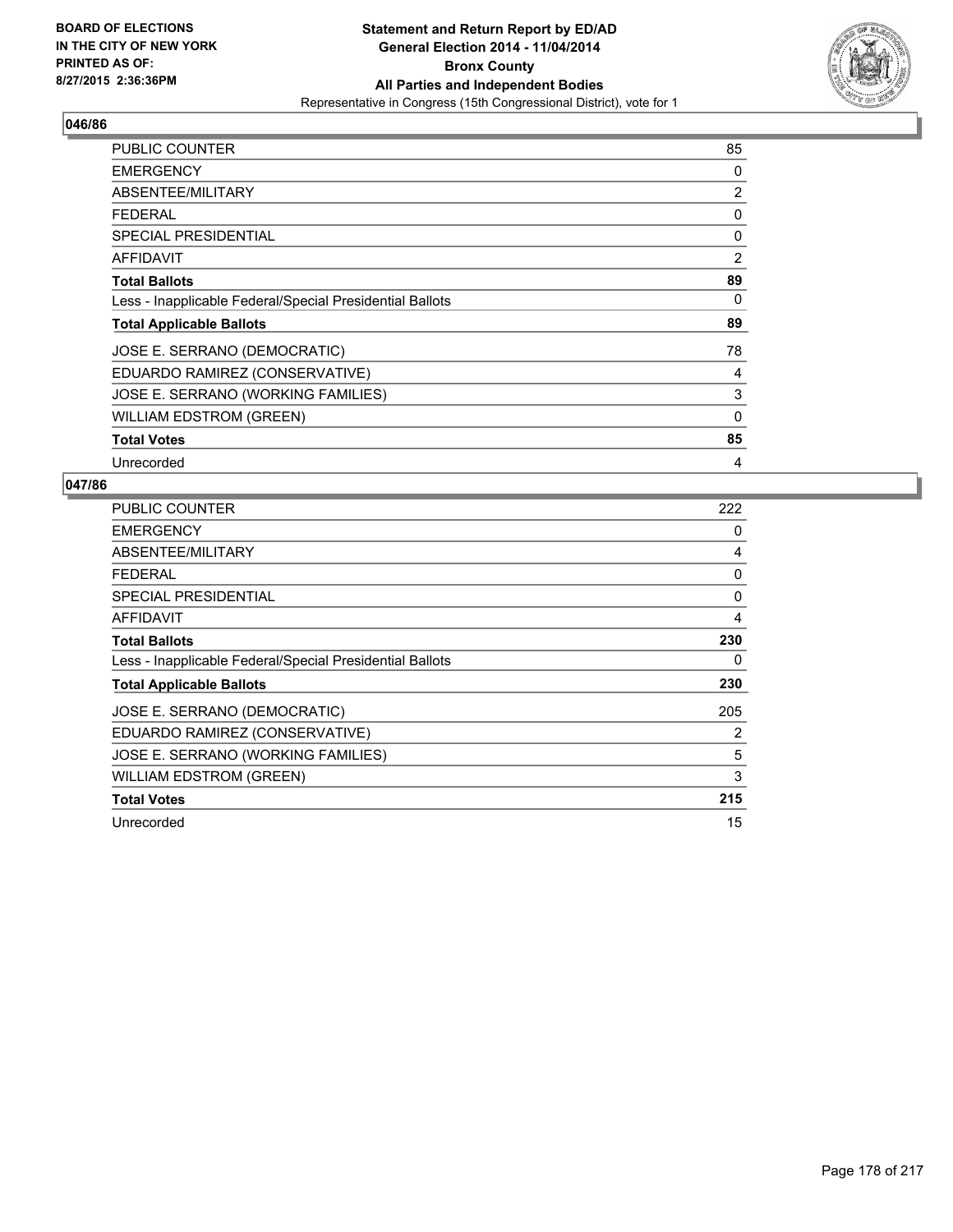

| PUBLIC COUNTER                                           | 109            |
|----------------------------------------------------------|----------------|
| <b>EMERGENCY</b>                                         | 0              |
| ABSENTEE/MILITARY                                        | 1              |
| <b>FEDERAL</b>                                           | 0              |
| <b>SPECIAL PRESIDENTIAL</b>                              | 0              |
| <b>AFFIDAVIT</b>                                         | $\overline{2}$ |
| <b>Total Ballots</b>                                     | 112            |
| Less - Inapplicable Federal/Special Presidential Ballots | 0              |
| <b>Total Applicable Ballots</b>                          | 112            |
| JOSE E. SERRANO (DEMOCRATIC)                             | 105            |
| EDUARDO RAMIREZ (CONSERVATIVE)                           | 0              |
| JOSE E. SERRANO (WORKING FAMILIES)                       | 4              |
| <b>WILLIAM EDSTROM (GREEN)</b>                           | $\mathbf{0}$   |
| <b>Total Votes</b>                                       | 109            |
| Unrecorded                                               | 3              |

| PUBLIC COUNTER                                           | 152 |
|----------------------------------------------------------|-----|
| <b>EMERGENCY</b>                                         | 0   |
| ABSENTEE/MILITARY                                        | 4   |
| <b>FEDERAL</b>                                           | 3   |
| <b>SPECIAL PRESIDENTIAL</b>                              | 0   |
| AFFIDAVIT                                                | 3   |
| <b>Total Ballots</b>                                     | 162 |
| Less - Inapplicable Federal/Special Presidential Ballots | 0   |
| <b>Total Applicable Ballots</b>                          | 162 |
| JOSE E. SERRANO (DEMOCRATIC)                             | 145 |
| EDUARDO RAMIREZ (CONSERVATIVE)                           | 2   |
| JOSE E. SERRANO (WORKING FAMILIES)                       | 4   |
| WILLIAM EDSTROM (GREEN)                                  | 2   |
| <b>Total Votes</b>                                       | 153 |
| Unrecorded                                               | 9   |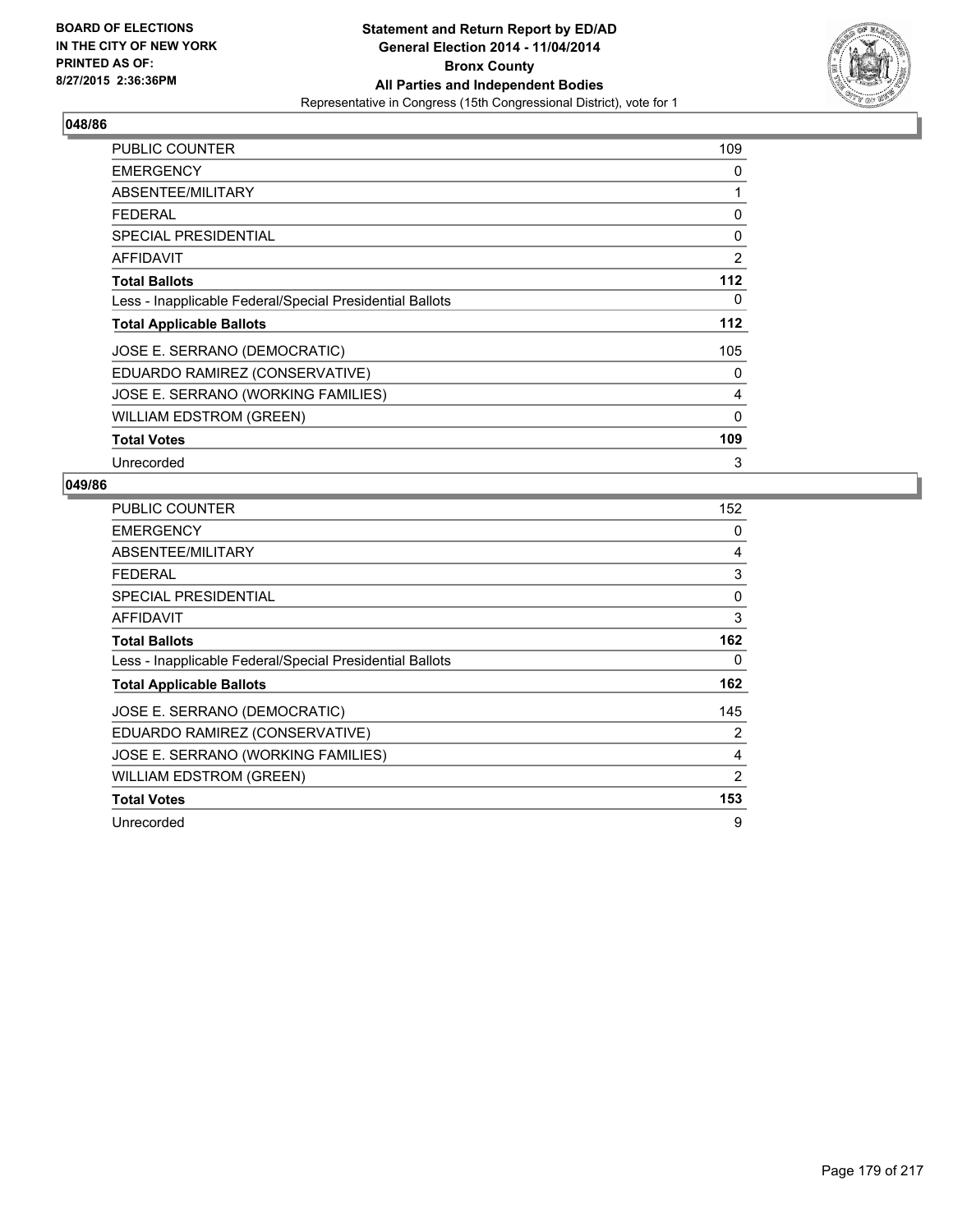

| <b>PUBLIC COUNTER</b>                                    | 222 |
|----------------------------------------------------------|-----|
| <b>EMERGENCY</b>                                         | 0   |
| ABSENTEE/MILITARY                                        | 2   |
| <b>FEDERAL</b>                                           | 0   |
| <b>SPECIAL PRESIDENTIAL</b>                              | 0   |
| AFFIDAVIT                                                | 1   |
| <b>Total Ballots</b>                                     | 225 |
| Less - Inapplicable Federal/Special Presidential Ballots | 0   |
| <b>Total Applicable Ballots</b>                          | 225 |
| JOSE E. SERRANO (DEMOCRATIC)                             | 191 |
| EDUARDO RAMIREZ (CONSERVATIVE)                           | 4   |
| JOSE E. SERRANO (WORKING FAMILIES)                       | 8   |
| <b>WILLIAM EDSTROM (GREEN)</b>                           | 5   |
| <b>Total Votes</b>                                       | 208 |
| Unrecorded                                               | 17  |

| PUBLIC COUNTER                                           | 103 |
|----------------------------------------------------------|-----|
| <b>EMERGENCY</b>                                         | 0   |
| ABSENTEE/MILITARY                                        | 3   |
| <b>FEDERAL</b>                                           | 0   |
| <b>SPECIAL PRESIDENTIAL</b>                              | 0   |
| AFFIDAVIT                                                | 1   |
| <b>Total Ballots</b>                                     | 107 |
| Less - Inapplicable Federal/Special Presidential Ballots | 0   |
| <b>Total Applicable Ballots</b>                          | 107 |
| JOSE E. SERRANO (DEMOCRATIC)                             | 92  |
| EDUARDO RAMIREZ (CONSERVATIVE)                           |     |
| JOSE E. SERRANO (WORKING FAMILIES)                       | 3   |
| WILLIAM EDSTROM (GREEN)                                  | 2   |
| <b>Total Votes</b>                                       | 98  |
| Unrecorded                                               | 9   |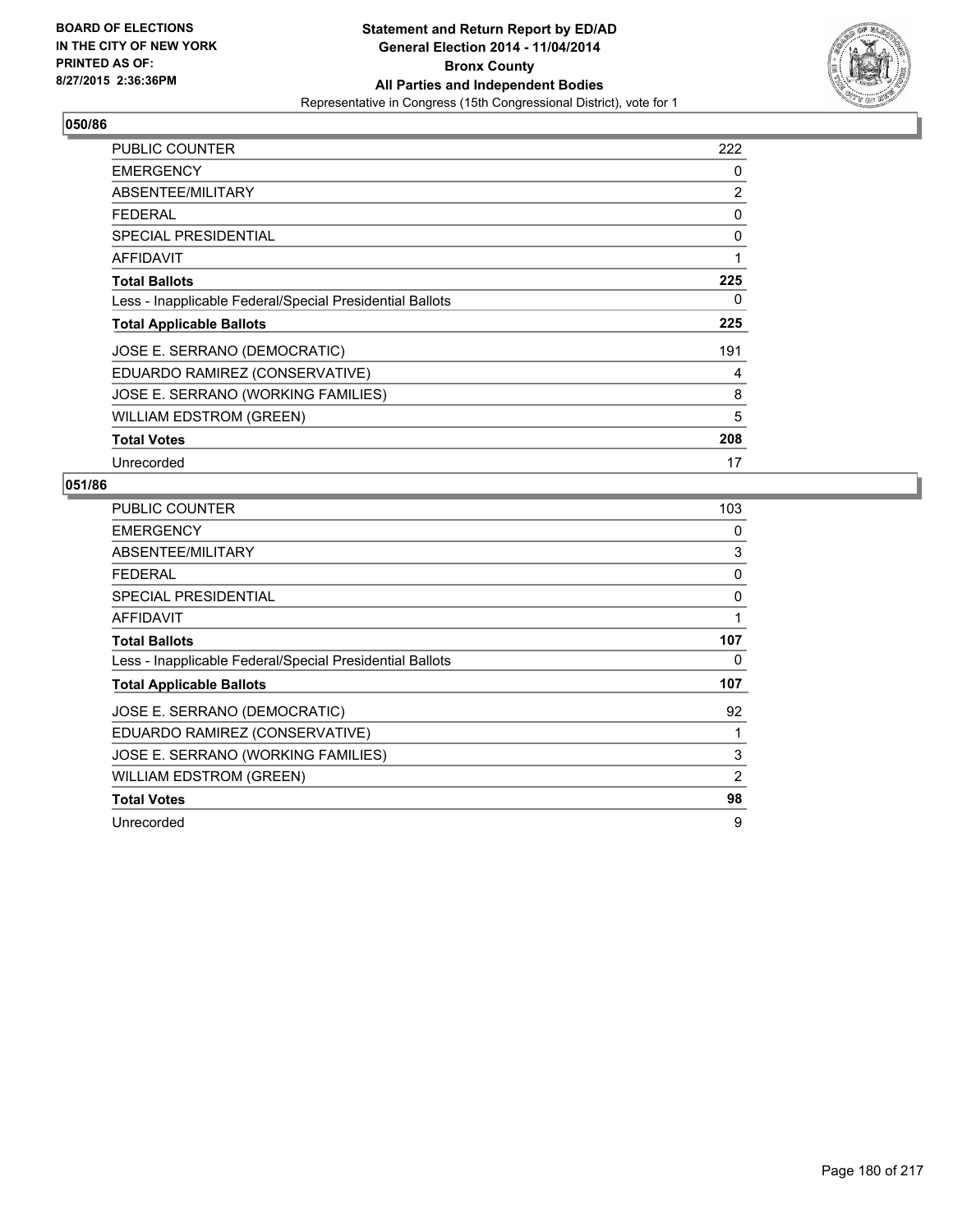

| <b>PUBLIC COUNTER</b>                                    | 175 |
|----------------------------------------------------------|-----|
| <b>EMERGENCY</b>                                         | 0   |
| ABSENTEE/MILITARY                                        | 7   |
| <b>FEDERAL</b>                                           | 2   |
| <b>SPECIAL PRESIDENTIAL</b>                              | 0   |
| AFFIDAVIT                                                | 1   |
| <b>Total Ballots</b>                                     | 185 |
| Less - Inapplicable Federal/Special Presidential Ballots | 0   |
| <b>Total Applicable Ballots</b>                          | 185 |
| JOSE E. SERRANO (DEMOCRATIC)                             | 159 |
| EDUARDO RAMIREZ (CONSERVATIVE)                           | 6   |
| JOSE E. SERRANO (WORKING FAMILIES)                       | 5   |
| <b>WILLIAM EDSTROM (GREEN)</b>                           | 0   |
| <b>Total Votes</b>                                       | 170 |
| Unrecorded                                               | 15  |

| <b>PUBLIC COUNTER</b>                                    | 124 |
|----------------------------------------------------------|-----|
| <b>EMERGENCY</b>                                         | 0   |
| ABSENTEE/MILITARY                                        | 8   |
| <b>FEDERAL</b>                                           | 0   |
| <b>SPECIAL PRESIDENTIAL</b>                              | 0   |
| AFFIDAVIT                                                | 3   |
| <b>Total Ballots</b>                                     | 135 |
| Less - Inapplicable Federal/Special Presidential Ballots | 0   |
| <b>Total Applicable Ballots</b>                          | 135 |
| JOSE E. SERRANO (DEMOCRATIC)                             | 114 |
| EDUARDO RAMIREZ (CONSERVATIVE)                           | 1   |
| JOSE E. SERRANO (WORKING FAMILIES)                       | 4   |
| WILLIAM EDSTROM (GREEN)                                  | 0   |
| <b>Total Votes</b>                                       | 119 |
| Unrecorded                                               | 16  |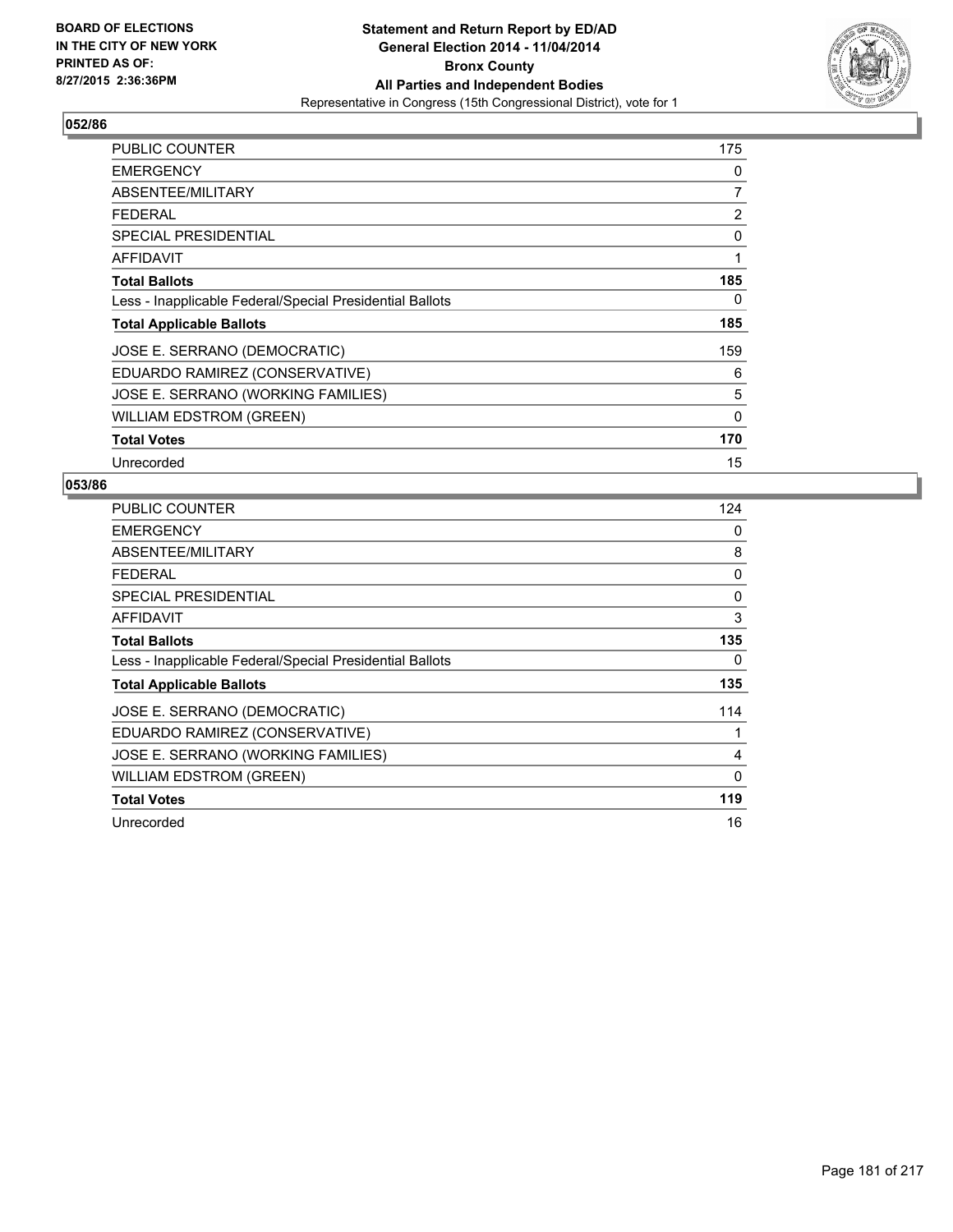

| PUBLIC COUNTER                                           | 182 |
|----------------------------------------------------------|-----|
| <b>EMERGENCY</b>                                         | 0   |
| ABSENTEE/MILITARY                                        | 2   |
| FEDERAL                                                  | 0   |
| <b>SPECIAL PRESIDENTIAL</b>                              | 0   |
| AFFIDAVIT                                                | 7   |
| <b>Total Ballots</b>                                     | 191 |
| Less - Inapplicable Federal/Special Presidential Ballots | 0   |
| <b>Total Applicable Ballots</b>                          | 191 |
| JOSE E. SERRANO (DEMOCRATIC)                             | 167 |
| EDUARDO RAMIREZ (CONSERVATIVE)                           | 2   |
| JOSE E. SERRANO (WORKING FAMILIES)                       | 3   |
| <b>WILLIAM EDSTROM (GREEN)</b>                           | 1   |
| ERNEST OLIVER (WRITE-IN)                                 | 1   |
| <b>Total Votes</b>                                       | 174 |
| Unrecorded                                               | 17  |

| <b>PUBLIC COUNTER</b>                                    | 199 |
|----------------------------------------------------------|-----|
| <b>EMERGENCY</b>                                         | 0   |
| ABSENTEE/MILITARY                                        | 3   |
| <b>FEDERAL</b>                                           | 0   |
| <b>SPECIAL PRESIDENTIAL</b>                              | 0   |
| <b>AFFIDAVIT</b>                                         | 4   |
| <b>Total Ballots</b>                                     | 206 |
| Less - Inapplicable Federal/Special Presidential Ballots | 0   |
| <b>Total Applicable Ballots</b>                          | 206 |
| JOSE E. SERRANO (DEMOCRATIC)                             | 171 |
| EDUARDO RAMIREZ (CONSERVATIVE)                           | 4   |
| JOSE E. SERRANO (WORKING FAMILIES)                       | 5   |
| <b>WILLIAM EDSTROM (GREEN)</b>                           | 4   |
| <b>Total Votes</b>                                       | 184 |
| Unrecorded                                               | 22  |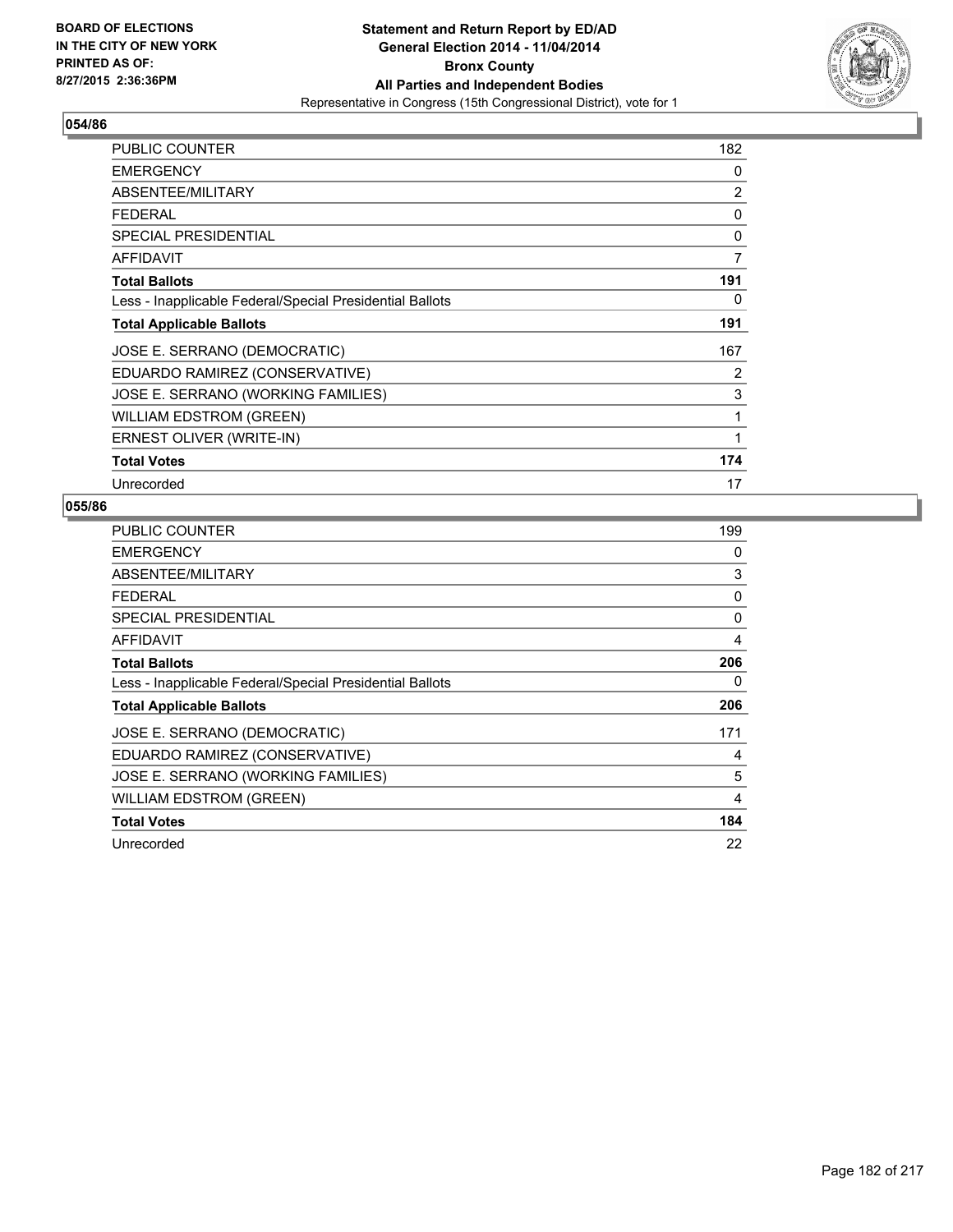

| PUBLIC COUNTER                                           | 103 |
|----------------------------------------------------------|-----|
| <b>EMERGENCY</b>                                         | 0   |
| ABSENTEE/MILITARY                                        | 2   |
| <b>FEDERAL</b>                                           | 1   |
| <b>SPECIAL PRESIDENTIAL</b>                              | 0   |
| AFFIDAVIT                                                | 1   |
| <b>Total Ballots</b>                                     | 107 |
| Less - Inapplicable Federal/Special Presidential Ballots | 0   |
| <b>Total Applicable Ballots</b>                          | 107 |
| JOSE E. SERRANO (DEMOCRATIC)                             | 95  |
| EDUARDO RAMIREZ (CONSERVATIVE)                           | 0   |
| JOSE E. SERRANO (WORKING FAMILIES)                       | 4   |
| <b>WILLIAM EDSTROM (GREEN)</b>                           | 1   |
| <b>Total Votes</b>                                       | 100 |
| Unrecorded                                               | 7   |

| <b>PUBLIC COUNTER</b>                                    | 117 |
|----------------------------------------------------------|-----|
| <b>EMERGENCY</b>                                         | 0   |
| ABSENTEE/MILITARY                                        | 6   |
| <b>FEDERAL</b>                                           | 0   |
| <b>SPECIAL PRESIDENTIAL</b>                              | 0   |
| AFFIDAVIT                                                | 6   |
| <b>Total Ballots</b>                                     | 129 |
| Less - Inapplicable Federal/Special Presidential Ballots | 0   |
| <b>Total Applicable Ballots</b>                          | 129 |
| JOSE E. SERRANO (DEMOCRATIC)                             | 105 |
| EDUARDO RAMIREZ (CONSERVATIVE)                           | 4   |
| JOSE E. SERRANO (WORKING FAMILIES)                       | 3   |
| WILLIAM EDSTROM (GREEN)                                  | 1   |
| <b>Total Votes</b>                                       | 113 |
| Unrecorded                                               | 16  |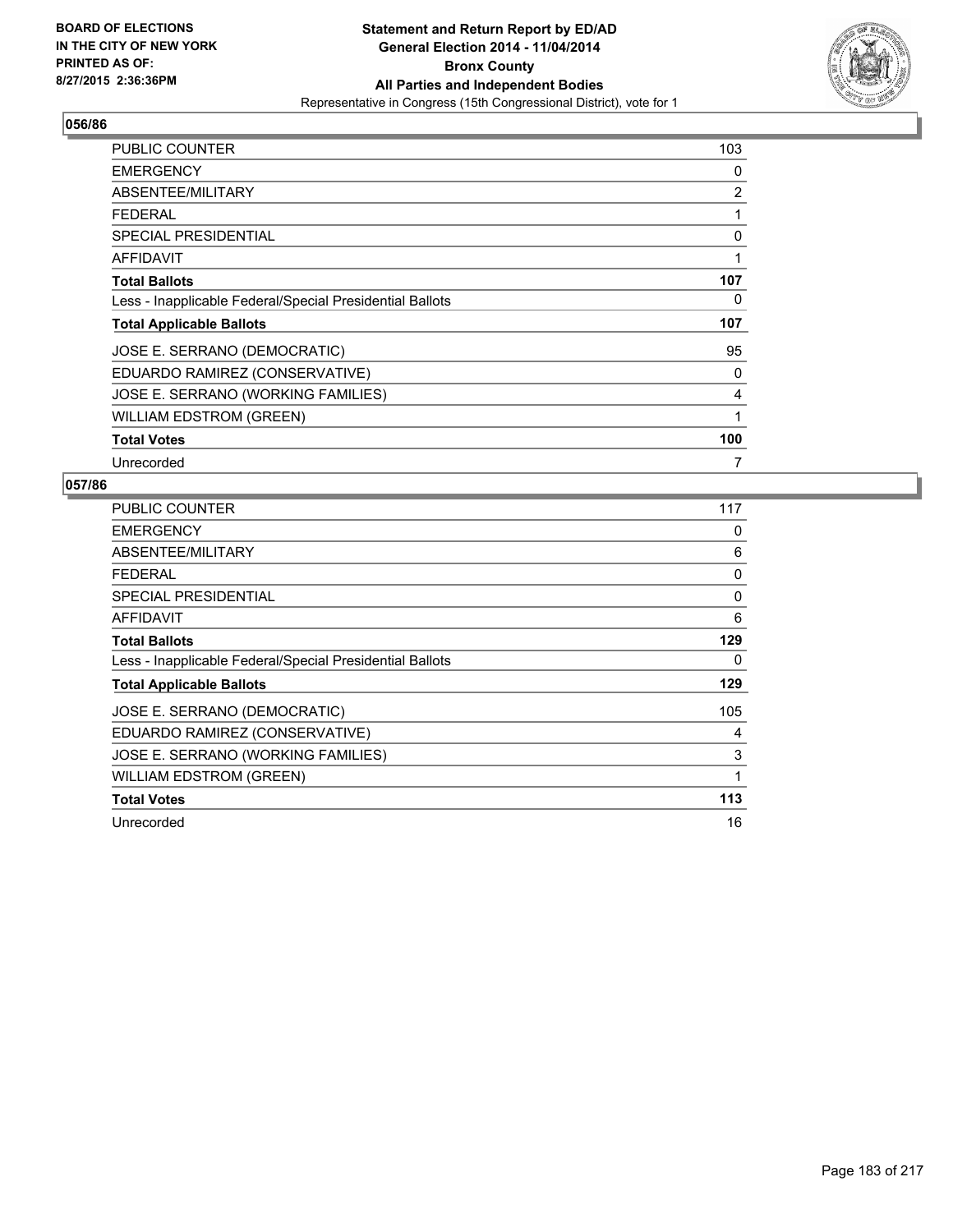

| <b>PUBLIC COUNTER</b>                                    | 45 |
|----------------------------------------------------------|----|
| <b>EMERGENCY</b>                                         | 0  |
| ABSENTEE/MILITARY                                        | 1  |
| <b>FEDERAL</b>                                           | 1  |
| <b>SPECIAL PRESIDENTIAL</b>                              | 0  |
| AFFIDAVIT                                                | 3  |
| <b>Total Ballots</b>                                     | 50 |
| Less - Inapplicable Federal/Special Presidential Ballots | 0  |
| <b>Total Applicable Ballots</b>                          | 50 |
| JOSE E. SERRANO (DEMOCRATIC)                             | 42 |
| EDUARDO RAMIREZ (CONSERVATIVE)                           | 0  |
| JOSE E. SERRANO (WORKING FAMILIES)                       | 1  |
| <b>WILLIAM EDSTROM (GREEN)</b>                           | 1  |
| <b>Total Votes</b>                                       | 44 |
| Unrecorded                                               | 6  |

| PUBLIC COUNTER                                           | 58 |
|----------------------------------------------------------|----|
| <b>EMERGENCY</b>                                         | 0  |
| ABSENTEE/MILITARY                                        | 0  |
| <b>FEDERAL</b>                                           | 0  |
| <b>SPECIAL PRESIDENTIAL</b>                              | 0  |
| AFFIDAVIT                                                | 2  |
| <b>Total Ballots</b>                                     | 60 |
| Less - Inapplicable Federal/Special Presidential Ballots | 0  |
| <b>Total Applicable Ballots</b>                          | 60 |
| JOSE E. SERRANO (DEMOCRATIC)                             | 54 |
| EDUARDO RAMIREZ (CONSERVATIVE)                           | 0  |
| JOSE E. SERRANO (WORKING FAMILIES)                       | 1  |
| <b>WILLIAM EDSTROM (GREEN)</b>                           | 1  |
| <b>Total Votes</b>                                       | 56 |
|                                                          |    |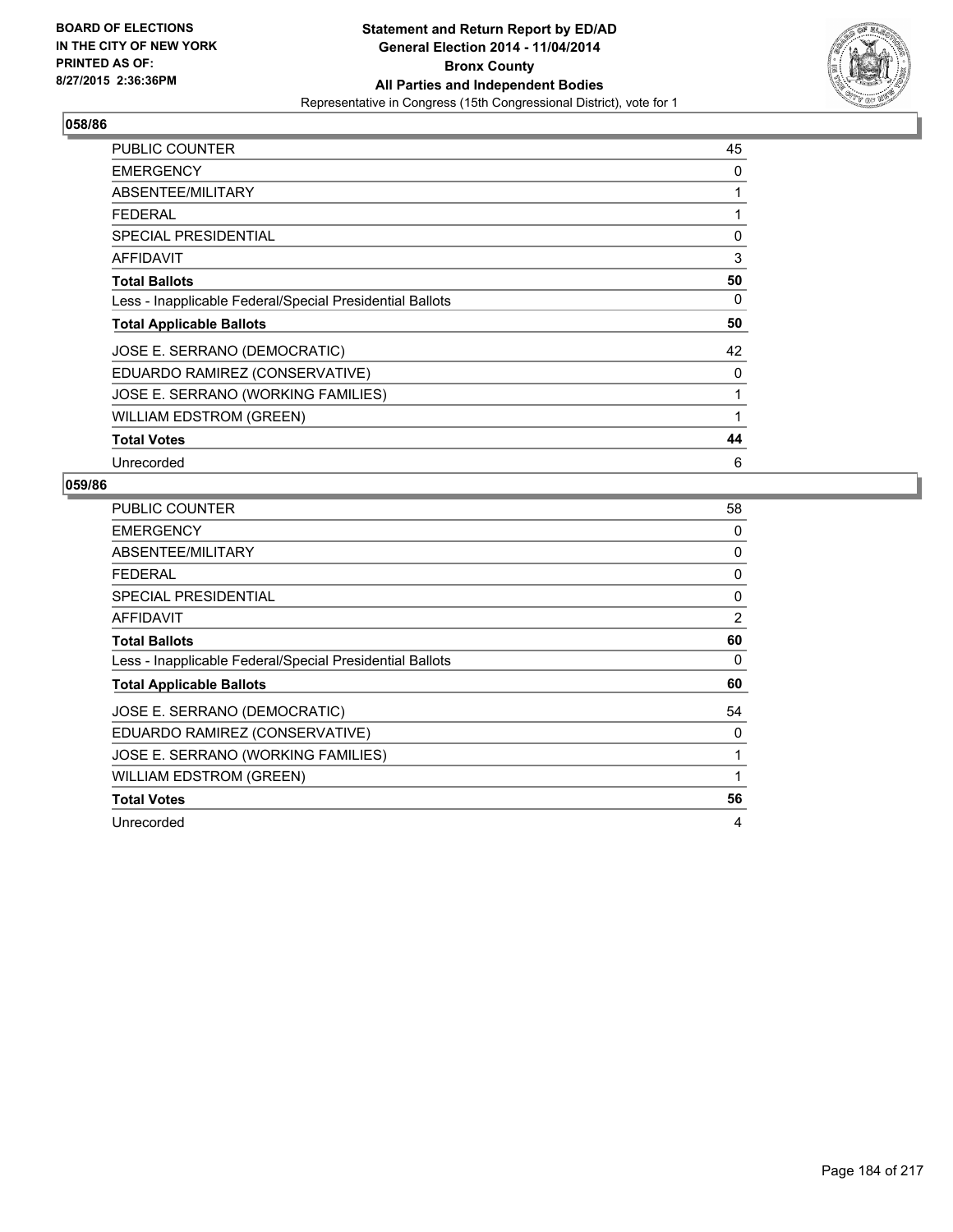

| <b>PUBLIC COUNTER</b>                                    | 8 |
|----------------------------------------------------------|---|
| <b>EMERGENCY</b>                                         | 0 |
| ABSENTEE/MILITARY                                        |   |
| FEDERAL                                                  | 0 |
| SPECIAL PRESIDENTIAL                                     | 0 |
| <b>AFFIDAVIT</b>                                         | 0 |
| <b>Total Ballots</b>                                     | 9 |
| Less - Inapplicable Federal/Special Presidential Ballots | 0 |
| <b>Total Applicable Ballots</b>                          | 9 |
| JOSE E. SERRANO (DEMOCRATIC)                             | 9 |
| EDUARDO RAMIREZ (CONSERVATIVE)                           | 0 |
| JOSE E. SERRANO (WORKING FAMILIES)                       | 0 |
| <b>WILLIAM EDSTROM (GREEN)</b>                           | 0 |
| <b>Total Votes</b>                                       | 9 |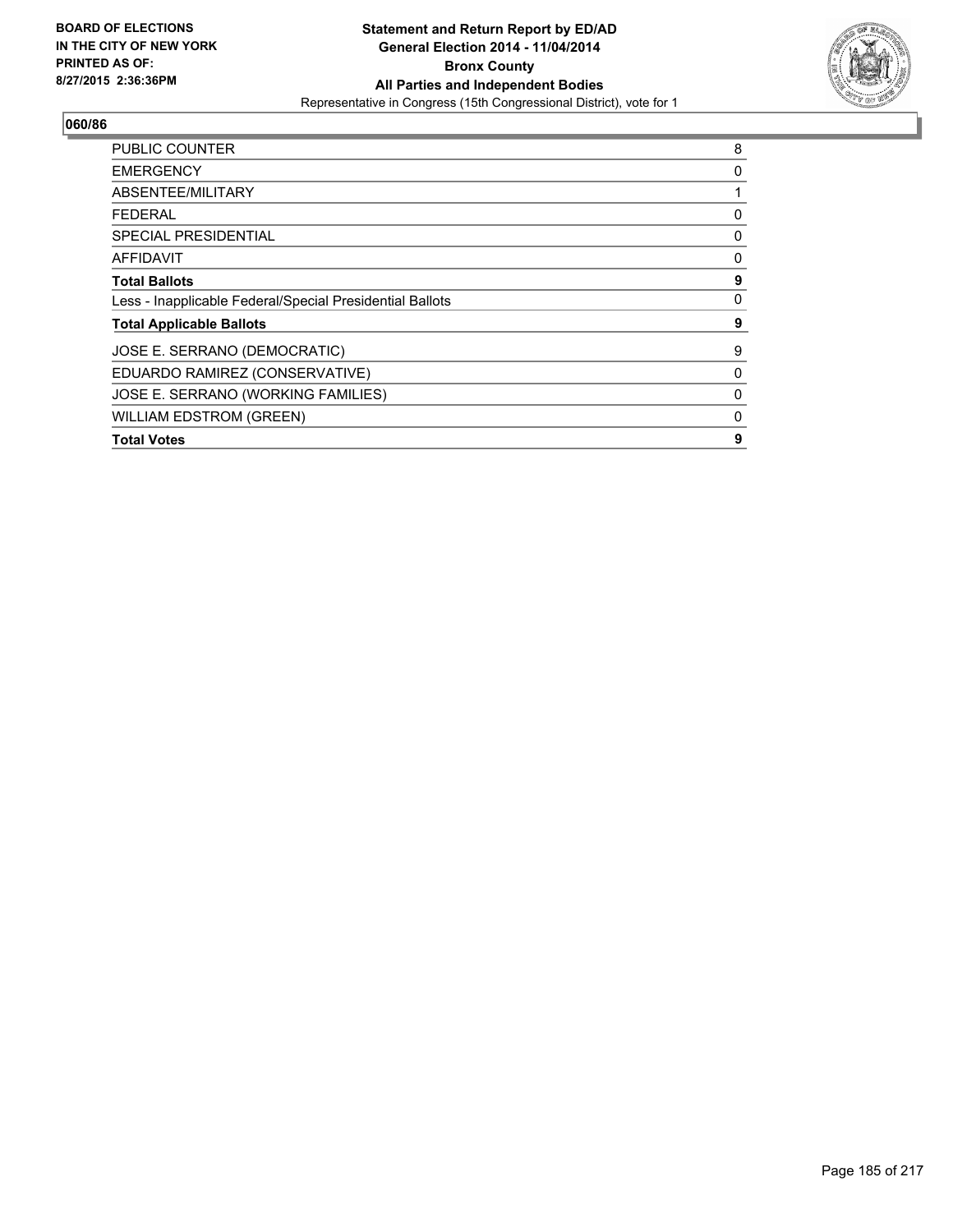

| <b>PUBLIC COUNTER</b>                                    | 17 |
|----------------------------------------------------------|----|
| <b>EMERGENCY</b>                                         | 0  |
| ABSENTEE/MILITARY                                        | 0  |
| <b>FEDERAL</b>                                           | 0  |
| <b>SPECIAL PRESIDENTIAL</b>                              | 0  |
| AFFIDAVIT                                                | 3  |
| <b>Total Ballots</b>                                     | 20 |
| Less - Inapplicable Federal/Special Presidential Ballots | 0  |
| <b>Total Applicable Ballots</b>                          | 20 |
| JOSE E. SERRANO (DEMOCRATIC)                             | 19 |
| EDUARDO RAMIREZ (CONSERVATIVE)                           | 0  |
| JOSE E. SERRANO (WORKING FAMILIES)                       | 1  |
| <b>WILLIAM EDSTROM (GREEN)</b>                           | 0  |
| <b>Total Votes</b>                                       | 20 |

| <b>PUBLIC COUNTER</b>                                    | 102            |
|----------------------------------------------------------|----------------|
| <b>EMERGENCY</b>                                         | 0              |
| ABSENTEE/MILITARY                                        | 2              |
| <b>FEDERAL</b>                                           | 0              |
| <b>SPECIAL PRESIDENTIAL</b>                              | 0              |
| <b>AFFIDAVIT</b>                                         | 1              |
| <b>Total Ballots</b>                                     | 105            |
| Less - Inapplicable Federal/Special Presidential Ballots | 0              |
| <b>Total Applicable Ballots</b>                          | 105            |
| JOSE E. SERRANO (DEMOCRATIC)                             | 94             |
| EDUARDO RAMIREZ (CONSERVATIVE)                           | $\overline{2}$ |
| JOSE E. SERRANO (WORKING FAMILIES)                       | $\overline{2}$ |
| <b>WILLIAM EDSTROM (GREEN)</b>                           | 3              |
| <b>Total Votes</b>                                       | 101            |
|                                                          |                |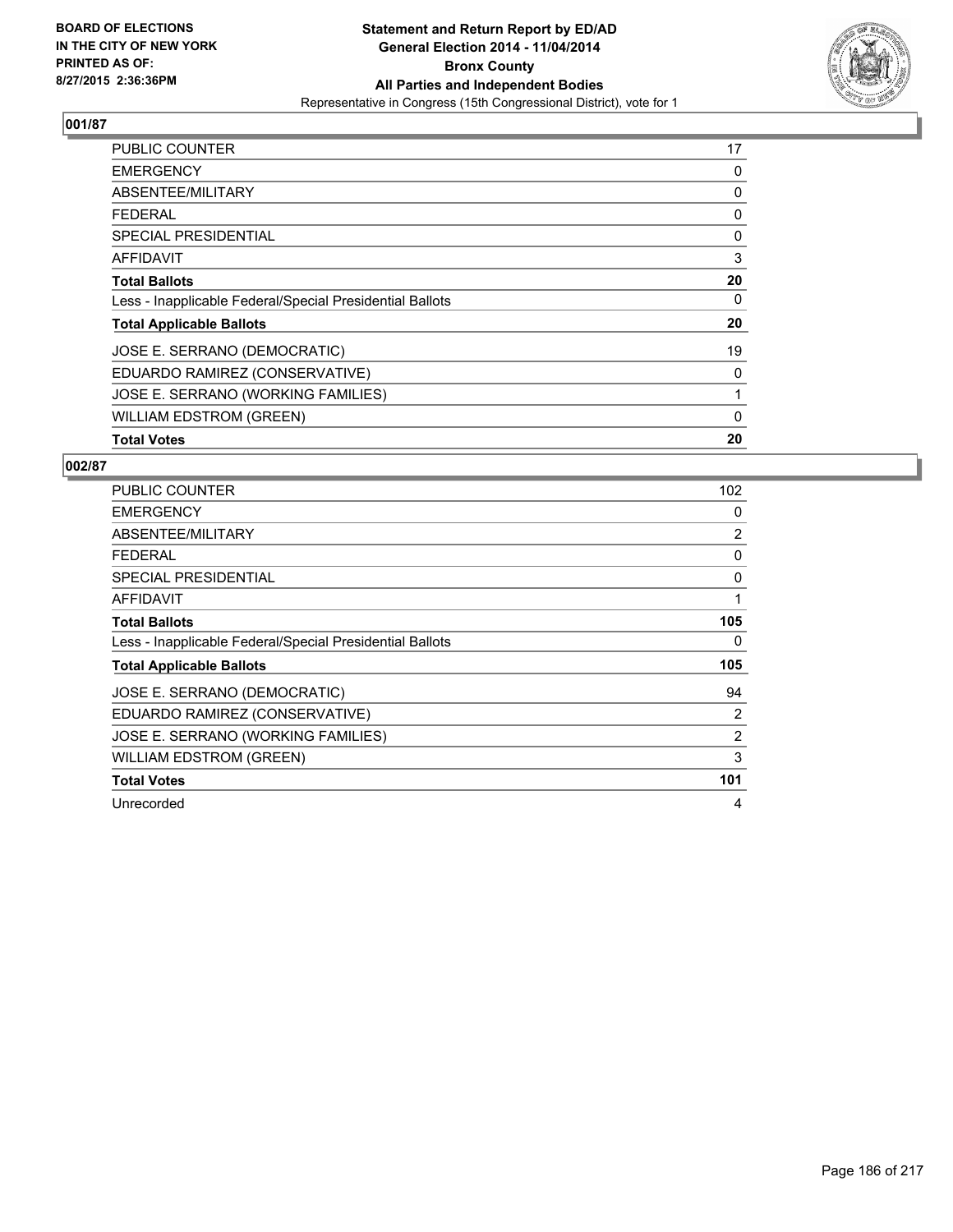

| PUBLIC COUNTER                                           | 69 |
|----------------------------------------------------------|----|
| <b>EMERGENCY</b>                                         | 0  |
| ABSENTEE/MILITARY                                        | 1  |
| <b>FEDERAL</b>                                           | 0  |
| <b>SPECIAL PRESIDENTIAL</b>                              | 0  |
| <b>AFFIDAVIT</b>                                         | 4  |
| <b>Total Ballots</b>                                     | 74 |
| Less - Inapplicable Federal/Special Presidential Ballots | 0  |
| <b>Total Applicable Ballots</b>                          | 74 |
| JOSE E. SERRANO (DEMOCRATIC)                             | 64 |
| EDUARDO RAMIREZ (CONSERVATIVE)                           | 1  |
| JOSE E. SERRANO (WORKING FAMILIES)                       | 3  |
| WILLIAM EDSTROM (GREEN)                                  | 1  |
| <b>Total Votes</b>                                       | 69 |
| Unrecorded                                               | 5  |

| <b>PUBLIC COUNTER</b>                                    | 139      |
|----------------------------------------------------------|----------|
| <b>EMERGENCY</b>                                         | 0        |
| ABSENTEE/MILITARY                                        | 1        |
| <b>FEDERAL</b>                                           | 0        |
| <b>SPECIAL PRESIDENTIAL</b>                              | 0        |
| AFFIDAVIT                                                | 2        |
| <b>Total Ballots</b>                                     | 142      |
| Less - Inapplicable Federal/Special Presidential Ballots | 0        |
| <b>Total Applicable Ballots</b>                          | 142      |
| JOSE E. SERRANO (DEMOCRATIC)                             | 128      |
| EDUARDO RAMIREZ (CONSERVATIVE)                           | 3        |
| JOSE E. SERRANO (WORKING FAMILIES)                       | 1        |
| <b>WILLIAM EDSTROM (GREEN)</b>                           | $\Omega$ |
| <b>Total Votes</b>                                       | 132      |
| Unrecorded                                               | 10       |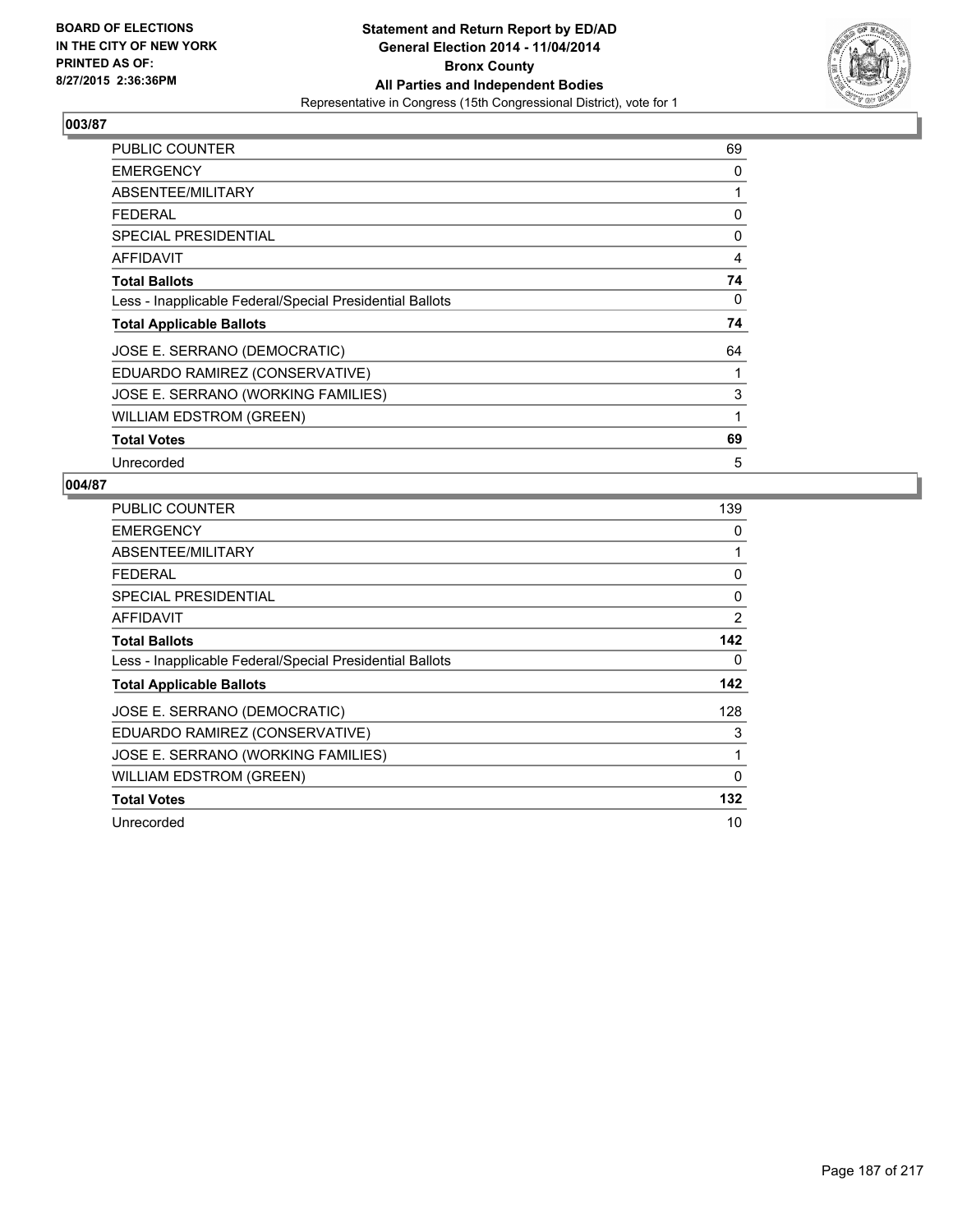

| <b>PUBLIC COUNTER</b>                                    | 92 |
|----------------------------------------------------------|----|
| <b>EMERGENCY</b>                                         | 0  |
| ABSENTEE/MILITARY                                        | 0  |
| <b>FEDERAL</b>                                           | 0  |
| <b>SPECIAL PRESIDENTIAL</b>                              | 0  |
| AFFIDAVIT                                                | 2  |
| <b>Total Ballots</b>                                     | 94 |
| Less - Inapplicable Federal/Special Presidential Ballots | 0  |
| <b>Total Applicable Ballots</b>                          | 94 |
| JOSE E. SERRANO (DEMOCRATIC)                             | 84 |
| EDUARDO RAMIREZ (CONSERVATIVE)                           | 0  |
| JOSE E. SERRANO (WORKING FAMILIES)                       | 2  |
| <b>WILLIAM EDSTROM (GREEN)</b>                           | 0  |
| <b>Total Votes</b>                                       | 86 |
| Unrecorded                                               | 8  |

| <b>PUBLIC COUNTER</b>                                    | 184 |
|----------------------------------------------------------|-----|
| <b>EMERGENCY</b>                                         | 0   |
| ABSENTEE/MILITARY                                        | 0   |
| <b>FEDERAL</b>                                           | 0   |
| <b>SPECIAL PRESIDENTIAL</b>                              | 0   |
| AFFIDAVIT                                                | 11  |
| <b>Total Ballots</b>                                     | 195 |
| Less - Inapplicable Federal/Special Presidential Ballots | 0   |
| <b>Total Applicable Ballots</b>                          | 195 |
| JOSE E. SERRANO (DEMOCRATIC)                             | 168 |
| EDUARDO RAMIREZ (CONSERVATIVE)                           | 0   |
| JOSE E. SERRANO (WORKING FAMILIES)                       | 2   |
| WILLIAM EDSTROM (GREEN)                                  | 1   |
| <b>Total Votes</b>                                       | 171 |
| Unrecorded                                               | 24  |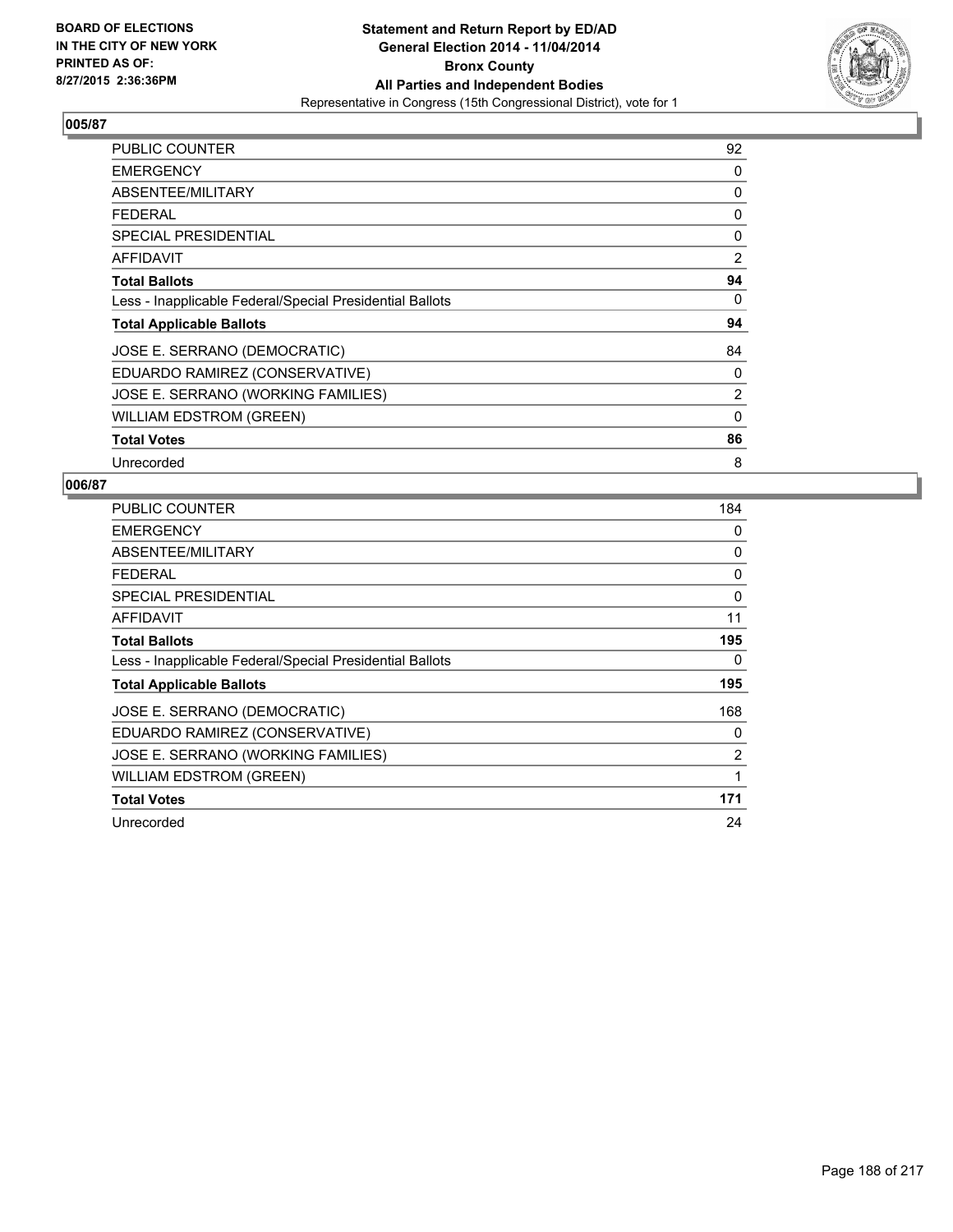

| PUBLIC COUNTER                                           | 110 |
|----------------------------------------------------------|-----|
| <b>EMERGENCY</b>                                         | 0   |
| ABSENTEE/MILITARY                                        | 0   |
| <b>FEDERAL</b>                                           | 1   |
| SPECIAL PRESIDENTIAL                                     | 0   |
| AFFIDAVIT                                                | 3   |
| <b>Total Ballots</b>                                     | 114 |
| Less - Inapplicable Federal/Special Presidential Ballots | 0   |
| <b>Total Applicable Ballots</b>                          | 114 |
| JOSE E. SERRANO (DEMOCRATIC)                             | 99  |
| EDUARDO RAMIREZ (CONSERVATIVE)                           | 2   |
| JOSE E. SERRANO (WORKING FAMILIES)                       | 1   |
| <b>WILLIAM EDSTROM (GREEN)</b>                           | 2   |
| <b>Total Votes</b>                                       | 104 |
| Unrecorded                                               | 10  |

| <b>PUBLIC COUNTER</b>                                    | 107 |
|----------------------------------------------------------|-----|
| <b>EMERGENCY</b>                                         | 0   |
| ABSENTEE/MILITARY                                        | 0   |
| FEDERAL                                                  | 1   |
| <b>SPECIAL PRESIDENTIAL</b>                              | 0   |
| AFFIDAVIT                                                | 2   |
| <b>Total Ballots</b>                                     | 110 |
| Less - Inapplicable Federal/Special Presidential Ballots | 0   |
| <b>Total Applicable Ballots</b>                          | 110 |
| JOSE E. SERRANO (DEMOCRATIC)                             | 101 |
| EDUARDO RAMIREZ (CONSERVATIVE)                           | 0   |
| JOSE E. SERRANO (WORKING FAMILIES)                       | 3   |
| WILLIAM EDSTROM (GREEN)                                  | 2   |
| <b>Total Votes</b>                                       | 106 |
| Unrecorded                                               | 4   |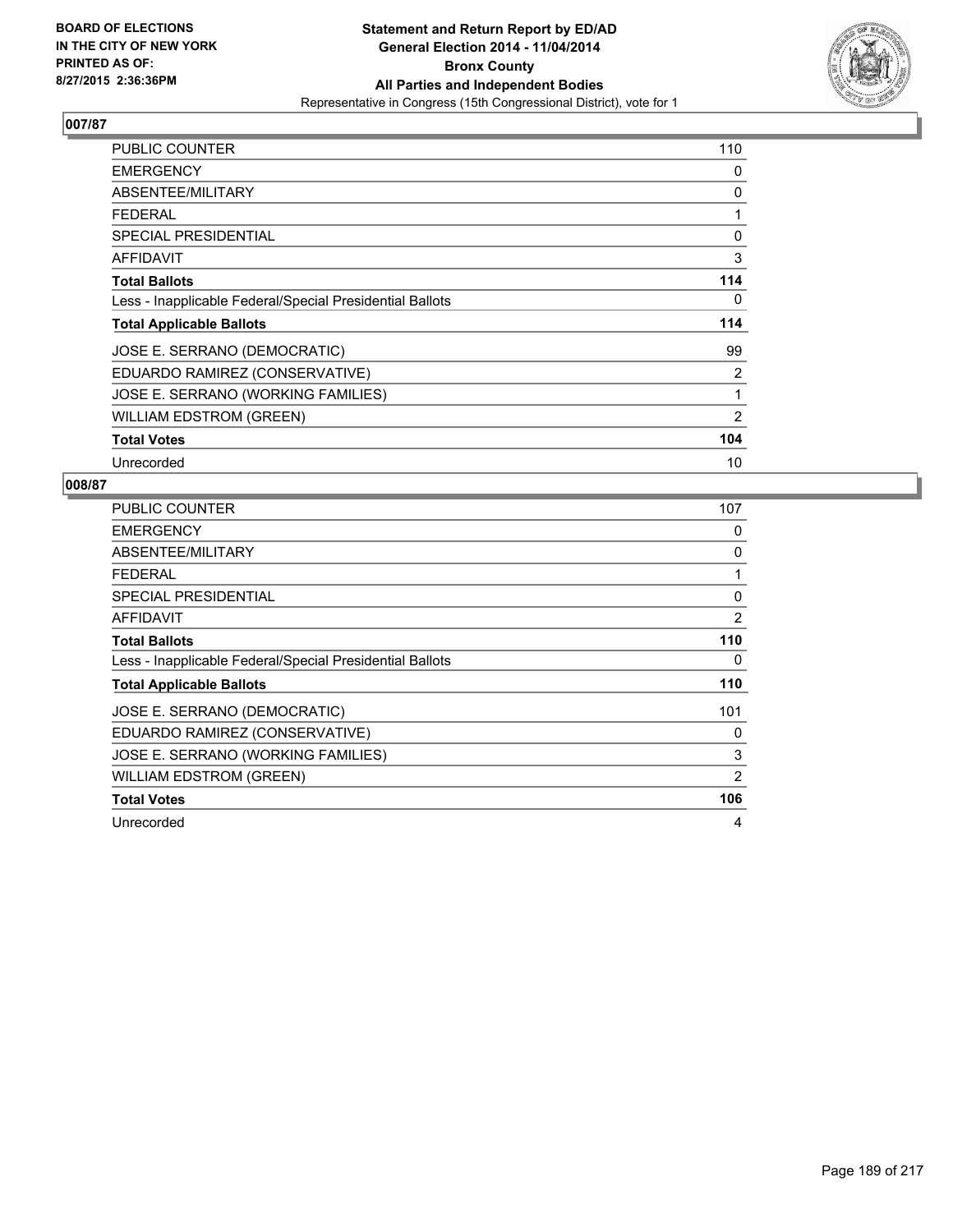

| PUBLIC COUNTER                                           | 143 |
|----------------------------------------------------------|-----|
| <b>EMERGENCY</b>                                         | 0   |
| ABSENTEE/MILITARY                                        | 5   |
| <b>FEDERAL</b>                                           | 1   |
| SPECIAL PRESIDENTIAL                                     | 0   |
| AFFIDAVIT                                                | 3   |
| <b>Total Ballots</b>                                     | 152 |
| Less - Inapplicable Federal/Special Presidential Ballots | 0   |
| <b>Total Applicable Ballots</b>                          | 152 |
| JOSE E. SERRANO (DEMOCRATIC)                             | 138 |
| EDUARDO RAMIREZ (CONSERVATIVE)                           |     |
| JOSE E. SERRANO (WORKING FAMILIES)                       | 0   |
| <b>WILLIAM EDSTROM (GREEN)</b>                           | 1   |
| <b>Total Votes</b>                                       | 140 |
| Unrecorded                                               | 12  |

| <b>PUBLIC COUNTER</b>                                    | 172 |
|----------------------------------------------------------|-----|
| <b>EMERGENCY</b>                                         | 0   |
| ABSENTEE/MILITARY                                        | 1   |
| <b>FEDERAL</b>                                           | 1   |
| SPECIAL PRESIDENTIAL                                     | 0   |
| AFFIDAVIT                                                | 7   |
| <b>Total Ballots</b>                                     | 181 |
| Less - Inapplicable Federal/Special Presidential Ballots | 0   |
| <b>Total Applicable Ballots</b>                          | 181 |
| JOSE E. SERRANO (DEMOCRATIC)                             | 158 |
| EDUARDO RAMIREZ (CONSERVATIVE)                           | 3   |
| JOSE E. SERRANO (WORKING FAMILIES)                       | 5   |
| <b>WILLIAM EDSTROM (GREEN)</b>                           | 0   |
| <b>Total Votes</b>                                       | 166 |
| Unrecorded                                               | 15  |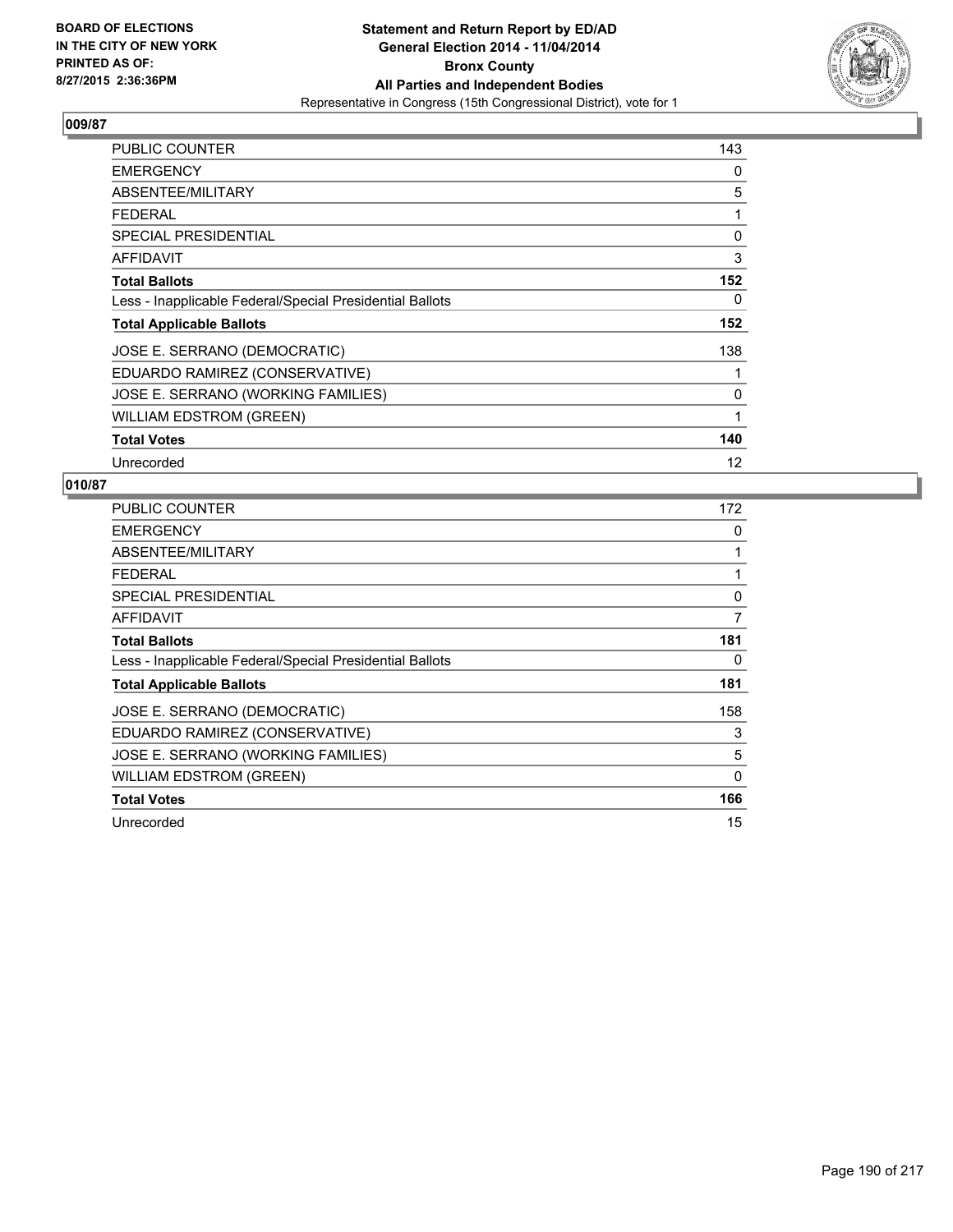

| PUBLIC COUNTER                                           | 122 |
|----------------------------------------------------------|-----|
| <b>EMERGENCY</b>                                         | 0   |
| ABSENTEE/MILITARY                                        | 2   |
| FEDERAL                                                  | 2   |
| <b>SPECIAL PRESIDENTIAL</b>                              | 0   |
| <b>AFFIDAVIT</b>                                         | 6   |
| <b>Total Ballots</b>                                     | 132 |
| Less - Inapplicable Federal/Special Presidential Ballots | 0   |
| <b>Total Applicable Ballots</b>                          | 132 |
| JOSE E. SERRANO (DEMOCRATIC)                             | 115 |
| EDUARDO RAMIREZ (CONSERVATIVE)                           | 1   |
| JOSE E. SERRANO (WORKING FAMILIES)                       | 5   |
| <b>WILLIAM EDSTROM (GREEN)</b>                           | 0   |
| <b>Total Votes</b>                                       | 121 |
| Unrecorded                                               | 11  |

**012/87 COMBINED into: 013/87**

| <b>PUBLIC COUNTER</b>                                    | 43             |
|----------------------------------------------------------|----------------|
| <b>EMERGENCY</b>                                         | 0              |
| ABSENTEE/MILITARY                                        | 0              |
| <b>FEDERAL</b>                                           | 0              |
| <b>SPECIAL PRESIDENTIAL</b>                              | 0              |
| <b>AFFIDAVIT</b>                                         | 0              |
| <b>Total Ballots</b>                                     | 43             |
| Less - Inapplicable Federal/Special Presidential Ballots | 0              |
| <b>Total Applicable Ballots</b>                          | 43             |
| JOSE E. SERRANO (DEMOCRATIC)                             | 38             |
| EDUARDO RAMIREZ (CONSERVATIVE)                           | 0              |
| JOSE E. SERRANO (WORKING FAMILIES)                       | $\overline{2}$ |
| <b>WILLIAM EDSTROM (GREEN)</b>                           | $\Omega$       |
| <b>Total Votes</b>                                       | 40             |
| Unrecorded                                               | 3              |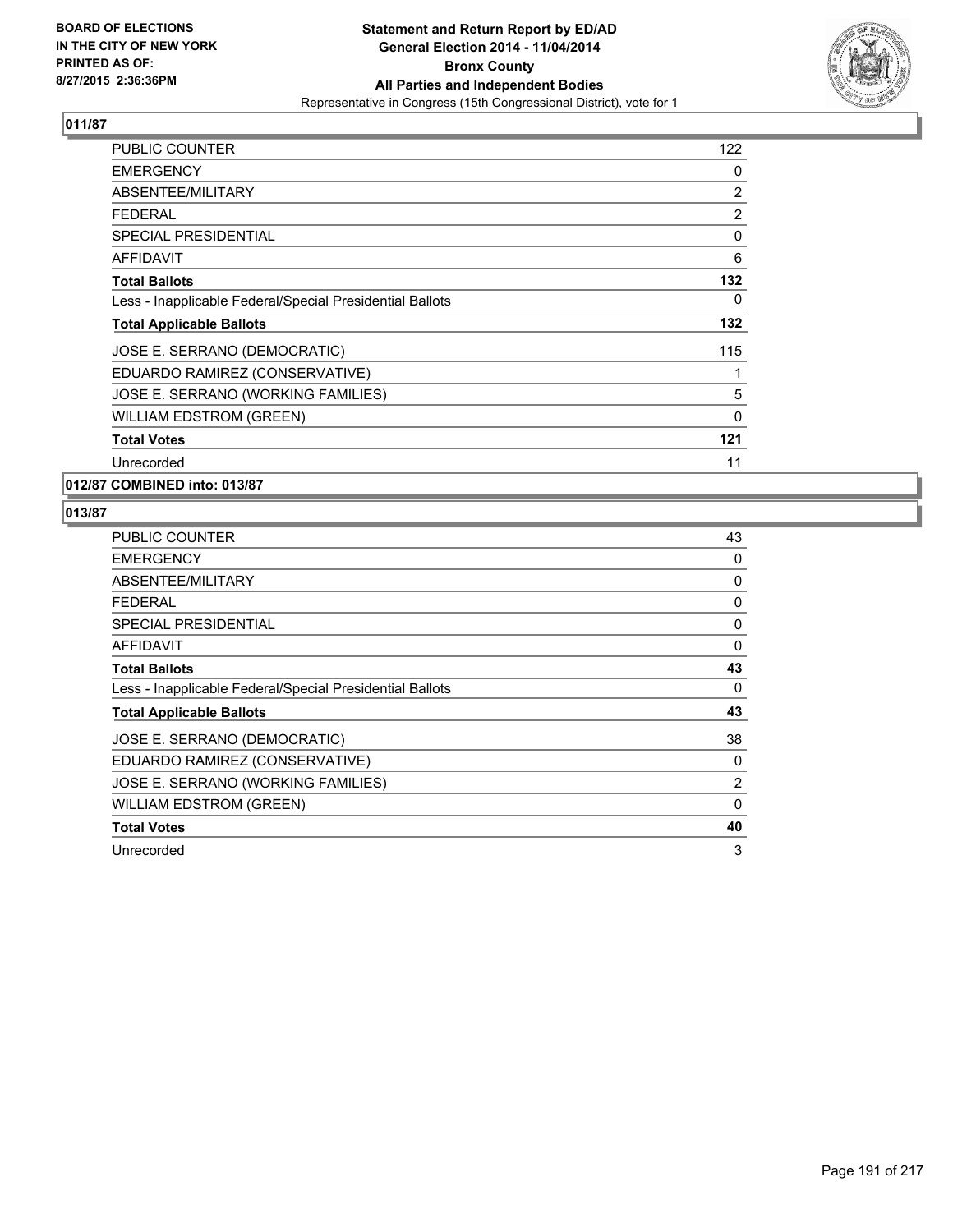

| PUBLIC COUNTER                                           | 28 |
|----------------------------------------------------------|----|
| <b>EMERGENCY</b>                                         | 0  |
| ABSENTEE/MILITARY                                        | 0  |
| <b>FEDERAL</b>                                           | 0  |
| <b>SPECIAL PRESIDENTIAL</b>                              | 0  |
| AFFIDAVIT                                                | 0  |
| <b>Total Ballots</b>                                     | 28 |
| Less - Inapplicable Federal/Special Presidential Ballots | 0  |
| <b>Total Applicable Ballots</b>                          | 28 |
| JOSE E. SERRANO (DEMOCRATIC)                             | 23 |
| EDUARDO RAMIREZ (CONSERVATIVE)                           | 3  |
| JOSE E. SERRANO (WORKING FAMILIES)                       | 0  |
| WILLIAM EDSTROM (GREEN)                                  | 1  |
| <b>Total Votes</b>                                       | 27 |
| Unrecorded                                               | 1  |

| <b>PUBLIC COUNTER</b>                                    | 46 |
|----------------------------------------------------------|----|
| <b>EMERGENCY</b>                                         | 0  |
| ABSENTEE/MILITARY                                        | 1  |
| <b>FEDERAL</b>                                           | 0  |
| SPECIAL PRESIDENTIAL                                     | 0  |
| <b>AFFIDAVIT</b>                                         | 2  |
| <b>Total Ballots</b>                                     | 49 |
| Less - Inapplicable Federal/Special Presidential Ballots | 0  |
| <b>Total Applicable Ballots</b>                          | 49 |
| JOSE E. SERRANO (DEMOCRATIC)                             | 43 |
| EDUARDO RAMIREZ (CONSERVATIVE)                           | 0  |
| JOSE E. SERRANO (WORKING FAMILIES)                       | 1  |
| <b>WILLIAM EDSTROM (GREEN)</b>                           | 1  |
| <b>Total Votes</b>                                       | 45 |
| Unrecorded                                               | 4  |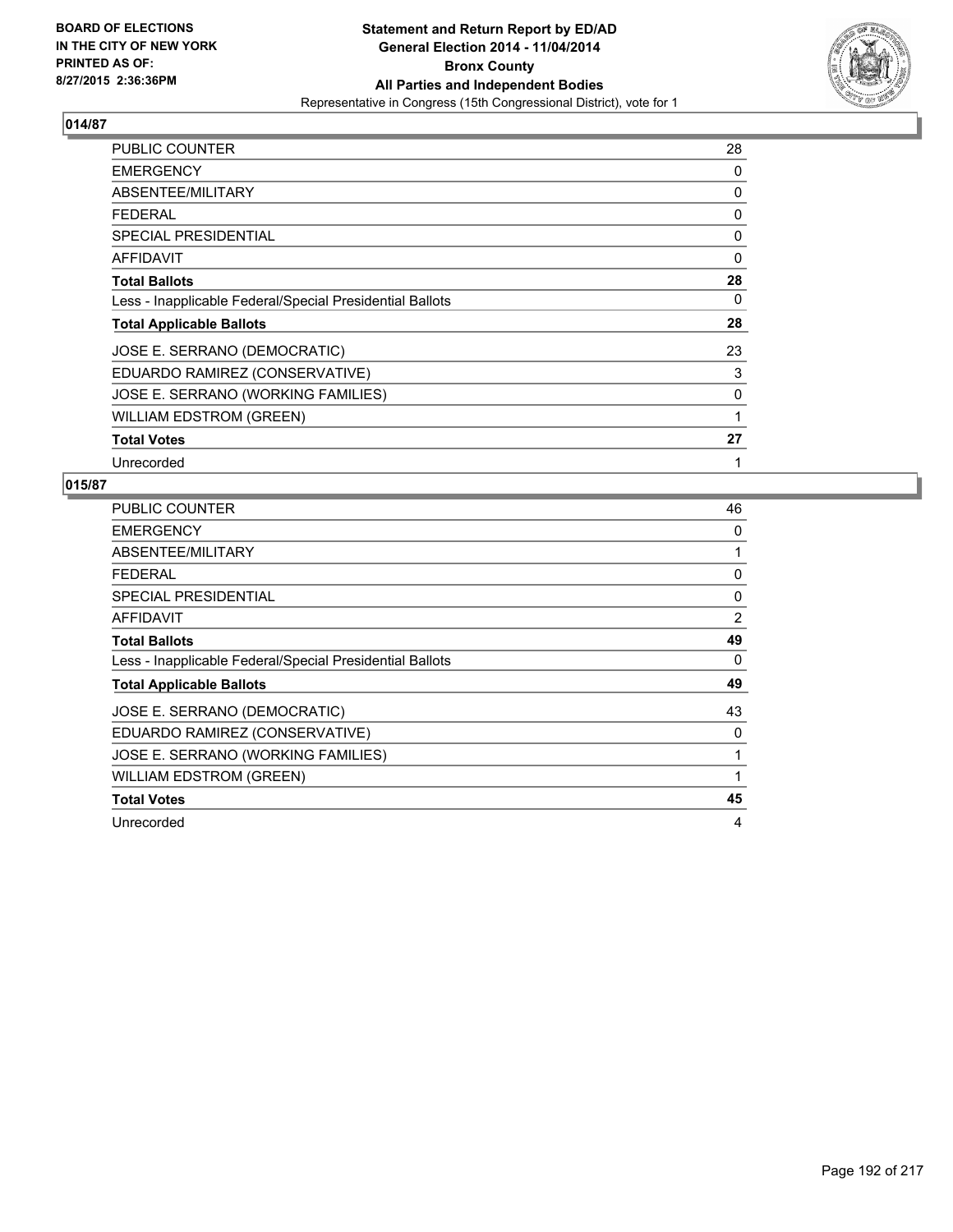

| PUBLIC COUNTER                                           | 43 |
|----------------------------------------------------------|----|
| <b>EMERGENCY</b>                                         | 0  |
| ABSENTEE/MILITARY                                        | 0  |
| <b>FEDERAL</b>                                           | 1  |
| <b>SPECIAL PRESIDENTIAL</b>                              | 0  |
| AFFIDAVIT                                                | 1  |
| <b>Total Ballots</b>                                     | 45 |
| Less - Inapplicable Federal/Special Presidential Ballots | 0  |
| <b>Total Applicable Ballots</b>                          | 45 |
| JOSE E. SERRANO (DEMOCRATIC)                             | 42 |
| EDUARDO RAMIREZ (CONSERVATIVE)                           | 1  |
| JOSE E. SERRANO (WORKING FAMILIES)                       | 1  |
| WILLIAM EDSTROM (GREEN)                                  | 0  |
| <b>Total Votes</b>                                       | 44 |
| Unrecorded                                               | 1  |

| <b>PUBLIC COUNTER</b>                                    | 39 |
|----------------------------------------------------------|----|
| <b>EMERGENCY</b>                                         | 0  |
| ABSENTEE/MILITARY                                        | 0  |
| <b>FEDERAL</b>                                           | 0  |
| SPECIAL PRESIDENTIAL                                     | 0  |
| <b>AFFIDAVIT</b>                                         | 1  |
| <b>Total Ballots</b>                                     | 40 |
| Less - Inapplicable Federal/Special Presidential Ballots | 0  |
| <b>Total Applicable Ballots</b>                          | 40 |
| JOSE E. SERRANO (DEMOCRATIC)                             | 33 |
| EDUARDO RAMIREZ (CONSERVATIVE)                           | 2  |
| JOSE E. SERRANO (WORKING FAMILIES)                       | 1  |
| <b>WILLIAM EDSTROM (GREEN)</b>                           | 2  |
| <b>Total Votes</b>                                       | 38 |
| Unrecorded                                               | 2  |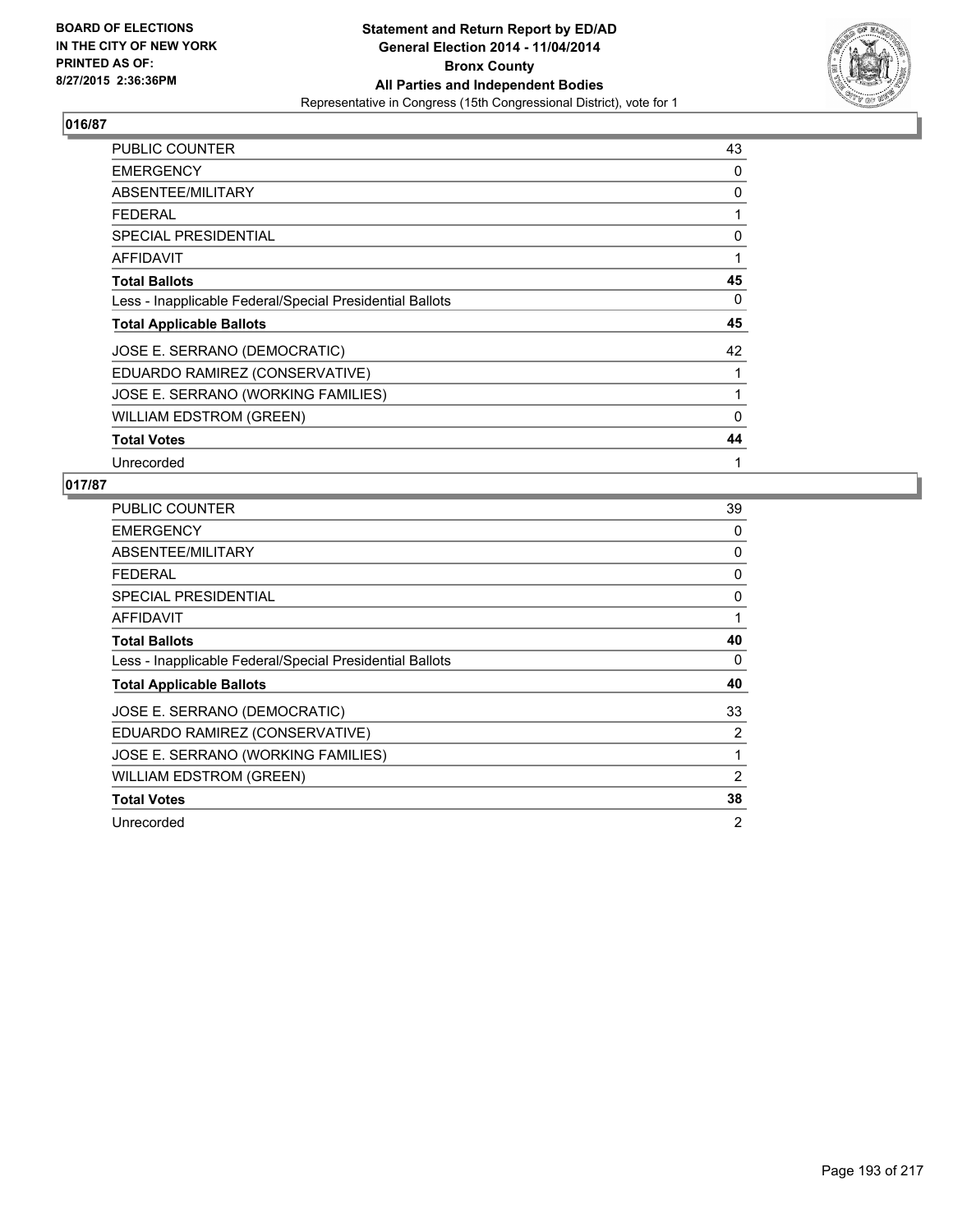

| PUBLIC COUNTER                                           | 30 |
|----------------------------------------------------------|----|
| <b>EMERGENCY</b>                                         | 0  |
| ABSENTEE/MILITARY                                        | 1  |
| <b>FEDERAL</b>                                           | 0  |
| <b>SPECIAL PRESIDENTIAL</b>                              | 0  |
| <b>AFFIDAVIT</b>                                         | 1  |
| <b>Total Ballots</b>                                     | 32 |
| Less - Inapplicable Federal/Special Presidential Ballots | 0  |
| <b>Total Applicable Ballots</b>                          | 32 |
| JOSE E. SERRANO (DEMOCRATIC)                             | 29 |
| EDUARDO RAMIREZ (CONSERVATIVE)                           | 0  |
| JOSE E. SERRANO (WORKING FAMILIES)                       | 2  |
| WILLIAM EDSTROM (GREEN)                                  | 0  |
| <b>Total Votes</b>                                       | 31 |
| Unrecorded                                               | 1  |

| <b>PUBLIC COUNTER</b>                                    | 115 |
|----------------------------------------------------------|-----|
| <b>EMERGENCY</b>                                         | 0   |
| ABSENTEE/MILITARY                                        | 2   |
| <b>FEDERAL</b>                                           | 0   |
| SPECIAL PRESIDENTIAL                                     | 0   |
| AFFIDAVIT                                                | 1   |
| <b>Total Ballots</b>                                     | 118 |
| Less - Inapplicable Federal/Special Presidential Ballots | 0   |
| <b>Total Applicable Ballots</b>                          | 118 |
| JOSE E. SERRANO (DEMOCRATIC)                             | 106 |
| EDUARDO RAMIREZ (CONSERVATIVE)                           | 5   |
| JOSE E. SERRANO (WORKING FAMILIES)                       | 1   |
| <b>WILLIAM EDSTROM (GREEN)</b>                           | 0   |
| <b>Total Votes</b>                                       | 112 |
| Unrecorded                                               | 6   |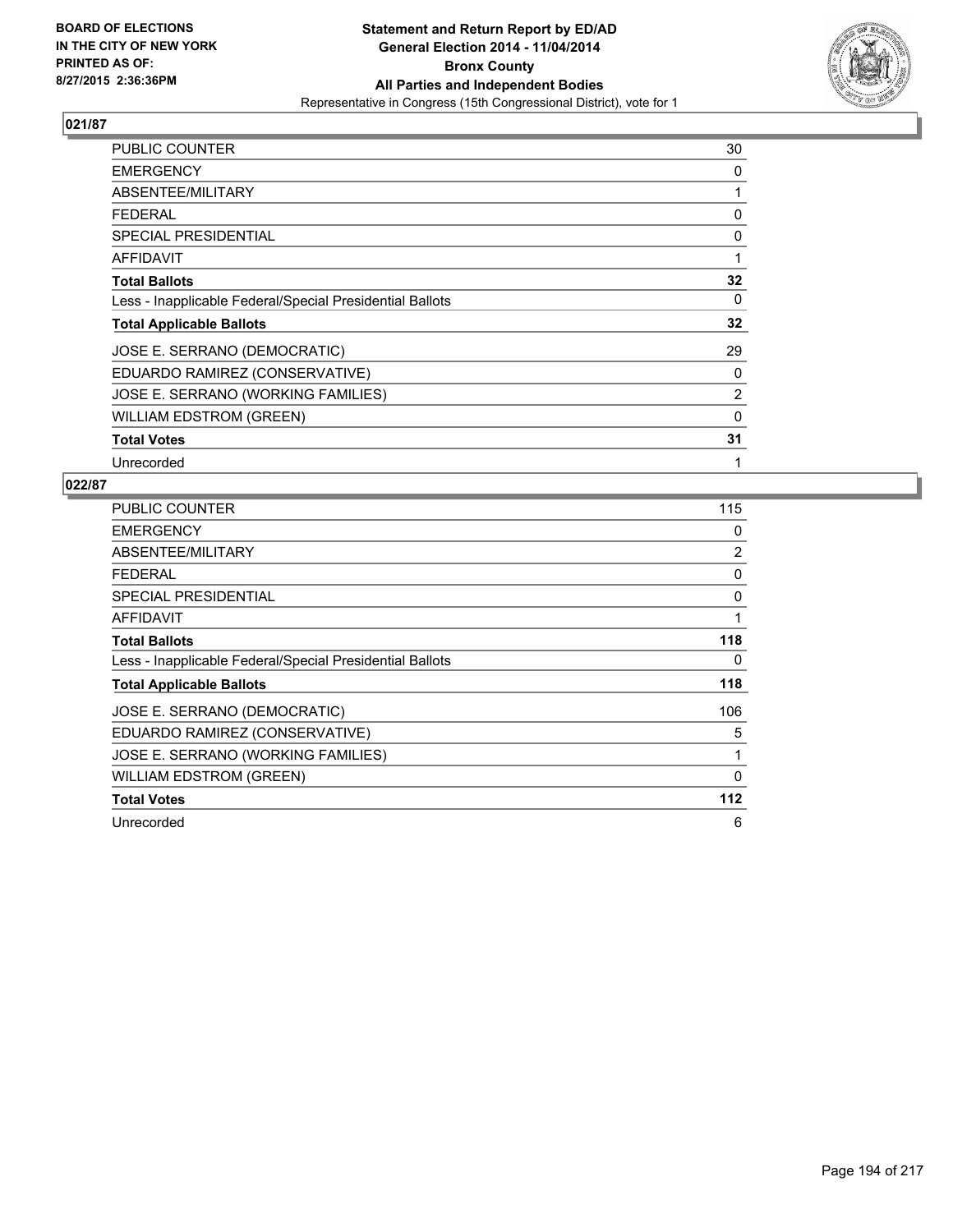

| PUBLIC COUNTER                                           | 169 |
|----------------------------------------------------------|-----|
| <b>EMERGENCY</b>                                         | 0   |
| ABSENTEE/MILITARY                                        | 0   |
| <b>FEDERAL</b>                                           | 0   |
| <b>SPECIAL PRESIDENTIAL</b>                              | 0   |
| <b>AFFIDAVIT</b>                                         | 3   |
| <b>Total Ballots</b>                                     | 172 |
| Less - Inapplicable Federal/Special Presidential Ballots | 0   |
| <b>Total Applicable Ballots</b>                          | 172 |
| JOSE E. SERRANO (DEMOCRATIC)                             | 146 |
| EDUARDO RAMIREZ (CONSERVATIVE)                           | 9   |
| JOSE E. SERRANO (WORKING FAMILIES)                       | 4   |
| <b>WILLIAM EDSTROM (GREEN)</b>                           | 2   |
| <b>Total Votes</b>                                       | 161 |
| Unrecorded                                               | 11  |

| PUBLIC COUNTER                                           | 81 |
|----------------------------------------------------------|----|
| <b>EMERGENCY</b>                                         | 0  |
| ABSENTEE/MILITARY                                        | 1  |
| <b>FEDERAL</b>                                           | 0  |
| <b>SPECIAL PRESIDENTIAL</b>                              | 0  |
| AFFIDAVIT                                                | 1  |
| <b>Total Ballots</b>                                     | 83 |
| Less - Inapplicable Federal/Special Presidential Ballots | 0  |
| <b>Total Applicable Ballots</b>                          | 83 |
| JOSE E. SERRANO (DEMOCRATIC)                             | 74 |
| EDUARDO RAMIREZ (CONSERVATIVE)                           | 3  |
| JOSE E. SERRANO (WORKING FAMILIES)                       | 0  |
| WILLIAM EDSTROM (GREEN)                                  | 0  |
| <b>Total Votes</b>                                       | 77 |
| Unrecorded                                               | 6  |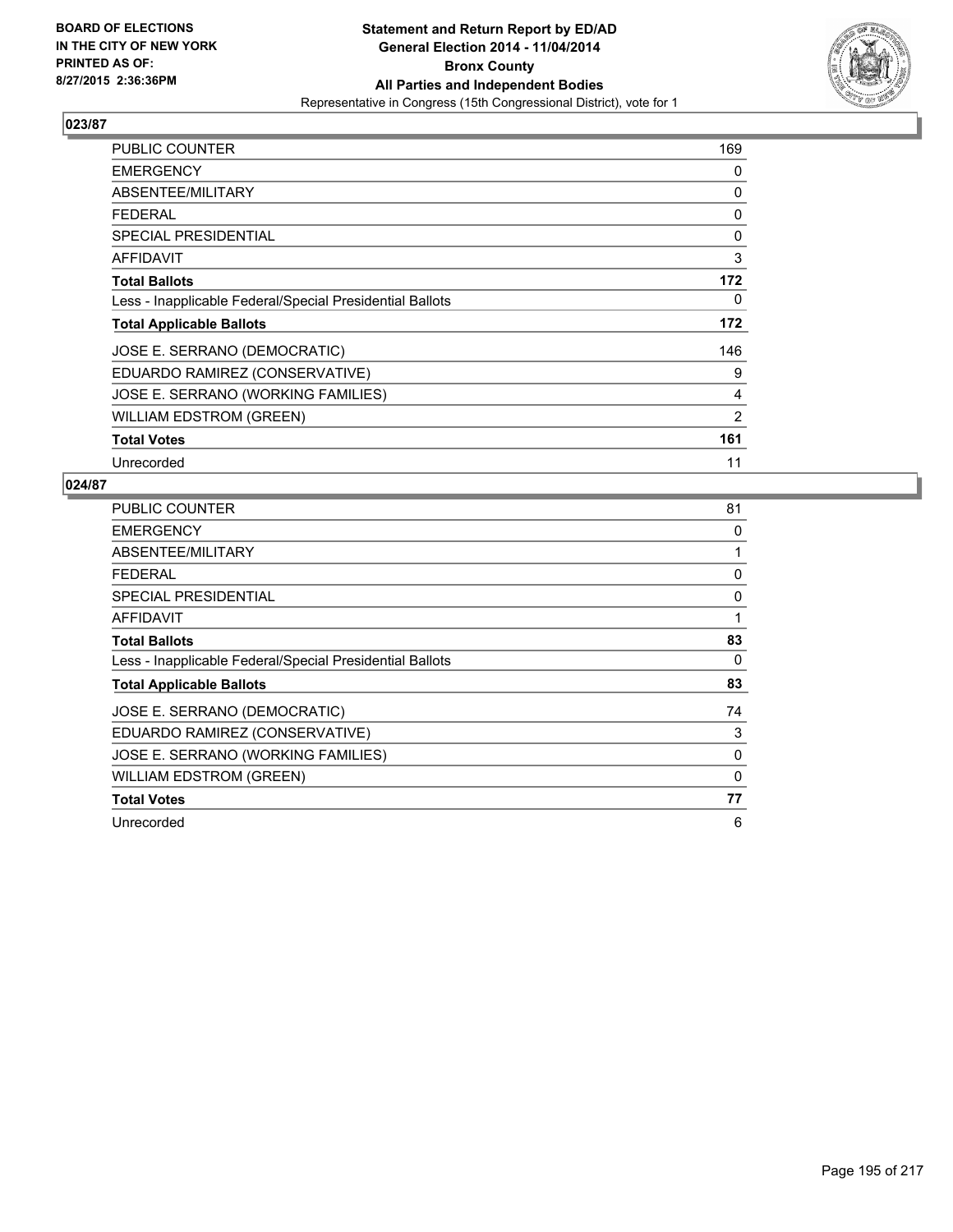

| <b>PUBLIC COUNTER</b>                                    | 61 |
|----------------------------------------------------------|----|
| <b>EMERGENCY</b>                                         | 0  |
| ABSENTEE/MILITARY                                        | 0  |
| FEDERAL                                                  | 0  |
| <b>SPECIAL PRESIDENTIAL</b>                              | 0  |
| <b>AFFIDAVIT</b>                                         | 1  |
| <b>Total Ballots</b>                                     | 62 |
| Less - Inapplicable Federal/Special Presidential Ballots | 0  |
| <b>Total Applicable Ballots</b>                          | 62 |
| JOSE E. SERRANO (DEMOCRATIC)                             | 52 |
| EDUARDO RAMIREZ (CONSERVATIVE)                           | 0  |
| JOSE E. SERRANO (WORKING FAMILIES)                       | 2  |
| <b>WILLIAM EDSTROM (GREEN)</b>                           | 1  |
| <b>Total Votes</b>                                       | 55 |
| Unrecorded                                               | 7  |

| <b>PUBLIC COUNTER</b>                                    | 158 |
|----------------------------------------------------------|-----|
| <b>EMERGENCY</b>                                         | 0   |
| ABSENTEE/MILITARY                                        | 1   |
| <b>FEDERAL</b>                                           |     |
| <b>SPECIAL PRESIDENTIAL</b>                              | 0   |
| AFFIDAVIT                                                | 8   |
| <b>Total Ballots</b>                                     | 168 |
| Less - Inapplicable Federal/Special Presidential Ballots | 0   |
| <b>Total Applicable Ballots</b>                          | 168 |
| JOSE E. SERRANO (DEMOCRATIC)                             | 141 |
| EDUARDO RAMIREZ (CONSERVATIVE)                           | 3   |
| JOSE E. SERRANO (WORKING FAMILIES)                       | 7   |
| WILLIAM EDSTROM (GREEN)                                  | 1   |
| <b>Total Votes</b>                                       | 152 |
| Unrecorded                                               | 16  |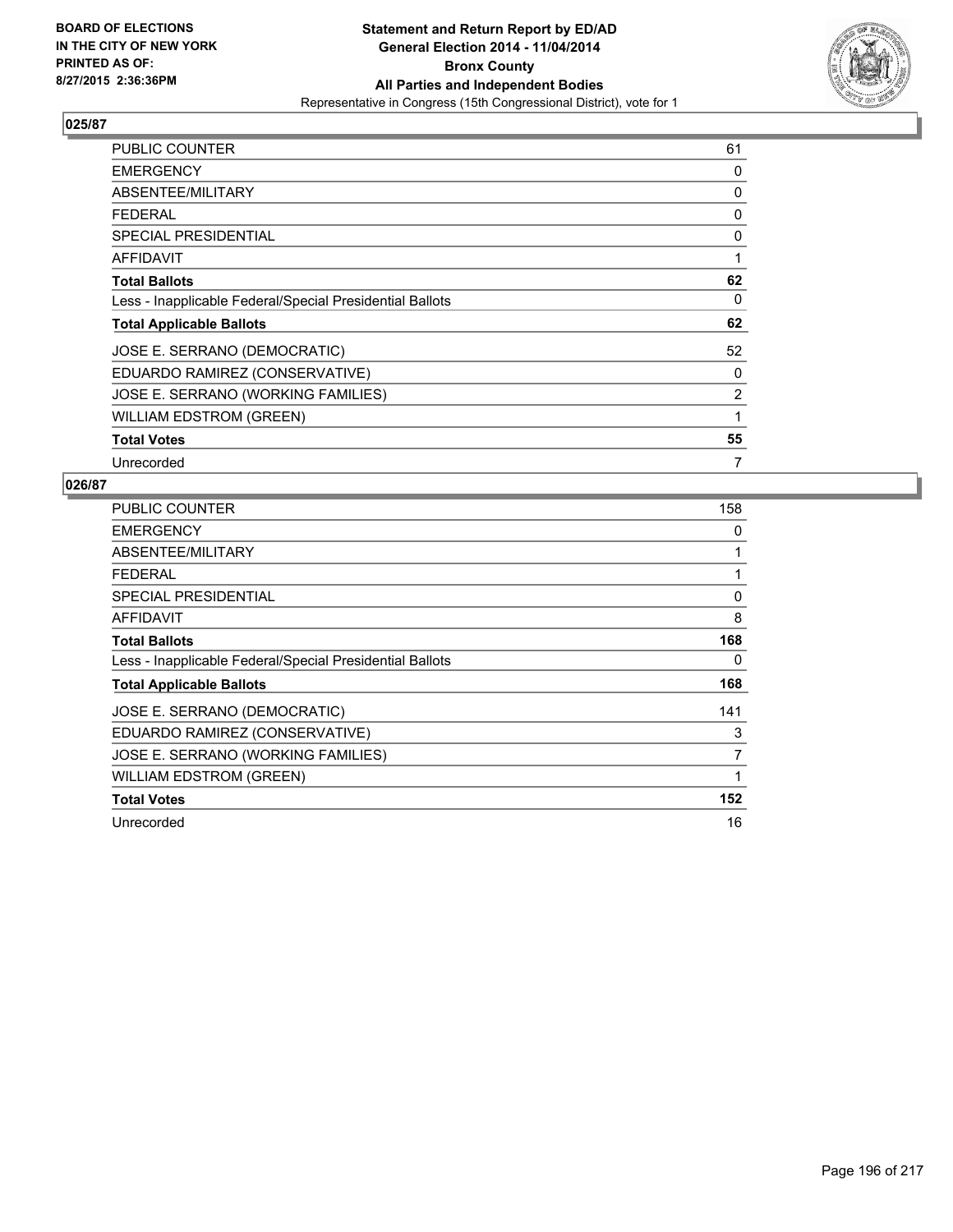

| PUBLIC COUNTER                                           | 96  |
|----------------------------------------------------------|-----|
| <b>EMERGENCY</b>                                         | 0   |
| ABSENTEE/MILITARY                                        | 0   |
| <b>FEDERAL</b>                                           | 0   |
| <b>SPECIAL PRESIDENTIAL</b>                              | 0   |
| AFFIDAVIT                                                | 5   |
| <b>Total Ballots</b>                                     | 101 |
| Less - Inapplicable Federal/Special Presidential Ballots | 0   |
| <b>Total Applicable Ballots</b>                          | 101 |
| JOSE E. SERRANO (DEMOCRATIC)                             | 83  |
| EDUARDO RAMIREZ (CONSERVATIVE)                           | 5   |
| JOSE E. SERRANO (WORKING FAMILIES)                       | 3   |
| WILLIAM EDSTROM (GREEN)                                  | 1   |
| <b>Total Votes</b>                                       | 92  |
| Unrecorded                                               | 9   |

| PUBLIC COUNTER                                           | 160 |
|----------------------------------------------------------|-----|
| <b>EMERGENCY</b>                                         | 0   |
| ABSENTEE/MILITARY                                        | 4   |
| <b>FEDERAL</b>                                           | 1   |
| <b>SPECIAL PRESIDENTIAL</b>                              | 0   |
| AFFIDAVIT                                                | 1   |
| <b>Total Ballots</b>                                     | 166 |
| Less - Inapplicable Federal/Special Presidential Ballots | 0   |
| <b>Total Applicable Ballots</b>                          | 166 |
| JOSE E. SERRANO (DEMOCRATIC)                             | 135 |
| EDUARDO RAMIREZ (CONSERVATIVE)                           | 5   |
| JOSE E. SERRANO (WORKING FAMILIES)                       | 7   |
| WILLIAM EDSTROM (GREEN)                                  | 2   |
| <b>Total Votes</b>                                       | 149 |
| Unrecorded                                               | 17  |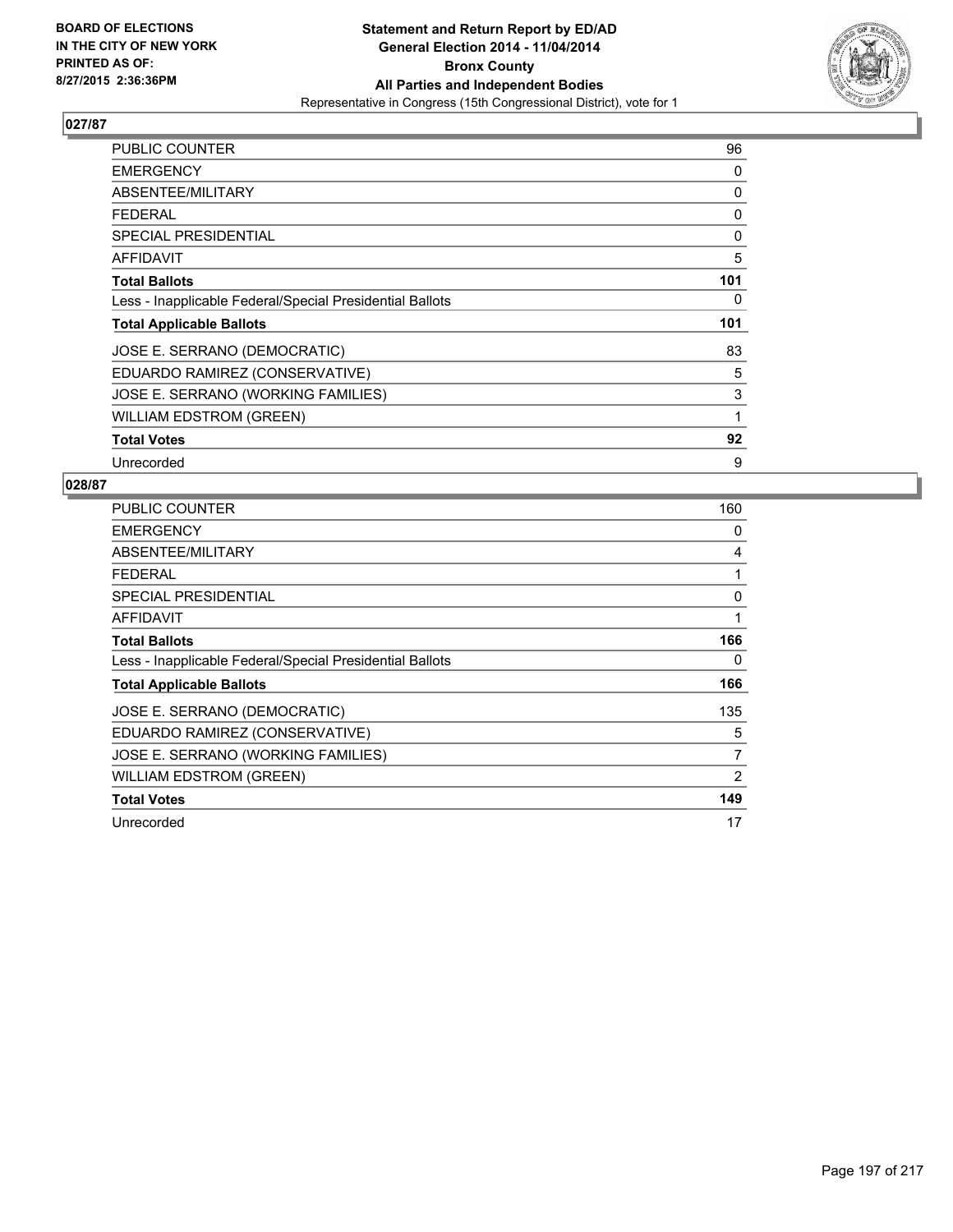

| <b>PUBLIC COUNTER</b>                                    | 118 |
|----------------------------------------------------------|-----|
| <b>EMERGENCY</b>                                         | 0   |
| ABSENTEE/MILITARY                                        | 2   |
| <b>FEDERAL</b>                                           | 0   |
| <b>SPECIAL PRESIDENTIAL</b>                              | 0   |
| <b>AFFIDAVIT</b>                                         | 1   |
| <b>Total Ballots</b>                                     | 121 |
| Less - Inapplicable Federal/Special Presidential Ballots | 0   |
| <b>Total Applicable Ballots</b>                          | 121 |
| JOSE E. SERRANO (DEMOCRATIC)                             | 94  |
| EDUARDO RAMIREZ (CONSERVATIVE)                           | 6   |
| JOSE E. SERRANO (WORKING FAMILIES)                       | 8   |
| WILLIAM EDSTROM (GREEN)                                  | 1   |
| <b>Total Votes</b>                                       | 109 |
| Unrecorded                                               | 12  |

| PUBLIC COUNTER                                           | 55           |
|----------------------------------------------------------|--------------|
| <b>EMERGENCY</b>                                         | 0            |
| ABSENTEE/MILITARY                                        | 5            |
| <b>FEDERAL</b>                                           | 0            |
| SPECIAL PRESIDENTIAL                                     | 0            |
| AFFIDAVIT                                                | 2            |
| <b>Total Ballots</b>                                     | 62           |
| Less - Inapplicable Federal/Special Presidential Ballots | 0            |
| <b>Total Applicable Ballots</b>                          | 62           |
| JOSE E. SERRANO (DEMOCRATIC)                             | 51           |
| EDUARDO RAMIREZ (CONSERVATIVE)                           | 2            |
| JOSE E. SERRANO (WORKING FAMILIES)                       | 3            |
| <b>WILLIAM EDSTROM (GREEN)</b>                           | $\mathbf{0}$ |
| <b>Total Votes</b>                                       | 56           |
| Unrecorded                                               | 6            |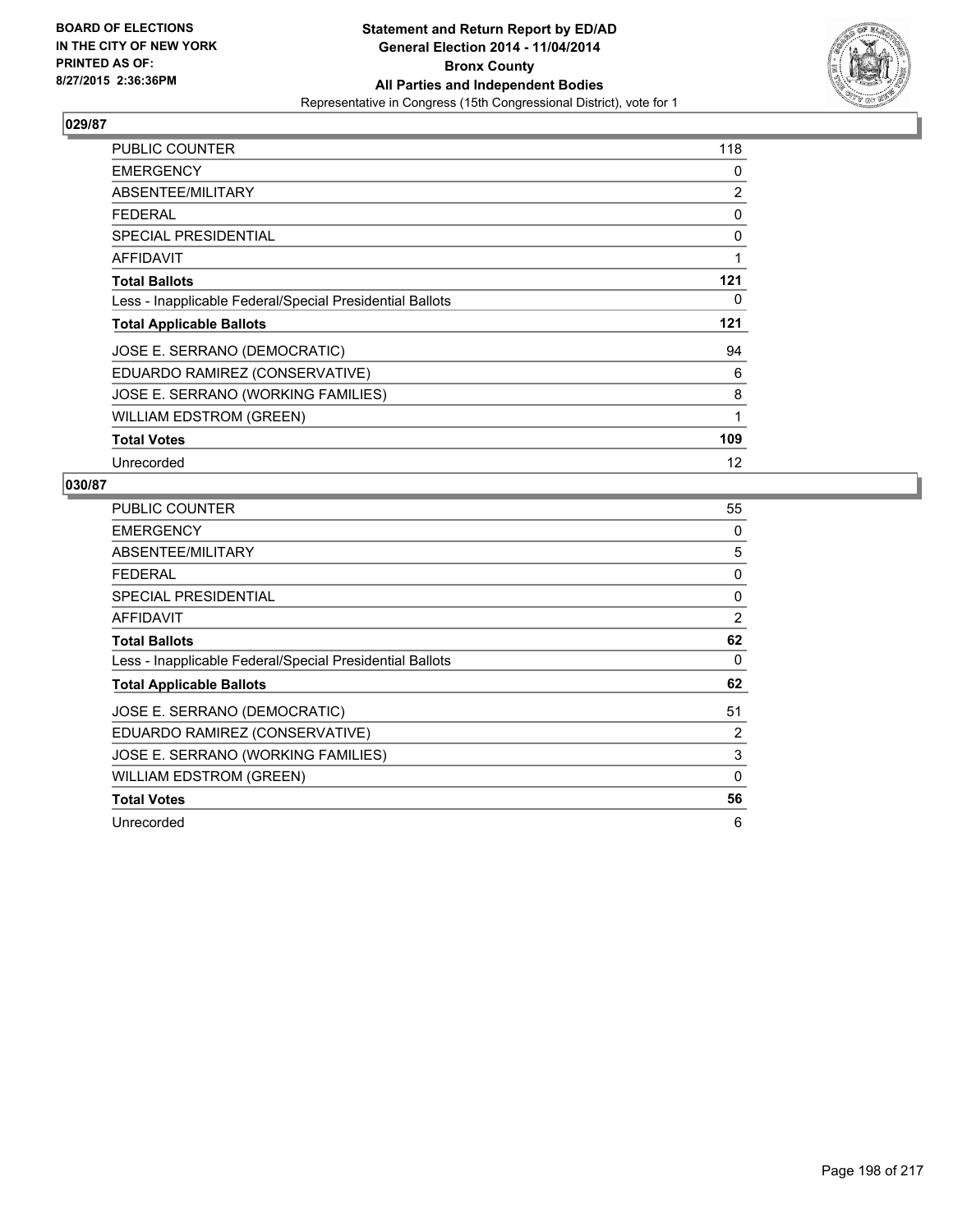

| PUBLIC COUNTER                                           | 84 |
|----------------------------------------------------------|----|
| <b>EMERGENCY</b>                                         | 0  |
| ABSENTEE/MILITARY                                        | 4  |
| <b>FEDERAL</b>                                           | 0  |
| <b>SPECIAL PRESIDENTIAL</b>                              | 0  |
| AFFIDAVIT                                                | 4  |
| <b>Total Ballots</b>                                     | 92 |
| Less - Inapplicable Federal/Special Presidential Ballots | 0  |
| <b>Total Applicable Ballots</b>                          | 92 |
| JOSE E. SERRANO (DEMOCRATIC)                             | 80 |
| EDUARDO RAMIREZ (CONSERVATIVE)                           | 1  |
| JOSE E. SERRANO (WORKING FAMILIES)                       | 1  |
| <b>WILLIAM EDSTROM (GREEN)</b>                           | 2  |
| <b>Total Votes</b>                                       | 84 |
| Unrecorded                                               | 8  |

| <b>PUBLIC COUNTER</b>                                    | 165 |
|----------------------------------------------------------|-----|
| <b>EMERGENCY</b>                                         | 0   |
| ABSENTEE/MILITARY                                        | 2   |
| <b>FEDERAL</b>                                           | 0   |
| SPECIAL PRESIDENTIAL                                     | 0   |
| <b>AFFIDAVIT</b>                                         | 5   |
| <b>Total Ballots</b>                                     | 172 |
| Less - Inapplicable Federal/Special Presidential Ballots | 0   |
| <b>Total Applicable Ballots</b>                          | 172 |
| JOSE E. SERRANO (DEMOCRATIC)                             | 149 |
| EDUARDO RAMIREZ (CONSERVATIVE)                           | 7   |
| JOSE E. SERRANO (WORKING FAMILIES)                       | 3   |
| <b>WILLIAM EDSTROM (GREEN)</b>                           | 0   |
| PEG BERRIOS (WRITE-IN)                                   | 1   |
| <b>Total Votes</b>                                       | 160 |
| Unrecorded                                               | 12  |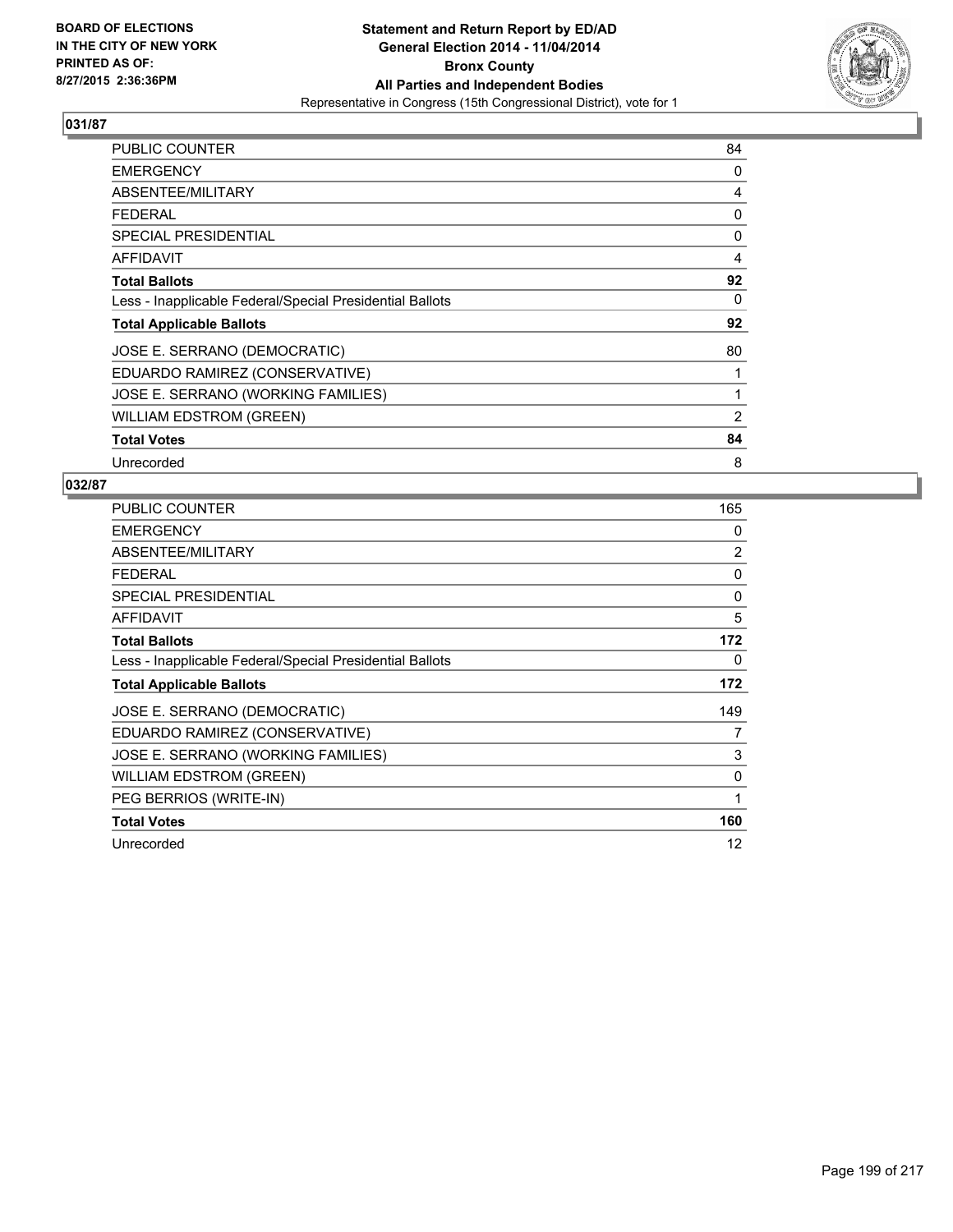

| <b>PUBLIC COUNTER</b>                                    | 186 |
|----------------------------------------------------------|-----|
| <b>EMERGENCY</b>                                         | 0   |
| ABSENTEE/MILITARY                                        | 1   |
| <b>FEDERAL</b>                                           | 1   |
| <b>SPECIAL PRESIDENTIAL</b>                              | 0   |
| AFFIDAVIT                                                | 0   |
| <b>Total Ballots</b>                                     | 188 |
| Less - Inapplicable Federal/Special Presidential Ballots | 0   |
| <b>Total Applicable Ballots</b>                          | 188 |
| JOSE E. SERRANO (DEMOCRATIC)                             | 161 |
| EDUARDO RAMIREZ (CONSERVATIVE)                           | 6   |
| JOSE E. SERRANO (WORKING FAMILIES)                       | 8   |
| <b>WILLIAM EDSTROM (GREEN)</b>                           | 1   |
| <b>Total Votes</b>                                       | 176 |
| Unrecorded                                               | 12  |

| PUBLIC COUNTER                                           | 165          |
|----------------------------------------------------------|--------------|
| <b>EMERGENCY</b>                                         | 0            |
| ABSENTEE/MILITARY                                        | 1            |
| <b>FEDERAL</b>                                           | 0            |
| <b>SPECIAL PRESIDENTIAL</b>                              | 0            |
| AFFIDAVIT                                                | 0            |
| <b>Total Ballots</b>                                     | 166          |
| Less - Inapplicable Federal/Special Presidential Ballots | 0            |
| <b>Total Applicable Ballots</b>                          | 166          |
| JOSE E. SERRANO (DEMOCRATIC)                             | 145          |
| EDUARDO RAMIREZ (CONSERVATIVE)                           | 7            |
| JOSE E. SERRANO (WORKING FAMILIES)                       | 3            |
| WILLIAM EDSTROM (GREEN)                                  | $\mathbf{0}$ |
| <b>Total Votes</b>                                       | 155          |
| Unrecorded                                               | 11           |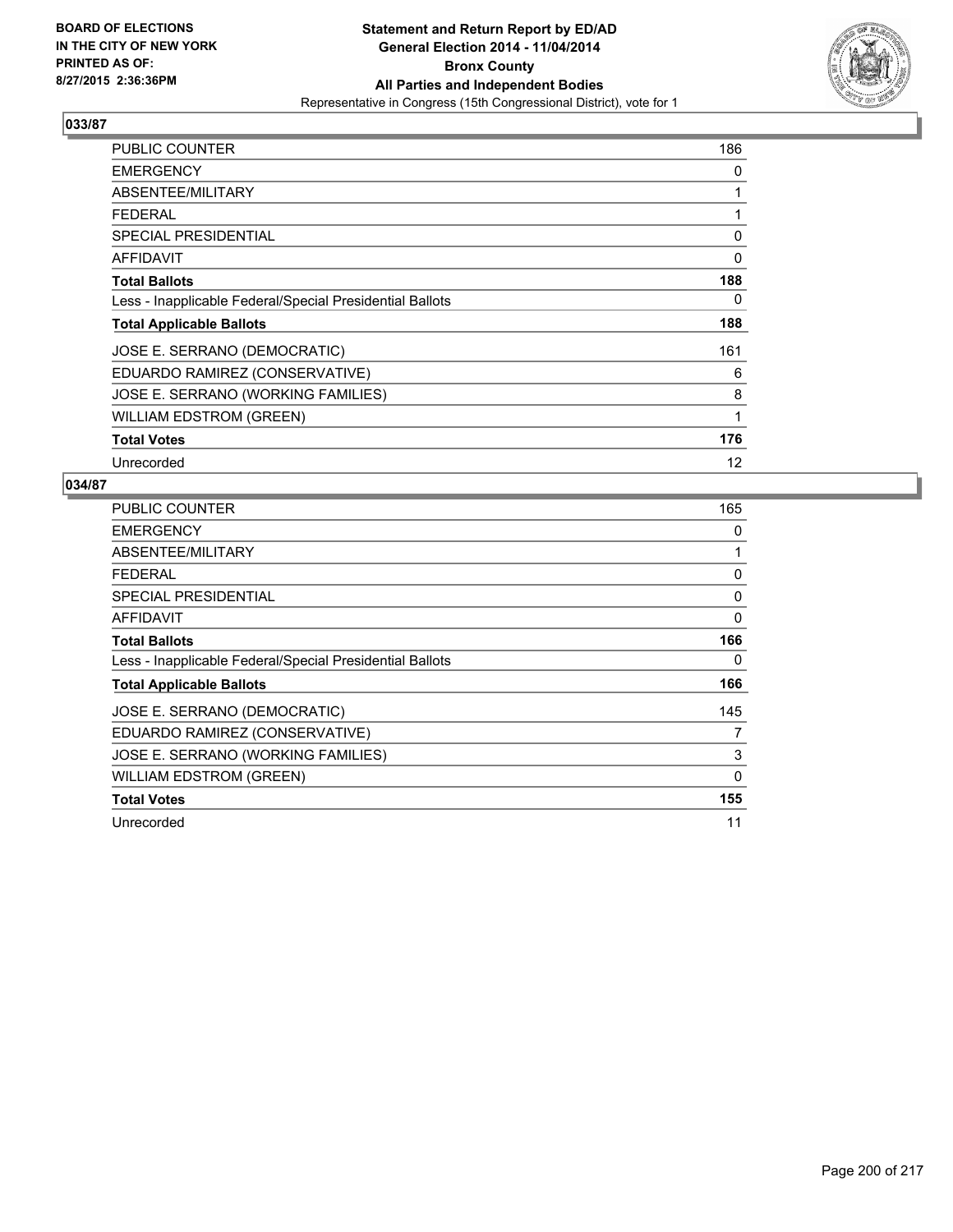

| <b>PUBLIC COUNTER</b>                                    | 130 |
|----------------------------------------------------------|-----|
| <b>EMERGENCY</b>                                         | 0   |
| ABSENTEE/MILITARY                                        | 1   |
| <b>FEDERAL</b>                                           | 0   |
| <b>SPECIAL PRESIDENTIAL</b>                              | 0   |
| <b>AFFIDAVIT</b>                                         | 3   |
| <b>Total Ballots</b>                                     | 134 |
| Less - Inapplicable Federal/Special Presidential Ballots | 0   |
| <b>Total Applicable Ballots</b>                          | 134 |
| JOSE E. SERRANO (DEMOCRATIC)                             | 114 |
| EDUARDO RAMIREZ (CONSERVATIVE)                           | 4   |
| JOSE E. SERRANO (WORKING FAMILIES)                       | 2   |
| <b>WILLIAM EDSTROM (GREEN)</b>                           | 3   |
| <b>Total Votes</b>                                       | 123 |
| Unrecorded                                               | 11  |

| <b>PUBLIC COUNTER</b>                                    | 150 |
|----------------------------------------------------------|-----|
| <b>EMERGENCY</b>                                         | 0   |
| ABSENTEE/MILITARY                                        | 0   |
| <b>FEDERAL</b>                                           | 1   |
| SPECIAL PRESIDENTIAL                                     | 0   |
| <b>AFFIDAVIT</b>                                         | 1   |
| <b>Total Ballots</b>                                     | 152 |
| Less - Inapplicable Federal/Special Presidential Ballots | 0   |
| <b>Total Applicable Ballots</b>                          | 152 |
| JOSE E. SERRANO (DEMOCRATIC)                             | 123 |
| EDUARDO RAMIREZ (CONSERVATIVE)                           | 8   |
| JOSE E. SERRANO (WORKING FAMILIES)                       | 5   |
| <b>WILLIAM EDSTROM (GREEN)</b>                           | 2   |
| GILBERT IRIZARRY (WRITE-IN)                              | 1   |
| UNATTRIBUTABLE WRITE-IN (WRITE-IN)                       | 1   |
| <b>Total Votes</b>                                       | 140 |
| Unrecorded                                               | 12  |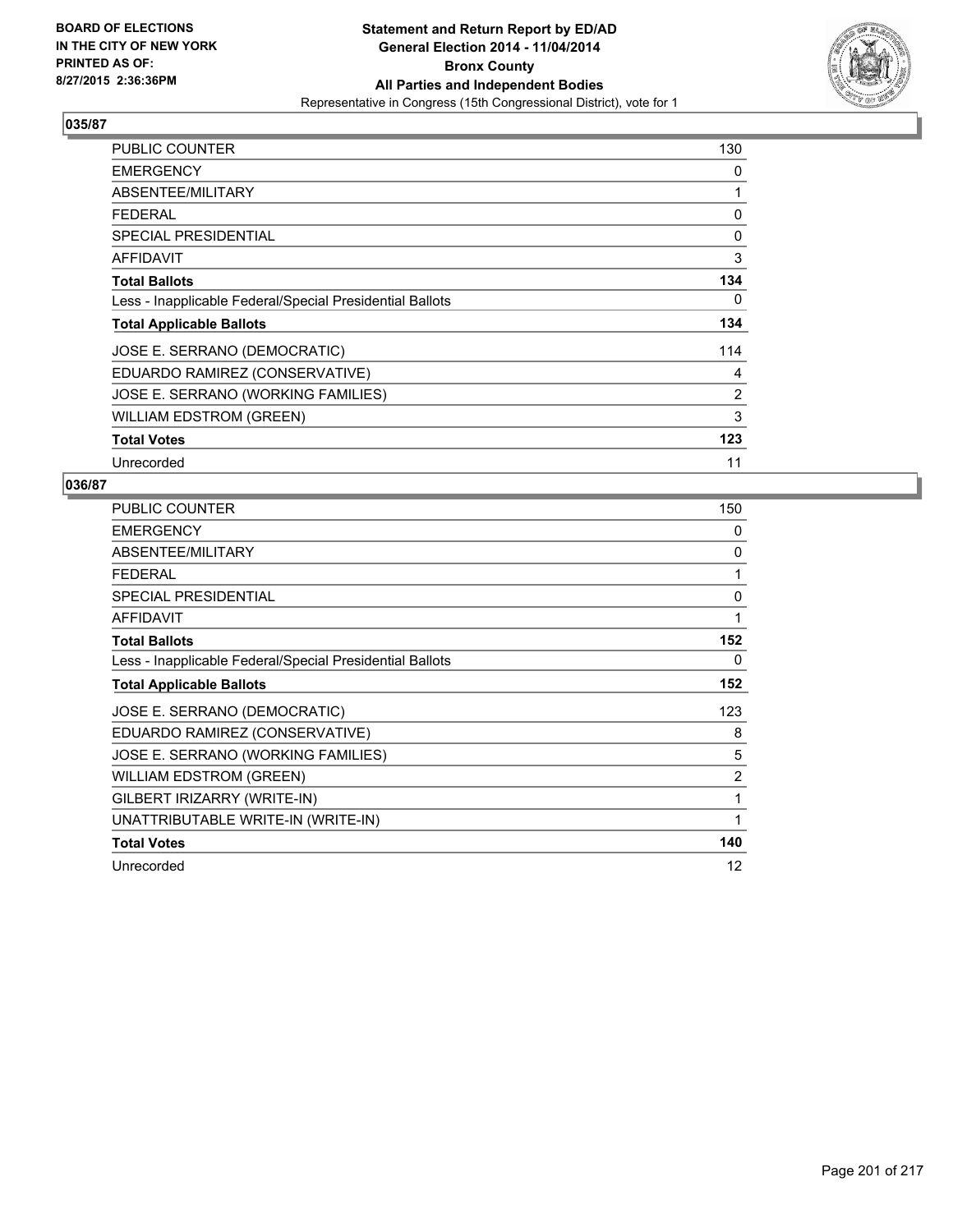

| <b>PUBLIC COUNTER</b>                                    | 163 |
|----------------------------------------------------------|-----|
| <b>EMERGENCY</b>                                         | 0   |
| ABSENTEE/MILITARY                                        | 3   |
| <b>FEDERAL</b>                                           | 1   |
| SPECIAL PRESIDENTIAL                                     | 0   |
| AFFIDAVIT                                                | 3   |
| <b>Total Ballots</b>                                     | 170 |
| Less - Inapplicable Federal/Special Presidential Ballots | 0   |
| <b>Total Applicable Ballots</b>                          | 170 |
| JOSE E. SERRANO (DEMOCRATIC)                             | 138 |
| EDUARDO RAMIREZ (CONSERVATIVE)                           | 3   |
| JOSE E. SERRANO (WORKING FAMILIES)                       | 8   |
| WILLIAM EDSTROM (GREEN)                                  | 2   |
| <b>Total Votes</b>                                       | 151 |
| Unrecorded                                               | 19  |

| PUBLIC COUNTER                                           | 178          |
|----------------------------------------------------------|--------------|
| <b>EMERGENCY</b>                                         | 0            |
| ABSENTEE/MILITARY                                        | 2            |
| <b>FEDERAL</b>                                           | 0            |
| <b>SPECIAL PRESIDENTIAL</b>                              | 0            |
| AFFIDAVIT                                                | 2            |
| <b>Total Ballots</b>                                     | 182          |
| Less - Inapplicable Federal/Special Presidential Ballots | 0            |
| <b>Total Applicable Ballots</b>                          | 182          |
| JOSE E. SERRANO (DEMOCRATIC)                             | 156          |
| EDUARDO RAMIREZ (CONSERVATIVE)                           | 2            |
| JOSE E. SERRANO (WORKING FAMILIES)                       | 8            |
| WILLIAM EDSTROM (GREEN)                                  | $\mathbf{0}$ |
| <b>Total Votes</b>                                       | 166          |
| Unrecorded                                               | 16           |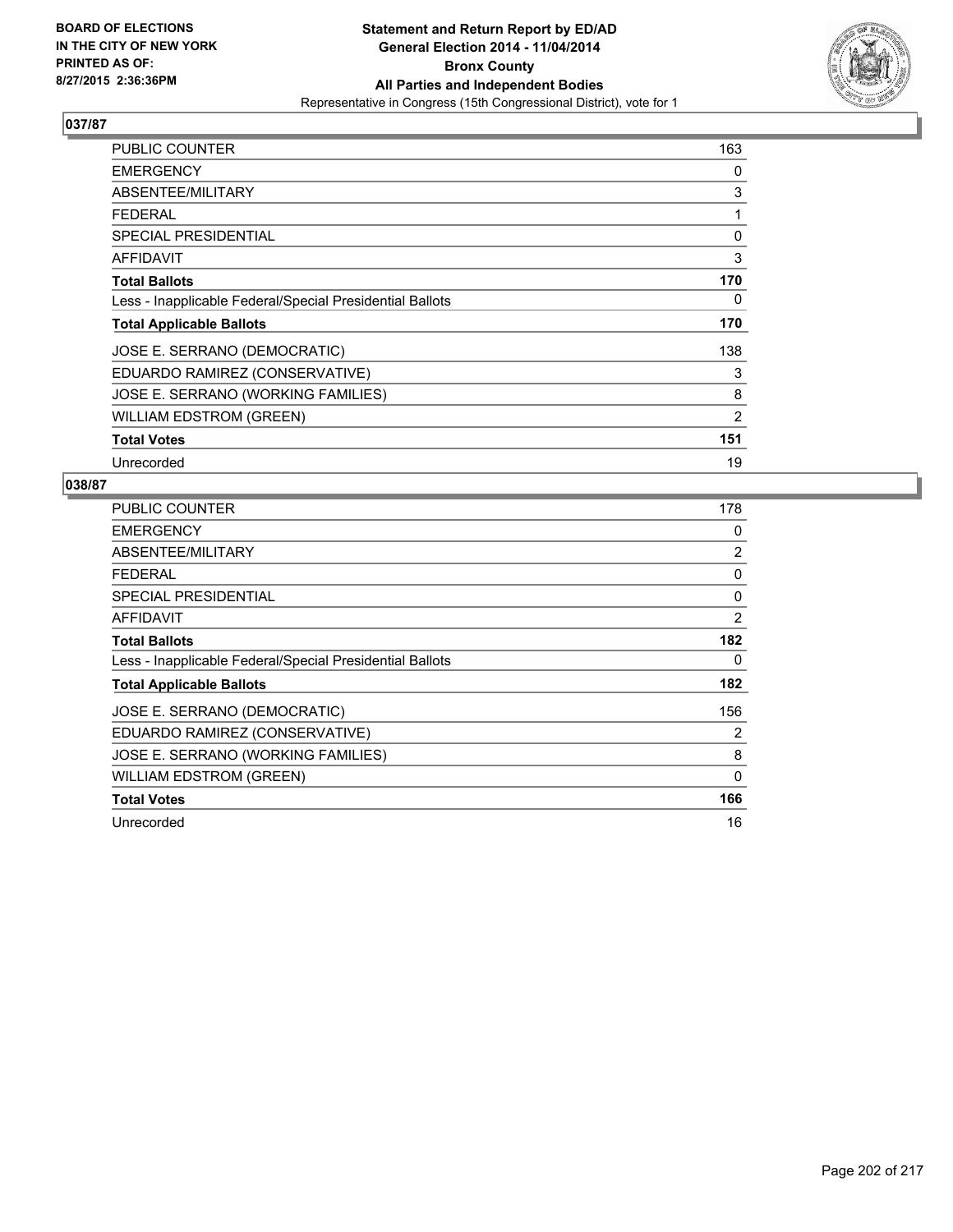

| <b>PUBLIC COUNTER</b>                                    | 191 |
|----------------------------------------------------------|-----|
| <b>EMERGENCY</b>                                         | 0   |
| ABSENTEE/MILITARY                                        | 3   |
| <b>FEDERAL</b>                                           | 0   |
| <b>SPECIAL PRESIDENTIAL</b>                              | 0   |
| AFFIDAVIT                                                | 5   |
| <b>Total Ballots</b>                                     | 199 |
| Less - Inapplicable Federal/Special Presidential Ballots | 0   |
| <b>Total Applicable Ballots</b>                          | 199 |
| JOSE E. SERRANO (DEMOCRATIC)                             | 156 |
| EDUARDO RAMIREZ (CONSERVATIVE)                           | 8   |
| JOSE E. SERRANO (WORKING FAMILIES)                       | 19  |
| <b>WILLIAM EDSTROM (GREEN)</b>                           | 2   |
| <b>Total Votes</b>                                       | 185 |
| Unrecorded                                               | 14  |

| <b>PUBLIC COUNTER</b>                                    | 227 |
|----------------------------------------------------------|-----|
| <b>EMERGENCY</b>                                         | 0   |
| ABSENTEE/MILITARY                                        | 1   |
| <b>FEDERAL</b>                                           | 1   |
| SPECIAL PRESIDENTIAL                                     | 0   |
| <b>AFFIDAVIT</b>                                         | 3   |
| <b>Total Ballots</b>                                     | 232 |
| Less - Inapplicable Federal/Special Presidential Ballots | 0   |
| <b>Total Applicable Ballots</b>                          | 232 |
| JOSE E. SERRANO (DEMOCRATIC)                             | 193 |
| EDUARDO RAMIREZ (CONSERVATIVE)                           | 8   |
| JOSE E. SERRANO (WORKING FAMILIES)                       | 7   |
| <b>WILLIAM EDSTROM (GREEN)</b>                           | 2   |
| <b>Total Votes</b>                                       | 210 |
| Unrecorded                                               | 22  |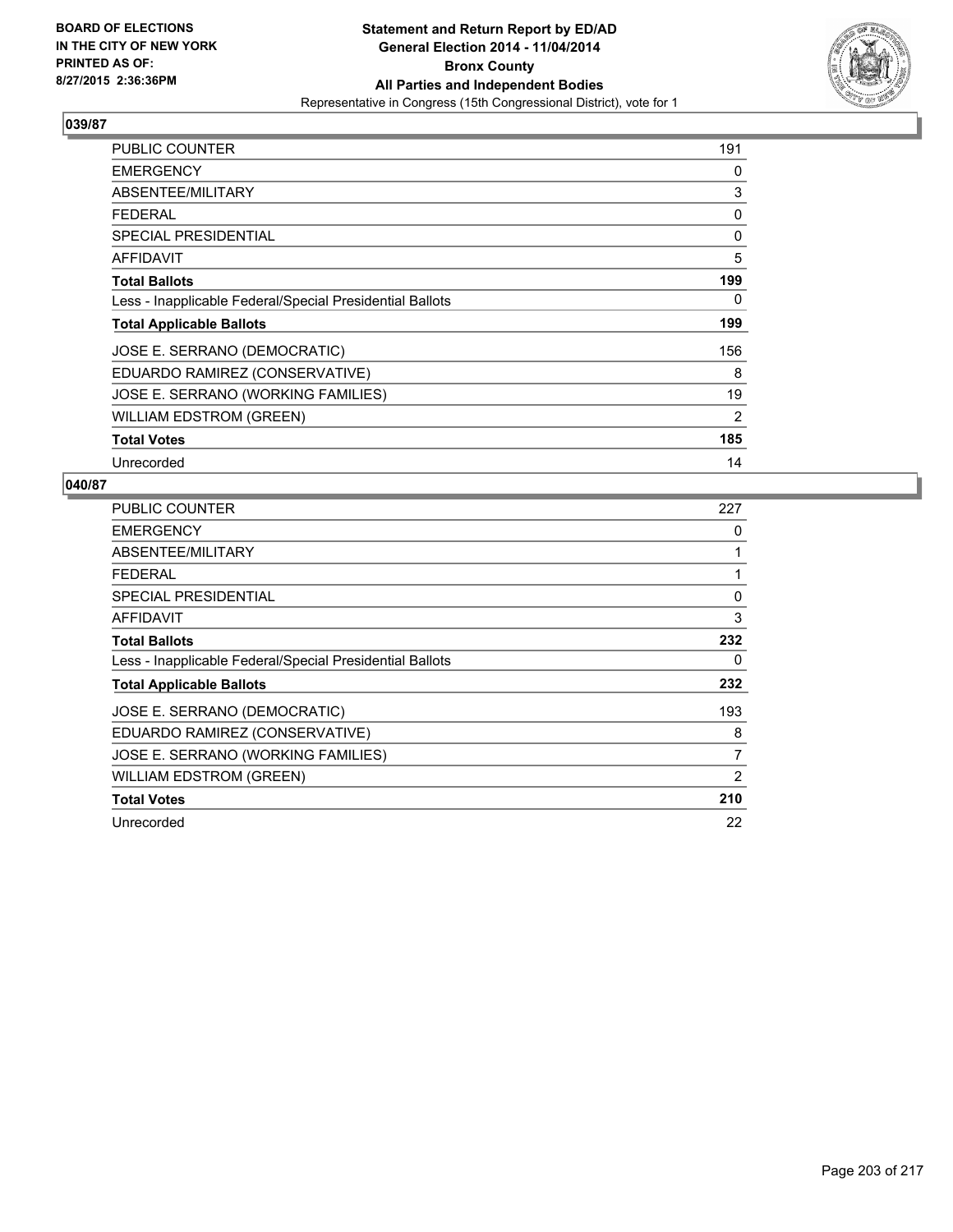

| <b>PUBLIC COUNTER</b>                                    | 91             |
|----------------------------------------------------------|----------------|
| <b>EMERGENCY</b>                                         | 0              |
| ABSENTEE/MILITARY                                        | 1              |
| <b>FEDERAL</b>                                           | 0              |
| <b>SPECIAL PRESIDENTIAL</b>                              | 0              |
| AFFIDAVIT                                                | 1              |
| <b>Total Ballots</b>                                     | 93             |
| Less - Inapplicable Federal/Special Presidential Ballots | 0              |
| <b>Total Applicable Ballots</b>                          | 93             |
| JOSE E. SERRANO (DEMOCRATIC)                             | 75             |
| EDUARDO RAMIREZ (CONSERVATIVE)                           | 4              |
| JOSE E. SERRANO (WORKING FAMILIES)                       | $\overline{7}$ |
| WILLIAM EDSTROM (GREEN)                                  | 0              |
| <b>Total Votes</b>                                       | 86             |
| Unrecorded                                               | 7              |

| PUBLIC COUNTER                                           | 179 |
|----------------------------------------------------------|-----|
| <b>EMERGENCY</b>                                         | 0   |
| ABSENTEE/MILITARY                                        | 2   |
| <b>FEDERAL</b>                                           | 0   |
| <b>SPECIAL PRESIDENTIAL</b>                              | 0   |
| AFFIDAVIT                                                | 4   |
| <b>Total Ballots</b>                                     | 185 |
| Less - Inapplicable Federal/Special Presidential Ballots | 0   |
| <b>Total Applicable Ballots</b>                          | 185 |
| JOSE E. SERRANO (DEMOCRATIC)                             | 162 |
| EDUARDO RAMIREZ (CONSERVATIVE)                           | 2   |
| JOSE E. SERRANO (WORKING FAMILIES)                       | 8   |
| WILLIAM EDSTROM (GREEN)                                  | 3   |
| <b>Total Votes</b>                                       | 175 |
| Unrecorded                                               | 10  |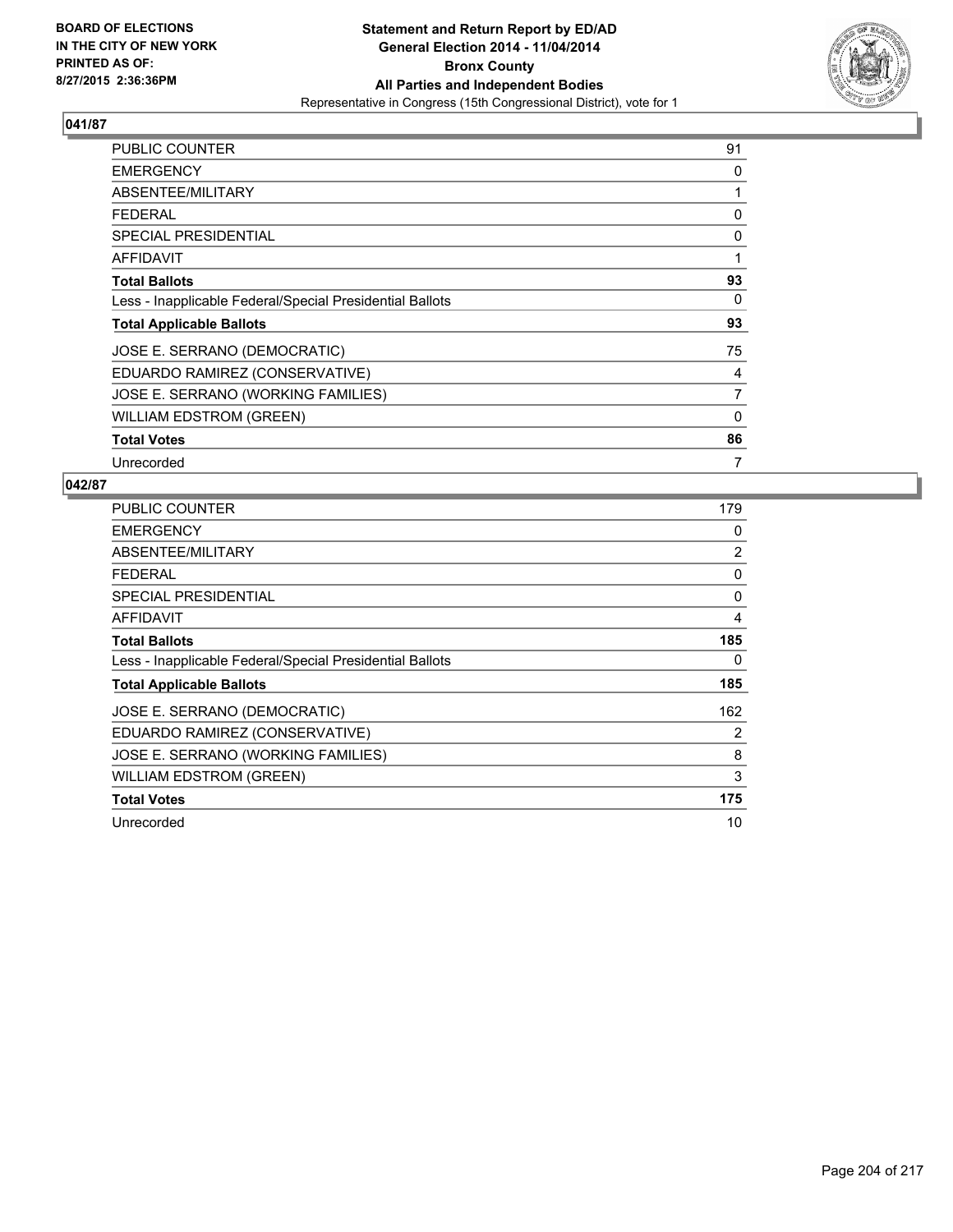

| <b>PUBLIC COUNTER</b>                                    | 10      |
|----------------------------------------------------------|---------|
| <b>EMERGENCY</b>                                         | 0       |
| ABSENTEE/MILITARY                                        | 2       |
| <b>FEDERAL</b>                                           | 0       |
| <b>SPECIAL PRESIDENTIAL</b>                              | 0       |
| <b>AFFIDAVIT</b>                                         | 0       |
| <b>Total Ballots</b>                                     | 12      |
| Less - Inapplicable Federal/Special Presidential Ballots | 0       |
| <b>Total Applicable Ballots</b>                          | $12 \,$ |
| JOSE E. SERRANO (DEMOCRATIC)                             | 8       |
| EDUARDO RAMIREZ (CONSERVATIVE)                           | 2       |
| JOSE E. SERRANO (WORKING FAMILIES)                       | 0       |
| WILLIAM EDSTROM (GREEN)                                  | 0       |
| <b>Total Votes</b>                                       | 10      |
| Unrecorded                                               | 2       |

| <b>PUBLIC COUNTER</b>                                    | 116 |
|----------------------------------------------------------|-----|
| <b>EMERGENCY</b>                                         | 0   |
| ABSENTEE/MILITARY                                        | 4   |
| <b>FEDERAL</b>                                           | 0   |
| SPECIAL PRESIDENTIAL                                     | 0   |
| <b>AFFIDAVIT</b>                                         | 1   |
| <b>Total Ballots</b>                                     | 121 |
| Less - Inapplicable Federal/Special Presidential Ballots | 0   |
| <b>Total Applicable Ballots</b>                          | 121 |
| JOSE E. SERRANO (DEMOCRATIC)                             | 104 |
| EDUARDO RAMIREZ (CONSERVATIVE)                           | 2   |
| JOSE E. SERRANO (WORKING FAMILIES)                       | 5   |
| <b>WILLIAM EDSTROM (GREEN)</b>                           | 3   |
| KATHY C HOCHOL (WRITE-IN)                                | 1   |
| <b>Total Votes</b>                                       | 115 |
| Unrecorded                                               |     |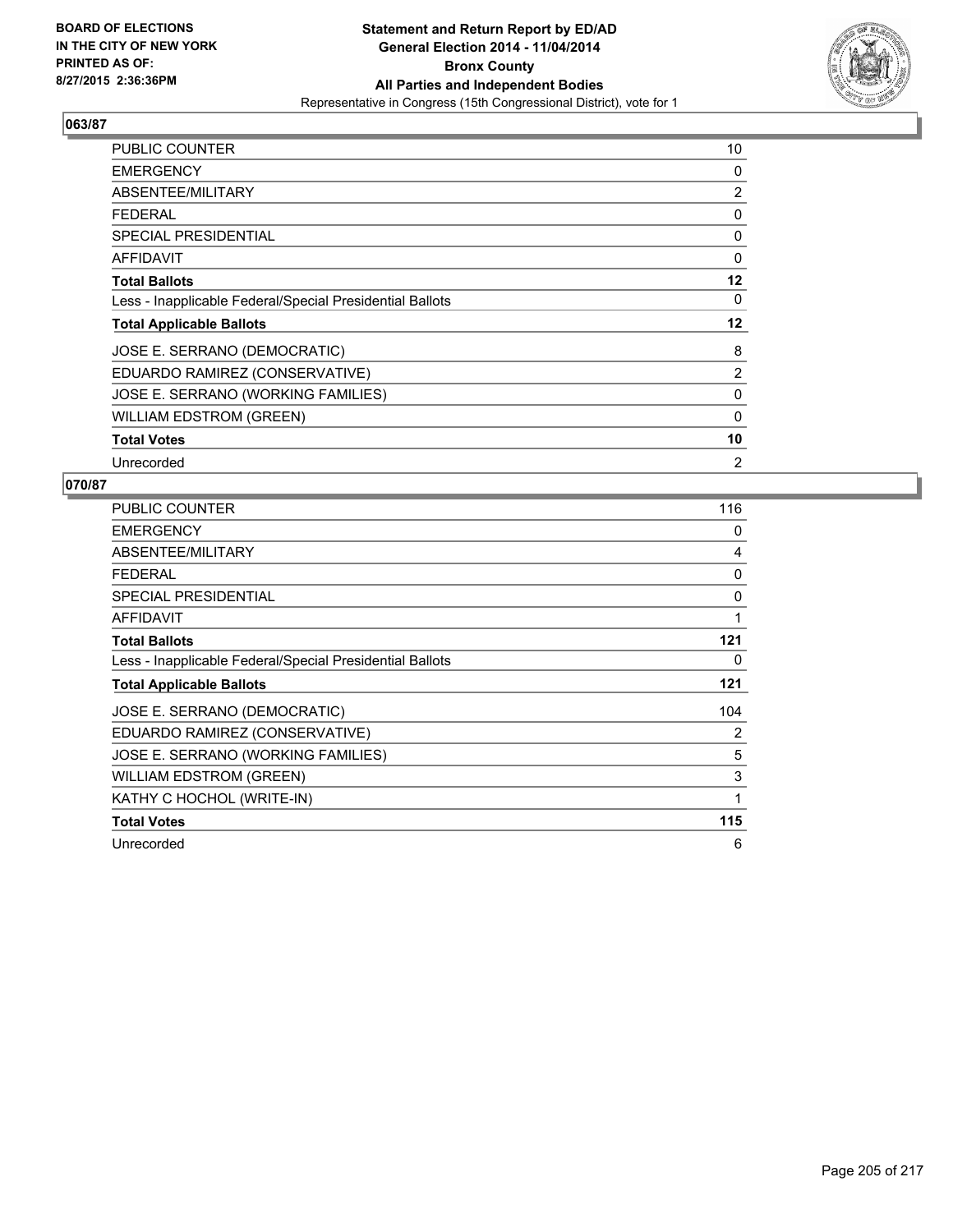

| PUBLIC COUNTER                                           | 81 |
|----------------------------------------------------------|----|
| <b>EMERGENCY</b>                                         | 0  |
| ABSENTEE/MILITARY                                        | 0  |
| <b>FEDERAL</b>                                           | 0  |
| <b>SPECIAL PRESIDENTIAL</b>                              | 0  |
| <b>AFFIDAVIT</b>                                         | 0  |
| <b>Total Ballots</b>                                     | 81 |
| Less - Inapplicable Federal/Special Presidential Ballots | 0  |
| <b>Total Applicable Ballots</b>                          | 81 |
| JOSE E. SERRANO (DEMOCRATIC)                             | 71 |
| EDUARDO RAMIREZ (CONSERVATIVE)                           | 0  |
| JOSE E. SERRANO (WORKING FAMILIES)                       | 3  |
| WILLIAM EDSTROM (GREEN)                                  | 1  |
| <b>Total Votes</b>                                       | 75 |
| Unrecorded                                               | 6  |

| <b>PUBLIC COUNTER</b>                                    | 94  |
|----------------------------------------------------------|-----|
| <b>EMERGENCY</b>                                         | 0   |
| ABSENTEE/MILITARY                                        | 5   |
| <b>FEDERAL</b>                                           | 1   |
| SPECIAL PRESIDENTIAL                                     | 0   |
| AFFIDAVIT                                                | 0   |
| <b>Total Ballots</b>                                     | 100 |
| Less - Inapplicable Federal/Special Presidential Ballots | 0   |
| <b>Total Applicable Ballots</b>                          | 100 |
| JOSE E. SERRANO (DEMOCRATIC)                             | 75  |
| EDUARDO RAMIREZ (CONSERVATIVE)                           | 6   |
| JOSE E. SERRANO (WORKING FAMILIES)                       | 5   |
| <b>WILLIAM EDSTROM (GREEN)</b>                           | 1   |
| <b>Total Votes</b>                                       | 87  |
| Unrecorded                                               | 13  |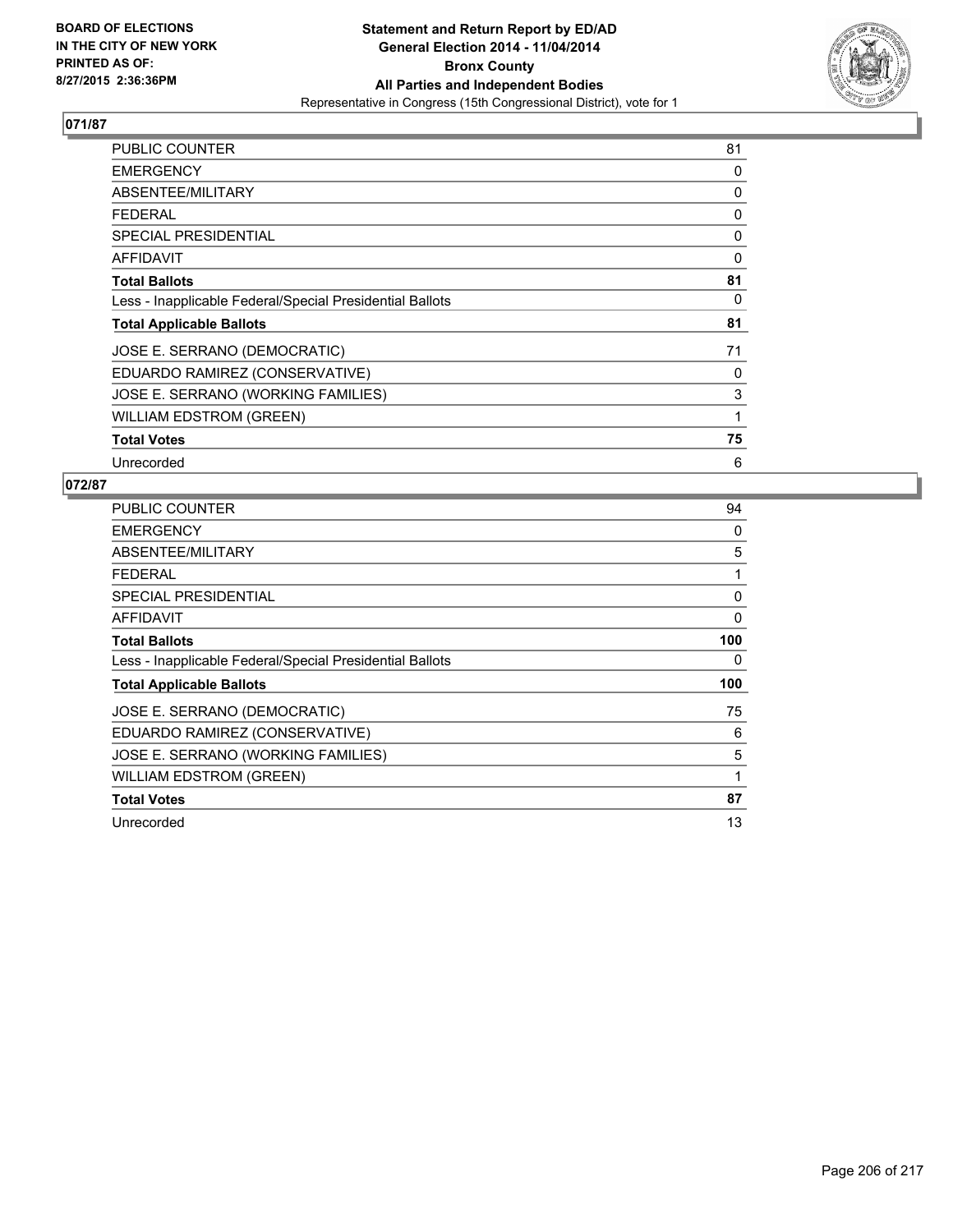

| PUBLIC COUNTER                                           | 29       |
|----------------------------------------------------------|----------|
| <b>EMERGENCY</b>                                         | 0        |
| ABSENTEE/MILITARY                                        | 0        |
| <b>FEDERAL</b>                                           | 0        |
| <b>SPECIAL PRESIDENTIAL</b>                              | 0        |
| <b>AFFIDAVIT</b>                                         | 4        |
| <b>Total Ballots</b>                                     | 33       |
| Less - Inapplicable Federal/Special Presidential Ballots | 0        |
| <b>Total Applicable Ballots</b>                          | 33       |
| JOSE E. SERRANO (DEMOCRATIC)                             | 23       |
| EDUARDO RAMIREZ (CONSERVATIVE)                           | 2        |
| JOSE E. SERRANO (WORKING FAMILIES)                       | 2        |
| <b>WILLIAM EDSTROM (GREEN)</b>                           | $\Omega$ |
| <b>Total Votes</b>                                       | 27       |
| Unrecorded                                               | 6        |

| <b>PUBLIC COUNTER</b>                                    | 186 |
|----------------------------------------------------------|-----|
| <b>EMERGENCY</b>                                         | 0   |
| ABSENTEE/MILITARY                                        | 1   |
| <b>FEDERAL</b>                                           | 0   |
| <b>SPECIAL PRESIDENTIAL</b>                              | 0   |
| AFFIDAVIT                                                | 3   |
| <b>Total Ballots</b>                                     | 190 |
| Less - Inapplicable Federal/Special Presidential Ballots | 0   |
| <b>Total Applicable Ballots</b>                          | 190 |
| JOSE E. SERRANO (DEMOCRATIC)                             | 155 |
| EDUARDO RAMIREZ (CONSERVATIVE)                           | 7   |
| JOSE E. SERRANO (WORKING FAMILIES)                       | 8   |
| <b>WILLIAM EDSTROM (GREEN)</b>                           | 4   |
| UNATTRIBUTABLE WRITE-IN (WRITE-IN)                       | 1   |
| <b>Total Votes</b>                                       | 175 |
|                                                          |     |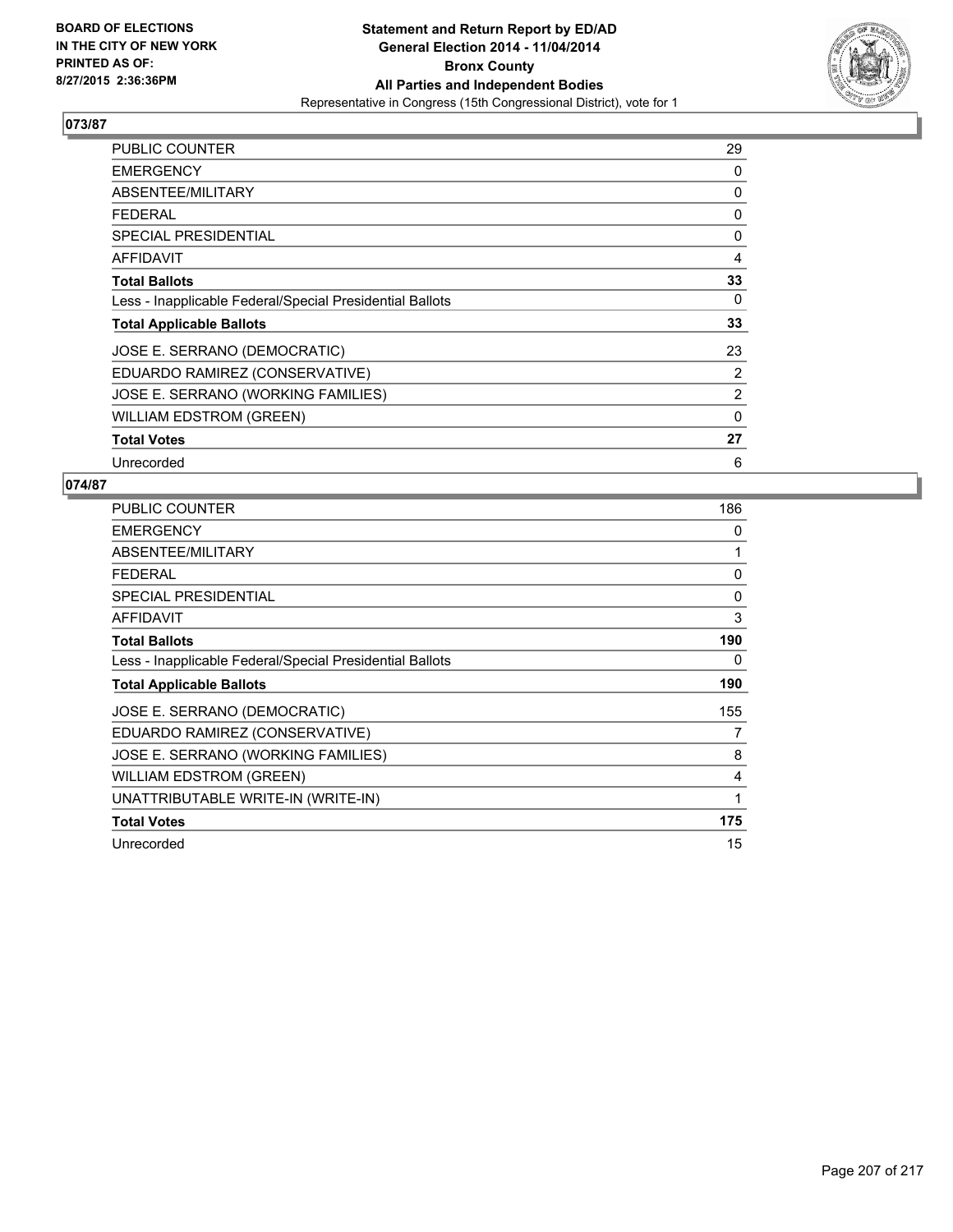

| PUBLIC COUNTER                                           | 158 |
|----------------------------------------------------------|-----|
| <b>EMERGENCY</b>                                         | 0   |
| ABSENTEE/MILITARY                                        | 0   |
| <b>FEDERAL</b>                                           | 0   |
| <b>SPECIAL PRESIDENTIAL</b>                              | 0   |
| AFFIDAVIT                                                | 4   |
| <b>Total Ballots</b>                                     | 162 |
| Less - Inapplicable Federal/Special Presidential Ballots | 0   |
| <b>Total Applicable Ballots</b>                          | 162 |
| JOSE E. SERRANO (DEMOCRATIC)                             | 129 |
| EDUARDO RAMIREZ (CONSERVATIVE)                           | 10  |
| JOSE E. SERRANO (WORKING FAMILIES)                       | 10  |
| <b>WILLIAM EDSTROM (GREEN)</b>                           | 1   |
| <b>Total Votes</b>                                       | 150 |
| Unrecorded                                               | 12  |

| <b>PUBLIC COUNTER</b>                                    | 151 |
|----------------------------------------------------------|-----|
| <b>EMERGENCY</b>                                         | 0   |
| ABSENTEE/MILITARY                                        | 1   |
| <b>FEDERAL</b>                                           | 0   |
| <b>SPECIAL PRESIDENTIAL</b>                              | 0   |
| AFFIDAVIT                                                | 1   |
| <b>Total Ballots</b>                                     | 153 |
| Less - Inapplicable Federal/Special Presidential Ballots | 0   |
| <b>Total Applicable Ballots</b>                          | 153 |
| JOSE E. SERRANO (DEMOCRATIC)                             | 122 |
| EDUARDO RAMIREZ (CONSERVATIVE)                           | 9   |
| JOSE E. SERRANO (WORKING FAMILIES)                       | 6   |
| <b>WILLIAM EDSTROM (GREEN)</b>                           | 3   |
| <b>Total Votes</b>                                       | 140 |
| Unrecorded                                               | 13  |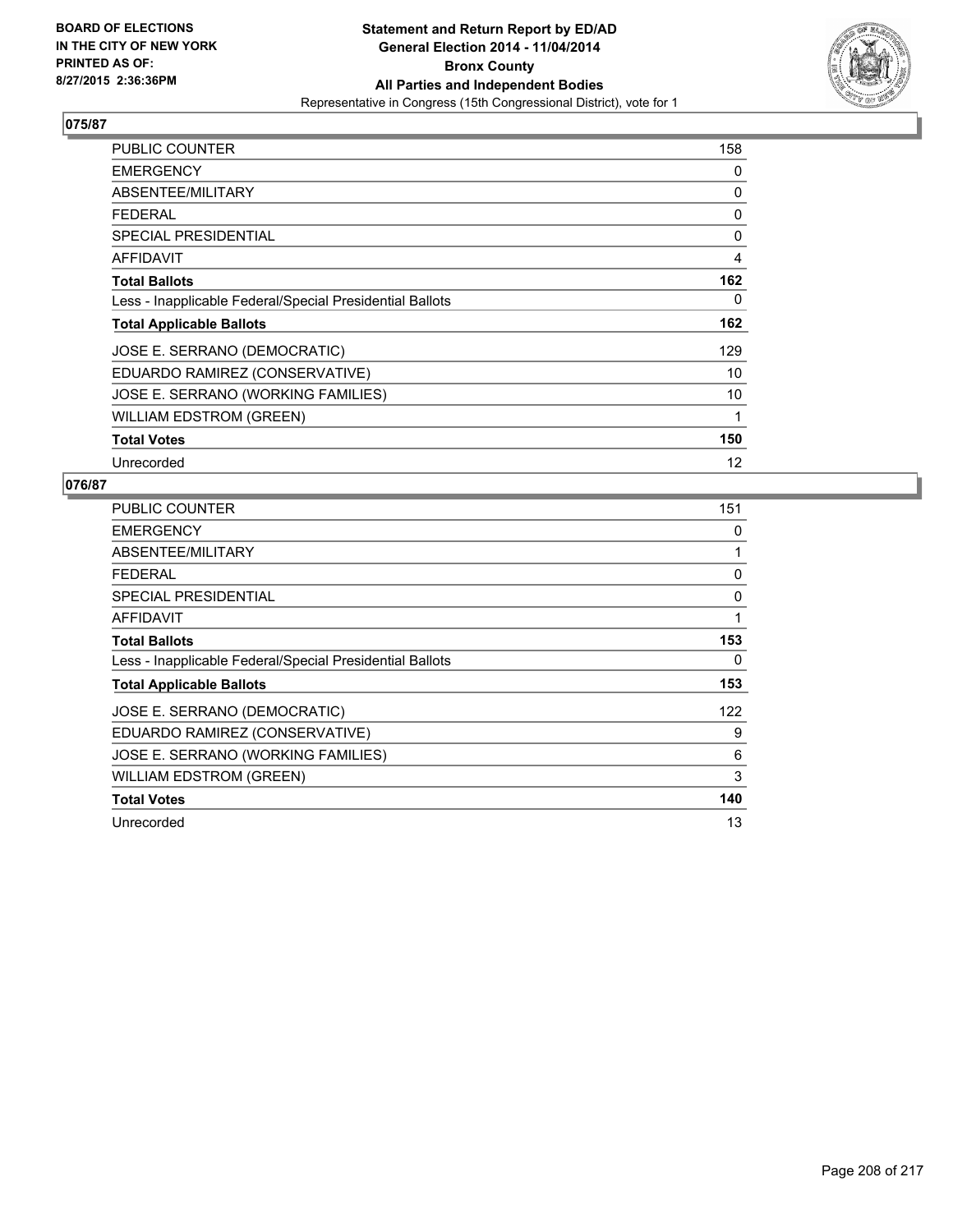

| <b>PUBLIC COUNTER</b>                                    | 142            |
|----------------------------------------------------------|----------------|
| <b>EMERGENCY</b>                                         | 0              |
| ABSENTEE/MILITARY                                        | 0              |
| <b>FEDERAL</b>                                           | 0              |
| <b>SPECIAL PRESIDENTIAL</b>                              | 0              |
| AFFIDAVIT                                                | 4              |
| <b>Total Ballots</b>                                     | 146            |
| Less - Inapplicable Federal/Special Presidential Ballots | 0              |
| <b>Total Applicable Ballots</b>                          | 146            |
| JOSE E. SERRANO (DEMOCRATIC)                             | 124            |
| EDUARDO RAMIREZ (CONSERVATIVE)                           | 4              |
| JOSE E. SERRANO (WORKING FAMILIES)                       | $\overline{7}$ |
| WILLIAM EDSTROM (GREEN)                                  | 0              |
| <b>Total Votes</b>                                       | 135            |
| Unrecorded                                               | 11             |

| PUBLIC COUNTER                                           | 211 |
|----------------------------------------------------------|-----|
| <b>EMERGENCY</b>                                         | 0   |
| ABSENTEE/MILITARY                                        | 0   |
| FEDERAL                                                  | 0   |
| <b>SPECIAL PRESIDENTIAL</b>                              | 0   |
| AFFIDAVIT                                                | 1   |
| <b>Total Ballots</b>                                     | 212 |
| Less - Inapplicable Federal/Special Presidential Ballots | 0   |
| <b>Total Applicable Ballots</b>                          | 212 |
| JOSE E. SERRANO (DEMOCRATIC)                             | 186 |
| EDUARDO RAMIREZ (CONSERVATIVE)                           | 9   |
| JOSE E. SERRANO (WORKING FAMILIES)                       | 3   |
| <b>WILLIAM EDSTROM (GREEN)</b>                           | 2   |
| <b>Total Votes</b>                                       | 200 |
| Unrecorded                                               | 12  |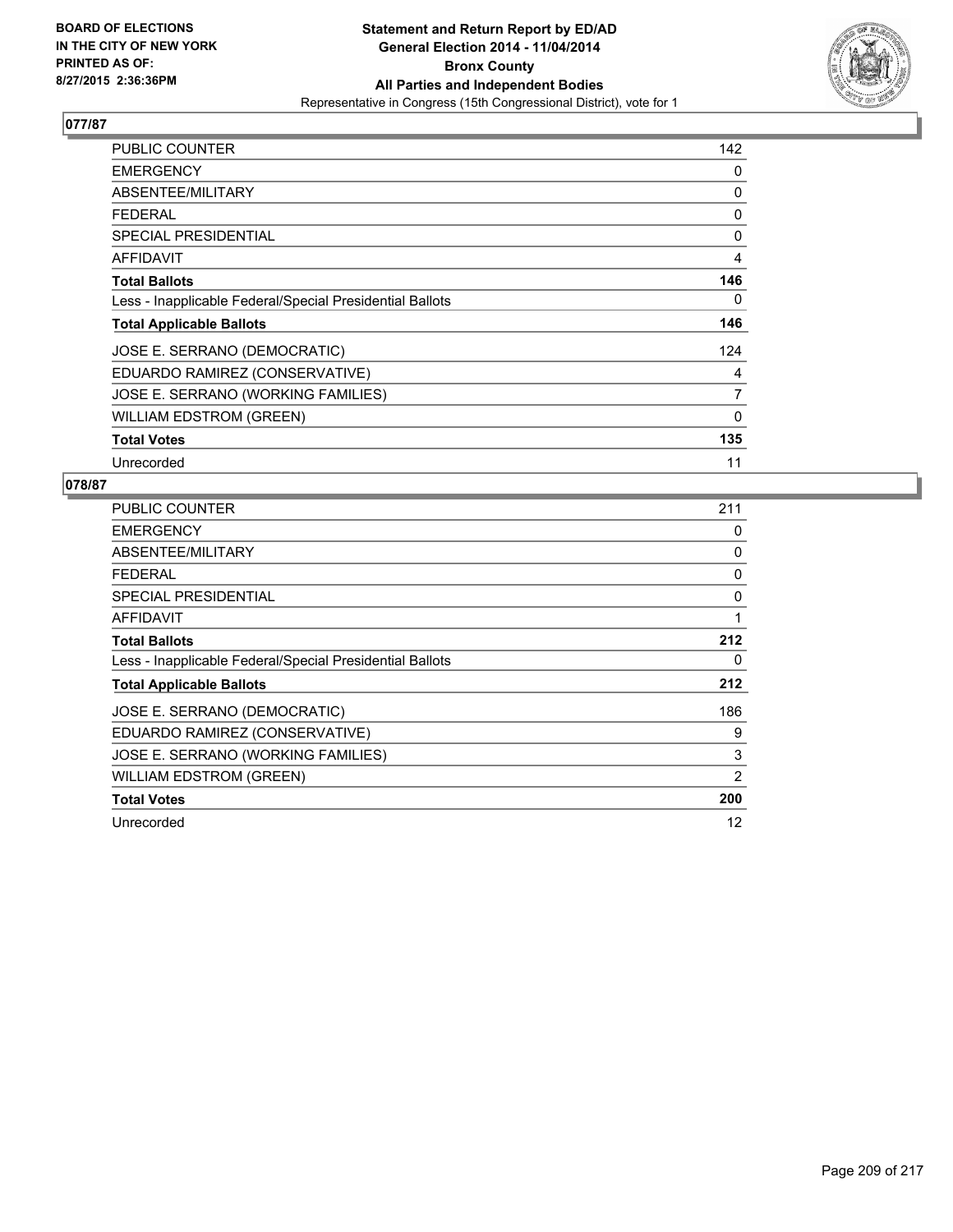

| PUBLIC COUNTER                                           | 30 |
|----------------------------------------------------------|----|
| <b>EMERGENCY</b>                                         | 0  |
| ABSENTEE/MILITARY                                        | 0  |
| <b>FEDERAL</b>                                           | 0  |
| <b>SPECIAL PRESIDENTIAL</b>                              | 0  |
| AFFIDAVIT                                                | 1  |
| <b>Total Ballots</b>                                     | 31 |
| Less - Inapplicable Federal/Special Presidential Ballots | 0  |
| <b>Total Applicable Ballots</b>                          | 31 |
| JOSE E. SERRANO (DEMOCRATIC)                             | 27 |
| EDUARDO RAMIREZ (CONSERVATIVE)                           | 2  |
| JOSE E. SERRANO (WORKING FAMILIES)                       | 1  |
| WILLIAM EDSTROM (GREEN)                                  | 0  |
| <b>Total Votes</b>                                       | 30 |
| Unrecorded                                               | 1  |

| PUBLIC COUNTER                                           | 129 |
|----------------------------------------------------------|-----|
| <b>EMERGENCY</b>                                         | 0   |
| ABSENTEE/MILITARY                                        | 2   |
| <b>FEDERAL</b>                                           | 0   |
| SPECIAL PRESIDENTIAL                                     | 0   |
| AFFIDAVIT                                                | 0   |
| <b>Total Ballots</b>                                     | 131 |
| Less - Inapplicable Federal/Special Presidential Ballots | 0   |
| <b>Total Applicable Ballots</b>                          | 131 |
| JOSE E. SERRANO (DEMOCRATIC)                             | 117 |
| EDUARDO RAMIREZ (CONSERVATIVE)                           | 4   |
| JOSE E. SERRANO (WORKING FAMILIES)                       | 1   |
| <b>WILLIAM EDSTROM (GREEN)</b>                           | 1   |
| <b>Total Votes</b>                                       | 123 |
| Unrecorded                                               | 8   |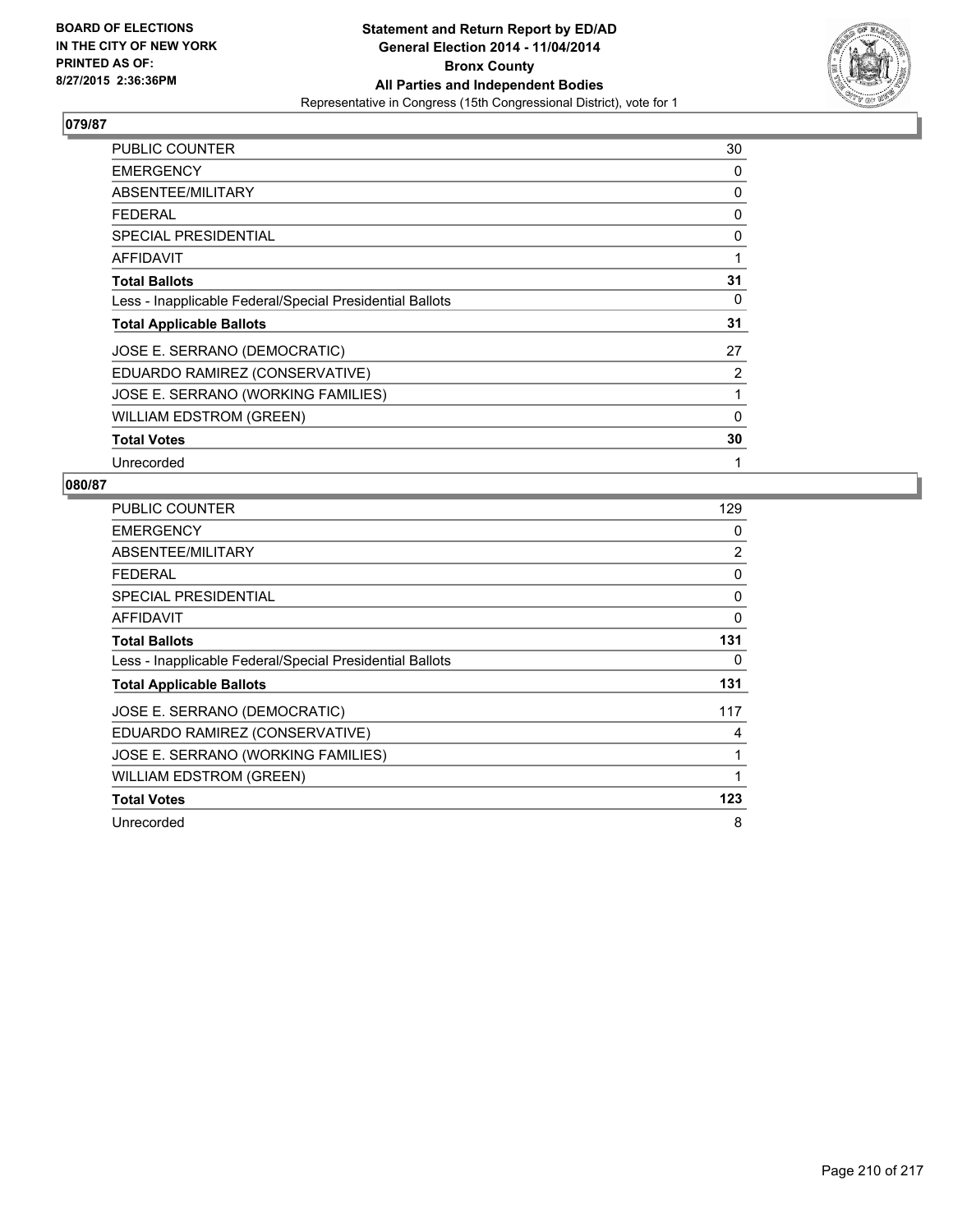

| PUBLIC COUNTER                                           | 145          |
|----------------------------------------------------------|--------------|
| <b>EMERGENCY</b>                                         | 0            |
| ABSENTEE/MILITARY                                        | 0            |
| <b>FEDERAL</b>                                           | 0            |
| <b>SPECIAL PRESIDENTIAL</b>                              | 0            |
| AFFIDAVIT                                                | 2            |
| <b>Total Ballots</b>                                     | 147          |
| Less - Inapplicable Federal/Special Presidential Ballots | 0            |
| <b>Total Applicable Ballots</b>                          | 147          |
| JOSE E. SERRANO (DEMOCRATIC)                             | 128          |
| EDUARDO RAMIREZ (CONSERVATIVE)                           | 6            |
| JOSE E. SERRANO (WORKING FAMILIES)                       | 5            |
| <b>WILLIAM EDSTROM (GREEN)</b>                           | $\mathbf{0}$ |
| <b>Total Votes</b>                                       | 139          |
| Unrecorded                                               | 8            |

| <b>PUBLIC COUNTER</b>                                    | 99  |
|----------------------------------------------------------|-----|
| <b>EMERGENCY</b>                                         | 0   |
| ABSENTEE/MILITARY                                        | 1   |
| <b>FEDERAL</b>                                           | 0   |
| SPECIAL PRESIDENTIAL                                     | 0   |
| AFFIDAVIT                                                | 1   |
| <b>Total Ballots</b>                                     | 101 |
| Less - Inapplicable Federal/Special Presidential Ballots | 0   |
| <b>Total Applicable Ballots</b>                          | 101 |
| JOSE E. SERRANO (DEMOCRATIC)                             | 91  |
| EDUARDO RAMIREZ (CONSERVATIVE)                           | 1   |
| JOSE E. SERRANO (WORKING FAMILIES)                       | 4   |
| <b>WILLIAM EDSTROM (GREEN)</b>                           | 0   |
| <b>Total Votes</b>                                       | 96  |
| Unrecorded                                               | 5   |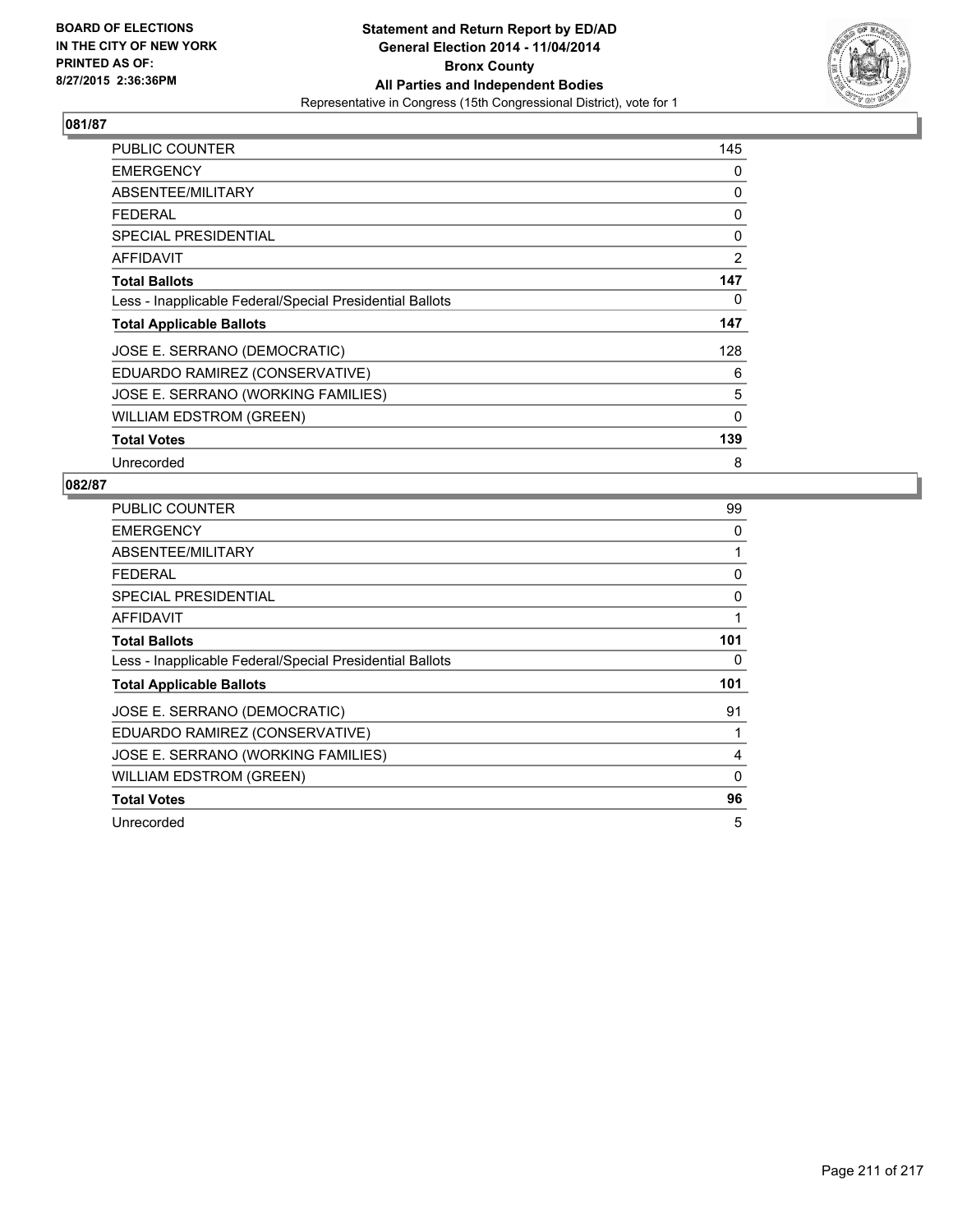

| <b>PUBLIC COUNTER</b>                                    | 0            |
|----------------------------------------------------------|--------------|
| <b>EMERGENCY</b>                                         | 0            |
| ABSENTEE/MILITARY                                        | 15           |
| <b>FEDERAL</b>                                           | 0            |
| <b>SPECIAL PRESIDENTIAL</b>                              | 0            |
| <b>AFFIDAVIT</b>                                         | $\mathbf{0}$ |
| <b>Total Ballots</b>                                     | 15           |
| Less - Inapplicable Federal/Special Presidential Ballots | 0            |
| <b>Total Applicable Ballots</b>                          | 15           |
| JOSE E. SERRANO (DEMOCRATIC)                             | 8            |
| EDUARDO RAMIREZ (CONSERVATIVE)                           | 3            |
| JOSE E. SERRANO (WORKING FAMILIES)                       | 0            |
| <b>WILLIAM EDSTROM (GREEN)</b>                           | 4            |
| <b>Total Votes</b>                                       | 15           |

| <b>PUBLIC COUNTER</b>                                    | 196 |
|----------------------------------------------------------|-----|
| <b>EMERGENCY</b>                                         | 0   |
| ABSENTEE/MILITARY                                        | 1   |
| <b>FEDERAL</b>                                           | 0   |
| SPECIAL PRESIDENTIAL                                     | 0   |
| <b>AFFIDAVIT</b>                                         | 4   |
| <b>Total Ballots</b>                                     | 201 |
| Less - Inapplicable Federal/Special Presidential Ballots | 0   |
| <b>Total Applicable Ballots</b>                          | 201 |
| JOSE E. SERRANO (DEMOCRATIC)                             | 176 |
| EDUARDO RAMIREZ (CONSERVATIVE)                           | 1   |
| JOSE E. SERRANO (WORKING FAMILIES)                       | 8   |
| <b>WILLIAM EDSTROM (GREEN)</b>                           | 1   |
| <b>Total Votes</b>                                       | 186 |
| Unrecorded                                               | 15  |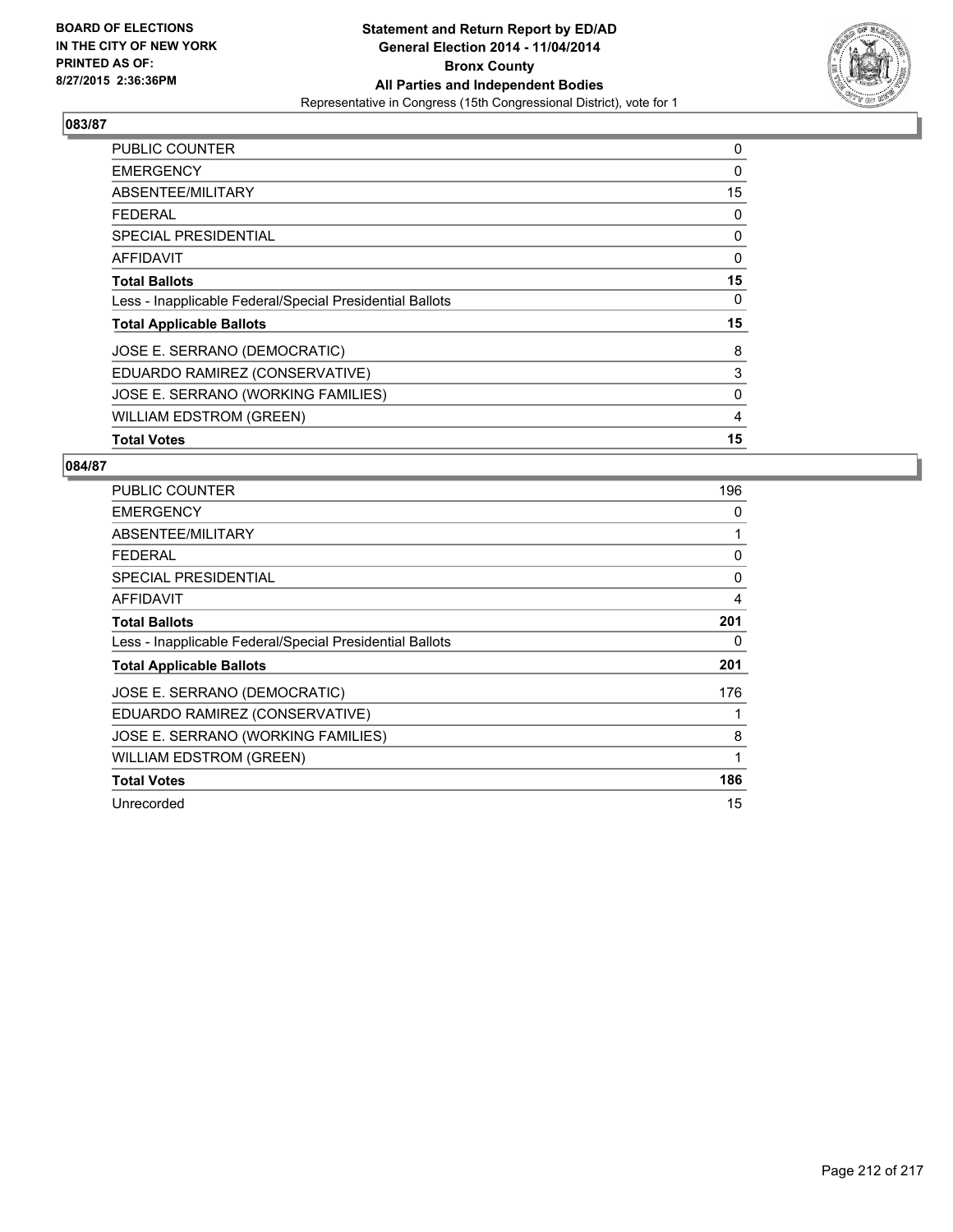

| PUBLIC COUNTER                                           | 228 |
|----------------------------------------------------------|-----|
| <b>EMERGENCY</b>                                         | 0   |
| ABSENTEE/MILITARY                                        | 0   |
| <b>FEDERAL</b>                                           | 0   |
| <b>SPECIAL PRESIDENTIAL</b>                              | 0   |
| AFFIDAVIT                                                | 5   |
| <b>Total Ballots</b>                                     | 233 |
| Less - Inapplicable Federal/Special Presidential Ballots | 0   |
| <b>Total Applicable Ballots</b>                          | 233 |
| JOSE E. SERRANO (DEMOCRATIC)                             | 200 |
| EDUARDO RAMIREZ (CONSERVATIVE)                           | 2   |
| JOSE E. SERRANO (WORKING FAMILIES)                       | 8   |
| <b>WILLIAM EDSTROM (GREEN)</b>                           | 1   |
| <b>Total Votes</b>                                       | 211 |
| Unrecorded                                               | 22  |

| <b>PUBLIC COUNTER</b>                                    | 53 |
|----------------------------------------------------------|----|
| <b>EMERGENCY</b>                                         | 0  |
| ABSENTEE/MILITARY                                        | 2  |
| <b>FEDERAL</b>                                           | 0  |
| SPECIAL PRESIDENTIAL                                     | 0  |
| AFFIDAVIT                                                | 2  |
| <b>Total Ballots</b>                                     | 57 |
| Less - Inapplicable Federal/Special Presidential Ballots | 0  |
| <b>Total Applicable Ballots</b>                          | 57 |
| JOSE E. SERRANO (DEMOCRATIC)                             | 50 |
| EDUARDO RAMIREZ (CONSERVATIVE)                           | 0  |
| JOSE E. SERRANO (WORKING FAMILIES)                       | 3  |
| <b>WILLIAM EDSTROM (GREEN)</b>                           | 0  |
| <b>Total Votes</b>                                       | 53 |
| Unrecorded                                               | 4  |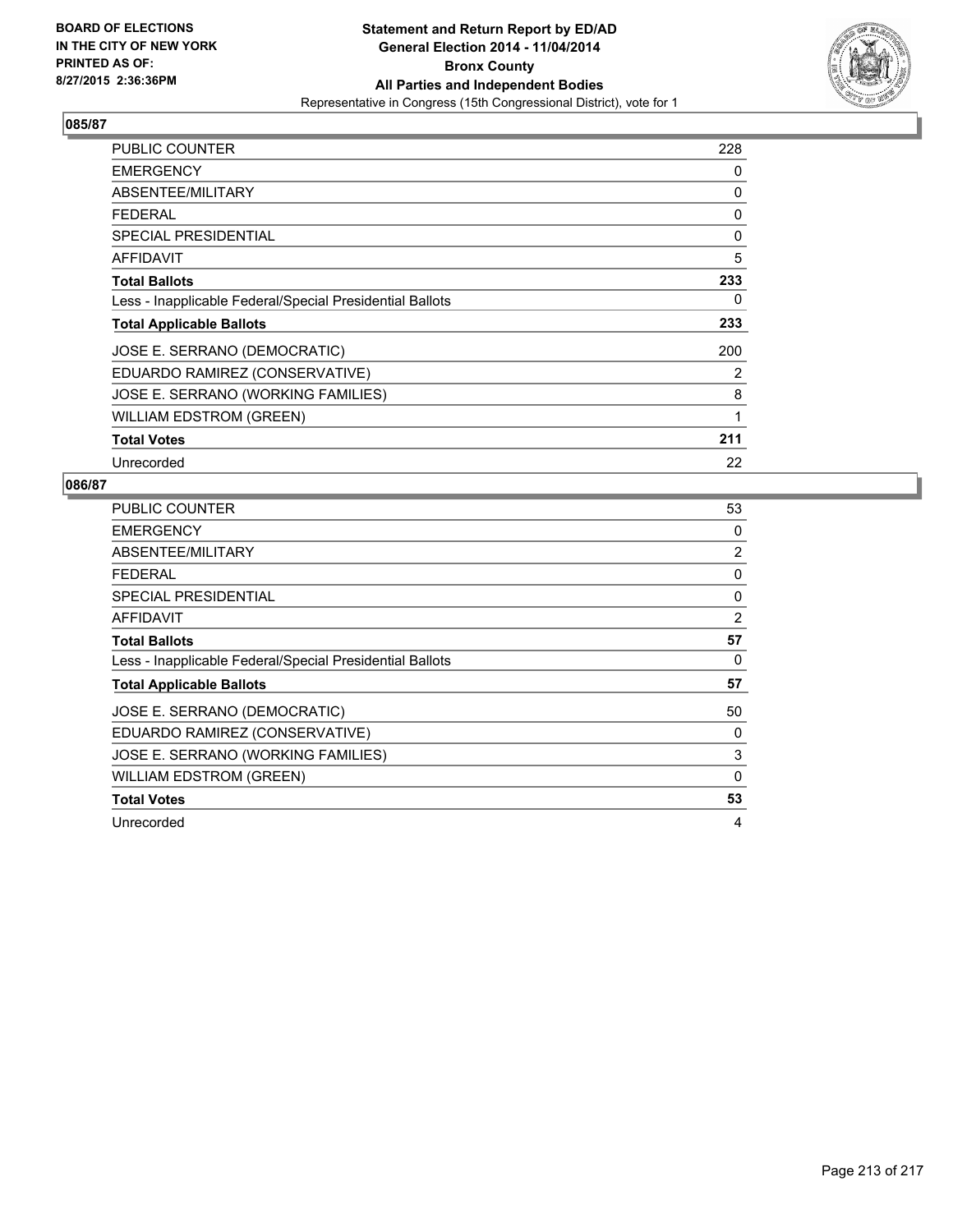

| PUBLIC COUNTER                                           | 358 |
|----------------------------------------------------------|-----|
| <b>EMERGENCY</b>                                         | 0   |
| ABSENTEE/MILITARY                                        | 6   |
| <b>FEDERAL</b>                                           | 0   |
| <b>SPECIAL PRESIDENTIAL</b>                              | 0   |
| <b>AFFIDAVIT</b>                                         | 0   |
| <b>Total Ballots</b>                                     | 364 |
| Less - Inapplicable Federal/Special Presidential Ballots | 0   |
| <b>Total Applicable Ballots</b>                          | 364 |
| JOSE E. SERRANO (DEMOCRATIC)                             | 307 |
| EDUARDO RAMIREZ (CONSERVATIVE)                           | 4   |
| JOSE E. SERRANO (WORKING FAMILIES)                       | 16  |
| WILLIAM EDSTROM (GREEN)                                  | 8   |
| <b>Total Votes</b>                                       | 335 |
| Unrecorded                                               | 29  |

| <b>PUBLIC COUNTER</b>                                    | 155 |
|----------------------------------------------------------|-----|
| <b>EMERGENCY</b>                                         | 0   |
| ABSENTEE/MILITARY                                        | 2   |
| <b>FEDERAL</b>                                           | 0   |
| SPECIAL PRESIDENTIAL                                     | 0   |
| <b>AFFIDAVIT</b>                                         | 1   |
| <b>Total Ballots</b>                                     | 158 |
| Less - Inapplicable Federal/Special Presidential Ballots | 0   |
| <b>Total Applicable Ballots</b>                          | 158 |
| JOSE E. SERRANO (DEMOCRATIC)                             | 139 |
| EDUARDO RAMIREZ (CONSERVATIVE)                           | 0   |
| JOSE E. SERRANO (WORKING FAMILIES)                       | 5   |
| <b>WILLIAM EDSTROM (GREEN)</b>                           | 2   |
| <b>Total Votes</b>                                       | 146 |
| Unrecorded                                               | 12  |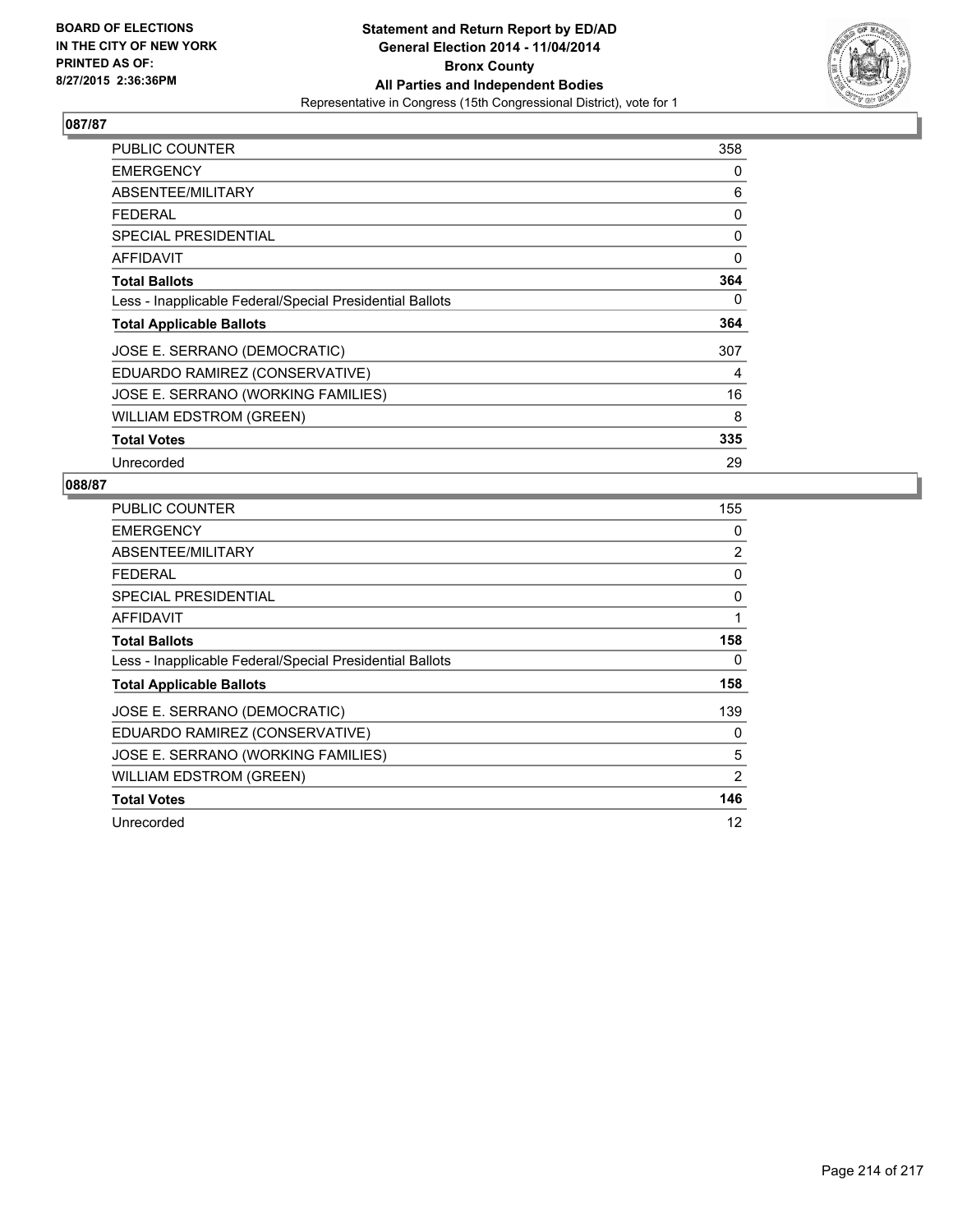

| <b>PUBLIC COUNTER</b>                                    | 142            |
|----------------------------------------------------------|----------------|
| <b>EMERGENCY</b>                                         | 0              |
| ABSENTEE/MILITARY                                        | $\overline{7}$ |
| <b>FEDERAL</b>                                           | 0              |
| <b>SPECIAL PRESIDENTIAL</b>                              | 0              |
| <b>AFFIDAVIT</b>                                         | $\overline{2}$ |
| <b>Total Ballots</b>                                     | 151            |
| Less - Inapplicable Federal/Special Presidential Ballots | 0              |
| <b>Total Applicable Ballots</b>                          | 151            |
| JOSE E. SERRANO (DEMOCRATIC)                             | 134            |
| EDUARDO RAMIREZ (CONSERVATIVE)                           | 2              |
| JOSE E. SERRANO (WORKING FAMILIES)                       | 0              |
| <b>WILLIAM EDSTROM (GREEN)</b>                           | 2              |
| UNATTRIBUTABLE WRITE-IN (WRITE-IN)                       | 1              |
| <b>Total Votes</b>                                       | 139            |
| Unrecorded                                               | 12             |

| 0 |
|---|
| 0 |
| 0 |
| 0 |
| 0 |
| 0 |
| 0 |
| 0 |
| 0 |
| 0 |
| 0 |
| 0 |
| 0 |
| 0 |
|   |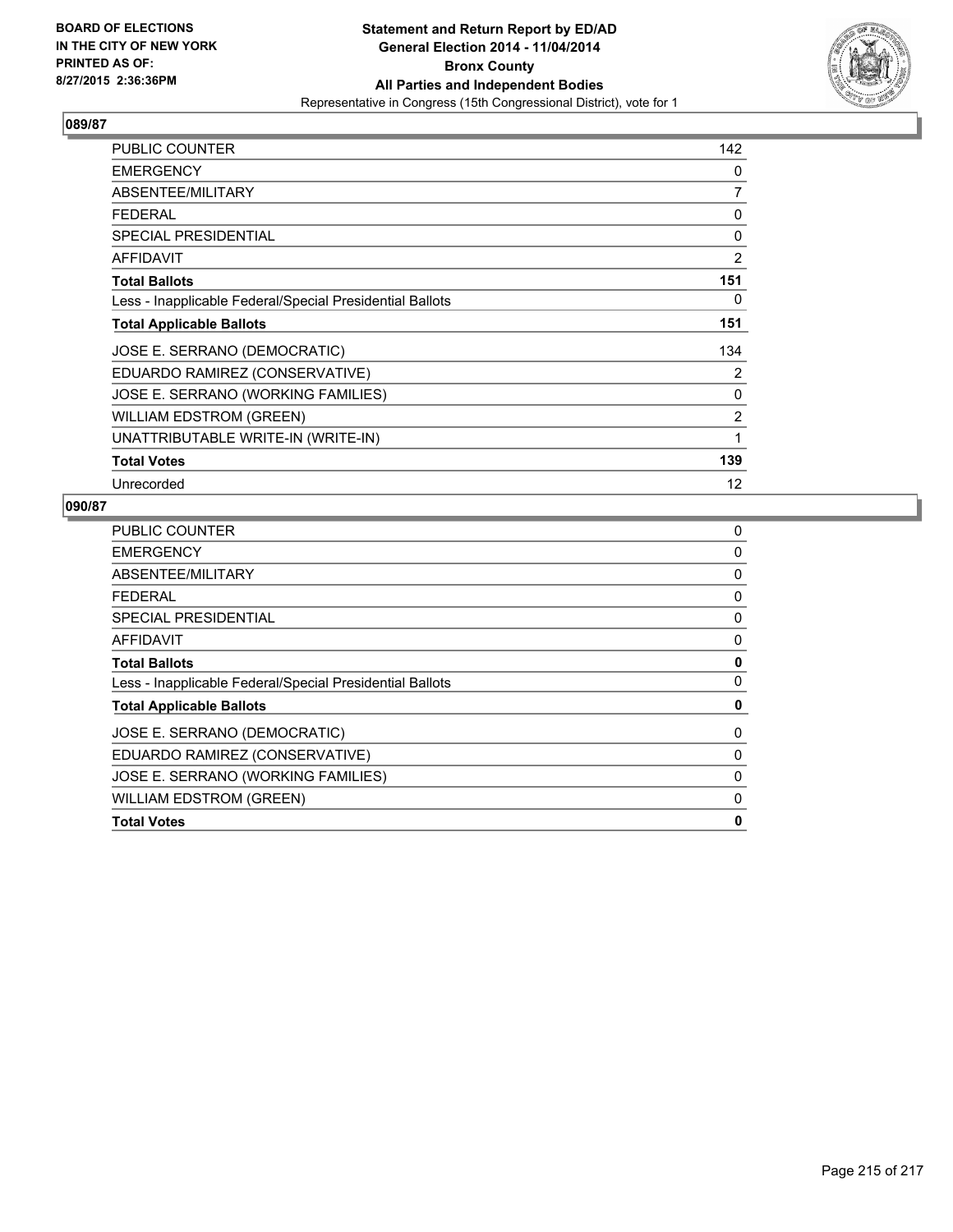

| <b>PUBLIC COUNTER</b>                                    | 0 |
|----------------------------------------------------------|---|
| <b>EMERGENCY</b>                                         | 0 |
| ABSENTEE/MILITARY                                        | 0 |
| <b>FEDERAL</b>                                           | 0 |
| SPECIAL PRESIDENTIAL                                     | 0 |
| AFFIDAVIT                                                | 0 |
| <b>Total Ballots</b>                                     | 0 |
| Less - Inapplicable Federal/Special Presidential Ballots | 0 |
| <b>Total Applicable Ballots</b>                          | 0 |
| JOSE E. SERRANO (DEMOCRATIC)                             | 0 |
| EDUARDO RAMIREZ (CONSERVATIVE)                           | 0 |
| JOSE E. SERRANO (WORKING FAMILIES)                       | 0 |
| <b>WILLIAM EDSTROM (GREEN)</b>                           | 0 |
| <b>Total Votes</b>                                       | 0 |

#### **092/87**

| <b>PUBLIC COUNTER</b>                                    | 0            |
|----------------------------------------------------------|--------------|
| <b>EMERGENCY</b>                                         | 0            |
| ABSENTEE/MILITARY                                        | 0            |
| <b>FEDERAL</b>                                           | 0            |
| <b>SPECIAL PRESIDENTIAL</b>                              | 0            |
| <b>AFFIDAVIT</b>                                         | 0            |
| <b>Total Ballots</b>                                     | $\mathbf 0$  |
| Less - Inapplicable Federal/Special Presidential Ballots | 0            |
| <b>Total Applicable Ballots</b>                          | 0            |
| JOSE E. SERRANO (DEMOCRATIC)                             | 0            |
| EDUARDO RAMIREZ (CONSERVATIVE)                           | 0            |
| JOSE E. SERRANO (WORKING FAMILIES)                       | 0            |
| <b>WILLIAM EDSTROM (GREEN)</b>                           | 0            |
| <b>Total Votes</b>                                       | $\mathbf{0}$ |

| PUBLIC COUNTER                                           | 0        |
|----------------------------------------------------------|----------|
| <b>EMERGENCY</b>                                         | 0        |
| ABSENTEE/MILITARY                                        | 0        |
| <b>FEDERAL</b>                                           | 0        |
| <b>SPECIAL PRESIDENTIAL</b>                              | 0        |
| <b>AFFIDAVIT</b>                                         | 0        |
| <b>Total Ballots</b>                                     | 0        |
| Less - Inapplicable Federal/Special Presidential Ballots | 0        |
| <b>Total Applicable Ballots</b>                          | 0        |
| JOSE E. SERRANO (DEMOCRATIC)                             | 0        |
| EDUARDO RAMIREZ (CONSERVATIVE)                           | 0        |
| JOSE E. SERRANO (WORKING FAMILIES)                       | 0        |
| <b>WILLIAM EDSTROM (GREEN)</b>                           | $\Omega$ |
| <b>Total Votes</b>                                       | 0        |
|                                                          |          |